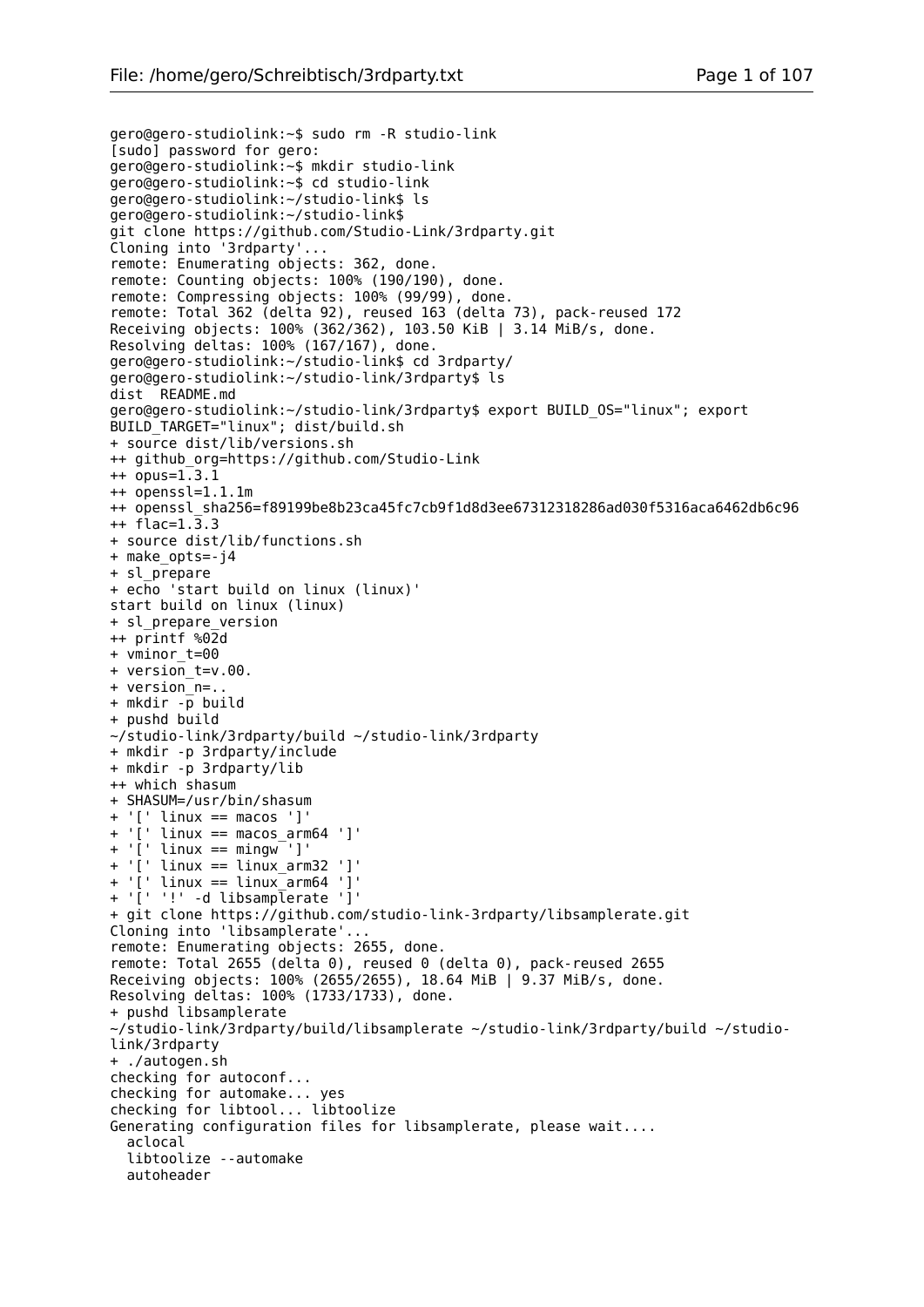```
 automake --add-missing 
configure.ac:35: installing 'build-aux/compile'
configure.ac:25: installing 'build-aux/config.guess'
configure.ac:25: installing 'build-aux/config.sub'
configure.ac:30: installing 'build-aux/install-sh'
configure.ac:30: installing 'build-aux/missing'
Makefile.am: installing 'build-aux/depcomp'
   autoconf
+ \lceil \lceil \lceil -n \lceil \lceil \lceil \lceil \lceil \lceil+ ./configure
checking whether configure should try to set CFLAGS/CPPFLAGS/LDFLAGS... yes
checking build system type... aarch64-unknown-linux-gnu
checking host system type... aarch64-unknown-linux-gnu
checking for a BSD-compatible install... /usr/bin/install -c
checking whether build environment is sane... yes
checking for a thread-safe mkdir -p... /usr/bin/mkdir -p
checking for gawk... no
checking for mawk... mawk
checking whether make sets $(MAKE)... yes
checking whether make supports nested variables... yes
checking whether make supports nested variables... (cached) yes
checking for gcc... gcc
checking whether the C compiler works... yes
checking for C compiler default output file name... a.out
checking for suffix of executables... 
checking whether we are cross compiling... no
checking for suffix of object files... o
checking whether we are using the GNU C compiler... yes
checking whether gcc accepts -g... yes
checking for gcc option to accept ISO C89... none needed
checking whether gcc understands -c and -o together... yes
checking whether make supports the include directive... yes (GNU style)
checking dependency style of gcc... gcc3
checking for gcc option to accept ISO C99... none needed
checking for C compiler vendor... gnu
checking for a sed that does not truncate output... /usr/bin/sed
checking for C compiler version... 11.2.0
checking for a sed that does not truncate output... (cached) /usr/bin/sed
checking whether ln -s works... yes
checking whether make sets $(MAKE)... (cached) yes
checking for pkg-config... /usr/bin/pkg-config
checking pkg-config is at least version 0.9.0... yes
checking how to print strings... printf
checking for a sed that does not truncate output... (cached) /usr/bin/sed
checking for grep that handles long lines and -e... /usr/bin/grep
checking for egrep... /usr/bin/grep -E
checking for fgrep... /usr/bin/grep -F
checking for ld used by gcc... /usr/bin/ld
checking if the linker (/usr/bin/ld) is GNU ld... yes
checking for BSD- or MS-compatible name lister (nm)... /usr/bin/nm -B
checking the name lister (/usr/bin/nm -B) interface... BSD nm
checking the maximum length of command line arguments... 1572864
checking how to convert aarch64-unknown-linux-gnu file names to aarch64-unknown-
linux-gnu format... func_convert_file_noop
checking how to convert aarch64-unknown-linux-gnu file names to toolchain
format... func_convert_file_noop
checking for \sqrt{u}sr/bin/ld option to reload object files... - r
checking for objdump... objdump
checking how to recognize dependent libraries... pass_all
checking for dlltool... no
checking how to associate runtime and link libraries... printf %s\n
checking for ar... ar
checking for archiver @FILE support... @
checking for strip... strip
checking for ranlib... ranlib
checking command to parse /usr/bin/nm -B output from gcc object... ok
```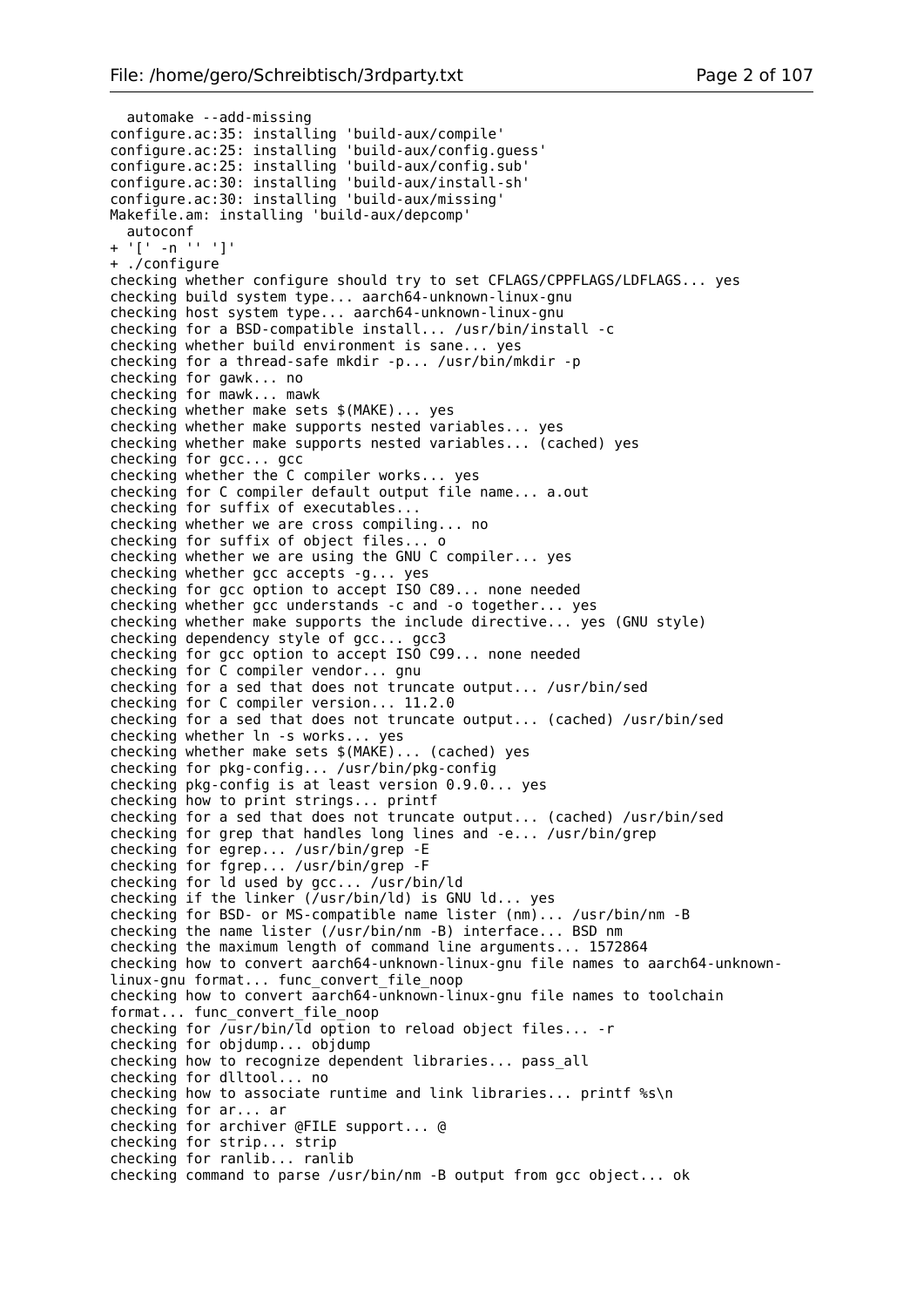```
checking for sysroot... no
checking for a working dd... /usr/bin/dd
checking how to truncate binary pipes... /usr/bin/dd bs=4096 count=1
checking for mt... mt
checking if mt is a manifest tool... no
checking how to run the C preprocessor... gcc -E
checking for ANSI C header files... yes
checking for sys/types.h... yes
checking for sys/stat.h... yes
checking for stdlib.h... yes
checking for string.h... yes
checking for memory.h... yes
checking for strings.h... yes
checking for inttypes.h... yes
checking for stdint.h... yes
checking for unistd.h... yes
checking for dlfcn.h... yes
checking for objdir... .libs
checking if gcc supports -fno-rtti -fno-exceptions... no
checking for gcc option to produce PIC... -fPIC -DPIC
checking if gcc PIC flag -fPIC -DPIC works... yes
checking if gcc static flag -static works... yes
checking if gcc supports -c -o file.o... yes
checking if gcc supports -c -o file.o... (cached) yes
checking whether the gcc linker (/usr/bin/ld) supports shared libraries... yes
checking whether -lc should be explicitly linked in... no
checking dynamic linker characteristics... GNU/Linux ld.so
checking how to hardcode library paths into programs... immediate
checking whether stripping libraries is possible... yes
checking if libtool supports shared libraries... yes
checking whether to build shared libraries... yes
checking whether to build static libraries... yes
checking for windres... no
checking for ANSI C header files... (cached) yes
checking for stdint.h... (cached) yes
checking sys/times.h usability... yes
checking sys/times.h presence... yes
checking for sys/times.h... yes
checking size of int... 4
checking size of long... 8
checking size of float... 4
checking size of double... 8
checking whether byte ordering is bigendian... no
checking for malloc... yes
checking for calloc... yes
checking for free... yes
checking for memcpy... yes
checking for memmove... yes
checking for alarm... yes
checking for signal... yes
checking for library containing floor... -lm
checking for floor... yes
checking for ceil... yes
checking for fmod... yes
checking for lrint... yes
checking for lrintf... yes
checking for SIGALRM... yes
checking processor clipping capabilities... none
checking for sndfile >= 1.0.6... no
checking for alsa... yes
checking for fftw3 > = 3.0.0... no
checking whether C compiler accepts -DHAVE_CONFIG_H... yes
checking whether C compiler accepts -O2... yes
checking whether C compiler accepts -pipe... yes
checking whether the linker accepts -Wl,-O1... yes
checking whether the linker accepts -Wl,--as-needed... yes
```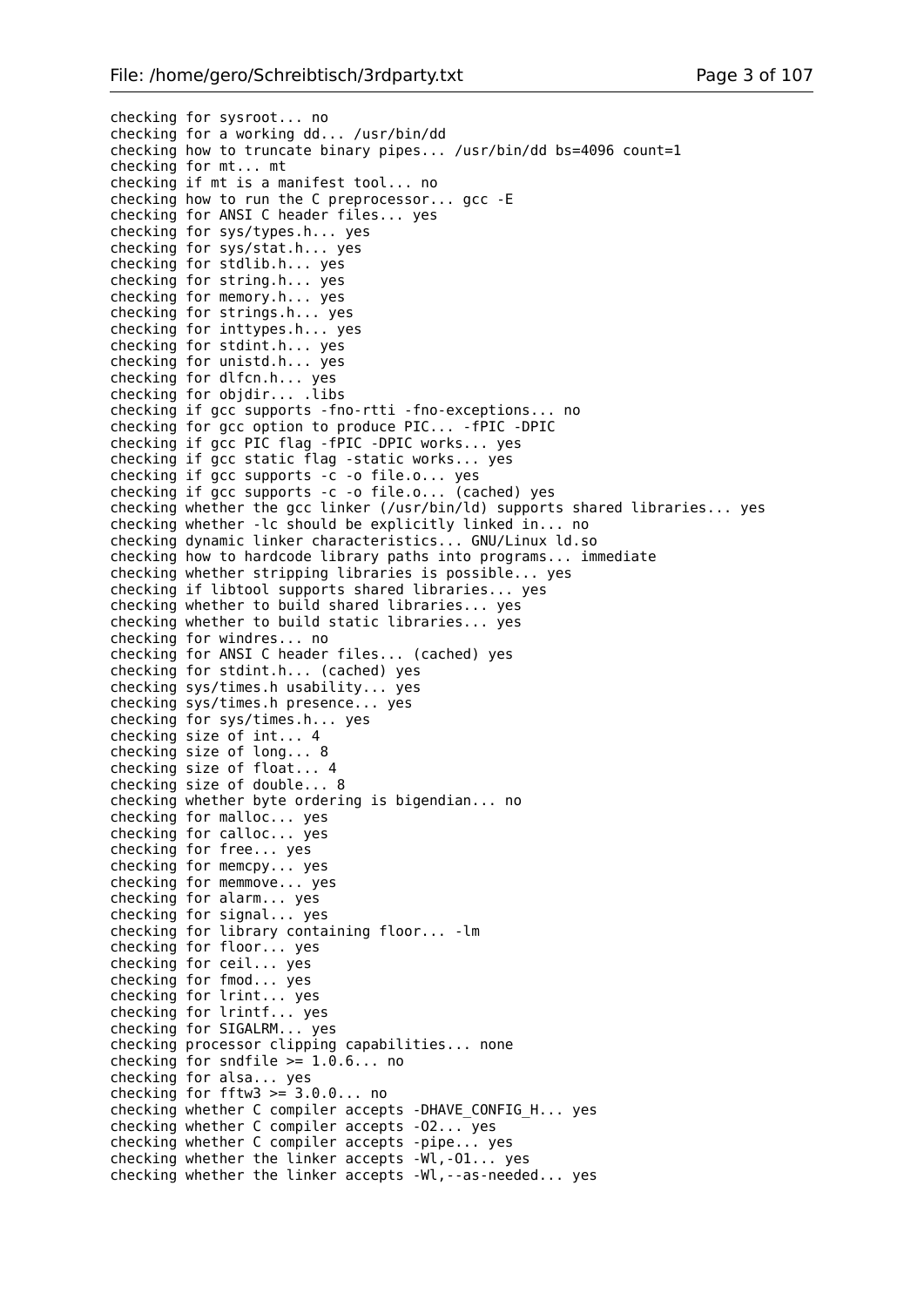checking whether the linker accepts -Wl,--no-undefined... yes checking whether the linker accepts -Wl,--gc-sections... yes checking whether C compiler accepts -W... yes checking whether C compiler accepts -Wstrict-prototypes... yes checking whether C compiler accepts -Wmissing-prototypes... yes checking whether C compiler accepts -Wall... yes checking whether C compiler accepts -Waggregate-return... yes checking whether C compiler accepts -Wcast-align... yes checking whether C compiler accepts -Wcast-qual... yes checking whether C compiler accepts -Wnested-externs... yes checking whether C compiler accepts -Wshadow... yes checking whether C compiler accepts -Wpointer-arith... yes checking whether C compiler accepts -Wshorten-64-to-32... no checking that generated files are newer than configure... done configure: creating ./config.status config.status: creating Makefile config.status: creating src/Version\_script config.status: creating Win32/Makefile.mingw config.status: creating libsamplerate.spec config.status: creating samplerate.pc config.status: creating src/config.h config.status: executing depfiles commands config.status: executing libtool commands -=-=-=-=-=-=-=-=-=-= Configuration Complete =-=-=-=-=-=-=-=-=-=-=- Configuration summary : libsamplerate version : ................ 0.1.9 Host CPU : ............................ aarch64 Host Vendor : ......................... unknown Host OS : ............................. linux-gnu CFLAGS : .............................. -DHAVE\_CONFIG\_H -O2 -pipe -W -Wstrictprototypes -Wmissing-prototypes -Wall -Waggregate-return -Wcast-align -Wcast-qual - Wnested-externs -Wshadow -Wpointer-arith CPPFLAGS : ............................ LDFLAGS : ............................. -Wl,-O1 -Wl,--as-needed -Wl,--noundefined -Wl,--gc-sections Tools : C Compiler Vendor is : ................ gnu (11.2.0) Extra tools required for testing and examples : Have libsndfile : ...................... no (auto) Have ALSA : ............................... yes Have FFTW : .............................. no (auto) Installation directories : Library directory : ...................... /usr/local/lib Program directory : ...................... /usr/local/bin Pkgconfig directory : .................... /usr/local/lib/pkgconfig HTML docs directory : ................. /usr/local/share/doc/libsamplerate Compiling some other packages against libsamplerate may require the addition of '/usr/local/lib/pkgconfig' to the PKG CONFIG PATH environment variable. + make src/samplerate.lo CC src/src\_sinc.lo<br>CC src/src\_zoh.lo src/src zoh.lo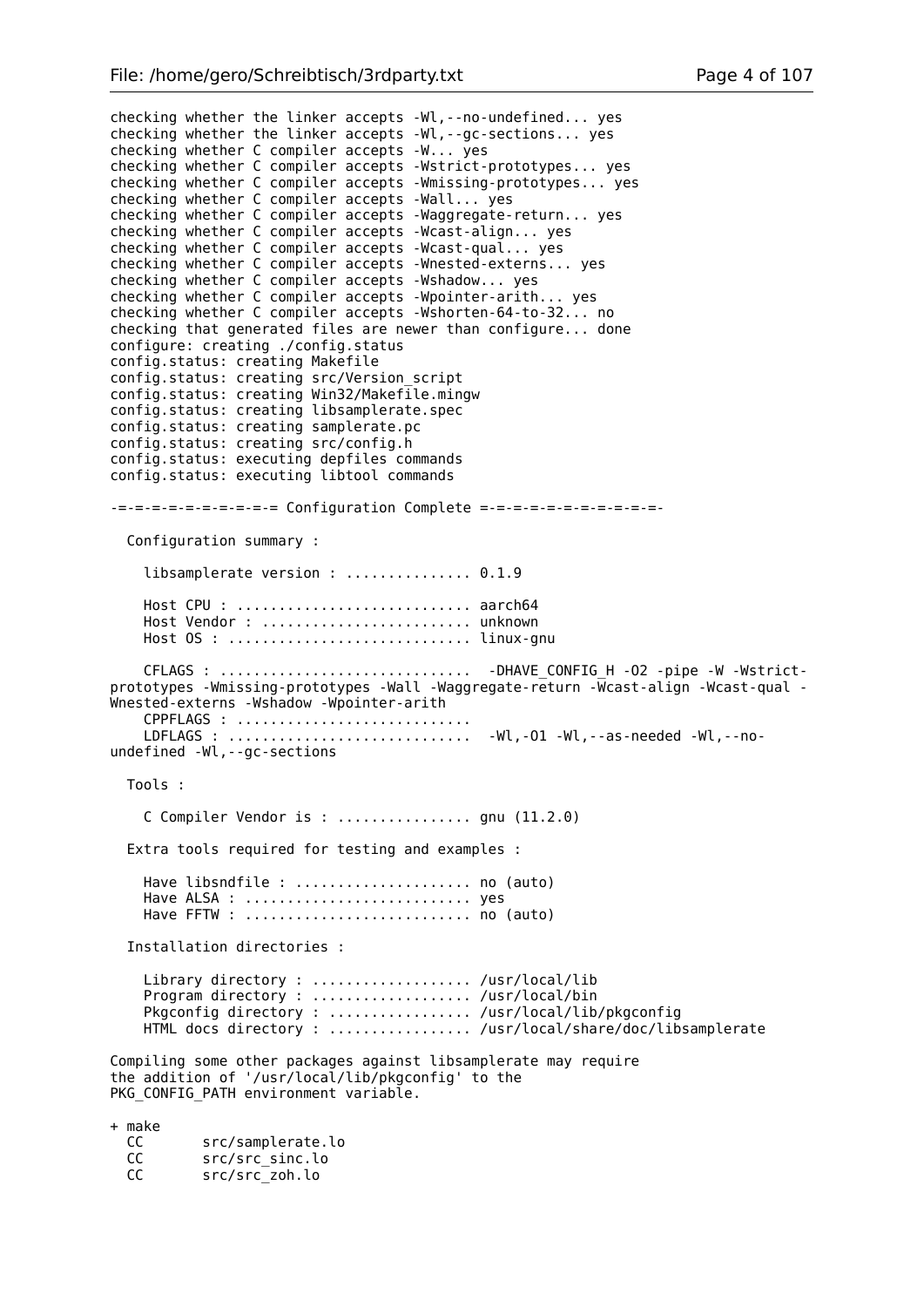```
 CC src/src_linear.lo
 CCLD src/libsamplerate.la
+ cp -a ./src/.libs/libsamplerate.a ../3rdparty/lib/
+ cp -a ./src/samplerate.h ../3rdparty/include/
+ popd
~/studio-link/3rdparty/build ~/studio-link/3rdparty
+ '[' '!' -d openssl-1.1.1m ']'
+ sl get openssl
+ wget https://www.openssl.org/source/openssl-1.1.1m.tar.gz
--2022-01-22 21:10:28-- https://www.openssl.org/source/openssl-1.1.1m.tar.gz
Resolving www.openssl.org (www.openssl.org)... 2a02:26f0:fb:5a8::c1e, 2a02:26f0:fb:
5a6::c1e, 104.89.5.252
Connecting to www.openssl.org (www.openssl.org)|2a02:26f0:fb:5a8::c1e|:443...
connected.
HTTP request sent, awaiting response... 200 OK
Length: 9847315 (9,4M) [application/x-gzip]
Saving to: 'openssl-1.1.1m.tar.gz'
openssl-1.1.1m.tar. 100%[===================>] 9,39M 9,26MB/s in 1,0s 
2022-01-22 21:10:29 (9,26 MB/s) - 'openssl-1.1.1m.tar.gz' saved [9847315/9847315]
+ echo 'f89199be8b23ca45fc7cb9f1d8d3ee67312318286ad030f5316aca6462db6c96 
openssl-1.1.1m.tar.gz'
+ /usr/bin/shasum -a 256 -c -
openssl-1.1.1m.tar.gz: OK
+ tar -xzf openssl-1.1.1m.tar.gz
+ ln -s openssl-1.1.1m openssl
+ pushd openssl
~/studio-link/3rdparty/build/openssl ~/studio-link/3rdparty/build ~/studio-link/
3rdparty
+ '[' linux == macos_arm64 ']'
+ '[' linux == windows32 ']'
+ '[' linux == windows64 ']'
+ '[' linux == linux_arm32 ']'
+ '[' linux == linux_arm64 ']'
+ ./config no-shared
Operating system: aarch64-whatever-linux2
Configuring OpenSSL version 1.1.1m (0x101010dfL) for linux-aarch64
Using os-specific seed configuration
Creating configdata.pm
Creating Makefile
**********************************************************************
*** *** **** OpenSSL has been successfully configured *** *** *** ***
*** *** **** If you encounter a problem while building, please open an ***<br>*** issue on GitHub chttps://github.com/openssl/openssl/issues ***
*** issue on GitHub <https://github.com/openssl/openssl/issues> ***<br>*** and include the output from the following command: ***
*** and include the output from the following command: ***<br>***
*** ****** perl configdata.pm --dump *** *** *** *** ***
*** ****** (If you are new to OpenSSL, you might want to consult the ***<br>*** 'Trouhlero section in the INSTALL file first) ***
*** 'Troubleshooting' section in the INSTALL file first) ***
*** *************************************************************************
+ make -j4 build_libs
/usr/bin/perl "-\overline{I}." -Mconfigdata "util/dofile.pl" \
     "-oMakefile" include/crypto/bn_conf.h.in > include/crypto/bn_conf.h
/usr/bin/perl "-I." -Mconfigdata "util/dofile.pl" \
     "-oMakefile" include/crypto/dso_conf.h.in > include/crypto/dso_conf.h
/usr/bin/perl "-I." -Mconfigdata "util/dofile.pl" \
     "-oMakefile" include/openssl/opensslconf.h.in > include/openssl/opensslconf.h
make depend && make _build_libs
make[1]: Entering directory '/home/gero/studio-link/3rdparty/build/openssl-1.1.1m'
```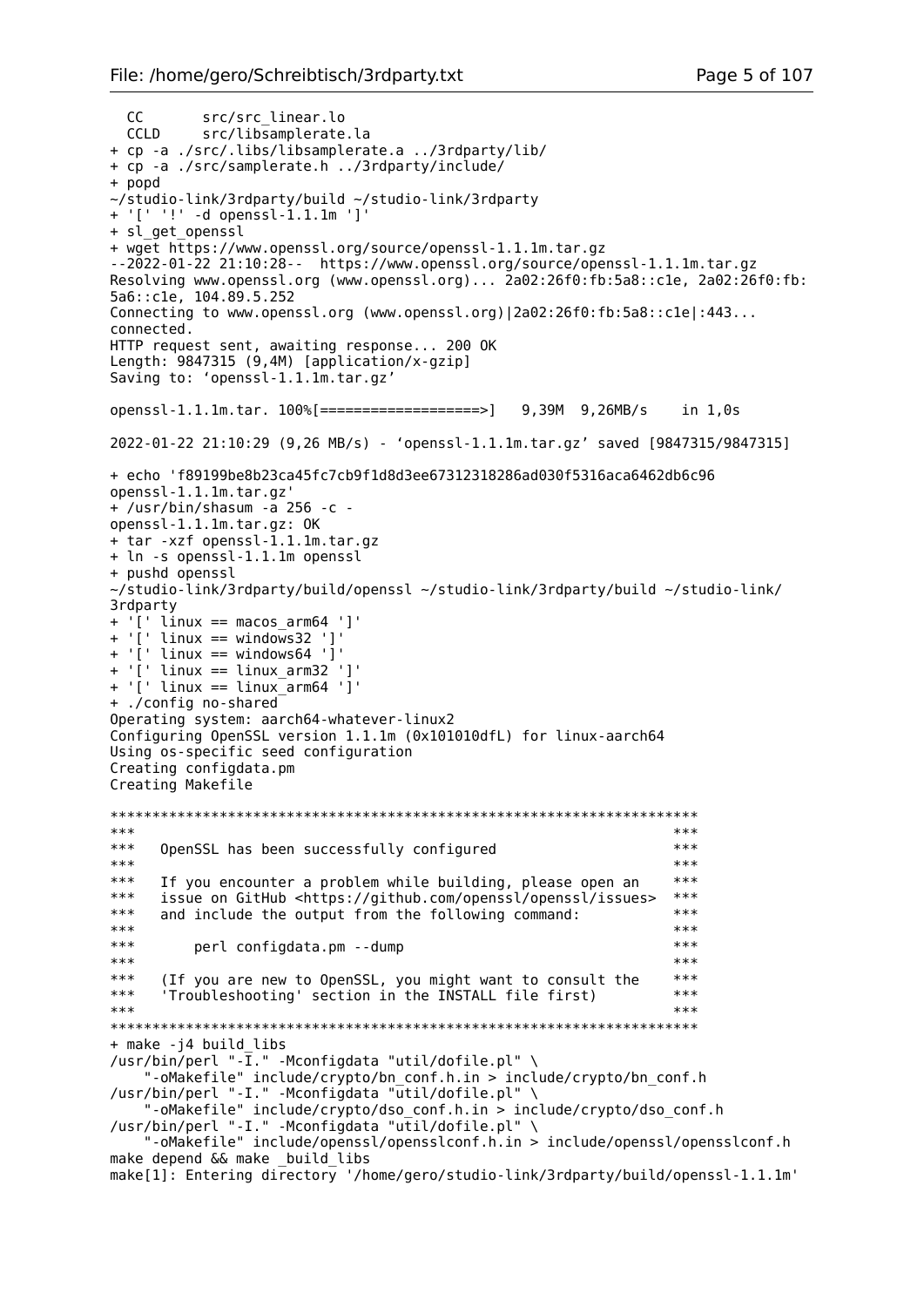make[1]: Leaving directory '/home/gero/studio-link/3rdparty/build/openssl-1.1.1m' make[1]: Entering directory '/home/gero/studio-link/3rdparty/build/openssl-1.1.1m' gcc -I. -Iinclude -fPIC -pthread -Wa, --noexecstack -Wall -03 DOPENSSL\_USE\_NODELETE -DOPENSSL\_PIC -DOPENSSL\_CPUID\_OBJ -DOPENSSL\_BN\_ASM\_MONT - DSHA1\_ASM -DSHA256\_ASM -DSHA512\_ASM -DKECCAK1600\_ASM -DVPAES\_ASM - DECP\_NISTZ256\_ASM -DPOLY1305\_ASM -DOPENSSLDIR="\"/usr/local/ssl\"" -DENGINESDIR="\"/usr/local/lib/engines-1.1\"" -DNDEBUG -MMD -MF apps/ app\_rand.d.tmp -MT apps/app\_rand.o -c -o apps/app\_rand.o apps/app\_rand.c gcc -I. -Iinclude -fPIC -pthread -Wa,--noexecstack -Wall -O3 - DOPENSSL\_USE\_NODELETE -DOPENSSL\_PIC -DOPENSSL\_CPUID\_OBJ -DOPENSSL\_BN\_ASM\_MONT - DSHA1\_ASM -DSHA256\_ASM -DSHA512\_ASM -DKECCAK1600\_ASM -DVPAES\_ASM -DECP\_NISTZ256\_ASM -DPOLY1305\_ASM -DOPENSSLDIR="\"/usr/local/ssl\"" DENGINESDIR="\"/usr/local/lib/engines-1.1\"" -DNDEBUG -MMD -MF apps/apps.d.tmp -MT apps/apps.o -c -o apps/apps.o apps/apps.c gcc -I. -Iinclude -fPIC -pthread -Wa,--noexecstack -Wall -O3 - DOPENSSL\_USE\_NODELETE -DOPENSSL\_PIC -DOPENSSL\_CPUID\_OBJ -DOPENSSL\_BN\_ASM\_MONT -DSHA1\_ASM -DSHA256\_ASM -DSHA512\_ASM -DKECCAK1600\_ASM -DVPAES\_ASM -DECP NISTZ256 ASM -DPOLY1305 ASM -DOPENSSLDIR="\"/usr/local/ssl\"" DENGINESDIR="\"/usr/local/lib/engines-1.1\"" -DNDEBUG -MMD -MF apps/ bf\_prefix.d.tmp -MT apps/bf\_prefix.o -c -o apps/bf\_prefix.o apps/bf\_prefix.c gcc -I. -Iinclude -fPIC -pthread -Wa,--noexecstack -Wall -O3 - DOPENSSL\_USE\_NODELETE -DOPENSSL\_PIC -DOPENSSL\_CPUID\_OBJ -DOPENSSL\_BN\_ASM\_MONT -DSHA1\_ASM -DSHA256\_ASM -DSHA512\_ASM -DKECCAK1600\_ASM -DVPAES\_ASM -DECP\_NISTZ256\_ASM -DPOLY1305\_ASM -DOPENSSLDIR="\"/usr/local/ssl\"" DENGINESDIR="\"/usr/local/lib/engines-1.1\"" -DNDEBUG -MMD -MF apps/opt.d.tmp -MT apps/opt.o -c -o apps/opt.o apps/opt.c gcc -I. -Iinclude -fPIC -pthread -Wa,--noexecstack -Wall -O3 - DOPENSSL\_USE\_NODELETE -DOPENSSL\_PIC -DOPENSSL\_CPUID\_OBJ -DOPENSSL\_BN\_ASM\_MONT - DSHA1\_ASM -DSHA256\_ASM -DSHA512\_ASM -DKECCAK1600\_ASM -DVPAES\_ASM - DECP\_NISTZ256\_ASM -DPOLY1305\_ASM -DOPENSSLDIR="\"/usr/local/ssl\"" DENGINESDIR=" $\sqrt{\ }$ "/usr/local/lib/engines-1.1 $\sqrt{\ }$ " -DNDEBUG -MMD -MF apps/s cb.d.tmp -MT apps/s\_cb.o -c -o apps/s\_cb.o apps/s\_cb.c gcc -I. -Iinclude -fPIC -pthread -Wa,--noexecstack -Wall -O3 - DOPENSSL\_USE\_NODELETE -DOPENSSL\_PIC -DOPENSSL\_CPUID\_OBJ -DOPENSSL\_BN\_ASM\_MONT - DSHA1\_ASM -DSHA256\_ASM -DSHA512\_ASM -DKECCAK1600\_ASM -DVPAES\_ASM - DECP\_NISTZ256\_ASM -DPOLY1305\_ASM -DOPENSSLDIR="\"/usr/local/ssl\"" DENGINESDIR="\"/usr/local/lib/engines-1.1\"" -DNDEBUG -MMD -MF apps/ s\_socket.d.tmp -MT apps/s\_socket.o -c -o apps/s\_socket.o apps/s\_socket.c gcc -I. -Iinclude -fPIC -pthread -Wa,--noexecstack -Wall -O3 - DOPENSSL\_USE\_NODELETE -DOPENSSL\_PIC -DOPENSSL\_CPUID\_OBJ -DOPENSSL\_BN\_ASM\_MONT -DSHA1\_ASM -DSHA256\_ASM -DSHA512\_ASM -DKECCAK1600\_ASM -DVPAES\_ASM -DECP NISTZ256 ASM -DPOLY1305 ASM -DOPENSSLDIR="\"/usr/local/ssl\"" DENGINESDIR="\"/usr/local/lib/engines-1.1\"" -DNDEBUG -MMD -MF crypto/aes/ aes cbc.d.tmp -MT crypto/aes/aes cbc.o -c -o crypto/aes/aes cbc.o crypto/aes/ aes\_cbc.c gcc -I. -Iinclude -fPIC -pthread -Wa,--noexecstack -Wall -O3 - DOPENSSL\_USE\_NODELETE -DOPENSSL\_PIC -DOPENSSL\_CPUID\_OBJ -DOPENSSL\_BN\_ASM\_MONT - DSHA1\_ASM -DSHA256\_ASM -DSHA512\_ASM -DKECCAK1600\_ASM -DVPAES\_ASM -DECP NISTZ256 ASM -DPOLY1305 ASM -DOPENSSLDIR="\"/usr/local/ssl\"" DENGINESDIR="\"/usr/local/lib/engines-1.1\"" -DNDEBUG -MMD -MF crypto/aes/ aes cfb.d.tmp -MT crypto/aes/aes cfb.o -c -o crypto/aes/aes cfb.o crypto/aes/ aes\_cfb.c gcc -I. -Iinclude -fPIC -pthread -Wa,--noexecstack -Wall -O3 - DOPENSSL\_USE\_NODELETE -DOPENSSL\_PIC -DOPENSSL\_CPUID\_OBJ -DOPENSSL\_BN\_ASM\_MONT -DSHA1\_ASM -DSHA256\_ASM -DSHA512\_ASM -DKECCAK1600 ASM -DVPAES ASM -DECP\_NISTZ256\_ASM -DPOLY1305\_ASM -DOPENSSLDIR="\"/usr/local/ssl\"" DENGINESDIR="\"/usr/local/lib/engines-1.1\"" -DNDEBUG -MMD -MF crypto/aes/ aes core.d.tmp -MT crypto/aes/aes core.o -c -o crypto/aes/aes core.o crypto/aes/ aes\_core.c gcc<sup>-</sup> -I. -Iinclude -fPIC -pthread -Wa, --noexecstack -Wall -03 -DOPENSSL\_USE\_NODELETE -DOPENSSL\_PIC -DOPENSSL\_CPUID\_OBJ -DOPENSSL\_BN\_ASM\_MONT -DSHA1\_ASM -DSHA256\_ASM -DSHA512\_ASM -DKECCAK1600\_ASM -DVPAES\_ASM -DECP NISTZ256 ASM -DPOLY1305 ASM -DOPENSSLDIR="\"/usr/local/ssl\"" DENGINESDIR="\"/usr/local/lib/engines-1.1\"" -DNDEBUG -MMD -MF crypto/aes/ aes ecb.d.tmp -MT crypto/aes/aes ecb.o -c -o crypto/aes/aes ecb.o crypto/aes/ aes\_ecb.c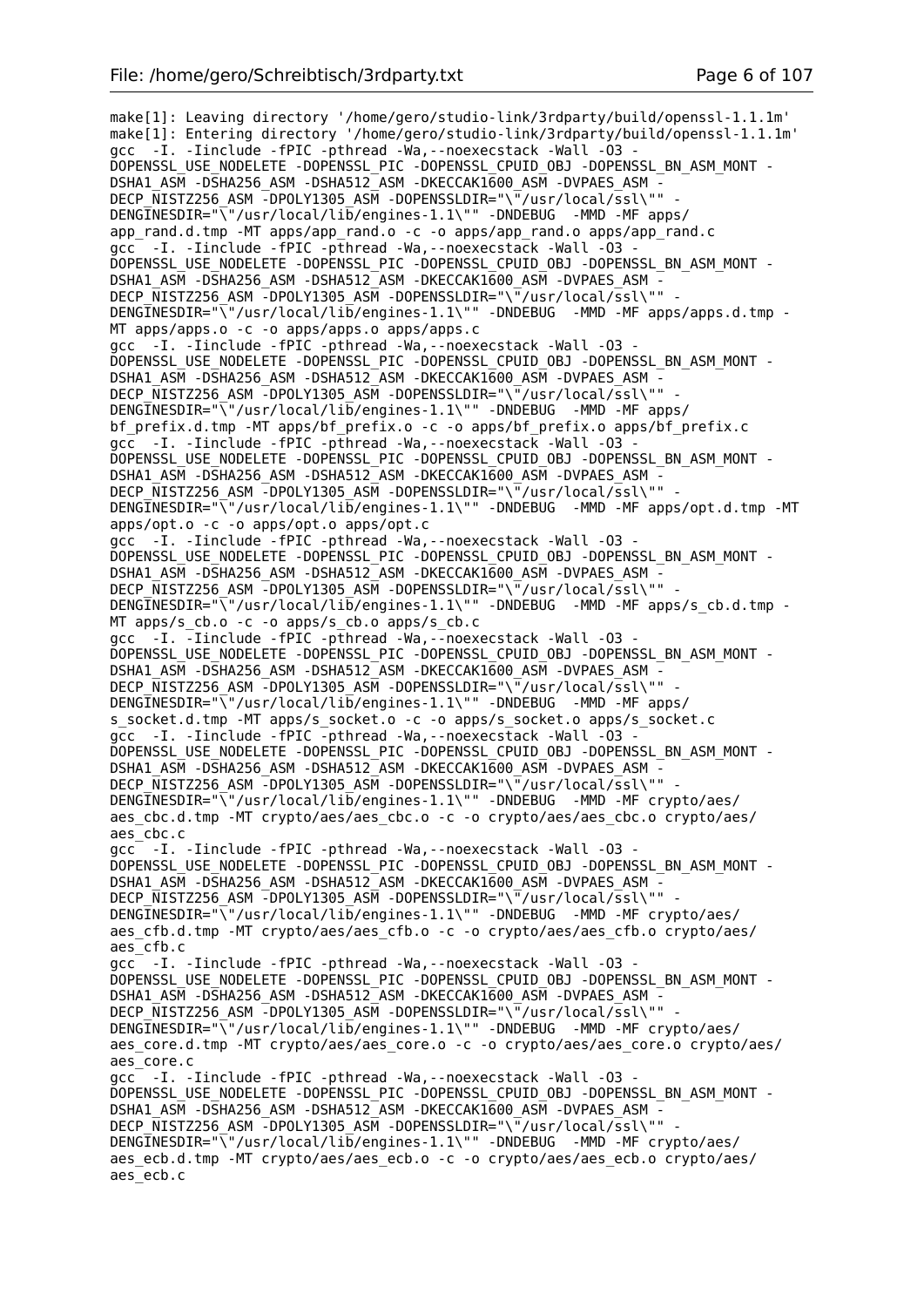gcc -I. -Iinclude -fPIC -pthread -Wa,--noexecstack -Wall -O3 - DOPENSSL\_USE\_NODELETE -DOPENSSL\_PIC -DOPENSSL\_CPUID\_OBJ -DOPENSSL\_BN\_ASM\_MONT - DSHA1\_ASM -DSHA256\_ASM -DSHA512\_ASM -DKECCAK1600\_ASM -DVPAES\_ASM -DECP NISTZ256 ASM -DPOLY1305 ASM -DOPENSSLDIR="\"/usr/local/ssl\"" DENGINESDIR="\"/usr/local/lib/engines-1.1\"" -DNDEBUG -MMD -MF crypto/aes/ aes\_ige.d.tmp -MT crypto/aes/aes\_ige.o -c -o crypto/aes/aes\_ige.o crypto/aes/ aes\_ige.c gcc -I. -Iinclude -fPIC -pthread -Wa,--noexecstack -Wall -O3 - DOPENSSL\_USE\_NODELETE -DOPENSSL\_PIC -DOPENSSL\_CPUID\_OBJ -DOPENSSL\_BN\_ASM\_MONT - DSHA1\_ASM -DSHA256\_ASM -DSHA512\_ASM -DKECCAK1600 ASM -DVPAES ASM -DECP NISTZ256 ASM -DPOLY1305 ASM -DOPENSSLDIR="\"/usr/local/ssl\"" DENGINESDIR="\"/usr/local/lib/engines-1.1\"" -DNDEBUG -MMD -MF crypto/aes/ aes misc.d.tmp -MT crypto/aes/aes misc.o -c -o crypto/aes/aes misc.o crypto/aes/ aes\_misc.c gcc -I. -Iinclude -fPIC -pthread -Wa,--noexecstack -Wall -O3 - DOPENSSL\_USE\_NODELETE -DOPENSSL\_PIC -DOPENSSL\_CPUID\_OBJ -DOPENSSL\_BN\_ASM\_MONT -DSHA1\_ASM -DSHA256\_ASM -DSHA512\_ASM -DKECCAK1600\_ASM -DVPAES\_ASM -DECP NISTZ256 ASM -DPOLY1305 ASM -DOPENSSLDIR="\"/usr/local/ssl\"" DENGINESDIR="\"/usr/local/lib/engines-1.1\"" -DNDEBUG -MMD -MF crypto/aes/ aes ofb.d.tmp -MT crypto/aes/aes ofb.o -c -o crypto/aes/aes ofb.o crypto/aes/ aes\_ofb.c gcc<sup>-</sup> -I. -Iinclude -fPIC -pthread -Wa, --noexecstack -Wall -03 -DOPENSSL\_USE\_NODELETE -DOPENSSL\_PIC -DOPENSSL\_CPUID\_OBJ -DOPENSSL\_BN\_ASM\_MONT - DSHA1\_ASM -DSHA256\_ASM -DSHA512\_ASM -DKECCAK1600\_ASM -DVPAES\_ASM -DECP\_NISTZ256\_ASM -DPOLY1305\_ASM -DOPENSSLDIR="\"/usr/local/ssl\"" -DENGINESDIR="\"/usr/local/lib/engines-1.1\"" -DNDEBUG -MMD -MF crypto/aes/ aes wrap.d.tmp -MT crypto/aes/aes wrap.o -c -o crypto/aes/aes wrap.o crypto/aes/ aes\_wrap.c CC="gcc" /usr/bin/perl crypto/aes/asm/aesv8-armx.pl linux64 crypto/aes/aesv8-armx.S CC="gcc" /usr/bin/perl crypto/aes/asm/vpaes-armv8.pl linux64 crypto/aes/vpaesarmv8.S gcc -I. -Iinclude -fPIC -pthread -Wa,--noexecstack -Wall -O3 - DOPENSSL\_USE\_NODELETE -DOPENSSL\_PIC -DOPENSSL\_CPUID\_OBJ -DOPENSSL\_BN\_ASM\_MONT - DSHA1\_ASM -DSHA256\_ASM -DSHA512\_ASM -DKECCAK1600\_ASM -DVPAES\_ASM -DECP\_NISTZ256\_ASM -DPOLY1305\_ASM -DOPENSSLDIR="\"/usr/local/ssl\"" DENGINESDIR="\"/usr/local/lib/engines-1.1\"" -DNDEBUG -MMD -MF crypto/aria/ aria.d.tmp -MT crypto/aria/aria.o -c -o crypto/aria/aria.o crypto/aria/aria.c CC="gcc" /usr/bin/perl crypto/arm64cpuid.pl linux64 crypto/arm64cpuid.S gcc -I. -Iinclude -fPIC -pthread -Wa,--noexecstack -Wall -O3 - DOPENSSL\_USE\_NODELETE -DOPENSSL\_PIC -DOPENSSL\_CPUID\_OBJ -DOPENSSL\_BN\_ASM\_MONT - DSHA1\_ASM -DSHA256\_ASM -DSHA512\_ASM -DKECCAK1600\_ASM -DVPAES\_ASM -DECP NISTZ256 ASM -DPOLY1305 ASM -DOPENSSLDIR="\"/usr/local/ssl\"" DENGINESDIR="\"/usr/local/lib/engines-1.1\"" -DNDEBUG -MMD -MF crypto/ armcap.d.tmp -MT crypto/armcap.o -c -o crypto/armcap.o crypto/armcap.c gcc -I. -Iinclude -fPIC -pthread -Wa,--noexecstack -Wall -O3 - DOPENSSL\_USE\_NODELETE -DOPENSSL\_PIC -DOPENSSL\_CPUID\_OBJ -DOPENSSL\_BN\_ASM\_MONT -DSHA1\_ASM -DSHA256\_ASM -DSHA512\_ASM -DKECCAK1600\_ASM -DVPAES\_ASM -DECP NISTZ256 ASM -DPOLY1305 ASM -DOPENSSLDIR="\"/usr/local/ssl\"" DENGINESDIR="\"/usr/local/lib/engines-1.1\"" -DNDEBUG -MMD -MF crypto/asn1/ a bitstr.d.tmp -MT crypto/asn1/a bitstr.o -c -o crypto/asn1/a bitstr.o crypto/asn1/ a\_bitstr.c gcc -I. -Iinclude -fPIC -pthread -Wa,--noexecstack -Wall -O3 - DOPENSSL\_USE\_NODELETE -DOPENSSL\_PIC -DOPENSSL\_CPUID\_OBJ -DOPENSSL\_BN\_ASM\_MONT - DSHA1\_ASM -DSHA256\_ASM -DSHA512\_ASM -DKECCAK1600\_ASM -DVPAES\_ASM -DECP  $\overline{\text{N}}$ ISTZ256 ASM -DPOLY1305 ASM -DOPENSSLDIR="\"/usr/local/ssl\"" DENGINESDIR="\"/usr/local/lib/engines-1.1\"" -DNDEBUG -MMD -MF crypto/asn1/ a d2i fp.d.tmp -MT crypto/asn1/a\_d2i fp.o -c -o crypto/asn1/a d2i fp.o crypto/asn1/  $a$ <sup> $d$ 2i $f$ p.c</sup>  $\overline{gc}$   $\overline{-1}$ . -Iinclude -fPIC -pthread -Wa, --noexecstack -Wall -03 -DOPENSSL\_USE\_NODELETE -DOPENSSL\_PIC -DOPENSSL\_CPUID\_OBJ -DOPENSSL\_BN\_ASM\_MONT - DSHA1\_ASM -DSHA256\_ASM -DSHA512\_ASM -DKECCAK1600\_ASM -DVPAES\_ASM -DECP NISTZ256 ASM -DPOLY1305 ASM -DOPENSSLDIR="\"/usr/local/ssl\"" DENGINESDIR="\"/usr/local/lib/engines-1.1\"" -DNDEBUG -MMD -MF crypto/asn1/ a\_digest.d.tmp -MT crypto/asn1/a\_digest.o -c -o crypto/asn1/a\_digest.o crypto/asn1/ a\_digest.c gcc -I. -Iinclude -fPIC -pthread -Wa,--noexecstack -Wall -O3 -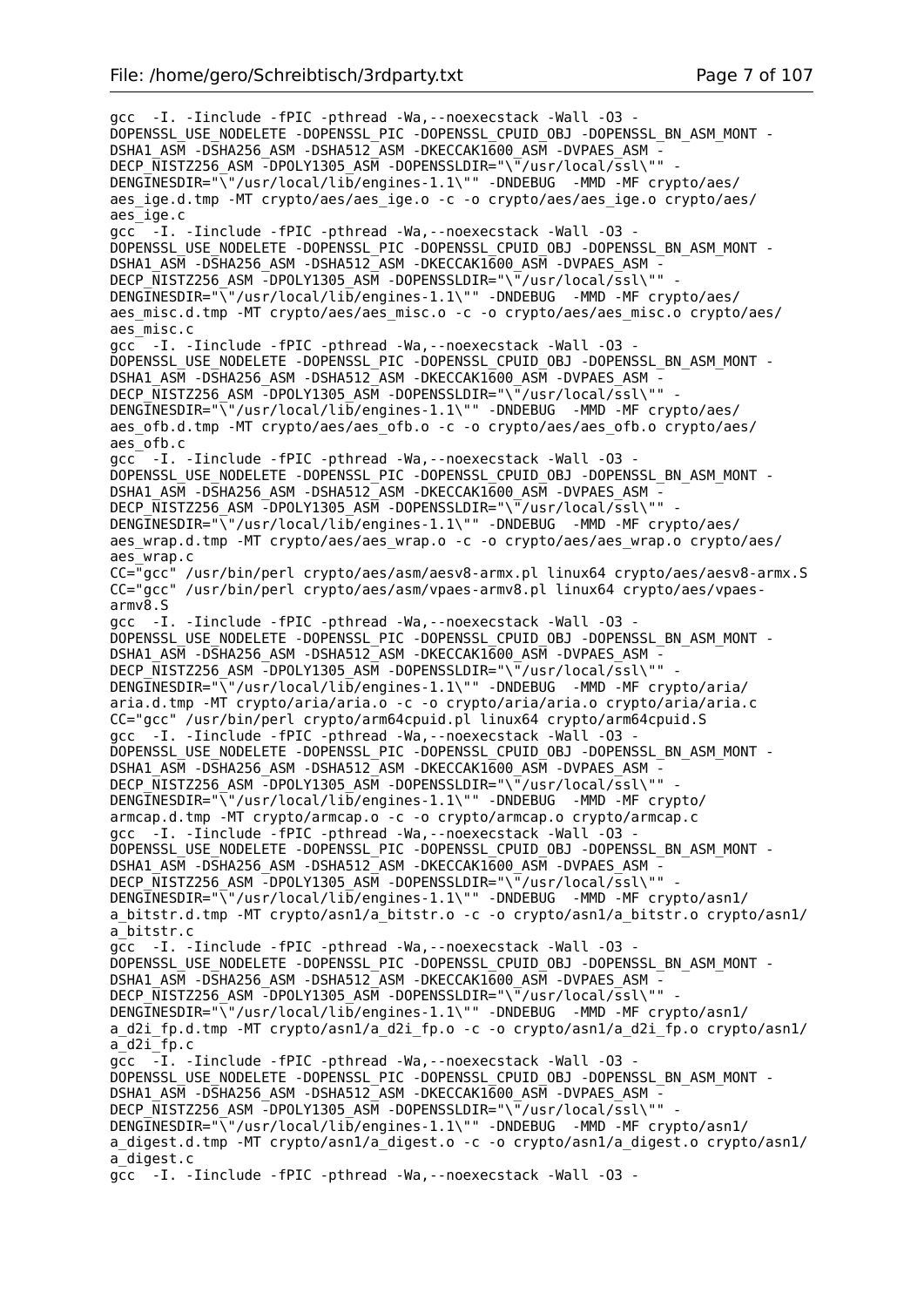DOPENSSL\_USE\_NODELETE -DOPENSSL\_PIC -DOPENSSL\_CPUID\_OBJ -DOPENSSL\_BN\_ASM\_MONT -DSHA1\_ASM -DSHA256\_ASM -DSHA512\_ASM -DKECCAK1600 ASM -DVPAES ASM -DECP\_NISTZ256\_ASM -DPOLY1305\_ASM -DOPENSSLDIR="\"/usr/local/ssl\"" DENGINESDIR="\"/usr/local/lib/engines-1.1\"" -DNDEBUG -MMD -MF crypto/asn1/ a\_dup.d.tmp -MT crypto/asn1/a\_dup.o -c -o crypto/asn1/a\_dup.o crypto/asn1/a\_dup.c gcc -I. -Iinclude -fPIC -pthread -Wa,--noexecstack -Wall -O3 - DOPENSSL\_USE\_NODELETE -DOPENSSL\_PIC -DOPENSSL\_CPUID\_OBJ\_-DOPENSSL\_BN\_ASM\_MONT -DSHA1\_ASM -DSHA256\_ASM -DSHA512\_ASM -DKECCAK1600\_ASM -DVPAES\_ASM DECP\_NISTZ256\_ASM -DPOLY1305\_ASM -DOPENSSLDIR="\"/usr/local/ssl\"" -DENGINESDIR="\"/usr/local/lib/engines-1.1\"" -DNDEBUG -MMD -MF crypto/asn1/ a gentm.d.tmp -MT crypto/asn1/a gentm.o -c -o crypto/asn1/a gentm.o crypto/asn1/ a\_gentm.c gcc -I. -Iinclude -fPIC -pthread -Wa,--noexecstack -Wall -O3 - DOPENSSL\_USE\_NODELETE -DOPENSSL\_PIC -DOPENSSL\_CPUID\_OBJ -DOPENSSL\_BN\_ASM\_MONT - DSHA1\_ASM -DSHA256\_ASM -DSHA512\_ASM -DKECCAK1600\_ASM -DVPAES\_ASM -DECP\_NISTZ256\_ASM\_-DPOLY1305\_ASM\_-DOPENSSLDIR="\"/usr/local/ssl\"" DENGINESDIR="\"/usr/local/lib/engines-1.1\"" -DNDEBUG -MMD -MF crypto/asn1/ a i2d fp.d.tmp -MT crypto/asn1/a i2d fp.o -c -o crypto/asn1/a i2d fp.o crypto/asn1/  $a$ <sup>-12d</sub> $f$ p.c</sup> gcc -I. -Iinclude -fPIC -pthread -Wa, --noexecstack -Wall -03 -DOPENSSL\_USE\_NODELETE -DOPENSSL\_PIC -DOPENSSL\_CPUID\_OBJ -DOPENSSL\_BN\_ASM\_MONT - DSHA1\_ASM -DSHA256\_ASM -DSHA512\_ASM -DKECCAK1600\_ASM -DVPAES\_ASM -DECP NISTZ256 ASM -DPOLY1305 ASM -DOPENSSLDIR="\"/usr/local/ssl\"" DENGINESDIR="\"/usr/local/lib/engines-1.1\"" -DNDEBUG -MMD -MF crypto/asn1/ a\_int.d.tmp -MT crypto/asn1/a\_int.o -c -o crypto/asn1/a\_int.o crypto/asn1/a\_int.c gcc -I. -Iinclude -fPIC -pthread -Wa, --noexecstack -Wall -03 -DOPENSSL\_USE\_NODELETE -DOPENSSL\_PIC -DOPENSSL\_CPUID\_OBJ -DOPENSSL\_BN\_ASM\_MONT - DSHA1\_ASM -DSHA256\_ASM -DSHA512\_ASM -DKECCAK1600\_ASM -DVPAES\_ASM - DECP\_NISTZ256\_ASM -DPOLY1305\_ASM -DOPENSSLDIR="\"/usr/local/ssl\"" - DENGINESDIR="\"/usr/local/lib/engines-1.1\"" -DNDEBUG -MMD -MF crypto/asn1/ a\_mbstr.d.tmp -MT crypto/asn1/a\_mbstr.o -c -o crypto/asn1/a\_mbstr.o crypto/asn1/ a\_mbstr.c gcc -I. -Iinclude -fPIC -pthread -Wa,--noexecstack -Wall -O3 - DOPENSSL\_USE\_NODELETE -DOPENSSL\_PIC -DOPENSSL\_CPUID\_OBJ -DOPENSSL\_BN\_ASM\_MONT - DSHA1\_ASM -DSHA256\_ASM -DSHA512\_ASM -DKECCAK1600\_ASM -DVPAES ASM DECP\_NISTZ256\_ASM -DPOLY1305\_ASM -DOPENSSLDIR="\"/usr/local/ssl\"" DENGINESDIR="\"/usr/local/lib/engines-1.1\"" -DNDEBUG -MMD -MF crypto/asn1/ a\_object.d.tmp -MT crypto/asn1/a\_object.o -c -o crypto/asn1/a\_object.o crypto/asn1/ a\_object.c gcc -I. -Iinclude -fPIC -pthread -Wa,--noexecstack -Wall -O3 - DOPENSSL\_USE\_NODELETE -DOPENSSL\_PIC -DOPENSSL\_CPUID\_OBJ -DOPENSSL\_BN\_ASM\_MONT - DSHA1\_ASM -DSHA256\_ASM -DSHA512\_ASM -DKECCAK1600\_ASM -DVPAES\_ASM - DECP\_NISTZ256\_ASM -DPOLY1305\_ASM -DOPENSSLDIR="\"/usr/local/ssl\"" - DENGINESDIR="\"/usr/local/lib/engines-1.1\"" -DNDEBUG -MMD -MF crypto/asn1/ a octet.d.tmp -MT crypto/asn1/a octet.o -c -o crypto/asn1/a octet.o crypto/asn1/ a\_octet.c gcc -I. -Iinclude -fPIC -pthread -Wa,--noexecstack -Wall -O3 - DOPENSSL\_USE\_NODELETE -DOPENSSL\_PIC -DOPENSSL\_CPUID\_OBJ -DOPENSSL\_BN\_ASM\_MONT - DSHA1\_ASM -DSHA256\_ASM -DSHA512\_ASM -DKECCAK1600\_ASM -DVPAES\_ASM - DECP\_NISTZ256\_ASM -DPOLY1305\_ASM -DOPENSSLDIR="\"/usr/local/ssl\"" DENGINESDIR="\"/usr/local/lib/engines-1.1\"" -DNDEBUG -MMD -MF crypto/asn1/ a print.d.tmp -MT crypto/asn1/a print.o -c -o crypto/asn1/a print.o crypto/asn1/ a\_print.c gcc -I. -Iinclude -fPIC -pthread -Wa,--noexecstack -Wall -O3 - DOPENSSL\_USE\_NODELETE -DOPENSSL\_PIC -DOPENSSL\_CPUID\_OBJ -DOPENSSL\_BN\_ASM\_MONT - DSHA1\_ASM -DSHA256\_ASM -DSHA512\_ASM -DKECCAK1600\_ASM -DVPAES\_ASM -DECP NISTZ256 ASM -DPOLY1305 ASM -DOPENSSLDIR="\"/usr/local/ssl\"" DENGINESDIR="\"/usr/local/lib/engines-1.1\"" -DNDEBUG -MMD -MF crypto/asn1/ a\_sign.d.tmp -MT crypto/asn1/a\_sign.o -c -o crypto/asn1/a\_sign.o crypto/asn1/ a\_sign.c gcc -I. -Iinclude -fPIC -pthread -Wa,--noexecstack -Wall -O3 - DOPENSSL\_USE\_NODELETE -DOPENSSL\_PIC -DOPENSSL\_CPUID\_OBJ -DOPENSSL\_BN\_ASM\_MONT - DSHA1\_ASM -DSHA256\_ASM -DSHA512\_ASM -DKECCAK1600\_ASM -DVPAES\_ASM - DECP\_NISTZ256\_ASM -DPOLY1305\_ASM -DOPENSSLDIR="\"/usr/local/ssl\"" DENGINESDIR="\"/usr/local/lib/engines-1.1\"" -DNDEBUG -MMD -MF crypto/asn1/ a strex.d.tmp -MT crypto/asn1/a strex.o -c -o crypto/asn1/a strex.o crypto/asn1/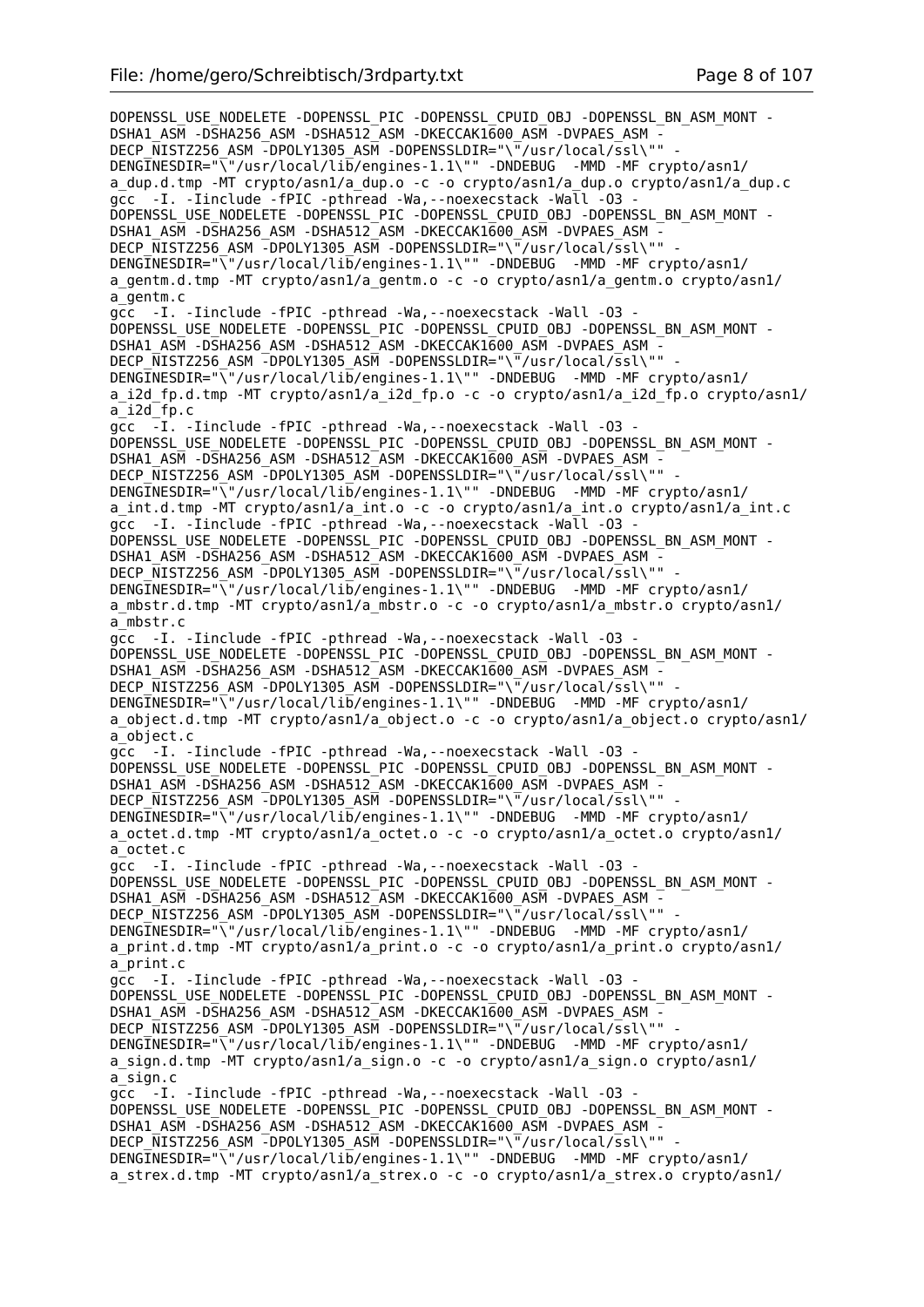a\_strex.c gcc -I. -Iinclude -fPIC -pthread -Wa,--noexecstack -Wall -O3 - DOPENSSL\_USE\_NODELETE -DOPENSSL\_PIC -DOPENSSL\_CPUID\_OBJ -DOPENSSL\_BN\_ASM\_MONT - DSHA1\_ASM -DSHA256\_ASM -DSHA512\_ASM -DKECCAK1600\_ASM -DVPAES\_ASM - DECP\_NISTZ256\_ASM -DPOLY1305\_ASM -DOPENSSLDIR="\"/usr/local/ssl\"" DENGINESDIR="\"/usr/local/lib/engines-1.1\"" -DNDEBUG -MMD -MF crypto/asn1/ a strnid.d.tmp -MT crypto/asn1/a strnid.o -c -o crypto/asn1/a strnid.o crypto/asn1/ a\_strnid.c gcc -I. -Iinclude -fPIC -pthread -Wa,--noexecstack -Wall -O3 - DOPENSSL\_USE\_NODELETE -DOPENSSL\_PIC -DOPENSSL\_CPUID\_OBJ -DOPENSSL\_BN\_ASM\_MONT -DSHA1\_ASM -DSHA256\_ASM -DSHA512\_ASM -DKECCAK1600\_ASM -DVPAES\_ASM -DECP\_NISTZ256\_ASM -DPOLY1305\_ASM -DOPENSSLDIR="\"/usr/local/ssl\"" DENGINESDIR="\"/usr/local/lib/engines-1.1\"" -DNDEBUG -MMD -MF crypto/asn1/ a\_time.d.tmp -MT crypto/asn1/a\_time.o -c -o crypto/asn1/a\_time.o crypto/asn1/ a\_time.c gcc -I. -Iinclude -fPIC -pthread -Wa,--noexecstack -Wall -O3 - DOPENSSL\_USE\_NODELETE -DOPENSSL\_PIC -DOPENSSL\_CPUID\_OBJ\_-DOPENSSL\_BN\_ASM\_MONT -DSHA1\_ASM -DSHA256\_ASM -DSHA512\_ASM -DKECCAK1600\_ASM -DVPAES\_ASM -DECP\_NISTZ256\_ASM -DPOLY1305\_ASM -DOPENSSLDIR="\"/usr/local/ssl\"" DENGINESDIR="\"/usr/local/lib/engines-1.1\"" -DNDEBUG -MMD -MF crypto/asn1/ a\_type.d.tmp -MT crypto/asn1/a\_type.o -c -o crypto/asn1/a\_type.o crypto/asn1/ a\_type.c gcc -I. -Iinclude -fPIC -pthread -Wa,--noexecstack -Wall -O3 - DOPENSSL\_USE\_NODELETE -DOPENSSL\_PIC -DOPENSSL\_CPUID\_OBJ -DOPENSSL\_BN\_ASM\_MONT -DSHA1\_ASM -DSHA256\_ASM -DSHA512\_ASM -DKECCAK1600\_ASM -DVPAES\_ASM -DECP NISTZ256 ASM -DPOLY1305 ASM -DOPENSSLDIR="\"/usr/local/ssl\"" DENGINESDIR="\"/usr/local/lib/engines-1.1\"" -DNDEBUG -MMD -MF crypto/asn1/ a utctm.d.tmp -MT crypto/asn1/a utctm.o -c -o crypto/asn1/a utctm.o crypto/asn1/ a\_utctm.c gcc -I. -Iinclude -fPIC -pthread -Wa,--noexecstack -Wall -O3 - DOPENSSL\_USE\_NODELETE -DOPENSSL\_PIC -DOPENSSL\_CPUID\_OBJ -DOPENSSL\_BN\_ASM\_MONT -DSHA1\_ASM -DSHA256\_ASM -DSHA512\_ASM -DKECCAK1600\_ASM -DVPAES\_ASM - DECP NISTZ256 ASM -DPOLY1305 ASM -DOPENSSLDIR="\"/usr/local/ssl\"" DENGINESDIR="\"/usr/local/lib/engines-1.1\"" -DNDEBUG -MMD -MF crypto/asn1/ a\_utf8.d.tmp -MT crypto/asn1/a\_utf8.o -c -o crypto/asn1/a\_utf8.o crypto/asn1/ a\_utf8.c gcc -I. -Iinclude -fPIC -pthread -Wa,--noexecstack -Wall -O3 - DOPENSSL\_USE\_NODELETE -DOPENSSL\_PIC -DOPENSSL\_CPUID\_OBJ -DOPENSSL\_BN\_ASM\_MONT - DSHA1\_ASM -DSHA256\_ASM -DSHA512\_ASM -DKECCAK1600\_ASM -DVPAES\_ASM -DECP NISTZ256 ASM -DPOLY1305 ASM -DOPENSSLDIR="\"/usr/local/ssl\"" -DENGINESDIR="\"/usr/local/lib/engines-1.1\"" -DNDEBUG -MMD -MF crypto/asn1/ a verify.d.tmp -MT crypto/asn1/a verify.o -c -o crypto/asn1/a verify.o crypto/asn1/ a\_verify.c gcc -I. -Iinclude -fPIC -pthread -Wa,--noexecstack -Wall -O3 - DOPENSSL\_USE\_NODELETE -DOPENSSL\_PIC -DOPENSSL\_CPUID\_OBJ\_-DOPENSSL\_BN\_ASM\_MONT -DSHA1\_ASM -DSHA256\_ASM -DSHA512\_ASM -DKECCAK1600\_ASM -DVPAES\_ASM DECP NISTZ256 ASM -DPOLY1305 ASM -DOPENSSLDIR="\"/usr/local/ssl\"" DENGINESDIR="\"/usr/local/lib/engines-1.1\"" -DNDEBUG -MMD -MF crypto/asn1/ ameth lib.d.tmp -MT crypto/asn1/ameth lib.o -c -o crypto/asn1/ameth lib.o crypto/ asn1/ameth lib.c gcc -I. - Iinclude -fPIC -pthread -Wa, --noexecstack -Wall -03 -DOPENSSL\_USE\_NODELETE -DOPENSSL\_PIC -DOPENSSL\_CPUID\_OBJ -DOPENSSL\_BN\_ASM\_MONT -DSHA1\_ASM -DSHA256\_ASM -DSHA512\_ASM -DKECCAK1600\_ASM -DVPAES\_ASM DECP NISTZ256 ASM -DPOLY1305 ASM -DOPENSSLDIR="\"/usr/local/ssl\"" -DENGINESDIR="\"/usr/local/lib/engines-1.1\"" -DNDEBUG -MMD -MF crypto/asn1/ asn1\_err.d.tmp -MT crypto/asn1/asn1\_err.o -c -o crypto/asn1/asn1\_err.o crypto/asn1/ asn1\_err.c gcc  $-$ -I. -Iinclude -fPIC -pthread -Wa, --noexecstack -Wall -03 -DOPENSSL\_USE\_NODELETE -DOPENSSL\_PIC -DOPENSSL\_CPUID\_OBJ\_-DOPENSSL\_BN\_ASM\_MONT -DSHA1\_ASM -DSHA256\_ASM -DSHA512\_ASM -DKECCAK1600\_ASM -DVPAES\_ASM -DECP NISTZ256 ASM -DPOLY1305 ASM -DOPENSSLDIR="\"/usr/local/ssl\"" DENGINESDIR="\"/usr/local/lib/engines-1.1\"" -DNDEBUG -MMD -MF crypto/asn1/ asn1\_gen.d.tmp -MT crypto/asn1/asn1\_gen.o -c -o crypto/asn1/asn1\_gen.o crypto/asn1/ asn1\_gen.c gcc  $-I.$  -Iinclude -fPIC -pthread -Wa, --noexecstack -Wall -03 -DOPENSSL\_USE\_NODELETE -DOPENSSL\_PIC -DOPENSSL\_CPUID\_OBJ -DOPENSSL\_BN\_ASM\_MONT -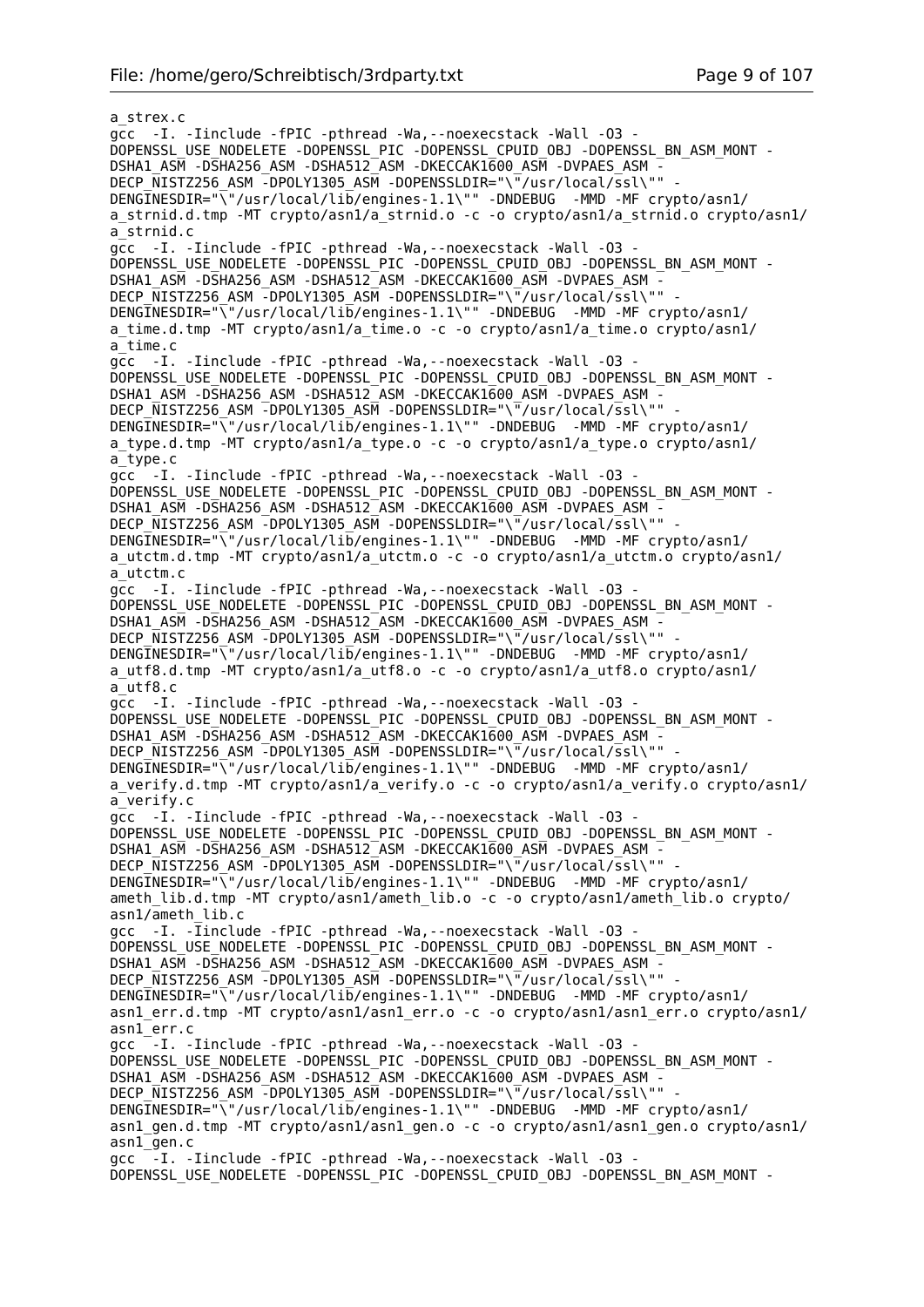DSHA1\_ASM -DSHA256\_ASM -DSHA512\_ASM -DKECCAK1600\_ASM -DVPAES\_ASM - DECP\_NISTZ256\_ASM -DPOLY1305\_ASM -DOPENSSLDIR="\"/usr/local/ssl\"" DENGINESDIR="\"/usr/local/lib/engines-1.1\"" -DNDEBUG -MMD -MF crypto/asn1/ asn1\_item\_list.d.tmp -MT crypto/asn1/asn1\_item\_list.o -c -o crypto/asn1/ asn1\_item\_list.o crypto/asn1/asn1\_item\_list.c gcc -I. -Iinclude -fPIC -pthread -Wa,--noexecstack -Wall -O3 - DOPENSSL\_USE\_NODELETE -DOPENSSL\_PIC -DOPENSSL\_CPUID\_OBJ -DOPENSSL\_BN\_ASM\_MONT - DSHA1\_ASM -DSHA256\_ASM -DSHA512\_ASM -DKECCAK1600\_ASM -DVPAES\_ASM DECP\_NISTZ256\_ASM -DPOLY1305\_ASM -DOPENSSLDIR="\"/usr/local/ssl\"" -DENGINESDIR="\"/usr/local/lib/engines-1.1\"" -DNDEBUG -MMD -MF crypto/asn1/ asn1\_lib.d.tmp -MT crypto/asn1/asn1\_lib.o -c -o crypto/asn1/asn1\_lib.o crypto/asn1/ asn1\_lib.c gcc  $-$ -I. -Iinclude -fPIC -pthread -Wa,--noexecstack -Wall -03 -DOPENSSL\_USE\_NODELETE -DOPENSSL\_PIC -DOPENSSL\_CPUID\_OBJ -DOPENSSL\_BN\_ASM\_MONT - DSHA1\_ASM -DSHA256\_ASM -DSHA512\_ASM -DKECCAK1600\_ASM -DVPAES\_ASM -DECP\_NISTZ256\_ASM -DPOLY1305\_ASM -DOPENSSLDIR="\"/usr/local/ssl\"" DENGINESDIR="\"/usr/local/lib/engines-1.1\"" -DNDEBUG -MMD -MF crypto/asn1/ asn1\_par.d.tmp -MT crypto/asn1/asn1\_par.o -c -o crypto/asn1/asn1\_par.o crypto/asn1/ asn1\_par.c gcc  $-I.$  -Iinclude -fPIC -pthread -Wa, --noexecstack -Wall -03 -DOPENSSL\_USE\_NODELETE -DOPENSSL\_PIC -DOPENSSL\_CPUID\_OBJ -DOPENSSL\_BN\_ASM\_MONT - DSHA1\_ASM -DSHA256\_ASM -DSHA512\_ASM -DKECCAK1600\_ASM -DVPAES\_ASM -DECP NISTZ256 ASM -DPOLY1305 ASM -DOPENSSLDIR="\"/usr/local/ssl\"" DENGINESDIR="\"/usr/local/lib/engines-1.1\"" -DNDEBUG -MMD -MF crypto/asn1/ asn mime.d.tmp -MT crypto/asn1/asn mime.o -c -o crypto/asn1/asn mime.o crypto/asn1/ asn\_mime.c gcc -I. -Iinclude -fPIC -pthread -Wa,--noexecstack -Wall -O3 - DOPENSSL\_USE\_NODELETE -DOPENSSL\_PIC -DOPENSSL\_CPUID\_OBJ -DOPENSSL\_BN\_ASM\_MONT - DSHA1\_ASM -DSHA256\_ASM -DSHA512\_ASM -DKECCAK1600\_ASM -DVPAES\_ASM - DECP\_NISTZ256\_ASM -DPOLY1305\_ASM -DOPENSSLDIR="\"/usr/local/ssl\"" DENGINESDIR="\"/usr/local/lib/engines-1.1\"" -DNDEBUG -MMD -MF crypto/asn1/ asn\_moid.d.tmp -MT crypto/asn1/asn\_moid.o -c -o crypto/asn1/asn\_moid.o crypto/asn1/ asn\_moid.c gcc -I. -Iinclude -fPIC -pthread -Wa,--noexecstack -Wall -O3 - DOPENSSL\_USE\_NODELETE -DOPENSSL\_PIC -DOPENSSL\_CPUID\_OBJ -DOPENSSL\_BN\_ASM\_MONT - DSHA1\_ASM -DSHA256\_ASM -DSHA512\_ASM -DKECCAK1600\_ASM -DVPAES\_ASM - DECP\_NISTZ256\_ASM -DPOLY1305\_ASM -DOPENSSLDIR="\"/usr/local/ssl\"" DENGINESDIR="\"/usr/local/lib/engines-1.1\"" -DNDEBUG -MMD -MF crypto/asn1/ asn\_mstbl.d.tmp -MT crypto/asn1/asn\_mstbl.o -c -o crypto/asn1/asn\_mstbl.o crypto/ asn1/asn\_mstbl.c gcc -I. -Iinclude -fPIC -pthread -Wa,--noexecstack -Wall -O3 - DOPENSSL\_USE\_NODELETE -DOPENSSL\_PIC -DOPENSSL\_CPUID\_OBJ -DOPENSSL\_BN\_ASM\_MONT - DSHA1\_ASM -DSHA256\_ASM -DSHA512\_ASM -DKECCAK1600\_ASM -DVPAES\_ASM - DECP NISTZ256 ASM -DPOLY1305 ASM -DOPENSSLDIR="\"/usr/local/ssl\"" DENGINESDIR="\"/usr/local/lib/engines-1.1\"" -DNDEBUG -MMD -MF crypto/asn1/ asn\_pack.d.tmp -MT crypto/asn1/asn\_pack.o -c -o crypto/asn1/asn\_pack.o crypto/asn1/ asn\_pack.c gcc<sup>-</sup> -I. -Iinclude -fPIC -pthread -Wa, --noexecstack -Wall -03 -DOPENSSL\_USE\_NODELETE -DOPENSSL\_PIC -DOPENSSL\_CPUID\_OBJ -DOPENSSL\_BN\_ASM\_MONT - DSHA1\_ASM -DSHA256\_ASM -DSHA512\_ASM -DKECCAK1600\_ASM -DVPAES\_ASM - DECP\_NISTZ256\_ASM -DPOLY1305\_ASM -DOPENSSLDIR="\"/usr/local/ssl\"" DENGINESDIR="\"/usr/local/lib/engines-1.1\"" -DNDEBUG -MMD -MF crypto/asn1/ bio asn1.d.tmp -MT crypto/asn1/bio asn1.o -c -o crypto/asn1/bio asn1.o crypto/asn1/ bio\_asn1.c gcc -I. -Iinclude -fPIC -pthread -Wa,--noexecstack -Wall -O3 - DOPENSSL\_USE\_NODELETE -DOPENSSL\_PIC -DOPENSSL\_CPUID\_OBJ -DOPENSSL\_BN\_ASM\_MONT - DSHA1\_ASM -DSHA256\_ASM -DSHA512\_ASM -DKECCAK1600\_ASM -DVPAES\_ASM - DECP NISTZ256 ASM  $\overline{-}$ DPOLY1305 ASM -DOPENSSLDIR="\ $\overline{-}/$ usr/local/ssl\"" DENGINESDIR="\"/usr/local/lib/engines-1.1\"" -DNDEBUG -MMD -MF crypto/asn1/ bio\_ndef.d.tmp -MT crypto/asn1/bio\_ndef.o -c -o crypto/asn1/bio\_ndef.o crypto/asn1/ bio\_ndef.c gcc -I. -Iinclude -fPIC -pthread -Wa,--noexecstack -Wall -O3 - DOPENSSL\_USE\_NODELETE -DOPENSSL\_PIC -DOPENSSL\_CPUID\_OBJ -DOPENSSL\_BN\_ASM\_MONT - DSHA1\_ASM -DSHA256\_ASM -DSHA512\_ASM -DKECCAK1600\_ASM -DVPAES\_ASM -DECP NISTZ256 ASM -DPOLY1305 ASM -DOPENSSLDIR="\"/usr/local/ssl\"" DENGINESDIR="\"/usr/local/lib/engines-1.1\"" -DNDEBUG -MMD -MF crypto/asn1/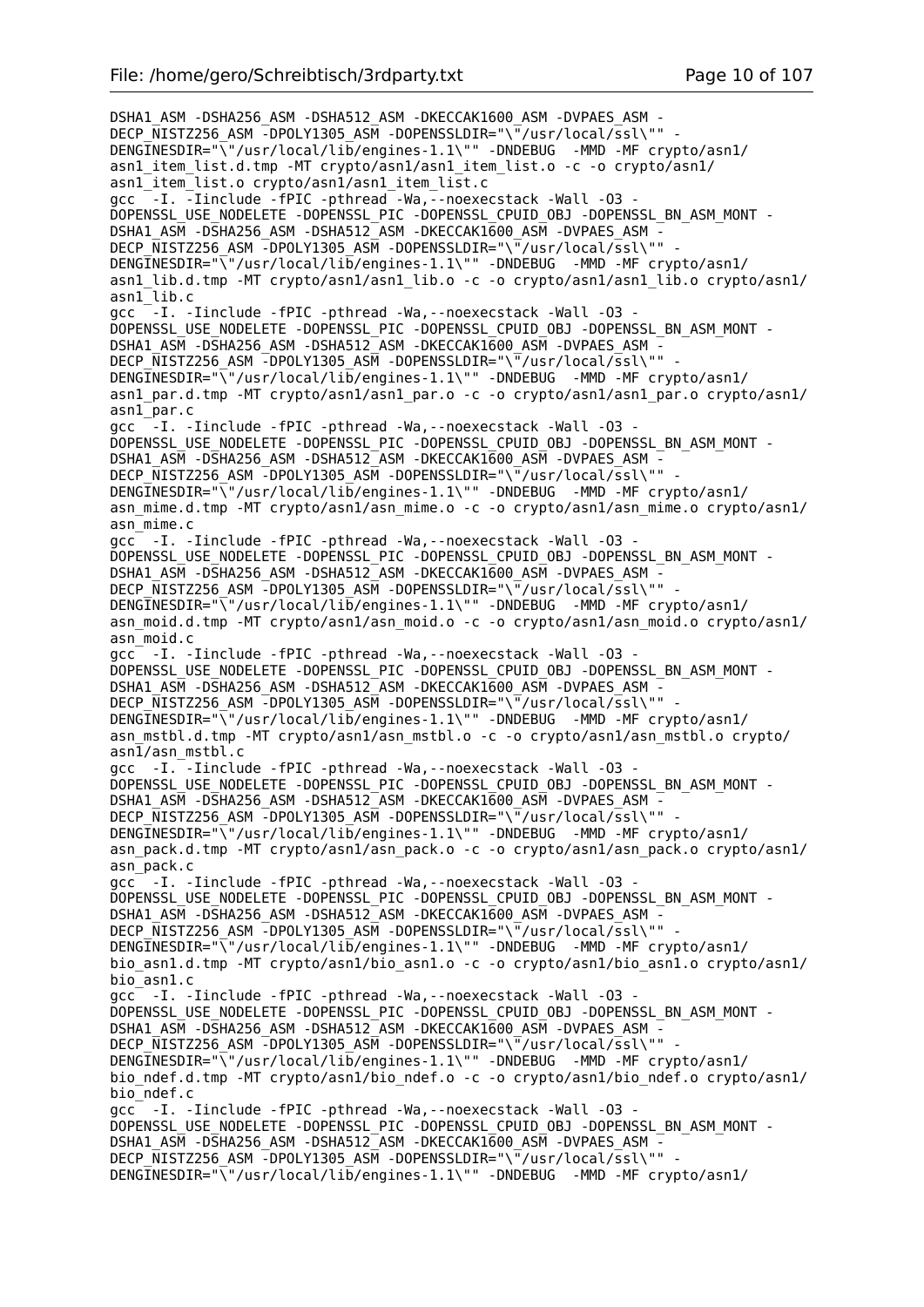d2i\_pr.d.tmp -MT crypto/asn1/d2i\_pr.o -c -o crypto/asn1/d2i\_pr.o crypto/asn1/ d2i\_pr.c gcc<sup>-</sup> -I. -Iinclude -fPIC -pthread -Wa,--noexecstack -Wall -03 -DOPENSSL\_USE\_NODELETE -DOPENSSL\_PIC -DOPENSSL\_CPUID\_OBJ -DOPENSSL\_BN\_ASM\_MONT - DSHA1\_ASM -DSHA256\_ASM -DSHA512\_ASM -DKECCAK1600\_ASM -DVPAES\_ASM - DECP\_NISTZ256\_ASM\_-DPOLY1305\_ASM\_-DOPENSSLDIR="\"/usr/local/ssl\"" DENGINESDIR="\"/usr/local/lib/engines-1.1\"" -DNDEBUG -MMD -MF crypto/asn1/ d2i\_pu.d.tmp -MT crypto/asn1/d2i\_pu.o -c -o crypto/asn1/d2i\_pu.o crypto/asn1/ d2i\_pu.c gcc -I. -Iinclude -fPIC -pthread -Wa,--noexecstack -Wall -O3 - DOPENSSL\_USE\_NODELETE -DOPENSSL\_PIC -DOPENSSL\_CPUID\_OBJ -DOPENSSL\_BN\_ASM\_MONT - DSHA1\_ASM -DSHA256\_ASM -DSHA512\_ASM -DKECCAK1600\_ASM -DVPAES\_ASM - DECP NISTZ256 ASM -DPOLY1305 ASM -DOPENSSLDIR="\"/usr/local/ssl\"" DENGINESDIR="\"/usr/local/lib/engines-1.1\"" -DNDEBUG -MMD -MF crypto/asn1/ evp\_asn1.d.tmp -MT crypto/asn1/evp\_asn1.o -c -o crypto/asn1/evp\_asn1.o crypto/asn1/ evp\_asn1.c gcc -I. -Iinclude -fPIC -pthread -Wa,--noexecstack -Wall -O3 - DOPENSSL\_USE\_NODELETE -DOPENSSL\_PIC -DOPENSSL\_CPUID\_OBJ -DOPENSSL\_BN\_ASM\_MONT - DSHA1\_ASM -DSHA256\_ASM -DSHA512\_ASM -DKECCAK1600\_ASM -DVPAES\_ASM -DECP NISTZ256 ASM -DPOLY1305 ASM -DOPENSSLDIR="\"/usr/local/ssl\"" DENGINESDIR="\"/usr/local/lib/engines-1.1\"" -DNDEBUG -MMD -MF crypto/asn1/ f\_int.d.tmp -MT crypto/asn1/f\_int.o -c -o crypto/asn1/f\_int.o crypto/asn1/f\_int.c gcc -I. -Iinclude -fPIC -pthread -Wa,--noexecstack -Wall -O3 - DOPENSSL\_USE\_NODELETE -DOPENSSL\_PIC -DOPENSSL\_CPUID\_OBJ -DOPENSSL\_BN\_ASM\_MONT -DSHA1\_ASM -DSHA256\_ASM -DSHA512\_ASM -DKECCAK1600\_ASM -DVPAES\_ASM -DECP NISTZ256 ASM -DPOLY1305 ASM -DOPENSSLDIR="\"/usr/local/ssl\"" DENGINESDIR="\"/usr/local/lib/engines-1.1\"" -DNDEBUG -MMD -MF crypto/asn1/ f\_string.d.tmp -MT crypto/asn1/f\_string.o -c -o crypto/asn1/f\_string.o crypto/asn1/ f\_string.c gcc -I. -Iinclude -fPIC -pthread -Wa,--noexecstack -Wall -O3 - DOPENSSL\_USE\_NODELETE -DOPENSSL\_PIC -DOPENSSL\_CPUID\_OBJ -DOPENSSL\_BN\_ASM\_MONT -DSHA1\_ASM -DSHA256\_ASM -DSHA512\_ASM -DKECCAK1600\_ASM -DVPAES\_ASM -DECP NISTZ256 ASM -DPOLY1305 ASM -DOPENSSLDIR="\"/usr/local/ssl\"" DENGINESDIR="\"/usr/local/lib/engines-1.1\"" -DNDEBUG -MMD -MF crypto/asn1/ i2d\_pr.d.tmp -MT crypto/asn1/i2d\_pr.o -c -o crypto/asn1/i2d\_pr.o crypto/asn1/ i2d\_pr.c gcc -I. -Iinclude -fPIC -pthread -Wa,--noexecstack -Wall -O3 - DOPENSSL\_USE\_NODELETE -DOPENSSL\_PIC -DOPENSSL\_CPUID\_OBJ -DOPENSSL\_BN\_ASM\_MONT - DSHA1\_ASM -DSHA256\_ASM -DSHA512\_ASM -DKECCAK1600\_ASM -DVPAES\_ASM -DECP NISTZ256 ASM  $\overline{-}$ DPOLY1305 ASM -DOPENSSLDIR="\ $\overline{''}/$ usr/local/ssl\"" -DENGINESDIR="\"/usr/local/lib/engines-1.1\"" -DNDEBUG -MMD -MF crypto/asn1/ i2d\_pu.d.tmp -MT crypto/asn1/i2d\_pu.o -c -o crypto/asn1/i2d\_pu.o crypto/asn1/ i2d\_pu.c gcc<sup>--</sup> -I. -Iinclude -fPIC -pthread -Wa, --noexecstack -Wall -03 -DOPENSSL\_USE\_NODELETE -DOPENSSL\_PIC -DOPENSSL\_CPUID\_OBJ\_-DOPENSSL\_BN\_ASM\_MONT -DSHA1\_ASM -DSHA256\_ASM -DSHA512\_ASM -DKECCAK1600\_ASM -DVPAES\_ASM -DECP NISTZ256 ASM -DPOLY1305 ASM -DOPENSSLDIR="\"/usr/local/ssl\"" DENGINESDIR="\"/usr/local/lib/engines-1.1\"" -DNDEBUG -MMD -MF crypto/asn1/ n\_pkey.d.tmp -MT crypto/asn1/n\_pkey.o -c -o crypto/asn1/n\_pkey.o crypto/asn1/ n\_pkey.c gcc -I. -Iinclude -fPIC -pthread -Wa,--noexecstack -Wall -O3 - DOPENSSL\_USE\_NODELETE -DOPENSSL\_PIC -DOPENSSL\_CPUID\_OBJ -DOPENSSL\_BN\_ASM\_MONT -DSHA1\_ASM -DSHA256\_ASM -DSHA512\_ASM -DKECCAK1600\_ASM -DVPAES\_ASM DECP\_NISTZ256\_ASM -DPOLY1305\_ASM -DOPENSSLDIR="\"/usr/local/ssl\"" -DENGINESDIR="\"/usr/local/lib/engines-1.1\"" -DNDEBUG -MMD -MF crypto/asn1/ nsseq.d.tmp -MT crypto/asn1/nsseq.o -c -o crypto/asn1/nsseq.o crypto/asn1/nsseq.c gcc -I. -Iinclude -fPIC -pthread -Wa,--noexecstack -Wall -O3 - DOPENSSL\_USE\_NODELETE -DOPENSSL\_PIC -DOPENSSL\_CPUID\_OBJ -DOPENSSL\_BN\_ASM\_MONT - DSHA1\_ASM -DSHA256\_ASM -DSHA512\_ASM -DKECCAK1600\_ASM -DVPAES\_ASM -DECP\_NISTZ256\_ASM -DPOLY1305\_ASM -DOPENSSLDIR="\"/usr/local/ssl\"" DENGINESDIR="\"/usr/local/lib/engines-1.1\"" -DNDEBUG -MMD -MF crypto/asn1/ p5\_pbe.d.tmp -MT crypto/asn1/p5\_pbe.o -c -o crypto/asn1/p5\_pbe.o crypto/asn1/ p5\_pbe.c gcc -I. -Iinclude -fPIC -pthread -Wa,--noexecstack -Wall -O3 - DOPENSSL\_USE\_NODELETE -DOPENSSL\_PIC -DOPENSSL\_CPUID\_OBJ -DOPENSSL\_BN\_ASM\_MONT - DSHA1\_ASM -DSHA256\_ASM -DSHA512\_ASM -DKECCAK1600\_ASM -DVPAES\_ASM -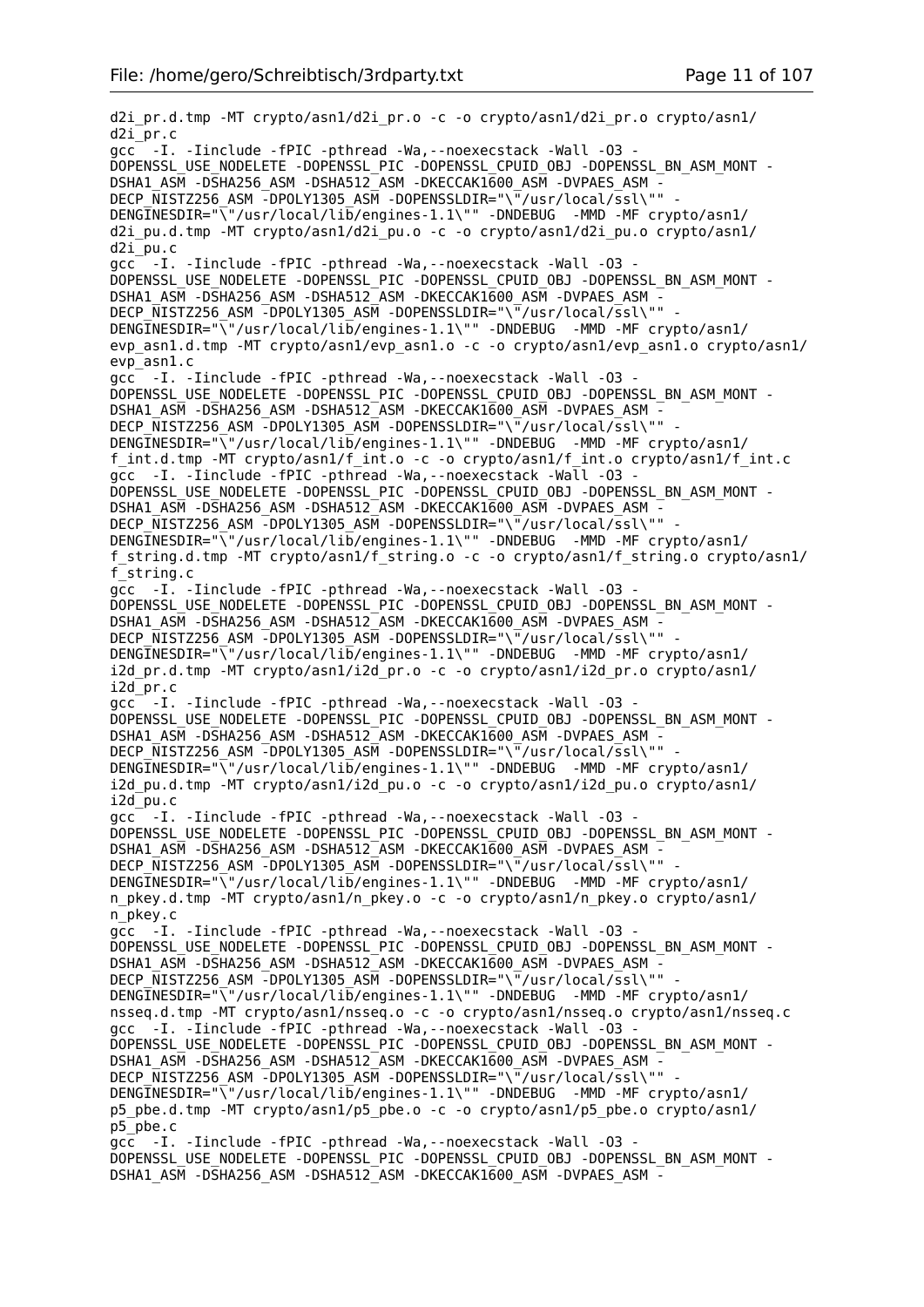DECP\_NISTZ256\_ASM -DPOLY1305\_ASM -DOPENSSLDIR="\"/usr/local/ssl\"" -DENGINESDIR="\"/usr/local/lib/engines-1.1\"" -DNDEBUG -MMD -MF crypto/asn1/ p5\_pbev2.d.tmp -MT crypto/asn1/p5\_pbev2.o -c -o crypto/asn1/p5\_pbev2.o crypto/asn1/ p5\_pbev2.c  $\overline{acc}$  -I. -Iinclude -fPIC -pthread -Wa, --noexecstack -Wall -03 -DOPENSSL\_USE\_NODELETE -DOPENSSL\_PIC -DOPENSSL\_CPUID\_OBJ -DOPENSSL\_BN\_ASM\_MONT - DSHA1\_ASM -DSHA256\_ASM -DSHA512\_ASM -DKECCAK1600\_ASM -DVPAES\_ASM -DECP NISTZ256 ASM -DPOLY1305 ASM -DOPENSSLDIR="\"/usr/local/ssl\"" -DENGINESDIR="\"/usr/local/lib/engines-1.1\"" -DNDEBUG -MMD -MF crypto/asn1/ p5\_scrypt.d.tmp -MT crypto/asn1/p5\_scrypt.o -c -o crypto/asn1/p5\_scrypt.o crypto/ asn1/p5\_scrypt.c gcc -I. -Iinclude -fPIC -pthread -Wa, --noexecstack -Wall -03 DOPENSSL\_USE\_NODELETE -DOPENSSL\_PIC -DOPENSSL\_CPUID\_OBJ\_-DOPENSSL\_BN\_ASM\_MONT -DSHA1\_ASM -DSHA256\_ASM -DSHA512\_ASM -DKECCAK1600\_ASM -DVPAES\_ASM -DECP NISTZ256 ASM -DPOLY1305 ASM -DOPENSSLDIR="\"/usr/local/ssl\"" DENGINESDIR="\"/usr/local/lib/engines-1.1\"" -DNDEBUG -MMD -MF crypto/asn1/ p8\_pkey.d.tmp -MT crypto/asn1/p8\_pkey.o -c -o crypto/asn1/p8\_pkey.o crypto/asn1/ p8\_pkey.c gcc -I. -Iinclude -fPIC -pthread -Wa,--noexecstack -Wall -O3 - DOPENSSL\_USE\_NODELETE -DOPENSSL\_PIC -DOPENSSL\_CPUID\_OBJ -DOPENSSL\_BN\_ASM\_MONT - DSHA1\_ASM -DSHA256\_ASM -DSHA512\_ASM -DKECCAK1600\_ASM -DVPAES\_ASM - DECP  $\overline{\text{N}}$ ISTZ256 ASM -DPOLY1305 ASM -DOPENSSLDIR="\"/usr/local/ssl\"" DENGINESDIR="\"/usr/local/lib/engines-1.1\"" -DNDEBUG -MMD -MF crypto/asn1/ t bitst.d.tmp -MT crypto/asn1/t bitst.o -c -o crypto/asn1/t bitst.o crypto/asn1/ t\_bitst.c gcc -I. -Iinclude -fPIC -pthread -Wa,--noexecstack -Wall -O3 - DOPENSSL\_USE\_NODELETE -DOPENSSL\_PIC -DOPENSSL\_CPUID\_OBJ -DOPENSSL\_BN\_ASM\_MONT - DSHA1\_ASM -DSHA256\_ASM -DSHA512\_ASM -DKECCAK1600\_ASM -DVPAES\_ASM - DECP\_NISTZ256\_ASM -DPOLY1305\_ASM -DOPENSSLDIR="\"/usr/local/ssl\"" - DENGINESDIR="\"/usr/local/lib/engines-1.1\"" -DNDEBUG -MMD -MF crypto/asn1/ t pkey.d.tmp -MT crypto/asn1/t pkey.o -c -o crypto/asn1/t pkey.o crypto/asn1/ t\_pkey.c gcc -I. -Iinclude -fPIC -pthread -Wa,--noexecstack -Wall -O3 - DOPENSSL\_USE\_NODELETE -DOPENSSL\_PIC -DOPENSSL\_CPUID\_OBJ -DOPENSSL\_BN\_ASM\_MONT - DSHA1\_ASM -DSHA256\_ASM -DSHA512\_ASM -DKECCAK1600\_ASM -DVPAES ASM DECP\_NISTZ256\_ASM -DPOLY1305\_ASM -DOPENSSLDIR="\"/usr/local/ssl\"" DENGINESDIR="\"/usr/local/lib/engines-1.1\"" -DNDEBUG -MMD -MF crypto/asn1/ t\_spki.d.tmp -MT crypto/asn1/t\_spki.o -c -o crypto/asn1/t\_spki.o crypto/asn1/ t\_spki.c gcc -I. -Iinclude -fPIC -pthread -Wa,--noexecstack -Wall -O3 - DOPENSSL\_USE\_NODELETE -DOPENSSL\_PIC -DOPENSSL\_CPUID\_OBJ -DOPENSSL\_BN\_ASM\_MONT - DSHA1\_ASM -DSHA256\_ASM -DSHA512\_ASM -DKECCAK1600\_ASM -DVPAES\_ASM - DECP\_NISTZ256\_ASM -DPOLY1305\_ASM -DOPENSSLDIR="\"/usr/local/ssl\"" - DENGINESDIR="\"/usr/local/lib/engines-1.1\"" -DNDEBUG -MMD -MF crypto/asn1/ tasn\_dec.d.tmp -MT crypto/asn1/tasn\_dec.o -c -o crypto/asn1/tasn\_dec.o crypto/asn1/ tasn\_dec.c gcc  $\overline{-}$ -I. -Iinclude -fPIC -pthread -Wa,--noexecstack -Wall -03 -DOPENSSL\_USE\_NODELETE -DOPENSSL\_PIC -DOPENSSL\_CPUID\_OBJ -DOPENSSL\_BN\_ASM\_MONT - DSHA1\_ASM -DSHA256\_ASM -DSHA512\_ASM -DKECCAK1600\_ASM -DVPAES\_ASM - DECP NISTZ256 ASM -DPOLY1305 ASM -DOPENSSLDIR="\"/usr/local/ssl\"" DENGINESDIR="\"/usr/local/lib/engines-1.1\"" -DNDEBUG -MMD -MF crypto/asn1/ tasn\_enc.d.tmp -MT crypto/asn1/tasn\_enc.o -c -o crypto/asn1/tasn\_enc.o crypto/asn1/ tasn\_enc.c gcc -I. -Iinclude -fPIC -pthread -Wa,--noexecstack -Wall -O3 - DOPENSSL\_USE\_NODELETE -DOPENSSL\_PIC -DOPENSSL\_CPUID\_OBJ -DOPENSSL\_BN\_ASM\_MONT - DSHA1\_ASM -DSHA256\_ASM -DSHA512\_ASM -DKECCAK1600\_ASM -DVPAES\_ASM -DECP NISTZ256 ASM -DPOLY1305 ASM -DOPENSSLDIR="\"/usr/local/ssl\"" DENGINESDIR="\"/usr/local/lib/engines-1.1\"" -DNDEBUG -MMD -MF crypto/asn1/ tasn fre.d.tmp -MT crypto/asn1/tasn fre.o -c -o crypto/asn1/tasn fre.o crypto/asn1/ tasn\_fre.c gcc  $-I.$  -Iinclude -fPIC -pthread -Wa, --noexecstack -Wall -03 -DOPENSSL\_USE\_NODELETE -DOPENSSL\_PIC -DOPENSSL\_CPUID\_OBJ -DOPENSSL\_BN\_ASM\_MONT - DSHA1\_ASM -DSHA256\_ASM -DSHA512\_ASM -DKECCAK1600\_ASM -DVPAES\_ASM - DECP\_NISTZ256\_ASM -DPOLY1305\_ASM -DOPENSSLDIR="\"/usr/local/ssl\"" DENGINESDIR="\"/usr/local/lib/engines-1.1\"" -DNDEBUG -MMD -MF crypto/asn1/ tasn new.d.tmp -MT crypto/asn1/tasn new.o -c -o crypto/asn1/tasn new.o crypto/asn1/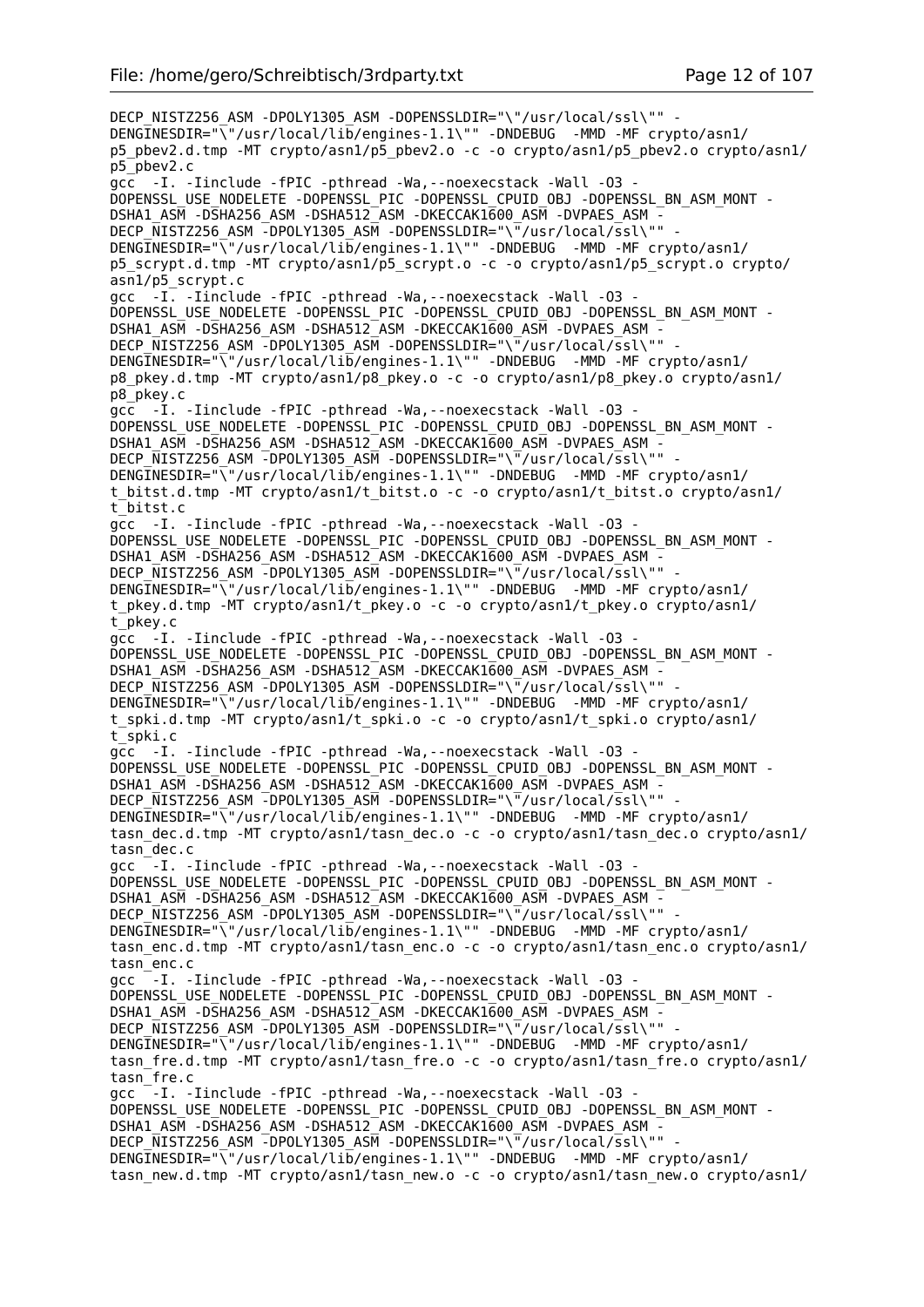tasn\_new.c gcc  $\overline{-}$ -I. -Iinclude -fPIC -pthread -Wa, --noexecstack -Wall -03 -DOPENSSL\_USE\_NODELETE -DOPENSSL\_PIC -DOPENSSL\_CPUID\_OBJ -DOPENSSL\_BN\_ASM\_MONT - DSHA1\_ASM -DSHA256\_ASM -DSHA512\_ASM -DKECCAK1600\_ASM -DVPAES\_ASM - DECP\_NISTZ256\_ASM\_-DPOLY1305\_ASM\_-DOPENSSLDIR="\"/usr/local/ssl\"" DENGINESDIR="\"/usr/local/lib/engines-1.1\"" -DNDEBUG -MMD -MF crypto/asn1/ tasn\_prn.d.tmp -MT crypto/asn1/tasn\_prn.o -c -o crypto/asn1/tasn\_prn.o crypto/asn1/ tasn\_prn.c gcc -I. -Iinclude -fPIC -pthread -Wa,--noexecstack -Wall -O3 - DOPENSSL\_USE\_NODELETE -DOPENSSL\_PIC -DOPENSSL\_CPUID\_OBJ -DOPENSSL\_BN\_ASM\_MONT -DSHA1\_ASM -DSHA256\_ASM -DSHA512\_ASM -DKECCAK1600\_ASM -DVPAES\_ASM -DECP\_NISTZ256\_ASM -DPOLY1305\_ASM -DOPENSSLDIR="\"/usr/local/ssl\"" DENGINESDIR="\"/usr/local/lib/engines-1.1\"" -DNDEBUG -MMD -MF crypto/asn1/ tasn\_scn.d.tmp -MT crypto/asn1/tasn\_scn.o -c -o crypto/asn1/tasn\_scn.o crypto/asn1/ tasn\_scn.c gcc -I. -Iinclude -fPIC -pthread -Wa,--noexecstack -Wall -O3 - DOPENSSL\_USE\_NODELETE -DOPENSSL\_PIC -DOPENSSL\_CPUID\_OBJ\_-DOPENSSL\_BN\_ASM\_MONT -DSHA1\_ASM -DSHA256\_ASM -DSHA512\_ASM -DKECCAK1600\_ASM -DVPAES\_ASM -DECP NISTZ256 ASM -DPOLY1305 ASM -DOPENSSLDIR="\"/usr/local/ssl\"" DENGINESDIR="\"/usr/local/lib/engines-1.1\"" -DNDEBUG -MMD -MF crypto/asn1/ tasn typ.d.tmp -MT crypto/asn1/tasn typ.o -c -o crypto/asn1/tasn typ.o crypto/asn1/ tasn\_typ.c gcc  $-I.$  -Iinclude -fPIC -pthread -Wa, --noexecstack -Wall -03 -DOPENSSL\_USE\_NODELETE -DOPENSSL\_PIC -DOPENSSL\_CPUID\_OBJ -DOPENSSL\_BN\_ASM\_MONT -DSHA1\_ASM -DSHA256\_ASM -DSHA512\_ASM -DKECCAK1600\_ASM -DVPAES\_ASM -DECP NISTZ256 ASM -DPOLY1305 ASM -DOPENSSLDIR="\"/usr/local/ssl\"" DENGINESDIR="\"/usr/local/lib/engines-1.1\"" -DNDEBUG -MMD -MF crypto/asn1/ tasn utl.d.tmp -MT crypto/asn1/tasn utl.o -c -o crypto/asn1/tasn utl.o crypto/asn1/ tasn\_utl.c gcc  $-I.$  -Iinclude -fPIC -pthread -Wa,--noexecstack -Wall -03 -DOPENSSL\_USE\_NODELETE -DOPENSSL\_PIC -DOPENSSL\_CPUID\_OBJ -DOPENSSL\_BN\_ASM\_MONT -DSHA1\_ASM -DSHA256\_ASM -DSHA512\_ASM -DKECCAK1600\_ASM -DVPAES\_ASM -DECP NISTZ256 ASM -DPOLY1305 ASM -DOPENSSLDIR="\"/usr/local/ssl\"" DENGINESDIR="\"/usr/local/lib/engines-1.1\"" -DNDEBUG -MMD -MF crypto/asn1/ x\_algor.d.tmp -MT crypto/asn1/x\_algor.o -c -o crypto/asn1/x\_algor.o crypto/asn1/ x\_algor.c gcc -I. -Iinclude -fPIC -pthread -Wa,--noexecstack -Wall -O3 - DOPENSSL\_USE\_NODELETE -DOPENSSL\_PIC -DOPENSSL\_CPUID\_OBJ -DOPENSSL\_BN\_ASM\_MONT - DSHA1\_ASM -DSHA256\_ASM -DSHA512\_ASM -DKECCAK1600\_ASM -DVPAES\_ASM -DECP NISTZ256 ASM -DPOLY1305 ASM -DOPENSSLDIR="\"/usr/local/ssl\"" -DENGINESDIR="\"/usr/local/lib/engines-1.1\"" -DNDEBUG -MMD -MF crypto/asn1/ x\_bignum.d.tmp -MT crypto/asn1/x\_bignum.o -c -o crypto/asn1/x\_bignum.o crypto/asn1/ x\_bignum.c gcc -I. -Iinclude -fPIC -pthread -Wa,--noexecstack -Wall -O3 - DOPENSSL\_USE\_NODELETE -DOPENSSL\_PIC -DOPENSSL\_CPUID\_OBJ\_-DOPENSSL\_BN\_ASM\_MONT -DSHA1\_ASM -DSHA256\_ASM -DSHA512\_ASM -DKECCAK1600\_ASM -DVPAES\_ASM DECP NISTZ256 ASM -DPOLY1305 ASM -DOPENSSLDIR="\"/usr/local/ssl\"" DENGINESDIR="\"/usr/local/lib/engines-1.1\"" -DNDEBUG -MMD -MF crypto/asn1/ x\_info.d.tmp -MT crypto/asn1/x\_info.o -c -o crypto/asn1/x\_info.o crypto/asn1/ x\_info.c gcc -I. -Iinclude -fPIC -pthread -Wa,--noexecstack -Wall -O3 - DOPENSSL\_USE\_NODELETE -DOPENSSL\_PIC -DOPENSSL\_CPUID\_OBJ -DOPENSSL\_BN\_ASM\_MONT -DSHA1\_ASM -DSHA256\_ASM -DSHA512\_ASM -DKECCAK1600\_ASM -DVPAES\_ASM DECP\_NISTZ256\_ASM -DPOLY1305\_ASM -DOPENSSLDIR="\"/usr/local/ssl\"" -DENGINESDIR="\"/usr/local/lib/engines-1.1\"" -DNDEBUG -MMD -MF crypto/asn1/ x\_int64.d.tmp -MT crypto/asn1/x\_int64.o -c -o crypto/asn1/x\_int64.o crypto/asn1/ x\_int64.c gcc -I. -Iinclude -fPIC -pthread -Wa,--noexecstack -Wall -O3 - DOPENSSL\_USE\_NODELETE -DOPENSSL\_PIC -DOPENSSL\_CPUID\_OBJ\_-DOPENSSL\_BN\_ASM\_MONT -DSHA1\_ASM -DSHA256\_ASM -DSHA512\_ASM -DKECCAK1600\_ASM -DVPAES\_ASM -DECP NISTZ256 ASM -DPOLY1305 ASM -DOPENSSLDIR="\"/usr/local/ssl\"" DENGINESDIR="\"/usr/local/lib/engines-1.1\"" -DNDEBUG -MMD -MF crypto/asn1/ x\_long.d.tmp -MT crypto/asn1/x\_long.o -c -o crypto/asn1/x\_long.o crypto/asn1/ x\_long.c gcc -I. -Iinclude -fPIC -pthread -Wa,--noexecstack -Wall -O3 - DOPENSSL\_USE\_NODELETE -DOPENSSL\_PIC -DOPENSSL\_CPUID\_OBJ\_-DOPENSSL\_BN\_ASM\_MONT -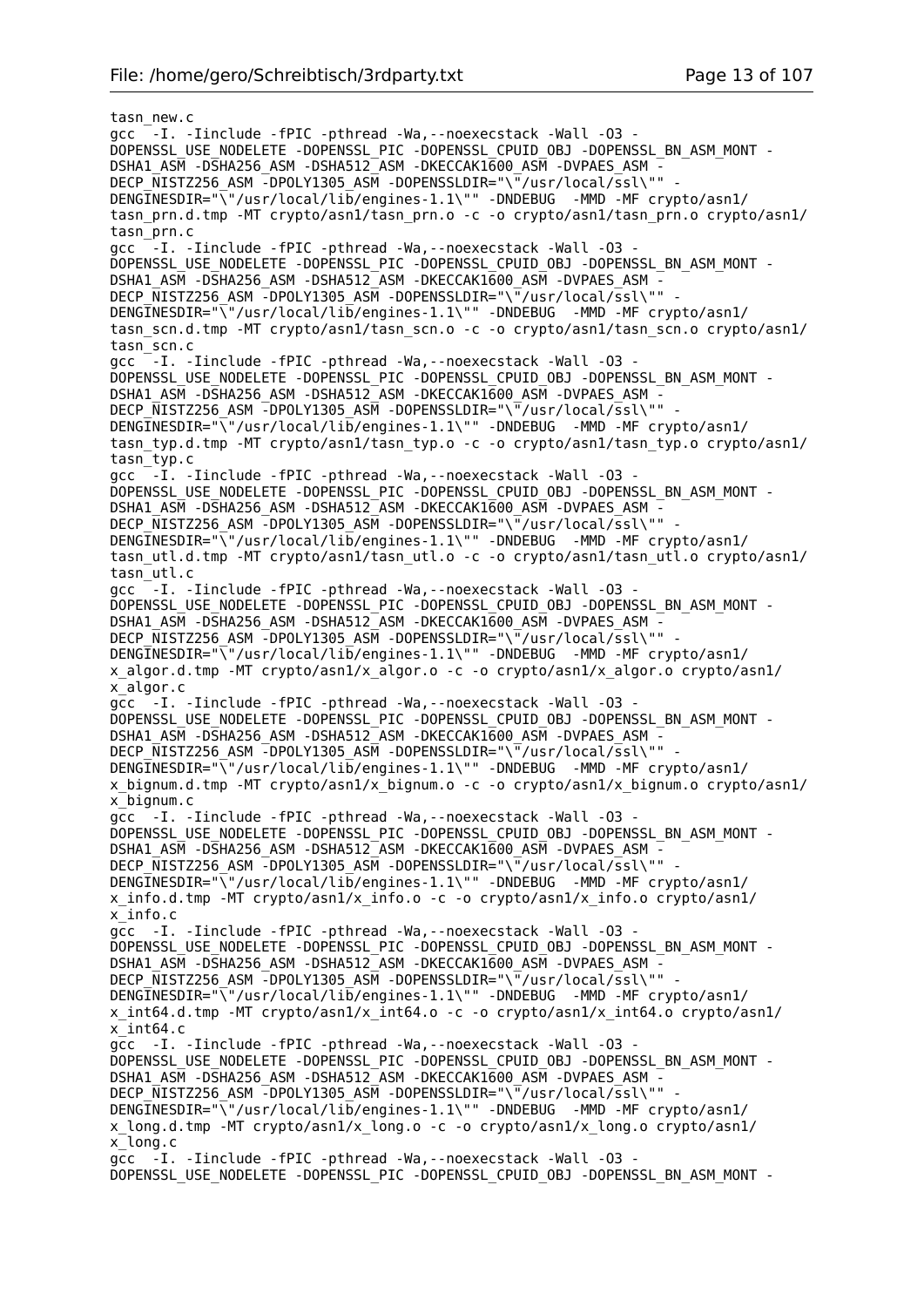DSHA1\_ASM -DSHA256\_ASM -DSHA512\_ASM -DKECCAK1600\_ASM -DVPAES\_ASM - DECP\_NISTZ256\_ASM -DPOLY1305\_ASM -DOPENSSLDIR="\"/usr/local/ssl\"" DENGINESDIR="\"/usr/local/lib/engines-1.1\"" -DNDEBUG -MMD -MF crypto/asn1/ x\_pkey.d.tmp -MT crypto/asn1/x\_pkey.o -c -o crypto/asn1/x\_pkey.o crypto/asn1/ x\_pkey.c gcc -I. -Iinclude -fPIC -pthread -Wa,--noexecstack -Wall -O3 - DOPENSSL\_USE\_NODELETE -DOPENSSL\_PIC -DOPENSSL\_CPUID\_OBJ\_-DOPENSSL\_BN\_ASM\_MONT -DSHA1\_ASM -DSHA256\_ASM -DSHA512\_ASM -DKECCAK1600\_ASM -DVPAES\_ASM DECP\_NISTZ256\_ASM -DPOLY1305\_ASM -DOPENSSLDIR="\"/usr/local/ssl\"" -DENGINESDIR="\"/usr/local/lib/engines-1.1\"" -DNDEBUG -MMD -MF crypto/asn1/ x sig.d.tmp -MT crypto/asn1/x sig.o -c -o crypto/asn1/x sig.o crypto/asn1/x sig.c gcc -I. -Iinclude -fPIC -pthread -Wa, --noexecstack -Wall -03 DOPENSSL\_USE\_NODELETE -DOPENSSL\_PIC -DOPENSSL\_CPUID\_OBJ\_-DOPENSSL\_BN\_ASM\_MONT -DSHA1\_ASM -DSHA256\_ASM -DSHA512\_ASM -DKECCAK1600\_ASM -DVPAES\_ASM -DECP NISTZ256 ASM -DPOLY1305 ASM -DOPENSSLDIR="\"/usr/local/ssl\"" DENGINESDIR="\"/usr/local/lib/engines-1.1\"" -DNDEBUG -MMD -MF crypto/asn1/ x\_spki.d.tmp -MT crypto/asn1/x\_spki.o -c -o crypto/asn1/x\_spki.o crypto/asn1/ x\_spki.c gcc -I. -Iinclude -fPIC -pthread -Wa,--noexecstack -Wall -O3 - DOPENSSL\_USE\_NODELETE -DOPENSSL\_PIC -DOPENSSL\_CPUID\_OBJ -DOPENSSL\_BN\_ASM\_MONT - DSHA1\_ASM -DSHA256\_ASM -DSHA512\_ASM -DKECCAK1600\_ASM -DVPAES\_ASM - DECP NISTZ256 ASM  $\overline{-}$ DPOLY1305 ASM -DOPENSSLDIR="\ $\overline{-}$ /usr/local/ssl\"" DENGINESDIR="\"/usr/local/lib/engines-1.1\"" -DNDEBUG -MMD -MF crypto/asn1/ x\_val.d.tmp -MT crypto/asn1/x\_val.o -c -o crypto/asn1/x\_val.o crypto/asn1/x\_val.c gcc -I. -Iinclude -fPIC -pthread -Wa,--noexecstack -Wall -O3 - DOPENSSL\_USE\_NODELETE -DOPENSSL\_PIC -DOPENSSL\_CPUID\_OBJ -DOPENSSL\_BN\_ASM\_MONT - DSHA1\_ASM -DSHA256\_ASM -DSHA512\_ASM -DKECCAK1600\_ASM -DVPAES\_ASM - DECP\_NISTZ256\_ASM -DPOLY1305\_ASM -DOPENSSLDIR="\"/usr/local/ssl\"" DENGINESDIR="\"/usr/local/lib/engines-1.1\"" -DNDEBUG -MMD -MF crypto/async/arch/ async\_null.d.tmp -MT crypto/async/arch/async\_null.o -c -o crypto/async/arch/ async\_null.o crypto/async/arch/async\_null.c gcc -I. -Iinclude -fPIC -pthread -Wa,--noexecstack -Wall -O3 - DOPENSSL\_USE\_NODELETE -DOPENSSL\_PIC -DOPENSSL\_CPUID\_OBJ -DOPENSSL\_BN\_ASM\_MONT - DSHA1\_ASM -DSHA256\_ASM -DSHA512\_ASM -DKECCAK1600\_ASM -DVPAES\_ASM -DECP\_NISTZ256\_ASM -DPOLY1305\_ASM -DOPENSSLDIR="\"/usr/local/ssl\"" DENGINESDIR="\"/usr/local/lib/engines-1.1\"" -DNDEBUG -MMD -MF crypto/async/arch/ async\_posix.d.tmp -MT crypto/async/arch/async\_posix.o -c -o crypto/async/arch/ async\_posix.o crypto/async/arch/async\_posix.c gcc -I. -Iinclude -fPIC -pthread -Wa,--noexecstack -Wall -O3 - DOPENSSL\_USE\_NODELETE -DOPENSSL\_PIC -DOPENSSL\_CPUID\_OBJ -DOPENSSL\_BN\_ASM\_MONT -DSHA1\_ASM -DSHA256\_ASM -DSHA512\_ASM -DKECCAK1600\_ASM -DVPAES\_ASM -DECP NISTZ256 ASM -DPOLY1305 ASM -DOPENSSLDIR="\"/usr/local/ssl\"" DENGINESDIR="\"/usr/local/lib/engines-1.1\"" -DNDEBUG -MMD -MF crypto/async/arch/ async\_win.d.tmp -MT crypto/async/arch/async\_win.o -c -o crypto/async/arch/ async\_win.o crypto/async/arch/async\_win.c gcc -I. -Iinclude -fPIC -pthread -Wa,--noexecstack -Wall -O3 - DOPENSSL\_USE\_NODELETE -DOPENSSL\_PIC -DOPENSSL\_CPUID\_OBJ -DOPENSSL\_BN\_ASM\_MONT - DSHA1\_ASM -DSHA256\_ASM -DSHA512\_ASM -DKECCAK1600\_ASM -DVPAES\_ASM -DECP NISTZ256 ASM -DPOLY1305 ASM -DOPENSSLDIR="\"/usr/local/ssl\"" DENGINESDIR="\"/usr/local/lib/engines-1.1\"" -DNDEBUG -MMD -MF crypto/async/ async.d.tmp -MT crypto/async/async.o -c -o crypto/async/async.o crypto/async/ async.c gcc -I. -Iinclude -fPIC -pthread -Wa,--noexecstack -Wall -O3 - DOPENSSL\_USE\_NODELETE -DOPENSSL\_PIC -DOPENSSL\_CPUID\_OBJ -DOPENSSL\_BN\_ASM\_MONT -DSHA1\_ASM -DSHA256\_ASM -DSHA512\_ASM -DKECCAK1600 ASM -DVPAES ASM -DECP\_NISTZ256\_ASM -DPOLY1305\_ASM -DOPENSSLDIR="\"/usr/local/ssl\"" DENGINESDIR="\"/usr/local/lib/engines-1.1\"" -DNDEBUG -MMD -MF crypto/async/ async\_err.d.tmp -MT crypto/async/async\_err.o -c -o crypto/async/async\_err.o crypto/ async/async\_err.c gcc -I. -Iinclude -fPIC -pthread -Wa,--noexecstack -Wall -O3 - DOPENSSL\_USE\_NODELETE -DOPENSSL\_PIC -DOPENSSL\_CPUID\_OBJ -DOPENSSL\_BN\_ASM\_MONT -DSHA1\_ASM -DSHA256\_ASM -DSHA512\_ASM -DKECCAK1600\_ASM -DVPAES\_ASM -DECP NISTZ256 ASM -DPOLY1305 ASM -DOPENSSLDIR="\"/usr/local/ssl\"" DENGINESDIR="\"/usr/local/lib/engines-1.1\"" -DNDEBUG -MMD -MF crypto/async/ async wait.d.tmp -MT crypto/async/async wait.o -c -o crypto/async/async wait.o crypto/async/async\_wait.c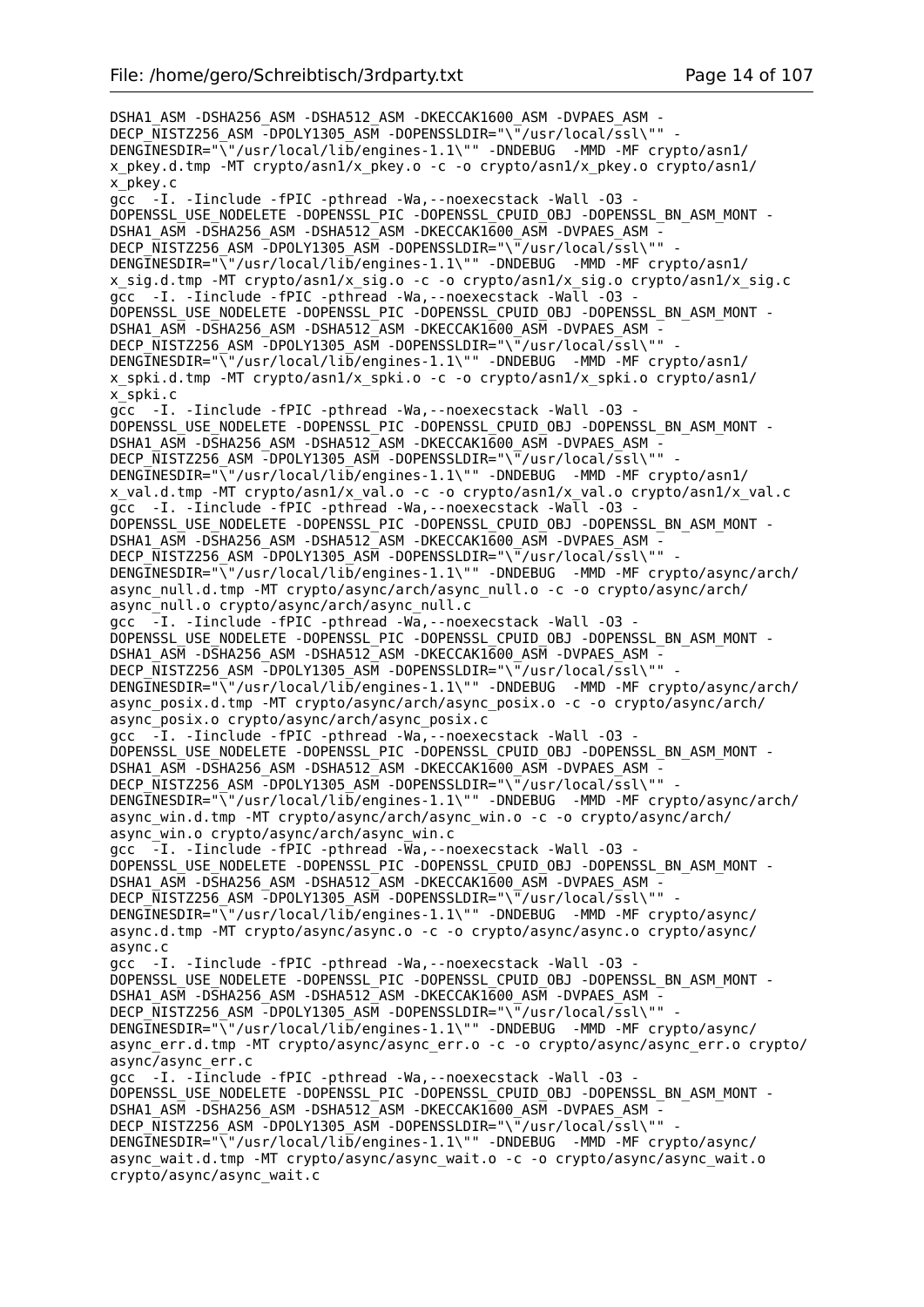gcc -I. -Iinclude -fPIC -pthread -Wa,--noexecstack -Wall -O3 - DOPENSSL\_USE\_NODELETE -DOPENSSL\_PIC -DOPENSSL\_CPUID\_OBJ -DOPENSSL\_BN\_ASM\_MONT - DSHA1\_ASM -DSHA256\_ASM -DSHA512\_ASM -DKECCAK1600\_ASM -DVPAES\_ASM - DECP NISTZ256 ASM -DPOLY1305 ASM -DOPENSSLDIR="\"/usr/local/ssl\"" DENGINESDIR="\"/usr/local/lib/engines-1.1\"" -DNDEBUG -MMD -MF crypto/bf/ bf\_cfb64.d.tmp -MT crypto/bf/bf\_cfb64.o -c -o crypto/bf/bf\_cfb64.o crypto/bf/ bf\_cfb64.c gcc -I. -Iinclude -fPIC -pthread -Wa,--noexecstack -Wall -O3 - DOPENSSL\_USE\_NODELETE -DOPENSSL\_PIC -DOPENSSL\_CPUID\_OBJ -DOPENSSL\_BN\_ASM\_MONT - DSHA1\_ASM -DSHA256\_ASM -DSHA512\_ASM -DKECCAK1600 ASM -DVPAES ASM -DECP NISTZ256 ASM -DPOLY1305 ASM -DOPENSSLDIR="\"/usr/local/ssl\"" DENGINESDIR="\"/usr/local/lib/engines-1.1\"" -DNDEBUG -MMD -MF crypto/bf/ bf\_ecb.d.tmp -MT crypto/bf/bf\_ecb.o -c -o crypto/bf/bf\_ecb.o crypto/bf/bf\_ecb.c gcc -I. -Iinclude -fPIC -pthread -Wa,--noexecstack -Wall -O3 - DOPENSSL\_USE\_NODELETE -DOPENSSL\_PIC -DOPENSSL\_CPUID\_OBJ -DOPENSSL\_BN\_ASM\_MONT - DSHA1\_ASM -DSHA256\_ASM -DSHA512\_ASM -DKECCAK1600\_ASM -DVPAES\_ASM -DECP NISTZ256 ASM -DPOLY1305 ASM -DOPENSSLDIR="\"/usr/local/ssl\"" DENGINESDIR="\"/usr/local/lib/engines-1.1\"" -DNDEBUG -MMD -MF crypto/bf/ bf\_enc.d.tmp -MT crypto/bf/bf\_enc.o -c -o crypto/bf/bf\_enc.o crypto/bf/bf\_enc.c gcc -I. -Iinclude -fPIC -pthread -Wa,--noexecstack -Wall -O3 - DOPENSSL\_USE\_NODELETE -DOPENSSL\_PIC -DOPENSSL\_CPUID\_OBJ\_-DOPENSSL\_BN\_ASM\_MONT -DSHA1\_ASM -DSHA256\_ASM -DSHA512\_ASM -DKECCAK1600\_ASM -DVPAES\_ASM -DECP NISTZ256 ASM -DPOLY1305 ASM -DOPENSSLDIR="\"/usr/local/ssl\"" DENGINESDIR="\"/usr/local/lib/engines-1.1\"" -DNDEBUG -MMD -MF crypto/bf/ bf\_ofb64.d.tmp -MT crypto/bf/bf\_ofb64.o -c -o crypto/bf/bf\_ofb64.o crypto/bf/  $bf^-$ ofb64.c gcc -I. -Iinclude -fPIC -pthread -Wa, --noexecstack -Wall -03 -DOPENSSL\_USE\_NODELETE -DOPENSSL\_PIC -DOPENSSL\_CPUID\_OBJ -DOPENSSL\_BN\_ASM\_MONT -DSHA1\_ASM -DSHA256\_ASM -DSHA512\_ASM -DKECCAK1600\_ASM -DVPAES\_ASM - DECP\_NISTZ256\_ASM -DPOLY1305\_ASM -DOPENSSLDIR="\"/usr/local/ssl\"" DENGINESDIR="\"/usr/local/lib/engines-1.1\"" -DNDEBUG -MMD -MF crypto/bf/ bf skey.d.tmp -MT crypto/bf/bf skey.o -c -o crypto/bf/bf skey.o crypto/bf/bf skey.c gcc -I. -Iinclude -fPIC -pthread -Wa,--noexecstack -Wall -O3 - DOPENSSL\_USE\_NODELETE -DOPENSSL\_PIC -DOPENSSL\_CPUID\_OBJ -DOPENSSL\_BN\_ASM\_MONT - DSHA1\_ASM -DSHA256\_ASM -DSHA512\_ASM -DKECCAK1600\_ASM -DVPAES\_ASM - DECP\_NISTZ256\_ASM -DPOLY1305\_ASM -DOPENSSLDIR="\"/usr/local/ssl\"" DENGINESDIR="\"/usr/local/lib/engines-1.1\"" -DNDEBUG -MMD -MF crypto/bio/ b\_addr.d.tmp -MT crypto/bio/b\_addr.o -c -o crypto/bio/b\_addr.o crypto/bio/b\_addr.c gcc -I. -Iinclude -fPIC -pthread -Wa,--noexecstack -Wall -O3 - DOPENSSL\_USE\_NODELETE -DOPENSSL\_PIC -DOPENSSL\_CPUID\_OBJ -DOPENSSL\_BN\_ASM\_MONT -DSHA1\_ASM -DSHA256\_ASM -DSHA512\_ASM -DKECCAK1600\_ASM -DVPAES\_ASM -DECP NISTZ256 ASM -DPOLY1305 ASM -DOPENSSLDIR="\"/usr/local/ssl\"" DENGINESDIR="\"/usr/local/lib/engines-1.1\"" -DNDEBUG -MMD -MF crypto/bio/ b\_dump.d.tmp -MT crypto/bio/b\_dump.o -c -o crypto/bio/b\_dump.o crypto/bio/b\_dump.c gcc -I. -Iinclude -fPIC -pthread -Wa,--noexecstack -Wall -O3 - DOPENSSL\_USE\_NODELETE -DOPENSSL\_PIC -DOPENSSL\_CPUID\_OBJ -DOPENSSL\_BN\_ASM\_MONT -DSHA1\_ASM -DSHA256\_ASM -DSHA512\_ASM -DKECCAK1600\_ASM -DVPAES\_ASM -DECP NISTZ256 ASM -DPOLY1305 ASM -DOPENSSLDIR="\"/usr/local/ssl\"" DENGINESDIR="\"/usr/local/lib/engines-1.1\"" -DNDEBUG -MMD -MF crypto/bio/ b\_print.d.tmp -MT crypto/bio/b\_print.o -c -o crypto/bio/b\_print.o crypto/bio/ b\_print.c gcc -I. -Iinclude -fPIC -pthread -Wa,--noexecstack -Wall -O3 - DOPENSSL\_USE\_NODELETE -DOPENSSL\_PIC -DOPENSSL\_CPUID\_OBJ -DOPENSSL\_BN\_ASM\_MONT - DSHA1\_ASM -DSHA256\_ASM -DSHA512\_ASM -DKECCAK1600\_ASM -DVPAES\_ASM -DECP  $\overline{\text{N}}$ ISTZ256 ASM -DPOLY1305 ASM -DOPENSSLDIR="\"/usr/local/ssl\"" DENGINESDIR="\"/usr/local/lib/engines-1.1\"" -DNDEBUG -MMD -MF crypto/bio/ b\_sock.d.tmp -MT crypto/bio/b\_sock.o -c -o crypto/bio/b\_sock.o crypto/bio/b\_sock.c gcc -I. -Iinclude -fPIC -pthread -Wa, --noexecstack -Wall -03 DOPENSSL\_USE\_NODELETE -DOPENSSL\_PIC -DOPENSSL\_CPUID\_OBJ\_-DOPENSSL\_BN\_ASM\_MONT -DSHA1\_ASM -DSHA256\_ASM -DSHA512\_ASM -DKECCAK1600\_ASM -DVPAES\_ASM -DECP NISTZ256 ASM -DPOLY1305 ASM -DOPENSSLDIR="\"/usr/local/ssl\"" DENGINESDIR="\"/usr/local/lib/engines-1.1\"" -DNDEBUG -MMD -MF crypto/bio/ b\_sock2.d.tmp -MT crypto/bio/b\_sock2.o -c -o crypto/bio/b\_sock2.o crypto/bio/ b\_sock2.c gcc -I. -Iinclude -fPIC -pthread -Wa,--noexecstack -Wall -O3 - DOPENSSL\_USE\_NODELETE -DOPENSSL\_PIC -DOPENSSL\_CPUID\_OBJ -DOPENSSL\_BN\_ASM\_MONT -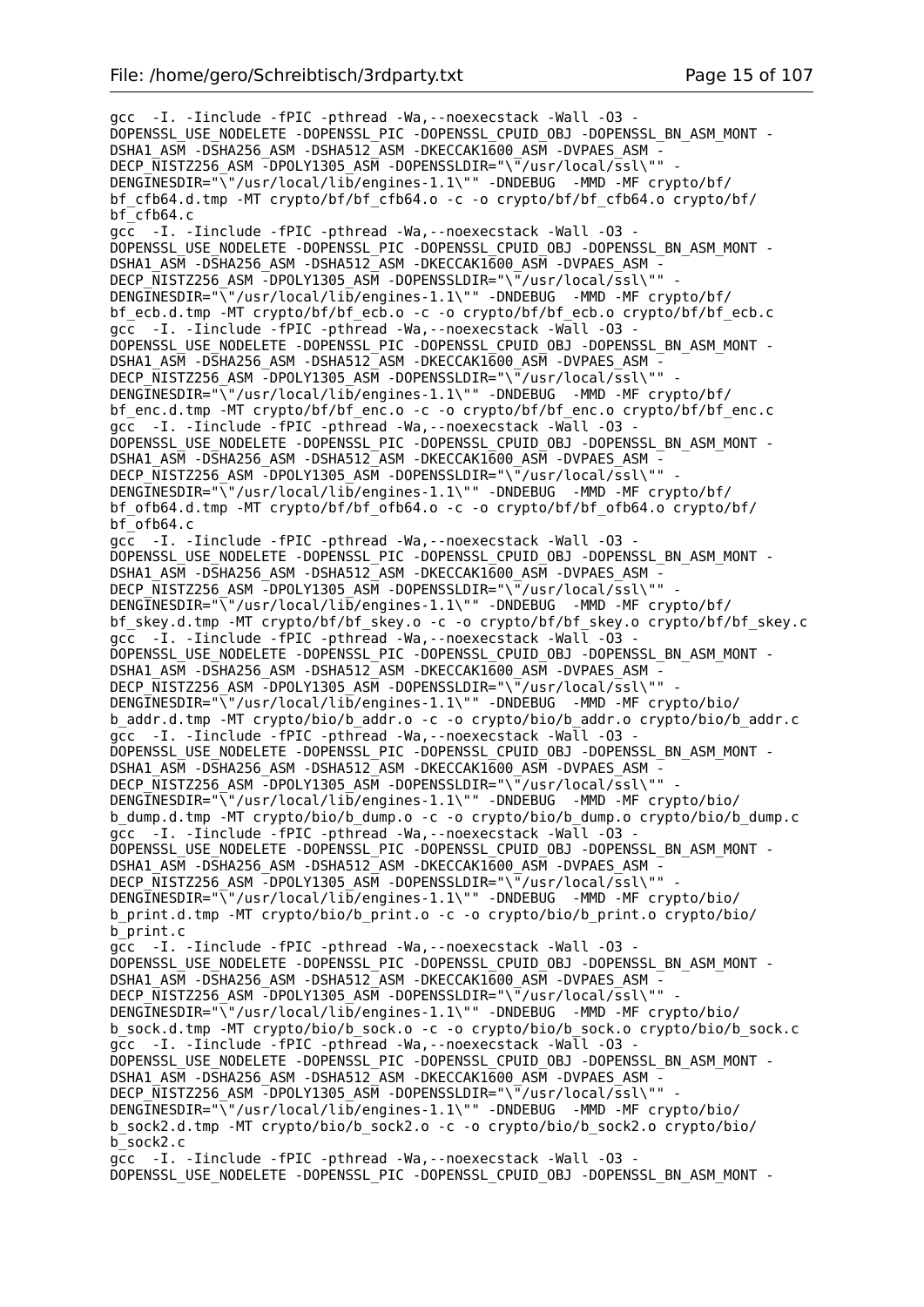DSHA1\_ASM -DSHA256\_ASM -DSHA512\_ASM -DKECCAK1600\_ASM -DVPAES\_ASM - DECP\_NISTZ256\_ASM -DPOLY1305\_ASM -DOPENSSLDIR="\"/usr/local/ssl\"" DENGINESDIR="\"/usr/local/lib/engines-1.1\"" -DNDEBUG -MMD -MF crypto/bio/ bf buff.d.tmp -MT crypto/bio/bf buff.o -c -o crypto/bio/bf buff.o crypto/bio/ bf\_buff.c gcc -I. -Iinclude -fPIC -pthread -Wa,--noexecstack -Wall -O3 - DOPENSSL\_USE\_NODELETE -DOPENSSL\_PIC -DOPENSSL\_CPUID\_OBJ -DOPENSSL\_BN\_ASM\_MONT - DSHA1\_ASM -DSHA256\_ASM -DSHA512\_ASM -DKECCAK1600\_ASM -DVPAES\_ASM DECP\_NISTZ256\_ASM -DPOLY1305\_ASM -DOPENSSLDIR="\"/usr/local/ssl\"" -DENGINESDIR="\"/usr/local/lib/engines-1.1\"" -DNDEBUG -MMD -MF crypto/bio/ bf\_lbuf.d.tmp -MT crypto/bio/bf\_lbuf.o -c -o crypto/bio/bf\_lbuf.o crypto/bio/ bf\_lbuf.c qcc -I. -Iinclude -fPIC -pthread -Wa, --noexecstack -Wall -03 -DOPENSSL\_USE\_NODELETE -DOPENSSL\_PIC -DOPENSSL\_CPUID\_OBJ -DOPENSSL\_BN\_ASM\_MONT - DSHA1\_ASM -DSHA256\_ASM -DSHA512\_ASM -DKECCAK1600\_ASM -DVPAES\_ASM -DECP\_NISTZ256\_ASM\_-DPOLY1305\_ASM\_-DOPENSSLDIR="\"/usr/local/ssl\"" DENGINESDIR="\"/usr/local/lib/engines-1.1\"" -DNDEBUG -MMD -MF crypto/bio/ bf\_nbio.d.tmp -MT crypto/bio/bf\_nbio.o -c -o crypto/bio/bf\_nbio.o crypto/bio/ bf\_nbio.c gcc -I. -Iinclude -fPIC -pthread -Wa,--noexecstack -Wall -O3 - DOPENSSL\_USE\_NODELETE -DOPENSSL\_PIC -DOPENSSL\_CPUID\_OBJ -DOPENSSL\_BN\_ASM\_MONT - DSHA1\_ASM -DSHA256\_ASM -DSHA512\_ASM -DKECCAK1600\_ASM -DVPAES\_ASM -DECP NISTZ256 ASM -DPOLY1305 ASM -DOPENSSLDIR="\"/usr/local/ssl\"" DENGINESDIR="\"/usr/local/lib/engines-1.1\"" -DNDEBUG -MMD -MF crypto/bio/ bf null.d.tmp -MT crypto/bio/bf null.o -c -o crypto/bio/bf null.o crypto/bio/ bf\_null.c gcc -I. -Iinclude -fPIC -pthread -Wa, --noexecstack -Wall -03 -DOPENSSL\_USE\_NODELETE -DOPENSSL\_PIC -DOPENSSL\_CPUID\_OBJ -DOPENSSL\_BN\_ASM\_MONT -DSHA1\_ASM -DSHA256\_ASM -DSHA512\_ASM -DKECCAK1600\_ASM -DVPAES\_ASM - DECP\_NISTZ256\_ASM -DPOLY1305\_ASM -DOPENSSLDIR="\"/usr/local/ssl\"" DENGINESDIR="\"/usr/local/lib/engines-1.1\"" -DNDEBUG -MMD -MF crypto/bio/ bio\_cb.d.tmp -MT crypto/bio/bio\_cb.o -c -o crypto/bio/bio\_cb.o crypto/bio/bio\_cb.c gcc -I. -Iinclude -fPIC -pthread -Wa,--noexecstack -Wall -O3 - DOPENSSL\_USE\_NODELETE -DOPENSSL\_PIC -DOPENSSL\_CPUID\_OBJ -DOPENSSL\_BN\_ASM\_MONT - DSHA1\_ASM -DSHA256\_ASM -DSHA512\_ASM -DKECCAK1600\_ASM -DVPAES\_ASM DECP\_NISTZ256\_ASM -DPOLY1305\_ASM -DOPENSSLDIR="\"/usr/local/ssl\"" DENGINESDIR="\"/usr/local/lib/engines-1.1\"" -DNDEBUG -MMD -MF crypto/bio/ bio\_err.d.tmp -MT crypto/bio/bio\_err.o -c -o crypto/bio/bio\_err.o crypto/bio/ bio\_err.c gcc -I. -Iinclude -fPIC -pthread -Wa,--noexecstack -Wall -O3 - DOPENSSL\_USE\_NODELETE -DOPENSSL\_PIC -DOPENSSL\_CPUID\_OBJ -DOPENSSL\_BN\_ASM\_MONT - DSHA1\_ASM -DSHA256\_ASM -DSHA512\_ASM -DKECCAK1600\_ASM -DVPAES\_ASM - DECP\_NISTZ256\_ASM -DPOLY1305\_ASM -DOPENSSLDIR="\"/usr/local/ssl\"" DENGINESDIR="\"/usr/local/lib/engines-1.1\"" -DNDEBUG -MMD -MF crypto/bio/ bio\_lib.d.tmp -MT crypto/bio/bio\_lib.o -c -o crypto/bio/bio\_lib.o crypto/bio/ bio\_lib.c gcc -I. -Iinclude -fPIC -pthread -Wa,--noexecstack -Wall -O3 - DOPENSSL\_USE\_NODELETE -DOPENSSL\_PIC -DOPENSSL\_CPUID\_OBJ -DOPENSSL\_BN\_ASM\_MONT - DSHA1\_ASM -DSHA256\_ASM -DSHA512\_ASM -DKECCAK1600\_ASM -DVPAES\_ASM - DECP\_NISTZ256\_ASM -DPOLY1305\_ASM -DOPENSSLDIR="\"/usr/local/ssl\"" DENGINESDIR="\"/usr/local/lib/engines-1.1\"" -DNDEBUG -MMD -MF crypto/bio/ bio meth.d.tmp -MT crypto/bio/bio meth.o -c -o crypto/bio/bio meth.o crypto/bio/ bio\_meth.c gcc -I. -Iinclude -fPIC -pthread -Wa,--noexecstack -Wall -O3 - DOPENSSL\_USE\_NODELETE -DOPENSSL\_PIC -DOPENSSL\_CPUID\_OBJ -DOPENSSL\_BN\_ASM\_MONT - DSHA1\_ASM -DSHA256\_ASM -DSHA512\_ASM -DKECCAK1600\_ASM -DVPAES\_ASM -DECP NISTZ256 ASM -DPOLY1305 ASM -DOPENSSLDIR="\"/usr/local/ssl\"" DENGINESDIR="\"/usr/local/lib/engines-1.1\"" -DNDEBUG -MMD -MF crypto/bio/ bss acpt.d.tmp -MT crypto/bio/bss acpt.o -c -o crypto/bio/bss acpt.o crypto/bio/ bss\_acpt.c gcc -I. -Iinclude -fPIC -pthread -Wa,--noexecstack -Wall -O3 - DOPENSSL\_USE\_NODELETE -DOPENSSL\_PIC -DOPENSSL\_CPUID\_OBJ -DOPENSSL\_BN\_ASM\_MONT - DSHA1\_ASM -DSHA256\_ASM -DSHA512\_ASM -DKECCAK1600\_ASM -DVPAES\_ASM - DECP\_NISTZ256\_ASM -DPOLY1305\_ASM -DOPENSSLDIR="\"/usr/local/ssl\"" DENGINESDIR="\"/usr/local/lib/engines-1.1\"" -DNDEBUG -MMD -MF crypto/bio/ bss\_bio.d.tmp -MT crypto/bio/bss\_bio.o -c -o crypto/bio/bss\_bio.o crypto/bio/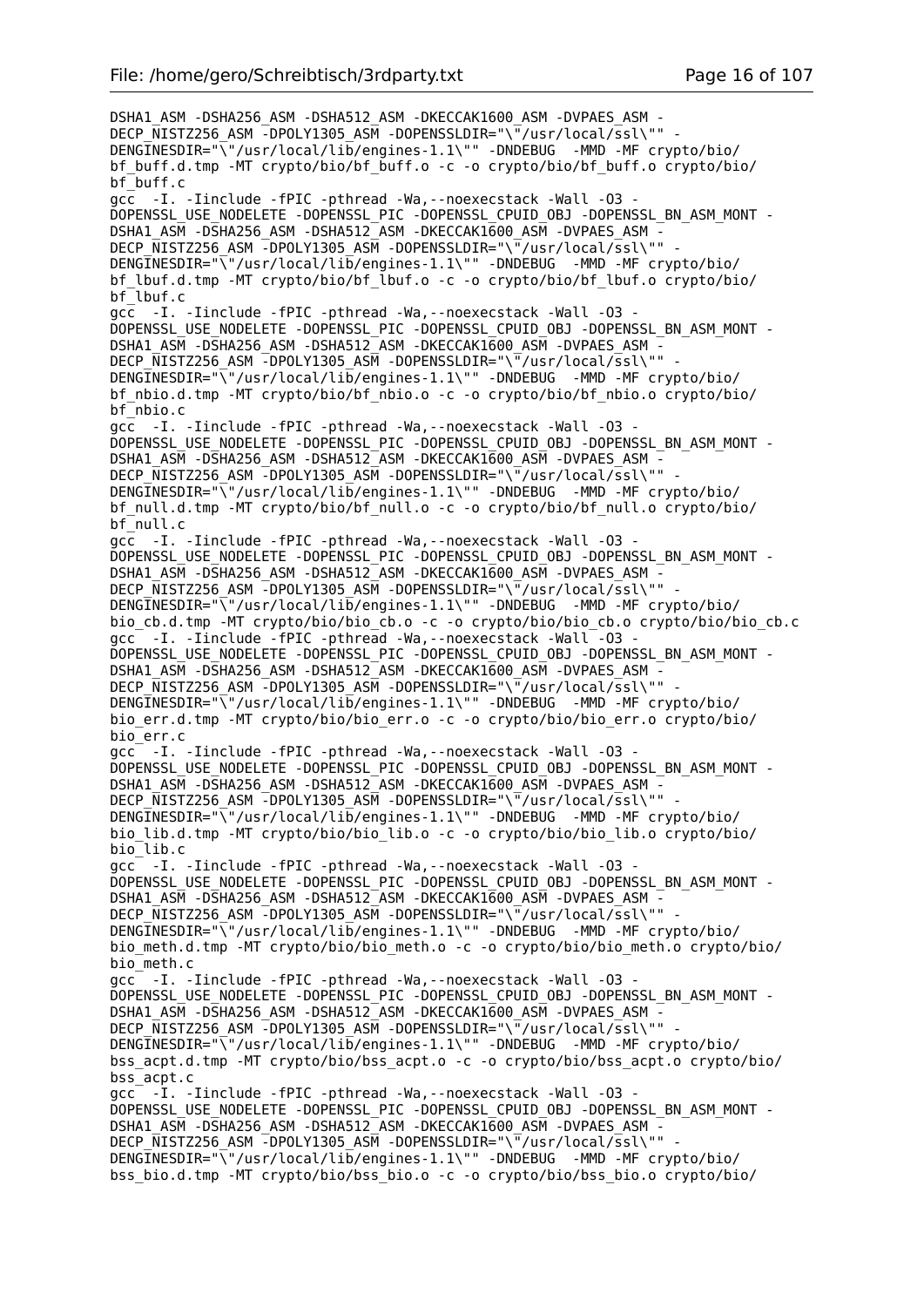bss\_bio.c gcc -I. -Iinclude -fPIC -pthread -Wa,--noexecstack -Wall -O3 - DOPENSSL\_USE\_NODELETE -DOPENSSL\_PIC -DOPENSSL\_CPUID\_OBJ -DOPENSSL\_BN\_ASM\_MONT - DSHA1\_ASM -DSHA256\_ASM -DSHA512\_ASM -DKECCAK1600\_ASM -DVPAES\_ASM - DECP\_NISTZ256\_ASM -DPOLY1305\_ASM -DOPENSSLDIR="\"/usr/local/ssl\"" DENGINESDIR="\"/usr/local/lib/engines-1.1\"" -DNDEBUG -MMD -MF crypto/bio/ bss\_conn.d.tmp -MT crypto/bio/bss\_conn.o -c -o crypto/bio/bss\_conn.o crypto/bio/ bss<sup>-</sup>conn.c gcc -I. -Iinclude -fPIC -pthread -Wa,--noexecstack -Wall -O3 - DOPENSSL\_USE\_NODELETE -DOPENSSL\_PIC -DOPENSSL\_CPUID\_OBJ -DOPENSSL\_BN\_ASM\_MONT -DSHA1\_ASM -DSHA256\_ASM -DSHA512\_ASM -DKECCAK1600\_ASM -DVPAES\_ASM -DECP\_NISTZ256\_ASM -DPOLY1305\_ASM -DOPENSSLDIR="\"/usr/local/ssl\"" DENGINESDIR="\"/usr/local/lib/engines-1.1\"" -DNDEBUG -MMD -MF crypto/bio/ bss\_dgram.d.tmp -MT crypto/bio/bss\_dgram.o -c -o crypto/bio/bss\_dgram.o crypto/bio/ bss\_dgram.c gcc -I. -Iinclude -fPIC -pthread -Wa,--noexecstack -Wall -O3 - DOPENSSL\_USE\_NODELETE -DOPENSSL\_PIC -DOPENSSL\_CPUID\_OBJ\_-DOPENSSL\_BN\_ASM\_MONT -DSHA1\_ASM -DSHA256\_ASM -DSHA512\_ASM -DKECCAK1600\_ASM -DVPAES\_ASM -DECP NISTZ256 ASM -DPOLY1305 ASM -DOPENSSLDIR="\"/usr/local/ssl\"" DENGINESDIR="\"/usr/local/lib/engines-1.1\"" -DNDEBUG -MMD -MF crypto/bio/ bss\_fd.d.tmp -MT crypto/bio/bss\_fd.o -c -o crypto/bio/bss\_fd.o crypto/bio/bss\_fd.c gcc<sup>-</sup> -I. -Iinclude -fPIC -pthread -Wa, --noexecstack -Wall<sup>-</sup>-03 -DOPENSSL\_USE\_NODELETE -DOPENSSL\_PIC -DOPENSSL\_CPUID\_OBJ -DOPENSSL\_BN\_ASM\_MONT - DSHA1\_ASM -DSHA256\_ASM -DSHA512\_ASM -DKECCAK1600 ASM -DVPAES ASM -DECP\_NISTZ256\_ASM -DPOLY1305\_ASM -DOPENSSLDIR="\"/usr/local/ssl\"" -DENGINESDIR="\"/usr/local/lib/engines-1.1\"" -DNDEBUG -MMD -MF crypto/bio/ bss\_file.d.tmp -MT crypto/bio/bss\_file.o -c -o crypto/bio/bss\_file.o crypto/bio/ bss\_file.c gcc -I. -Iinclude -fPIC -pthread -Wa,--noexecstack -Wall -O3 - DOPENSSL\_USE\_NODELETE -DOPENSSL\_PIC -DOPENSSL\_CPUID\_OBJ -DOPENSSL\_BN\_ASM\_MONT - DSHA1\_ASM -DSHA256\_ASM -DSHA512\_ASM -DKECCAK1600\_ASM -DVPAES\_ASM DECP NISTZ256 ASM -DPOLY1305 ASM -DOPENSSLDIR="\"/usr/local/ssl\"" DENGINESDIR="\"/usr/local/lib/engines-1.1\"" -DNDEBUG -MMD -MF crypto/bio/ bss\_log.d.tmp -MT crypto/bio/bss\_log.o -c -o crypto/bio/bss\_log.o crypto/bio/ bss\_log.c gcc -I. -Iinclude -fPIC -pthread -Wa,--noexecstack -Wall -O3 - DOPENSSL\_USE\_NODELETE -DOPENSSL\_PIC -DOPENSSL\_CPUID\_OBJ -DOPENSSL\_BN\_ASM\_MONT - DSHA1\_ASM -DSHA256\_ASM -DSHA512\_ASM -DKECCAK1600\_ASM -DVPAES\_ASM - DECP\_NISTZ256\_ASM -DPOLY1305\_ASM -DOPENSSLDIR="\"/usr/local/ssl\"" -DENGINESDIR="\"/usr/local/lib/engines-1.1\"" -DNDEBUG -MMD -MF crypto/bio/ bss\_mem.d.tmp -MT crypto/bio/bss\_mem.o -c -o crypto/bio/bss\_mem.o crypto/bio/ bss\_mem.c gcc -I. -Iinclude -fPIC -pthread -Wa,--noexecstack -Wall -O3 - DOPENSSL\_USE\_NODELETE -DOPENSSL\_PIC -DOPENSSL\_CPUID\_OBJ -DOPENSSL\_BN\_ASM\_MONT - DSHA1\_ASM -DSHA256\_ASM -DSHA512\_ASM -DKECCAK1600\_ASM -DVPAES\_ASM -DECP NISTZ256 ASM -DPOLY1305 ASM -DOPENSSLDIR="\"/usr/local/ssl\"" DENGINESDIR="\"/usr/local/lib/engines-1.1\"" -DNDEBUG -MMD -MF crypto/bio/ bss null.d.tmp -MT crypto/bio/bss null.o -c -o crypto/bio/bss null.o crypto/bio/ bss\_null.c gcc -I. -Iinclude -fPIC -pthread -Wa,--noexecstack -Wall -O3 - DOPENSSL\_USE\_NODELETE -DOPENSSL\_PIC -DOPENSSL\_CPUID\_OBJ -DOPENSSL\_BN\_ASM\_MONT - DSHA1\_ASM -DSHA256\_ASM -DSHA512\_ASM -DKECCAK1600\_ASM -DVPAES\_ASM -DECP NISTZ256 ASM -DPOLY1305 ASM -DOPENSSLDIR="\"/usr/local/ssl\"" DENGINESDIR="\"/usr/local/lib/engines-1.1\"" -DNDEBUG -MMD -MF crypto/bio/ bss\_sock.d.tmp -MT crypto/bio/bss\_sock.o -c -o crypto/bio/bss\_sock.o crypto/bio/ bss\_sock.c gcc -I. -Iinclude -fPIC -pthread -Wa,--noexecstack -Wall -O3 - DOPENSSL\_USE\_NODELETE -DOPENSSL\_PIC -DOPENSSL\_CPUID\_OBJ -DOPENSSL\_BN\_ASM\_MONT - DSHA1\_ASM -DSHA256\_ASM -DSHA512\_ASM -DKECCAK1600\_ASM -DVPAES\_ASM -DECP\_NISTZ256\_ASM -DPOLY1305\_ASM -DOPENSSLDIR="\"/usr/local/ssl\"" DENGINESDIR="\"/usr/local/lib/engines-1.1\"" -DNDEBUG -MMD -MF crypto/blake2/ blake2b.d.tmp -MT crypto/blake2/blake2b.o -c -o crypto/blake2/blake2b.o crypto/ blake2/blake2b.c gcc -I. -Iinclude -fPIC -pthread -Wa,--noexecstack -Wall -O3 - DOPENSSL\_USE\_NODELETE -DOPENSSL\_PIC -DOPENSSL\_CPUID\_OBJ -DOPENSSL\_BN\_ASM\_MONT - DSHA1\_ASM -DSHA256\_ASM -DSHA512\_ASM -DKECCAK1600\_ASM -DVPAES\_ASM -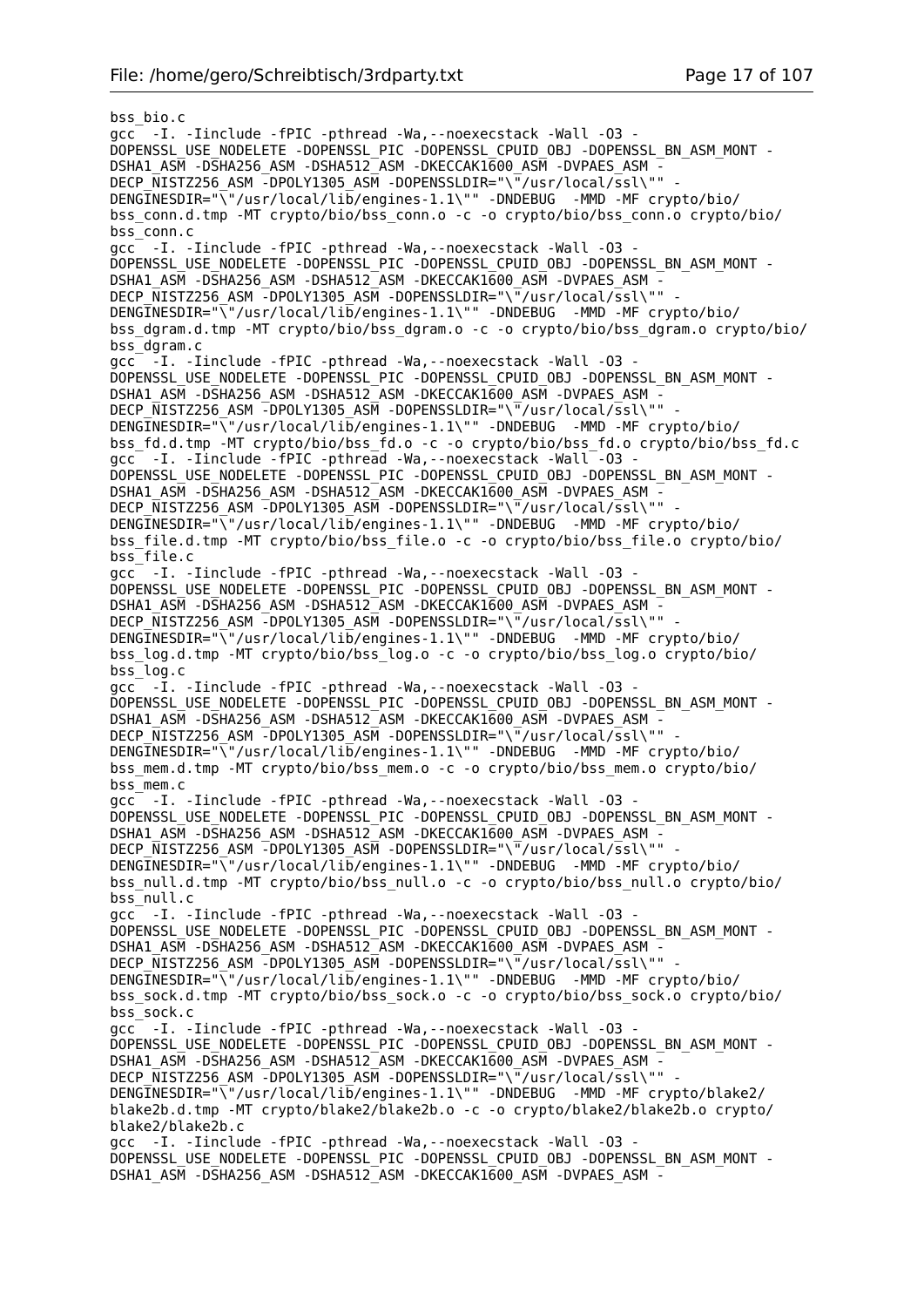DECP\_NISTZ256\_ASM -DPOLY1305\_ASM -DOPENSSLDIR="\"/usr/local/ssl\"" -DENGINESDIR="\"/usr/local/lib/engines-1.1\"" -DNDEBUG -MMD -MF crypto/blake2/ blake2s.d.tmp -MT crypto/blake2/blake2s.o -c -o crypto/blake2/blake2s.o crypto/ blake2/blake2s.c gcc -I. -Iinclude -fPIC -pthread -Wa,--noexecstack -Wall -O3 - DOPENSSL\_USE\_NODELETE -DOPENSSL\_PIC -DOPENSSL\_CPUID\_OBJ -DOPENSSL\_BN\_ASM\_MONT - DSHA1\_ASM -DSHA256\_ASM -DSHA512\_ASM -DKECCAK1600\_ASM -DVPAES\_ASM -DECP NISTZ256 ASM -DPOLY1305 ASM -DOPENSSLDIR="\"/usr/local/ssl\"" DENGINESDIR="\"/usr/local/lib/engines-1.1\"" -DNDEBUG -MMD -MF crypto/blake2/ m\_blake2b.d.tmp -MT crypto/blake2/m\_blake2b.o -c -o crypto/blake2/m\_blake2b.o crypto/blake2/m\_blake2b.c gcc -I. -Iinclude -fPIC -pthread -Wa, --noexecstack -Wall -03 -DOPENSSL\_USE\_NODELETE -DOPENSSL\_PIC -DOPENSSL\_CPUID\_OBJ\_-DOPENSSL\_BN\_ASM\_MONT -DSHA1\_ASM -DSHA256\_ASM -DSHA512\_ASM -DKECCAK1600\_ASM -DVPAES\_ASM -DECP NISTZ256 ASM -DPOLY1305 ASM -DOPENSSLDIR="\"/usr/local/ssl\"" DENGINESDIR="\"/usr/local/lib/engines-1.1\"" -DNDEBUG -MMD -MF crypto/blake2/ m\_blake2s.d.tmp -MT crypto/blake2/m\_blake2s.o -c -o crypto/blake2/m\_blake2s.o crypto/blake2/m\_blake2s.c CC="gcc" /usr/bin/perl crypto/bn/asm/armv8-mont.pl linux64 crypto/bn/armv8-mont.S gcc -I. -Iinclude -fPIC -pthread -Wa,--noexecstack -Wall -O3 - DOPENSSL\_USE\_NODELETE -DOPENSSL\_PIC -DOPENSSL\_CPUID\_OBJ\_-DOPENSSL\_BN\_ASM\_MONT -DSHA1\_ASM -DSHA256\_ASM -DSHA512\_ASM -DKECCAK1600\_ASM -DVPAES\_ASM -DECP NISTZ256 ASM -DPOLY1305 ASM -DOPENSSLDIR="\"/usr/local/ssl\"" DENGINESDIR="\"/usr/local/lib/engines-1.1\"" -DNDEBUG -MMD -MF crypto/bn/ bn\_add.d.tmp -MT crypto/bn/bn\_add.o -c -o crypto/bn/bn\_add.o crypto/bn/bn\_add.c gcc -I. -Iinclude -fPIC -pthread -Wa,--noexecstack -Wall -O3 - DOPENSSL\_USE\_NODELETE -DOPENSSL\_PIC -DOPENSSL\_CPUID\_OBJ -DOPENSSL\_BN\_ASM\_MONT - DSHA1\_ASM -DSHA256\_ASM -DSHA512\_ASM -DKECCAK1600\_ASM -DVPAES\_ASM - DECP\_NISTZ256\_ASM -DPOLY1305\_ASM -DOPENSSLDIR="\"/usr/local/ssl\"" - DENGINESDIR="\"/usr/local/lib/engines-1.1\"" -DNDEBUG -MMD -MF crypto/bn/ bn\_asm.d.tmp -MT crypto/bn/bn\_asm.o -c -o crypto/bn/bn\_asm.o crypto/bn/bn\_asm.c gcc -I. -Iinclude -fPIC -pthread -Wa,--noexecstack -Wall -O3 - DOPENSSL\_USE\_NODELETE -DOPENSSL\_PIC -DOPENSSL\_CPUID\_OBJ -DOPENSSL\_BN\_ASM\_MONT - DSHA1\_ASM -DSHA256\_ASM -DSHA512\_ASM -DKECCAK1600\_ASM -DVPAES\_ASM -DECP\_NISTZ256\_ASM -DPOLY1305\_ASM -DOPENSSLDIR="\"/usr/local/ssl\"" DENGINESDIR="\"/usr/local/lib/engines-1.1\"" -DNDEBUG -MMD -MF crypto/bn/ bn\_blind.d.tmp -MT crypto/bn/bn\_blind.o -c -o crypto/bn/bn\_blind.o crypto/bn/ bn\_blind.c gcc -I. -Iinclude -fPIC -pthread -Wa,--noexecstack -Wall -O3 - DOPENSSL\_USE\_NODELETE -DOPENSSL\_PIC -DOPENSSL\_CPUID\_OBJ -DOPENSSL\_BN\_ASM\_MONT - DSHA1\_ASM -DSHA256\_ASM -DSHA512\_ASM -DKECCAK1600\_ASM -DVPAES\_ASM -DECP NISTZ256 ASM -DPOLY1305 ASM -DOPENSSLDIR="\"/usr/local/ssl\"" DENGINESDIR="\"/usr/local/lib/engines-1.1\"" -DNDEBUG -MMD -MF crypto/bn/ bn\_const.d.tmp -MT crypto/bn/bn\_const.o -c -o crypto/bn/bn\_const.o crypto/bn/ bn\_const.c gcc -I. -Iinclude -fPIC -pthread -Wa,--noexecstack -Wall -O3 - DOPENSSL\_USE\_NODELETE -DOPENSSL\_PIC -DOPENSSL\_CPUID\_OBJ -DOPENSSL\_BN\_ASM\_MONT - DSHA1\_ASM -DSHA256\_ASM -DSHA512\_ASM -DKECCAK1600\_ASM -DVPAES\_ASM -DECP NISTZ256 ASM -DPOLY1305 ASM -DOPENSSLDIR="\"/usr/local/ssl\"" DENGINESDIR="\"/usr/local/lib/engines-1.1\"" -DNDEBUG -MMD -MF crypto/bn/ bn\_ctx.d.tmp -MT crypto/bn/bn\_ctx.o -c -o crypto/bn/bn\_ctx.o crypto/bn/bn\_ctx.c gcc -I. -Iinclude -fPIC -pthread -Wa,--noexecstack -Wall -O3 - DOPENSSL\_USE\_NODELETE -DOPENSSL\_PIC -DOPENSSL\_CPUID\_OBJ -DOPENSSL\_BN\_ASM\_MONT -DSHA1\_ASM -DSHA256\_ASM -DSHA512\_ASM -DKECCAK1600\_ASM -DVPAES ASM -DECP\_NISTZ256\_ASM -DPOLY1305\_ASM -DOPENSSLDIR="\"/usr/local/ssl\"" -DENGINESDIR="\"/usr/local/lib/engines-1.1\"" -DNDEBUG -MMD -MF crypto/bn/ bn\_depr.d.tmp -MT crypto/bn/bn\_depr.o -c -o crypto/bn/bn\_depr.o crypto/bn/bn\_depr.c gcc -I. -Iinclude -fPIC -pthread -Wa,--noexecstack -Wall -O3 - DOPENSSL\_USE\_NODELETE -DOPENSSL\_PIC -DOPENSSL\_CPUID\_OBJ\_-DOPENSSL\_BN\_ASM\_MONT -DSHA1\_ASM -DSHA256\_ASM -DSHA512\_ASM -DKECCAK1600\_ASM -DVPAES\_ASM -DECP NISTZ256 ASM -DPOLY1305 ASM -DOPENSSLDIR="\"/usr/local/ssl\"" DENGINESDIR="\"/usr/local/lib/engines-1.1\"" -DNDEBUG -MMD -MF crypto/bn/ bn\_dh.d.tmp -MT crypto/bn/bn\_dh.o -c -o crypto/bn/bn\_dh.o crypto/bn/bn\_dh.c gcc -I. -Iinclude -fPIC -pthread -Wa,--noexecstack -Wall -O3 - DOPENSSL\_USE\_NODELETE -DOPENSSL\_PIC -DOPENSSL\_CPUID\_OBJ -DOPENSSL\_BN\_ASM\_MONT - DSHA1\_ASM -DSHA256\_ASM -DSHA512\_ASM -DKECCAK1600\_ASM -DVPAES\_ASM -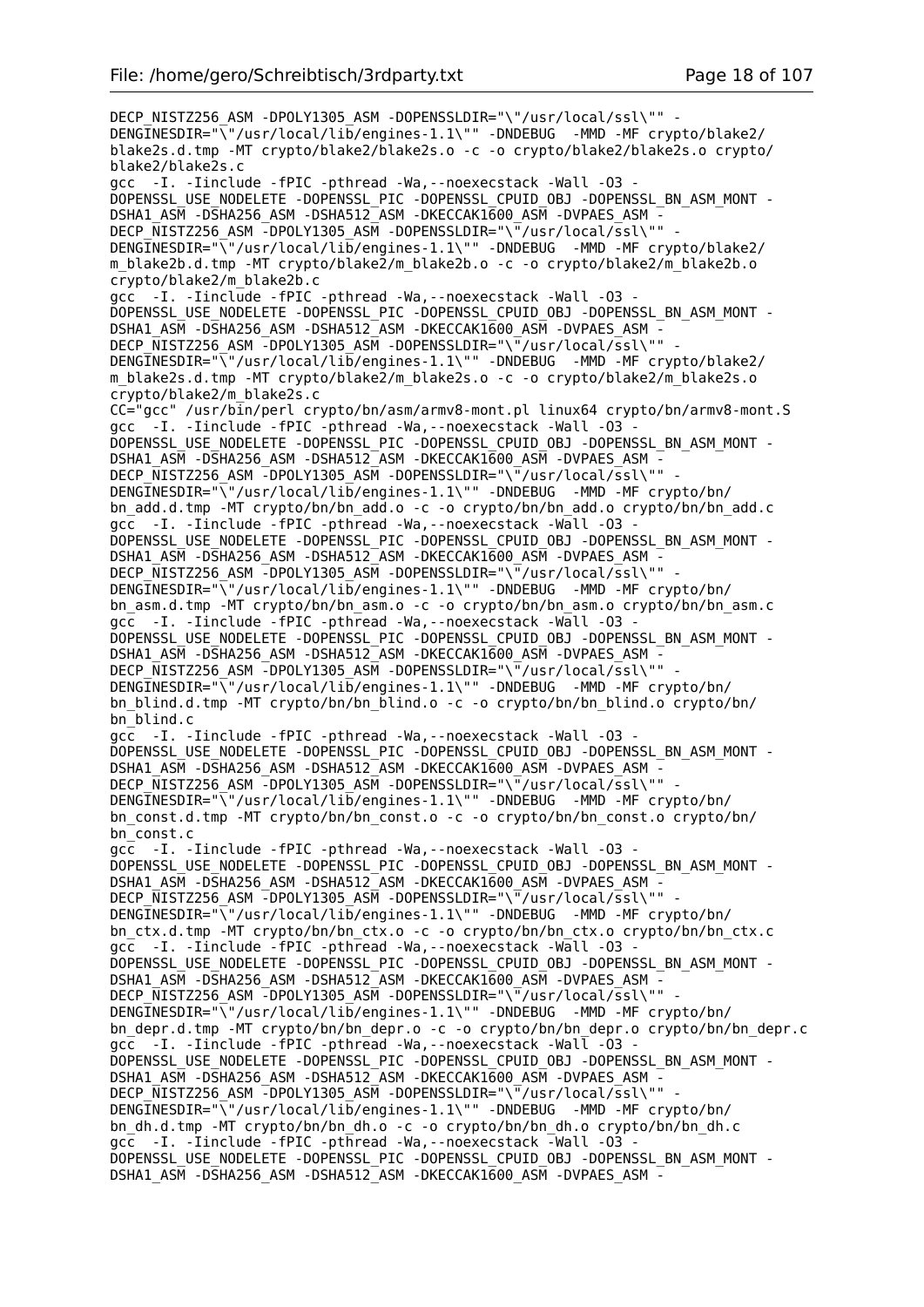DECP\_NISTZ256\_ASM -DPOLY1305\_ASM -DOPENSSLDIR="\"/usr/local/ssl\"" -DENGINESDIR="\"/usr/local/lib/engines-1.1\"" -DNDEBUG -MMD -MF crypto/bn/ bn\_div.d.tmp -MT crypto/bn/bn\_div.o -c -o crypto/bn/bn\_div.o crypto/bn/bn\_div.c gcc -I. -Iinclude -fPIC -pthread -Wa,--noexecstack -Wall -O3 - DOPENSSL\_USE\_NODELETE -DOPENSSL\_PIC -DOPENSSL\_CPUID\_OBJ -DOPENSSL\_BN\_ASM\_MONT - DSHA1\_ASM -DSHA256\_ASM -DSHA512\_ASM -DKECCAK1600\_ASM -DVPAES\_ASM - DECP\_NISTZ256\_ASM -DPOLY1305\_ASM -DOPENSSLDIR="\"/usr/local/ssl\"" -DENGINESDIR="\"/usr/local/lib/engines-1.1\"" -DNDEBUG -MMD -MF crypto/bn/ bn\_err.d.tmp -MT crypto/bn/bn\_err.o -c -o crypto/bn/bn\_err.o crypto/bn/bn\_err.c gcc -I. -Iinclude -Icrypto -fPIC -pthread -Wa,--noexecstack -Wall -O3 - DOPENSSL\_USE\_NODELETE -DOPENSSL\_PIC -DOPENSSL\_CPUID\_OBJ -DOPENSSL\_BN\_ASM\_MONT - DSHA1\_ASM -DSHA256\_ASM -DSHA512\_ASM -DKECCAK1600\_ASM -DVPAES\_ASM - DECP NISTZ256 ASM  $\overline{-}$ DPOLY1305 ASM -DOPENSSLDIR="\ $\overline{-}/$ usr/local/ssl\"" DENGINESDIR="\"/usr/local/lib/engines-1.1\"" -DNDEBUG -MMD -MF crypto/bn/ bn\_exp.d.tmp -MT crypto/bn/bn\_exp.o -c -o crypto/bn/bn\_exp.o crypto/bn/bn\_exp.c gcc -I. -Iinclude -fPIC -pthread -Wa,--noexecstack -Wall -O3 - DOPENSSL\_USE\_NODELETE -DOPENSSL\_PIC -DOPENSSL\_CPUID\_OBJ -DOPENSSL\_BN\_ASM\_MONT -DSHA1\_ASM -DSHA256\_ASM -DSHA512\_ASM -DKECCAK1600\_ASM -DVPAES\_ASM -DECP NISTZ256 ASM -DPOLY1305 ASM -DOPENSSLDIR="\"/usr/local/ssl\"" DENGINESDIR="\"/usr/local/lib/engines-1.1\"" -DNDEBUG -MMD -MF crypto/bn/ bn\_exp2.d.tmp -MT crypto/bn/bn\_exp2.o -c -o crypto/bn/bn\_exp2.o crypto/bn/bn\_exp2.c gcc -I. -Iinclude -fPIC -pthread -Wa, --noexecstack -Wall -03 -DOPENSSL\_USE\_NODELETE -DOPENSSL\_PIC -DOPENSSL\_CPUID\_OBJ -DOPENSSL\_BN\_ASM\_MONT - DSHA1\_ASM -DSHA256\_ASM -DSHA512\_ASM -DKECCAK1600 ASM -DVPAES ASM -DECP\_NISTZ256\_ASM -DPOLY1305\_ASM -DOPENSSLDIR="\"/usr/local/ssl\"" DENGINESDIR="\"/usr/local/lib/engines-1.1\"" -DNDEBUG -MMD -MF crypto/bn/ bn\_gcd.d.tmp -MT crypto/bn/bn\_gcd.o -c -o crypto/bn/bn\_gcd.o crypto/bn/bn\_gcd.c gcc -I. -Iinclude -fPIC -pthread -Wa,--noexecstack -Wall -O3 - DOPENSSL\_USE\_NODELETE -DOPENSSL\_PIC -DOPENSSL\_CPUID\_OBJ -DOPENSSL\_BN\_ASM\_MONT -DSHA1\_ASM -DSHA256\_ASM -DSHA512\_ASM -DKECCAK1600\_ASM -DVPAES\_ASM -DECP NISTZ256 ASM -DPOLY1305 ASM -DOPENSSLDIR="\"/usr/local/ssl\"" DENGINESDIR="\"/usr/local/lib/engines-1.1\"" -DNDEBUG -MMD -MF crypto/bn/ bn\_gf2m.d.tmp -MT crypto/bn/bn\_gf2m.o -c -o crypto/bn/bn\_gf2m.o crypto/bn/bn\_gf2m.c gcc -I. -Iinclude -fPIC -pthread -Wa,--noexecstack -Wall -O3 - DOPENSSL\_USE\_NODELETE -DOPENSSL\_PIC -DOPENSSL\_CPUID\_OBJ -DOPENSSL\_BN\_ASM\_MONT - DSHA1\_ASM -DSHA256\_ASM -DSHA512\_ASM -DKECCAK1600\_ASM -DVPAES\_ASM - DECP\_NISTZ256\_ASM -DPOLY1305\_ASM -DOPENSSLDIR="\"/usr/local/ssl\"" DENGINESDIR="\"/usr/local/lib/engines-1.1\"" -DNDEBUG -MMD -MF crypto/bn/ bn\_intern.d.tmp -MT crypto/bn/bn\_intern.o -c -o crypto/bn/bn\_intern.o crypto/bn/ bn\_intern.c gcc -I. -Iinclude -fPIC -pthread -Wa,--noexecstack -Wall -O3 - DOPENSSL\_USE\_NODELETE -DOPENSSL\_PIC -DOPENSSL\_CPUID\_OBJ -DOPENSSL\_BN\_ASM\_MONT - DSHA1\_ASM -DSHA256\_ASM -DSHA512\_ASM -DKECCAK1600\_ASM -DVPAES\_ASM - DECP NISTZ256 ASM -DPOLY1305 ASM -DOPENSSLDIR="\"/usr/local/ssl\"" DENGINESDIR="\"/usr/local/lib/engines-1.1\"" -DNDEBUG -MMD -MF crypto/bn/ bn\_kron.d.tmp -MT crypto/bn/bn\_kron.o -c -o crypto/bn/bn\_kron.o crypto/bn/bn\_kron.c gcc -I. -Iinclude -fPIC -pthread -Wa,--noexecstack -Wall -O3 - DOPENSSL\_USE\_NODELETE -DOPENSSL\_PIC -DOPENSSL\_CPUID\_OBJ -DOPENSSL\_BN\_ASM\_MONT - DSHA1\_ASM -DSHA256\_ASM -DSHA512\_ASM -DKECCAK1600\_ASM -DVPAES\_ASM - DECP\_NISTZ256\_ASM -DPOLY1305\_ASM -DOPENSSLDIR="\"/usr/local/ssl\"" - DENGINESDIR="\"/usr/local/lib/engines-1.1\"" -DNDEBUG -MMD -MF crypto/bn/ bn lib.d.tmp -MT crypto/bn/bn lib.o -c -o crypto/bn/bn lib.o crypto/bn/bn lib.c gcc -I. -Iinclude -fPIC -pthread -Wa,--noexecstack -Wall -O3 - DOPENSSL\_USE\_NODELETE -DOPENSSL\_PIC -DOPENSSL\_CPUID\_OBJ -DOPENSSL\_BN\_ASM\_MONT -DSHA1\_ASM -DSHA256\_ASM -DSHA512\_ASM -DKECCAK1600\_ASM -DVPAES\_ASM -DECP\_NISTZ256\_ASM -DPOLY1305\_ASM -DOPENSSLDIR="\"/usr/local/ssl\"" DENGINESDIR="\"/usr/local/lib/engines-1.1\"" -DNDEBUG -MMD -MF crypto/bn/ bn\_mod.d.tmp -MT crypto/bn/bn\_mod.o -c -o crypto/bn/bn\_mod.o crypto/bn/bn\_mod.c gcc -I. -Iinclude -fPIC -pthread -Wa,--noexecstack -Wall -O3 - DOPENSSL\_USE\_NODELETE -DOPENSSL\_PIC -DOPENSSL\_CPUID\_OBJ -DOPENSSL\_BN\_ASM\_MONT - DSHA1\_ASM -DSHA256\_ASM -DSHA512\_ASM -DKECCAK1600\_ASM -DVPAES\_ASM -DECP NISTZ256 ASM -DPOLY1305 ASM -DOPENSSLDIR="\"/usr/local/ssl\"" DENGINESDIR="\"/usr/local/lib/engines-1.1\"" -DNDEBUG -MMD -MF crypto/bn/ bn\_mont.d.tmp -MT crypto/bn/bn\_mont.o -c -o crypto/bn/bn\_mont.o crypto/bn/bn\_mont.c  $\overline{gcc}$  -I. -Iinclude -fPIC -pthread -Wa, --noexecstack -Wall -03 -DOPENSSL\_USE\_NODELETE -DOPENSSL\_PIC -DOPENSSL\_CPUID\_OBJ -DOPENSSL\_BN\_ASM\_MONT -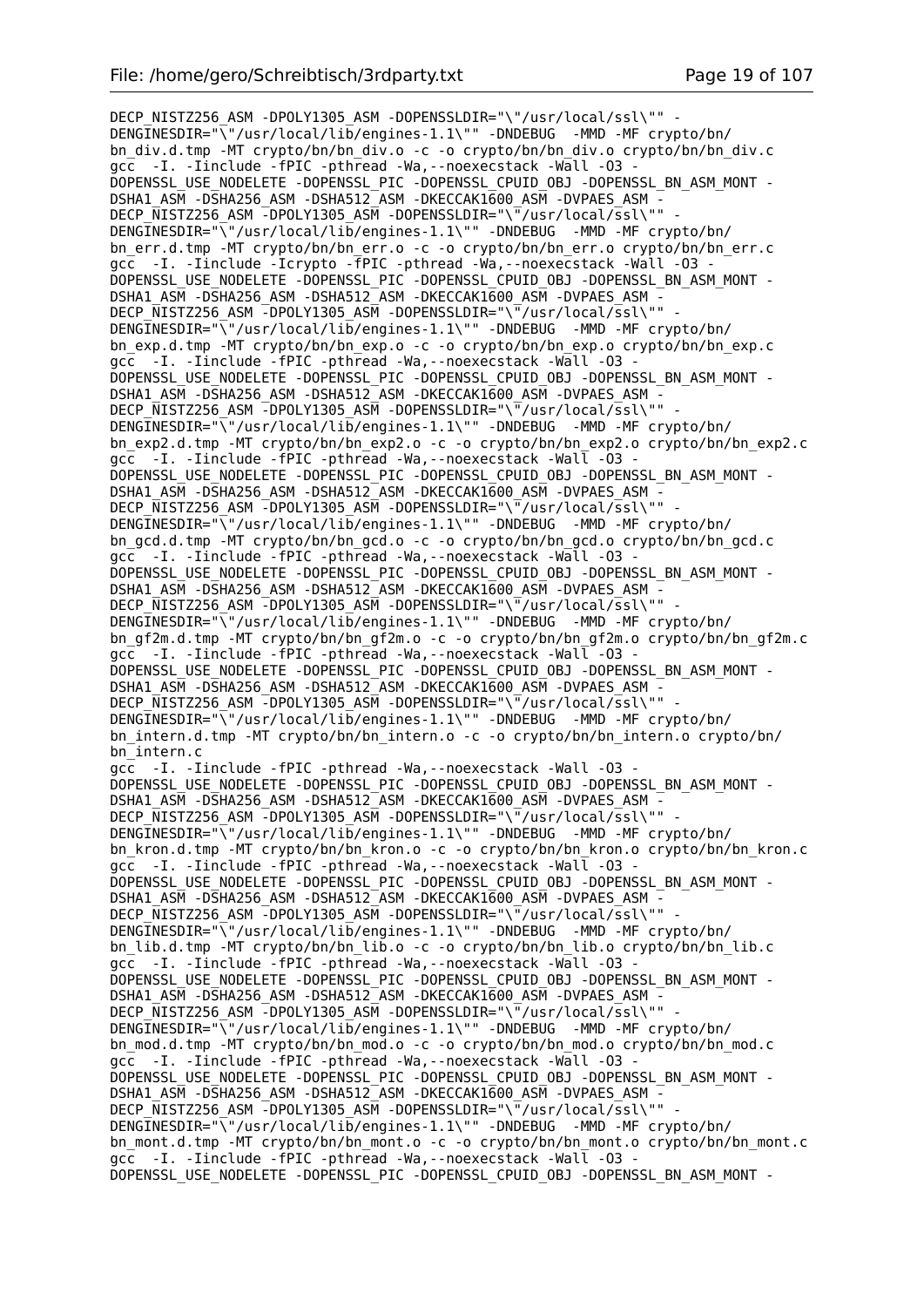DSHA1\_ASM -DSHA256\_ASM -DSHA512\_ASM -DKECCAK1600\_ASM -DVPAES\_ASM - DECP\_NISTZ256\_ASM -DPOLY1305\_ASM -DOPENSSLDIR="\"/usr/local/ssl\"" DENGINESDIR="\"/usr/local/lib/engines-1.1\"" -DNDEBUG -MMD -MF crypto/bn/ bn\_mpi.d.tmp -MT crypto/bn/bn\_mpi.o -c -o crypto/bn/bn\_mpi.o crypto/bn/bn\_mpi.c gcc -I. -Iinclude -fPIC -pthread -Wa,--noexecstack -Wall -O3 - DOPENSSL\_USE\_NODELETE -DOPENSSL\_PIC -DOPENSSL\_CPUID\_OBJ -DOPENSSL\_BN\_ASM\_MONT - DSHA1\_ASM -DSHA256\_ASM -DSHA512\_ASM -DKECCAK1600\_ASM -DVPAES\_ASM -DECP NISTZ256 ASM -DPOLY1305 ASM -DOPENSSLDIR="\"/usr/local/ssl\"" DENGINESDIR="\"/usr/local/lib/engines-1.1\"" -DNDEBUG -MMD -MF crypto/bn/ bn mul.d.tmp -MT crypto/bn/bn mul.o -c -o crypto/bn/bn mul.o crypto/bn/bn mul.c gcc -I. -Iinclude -fPIC -pthread -Wa,--noexecstack -Wall -O3 - DOPENSSL\_USE\_NODELETE -DOPENSSL\_PIC -DOPENSSL\_CPUID\_OBJ -DOPENSSL\_BN\_ASM\_MONT - DSHA1\_ASM -DSHA256\_ASM -DSHA512\_ASM -DKECCAK1600\_ASM -DVPAES\_ASM - DECP\_NISTZ256\_ASM -DPOLY1305\_ASM -DOPENSSLDIR="\"/usr/local/ssl\"" DENGINESDIR="\"/usr/local/lib/engines-1.1\"" -DNDEBUG -MMD -MF crypto/bn/ bn nist.d.tmp -MT crypto/bn/bn nist.o -c -o crypto/bn/bn nist.o crypto/bn/bn nist.c gcc -I. -Iinclude -fPIC -pthread -Wa,--noexecstack -Wall -O3 - DOPENSSL\_USE\_NODELETE -DOPENSSL\_PIC -DOPENSSL\_CPUID\_OBJ -DOPENSSL\_BN\_ASM\_MONT - DSHA1\_ASM -DSHA256\_ASM -DSHA512\_ASM -DKECCAK1600\_ASM -DVPAES\_ASM -DECP\_NISTZ256\_ASM -DPOLY1305\_ASM -DOPENSSLDIR="\"/usr/local/ssl\"" DENGINESDIR="\"/usr/local/lib/engines-1.1\"" -DNDEBUG -MMD -MF crypto/bn/ bn prime.d.tmp -MT crypto/bn/bn prime.o -c -o crypto/bn/bn prime.o crypto/bn/ bn\_prime.c gcc -I. -Iinclude -fPIC -pthread -Wa,--noexecstack -Wall -O3 - DOPENSSL\_USE\_NODELETE -DOPENSSL\_PIC -DOPENSSL\_CPUID\_OBJ -DOPENSSL\_BN\_ASM\_MONT -DSHA1\_ASM -DSHA256\_ASM -DSHA512\_ASM -DKECCAK1600\_ASM -DVPAES\_ASM -DECP NISTZ256 ASM -DPOLY1305 ASM -DOPENSSLDIR="\"/usr/local/ssl\"" DENGINESDIR="\"/usr/local/lib/engines-1.1\"" -DNDEBUG -MMD -MF crypto/bn/ bn\_print.d.tmp -MT crypto/bn/bn\_print.o -c -o crypto/bn/bn\_print.o crypto/bn/ bn\_print.c gcc -I. -Iinclude -fPIC -pthread -Wa,--noexecstack -Wall -O3 - DOPENSSL\_USE\_NODELETE -DOPENSSL\_PIC -DOPENSSL\_CPUID\_OBJ -DOPENSSL\_BN\_ASM\_MONT -DSHA1\_ASM -DSHA256\_ASM -DSHA512\_ASM -DKECCAK1600\_ASM -DVPAES\_ASM - DECP NISTZ256 ASM -DPOLY1305 ASM -DOPENSSLDIR="\"/usr/local/ssl\"" DENGINESDIR="\"/usr/local/lib/engines-1.1\"" -DNDEBUG -MMD -MF crypto/bn/ bn\_rand.d.tmp -MT crypto/bn/bn\_rand.o -c -o crypto/bn/bn\_rand.o crypto/bn/bn\_rand.c gcc -I. -Iinclude -fPIC -pthread -Wa,--noexecstack -Wall -O3 - DOPENSSL\_USE\_NODELETE -DOPENSSL\_PIC -DOPENSSL\_CPUID\_OBJ -DOPENSSL\_BN\_ASM\_MONT - DSHA1\_ASM -DSHA256\_ASM -DSHA512\_ASM -DKECCAK1600\_ASM -DVPAES\_ASM -DECP NISTZ256 ASM -DPOLY1305 ASM -DOPENSSLDIR="\"/usr/local/ssl\"" -DENGINESDIR="\"/usr/local/lib/engines-1.1\"" -DNDEBUG -MMD -MF crypto/bn/ bn\_recp.d.tmp -MT crypto/bn/bn\_recp.o -c -o crypto/bn/bn\_recp.o crypto/bn/bn\_recp.c  $\overline{qcc}$  -I. -Iinclude -fPIC -pthread -Wa, --noexecstack -Wall -03 DOPENSSL\_USE\_NODELETE -DOPENSSL\_PIC -DOPENSSL\_CPUID\_OBJ -DOPENSSL\_BN\_ASM\_MONT -DSHA1\_ASM -DSHA256\_ASM -DSHA512\_ASM -DKECCAK1600\_ASM -DVPAES\_ASM -DECP NISTZ256 ASM -DPOLY1305 ASM -DOPENSSLDIR="\"/usr/local/ssl\"" DENGINESDIR="\"/usr/local/lib/engines-1.1\"" -DNDEBUG -MMD -MF crypto/bn/ bn\_shift.d.tmp -MT crypto/bn/bn\_shift.o -c -o crypto/bn/bn\_shift.o crypto/bn/ bn\_shift.c gcc -I. -Iinclude -fPIC -pthread -Wa,--noexecstack -Wall -O3 - DOPENSSL\_USE\_NODELETE -DOPENSSL\_PIC -DOPENSSL\_CPUID\_OBJ -DOPENSSL\_BN\_ASM\_MONT - DSHA1\_ASM -DSHA256\_ASM -DSHA512\_ASM -DKECCAK1600\_ASM -DVPAES\_ASM -DECP NISTZ256 ASM -DPOLY1305 ASM -DOPENSSLDIR="\"/usr/local/ssl\"" DENGINESDIR="\"/usr/local/lib/engines-1.1\"" -DNDEBUG -MMD -MF crypto/bn/ bn\_sqr.d.tmp -MT crypto/bn/bn\_sqr.o -c -o crypto/bn/bn\_sqr.o crypto/bn/bn\_sqr.c gcc -I. -Iinclude -fPIC -pthread -Wa, --noexecstack -Wall -03 -DOPENSSL\_USE\_NODELETE -DOPENSSL\_PIC -DOPENSSL\_CPUID\_OBJ -DOPENSSL\_BN\_ASM\_MONT - DSHA1\_ASM -DSHA256\_ASM -DSHA512\_ASM -DKECCAK1600\_ASM -DVPAES\_ASM - DECP NISTZ256 ASM -DPOLY1305 ASM -DOPENSSLDIR="\"/usr/local/ssl\"" DENGINESDIR="\"/usr/local/lib/engines-1.1\"" -DNDEBUG -MMD -MF crypto/bn/ bn\_sqrt.d.tmp -MT crypto/bn/bn\_sqrt.o -c -o crypto/bn/bn\_sqrt.o crypto/bn/bn\_sqrt.c gcc -I. -Iinclude -fPIC -pthread -Wa,--noexecstack -Wall -O3 - DOPENSSL\_USE\_NODELETE -DOPENSSL\_PIC -DOPENSSL\_CPUID\_OBJ -DOPENSSL\_BN\_ASM\_MONT - DSHA1\_ASM -DSHA256\_ASM -DSHA512\_ASM -DKECCAK1600\_ASM -DVPAES\_ASM -DECP NISTZ256 ASM -DPOLY1305 ASM -DOPENSSLDIR="\"/usr/local/ssl\"" DENGINESDIR="\"/usr/local/lib/engines-1.1\"" -DNDEBUG -MMD -MF crypto/bn/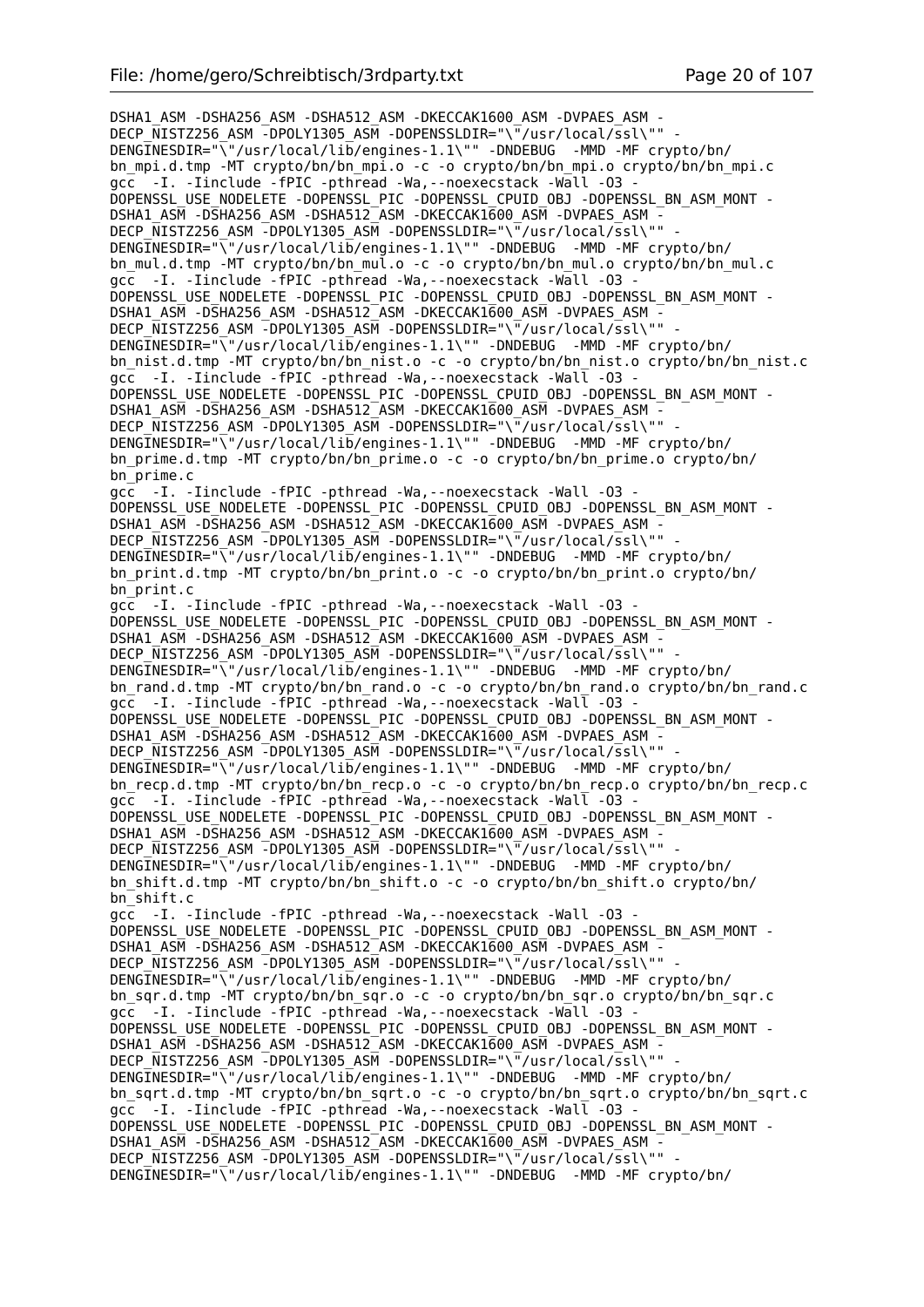bn\_srp.d.tmp -MT crypto/bn/bn\_srp.o -c -o crypto/bn/bn\_srp.o crypto/bn/bn\_srp.c gcc -I. -Iinclude -fPIC -pthread -Wa,--noexecstack -Wall -O3 - DOPENSSL\_USE\_NODELETE -DOPENSSL\_PIC -DOPENSSL\_CPUID\_OBJ -DOPENSSL\_BN\_ASM\_MONT - DSHA1\_ASM -DSHA256\_ASM -DSHA512\_ASM -DKECCAK1600\_ASM -DVPAES\_ASM - DECP\_NISTZ256\_ASM -DPOLY1305\_ASM -DOPENSSLDIR="\"/usr/local/ssl\"" - DENGINESDIR="\"/usr/local/lib/engines-1.1\"" -DNDEBUG -MMD -MF crypto/bn/ bn\_word.d.tmp -MT crypto/bn/bn\_word.o -c -o crypto/bn/bn\_word.o crypto/bn/bn\_word.c gcc -I. -Iinclude -fPIC -pthread -Wa,--noexecstack -Wall -O3 - DOPENSSL\_USE\_NODELETE -DOPENSSL\_PIC -DOPENSSL\_CPUID\_OBJ -DOPENSSL\_BN\_ASM\_MONT -DSHA1\_ASM -DSHA256\_ASM -DSHA512\_ASM -DKECCAK1600\_ASM -DVPAES\_ASM -DECP NISTZ256 ASM -DPOLY1305 ASM -DOPENSSLDIR="\"/usr/local/ssl\"" DENGINESDIR="\"/usr/local/lib/engines-1.1\"" -DNDEBUG -MMD -MF crypto/bn/ bn\_x931p.d.tmp -MT crypto/bn/bn\_x931p.o -c -o crypto/bn/bn\_x931p.o crypto/bn/ bn\_x931p.c gcc -I. -Iinclude -fPIC -pthread -Wa,--noexecstack -Wall -O3 - DOPENSSL\_USE\_NODELETE -DOPENSSL\_PIC -DOPENSSL\_CPUID\_OBJ -DOPENSSL\_BN\_ASM\_MONT -DSHA1\_ASM -DSHA256\_ASM -DSHA512\_ASM -DKECCAK1600\_ASM -DVPAES\_ASM -DECP NISTZ256 ASM -DPOLY1305 ASM -DOPENSSLDIR="\"/usr/local/ssl\"" DENGINESDIR="\"/usr/local/lib/engines-1.1\"" -DNDEBUG -MMD -MF crypto/buffer/ buf err.d.tmp -MT crypto/buffer/buf err.o -c -o crypto/buffer/buf err.o crypto/ buffer/buf err.c gcc -I. -Iinclude -fPIC -pthread -Wa, --noexecstack -Wall -03 -DOPENSSL\_USE\_NODELETE -DOPENSSL\_PIC -DOPENSSL\_CPUID\_OBJ -DOPENSSL\_BN\_ASM\_MONT -DSHA1\_ASM -DSHA256\_ASM -DSHA512\_ASM -DKECCAK1600\_ASM -DVPAES\_ASM -DECP\_NISTZ256\_ASM -DPOLY1305\_ASM -DOPENSSLDIR="\"/usr/local/ssl\"" DENGINESDIR="\"/usr/local/lib/engines-1.1\"" -DNDEBUG -MMD -MF crypto/buffer/ buffer.d.tmp -MT crypto/buffer/buffer.o -c -o crypto/buffer/buffer.o crypto/buffer/ buffer.c gcc -I. -Iinclude -fPIC -pthread -Wa,--noexecstack -Wall -O3 - DOPENSSL\_USE\_NODELETE -DOPENSSL\_PIC -DOPENSSL\_CPUID\_OBJ -DOPENSSL\_BN\_ASM\_MONT - DSHA1\_ASM -DSHA256\_ASM -DSHA512\_ASM -DKECCAK1600\_ASM -DVPAES\_ASM -DECP NISTZ256 ASM -DPOLY1305 ASM -DOPENSSLDIR="\"/usr/local/ssl\"" DENGINESDIR="\"/usr/local/lib/engines-1.1\"" -DNDEBUG -MMD -MF crypto/camellia/ camellia.d.tmp -MT crypto/camellia/camellia.o -c -o crypto/camellia/camellia.o crypto/camellia/camellia.c gcc -I. -Iinclude -fPIC -pthread -Wa,--noexecstack -Wall -O3 - DOPENSSL\_USE\_NODELETE -DOPENSSL\_PIC -DOPENSSL\_CPUID\_OBJ -DOPENSSL\_BN\_ASM\_MONT - DSHA1\_ASM -DSHA256\_ASM -DSHA512\_ASM -DKECCAK1600\_ASM -DVPAES\_ASM - DECP\_NISTZ256\_ASM -DPOLY1305\_ASM -DOPENSSLDIR="\"/usr/local/ssl\"" -DENGINESDIR="\"/usr/local/lib/engines-1.1\"" -DNDEBUG -MMD -MF crypto/camellia/ cmll\_cbc.d.tmp -MT crypto/camellia/cmll\_cbc.o -c -o crypto/camellia/cmll\_cbc.o crypto/camellia/cmll\_cbc.c gcc -I. -Iinclude -fPIC -pthread -Wa,--noexecstack -Wall -O3 - DOPENSSL\_USE\_NODELETE -DOPENSSL\_PIC -DOPENSSL\_CPUID\_OBJ\_-DOPENSSL\_BN\_ASM\_MONT -DSHA1\_ASM -DSHA256\_ASM -DSHA512\_ASM -DKECCAK1600\_ASM -DVPAES\_ASM -DECP\_NISTZ256\_ASM -DPOLY1305\_ASM -DOPENSSLDIR="\"/usr/local/ssl\"" DENGINESDIR="\"/usr/local/lib/engines-1.1\"" -DNDEBUG -MMD -MF crypto/camellia/ cmll\_cfb.d.tmp -MT crypto/camellia/cmll\_cfb.o -c -o crypto/camellia/cmll\_cfb.o crypto/camellia/cmll\_cfb.c gcc -I. -Iinclude -TPIC -pthread -Wa, --noexecstack -Wall -03 -DOPENSSL\_USE\_NODELETE -DOPENSSL\_PIC -DOPENSSL\_CPUID\_OBJ -DOPENSSL\_BN\_ASM\_MONT - DSHA1\_ASM -DSHA256\_ASM -DSHA512\_ASM -DKECCAK1600\_ASM -DVPAES\_ASM -DECP NISTZ256 ASM -DPOLY1305 ASM -DOPENSSLDIR="\"/usr/local/ssl\""  $DENG\overline{I}NESDIR="\overline{V}''/usr/local/li\overline{b}/engines-1.1\$ " - $DNDERUG$  -MMD -MF crypto/camellia/ cmll\_ctr.d.tmp -MT crypto/camellia/cmll\_ctr.o -c -o crypto/camellia/cmll\_ctr.o crypto/camellia/cmll\_ctr.c gcc -I. -Iinclude -fPIC -pthread -Wa,--noexecstack -Wall -O3 - DOPENSSL\_USE\_NODELETE -DOPENSSL\_PIC -DOPENSSL\_CPUID\_OBJ -DOPENSSL\_BN\_ASM\_MONT - DSHA1\_ASM -DSHA256\_ASM -DSHA512\_ASM -DKECCAK1600\_ASM -DVPAES\_ASM -DECP\_NISTZ256\_ASM -DPOLY1305\_ASM -DOPENSSLDIR="\"/usr/local/ssl\"" DENGINESDIR="\"/usr/local/lib/engines-1.1\"" -DNDEBUG -MMD -MF crypto/camellia/ cmll\_ecb.d.tmp -MT crypto/camellia/cmll\_ecb.o -c -o crypto/camellia/cmll\_ecb.o crypto/camellia/cmll\_ecb.c gcc -I. -Iinclude -fPIC -pthread -Wa,--noexecstack -Wall -O3 - DOPENSSL\_USE\_NODELETE -DOPENSSL\_PIC -DOPENSSL\_CPUID\_OBJ -DOPENSSL\_BN\_ASM\_MONT - DSHA1\_ASM -DSHA256\_ASM -DSHA512\_ASM -DKECCAK1600\_ASM -DVPAES\_ASM -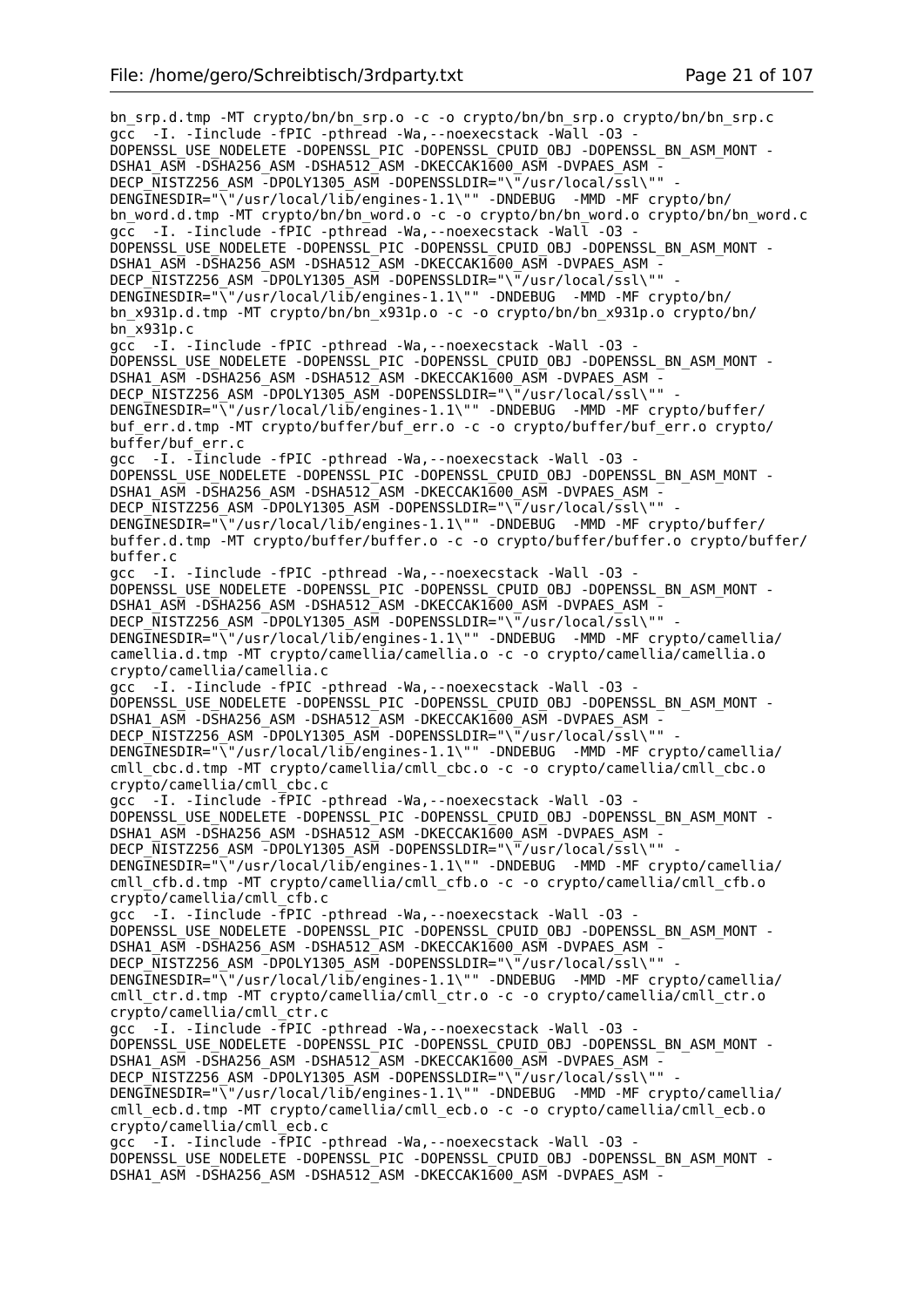DECP\_NISTZ256\_ASM -DPOLY1305\_ASM -DOPENSSLDIR="\"/usr/local/ssl\"" -DENGINESDIR="\"/usr/local/lib/engines-1.1\"" -DNDEBUG -MMD -MF crypto/camellia/ cmll\_misc.d.tmp -MT crypto/camellia/cmll\_misc.o -c -o crypto/camellia/cmll\_misc.o crypto/camellia/cmll\_misc.c gcc -I. -Iinclude -fPIC -pthread -Wa,--noexecstack -Wall -O3 - DOPENSSL\_USE\_NODELETE -DOPENSSL\_PIC -DOPENSSL\_CPUID\_OBJ -DOPENSSL\_BN\_ASM\_MONT - DSHA1\_ASM -DSHA256\_ASM -DSHA512\_ASM -DKECCAK1600\_ASM -DVPAES\_ASM -DECP NISTZ256 ASM -DPOLY1305 ASM -DOPENSSLDIR="\"/usr/local/ssl\"" DENGINESDIR="\"/usr/local/lib/engines-1.1\"" -DNDEBUG -MMD -MF crypto/camellia/ cmll\_ofb.d.tmp -MT crypto/camellia/cmll\_ofb.o -c -o crypto/camellia/cmll\_ofb.o crypto/camellia/cmll\_ofb.c gcc -I. -Iinclude - FPIC -pthread -Wa, --noexecstack -Wall -03 -DOPENSSL\_USE\_NODELETE -DOPENSSL\_PIC -DOPENSSL\_CPUID\_OBJ\_-DOPENSSL\_BN\_ASM\_MONT -DSHA1\_ASM -DSHA256\_ASM -DSHA512\_ASM -DKECCAK1600\_ASM -DVPAES\_ASM -DECP NISTZ256 ASM -DPOLY1305 ASM -DOPENSSLDIR="\"/usr/local/ssl\"" DENGINESDIR="\"/usr/local/lib/engines-1.1\"" -DNDEBUG -MMD -MF crypto/cast/ c\_cfb64.d.tmp -MT crypto/cast/c\_cfb64.o -c -o crypto/cast/c\_cfb64.o crypto/cast/  $c$ <sup> $-$ </sup>cfb64.c gcc -I. -Iinclude -fPIC -pthread -Wa,--noexecstack -Wall -O3 - DOPENSSL\_USE\_NODELETE -DOPENSSL\_PIC -DOPENSSL\_CPUID\_OBJ -DOPENSSL\_BN\_ASM\_MONT - DSHA1\_ASM -DSHA256\_ASM -DSHA512\_ASM -DKECCAK1600\_ASM -DVPAES\_ASM - DECP NISTZ256 ASM -DPOLY1305 ASM -DOPENSSLDIR="\"/usr/local/ssl\"" DENGINESDIR="\"/usr/local/lib/engines-1.1\"" -DNDEBUG -MMD -MF crypto/cast/ c\_ecb.d.tmp -MT crypto/cast/c\_ecb.o -c -o crypto/cast/c\_ecb.o crypto/cast/c\_ecb.c gcc -I. -Iinclude -fPIC -pthread -Wa,--noexecstack -Wall -O3 - DOPENSSL\_USE\_NODELETE -DOPENSSL\_PIC -DOPENSSL\_CPUID\_OBJ -DOPENSSL\_BN\_ASM\_MONT - DSHA1\_ASM -DSHA256\_ASM -DSHA512\_ASM -DKECCAK1600\_ASM -DVPAES\_ASM - DECP\_NISTZ256\_ASM -DPOLY1305\_ASM -DOPENSSLDIR="\"/usr/local/ssl\"" DENGINESDIR="\"/usr/local/lib/engines-1.1\"" -DNDEBUG -MMD -MF crypto/cast/ c\_enc.d.tmp -MT crypto/cast/c\_enc.o -c -o crypto/cast/c\_enc.o crypto/cast/c\_enc.c  $\overline{acc}$  -I. -Iinclude -fPIC -pthread -Wa,--noexecstack -Wall -03 DOPENSSL\_USE\_NODELETE -DOPENSSL\_PIC -DOPENSSL\_CPUID\_OBJ -DOPENSSL\_BN\_ASM\_MONT -DSHA1\_ASM -DSHA256\_ASM -DSHA512\_ASM -DKECCAK1600\_ASM -DVPAES\_ASM - DECP NISTZ256 ASM -DPOLY1305 ASM -DOPENSSLDIR="\"/usr/local/ssl\"" DENGINESDIR="\"/usr/local/lib/engines-1.1\"" -DNDEBUG -MMD -MF crypto/cast/ c\_ofb64.d.tmp -MT crypto/cast/c\_ofb64.o -c -o crypto/cast/c\_ofb64.o crypto/cast/ c\_ofb64.c gcc -I. -Iinclude -fPIC -pthread -Wa,--noexecstack -Wall -O3 - DOPENSSL\_USE\_NODELETE -DOPENSSL\_PIC -DOPENSSL\_CPUID\_OBJ -DOPENSSL\_BN\_ASM\_MONT -DSHA1\_ASM -DSHA256\_ASM -DSHA512\_ASM -DKECCAK1600\_ASM -DVPAES\_ASM -DECP NISTZ256 ASM -DPOLY1305 ASM -DOPENSSLDIR="\"/usr/local/ssl\"" DENGINESDIR="\"/usr/local/lib/engines-1.1\"" -DNDEBUG -MMD -MF crypto/cast/ c\_skey.d.tmp -MT crypto/cast/c\_skey.o -c -o crypto/cast/c\_skey.o crypto/cast/ c\_skey.c CC="gcc" /usr/bin/perl crypto/chacha/asm/chacha-armv8.pl linux64 crypto/chacha/ chacha-armv8.S gcc -I. -Iinclude -fPIC -pthread -Wa,--noexecstack -Wall -O3 - DOPENSSL\_USE\_NODELETE -DOPENSSL\_PIC -DOPENSSL\_CPUID\_OBJ -DOPENSSL\_BN\_ASM\_MONT - DSHA1\_ASM -DSHA256\_ASM -DSHA512\_ASM -DKECCAK1600\_ASM -DVPAES\_ASM - DECP\_NISTZ256\_ASM -DPOLY1305\_ASM -DOPENSSLDIR="\"/usr/local/ssl\"" DENGINESDIR="\"/usr/local/lib/engines-1.1\"" -DNDEBUG -MMD -MF crypto/cmac/ cm ameth.d.tmp -MT crypto/cmac/cm ameth.o -c -o crypto/cmac/cm ameth.o crypto/cmac/ cm\_ameth.c gcc -I. -Iinclude -fPIC -pthread -Wa,--noexecstack -Wall -O3 - DOPENSSL\_USE\_NODELETE -DOPENSSL\_PIC -DOPENSSL\_CPUID\_OBJ -DOPENSSL\_BN\_ASM\_MONT - DSHA1\_ASM -DSHA256\_ASM -DSHA512\_ASM -DKECCAK1600\_ASM -DVPAES\_ASM -DECP NISTZ256 ASM -DPOLY1305 ASM -DOPENSSLDIR="\"/usr/local/ssl\"" DENGINESDIR="\"/usr/local/lib/engines-1.1\"" -DNDEBUG -MMD -MF crypto/cmac/ cm pmeth.d.tmp -MT crypto/cmac/cm pmeth.o -c -o crypto/cmac/cm pmeth.o crypto/cmac/ cm\_pmeth.c gcc -I. -Iinclude -fPIC -pthread -Wa,--noexecstack -Wall -O3 - DOPENSSL\_USE\_NODELETE -DOPENSSL\_PIC -DOPENSSL\_CPUID\_OBJ -DOPENSSL\_BN\_ASM\_MONT - DSHA1\_ASM -DSHA256\_ASM -DSHA512\_ASM -DKECCAK1600\_ASM -DVPAES\_ASM -DECP\_NISTZ256\_ASM -DPOLY1305\_ASM -DOPENSSLDIR="\"/usr/local/ssl\"" DENGINESDIR="\"/usr/local/lib/engines-1.1\"" -DNDEBUG -MMD -MF crypto/cmac/ cmac.d.tmp -MT crypto/cmac/cmac.o -c -o crypto/cmac/cmac.o crypto/cmac/cmac.c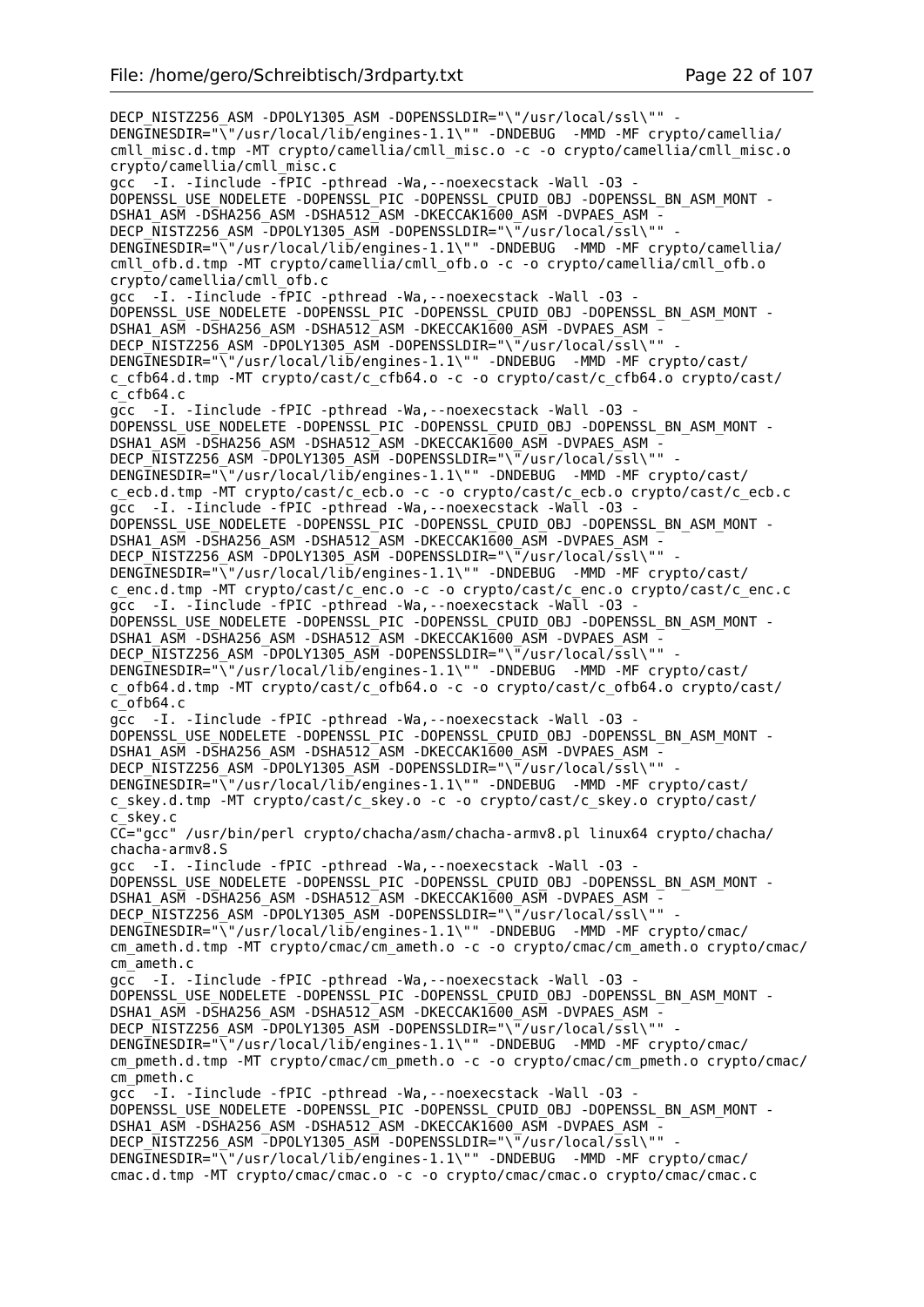gcc -I. -Iinclude -fPIC -pthread -Wa,--noexecstack -Wall -O3 - DOPENSSL\_USE\_NODELETE -DOPENSSL\_PIC -DOPENSSL\_CPUID\_OBJ -DOPENSSL\_BN\_ASM\_MONT - DSHA1\_ASM -DSHA256\_ASM -DSHA512\_ASM -DKECCAK1600\_ASM -DVPAES\_ASM -DECP NISTZ256 ASM -DPOLY1305 ASM -DOPENSSLDIR="\"/usr/local/ssl\"" DENGINESDIR="\"/usr/local/lib/engines-1.1\"" -DNDEBUG -MMD -MF crypto/cms/ cms\_asn1.d.tmp -MT crypto/cms/cms\_asn1.o -c -o crypto/cms/cms\_asn1.o crypto/cms/ cms\_asn1.c gcc -I. -Iinclude -fPIC -pthread -Wa,--noexecstack -Wall -O3 - DOPENSSL\_USE\_NODELETE -DOPENSSL\_PIC -DOPENSSL\_CPUID\_OBJ -DOPENSSL\_BN\_ASM\_MONT - DSHA1\_ASM -DSHA256\_ASM -DSHA512\_ASM -DKECCAK1600 ASM -DVPAES ASM -DECP NISTZ256 ASM -DPOLY1305 ASM -DOPENSSLDIR="\"/usr/local/ssl\"" DENGINESDIR="\"/usr/local/lib/engines-1.1\"" -DNDEBUG -MMD -MF crypto/cms/ cms att.d.tmp -MT crypto/cms/cms att.o -c -o crypto/cms/cms att.o crypto/cms/ cms\_att.c gcc -I. -Iinclude -fPIC -pthread -Wa,--noexecstack -Wall -O3 - DOPENSSL\_USE\_NODELETE -DOPENSSL\_PIC -DOPENSSL\_CPUID\_OBJ -DOPENSSL\_BN\_ASM\_MONT -DSHA1\_ASM -DSHA256\_ASM -DSHA512\_ASM -DKECCAK1600\_ASM -DVPAES\_ASM -DECP NISTZ256 ASM -DPOLY1305 ASM -DOPENSSLDIR="\"/usr/local/ssl\"" DENGINESDIR="\<sup>"</sup>/usr/local/lib/engines-1.1\"" -DNDEBUG -MMD -MF crypto/cms/ cms\_cd.d.tmp -MT crypto/cms/cms\_cd.o -c -o crypto/cms/cms\_cd.o crypto/cms/cms\_cd.c gcc -I. -Iinclude -fPIC -pthread -Wa, --noexecstack -Wall -03 -DOPENSSL\_USE\_NODELETE -DOPENSSL\_PIC -DOPENSSL\_CPUID\_OBJ -DOPENSSL\_BN\_ASM\_MONT - DSHA1\_ASM -DSHA256\_ASM -DSHA512\_ASM -DKECCAK1600\_ASM -DVPAES\_ASM -DECP NISTZ256 ASM -DPOLY1305 ASM -DOPENSSLDIR="\"/usr/local/ssl\"" -DENGINESDIR="\"/usr/local/lib/engines-1.1\"" -DNDEBUG -MMD -MF crypto/cms/ cms\_dd.d.tmp -MT crypto/cms/cms\_dd.o -c -o crypto/cms/cms\_dd.o crypto/cms/cms\_dd.c  $\texttt{gcc}$  -I. -Iinclude -fPIC -pthread -Wa, --noexecstack -Wall -03 DOPENSSL\_USE\_NODELETE -DOPENSSL\_PIC -DOPENSSL\_CPUID\_OBJ -DOPENSSL\_BN\_ASM\_MONT - DSHA1\_ASM -DSHA256\_ASM -DSHA512\_ASM -DKECCAK1600\_ASM -DVPAES\_ASM - DECP\_NISTZ256\_ASM -DPOLY1305\_ASM -DOPENSSLDIR="\"/usr/local/ssl\"" DENGINESDIR="\"/usr/local/lib/engines-1.1\"" -DNDEBUG -MMD -MF crypto/cms/ cms enc.d.tmp -MT crypto/cms/cms enc.o -c -o crypto/cms/cms enc.o crypto/cms/ cms\_enc.c gcc -I. -Iinclude -fPIC -pthread -Wa,--noexecstack -Wall -O3 - DOPENSSL\_USE\_NODELETE -DOPENSSL\_PIC -DOPENSSL\_CPUID\_OBJ -DOPENSSL\_BN\_ASM\_MONT - DSHA1\_ASM -DSHA256\_ASM -DSHA512\_ASM -DKECCAK1600\_ASM -DVPAES\_ASM - DECP\_NISTZ256\_ASM -DPOLY1305\_ASM -DOPENSSLDIR="\"/usr/local/ssl\"" DENGINESDIR="\"/usr/local/lib/engines-1.1\"" -DNDEBUG -MMD -MF crypto/cms/ cms env.d.tmp -MT crypto/cms/cms env.o -c -o crypto/cms/cms env.o crypto/cms/ cms\_env.c gcc -I. -Iinclude -fPIC -pthread -Wa,--noexecstack -Wall -O3 - DOPENSSL\_USE\_NODELETE -DOPENSSL\_PIC -DOPENSSL\_CPUID\_OBJ -DOPENSSL\_BN\_ASM\_MONT - DSHA1\_ASM -DSHA256\_ASM -DSHA512\_ASM -DKECCAK1600\_ASM -DVPAES\_ASM - DECP NISTZ256 ASM -DPOLY1305 ASM -DOPENSSLDIR="\"/usr/local/ssl\"" DENGINESDIR="\"/usr/local/lib/engines-1.1\"" -DNDEBUG -MMD -MF crypto/cms/ cms err.d.tmp -MT crypto/cms/cms err.o -c -o crypto/cms/cms err.o crypto/cms/ cms\_err.c gcc -I. -Iinclude -fPIC -pthread -Wa,--noexecstack -Wall -O3 - DOPENSSL\_USE\_NODELETE -DOPENSSL\_PIC -DOPENSSL\_CPUID\_OBJ -DOPENSSL\_BN\_ASM\_MONT - DSHA1\_ASM -DSHA256\_ASM -DSHA512\_ASM -DKECCAK1600\_ASM -DVPAES\_ASM - DECP\_NISTZ256\_ASM\_-DPOLY1305\_ASM\_-DOPENSSLDIR="\"/usr/local/ssl\"" DENGINESDIR="\"/usr/local/lib/engines-1.1\"" -DNDEBUG -MMD -MF crypto/cms/ cms ess.d.tmp -MT crypto/cms/cms ess.o -c -o crypto/cms/cms ess.o crypto/cms/ cms\_ess.c gcc -I. -Iinclude -fPIC -pthread -Wa,--noexecstack -Wall -O3 - DOPENSSL\_USE\_NODELETE -DOPENSSL\_PIC -DOPENSSL\_CPUID\_OBJ -DOPENSSL\_BN\_ASM\_MONT - DSHA1\_ASM -DSHA256\_ASM -DSHA512\_ASM -DKECCAK1600\_ASM -DVPAES\_ASM - DECP NISTZ256 ASM -DPOLY1305 ASM -DOPENSSLDIR="\"/usr/local/ssl\"" DENGINESDIR="\"/usr/local/lib/engines-1.1\"" -DNDEBUG -MMD -MF crypto/cms/ cms\_io.d.tmp -MT crypto/cms/cms\_io.o -c -o crypto/cms/cms\_io.o crypto/cms/cms\_io.c  $\texttt{acc}$  -I. -Iinclude -fPIC -pthread -Wa, --noexecstack -Wall -03 -DOPENSSL\_USE\_NODELETE -DOPENSSL\_PIC -DOPENSSL\_CPUID\_OBJ -DOPENSSL\_BN\_ASM\_MONT -DSHA1\_ASM -DSHA256\_ASM -DSHA512\_ASM -DKECCAK1600\_ASM -DVPAES\_ASM - DECP\_NISTZ256\_ASM -DPOLY1305\_ASM -DOPENSSLDIR="\"/usr/local/ssl\"" DENGINESDIR="\"/usr/local/lib/engines-1.1\"" -DNDEBUG -MMD -MF crypto/cms/ cms kari.d.tmp -MT crypto/cms/cms kari.o -c -o crypto/cms/cms kari.o crypto/cms/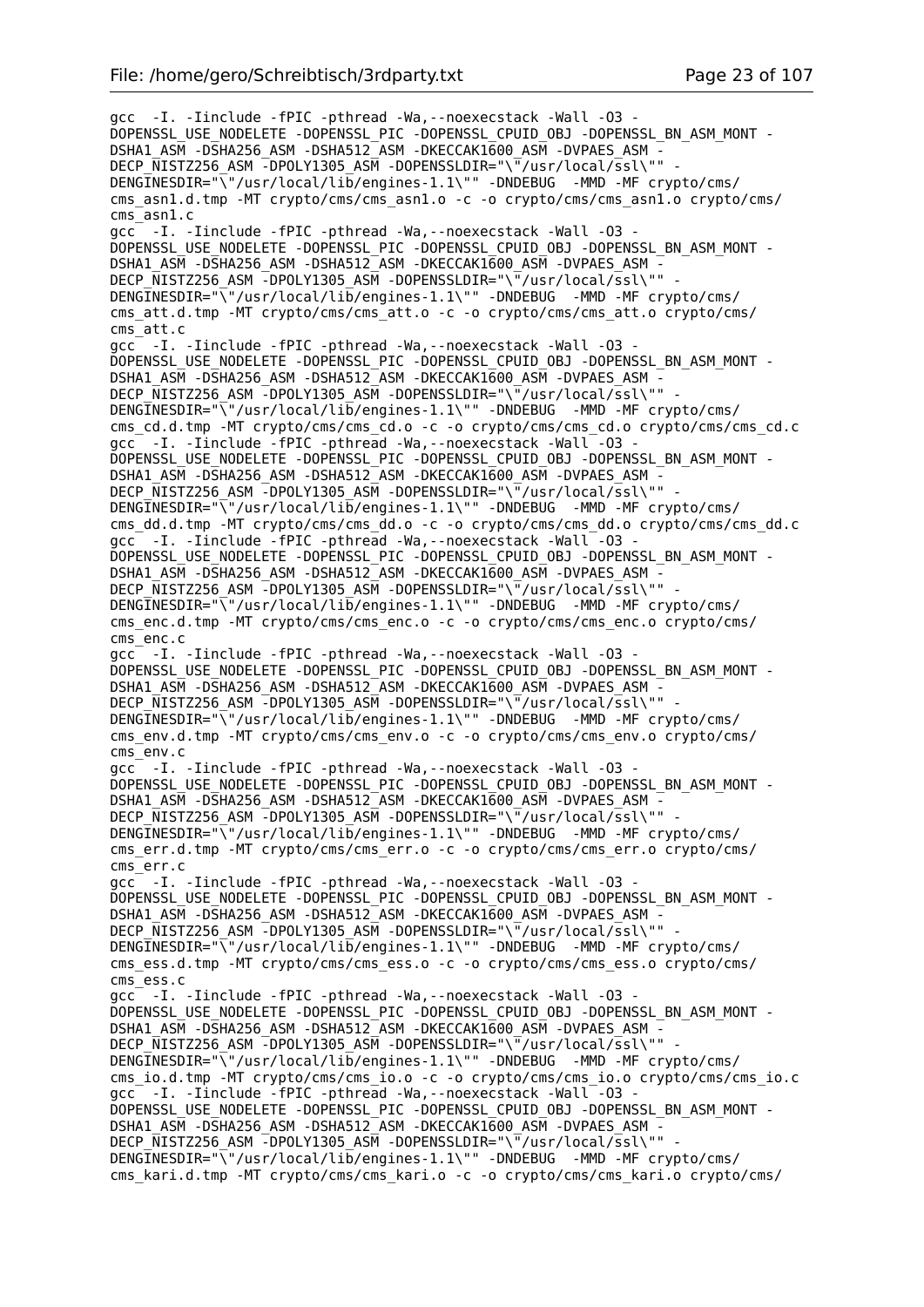cms\_kari.c gcc -I. -Iinclude -fPIC -pthread -Wa,--noexecstack -Wall -O3 - DOPENSSL\_USE\_NODELETE -DOPENSSL\_PIC -DOPENSSL\_CPUID\_OBJ -DOPENSSL\_BN\_ASM\_MONT - DSHA1\_ASM -DSHA256\_ASM -DSHA512\_ASM -DKECCAK1600\_ASM -DVPAES\_ASM - DECP\_NISTZ256\_ASM -DPOLY1305\_ASM -DOPENSSLDIR="\"/usr/local/ssl\"" - DENGINESDIR="\"/usr/local/lib/engines-1.1\"" -DNDEBUG -MMD -MF crypto/cms/ cms lib.d.tmp -MT crypto/cms/cms<sup>7</sup>lib.o -c -o crypto/cms/cms lib.o crypto/cms/ cms\_lib.c gcc -I. -Iinclude -fPIC -pthread -Wa,--noexecstack -Wall -O3 - DOPENSSL\_USE\_NODELETE -DOPENSSL\_PIC -DOPENSSL\_CPUID\_OBJ -DOPENSSL\_BN\_ASM\_MONT -DSHA1\_ASM -DSHA256\_ASM -DSHA512\_ASM -DKECCAK1600\_ASM -DVPAES\_ASM -DECP\_NISTZ256\_ASM -DPOLY1305\_ASM -DOPENSSLDIR="\"/usr/local/ssl\"" DENGINESDIR="\"/usr/local/lib/engines-1.1\"" -DNDEBUG -MMD -MF crypto/cms/ cms\_pwri.d.tmp -MT crypto/cms/cms\_pwri.o -c -o crypto/cms/cms\_pwri.o crypto/cms/ cms\_pwri.c gcc -I. -Iinclude -fPIC -pthread -Wa,--noexecstack -Wall -O3 - DOPENSSL\_USE\_NODELETE -DOPENSSL\_PIC -DOPENSSL\_CPUID\_OBJ\_-DOPENSSL\_BN\_ASM\_MONT -DSHA1\_ASM -DSHA256\_ASM -DSHA512\_ASM -DKECCAK1600\_ASM -DVPAES\_ASM -DECP NISTZ256 ASM -DPOLY1305 ASM -DOPENSSLDIR="\"/usr/local/ssl\"" DENGINESDIR="\"/usr/local/lib/engines-1.1\"" -DNDEBUG -MMD -MF crypto/cms/ cms sd.d.tmp -MT crypto/cms/cms sd.o -c -o crypto/cms/cms sd.o crypto/cms/cms sd.c gcc<sup>-</sup> -I. -Iinclude -fPIC -pthread -Wa, --noexecstack -Wall<sup>-</sup>-03 -DOPENSSL\_USE\_NODELETE -DOPENSSL\_PIC -DOPENSSL\_CPUID\_OBJ -DOPENSSL\_BN\_ASM\_MONT - DSHA1\_ASM -DSHA256\_ASM -DSHA512\_ASM -DKECCAK1600 ASM -DVPAES ASM -DECP\_NISTZ256\_ASM -DPOLY1305\_ASM -DOPENSSLDIR="\"/usr/local/ssl\"" -DENGINESDIR="\"/usr/local/lib/engines-1.1\"" -DNDEBUG -MMD -MF crypto/cms/ cms smime.d.tmp -MT crypto/cms/cms smime.o -c -o crypto/cms/cms smime.o crypto/cms/ cms\_smime.c gcc -I. -Iinclude -fPIC -pthread -Wa,--noexecstack -Wall -O3 - DOPENSSL\_USE\_NODELETE -DOPENSSL\_PIC -DOPENSSL\_CPUID\_OBJ -DOPENSSL\_BN\_ASM\_MONT - DSHA1\_ASM -DSHA256\_ASM -DSHA512\_ASM -DKECCAK1600\_ASM -DVPAES\_ASM DECP NISTZ256 ASM -DPOLY1305 ASM -DOPENSSLDIR="\"/usr/local/ssl\"" DENGINESDIR="\"/usr/local/lib/engines-1.1\"" -DNDEBUG -MMD -MF crypto/comp/ c\_zlib.d.tmp -MT crypto/comp/c\_zlib.o -c -o crypto/comp/c\_zlib.o crypto/comp/ c\_zlib.c gcc -I. -Iinclude -fPIC -pthread -Wa,--noexecstack -Wall -O3 - DOPENSSL\_USE\_NODELETE -DOPENSSL\_PIC -DOPENSSL\_CPUID\_OBJ -DOPENSSL\_BN\_ASM\_MONT - DSHA1\_ASM -DSHA256\_ASM -DSHA512\_ASM -DKECCAK1600\_ASM -DVPAES\_ASM - DECP\_NISTZ256\_ASM -DPOLY1305\_ASM -DOPENSSLDIR="\"/usr/local/ssl\"" -DENGINESDIR="\"/usr/local/lib/engines-1.1\"" -DNDEBUG -MMD -MF crypto/comp/ comp\_err.d.tmp -MT crypto/comp/comp\_err.o -c -o crypto/comp/comp\_err.o crypto/comp/ comp\_err.c gcc<sup>--</sup>I. -Iinclude -fPIC -pthread -Wa,--noexecstack -Wall -03 -DOPENSSL\_USE\_NODELETE -DOPENSSL\_PIC -DOPENSSL\_CPUID\_OBJ -DOPENSSL\_BN\_ASM\_MONT -DSHA1\_ASM -DSHA256\_ASM -DSHA512\_ASM -DKECCAK1600\_ASM -DVPAES\_ASM -DECP NISTZ256 ASM -DPOLY1305 ASM -DOPENSSLDIR="\"/usr/local/ssl\"" DENGINESDIR="\"/usr/local/lib/engines-1.1\"" -DNDEBUG -MMD -MF crypto/comp/ comp\_lib.d.tmp -MT crypto/comp/comp\_lib.o -c -o crypto/comp/comp\_lib.o crypto/comp/ comp\_lib.c gcc<sup>--</sup>I. -Iinclude -fPIC -pthread -Wa, --noexecstack -Wall -03 -DOPENSSL\_USE\_NODELETE -DOPENSSL\_PIC -DOPENSSL\_CPUID\_OBJ -DOPENSSL\_BN\_ASM\_MONT - DSHA1\_ASM -DSHA256\_ASM -DSHA512\_ASM -DKECCAK1600\_ASM -DVPAES\_ASM -DECP NISTZ256 ASM -DPOLY1305 ASM -DOPENSSLDIR="\"/usr/local/ssl\"" DENGINESDIR="\"/usr/local/lib/engines-1.1\"" -DNDEBUG -MMD -MF crypto/conf/ conf\_api.d.tmp -MT crypto/conf/conf\_api.o -c -o crypto/conf/conf\_api.o crypto/conf/ conf\_api.c gcc -I. -Iinclude -fPIC -pthread -Wa,--noexecstack -Wall -O3 - DOPENSSL\_USE\_NODELETE -DOPENSSL\_PIC -DOPENSSL\_CPUID\_OBJ -DOPENSSL\_BN\_ASM\_MONT - DSHA1\_ASM -DSHA256\_ASM -DSHA512\_ASM -DKECCAK1600\_ASM -DVPAES\_ASM -DECP\_NISTZ256\_ASM -DPOLY1305\_ASM -DOPENSSLDIR="\"/usr/local/ssl\"" DENGINESDIR="\"/usr/local/lib/engines-1.1\"" -DNDEBUG -MMD -MF crypto/conf/ conf\_def.d.tmp -MT crypto/conf/conf\_def.o -c -o crypto/conf/conf\_def.o crypto/conf/ conf\_def.c gcc<sup>-</sup>-I. -Iinclude -fPIC -pthread -Wa, --noexecstack -Wall -03 -DOPENSSL\_USE\_NODELETE -DOPENSSL\_PIC -DOPENSSL\_CPUID\_OBJ -DOPENSSL\_BN\_ASM\_MONT - DSHA1\_ASM -DSHA256\_ASM -DSHA512\_ASM -DKECCAK1600\_ASM -DVPAES\_ASM -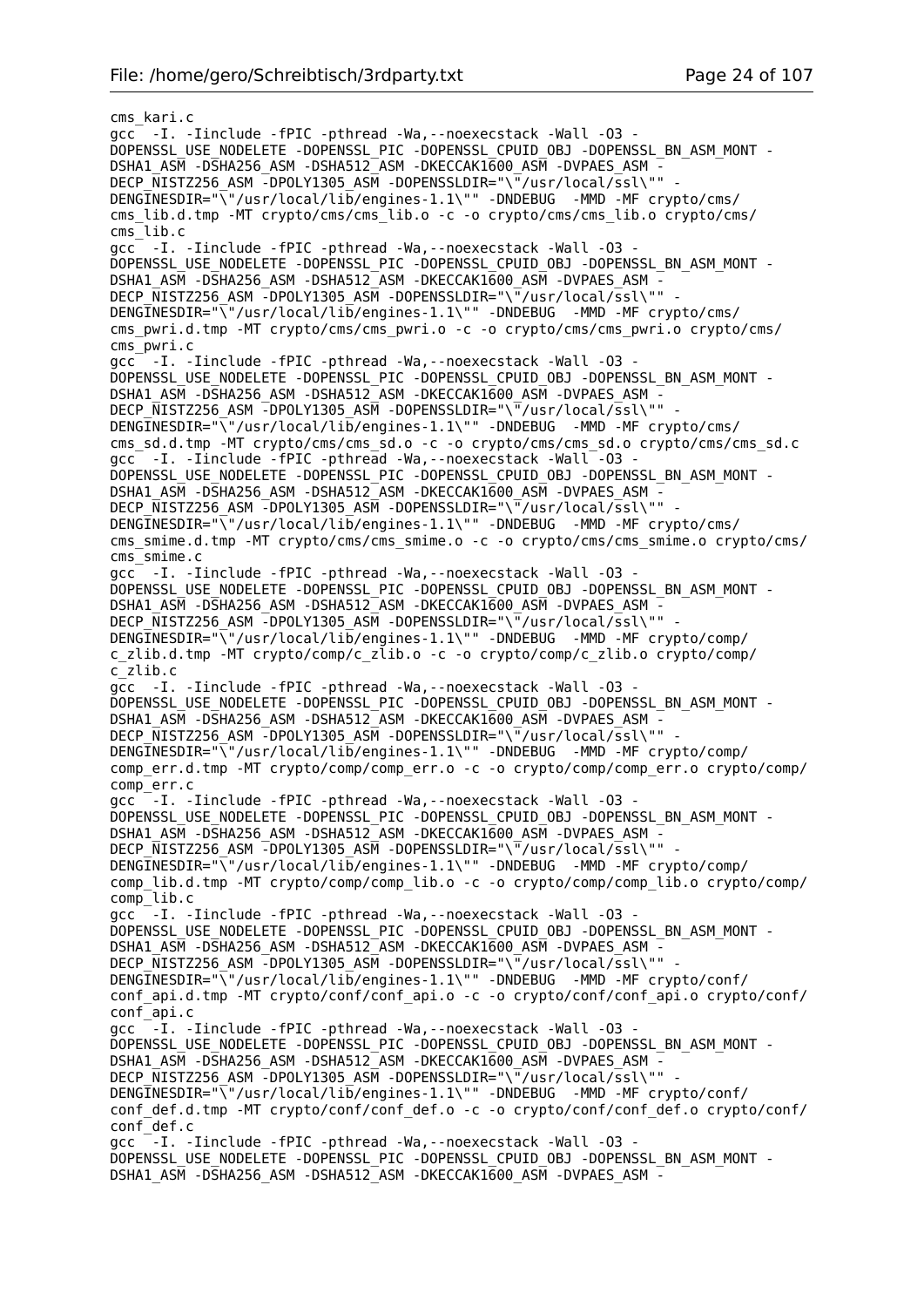DECP\_NISTZ256\_ASM -DPOLY1305\_ASM -DOPENSSLDIR="\"/usr/local/ssl\"" -DENGINESDIR="\"/usr/local/lib/engines-1.1\"" -DNDEBUG -MMD -MF crypto/conf/ conf\_err.d.tmp -MT crypto/conf/conf\_err.o -c -o crypto/conf/conf\_err.o crypto/conf/ conf\_err.c qcc  $-I$ . -Iinclude -fPIC -pthread -Wa, --noexecstack -Wall -03 -DOPENSSL\_USE\_NODELETE -DOPENSSL\_PIC -DOPENSSL\_CPUID\_OBJ -DOPENSSL\_BN\_ASM\_MONT - DSHA1\_ASM -DSHA256\_ASM -DSHA512\_ASM -DKECCAK1600\_ASM -DVPAES\_ASM -DECP NISTZ256 ASM -DPOLY1305 ASM -DOPENSSLDIR="\"/usr/local/ssl\"" DENGINESDIR="\"/usr/local/lib/engines-1.1\"" -DNDEBUG -MMD -MF crypto/conf/ conf\_lib.d.tmp -MT crypto/conf/conf\_lib.o -c -o crypto/conf/conf\_lib.o crypto/conf/ conf\_lib.c gcc  $-$ -I. -Iinclude -fPIC -pthread -Wa,--noexecstack -Wall -03 -DOPENSSL\_USE\_NODELETE -DOPENSSL\_PIC -DOPENSSL\_CPUID\_OBJ\_-DOPENSSL\_BN\_ASM\_MONT -DSHA1\_ASM -DSHA256\_ASM -DSHA512\_ASM -DKECCAK1600\_ASM -DVPAES\_ASM -DECP NISTZ256 ASM -DPOLY1305 ASM -DOPENSSLDIR="\"/usr/local/ssl\"" DENGINESDIR="\"/usr/local/lib/engines-1.1\"" -DNDEBUG -MMD -MF crypto/conf/ conf\_mall.d.tmp -MT crypto/conf/conf\_mall.o -c -o crypto/conf/conf\_mall.o crypto/ conf/conf\_mall.c gcc -I. -Iinclude -fPIC -pthread -Wa,--noexecstack -Wall -O3 - DOPENSSL\_USE\_NODELETE -DOPENSSL\_PIC -DOPENSSL\_CPUID\_OBJ -DOPENSSL\_BN\_ASM\_MONT - DSHA1\_ASM -DSHA256\_ASM -DSHA512\_ASM -DKECCAK1600\_ASM -DVPAES\_ASM - DECP NISTZ256 ASM -DPOLY1305 ASM -DOPENSSLDIR="\"/usr/local/ssl\"" DENGINESDIR="\"/usr/local/lib/engines-1.1\"" -DNDEBUG -MMD -MF crypto/conf/ conf\_mod.d.tmp -MT crypto/conf/conf\_mod.o -c -o crypto/conf/conf\_mod.o crypto/conf/ conf\_mod.c gcc  $-$ -I. -Iinclude -fPIC -pthread -Wa, --noexecstack -Wall -03 -DOPENSSL\_USE\_NODELETE -DOPENSSL\_PIC -DOPENSSL\_CPUID\_OBJ -DOPENSSL\_BN\_ASM\_MONT - DSHA1\_ASM -DSHA256\_ASM -DSHA512\_ASM -DKECCAK1600\_ASM -DVPAES\_ASM - DECP\_NISTZ256\_ASM -DPOLY1305\_ASM -DOPENSSLDIR="\"/usr/local/ssl\"" - DENGINESDIR="\"/usr/local/lib/engines-1.1\"" -DNDEBUG -MMD -MF crypto/conf/ conf\_sap.d.tmp -MT crypto/conf/conf\_sap.o -c -o crypto/conf/conf\_sap.o crypto/conf/ conf\_sap.c gcc -I. -Iinclude -fPIC -pthread -Wa,--noexecstack -Wall -O3 - DOPENSSL\_USE\_NODELETE -DOPENSSL\_PIC -DOPENSSL\_CPUID\_OBJ -DOPENSSL\_BN\_ASM\_MONT - DSHA1\_ASM -DSHA256\_ASM -DSHA512\_ASM -DKECCAK1600\_ASM -DVPAES\_ASM - DECP\_NISTZ256\_ASM -DPOLY1305\_ASM -DOPENSSLDIR="\"/usr/local/ssl\"" DENGINESDIR="\"/usr/local/lib/engines-1.1\"" -DNDEBUG -MMD -MF crypto/conf/ conf\_ssl.d.tmp -MT crypto/conf/conf\_ssl.o -c -o crypto/conf/conf\_ssl.o crypto/conf/ conf\_ssl.c gcc<sup>-</sup>-I. -Iinclude -fPIC -pthread -Wa, --noexecstack -Wall -03 -DOPENSSL\_USE\_NODELETE -DOPENSSL\_PIC -DOPENSSL\_CPUID\_OBJ -DOPENSSL\_BN\_ASM\_MONT - DSHA1\_ASM -DSHA256\_ASM -DSHA512\_ASM -DKECCAK1600\_ASM -DVPAES\_ASM - DECP\_NISTZ256\_ASM -DPOLY1305\_ASM -DOPENSSLDIR="\"/usr/local/ssl\"" - DENGINESDIR="\"/usr/local/lib/engines-1.1\"" -DNDEBUG -MMD -MF crypto/ cpt\_err.d.tmp -MT crypto/cpt\_err.o -c -o crypto/cpt\_err.o crypto/cpt\_err.c gcc -I. -Iinclude -fPIC -pthread -Wa,--noexecstack -Wall -O3 - DOPENSSL\_USE\_NODELETE -DOPENSSL\_PIC -DOPENSSL\_CPUID\_OBJ -DOPENSSL\_BN\_ASM\_MONT - DSHA1\_ASM -DSHA256\_ASM -DSHA512\_ASM -DKECCAK1600\_ASM -DVPAES\_ASM -DECP NISTZ256 ASM -DPOLY1305 ASM -DOPENSSLDIR="\"/usr/local/ssl\"" DENGINESDIR="\"/usr/local/lib/engines-1.1\"" -DNDEBUG -MMD -MF crypto/ cryptlib.d.tmp -MT crypto/cryptlib.o -c -o crypto/cryptlib.o crypto/cryptlib.c gcc -I. -Iinclude -fPIC -pthread -Wa, --noexecstack -Wall -03 -DOPENSSL\_USE\_NODELETE -DOPENSSL\_PIC -DOPENSSL\_CPUID\_OBJ -DOPENSSL\_BN\_ASM\_MONT -DSHA1\_ASM -DSHA256\_ASM -DSHA512\_ASM -DKECCAK1600\_ASM -DVPAES ASM -DECP NISTZ256 ASM -DPOLY1305 ASM -DOPENSSLDIR="\"/usr/local/ssl\"" -DENGINESDIR="\"/usr/local/lib/engines-1.1\"" -DNDEBUG -MMD -MF crypto/ct/ ct\_b64.d.tmp -MT crypto/ct/ct\_b64.o -c -o crypto/ct/ct\_b64.o crypto/ct/ct\_b64.c gcc -I. -Iinclude -fPIC -pthread -Wa,--noexecstack -Wall -O3 - DOPENSSL\_USE\_NODELETE -DOPENSSL\_PIC -DOPENSSL\_CPUID\_OBJ\_-DOPENSSL\_BN\_ASM\_MONT -DSHA1\_ASM -DSHA256\_ASM -DSHA512\_ASM -DKECCAK1600\_ASM -DVPAES\_ASM -DECP NISTZ256 ASM -DPOLY1305 ASM -DOPENSSLDIR="\"/usr/local/ssl\"" DENGINESDIR="\"/usr/local/lib/engines-1.1\"" -DNDEBUG -MMD -MF crypto/ct/ ct\_err.d.tmp -MT crypto/ct/ct\_err.o -c -o crypto/ct/ct\_err.o crypto/ct/ct\_err.c gcc -I. -Iinclude -fPIC -pthread -Wa,--noexecstack -Wall -O3 - DOPENSSL\_USE\_NODELETE -DOPENSSL\_PIC -DOPENSSL\_CPUID\_OBJ -DOPENSSL\_BN\_ASM\_MONT - DSHA1\_ASM -DSHA256\_ASM -DSHA512\_ASM -DKECCAK1600\_ASM -DVPAES\_ASM -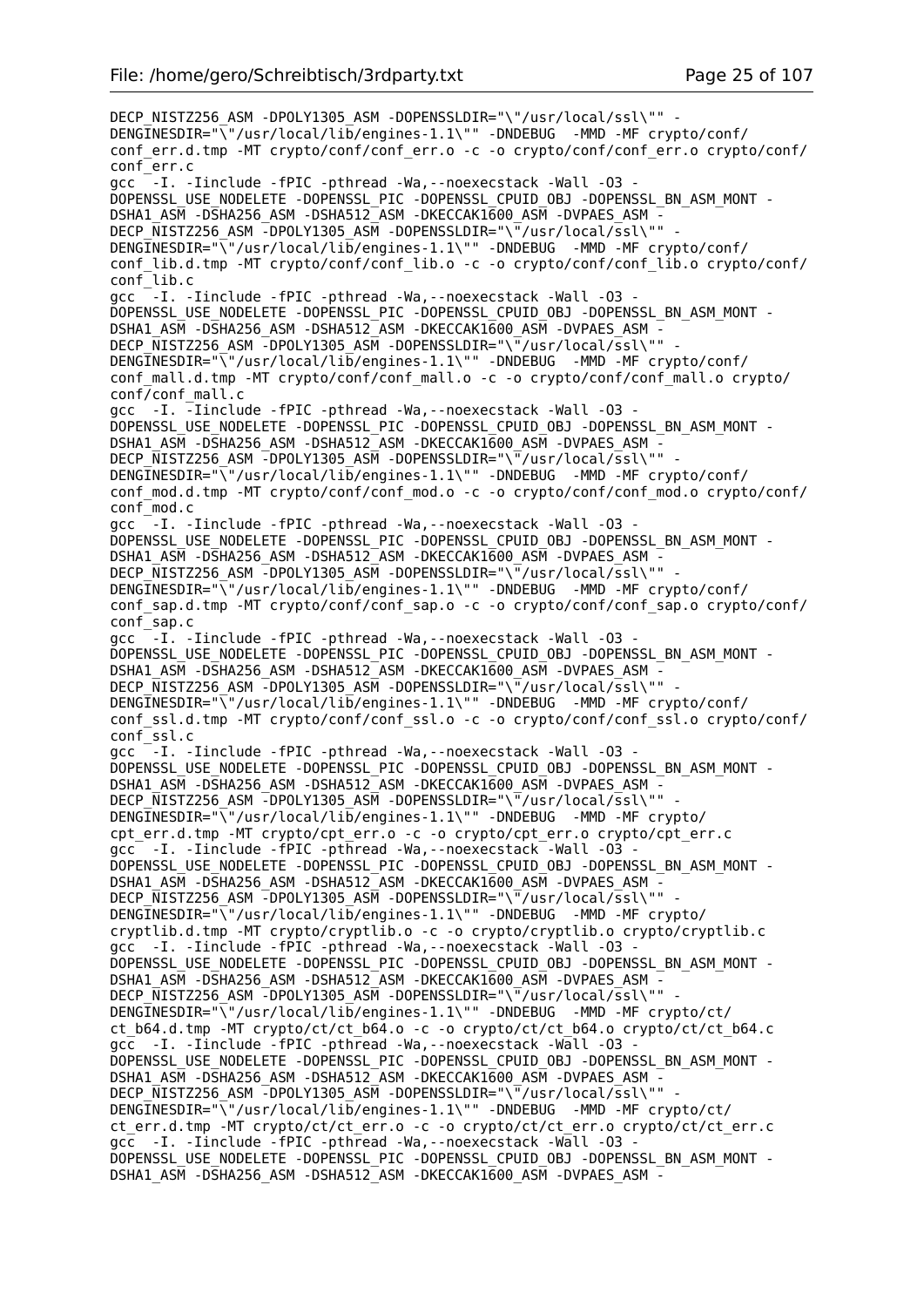DECP\_NISTZ256\_ASM -DPOLY1305\_ASM -DOPENSSLDIR="\"/usr/local/ssl\"" -DENGINESDIR="\"/usr/local/lib/engines-1.1\"" -DNDEBUG -MMD -MF crypto/ct/ ct\_log.d.tmp -MT crypto/ct/ct\_log.o -c -o crypto/ct/ct\_log.o crypto/ct/ct\_log.c gcc -I. -Iinclude -fPIC -pthread -Wa,--noexecstack -Wall -O3 - DOPENSSL\_USE\_NODELETE -DOPENSSL\_PIC -DOPENSSL\_CPUID\_OBJ -DOPENSSL\_BN\_ASM\_MONT - DSHA1\_ASM -DSHA256\_ASM -DSHA512\_ASM -DKECCAK1600\_ASM -DVPAES\_ASM - DECP\_NISTZ256\_ASM -DPOLY1305\_ASM -DOPENSSLDIR="\"/usr/local/ssl\"" -DENGINESDIR="\"/usr/local/lib/engines-1.1\"" -DNDEBUG -MMD -MF crypto/ct/ ct\_oct.d.tmp -MT crypto/ct/ct\_oct.o -c -o crypto/ct/ct\_oct.o crypto/ct/ct\_oct.c gcc -I. -Iinclude -fPIC -pthread -Wa,--noexecstack -Wall -O3 - DOPENSSL\_USE\_NODELETE -DOPENSSL\_PIC -DOPENSSL\_CPUID\_OBJ -DOPENSSL\_BN\_ASM\_MONT - DSHA1\_ASM -DSHA256\_ASM -DSHA512\_ASM -DKECCAK1600\_ASM -DVPAES\_ASM - DECP NISTZ256 ASM -DPOLY1305 ASM -DOPENSSLDIR="\"/usr/local/ssl\"" DENGINESDIR="\"/usr/local/lib/engines-1.1\"" -DNDEBUG -MMD -MF crypto/ct/ ct\_policy.d.tmp -MT crypto/ct/ct\_policy.o -c -o crypto/ct/ct\_policy.o crypto/ct/ ct\_policy.c gcc -I. -Iinclude -fPIC -pthread -Wa,--noexecstack -Wall -O3 - DOPENSSL\_USE\_NODELETE -DOPENSSL\_PIC -DOPENSSL\_CPUID\_OBJ -DOPENSSL\_BN\_ASM\_MONT - DSHA1\_ASM -DSHA256\_ASM -DSHA512\_ASM -DKECCAK1600\_ASM -DVPAES\_ASM - DECP NISTZ256 ASM -DPOLY1305 ASM -DOPENSSLDIR="\"/usr/local/ssl\"" DENGINESDIR="\"/usr/local/lib/engines-1.1\"" -DNDEBUG -MMD -MF crypto/ct/ ct\_prn.d.tmp -MT crypto/ct/ct\_prn.o -c -o crypto/ct/ct\_prn.o crypto/ct/ct\_prn.c gcc -I. -Iinclude -fPIC -pthread -Wa,--noexecstack -Wall -O3 - DOPENSSL\_USE\_NODELETE -DOPENSSL\_PIC -DOPENSSL\_CPUID\_OBJ -DOPENSSL\_BN\_ASM\_MONT -DSHA1\_ASM -DSHA256\_ASM -DSHA512\_ASM -DKECCAK1600\_ASM -DVPAES\_ASM -DECP NISTZ256 ASM -DPOLY1305 ASM -DOPENSSLDIR="\"/usr/local/ssl\"" DENGINESDIR="\"/usr/local/lib/engines-1.1\"" -DNDEBUG -MMD -MF crypto/ct/ ct\_sct.d.tmp -MT crypto/ct/ct\_sct.o -c -o crypto/ct/ct\_sct.o crypto/ct/ct\_sct.c gcc -I. -Iinclude -fPIC -pthread -Wa,--noexecstack -Wall -O3 - DOPENSSL\_USE\_NODELETE -DOPENSSL\_PIC -DOPENSSL\_CPUID\_OBJ -DOPENSSL\_BN\_ASM\_MONT - DSHA1\_ASM -DSHA256\_ASM -DSHA512\_ASM -DKECCAK1600\_ASM -DVPAES\_ASM DECP NISTZ256 ASM -DPOLY1305 ASM -DOPENSSLDIR="\"/usr/local/ssl\"" DENGINESDIR="\"/usr/local/lib/engines-1.1\"" -DNDEBUG -MMD -MF crypto/ct/ ct\_sct\_ctx.d.tmp -MT crypto/ct/ct\_sct\_ctx.o -c -o crypto/ct/ct\_sct\_ctx.o crypto/ct/ ct\_sct\_ctx.c gcc -I. -Iinclude -fPIC -pthread -Wa,--noexecstack -Wall -O3 - DOPENSSL\_USE\_NODELETE -DOPENSSL\_PIC -DOPENSSL\_CPUID\_OBJ -DOPENSSL\_BN\_ASM\_MONT - DSHA1\_ASM -DSHA256\_ASM -DSHA512\_ASM -DKECCAK1600\_ASM -DVPAES\_ASM - DECP\_NISTZ256\_ASM -DPOLY1305\_ASM -DOPENSSLDIR="\"/usr/local/ssl\"" -DENGINESDIR="\"/usr/local/lib/engines-1.1\"" -DNDEBUG -MMD -MF crypto/ct/ ct\_vfy.d.tmp -MT crypto/ct/ct\_vfy.o -c -o crypto/ct/ct\_vfy.o crypto/ct/ct\_vfy.c gcc -I. -Iinclude -fPIC -pthread -Wa,--noexecstack -Wall -O3 - DOPENSSL\_USE\_NODELETE -DOPENSSL\_PIC -DOPENSSL\_CPUID\_OBJ\_-DOPENSSL\_BN\_ASM\_MONT -DSHA1\_ASM -DSHA256\_ASM -DSHA512\_ASM -DKECCAK1600\_ASM -DVPAES\_ASM DECP NISTZ256 ASM -DPOLY1305 ASM -DOPENSSLDIR="\"/usr/local/ssl\"" DENGINESDIR="\"/usr/local/lib/engines-1.1\"" -DNDEBUG -MMD -MF crypto/ct/ ct\_x509v3.d.tmp -MT crypto/ct/ct\_x509v3.o -c -o crypto/ct/ct\_x509v3.o crypto/ct/ ct\_x509v3.c gcc -I. -Iinclude -fPIC -pthread -Wa,--noexecstack -Wall -O3 - DOPENSSL\_USE\_NODELETE -DOPENSSL\_PIC -DOPENSSL\_CPUID\_OBJ -DOPENSSL\_BN\_ASM\_MONT -DSHA1\_ASM -DSHA256\_ASM -DSHA512\_ASM -DKECCAK1600\_ASM -DVPAES\_ASM -DECP NISTZ256 ASM -DPOLY1305 ASM -DOPENSSLDIR="\"/usr/local/ssl\"" DENGINESDIR="\"/usr/local/lib/engines-1.1\"" -DNDEBUG -MMD -MF crypto/ctype.d.tmp -MT crypto/ctype.o -c -o crypto/ctype.o crypto/ctype.c /usr/bin/perl util/mkbuildinf.pl "gcc -fPIC -pthread -Wa,--noexecstack -Wall -O3 - DOPENSSL\_USE\_NODELETE -DOPENSSL\_PIC -DOPENSSL\_CPUID\_OBJ -DOPENSSL\_BN\_ASM\_MONT - DSHA1\_ASM -DSHA256\_ASM -DSHA512\_ASM -DKECCAK1600\_ASM -DVPAES\_ASM - DECP NISTZ256 ASM -DPOLY1305 ASM -DNDEBUG" "linux-aarch64" > crypto/buildinf.h gcc  $-$ -I. -Iinclude -fPIC -pthread -Wa, --noexecstack -Wall -03 -DOPENSSL\_USE\_NODELETE -DOPENSSL\_PIC -DOPENSSL\_CPUID\_OBJ -DOPENSSL\_BN\_ASM\_MONT - DSHA1\_ASM -DSHA256\_ASM -DSHA512\_ASM -DKECCAK1600\_ASM -DVPAES\_ASM -DECP NISTZ256 ASM -DPOLY1305 ASM -DOPENSSLDIR="\"/usr/local/ssl\"" DENGINESDIR="\"/usr/local/lib/engines-1.1\"" -DNDEBUG -MMD -MF crypto/des/ cbc\_cksm.d.tmp -MT crypto/des/cbc\_cksm.o -c -o crypto/des/cbc\_cksm.o crypto/des/ cbc\_cksm.c gcc -I. -Iinclude -fPIC -pthread -Wa,--noexecstack -Wall -O3 -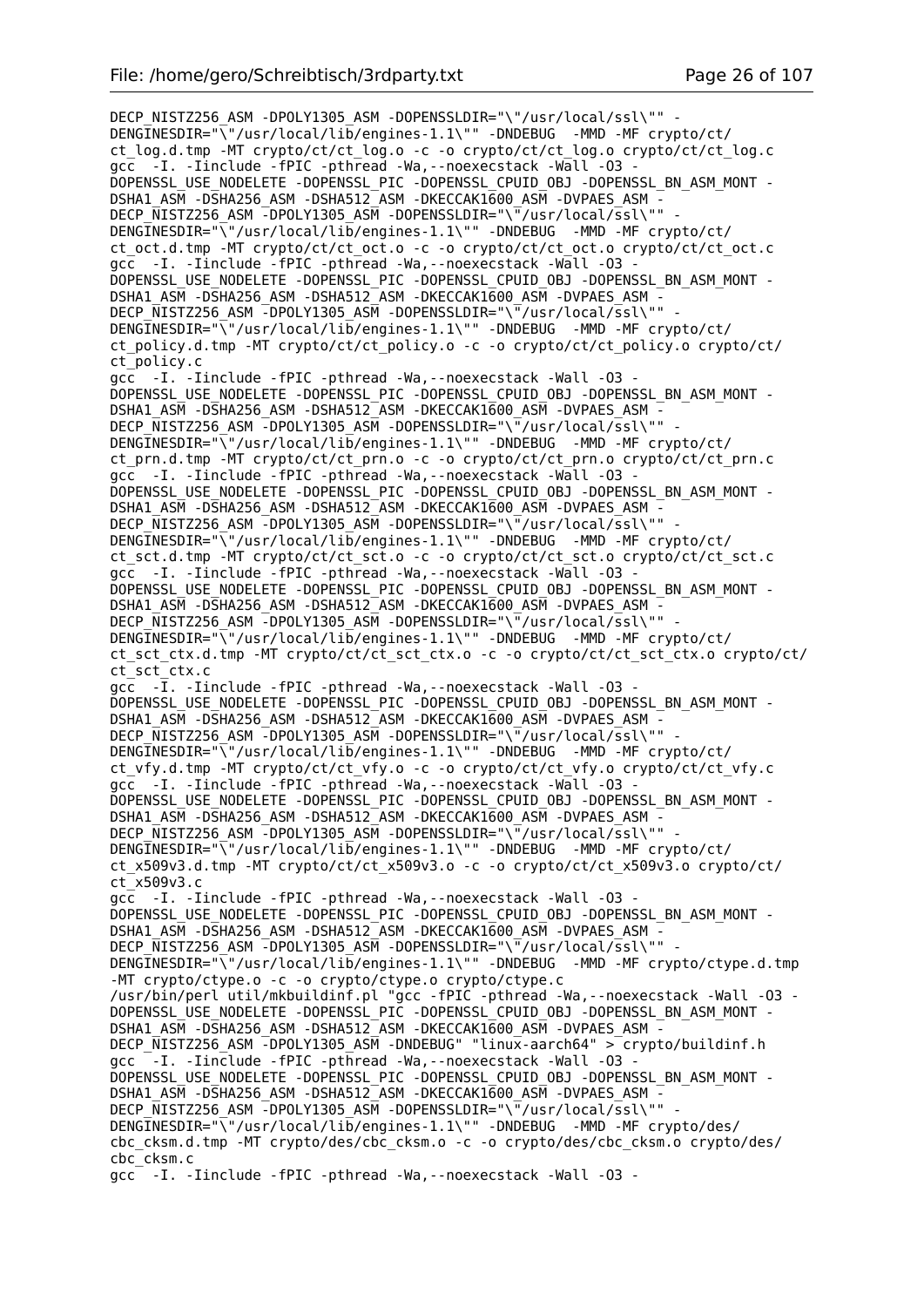DOPENSSL\_USE\_NODELETE -DOPENSSL\_PIC -DOPENSSL\_CPUID\_OBJ -DOPENSSL\_BN\_ASM\_MONT -DSHA1\_ASM -DSHA256\_ASM -DSHA512\_ASM -DKECCAK1600\_ASM -DVPAES\_ASM -DECP\_NISTZ256\_ASM -DPOLY1305\_ASM -DOPENSSLDIR="\"/usr/local/ssl\"" DENGINESDIR="\"/usr/local/lib/engines-1.1\"" -DNDEBUG -MMD -MF crypto/des/ cbc\_enc.d.tmp -MT crypto/des/cbc\_enc.o -c -o crypto/des/cbc\_enc.o crypto/des/ cbc\_enc.c gcc -I. -Iinclude -fPIC -pthread -Wa,--noexecstack -Wall -O3 - DOPENSSL\_USE\_NODELETE -DOPENSSL\_PIC -DOPENSSL\_CPUID\_OBJ -DOPENSSL\_BN\_ASM\_MONT - DSHA1\_ASM -DSHA256\_ASM -DSHA512\_ASM -DKECCAK1600\_ASM -DVPAES\_ASM -DECP NISTZ256 ASM -DPOLY1305 ASM -DOPENSSLDIR="\"/usr/local/ssl\"" DENGINESDIR="\"/usr/local/lib/engines-1.1\"" -DNDEBUG -MMD -MF crypto/des/ cfb64ede.d.tmp -MT crypto/des/cfb64ede.o -c -o crypto/des/cfb64ede.o crypto/des/ cfb64ede.c gcc -I. -Iinclude -fPIC -pthread -Wa,--noexecstack -Wall -O3 - DOPENSSL\_USE\_NODELETE -DOPENSSL\_PIC -DOPENSSL\_CPUID\_OBJ -DOPENSSL\_BN\_ASM\_MONT -DSHA1\_ASM -DSHA256\_ASM -DSHA512\_ASM -DKECCAK1600\_ASM -DVPAES\_ASM -DECP NISTZ256 ASM -DPOLY1305 ASM -DOPENSSLDIR="\"/usr/local/ssl\"" DENGINESDIR="\"/usr/local/lib/engines-1.1\"" -DNDEBUG -MMD -MF crypto/des/ cfb64enc.d.tmp -MT crypto/des/cfb64enc.o -c -o crypto/des/cfb64enc.o crypto/des/ cfb64enc.c gcc -I. -Iinclude -fPIC -pthread -Wa,--noexecstack -Wall -O3 - DOPENSSL\_USE\_NODELETE -DOPENSSL\_PIC -DOPENSSL\_CPUID\_OBJ -DOPENSSL\_BN\_ASM\_MONT - DSHA1\_ASM -DSHA256\_ASM -DSHA512\_ASM -DKECCAK1600\_ASM -DVPAES\_ASM -DECP\_NISTZ256\_ASM -DPOLY1305\_ASM -DOPENSSLDIR="\"/usr/local/ssl\"" DENGINESDIR="\"/usr/local/lib/engines-1.1\"" -DNDEBUG -MMD -MF crypto/des/ cfb\_enc.d.tmp -MT crypto/des/cfb\_enc.o -c -o crypto/des/cfb\_enc.o crypto/des/ cfb\_enc.c gcc<sup>-</sup> -I. -Iinclude -fPIC -pthread -Wa, --noexecstack -Wall -03 -DOPENSSL\_USE\_NODELETE -DOPENSSL\_PIC -DOPENSSL\_CPUID\_OBJ -DOPENSSL\_BN\_ASM\_MONT -DSHA1\_ASM -DSHA256\_ASM -DSHA512\_ASM -DKECCAK1600\_ASM -DVPAES\_ASM -DECP NISTZ256 ASM -DPOLY1305 ASM -DOPENSSLDIR="\"/usr/local/ssl\"" DENGINESDIR="\"/usr/local/lib/engines-1.1\"" -DNDEBUG -MMD -MF crypto/des/ des\_enc.d.tmp -MT crypto/des/des\_enc.o -c -o crypto/des/des\_enc.o crypto/des/ des\_enc.c gcc -I. -Iinclude -fPIC -pthread -Wa,--noexecstack -Wall -O3 - DOPENSSL\_USE\_NODELETE -DOPENSSL\_PIC -DOPENSSL\_CPUID\_OBJ -DOPENSSL\_BN\_ASM\_MONT - DSHA1\_ASM -DSHA256\_ASM -DSHA512\_ASM -DKECCAK1600\_ASM -DVPAES\_ASM -DECP\_NISTZ256\_ASM -DPOLY1305\_ASM -DOPENSSLDIR="\"/usr/local/ssl\"" DENGINESDIR="\"/usr/local/lib/engines-1.1\"" -DNDEBUG -MMD -MF crypto/des/ ecb3\_enc.d.tmp -MT crypto/des/ecb3\_enc.o -c -o crypto/des/ecb3\_enc.o crypto/des/ ecb3\_enc.c gcc  $-I.$  -Iinclude -fPIC -pthread -Wa,--noexecstack -Wall -03 DOPENSSL\_USE\_NODELETE -DOPENSSL\_PIC -DOPENSSL\_CPUID\_OBJ\_-DOPENSSL\_BN\_ASM\_MONT -DSHA1\_ASM -DSHA256\_ASM -DSHA512\_ASM -DKECCAK1600\_ASM -DVPAES\_ASM -DECP NISTZ256 ASM -DPOLY1305 ASM -DOPENSSLDIR="\"/usr/local/ssl\"" DENGINESDIR="\"/usr/local/lib/engines-1.1\"" -DNDEBUG -MMD -MF crypto/des/ ecb enc.d.tmp -MT crypto/des/ecb\_enc.o -c -o crypto/des/ecb\_enc.o crypto/des/ ecb\_enc.c gcc -I. -Iinclude -fPIC -pthread -Wa,--noexecstack -Wall -O3 - DOPENSSL\_USE\_NODELETE -DOPENSSL\_PIC -DOPENSSL\_CPUID\_OBJ -DOPENSSL\_BN\_ASM\_MONT -DSHA1\_ASM -DSHA256\_ASM -DSHA512\_ASM -DKECCAK1600\_ASM -DVPAES\_ASM - DECP NISTZ256 ASM -DPOLY1305 ASM -DOPENSSLDIR="\"/usr/local/ssl\"" DENGINESDIR="\"/usr/local/lib/engines-1.1\"" -DNDEBUG -MMD -MF crypto/des/ fcrypt.d.tmp -MT crypto/des/fcrypt.o -c -o crypto/des/fcrypt.o crypto/des/fcrypt.c gcc -I. -Iinclude -fPIC -pthread -Wa,--noexecstack -Wall -O3 - DOPENSSL\_USE\_NODELETE -DOPENSSL\_PIC -DOPENSSL\_CPUID\_OBJ -DOPENSSL\_BN\_ASM\_MONT - DSHA1\_ASM -DSHA256\_ASM -DSHA512\_ASM -DKECCAK1600\_ASM -DVPAES\_ASM - DECP\_NISTZ256\_ASM -DPOLY1305\_ASM -DOPENSSLDIR="\"/usr/local/ssl\"" - DENGINESDIR="\"/usr/local/lib/engines-1.1\"" -DNDEBUG -MMD -MF crypto/des/ fcrypt\_b.d.tmp -MT crypto/des/fcrypt\_b.o -c -o crypto/des/fcrypt\_b.o crypto/des/ fcrypt  $b.c$ gcc -I. -Iinclude -fPIC -pthread -Wa,--noexecstack -Wall -O3 - DOPENSSL\_USE\_NODELETE -DOPENSSL\_PIC -DOPENSSL\_CPUID\_OBJ -DOPENSSL\_BN\_ASM\_MONT - DSHA1\_ASM -DSHA256\_ASM -DSHA512\_ASM -DKECCAK1600\_ASM -DVPAES\_ASM -DECP NISTZ256 ASM -DPOLY1305 ASM -DOPENSSLDIR="\"/usr/local/ssl\"" DENGINESDIR="\"/usr/local/lib/engines-1.1\"" -DNDEBUG -MMD -MF crypto/des/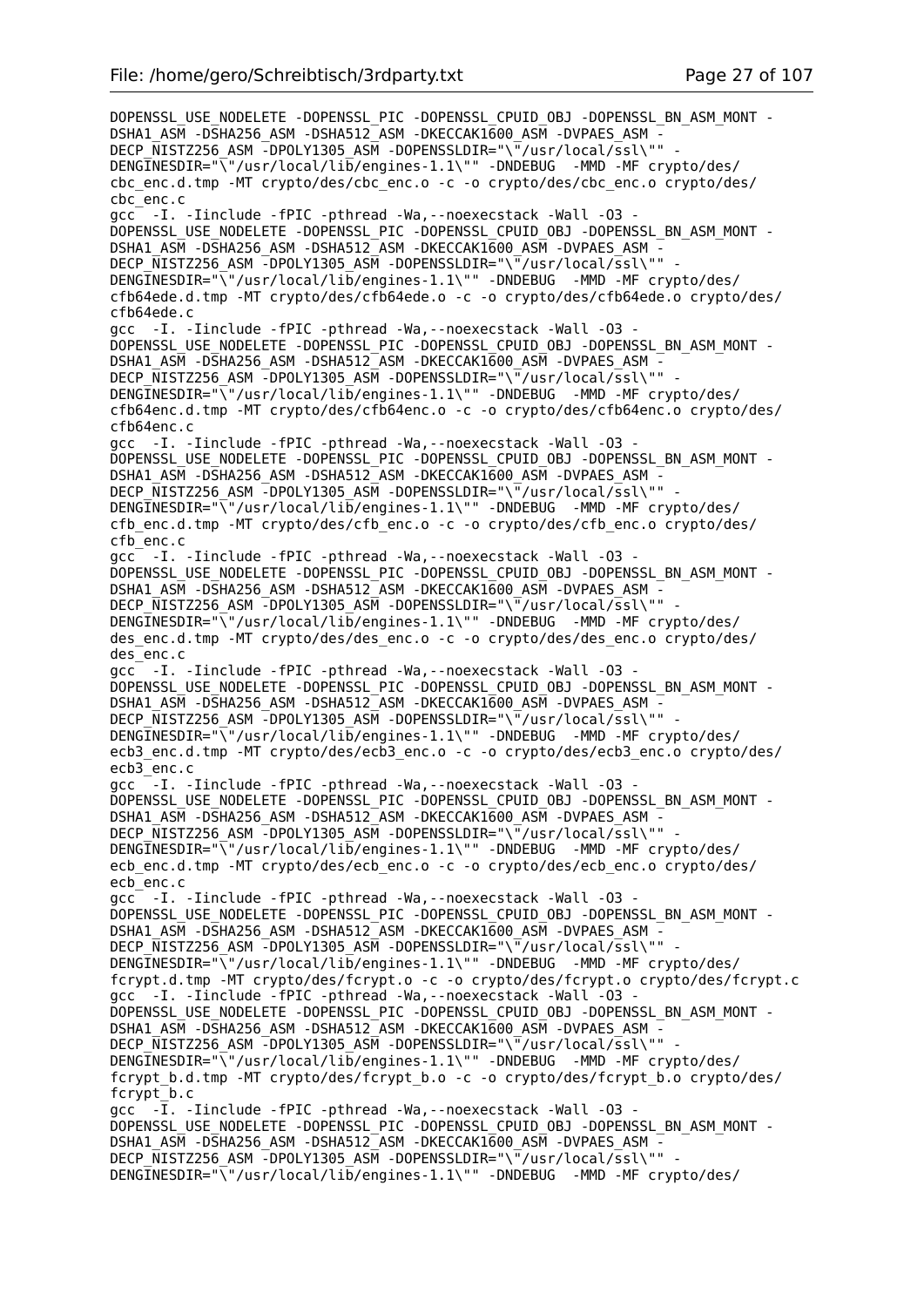ofb64ede.d.tmp -MT crypto/des/ofb64ede.o -c -o crypto/des/ofb64ede.o crypto/des/ ofb64ede.c gcc -I. -Iinclude -fPIC -pthread -Wa,--noexecstack -Wall -O3 - DOPENSSL\_USE\_NODELETE -DOPENSSL\_PIC -DOPENSSL\_CPUID\_OBJ -DOPENSSL\_BN\_ASM\_MONT - DSHA1\_ASM -DSHA256\_ASM -DSHA512\_ASM -DKECCAK1600\_ASM -DVPAES\_ASM - DECP\_NISTZ256\_ASM\_-DPOLY1305\_ASM\_-DOPENSSLDIR="\"/usr/local/ssl\"" DENGINESDIR="\"/usr/local/lib/engines-1.1\"" -DNDEBUG -MMD -MF crypto/des/ ofb64enc.d.tmp -MT crypto/des/ofb64enc.o -c -o crypto/des/ofb64enc.o crypto/des/ ofb64enc.c gcc -I. -Iinclude -fPIC -pthread -Wa,--noexecstack -Wall -O3 - DOPENSSL\_USE\_NODELETE -DOPENSSL\_PIC -DOPENSSL\_CPUID\_OBJ -DOPENSSL\_BN\_ASM\_MONT - DSHA1\_ASM -DSHA256\_ASM -DSHA512\_ASM -DKECCAK1600\_ASM -DVPAES\_ASM - DECP NISTZ256 ASM -DPOLY1305 ASM -DOPENSSLDIR="\"/usr/local/ssl\"" DENGINESDIR="\"/usr/local/lib/engines-1.1\"" -DNDEBUG -MMD -MF crypto/des/ ofb\_enc.d.tmp -MT crypto/des/ofb\_enc.o -c -o crypto/des/ofb\_enc.o crypto/des/ ofb\_enc.c gcc -I. -Iinclude -fPIC -pthread -Wa,--noexecstack -Wall -O3 - DOPENSSL\_USE\_NODELETE -DOPENSSL\_PIC -DOPENSSL\_CPUID\_OBJ -DOPENSSL\_BN\_ASM\_MONT - DSHA1\_ASM -DSHA256\_ASM -DSHA512\_ASM -DKECCAK1600\_ASM -DVPAES\_ASM -DECP NISTZ256 ASM -DPOLY1305 ASM -DOPENSSLDIR="\"/usr/local/ssl\"" DENGINESDIR="\"/usr/local/lib/engines-1.1\"" -DNDEBUG -MMD -MF crypto/des/ pcbc\_enc.d.tmp -MT crypto/des/pcbc\_enc.o -c -o crypto/des/pcbc\_enc.o crypto/des/ pcbc\_enc.c gcc -I. -Iinclude -fPIC -pthread -Wa,--noexecstack -Wall -O3 - DOPENSSL\_USE\_NODELETE -DOPENSSL\_PIC -DOPENSSL\_CPUID\_OBJ -DOPENSSL\_BN\_ASM\_MONT - DSHA1\_ASM -DSHA256\_ASM -DSHA512\_ASM -DKECCAK1600\_ASM -DVPAES\_ASM -DECP NISTZ256 ASM -DPOLY1305 ASM -DOPENSSLDIR="\"/usr/local/ssl\"" DENGINESDIR="\"/usr/local/lib/engines-1.1\"" -DNDEBUG -MMD -MF crypto/des/ qud\_cksm.d.tmp -MT crypto/des/qud\_cksm.o -c -o crypto/des/qud\_cksm.o crypto/des/ qud\_cksm.c gcc -I. -Iinclude -fPIC -pthread -Wa,--noexecstack -Wall -O3 - DOPENSSL\_USE\_NODELETE -DOPENSSL\_PIC -DOPENSSL\_CPUID\_OBJ -DOPENSSL\_BN\_ASM\_MONT -DSHA1\_ASM -DSHA256\_ASM -DSHA512\_ASM -DKECCAK1600\_ASM -DVPAES\_ASM - DECP NISTZ256 ASM -DPOLY1305 ASM -DOPENSSLDIR="\"/usr/local/ssl\"" DENGINESDIR="\"/usr/local/lib/engines-1.1\"" -DNDEBUG -MMD -MF crypto/des/ rand\_key.d.tmp -MT crypto/des/rand\_key.o -c -o crypto/des/rand\_key.o crypto/des/ rand\_key.c gcc  $-I$ . -Iinclude -fPIC -pthread -Wa, --noexecstack -Wall -03 -DOPENSSL\_USE\_NODELETE -DOPENSSL\_PIC -DOPENSSL\_CPUID\_OBJ -DOPENSSL\_BN\_ASM\_MONT -DSHA1\_ASM -DSHA256\_ASM -DSHA512\_ASM -DKECCAK1600\_ASM -DVPAES\_ASM -DECP NISTZ256 ASM -DPOLY1305 ASM -DOPENSSLDIR="\"/usr/local/ssl\"" DENGINESDIR="\"/usr/local/lib/engines-1.1\"" -DNDEBUG -MMD -MF crypto/des/ set key.d.tmp -MT crypto/des/set key.o -c -o crypto/des/set key.o crypto/des/ set<sup>-</sup>key.c gcc<sup>-</sup> -I. -Iinclude -fPIC -pthread -Wa, --noexecstack -Wall -03 -DOPENSSL\_USE\_NODELETE -DOPENSSL\_PIC -DOPENSSL\_CPUID\_OBJ -DOPENSSL\_BN\_ASM\_MONT -DSHA1\_ASM -DSHA256\_ASM -DSHA512\_ASM -DKECCAK1600\_ASM -DVPAES\_ASM -DECP NISTZ256 ASM -DPOLY1305 ASM -DOPENSSLDIR="\"/usr/local/ssl\"" DENGINESDIR="\"/usr/local/lib/engines-1.1\"" -DNDEBUG -MMD -MF crypto/des/ str2key.d.tmp -MT crypto/des/str2key.o -c -o crypto/des/str2key.o crypto/des/ str2key.c gcc -I. -Iinclude -fPIC -pthread -Wa,--noexecstack -Wall -O3 - DOPENSSL\_USE\_NODELETE -DOPENSSL\_PIC -DOPENSSL\_CPUID\_OBJ -DOPENSSL\_BN\_ASM\_MONT - DSHA1\_ASM -DSHA256\_ASM -DSHA512\_ASM -DKECCAK1600\_ASM -DVPAES\_ASM -DECP  $\overline{N}$ ISTZ256 ASM -DPOLY1305 ASM -DOPENSSLDIR="\"/usr/local/ssl\"" DENGINESDIR="\"/usr/local/lib/engines-1.1\"" -DNDEBUG -MMD -MF crypto/des/ xcbc\_enc.d.tmp -MT crypto/des/xcbc\_enc.o -c -o crypto/des/xcbc\_enc.o crypto/des/ xcbc\_enc.c gcc<sup>-</sup>-I. -Iinclude -fPIC -pthread -Wa,--noexecstack -Wall -03 -DOPENSSL\_USE\_NODELETE -DOPENSSL\_PIC -DOPENSSL\_CPUID\_OBJ -DOPENSSL\_BN\_ASM\_MONT - DSHA1\_ASM -DSHA256\_ASM -DSHA512\_ASM -DKECCAK1600\_ASM -DVPAES\_ASM -DECP\_NISTZ256\_ASM -DPOLY1305\_ASM -DOPENSSLDIR="\"/usr/local/ssl\"" DENGINESDIR="\"/usr/local/lib/engines-1.1\"" -DNDEBUG -MMD -MF crypto/dh/ dh\_ameth.d.tmp -MT crypto/dh/dh\_ameth.o -c -o crypto/dh/dh\_ameth.o crypto/dh/ dh\_ameth.c gcc -I. -Iinclude -fPIC -pthread -Wa,--noexecstack -Wall -O3 -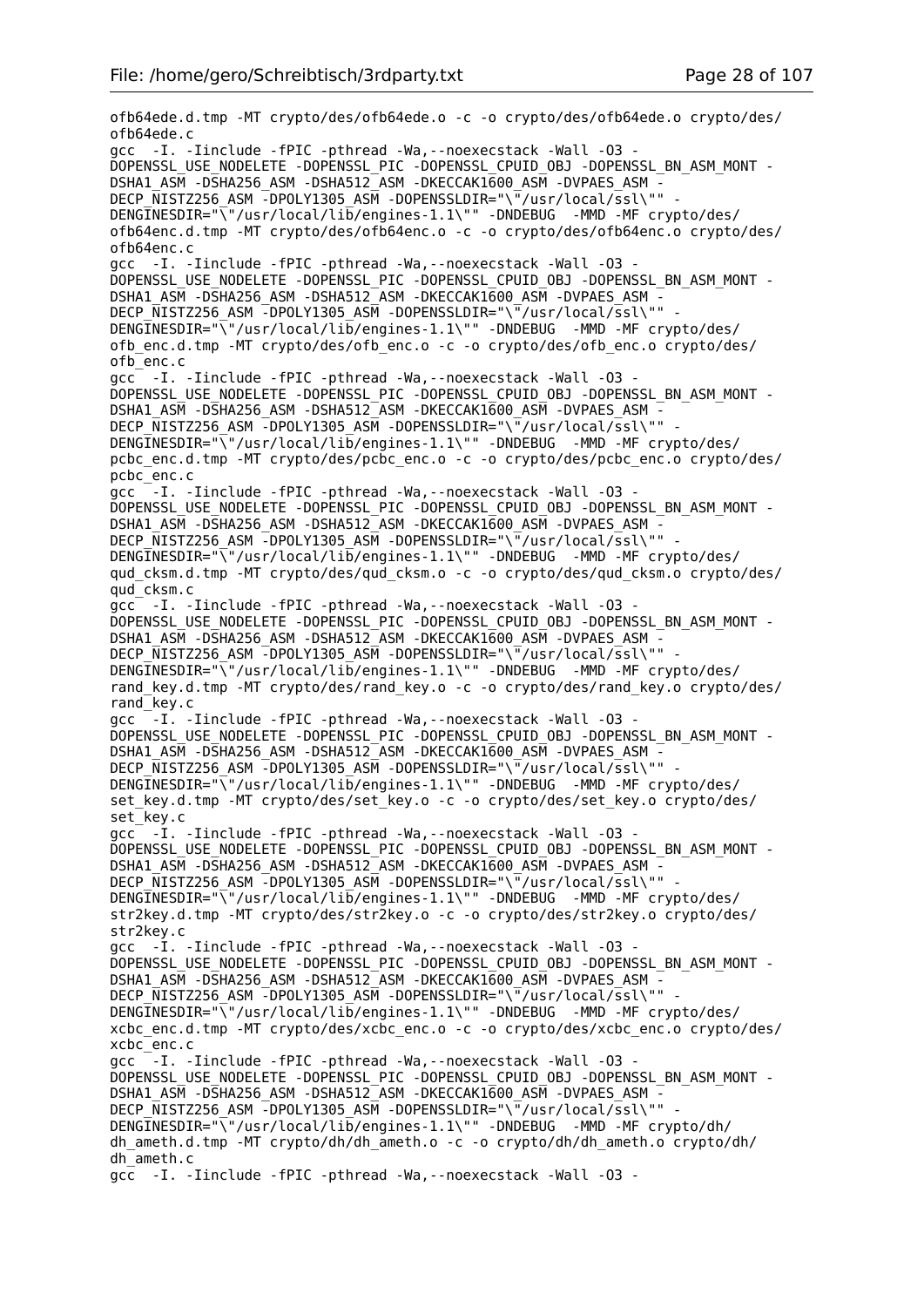DOPENSSL\_USE\_NODELETE -DOPENSSL PIC -DOPENSSL CPUID OBJ -DOPENSSL BN ASM\_MONT -DSHA1\_ASM -DSHA256\_ASM -DSHA512\_ASM -DKECCAK1600 ASM -DVPAES ASM -DECP\_NISTZ256\_ASM -DPOLY1305\_ASM -DOPENSSLDIR="\"/usr/local/ssl\"" DENGINESDIR="\"/usr/local/lib/engines-1.1\"" -DNDEBUG -MMD -MF crypto/dh/ dh\_asn1.d.tmp -MT crypto/dh/dh\_asn1.o -c -o crypto/dh/dh\_asn1.o crypto/dh/dh\_asn1.c gcc -I. -Iinclude -fPIC -pthread -Wa, --noexecstack -Wall -03 -DOPENSSL\_USE\_NODELETE -DOPENSSL\_PIC -DOPENSSL\_CPUID\_OBJ -DOPENSSL\_BN\_ASM\_MONT - DSHA1\_ASM -DSHA256\_ASM -DSHA512\_ASM -DKECCAK1600\_ASM -DVPAES\_ASM DECP NISTZ256 ASM -DPOLY1305 ASM -DOPENSSLDIR="\"/usr/local/ssl\"" -DENGINESDIR="\"/usr/local/lib/engines-1.1\"" -DNDEBUG -MMD -MF crypto/dh/ dh\_check.d.tmp -MT crypto/dh/dh\_check.o -c -o crypto/dh/dh\_check.o crypto/dh/ dh\_check.c gcc -I. -Iinclude -fPIC -pthread -Wa,--noexecstack -Wall -O3 - DOPENSSL\_USE\_NODELETE -DOPENSSL\_PIC -DOPENSSL\_CPUID\_OBJ -DOPENSSL\_BN\_ASM\_MONT - DSHA1\_ASM -DSHA256\_ASM -DSHA512\_ASM -DKECCAK1600\_ASM -DVPAES\_ASM -DECP\_NISTZ256\_ASM -DPOLY1305\_ASM -DOPENSSLDIR="\"/usr/local/ssl\"" DENGINESDIR="\"/usr/local/lib/engines-1.1\"" -DNDEBUG -MMD -MF crypto/dh/ dh\_depr.d.tmp -MT crypto/dh/dh\_depr.o -c -o crypto/dh/dh\_depr.o crypto/dh/dh\_depr.c gcc -I. -Iinclude -fPIC -pthread -Wa,--noexecstack -Wall -O3 - DOPENSSL\_USE\_NODELETE -DOPENSSL\_PIC -DOPENSSL\_CPUID\_OBJ -DOPENSSL\_BN\_ASM\_MONT - DSHA1\_ASM -DSHA256\_ASM -DSHA512\_ASM -DKECCAK1600\_ASM -DVPAES\_ASM - DECP NISTZ256 ASM -DPOLY1305 ASM -DOPENSSLDIR="\"/usr/local/ssl\"" DENGINESDIR="\"/usr/local/lib/engines-1.1\"" -DNDEBUG -MMD -MF crypto/dh/ dh\_err.d.tmp -MT crypto/dh/dh\_err.o -c -o crypto/dh/dh\_err.o crypto/dh/dh\_err.c gcc -I. -Iinclude -fPIC -pthread -Wa, --noexecstack -Wall -03 -DOPENSSL\_USE\_NODELETE -DOPENSSL\_PIC -DOPENSSL\_CPUID\_OBJ -DOPENSSL\_BN\_ASM\_MONT - DSHA1\_ASM -DSHA256\_ASM -DSHA512\_ASM -DKECCAK1600\_ASM -DVPAES\_ASM - DECP\_NISTZ256\_ASM -DPOLY1305\_ASM -DOPENSSLDIR="\"/usr/local/ssl\"" DENGINESDIR="\"/usr/local/lib/engines-1.1\"" -DNDEBUG -MMD -MF crypto/dh/ dh\_gen.d.tmp -MT crypto/dh/dh\_gen.o -c -o crypto/dh/dh\_gen.o crypto/dh/dh\_gen.c gcc -I. -Iinclude -fPIC -pthread -Wa, --noexecstack -Wall -03 DOPENSSL\_USE\_NODELETE -DOPENSSL\_PIC -DOPENSSL\_CPUID\_OBJ -DOPENSSL\_BN\_ASM\_MONT - DSHA1\_ASM -DSHA256\_ASM -DSHA512\_ASM -DKECCAK1600\_ASM -DVPAES\_ASM - DECP NISTZ256 ASM -DPOLY1305 ASM -DOPENSSLDIR="\"/usr/local/ssl\"" DENGINESDIR="\"/usr/local/lib/engines-1.1\"" -DNDEBUG -MMD -MF crypto/dh/ dh\_kdf.d.tmp -MT crypto/dh/dh\_kdf.o -c -o crypto/dh/dh\_kdf.o crypto/dh/dh\_kdf.c gcc -I. -Iinclude -fPIC -pthread -Wa,--noexecstack -Wall -O3 - DOPENSSL\_USE\_NODELETE -DOPENSSL\_PIC -DOPENSSL\_CPUID\_OBJ -DOPENSSL\_BN\_ASM\_MONT - DSHA1\_ASM -DSHA256\_ASM -DSHA512\_ASM -DKECCAK1600\_ASM -DVPAES\_ASM -DECP NISTZ256 ASM -DPOLY1305 ASM -DOPENSSLDIR="\"/usr/local/ssl\"" DENGINESDIR="\"/usr/local/lib/engines-1.1\"" -DNDEBUG -MMD -MF crypto/dh/ dh\_key.d.tmp -MT crypto/dh/dh\_key.o -c -o crypto/dh/dh\_key.o crypto/dh/dh\_key.c gcc -I. -Iinclude -fPIC -pthread -Wa,--noexecstack -Wall -O3 - DOPENSSL\_USE\_NODELETE -DOPENSSL\_PIC -DOPENSSL\_CPUID\_OBJ -DOPENSSL\_BN\_ASM\_MONT -DSHA1\_ASM -DSHA256\_ASM -DSHA512\_ASM -DKECCAK1600\_ASM -DVPAES\_ASM -DECP NISTZ256 ASM -DPOLY1305 ASM -DOPENSSLDIR="\"/usr/local/ssl\"" DENGINESDIR="\"/usr/local/lib/engines-1.1\"" -DNDEBUG -MMD -MF crypto/dh/ dh\_lib.d.tmp -MT crypto/dh/dh\_lib.o -c -o crypto/dh/dh\_lib.o crypto/dh/dh\_lib.c gcc -I. -Iinclude -fPIC -pthread -Wa, --noexecstack -Wall -03 -DOPENSSL\_USE\_NODELETE -DOPENSSL\_PIC -DOPENSSL\_CPUID\_OBJ -DOPENSSL\_BN\_ASM\_MONT - DSHA1\_ASM -DSHA256\_ASM -DSHA512\_ASM -DKECCAK1600\_ASM -DVPAES\_ASM - DECP NISTZ256 ASM -DPOLY1305 ASM -DOPENSSLDIR="\"/usr/local/ssl\"" DENGINESDIR="\"/usr/local/lib/engines-1.1\"" -DNDEBUG -MMD -MF crypto/dh/ dh\_meth.d.tmp -MT crypto/dh/dh\_meth.o -c -o crypto/dh/dh\_meth.o crypto/dh/dh\_meth.c gcc -I. -Iinclude -fPIC -pthread -Wa,--noexecstack -Wall -O3 - DOPENSSL\_USE\_NODELETE -DOPENSSL\_PIC -DOPENSSL\_CPUID\_OBJ -DOPENSSL\_BN\_ASM\_MONT - DSHA1\_ASM -DSHA256\_ASM -DSHA512\_ASM -DKECCAK1600\_ASM -DVPAES\_ASM - DECP\_NISTZ256\_ASM -DPOLY1305\_ASM -DOPENSSLDIR="\"/usr/local/ssl\"" DENGINESDIR="\"/usr/local/lib/engines-1.1\"" -DNDEBUG -MMD -MF crypto/dh/ dh\_pmeth.d.tmp -MT crypto/dh/dh\_pmeth.o -c -o crypto/dh/dh\_pmeth.o crypto/dh/ dh\_pmeth.c gcc -I. -Iinclude -fPIC -pthread -Wa,--noexecstack -Wall -O3 - DOPENSSL\_USE\_NODELETE -DOPENSSL\_PIC -DOPENSSL\_CPUID\_OBJ -DOPENSSL\_BN\_ASM\_MONT - DSHA1\_ASM -DSHA256\_ASM -DSHA512\_ASM -DKECCAK1600\_ASM -DVPAES\_ASM -DECP NISTZ256 ASM -DPOLY1305 ASM -DOPENSSLDIR="\"/usr/local/ssl\"" DENGINESDIR="\"/usr/local/lib/engines-1.1\"" -DNDEBUG -MMD -MF crypto/dh/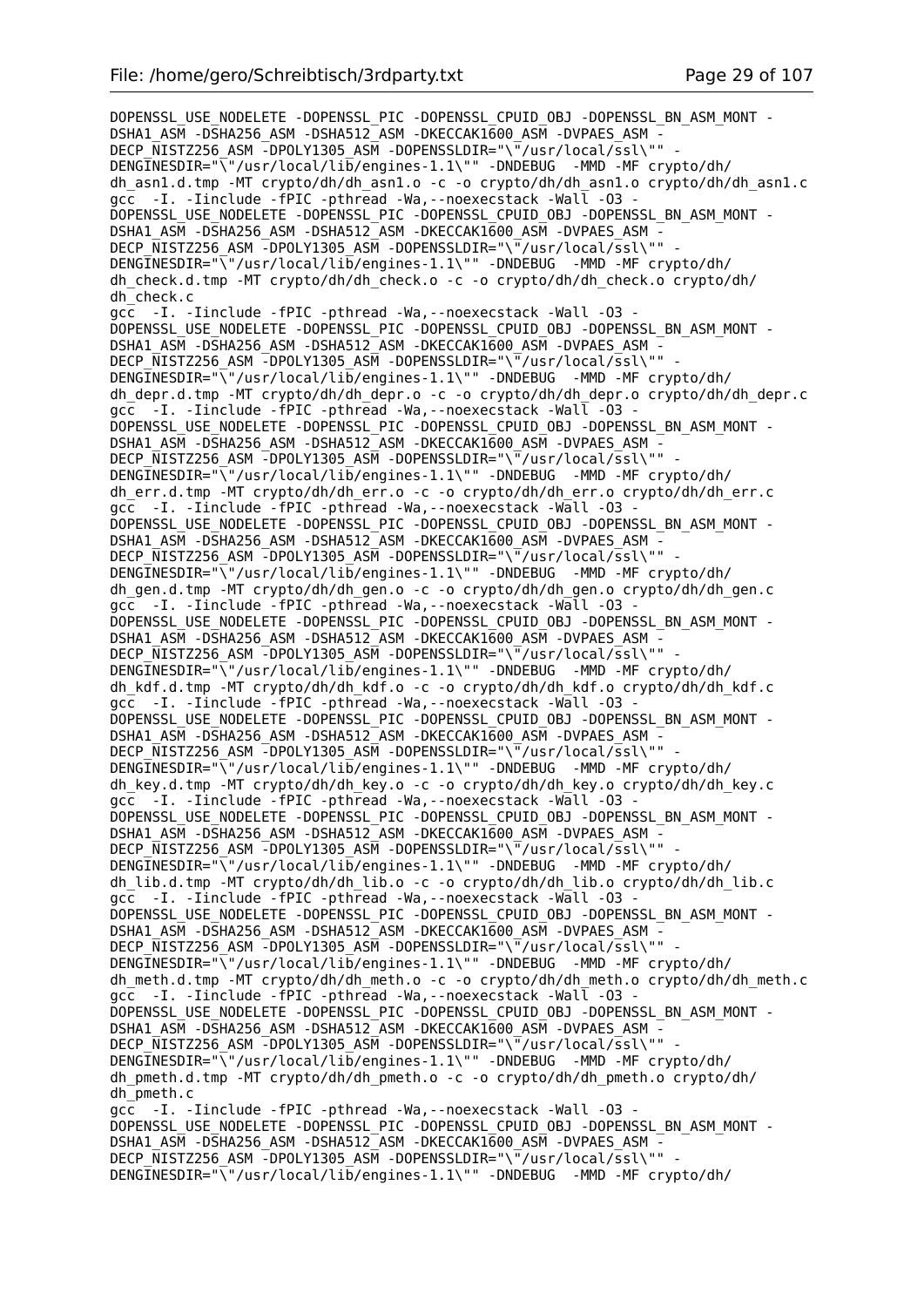dh\_prn.d.tmp -MT crypto/dh/dh\_prn.o -c -o crypto/dh/dh\_prn.o crypto/dh/dh\_prn.c gcc -I. -Iinclude -fPIC -pthread -Wa,--noexecstack -Wall -O3 - DOPENSSL\_USE\_NODELETE -DOPENSSL\_PIC -DOPENSSL\_CPUID\_OBJ -DOPENSSL\_BN\_ASM\_MONT - DSHA1\_ASM -DSHA256\_ASM -DSHA512\_ASM -DKECCAK1600\_ASM -DVPAES\_ASM - DECP\_NISTZ256\_ASM -DPOLY1305\_ASM -DOPENSSLDIR="\"/usr/local/ssl\"" - DENGINESDIR="\"/usr/local/lib/engines-1.1\"" -DNDEBUG -MMD -MF crypto/dh/ dh\_rfc5114.d.tmp -MT crypto/dh/dh\_rfc5114.o -c -o crypto/dh/dh\_rfc5114.o crypto/dh/  $dh$ <sup>-</sup>rfc5114.c gcc -I. -Iinclude -fPIC -pthread -Wa,--noexecstack -Wall -O3 - DOPENSSL\_USE\_NODELETE -DOPENSSL\_PIC -DOPENSSL\_CPUID\_OBJ -DOPENSSL\_BN\_ASM\_MONT -DSHA1\_ASM -DSHA256\_ASM -DSHA512\_ASM -DKECCAK1600\_ASM -DVPAES\_ASM -DECP\_NISTZ256\_ASM -DPOLY1305\_ASM -DOPENSSLDIR="\"/usr/local/ssl\"" DENGINESDIR="\"/usr/local/lib/engines-1.1\"" -DNDEBUG -MMD -MF crypto/dh/ dh\_rfc7919.d.tmp -MT crypto/dh/dh\_rfc7919.o -c -o crypto/dh/dh\_rfc7919.o crypto/dh/ dh\_rfc7919.c gcc -I. -Iinclude -fPIC -pthread -Wa,--noexecstack -Wall -O3 - DOPENSSL\_USE\_NODELETE -DOPENSSL\_PIC -DOPENSSL\_CPUID\_OBJ -DOPENSSL\_BN\_ASM\_MONT - DSHA1\_ASM -DSHA256\_ASM -DSHA512\_ASM -DKECCAK1600\_ASM -DVPAES\_ASM -DECP NISTZ256 ASM -DPOLY1305 ASM -DOPENSSLDIR="\"/usr/local/ssl\"" DENGINESDIR="\"/usr/local/lib/engines-1.1\"" -DNDEBUG -MMD -MF crypto/dsa/ dsa\_ameth.d.tmp -MT crypto/dsa/dsa\_ameth.o -c -o crypto/dsa/dsa\_ameth.o crypto/dsa/ dsa\_ameth.c gcc -I. -Iinclude -fPIC -pthread -Wa,--noexecstack -Wall -O3 - DOPENSSL\_USE\_NODELETE -DOPENSSL\_PIC -DOPENSSL\_CPUID\_OBJ -DOPENSSL\_BN\_ASM\_MONT -DSHA1\_ASM -DSHA256\_ASM -DSHA512\_ASM -DKECCAK1600\_ASM -DVPAES\_ASM -DECP NISTZ256 ASM -DPOLY1305 ASM -DOPENSSLDIR="\"/usr/local/ssl\"" DENGINESDIR="\"/usr/local/lib/engines-1.1\"" -DNDEBUG -MMD -MF crypto/dsa/ dsa\_asn1.d.tmp -MT crypto/dsa/dsa\_asn1.o -c -o crypto/dsa/dsa\_asn1.o crypto/dsa/ dsa\_asn1.c gcc -I. -Iinclude -fPIC -pthread -Wa,--noexecstack -Wall -O3 - DOPENSSL\_USE\_NODELETE -DOPENSSL\_PIC -DOPENSSL\_CPUID\_OBJ -DOPENSSL\_BN\_ASM\_MONT -DSHA1\_ASM -DSHA256\_ASM -DSHA512\_ASM -DKECCAK1600\_ASM -DVPAES\_ASM -DECP NISTZ256 ASM -DPOLY1305 ASM -DOPENSSLDIR="\"/usr/local/ssl\"" DENGINESDIR="\"/usr/local/lib/engines-1.1\"" -DNDEBUG -MMD -MF crypto/dsa/ dsa\_depr.d.tmp -MT crypto/dsa/dsa\_depr.o -c -o crypto/dsa/dsa\_depr.o crypto/dsa/ dsa\_depr.c gcc -I. -Iinclude -fPIC -pthread -Wa,--noexecstack -Wall -O3 - DOPENSSL\_USE\_NODELETE -DOPENSSL\_PIC -DOPENSSL\_CPUID\_OBJ -DOPENSSL\_BN\_ASM\_MONT - DSHA1\_ASM -DSHA256\_ASM -DSHA512\_ASM -DKECCAK1600\_ASM -DVPAES\_ASM -DECP NISTZ256 ASM -DPOLY1305 ASM -DOPENSSLDIR="\"/usr/local/ssl\"" -DENGINESDIR="\"/usr/local/lib/engines-1.1\"" -DNDEBUG -MMD -MF crypto/dsa/ dsa\_err.d.tmp -MT crypto/dsa/dsa\_err.o -c -o crypto/dsa/dsa\_err.o crypto/dsa/ dsa\_err.c gcc -I. -Iinclude -fPIC -pthread -Wa,--noexecstack -Wall -O3 - DOPENSSL\_USE\_NODELETE -DOPENSSL\_PIC -DOPENSSL\_CPUID\_OBJ\_-DOPENSSL\_BN\_ASM\_MONT -DSHA1\_ASM -DSHA256\_ASM -DSHA512\_ASM -DKECCAK1600\_ASM -DVPAES\_ASM DECP NISTZ256 ASM -DPOLY1305 ASM -DOPENSSLDIR="\"/usr/local/ssl\"" DENGINESDIR="\"/usr/local/lib/engines-1.1\"" -DNDEBUG -MMD -MF crypto/dsa/ dsa\_gen.d.tmp -MT crypto/dsa/dsa\_gen.o -c -o crypto/dsa/dsa\_gen.o crypto/dsa/ dsa\_gen.c gcc<sup>--</sup>-I. -Iinclude -fPIC -pthread -Wa,--noexecstack -Wall -03 -DOPENSSL\_USE\_NODELETE -DOPENSSL\_PIC -DOPENSSL\_CPUID\_OBJ -DOPENSSL\_BN\_ASM\_MONT -DSHA1\_ASM -DSHA256\_ASM -DSHA512\_ASM -DKECCAK1600\_ASM -DVPAES\_ASM DECP\_NISTZ256\_ASM -DPOLY1305\_ASM -DOPENSSLDIR="\"/usr/local/ssl\"" -DENGINESDIR="\"/usr/local/lib/engines-1.1\"" -DNDEBUG -MMD -MF crypto/dsa/ dsa\_key.d.tmp -MT crypto/dsa/dsa\_key.o -c -o crypto/dsa/dsa\_key.o crypto/dsa/ dsa\_key.c gcc<sup>-</sup> -I. -Iinclude -fPIC -pthread -Wa, --noexecstack -Wall -03 -DOPENSSL\_USE\_NODELETE -DOPENSSL\_PIC -DOPENSSL\_CPUID\_OBJ\_-DOPENSSL\_BN\_ASM\_MONT -DSHA1\_ASM -DSHA256\_ASM -DSHA512\_ASM -DKECCAK1600\_ASM -DVPAES\_ASM -DECP NISTZ256 ASM -DPOLY1305 ASM -DOPENSSLDIR="\"/usr/local/ssl\"" DENGINESDIR="\"/usr/local/lib/engines-1.1\"" -DNDEBUG -MMD -MF crypto/dsa/ dsa\_lib.d.tmp -MT crypto/dsa/dsa\_lib.o -c -o crypto/dsa/dsa\_lib.o crypto/dsa/ dsa\_lib.c gcc -I. -Iinclude -fPIC -pthread -Wa,--noexecstack -Wall -O3 - DOPENSSL\_USE\_NODELETE -DOPENSSL\_PIC -DOPENSSL\_CPUID\_OBJ\_-DOPENSSL\_BN\_ASM\_MONT -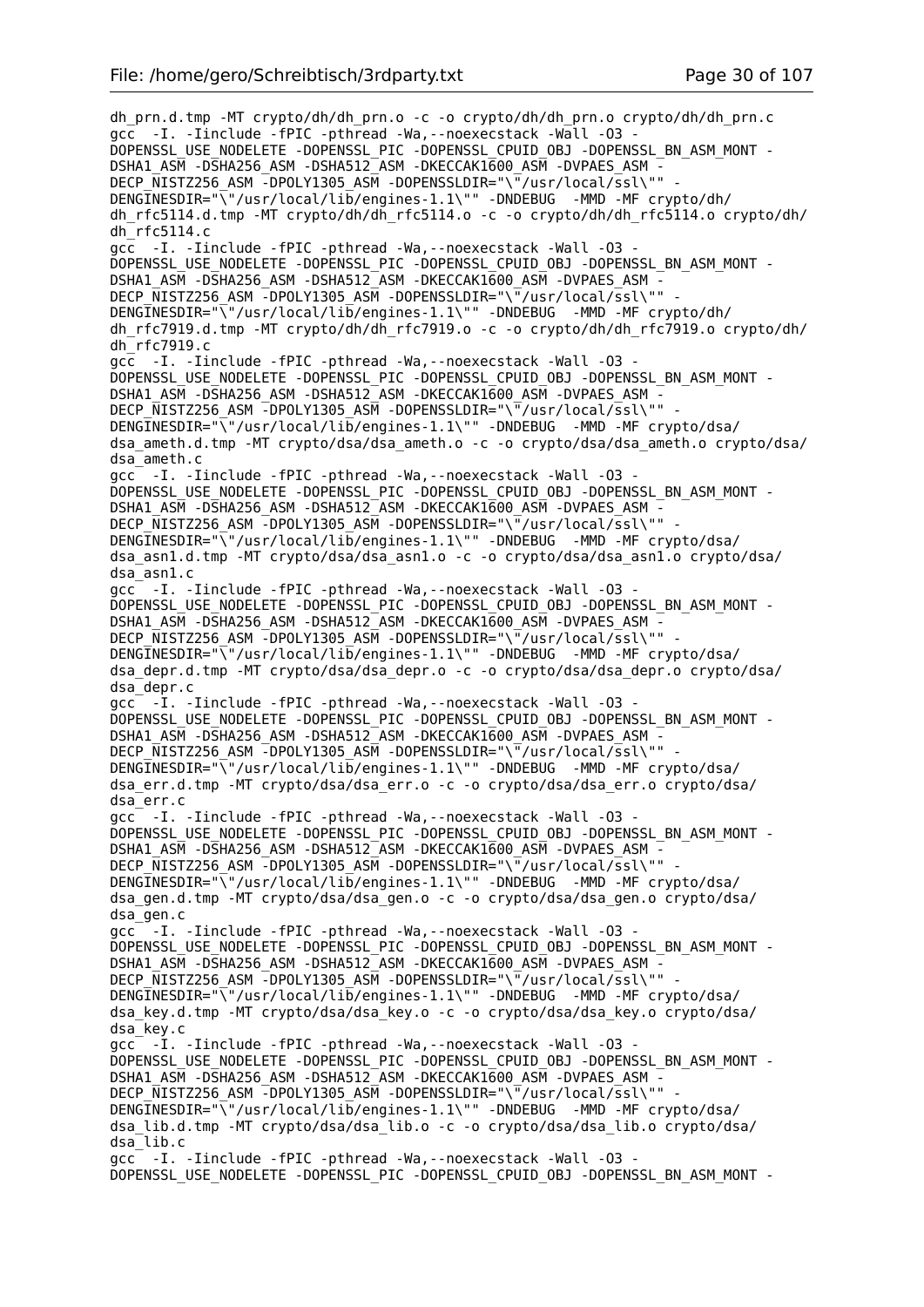DSHA1\_ASM -DSHA256\_ASM -DSHA512\_ASM -DKECCAK1600\_ASM -DVPAES\_ASM - DECP\_NISTZ256\_ASM -DPOLY1305\_ASM -DOPENSSLDIR="\"/usr/local/ssl\"" DENGINESDIR="\"/usr/local/lib/engines-1.1\"" -DNDEBUG -MMD -MF crypto/dsa/ dsa\_meth.d.tmp -MT crypto/dsa/dsa\_meth.o -c -o crypto/dsa/dsa\_meth.o crypto/dsa/ dsa\_meth.c gcc -I. -Iinclude -fPIC -pthread -Wa,--noexecstack -Wall -O3 - DOPENSSL\_USE\_NODELETE -DOPENSSL\_PIC -DOPENSSL\_CPUID\_OBJ\_-DOPENSSL\_BN\_ASM\_MONT -DSHA1\_ASM -DSHA256\_ASM -DSHA512\_ASM -DKECCAK1600\_ASM -DVPAES\_ASM DECP\_NISTZ256\_ASM -DPOLY1305\_ASM -DOPENSSLDIR="\"/usr/local/ssl\"" -DENGINESDIR="\"/usr/local/lib/engines-1.1\"" -DNDEBUG -MMD -MF crypto/dsa/ dsa\_ossl.d.tmp -MT crypto/dsa/dsa\_ossl.o -c -o crypto/dsa/dsa\_ossl.o crypto/dsa/ dsa\_ossl.c gcc -I. -Iinclude -fPIC -pthread -Wa,--noexecstack -Wall -O3 - DOPENSSL\_USE\_NODELETE -DOPENSSL\_PIC -DOPENSSL\_CPUID\_OBJ -DOPENSSL\_BN\_ASM\_MONT - DSHA1\_ASM -DSHA256\_ASM -DSHA512\_ASM -DKECCAK1600\_ASM -DVPAES\_ASM -DECP\_NISTZ256\_ASM -DPOLY1305\_ASM -DOPENSSLDIR="\"/usr/local/ssl\"" DENGINESDIR="\"/usr/local/lib/engines-1.1\"" -DNDEBUG -MMD -MF crypto/dsa/ dsa\_pmeth.d.tmp -MT crypto/dsa/dsa\_pmeth.o -c -o crypto/dsa/dsa\_pmeth.o crypto/dsa/ dsa\_pmeth.c gcc -I. -Iinclude -fPIC -pthread -Wa,--noexecstack -Wall -O3 - DOPENSSL\_USE\_NODELETE -DOPENSSL\_PIC -DOPENSSL\_CPUID\_OBJ -DOPENSSL\_BN\_ASM\_MONT - DSHA1\_ASM -DSHA256\_ASM -DSHA512\_ASM -DKECCAK1600\_ASM -DVPAES\_ASM -DECP NISTZ256 ASM -DPOLY1305 ASM -DOPENSSLDIR="\"/usr/local/ssl\"" DENGINESDIR="\"/usr/local/lib/engines-1.1\"" -DNDEBUG -MMD -MF crypto/dsa/ dsa\_prn.d.tmp -MT crypto/dsa/dsa\_prn.o -c -o crypto/dsa/dsa\_prn.o crypto/dsa/ dsa\_prn.c gcc -I. -Iinclude -fPIC -pthread -Wa,--noexecstack -Wall -O3 - DOPENSSL\_USE\_NODELETE -DOPENSSL\_PIC -DOPENSSL\_CPUID\_OBJ -DOPENSSL\_BN\_ASM\_MONT - DSHA1\_ASM -DSHA256\_ASM -DSHA512\_ASM -DKECCAK1600\_ASM -DVPAES\_ASM - DECP\_NISTZ256\_ASM -DPOLY1305\_ASM -DOPENSSLDIR="\"/usr/local/ssl\"" DENGINESDIR="\"/usr/local/lib/engines-1.1\"" -DNDEBUG -MMD -MF crypto/dsa/ dsa\_sign.d.tmp -MT crypto/dsa/dsa\_sign.o -c -o crypto/dsa/dsa\_sign.o crypto/dsa/ dsa\_sign.c gcc -I. -Iinclude -fPIC -pthread -Wa,--noexecstack -Wall -O3 - DOPENSSL\_USE\_NODELETE -DOPENSSL\_PIC -DOPENSSL\_CPUID\_OBJ -DOPENSSL\_BN\_ASM\_MONT - DSHA1\_ASM -DSHA256\_ASM -DSHA512\_ASM -DKECCAK1600\_ASM -DVPAES\_ASM - DECP\_NISTZ256\_ASM -DPOLY1305\_ASM -DOPENSSLDIR="\"/usr/local/ssl\"" DENGINESDIR="\<sup>"</sup>/usr/local/lib/engines-1.1\"" -DNDEBUG -MMD -MF crypto/dsa/ dsa\_vrf.d.tmp -MT crypto/dsa/dsa\_vrf.o -c -o crypto/dsa/dsa\_vrf.o crypto/dsa/ dsa\_vrf.c gcc -I. -Iinclude -fPIC -pthread -Wa,--noexecstack -Wall -O3 - DOPENSSL\_USE\_NODELETE -DOPENSSL\_PIC -DOPENSSL\_CPUID\_OBJ -DOPENSSL\_BN\_ASM\_MONT - DSHA1\_ASM -DSHA256\_ASM -DSHA512\_ASM -DKECCAK1600\_ASM -DVPAES\_ASM - DECP NISTZ256 ASM -DPOLY1305 ASM -DOPENSSLDIR="\"/usr/local/ssl\"" DENGINESDIR="\"/usr/local/lib/engines-1.1\"" -DNDEBUG -MMD -MF crypto/dso/ dso\_dl.d.tmp -MT crypto/dso/dso\_dl.o -c -o crypto/dso/dso\_dl.o crypto/dso/dso\_dl.c gcc -I. -Iinclude -fPIC -pthread -Wa, --noexecstack -Wall -03 -DOPENSSL\_USE\_NODELETE -DOPENSSL\_PIC -DOPENSSL\_CPUID\_OBJ -DOPENSSL\_BN\_ASM\_MONT - DSHA1\_ASM -DSHA256\_ASM -DSHA512\_ASM -DKECCAK1600\_ASM -DVPAES\_ASM - DECP\_NISTZ256\_ASM -DPOLY1305\_ASM -DOPENSSLDIR="\"/usr/local/ssl\"" DENGINESDIR="\"/usr/local/lib/engines-1.1\"" -DNDEBUG -MMD -MF crypto/dso/ dso\_dlfcn.d.tmp -MT crypto/dso/dso\_dlfcn.o -c -o crypto/dso/dso\_dlfcn.o crypto/dso/ dso\_dlfcn.c gcc -I. -Iinclude -fPIC -pthread -Wa,--noexecstack -Wall -O3 - DOPENSSL\_USE\_NODELETE -DOPENSSL\_PIC -DOPENSSL\_CPUID\_OBJ -DOPENSSL\_BN\_ASM\_MONT - DSHA1\_ASM -DSHA256\_ASM -DSHA512\_ASM -DKECCAK1600\_ASM -DVPAES\_ASM -DECP NISTZ256 ASM -DPOLY1305 ASM -DOPENSSLDIR="\"/usr/local/ssl\"" DENGINESDIR="\"/usr/local/lib/engines-1.1\"" -DNDEBUG -MMD -MF crypto/dso/ dso\_err.d.tmp -MT crypto/dso/dso\_err.o -c -o crypto/dso/dso\_err.o crypto/dso/ dso\_err.c gcc -I. -Iinclude -fPIC -pthread -Wa,--noexecstack -Wall -O3 - DOPENSSL\_USE\_NODELETE -DOPENSSL\_PIC -DOPENSSL\_CPUID\_OBJ -DOPENSSL\_BN\_ASM\_MONT - DSHA1\_ASM -DSHA256\_ASM -DSHA512\_ASM -DKECCAK1600\_ASM -DVPAES\_ASM - DECP\_NISTZ256\_ASM -DPOLY1305\_ASM -DOPENSSLDIR="\"/usr/local/ssl\"" DENGINESDIR="\"/usr/local/lib/engines-1.1\"" -DNDEBUG -MMD -MF crypto/dso/ dso\_lib.d.tmp -MT crypto/dso/dso\_lib.o -c -o crypto/dso/dso\_lib.o crypto/dso/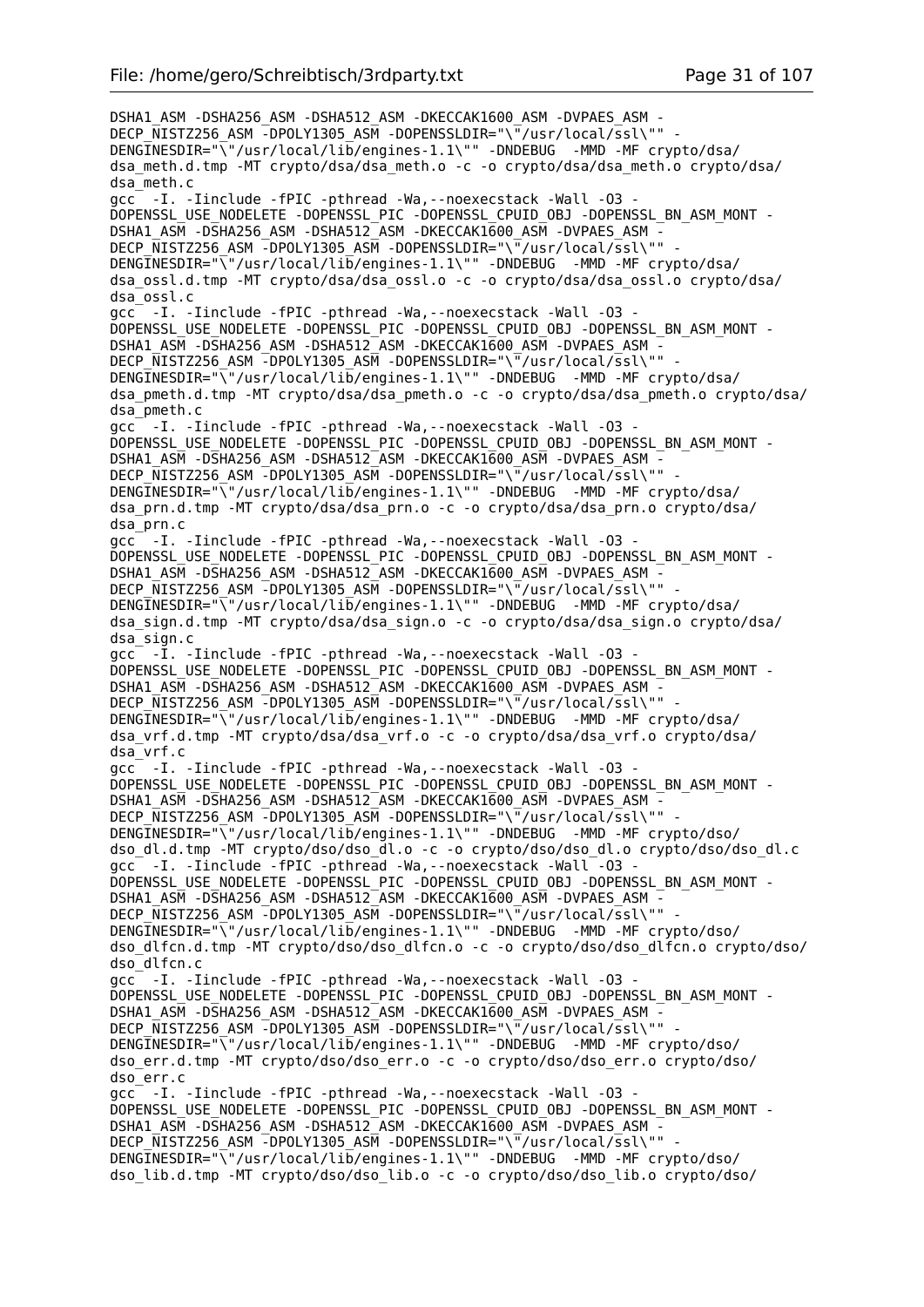dso\_lib.c gcc -I. -Iinclude -fPIC -pthread -Wa,--noexecstack -Wall -O3 - DOPENSSL\_USE\_NODELETE -DOPENSSL\_PIC -DOPENSSL\_CPUID\_OBJ -DOPENSSL\_BN\_ASM\_MONT - DSHA1\_ASM -DSHA256\_ASM -DSHA512\_ASM -DKECCAK1600\_ASM -DVPAES\_ASM - DECP\_NISTZ256\_ASM -DPOLY1305\_ASM -DOPENSSLDIR="\"/usr/local/ssl\"" - DENGINESDIR="\"/usr/local/lib/engines-1.1\"" -DNDEBUG -MMD -MF crypto/dso/ dso\_openssl.d.tmp -MT crypto/dso/dso\_openssl.o -c -o crypto/dso/dso\_openssl.o crypto/dso/dso\_openssl.c gcc -I. -Iinclude -fPIC -pthread -Wa,--noexecstack -Wall -O3 - DOPENSSL\_USE\_NODELETE -DOPENSSL\_PIC -DOPENSSL\_CPUID\_OBJ -DOPENSSL\_BN\_ASM\_MONT - DSHA1\_ASM -DSHA256\_ASM -DSHA512\_ASM -DKECCAK1600\_ASM -DVPAES\_ASM -DECP\_NISTZ256\_ASM -DPOLY1305\_ASM -DOPENSSLDIR="\"/usr/local/ssl\"" DENGINESDIR="\"/usr/local/lib/engines-1.1\"" -DNDEBUG -MMD -MF crypto/dso/ dso\_vms.d.tmp -MT crypto/dso/dso\_vms.o -c -o crypto/dso/dso\_vms.o crypto/dso/ dso\_vms.c gcc -I. -Iinclude -fPIC -pthread -Wa,--noexecstack -Wall -O3 - DOPENSSL\_USE\_NODELETE -DOPENSSL\_PIC -DOPENSSL\_CPUID\_OBJ\_-DOPENSSL\_BN\_ASM\_MONT -DSHA1\_ASM -DSHA256\_ASM -DSHA512\_ASM -DKECCAK1600\_ASM -DVPAES\_ASM -DECP NISTZ256 ASM -DPOLY1305 ASM -DOPENSSLDIR="\"/usr/local/ssl\"" DENGINESDIR="\"/usr/local/lib/engines-1.1\"" -DNDEBUG -MMD -MF crypto/dso/ dso\_win32.d.tmp -MT crypto/dso/dso\_win32.o -c -o crypto/dso/dso\_win32.o crypto/dso/ dso\_win32.c gcc -I. -Iinclude -fPIC -pthread -Wa,--noexecstack -Wall -O3 - DOPENSSL\_USE\_NODELETE -DOPENSSL\_PIC -DOPENSSL\_CPUID\_OBJ -DOPENSSL\_BN\_ASM\_MONT -DSHA1\_ASM -DSHA256\_ASM -DSHA512\_ASM -DKECCAK1600\_ASM -DVPAES\_ASM -DECP NISTZ256 ASM -DPOLY1305 ASM -DOPENSSLDIR="\"/usr/local/ssl\"" DENGINESDIR="\"/usr/local/lib/engines-1.1\"" -DNDEBUG -MMD -MF crypto/ ebcdic.d.tmp -MT crypto/ebcdic.o -c -o crypto/ebcdic.o crypto/ebcdic.c gcc -I. -Iinclude -fPIC -pthread -Wa,--noexecstack -Wall -O3 - DOPENSSL\_USE\_NODELETE -DOPENSSL\_PIC -DOPENSSL\_CPUID\_OBJ -DOPENSSL\_BN\_ASM\_MONT - DSHA1\_ASM -DSHA256\_ASM -DSHA512\_ASM -DKECCAK1600\_ASM -DVPAES\_ASM -DECP NISTZ256 ASM -DPOLY1305 ASM -DOPENSSLDIR="\"/usr/local/ssl\"" DENGINESDIR="\"/usr/local/lib/engines-1.1\"" -DNDEBUG -MMD -MF crypto/ec/ curve25519.d.tmp -MT crypto/ec/curve25519.o -c -o crypto/ec/curve25519.o crypto/ec/ curve25519.c gcc -I. -Iinclude -Icrypto/ec/curve448/arch\_32 -Icrypto/ec/curve448 -fPIC pthread -Wa, --noexecstack -Wall -03 -DOPENSSL USE\_NODELETE -DOPENSSL\_PIC -DOPENSSL\_CPUID\_OBJ -DOPENSSL\_BN\_ASM\_MONT -DSHA1\_ASM -DSHA256\_ASM -DSHA512\_ASM -DKECCAK1600\_ASM -DVPAES\_ASM -DECP\_NISTZ256\_ASM -DPOLY1305\_ASM -DOPENSSLDIR="\"/usr/ local/ssl\"" -DENGINESDIR="\"/usr/local/lib/engines-1.1\"" -DNDEBUG -MMD -MF crypto/ec/curve448/arch\_32/f\_impl.d.tmp -MT crypto/ec/curve448/arch\_32/f\_impl.o -c -o crypto/ec/curve448/arch\_32/f\_impl.o crypto/ec/curve448/arch\_32/f\_impl.c gcc -I. -Iinclude -Icrypto/ec/curve448/arch\_32 -Icrypto/ec/curve448 -fPIC pthread -Wa, --noexecstack -Wall -03 -DOPENSSL USE NODELETE -DOPENSSL PIC -DOPENSSL\_CPUID\_OBJ -DOPENSSL\_BN\_ASM\_MONT -DSHA1\_ASM -DSHA256\_ASM -DSHA512\_ASM - DKECCAK1600\_ASM -DVPAES\_ASM -DECP\_NISTZ256\_ASM -DPOLY1305\_ASM -DOPENSSLDIR="\"/usr/ local/ssl\"" -DENGINESDIR="\"/usr/local/lib/engines-1.1\"" -DNDEBUG -MMD -MF crypto/ec/curve448/curve448.d.tmp -MT crypto/ec/curve448/curve448.o -c -o crypto/ ec/curve448/curve448.o crypto/ec/curve448/curve448.c gcc -I. -Iinclude -Icrypto/ec/curve448/arch\_32 -Icrypto/ec/curve448 -fPIC pthread -Wa,--noexecstack -Wall -O3 -DOPENSSL\_USE\_NODELETE -DOPENSSL\_PIC - DOPENSSL\_CPUID\_OBJ\_-DOPENSSL\_BN\_ASM\_MONT -DSHA1\_ASM -DSHA256\_ASM -DSHA512\_ASM -DKECCAK1600\_ASM -DVPAES\_ASM -DECP\_NISTZ256\_ASM -DPOLY1305\_ASM -DOPENSSLDIR="\"/usr/ local/ssl\"" -DENGINESDIR="\"/usr/local/lib/engines-1.1\"" -DNDEBUG -MMD -MF crypto/ec/curve448/curve448\_tables.d.tmp -MT crypto/ec/curve448/curve448\_tables.o c -o crypto/ec/curve448/curve448\_tables.o crypto/ec/curve448/curve448\_tables.c gcc -I. -Iinclude -Icrypto/ec/curve448/arch\_32 -Icrypto/ec/curve448 -fPIC pthread -Wa,--noexecstack -Wall -O3 -DOPENSSL\_USE\_NODELETE -DOPENSSL\_PIC - DOPENSSL\_CPUID\_OBJ\_-DOPENSSL\_BN\_ASM\_MONT -DSHA1\_ASM -DSHA256\_ASM -DSHA512\_ASM -DKECCAK1600\_ASM -DVPAES\_ASM -DECP\_NISTZ256\_ASM -DPOLY1305\_ASM -DOPENSSLDIR="\"/usr/ local/ssl\"" -DENGINESDIR="\"/usr/local/lib/engines-1.1\"" -DNDEBUG -MMD -MF crypto/ec/curve448/eddsa.d.tmp -MT crypto/ec/curve448/eddsa.o -c -o crypto/ec/ curve448/eddsa.o crypto/ec/curve448/eddsa.c gcc -I. -Iinclude -Icrypto/ec/curve448/arch\_32 -Icrypto/ec/curve448 -fPIC pthread -Wa, --noexecstack -Wall -03 -DOPENSSL USE NODELETE -DOPENSSL PIC -DOPENSSL\_CPUID\_OBJ -DOPENSSL\_BN\_ASM\_MONT -DSHA1\_ASM -DSHA256\_ASM -DSHA512\_ASM -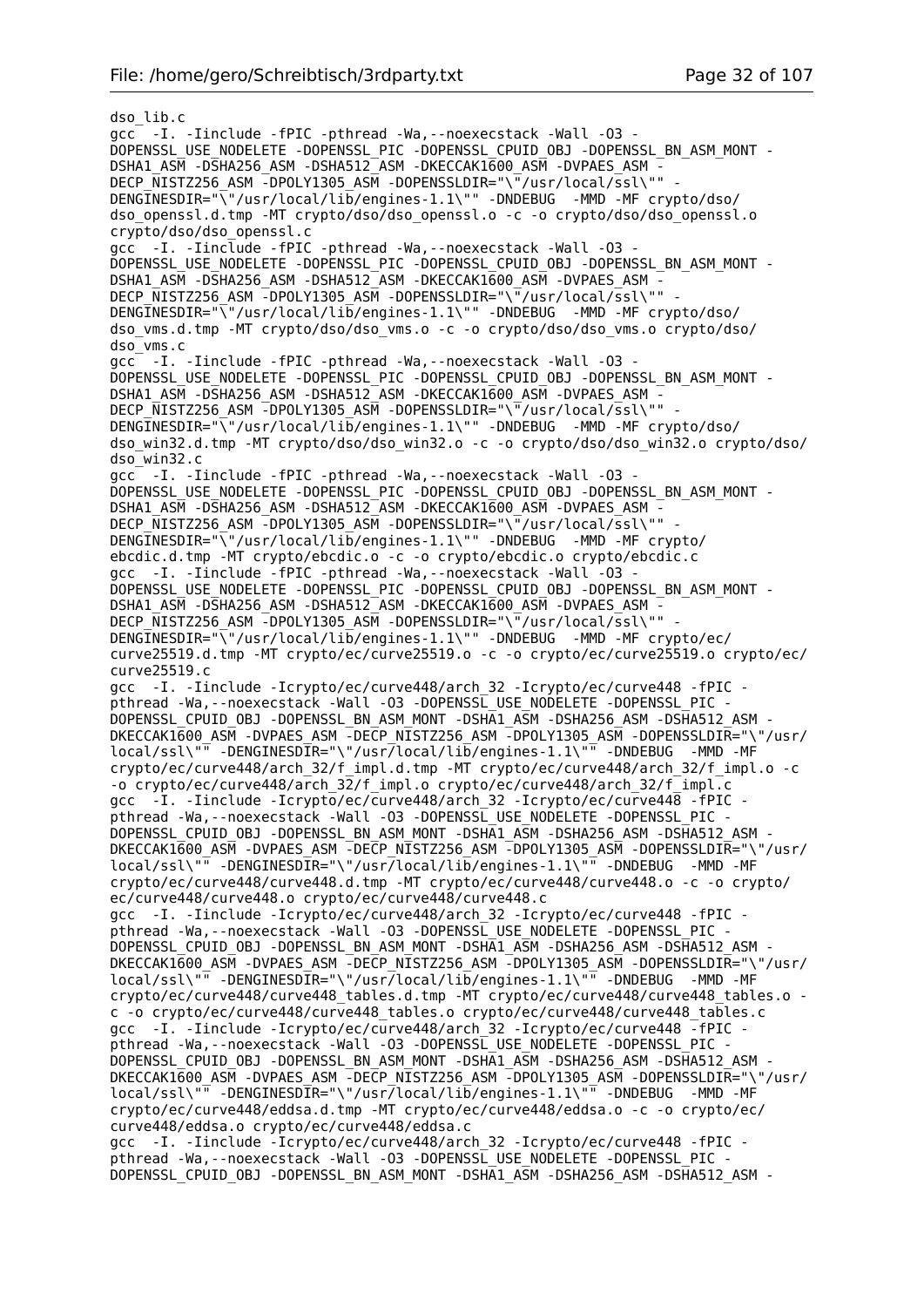DKECCAK1600\_ASM -DVPAES\_ASM -DECP\_NISTZ256\_ASM -DPOLY1305\_ASM -DOPENSSLDIR="\"/usr/ local/ssl\"" -DENGINESDIR="\"/usr/local/lib/engines-1.1\"" -DNDEBUG -MMD -MF crypto/ec/curve448/f\_generic.d.tmp -MT crypto/ec/curve448/f\_generic.o -c -o crypto/ ec/curve448/f\_generic.o crypto/ec/curve448/f\_generic.c gcc -I. -Iinclude -Icrypto/ec/curve448/arch\_32 -Icrypto/ec/curve448 -fPIC pthread -Wa,--noexecstack -Wall -O3 -DOPENSSL\_USE\_NODELETE -DOPENSSL\_PIC - DOPENSSL\_CPUID\_0BJ\_-DOPENSSL\_BN\_ASM\_MONT -DSHA1\_ASM -DSHA256\_ASM -DSHA512\_ASM -DKECCAK1600\_ASM -DVPAES\_ASM -DECP\_NISTZ256\_ASM -DPOLY1305\_ASM -DOPENSSLDIR="\"/usr/ local/ssl\"" -DENGINESDIR="\"/usr/local/lib/engines-1.1\"" -DNDEBUG -MMD -MF crypto/ec/curve448/scalar.d.tmp -MT crypto/ec/curve448/scalar.o -c -o crypto/ec/ curve448/scalar.o crypto/ec/curve448/scalar.c gcc -I. -Iinclude -fPIC -pthread -Wa,--noexecstack -Wall -O3 - DOPENSSL\_USE\_NODELETE -DOPENSSL\_PIC -DOPENSSL\_CPUID\_OBJ -DOPENSSL\_BN\_ASM\_MONT -DSHA1\_ASM -DSHA256\_ASM -DSHA512\_ASM -DKECCAK1600\_ASM -DVPAES\_ASM -DECP NISTZ256 ASM -DPOLY1305 ASM -DOPENSSLDIR="\"/usr/local/ssl\"" DENGINESDIR="\"/usr/local/lib/engines-1.1\"" -DNDEBUG -MMD -MF crypto/ec/ ec2\_oct.d.tmp -MT crypto/ec/ec2\_oct.o -c -o crypto/ec/ec2\_oct.o crypto/ec/ec2\_oct.c gcc -I. -Iinclude -fPIC -pthread -Wa, --noexecstack -Wall -03 -DOPENSSL\_USE\_NODELETE -DOPENSSL\_PIC -DOPENSSL\_CPUID\_OBJ -DOPENSSL\_BN\_ASM\_MONT - DSHA1\_ASM -DSHA256\_ASM -DSHA512\_ASM -DKECCAK1600\_ASM -DVPAES\_ASM - DECP\_NISTZ256\_ASM -DPOLY1305\_ASM -DOPENSSLDIR="\"/usr/local/ssl\"" DENGINESDIR="\"/usr/local/lib/engines-1.1\"" -DNDEBUG -MMD -MF crypto/ec/ ec2\_smpl.d.tmp -MT crypto/ec/ec2\_smpl.o -c -o crypto/ec/ec2\_smpl.o crypto/ec/ ec2\_smpl.c gcc -I. -Iinclude -fPIC -pthread -Wa,--noexecstack -Wall -O3 - DOPENSSL\_USE\_NODELETE -DOPENSSL\_PIC -DOPENSSL\_CPUID\_OBJ -DOPENSSL\_BN\_ASM\_MONT - DSHA1\_ASM -DSHA256\_ASM -DSHA512\_ASM -DKECCAK1600\_ASM -DVPAES\_ASM - DECP\_NISTZ256\_ASM -DPOLY1305\_ASM -DOPENSSLDIR="\"/usr/local/ssl\"" DENGINESDIR="\"/usr/local/lib/engines-1.1\"" -DNDEBUG -MMD -MF crypto/ec/ ec\_ameth.d.tmp -MT crypto/ec/ec\_ameth.o -c -o crypto/ec/ec\_ameth.o crypto/ec/ ec\_ameth.c gcc -I. -Iinclude -fPIC -pthread -Wa,--noexecstack -Wall -O3 - DOPENSSL\_USE\_NODELETE -DOPENSSL\_PIC -DOPENSSL\_CPUID\_OBJ -DOPENSSL\_BN\_ASM\_MONT - DSHA1\_ASM -DSHA256\_ASM -DSHA512\_ASM -DKECCAK1600\_ASM -DVPAES\_ASM -DECP\_NISTZ256\_ASM -DPOLY1305\_ASM -DOPENSSLDIR="\"/usr/local/ssl\"" DENGINESDIR="\"/usr/local/lib/engines-1.1\"" -DNDEBUG -MMD -MF crypto/ec/ ec\_asn1.d.tmp -MT crypto/ec/ec\_asn1.o -c -o crypto/ec/ec\_asn1.o crypto/ec/ec\_asn1.c gcc -I. -Iinclude -fPIC -pthread -Wa,--noexecstack -Wall -O3 - DOPENSSL\_USE\_NODELETE -DOPENSSL\_PIC -DOPENSSL\_CPUID\_OBJ -DOPENSSL\_BN\_ASM\_MONT -DSHA1\_ASM -DSHA256\_ASM -DSHA512\_ASM -DKECCAK1600\_ASM -DVPAES\_ASM -DECP NISTZ256 ASM -DPOLY1305 ASM -DOPENSSLDIR="\"/usr/local/ssl\"" DENGINESDIR="\"/usr/local/lib/engines-1.1\"" -DNDEBUG -MMD -MF crypto/ec/ ec\_check.d.tmp -MT crypto/ec/ec\_check.o -c -o crypto/ec/ec\_check.o crypto/ec/ ec\_check.c gcc -I. -Iinclude -fPIC -pthread -Wa,--noexecstack -Wall -O3 - DOPENSSL\_USE\_NODELETE -DOPENSSL\_PIC -DOPENSSL\_CPUID\_OBJ -DOPENSSL\_BN\_ASM\_MONT -DSHA1\_ASM -DSHA256\_ASM -DSHA512\_ASM -DKECCAK1600\_ASM -DVPAES\_ASM -DECP NISTZ256 ASM -DPOLY1305 ASM -DOPENSSLDIR="\"/usr/local/ssl\"" DENGINESDIR="\"/usr/local/lib/engines-1.1\"" -DNDEBUG -MMD -MF crypto/ec/ ec curve.d.tmp -MT crypto/ec/ec curve.o -c -o crypto/ec/ec curve.o crypto/ec/ ec\_curve.c gcc -I. -Iinclude -fPIC -pthread -Wa,--noexecstack -Wall -O3 - DOPENSSL\_USE\_NODELETE -DOPENSSL\_PIC -DOPENSSL\_CPUID\_OBJ -DOPENSSL\_BN\_ASM\_MONT -DSHA1\_ASM -DSHA256\_ASM -DSHA512\_ASM -DKECCAK1600\_ASM -DVPAES\_ASM -DECP NISTZ256 ASM -DPOLY1305 ASM -DOPENSSLDIR="\"/usr/local/ssl\"" DENGINESDIR="\"/usr/local/lib/engines-1.1\"" -DNDEBUG -MMD -MF crypto/ec/ ec\_cvt.d.tmp -MT crypto/ec/ec\_cvt.o -c -o crypto/ec/ec\_cvt.o crypto/ec/ec\_cvt.c gcc -I. -Iinclude -fPIC -pthread -Wa,--noexecstack -Wall -O3 - DOPENSSL\_USE\_NODELETE -DOPENSSL\_PIC -DOPENSSL\_CPUID\_OBJ\_-DOPENSSL\_BN\_ASM\_MONT -DSHA1\_ASM -DSHA256\_ASM -DSHA512\_ASM -DKECCAK1600\_ASM -DVPAES\_ASM -DECP NISTZ256 ASM -DPOLY1305 ASM -DOPENSSLDIR="\"/usr/local/ssl\"" DENGINESDIR="\"/usr/local/lib/engines-1.1\"" -DNDEBUG -MMD -MF crypto/ec/ ec\_err.d.tmp -MT crypto/ec/ec\_err.o -c -o crypto/ec/ec\_err.o crypto/ec/ec\_err.c gcc -I. -Iinclude -fPIC -pthread -Wa,--noexecstack -Wall -O3 - DOPENSSL\_USE\_NODELETE -DOPENSSL\_PIC -DOPENSSL\_CPUID\_OBJ -DOPENSSL\_BN\_ASM\_MONT - DSHA1\_ASM -DSHA256\_ASM -DSHA512\_ASM -DKECCAK1600\_ASM -DVPAES\_ASM -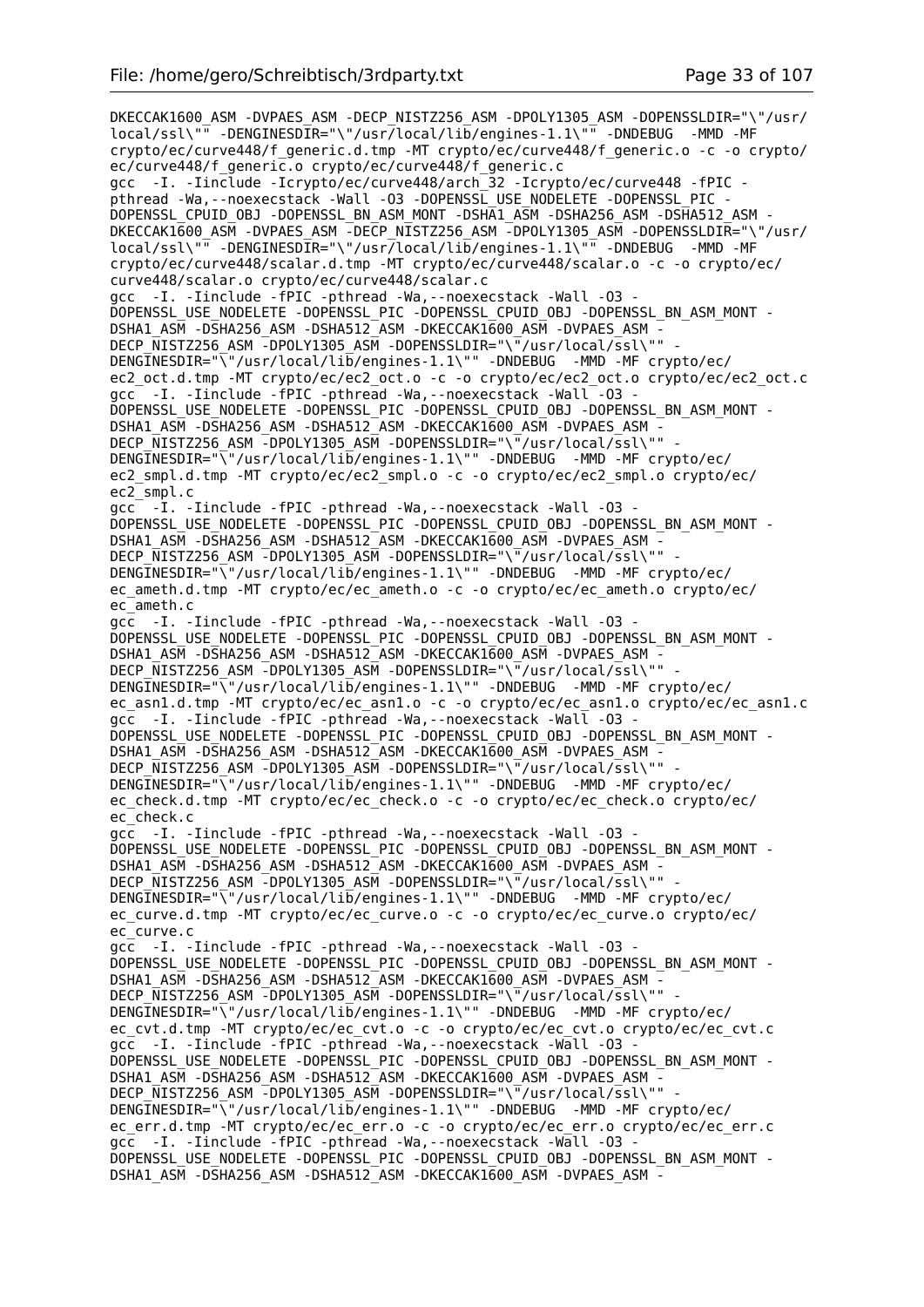DECP\_NISTZ256\_ASM -DPOLY1305\_ASM -DOPENSSLDIR="\"/usr/local/ssl\"" -DENGINESDIR="\"/usr/local/lib/engines-1.1\"" -DNDEBUG -MMD -MF crypto/ec/ ec\_key.d.tmp -MT crypto/ec/ec\_key.o -c -o crypto/ec/ec\_key.o crypto/ec/ec\_key.c gcc -I. -Iinclude -fPIC -pthread -Wa,--noexecstack -Wall -O3 - DOPENSSL\_USE\_NODELETE -DOPENSSL\_PIC -DOPENSSL\_CPUID\_OBJ -DOPENSSL\_BN\_ASM\_MONT - DSHA1\_ASM -DSHA256\_ASM -DSHA512\_ASM -DKECCAK1600\_ASM -DVPAES\_ASM - DECP\_NISTZ256\_ASM -DPOLY1305\_ASM -DOPENSSLDIR="\"/usr/local/ssl\"" DENGINESDIR="\"/usr/local/lib/engines-1.1\"" -DNDEBUG -MMD -MF crypto/ec/ ec kmeth.d.tmp -MT crypto/ec/ec kmeth.o -c -o crypto/ec/ec kmeth.o crypto/ec/ ec\_kmeth.c gcc -I. -Iinclude -fPIC -pthread -Wa,--noexecstack -Wall -O3 - DOPENSSL\_USE\_NODELETE -DOPENSSL\_PIC -DOPENSSL\_CPUID\_OBJ -DOPENSSL\_BN\_ASM\_MONT - DSHA1\_ASM -DSHA256\_ASM -DSHA512\_ASM -DKECCAK1600\_ASM -DVPAES\_ASM - DECP\_NISTZ256\_ASM -DPOLY1305\_ASM -DOPENSSLDIR="\"/usr/local/ssl\"" DENGINESDIR="\"/usr/local/lib/engines-1.1\"" -DNDEBUG -MMD -MF crypto/ec/ ec\_lib.d.tmp -MT crypto/ec/ec\_lib.o -c -o crypto/ec/ec\_lib.o crypto/ec/ec\_lib.c gcc -I. -Iinclude -fPIC -pthread -Wa,--noexecstack -Wall -O3 - DOPENSSL\_USE\_NODELETE -DOPENSSL\_PIC -DOPENSSL\_CPUID\_OBJ -DOPENSSL\_BN\_ASM\_MONT - DSHA1\_ASM -DSHA256\_ASM -DSHA512\_ASM -DKECCAK1600\_ASM -DVPAES\_ASM - DECP\_NISTZ256\_ASM -DPOLY1305\_ASM -DOPENSSLDIR="\"/usr/local/ssl\"" DENGINESDIR="\"/usr/local/lib/engines-1.1\"" -DNDEBUG -MMD -MF crypto/ec/ ec\_mult.d.tmp -MT crypto/ec/ec\_mult.o -c -o crypto/ec/ec\_mult.o crypto/ec/ec\_mult.c gcc -I. -Iinclude -fPIC -pthread -Wa,--noexecstack -Wall -O3 - DOPENSSL\_USE\_NODELETE -DOPENSSL\_PIC -DOPENSSL\_CPUID\_OBJ -DOPENSSL\_BN\_ASM\_MONT -DSHA1\_ASM -DSHA256\_ASM -DSHA512\_ASM -DKECCAK1600\_ASM -DVPAES\_ASM -DECP NISTZ256 ASM -DPOLY1305 ASM -DOPENSSLDIR="\"/usr/local/ssl\"" DENGINESDIR="\"/usr/local/lib/engines-1.1\"" -DNDEBUG -MMD -MF crypto/ec/ ec\_oct.d.tmp -MT crypto/ec/ec\_oct.o -c -o crypto/ec/ec\_oct.o crypto/ec/ec\_oct.c gcc -I. -Iinclude -fPIC -pthread -Wa,--noexecstack -Wall -O3 - DOPENSSL\_USE\_NODELETE -DOPENSSL\_PIC -DOPENSSL\_CPUID\_OBJ -DOPENSSL\_BN\_ASM\_MONT - DSHA1\_ASM -DSHA256\_ASM -DSHA512\_ASM -DKECCAK1600\_ASM -DVPAES\_ASM -DECP NISTZ256 ASM -DPOLY1305 ASM -DOPENSSLDIR="\"/usr/local/ssl\"" DENGINESDIR="\"/usr/local/lib/engines-1.1\"" -DNDEBUG -MMD -MF crypto/ec/ ec\_pmeth.d.tmp -MT crypto/ec/ec\_pmeth.o -c -o crypto/ec/ec\_pmeth.o crypto/ec/ ec\_pmeth.c gcc -I. -Iinclude -fPIC -pthread -Wa,--noexecstack -Wall -O3 - DOPENSSL\_USE\_NODELETE -DOPENSSL\_PIC -DOPENSSL\_CPUID\_OBJ -DOPENSSL\_BN\_ASM\_MONT - DSHA1\_ASM -DSHA256\_ASM -DSHA512\_ASM -DKECCAK1600\_ASM -DVPAES\_ASM - DECP\_NISTZ256\_ASM -DPOLY1305\_ASM -DOPENSSLDIR="\"/usr/local/ssl\"" DENGINESDIR="\"/usr/local/lib/engines-1.1\"" -DNDEBUG -MMD -MF crypto/ec/ ec\_print.d.tmp -MT crypto/ec/ec\_print.o -c -o crypto/ec/ec\_print.o crypto/ec/ ec\_print.c gcc -I. -Iinclude -fPIC -pthread -Wa,--noexecstack -Wall -O3 - DOPENSSL\_USE\_NODELETE -DOPENSSL\_PIC -DOPENSSL\_CPUID\_OBJ -DOPENSSL\_BN\_ASM\_MONT -DSHA1\_ASM -DSHA256\_ASM -DSHA512\_ASM -DKECCAK1600\_ASM -DVPAES\_ASM -DECP NISTZ256 ASM -DPOLY1305 ASM -DOPENSSLDIR="\"/usr/local/ssl\"" DENGINESDIR="\"/usr/local/lib/engines-1.1\"" -DNDEBUG -MMD -MF crypto/ec/ ecdh kdf.d.tmp -MT crypto/ec/ecdh kdf.o -c -o crypto/ec/ecdh kdf.o crypto/ec/ ecdh\_kdf.c gcc  $-I$ . -Iinclude -fPIC -pthread -Wa, --noexecstack -Wall -03 -DOPENSSL\_USE\_NODELETE -DOPENSSL\_PIC -DOPENSSL\_CPUID\_OBJ -DOPENSSL\_BN\_ASM\_MONT - DSHA1\_ASM -DSHA256\_ASM -DSHA512\_ASM -DKECCAK1600\_ASM -DVPAES\_ASM -DECP NISTZ256 ASM -DPOLY1305 ASM -DOPENSSLDIR="\"/usr/local/ssl\"" DENGINESDIR="\"/usr/local/lib/engines-1.1\"" -DNDEBUG -MMD -MF crypto/ec/ ecdh\_ossl.d.tmp -MT crypto/ec/ecdh\_ossl.o -c -o crypto/ec/ecdh\_ossl.o crypto/ec/ ecdh\_ossl.c gcc -I. -Iinclude -fPIC -pthread -Wa,--noexecstack -Wall -O3 - DOPENSSL\_USE\_NODELETE -DOPENSSL\_PIC -DOPENSSL\_CPUID\_OBJ -DOPENSSL\_BN\_ASM\_MONT - DSHA1\_ASM -DSHA256\_ASM -DSHA512\_ASM -DKECCAK1600\_ASM -DVPAES\_ASM -DECP NISTZ256 ASM -DPOLY1305 ASM -DOPENSSLDIR="\"/usr/local/ssl\"" DENGINESDIR="\"/usr/local/lib/engines-1.1\"" -DNDEBUG -MMD -MF crypto/ec/ ecdsa\_ossl.d.tmp -MT crypto/ec/ecdsa\_ossl.o -c -o crypto/ec/ecdsa\_ossl.o crypto/ec/ ecdsa\_ossl.c gcc -I. -Iinclude -fPIC -pthread -Wa,--noexecstack -Wall -O3 - DOPENSSL\_USE\_NODELETE -DOPENSSL\_PIC -DOPENSSL\_CPUID\_OBJ -DOPENSSL\_BN\_ASM\_MONT - DSHA1\_ASM -DSHA256\_ASM -DSHA512\_ASM -DKECCAK1600\_ASM -DVPAES\_ASM -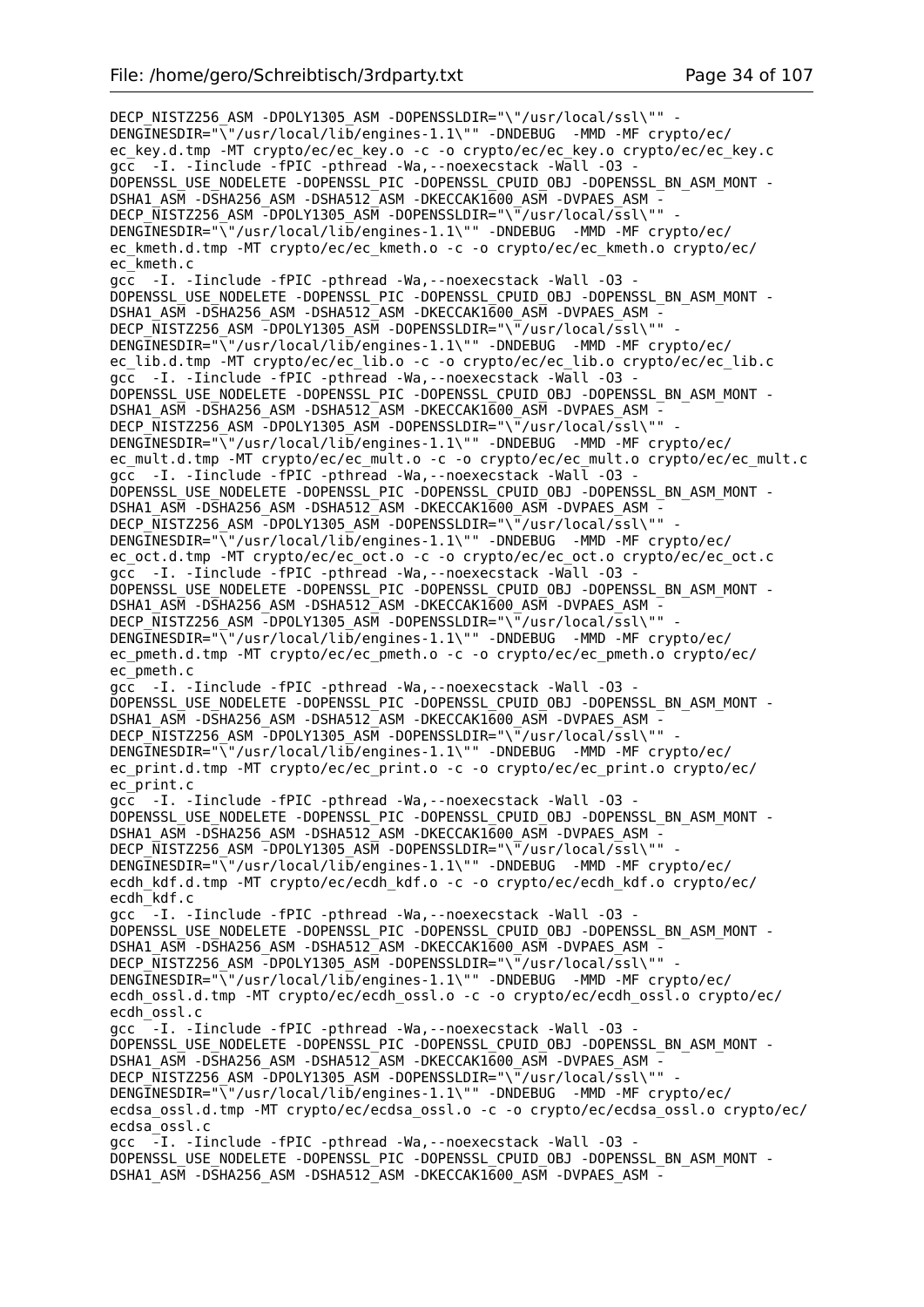DECP\_NISTZ256\_ASM -DPOLY1305\_ASM -DOPENSSLDIR="\"/usr/local/ssl\"" -DENGINESDIR="\"/usr/local/lib/engines-1.1\"" -DNDEBUG -MMD -MF crypto/ec/ ecdsa\_sign.d.tmp -MT crypto/ec/ecdsa\_sign.o -c -o crypto/ec/ecdsa\_sign.o crypto/ec/ ecdsa\_sign.c gcc -I. -Iinclude -fPIC -pthread -Wa,--noexecstack -Wall -O3 - DOPENSSL\_USE\_NODELETE -DOPENSSL\_PIC -DOPENSSL\_CPUID\_OBJ -DOPENSSL\_BN\_ASM\_MONT - DSHA1\_ASM -DSHA256\_ASM -DSHA512\_ASM -DKECCAK1600\_ASM -DVPAES\_ASM -DECP NISTZ256 ASM -DPOLY1305 ASM -DOPENSSLDIR="\"/usr/local/ssl\"" DENGINESDIR="\"/usr/local/lib/engines-1.1\"" -DNDEBUG -MMD -MF crypto/ec/ ecdsa\_vrf.d.tmp -MT crypto/ec/ecdsa\_vrf.o -c -o crypto/ec/ecdsa\_vrf.o crypto/ec/ ecdsa\_vrf.c gcc  $\overline{-1}$ . -Iinclude -fPIC -pthread -Wa, --noexecstack -Wall -03 -DOPENSSL\_USE\_NODELETE -DOPENSSL\_PIC -DOPENSSL\_CPUID\_OBJ\_-DOPENSSL\_BN\_ASM\_MONT -DSHA1\_ASM -DSHA256\_ASM -DSHA512\_ASM -DKECCAK1600\_ASM -DVPAES\_ASM -DECP\_NISTZ256\_ASM -DPOLY1305\_ASM -DOPENSSLDIR="\"/usr/local/ssl\"" DENGINESDIR="\"/usr/local/lib/engines-1.1\"" -DNDEBUG -MMD -MF crypto/ec/ eck\_prn.d.tmp -MT crypto/ec/eck\_prn.o -c -o crypto/ec/eck\_prn.o crypto/ec/eck\_prn.c gcc -I. -Iinclude -fPIC -pthread -Wa, --noexecstack -Wall -03 -DOPENSSL\_USE\_NODELETE -DOPENSSL\_PIC -DOPENSSL\_CPUID\_OBJ -DOPENSSL\_BN\_ASM\_MONT - DSHA1\_ASM -DSHA256\_ASM -DSHA512\_ASM -DKECCAK1600\_ASM -DVPAES\_ASM - DECP NISTZ256 ASM -DPOLY1305 ASM -DOPENSSLDIR="\"/usr/local/ssl\"" DENGINESDIR="\"/usr/local/lib/engines-1.1\"" -DNDEBUG -MMD -MF crypto/ec/ ecp\_mont.d.tmp -MT crypto/ec/ecp\_mont.o -c -o crypto/ec/ecp\_mont.o crypto/ec/ ecp\_mont.c gcc -I. -Iinclude -fPIC -pthread -Wa,--noexecstack -Wall -O3 - DOPENSSL\_USE\_NODELETE -DOPENSSL\_PIC -DOPENSSL\_CPUID\_OBJ -DOPENSSL\_BN\_ASM\_MONT - DSHA1\_ASM -DSHA256\_ASM -DSHA512\_ASM -DKECCAK1600\_ASM -DVPAES\_ASM - DECP\_NISTZ256\_ASM -DPOLY1305\_ASM -DOPENSSLDIR="\"/usr/local/ssl\"" DENGINESDIR="\"/usr/local/lib/engines-1.1\"" -DNDEBUG -MMD -MF crypto/ec/ ecp\_nist.d.tmp -MT crypto/ec/ecp\_nist.o -c -o crypto/ec/ecp\_nist.o crypto/ec/ ecp\_nist.c gcc -I. -Iinclude -fPIC -pthread -Wa,--noexecstack -Wall -O3 - DOPENSSL\_USE\_NODELETE -DOPENSSL\_PIC -DOPENSSL\_CPUID\_OBJ -DOPENSSL\_BN\_ASM\_MONT - DSHA1\_ASM -DSHA256\_ASM -DSHA512\_ASM -DKECCAK1600\_ASM -DVPAES\_ASM -DECP\_NISTZ256\_ASM -DPOLY1305\_ASM -DOPENSSLDIR="\"/usr/local/ssl\"" DENGINESDIR="\"/usr/local/lib/engines-1.1\"" -DNDEBUG -MMD -MF crypto/ec/ ecp\_nistp224.d.tmp -MT crypto/ec/ecp\_nistp224.o -c -o crypto/ec/ecp\_nistp224.o crypto/ec/ecp\_nistp224.c gcc -I. -Iinclude -fPIC -pthread -Wa,--noexecstack -Wall -O3 - DOPENSSL\_USE\_NODELETE -DOPENSSL\_PIC -DOPENSSL\_CPUID\_OBJ -DOPENSSL\_BN\_ASM\_MONT - DSHA1\_ASM -DSHA256\_ASM -DSHA512\_ASM -DKECCAK1600\_ASM -DVPAES\_ASM -DECP NISTZ256 ASM -DPOLY1305 ASM -DOPENSSLDIR="\"/usr/local/ssl\"" DENGINESDIR="\"/usr/local/lib/engines-1.1\"" -DNDEBUG -MMD -MF crypto/ec/ ecp\_nistp256.d.tmp -MT crypto/ec/ecp\_nistp256.o -c -o crypto/ec/ecp\_nistp256.o crypto/ec/ecp\_nistp256.c gcc -I. -Iinclude -fPIC -pthread -Wa,--noexecstack -Wall -O3 - DOPENSSL\_USE\_NODELETE -DOPENSSL\_PIC -DOPENSSL\_CPUID\_OBJ -DOPENSSL\_BN\_ASM\_MONT - DSHA1\_ASM -DSHA256\_ASM -DSHA512\_ASM -DKECCAK1600\_ASM -DVPAES\_ASM -DECP NISTZ256 ASM -DPOLY1305 ASM -DOPENSSLDIR="\"/usr/local/ssl\"" DENGINESDIR="\"/usr/local/lib/engines-1.1\"" -DNDEBUG -MMD -MF crypto/ec/ ecp\_nistp521.d.tmp -MT crypto/ec/ecp\_nistp521.o -c -o crypto/ec/ecp\_nistp521.o crypto/ec/ecp\_nistp521.c gcc -I. -Iinclude -fPIC -pthread -Wa,--noexecstack -Wall -O3 - DOPENSSL\_USE\_NODELETE -DOPENSSL\_PIC -DOPENSSL\_CPUID\_OBJ -DOPENSSL\_BN\_ASM\_MONT -DSHA1\_ASM -DSHA256\_ASM -DSHA512\_ASM -DKECCAK1600 ASM -DVPAES ASM -DECP\_NISTZ256\_ASM -DPOLY1305\_ASM -DOPENSSLDIR="\"/usr/local/ssl\"" -DENGINESDIR="\"/usr/local/lib/engines-1.1\"" -DNDEBUG -MMD -MF crypto/ec/ ecp\_nistputil.d.tmp -MT crypto/ec/ecp\_nistputil.o -c -o crypto/ec/ecp\_nistputil.o crypto/ec/ecp\_nistputil.c CC="gcc" /usr/bin/perl crypto/ec/asm/ecp\_nistz256-armv8.pl linux64 crypto/ec/ ecp\_nistz256-armv8.S gcc -I. -Iinclude -fPIC -pthread -Wa,--noexecstack -Wall -O3 - DOPENSSL\_USE\_NODELETE -DOPENSSL\_PIC -DOPENSSL\_CPUID\_OBJ -DOPENSSL\_BN\_ASM\_MONT - DSHA1\_ASM -DSHA256\_ASM -DSHA512\_ASM -DKECCAK1600\_ASM -DVPAES\_ASM -DECP\_NISTZ256\_ASM -DPOLY1305\_ASM -DOPENSSLDIR="\"/usr/local/ssl\"" DENGINESDIR="\"/usr/local/lib/engines-1.1\"" -DNDEBUG -MMD -MF crypto/ec/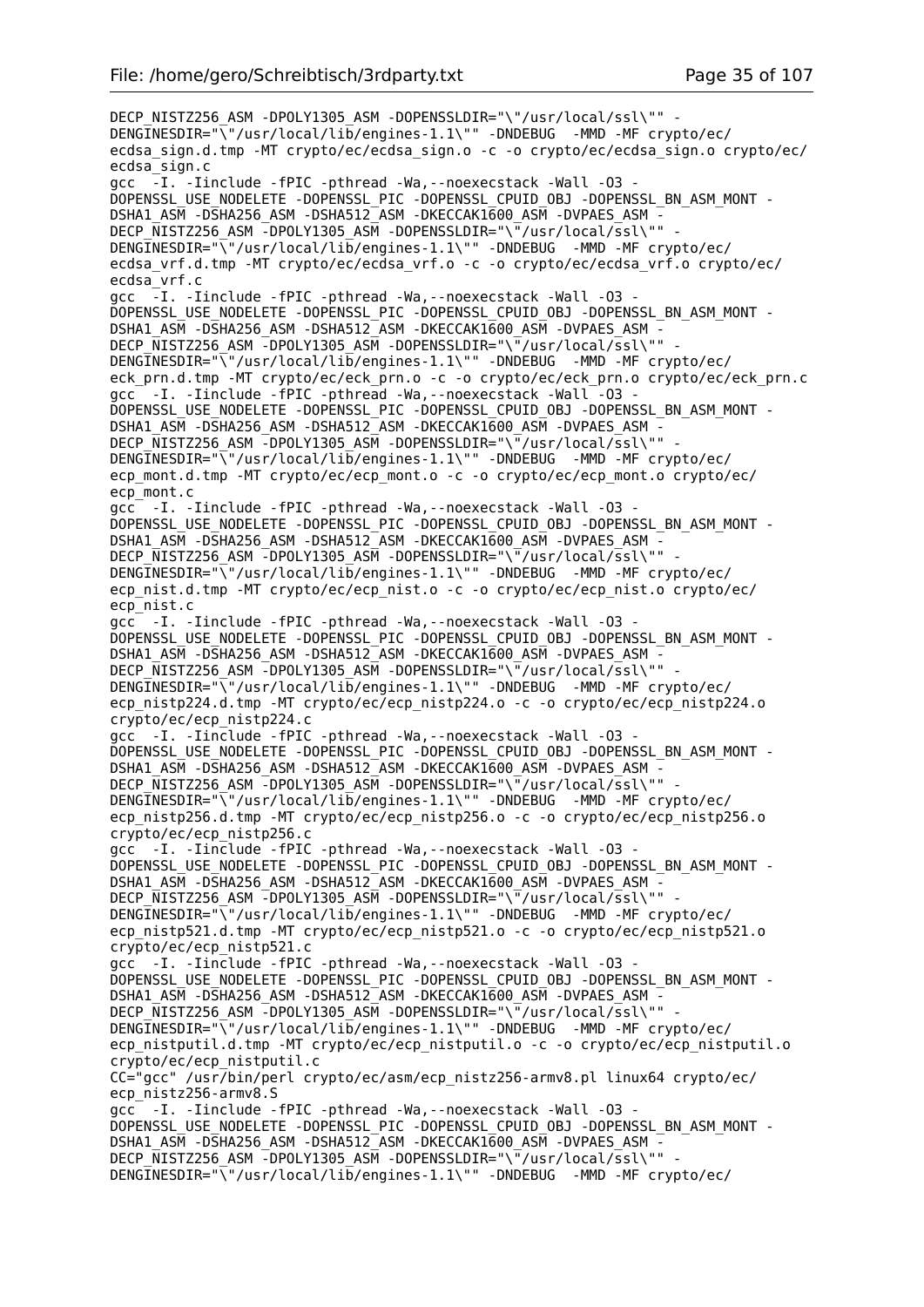ecp\_nistz256.d.tmp -MT crypto/ec/ecp\_nistz256.o -c -o crypto/ec/ecp\_nistz256.o crypto/ec/ecp\_nistz256.c gcc -I. -Iinclude -fPIC -pthread -Wa,--noexecstack -Wall -O3 - DOPENSSL\_USE\_NODELETE -DOPENSSL\_PIC -DOPENSSL\_CPUID\_OBJ -DOPENSSL\_BN\_ASM\_MONT - DSHA1\_ASM -DSHA256\_ASM -DSHA512\_ASM -DKECCAK1600\_ASM -DVPAES\_ASM - DECP\_NISTZ256\_ASM -DPOLY1305\_ASM -DOPENSSLDIR="\"/usr/local/ssl\"" DENGINESDIR="\"/usr/local/lib/engines-1.1\"" -DNDEBUG -MMD -MF crypto/ec/ ecp\_oct.d.tmp -MT crypto/ec/ecp\_oct.o -c -o crypto/ec/ecp\_oct.o crypto/ec/ecp\_oct.c gcc -I. -Iinclude -fPIC -pthread -Wa, --noexecstack -Wall -03 -DOPENSSL\_USE\_NODELETE -DOPENSSL\_PIC -DOPENSSL\_CPUID\_OBJ -DOPENSSL\_BN\_ASM\_MONT -DSHA1\_ASM -DSHA256\_ASM -DSHA512\_ASM -DKECCAK1600\_ASM -DVPAES\_ASM -DECP\_NISTZ256\_ASM -DPOLY1305\_ASM -DOPENSSLDIR="\"/usr/local/ssl\"" DENGINESDIR="\"/usr/local/lib/engines-1.1\"" -DNDEBUG -MMD -MF crypto/ec/ ecp\_smpl.d.tmp -MT crypto/ec/ecp\_smpl.o -c -o crypto/ec/ecp\_smpl.o crypto/ec/ ecp\_smpl.c gcc -I. -Iinclude -fPIC -pthread -Wa,--noexecstack -Wall -O3 - DOPENSSL\_USE\_NODELETE -DOPENSSL\_PIC -DOPENSSL\_CPUID\_OBJ\_-DOPENSSL\_BN\_ASM\_MONT -DSHA1\_ASM -DSHA256\_ASM -DSHA512\_ASM -DKECCAK1600\_ASM -DVPAES\_ASM -DECP NISTZ256 ASM -DPOLY1305 ASM -DOPENSSLDIR="\"/usr/local/ssl\"" DENGINESDIR="\"/usr/local/lib/engines-1.1\"" -DNDEBUG -MMD -MF crypto/ec/ ecx meth.d.tmp -MT crypto/ec/ecx meth.o -c -o crypto/ec/ecx meth.o crypto/ec/ ecx\_meth.c gcc -I. -Iinclude -fPIC -pthread -Wa,--noexecstack -Wall -O3 - DOPENSSL\_USE\_NODELETE -DOPENSSL\_PIC -DOPENSSL\_CPUID\_OBJ\_-DOPENSSL\_BN\_ASM\_MONT -DSHA1\_ASM -DSHA256\_ASM -DSHA512\_ASM -DKECCAK1600\_ASM -DVPAES\_ASM -DECP NISTZ256 ASM -DPOLY1305 ASM -DOPENSSLDIR="\"/usr/local/ssl\"" DENGINESDIR="\"/usr/local/lib/engines-1.1\"" -DNDEBUG -MMD -MF crypto/engine/ eng\_all.d.tmp -MT crypto/engine/eng\_all.o -c -o crypto/engine/eng\_all.o crypto/ engine/eng\_all.c gcc -I. -Iinclude -fPIC -pthread -Wa,--noexecstack -Wall -O3 - DOPENSSL\_USE\_NODELETE -DOPENSSL\_PIC -DOPENSSL\_CPUID\_OBJ -DOPENSSL\_BN\_ASM\_MONT -DSHA1\_ASM -DSHA256\_ASM -DSHA512\_ASM -DKECCAK1600\_ASM -DVPAES\_ASM - DECP NISTZ256 ASM -DPOLY1305 ASM -DOPENSSLDIR="\"/usr/local/ssl\"" DENGINESDIR="\"/usr/local/lib/engines-1.1\"" -DNDEBUG -MMD -MF crypto/engine/ eng cnf.d.tmp -MT crypto/engine/eng\_cnf.o -c -o crypto/engine/eng\_cnf.o crypto/ engine/eng\_cnf.c gcc -I. -Iinclude -fPIC -pthread -Wa,--noexecstack -Wall -O3 - DOPENSSL\_USE\_NODELETE -DOPENSSL\_PIC -DOPENSSL\_CPUID\_OBJ -DOPENSSL\_BN\_ASM\_MONT - DSHA1\_ASM -DSHA256\_ASM -DSHA512\_ASM -DKECCAK1600\_ASM -DVPAES\_ASM -DECP NISTZ256 ASM -DPOLY1305 ASM -DOPENSSLDIR="\"/usr/local/ssl\"" -DENGINESDIR="\"/usr/local/lib/engines-1.1\"" -DNDEBUG -MMD -MF crypto/engine/ eng ctrl.d.tmp -MT crypto/engine/eng ctrl.o -c -o crypto/engine/eng ctrl.o crypto/ engine/eng\_ctrl.c gcc -I. -Iinclude -fPIC -pthread -Wa,--noexecstack -Wall -O3 - DOPENSSL\_USE\_NODELETE -DOPENSSL\_PIC -DOPENSSL\_CPUID\_OBJ\_-DOPENSSL\_BN\_ASM\_MONT -DSHA1\_ASM -DSHA256\_ASM -DSHA512\_ASM -DKECCAK1600\_ASM -DVPAES\_ASM DECP NISTZ256 ASM -DPOLY1305 ASM -DOPENSSLDIR="\"/usr/local/ssl\"" DENGINESDIR="\"/usr/local/lib/engines-1.1\"" -DNDEBUG -MMD -MF crypto/engine/ eng\_dyn.d.tmp -MT crypto/engine/eng\_dyn.o -c -o crypto/engine/eng\_dyn.o crypto/ engine/eng\_dyn.c gcc -I. -Iinclude -fPIC -pthread -Wa,--noexecstack -Wall -O3 - DOPENSSL\_USE\_NODELETE -DOPENSSL\_PIC -DOPENSSL\_CPUID\_OBJ -DOPENSSL\_BN\_ASM\_MONT - DSHA1\_ASM -DSHA256\_ASM -DSHA512\_ASM -DKECCAK1600\_ASM -DVPAES\_ASM DECP NISTZ256 ASM -DPOLY1305 ASM -DOPENSSLDIR="\"/usr/local/ssl\"" -DENGINESDIR="\"/usr/local/lib/engines-1.1\"" -DNDEBUG -MMD -MF crypto/engine/ eng\_err.d.tmp -MT crypto/engine/eng\_err.o -c -o crypto/engine/eng\_err.o crypto/ engine/eng\_err.c gcc -I. -Iinclude -fPIC -pthread -Wa, --noexecstack -Wall -03 -DOPENSSL\_USE\_NODELETE -DOPENSSL\_PIC -DOPENSSL\_CPUID\_OBJ\_-DOPENSSL\_BN\_ASM\_MONT -DSHA1\_ASM -DSHA256\_ASM -DSHA512\_ASM -DKECCAK1600\_ASM -DVPAES\_ASM -DECP NISTZ256 ASM -DPOLY1305 ASM -DOPENSSLDIR="\"/usr/local/ssl\"" DENGINESDIR="\"/usr/local/lib/engines-1.1\"" -DNDEBUG -MMD -MF crypto/engine/ eng fat.d.tmp -MT crypto/engine/eng fat.o -c -o crypto/engine/eng fat.o crypto/ engine/eng\_fat.c gcc -I. -Iinclude -fPIC -pthread -Wa,--noexecstack -Wall -O3 - DOPENSSL\_USE\_NODELETE -DOPENSSL\_PIC -DOPENSSL\_CPUID\_OBJ -DOPENSSL\_BN\_ASM\_MONT -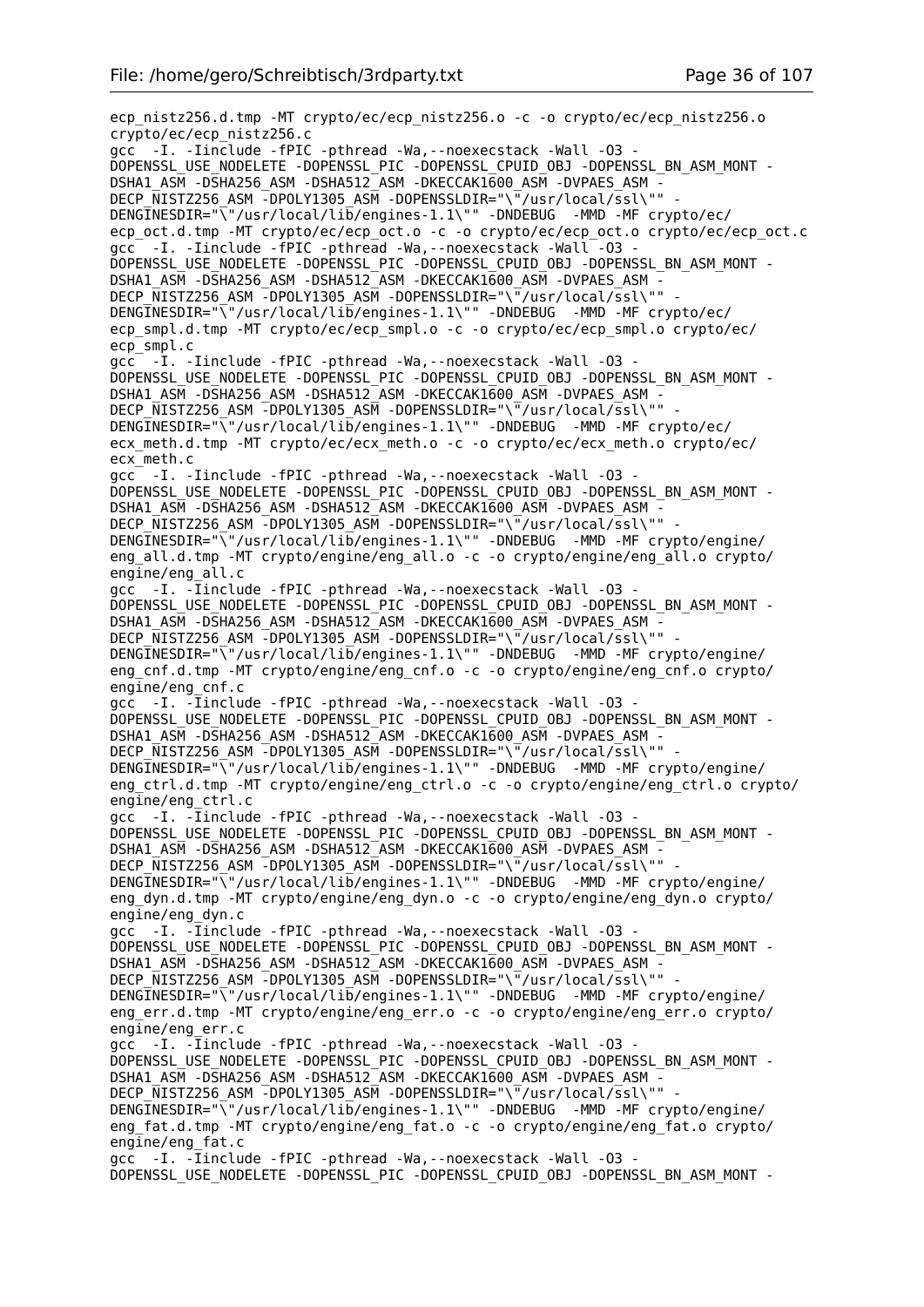DSHA1\_ASM -DSHA256\_ASM -DSHA512\_ASM -DKECCAK1600\_ASM -DVPAES\_ASM - DECP\_NISTZ256\_ASM -DPOLY1305\_ASM -DOPENSSLDIR="\"/usr/local/ssl\"" DENGINESDIR="\"/usr/local/lib/engines-1.1\"" -DNDEBUG -MMD -MF crypto/engine/ eng init.d.tmp -MT crypto/engine/eng\_init.o -c -o crypto/engine/eng\_init.o crypto/ engine/eng\_init.c gcc -I. -Iinclude -fPIC -pthread -Wa,--noexecstack -Wall -O3 - DOPENSSL\_USE\_NODELETE -DOPENSSL\_PIC -DOPENSSL\_CPUID\_OBJ -DOPENSSL\_BN\_ASM\_MONT - DSHA1\_ASM -DSHA256\_ASM -DSHA512\_ASM -DKECCAK1600\_ASM -DVPAES\_ASM DECP\_NISTZ256\_ASM -DPOLY1305\_ASM -DOPENSSLDIR="\"/usr/local/ssl\"" -DENGINESDIR="\"/usr/local/lib/engines-1.1\"" -DNDEBUG -MMD -MF crypto/engine/ eng lib.d.tmp -MT crypto/engine/eng\_lib.o -c -o crypto/engine/eng\_lib.o crypto/ engine/eng\_lib.c gcc -I. -Iinclude -fPIC -pthread -Wa,--noexecstack -Wall -O3 - DOPENSSL\_USE\_NODELETE -DOPENSSL\_PIC -DOPENSSL\_CPUID\_OBJ -DOPENSSL\_BN\_ASM\_MONT - DSHA1\_ASM -DSHA256\_ASM -DSHA512\_ASM -DKECCAK1600\_ASM -DVPAES\_ASM -DECP\_NISTZ256\_ASM\_-DPOLY1305\_ASM\_-DOPENSSLDIR="\"/usr/local/ssl\"" DENGINESDIR="\"/usr/local/lib/engines-1.1\"" -DNDEBUG -MMD -MF crypto/engine/ eng\_list.d.tmp -MT crypto/engine/eng\_list.o -c -o crypto/engine/eng\_list.o crypto/ engine/eng\_list.c gcc -I. -Iinclude -fPIC -pthread -Wa,--noexecstack -Wall -O3 - DOPENSSL\_USE\_NODELETE -DOPENSSL\_PIC -DOPENSSL\_CPUID\_OBJ -DOPENSSL\_BN\_ASM\_MONT - DSHA1\_ASM -DSHA256\_ASM -DSHA512\_ASM -DKECCAK1600\_ASM -DVPAES\_ASM -DECP NISTZ256 ASM -DPOLY1305 ASM -DOPENSSLDIR="\"/usr/local/ssl\"" DENGINESDIR="\"/usr/local/lib/engines-1.1\"" -DNDEBUG -MMD -MF crypto/engine/ eng openssl.d.tmp -MT crypto/engine/eng openssl.o -c -o crypto/engine/ eng\_openssl.o crypto/engine/eng\_openssl.c gcc -I. -Iinclude -fPIC -pthread -Wa, --noexecstack -Wall -03 DOPENSSL\_USE\_NODELETE -DOPENSSL\_PIC -DOPENSSL\_CPUID\_OBJ -DOPENSSL\_BN\_ASM\_MONT -DSHA1\_ASM -DSHA256\_ASM -DSHA512\_ASM -DKECCAK1600\_ASM -DVPAES\_ASM - DECP\_NISTZ256\_ASM -DPOLY1305\_ASM -DOPENSSLDIR="\"/usr/local/ssl\"" DENGINESDIR="\"/usr/local/lib/engines-1.1\"" -DNDEBUG -MMD -MF crypto/engine/ eng\_pkey.d.tmp -MT crypto/engine/eng\_pkey.o -c -o crypto/engine/eng\_pkey.o crypto/ engine/eng\_pkey.c gcc -I. -Iinclude -fPIC -pthread -Wa,--noexecstack -Wall -O3 - DOPENSSL\_USE\_NODELETE -DOPENSSL\_PIC -DOPENSSL\_CPUID\_OBJ -DOPENSSL\_BN\_ASM\_MONT - DSHA1\_ASM -DSHA256\_ASM -DSHA512\_ASM -DKECCAK1600\_ASM -DVPAES\_ASM - DECP\_NISTZ256\_ASM -DPOLY1305\_ASM -DOPENSSLDIR="\"/usr/local/ssl\"" DENGINESDIR="\"/usr/local/lib/engines-1.1\"" -DNDEBUG -MMD -MF crypto/engine/ eng\_rdrand.d.tmp -MT crypto/engine/eng\_rdrand.o -c -o crypto/engine/eng\_rdrand.o crypto/engine/eng\_rdrand.c gcc -I. -Iinclude -fPIC -pthread -Wa,--noexecstack -Wall -O3 - DOPENSSL\_USE\_NODELETE -DOPENSSL\_PIC -DOPENSSL\_CPUID\_OBJ -DOPENSSL\_BN\_ASM\_MONT - DSHA1\_ASM -DSHA256\_ASM -DSHA512\_ASM -DKECCAK1600\_ASM -DVPAES\_ASM - DECP NISTZ256 ASM -DPOLY1305 ASM -DOPENSSLDIR="\"/usr/local/ssl\"" DENGINESDIR="\"/usr/local/lib/engines-1.1\"" -DNDEBUG -MMD -MF crypto/engine/ eng\_table.d.tmp -MT crypto/engine/eng\_table.o -c -o crypto/engine/eng\_table.o crypto/engine/eng\_table.c gcc -I. -Iinclude -fPIC -pthread -Wa,--noexecstack -Wall -O3 - DOPENSSL\_USE\_NODELETE -DOPENSSL\_PIC -DOPENSSL\_CPUID\_OBJ -DOPENSSL\_BN\_ASM\_MONT - DSHA1\_ASM -DSHA256\_ASM -DSHA512\_ASM -DKECCAK1600\_ASM -DVPAES\_ASM - DECP\_NISTZ256\_ASM -DPOLY1305\_ASM -DOPENSSLDIR="\"/usr/local/ssl\"" DENGINESDIR="\"/usr/local/lib/engines-1.1\"" -DNDEBUG -MMD -MF crypto/engine/ tb\_asnmth.d.tmp -MT crypto/engine/tb\_asnmth.o -c -o crypto/engine/tb\_asnmth.o crypto/engine/tb\_asnmth.c gcc -I. -Iinclude -fPIC -pthread -Wa,--noexecstack -Wall -O3 - DOPENSSL\_USE\_NODELETE -DOPENSSL\_PIC -DOPENSSL\_CPUID\_OBJ -DOPENSSL\_BN\_ASM\_MONT - DSHA1\_ASM -DSHA256\_ASM -DSHA512\_ASM -DKECCAK1600\_ASM -DVPAES\_ASM - DECP NISTZ256 ASM -DPOLY1305 ASM -DOPENSSLDIR="\"/usr/local/ssl\"" DENGINESDIR="\"/usr/local/lib/engines-1.1\"" -DNDEBUG -MMD -MF crypto/engine/ tb\_cipher.d.tmp -MT crypto/engine/tb\_cipher.o -c -o crypto/engine/tb\_cipher.o crypto/engine/tb\_cipher.c gcc -I. -Iinclude -fPIC -pthread -Wa,--noexecstack -Wall -O3 - DOPENSSL\_USE\_NODELETE -DOPENSSL\_PIC -DOPENSSL\_CPUID\_OBJ -DOPENSSL\_BN\_ASM\_MONT - DSHA1\_ASM -DSHA256\_ASM -DSHA512\_ASM -DKECCAK1600\_ASM -DVPAES\_ASM -DECP\_NISTZ256\_ASM -DPOLY1305\_ASM -DOPENSSLDIR="\"/usr/local/ssl\"" DENGINESDIR="\"/usr/local/lib/engines-1.1\"" -DNDEBUG -MMD -MF crypto/engine/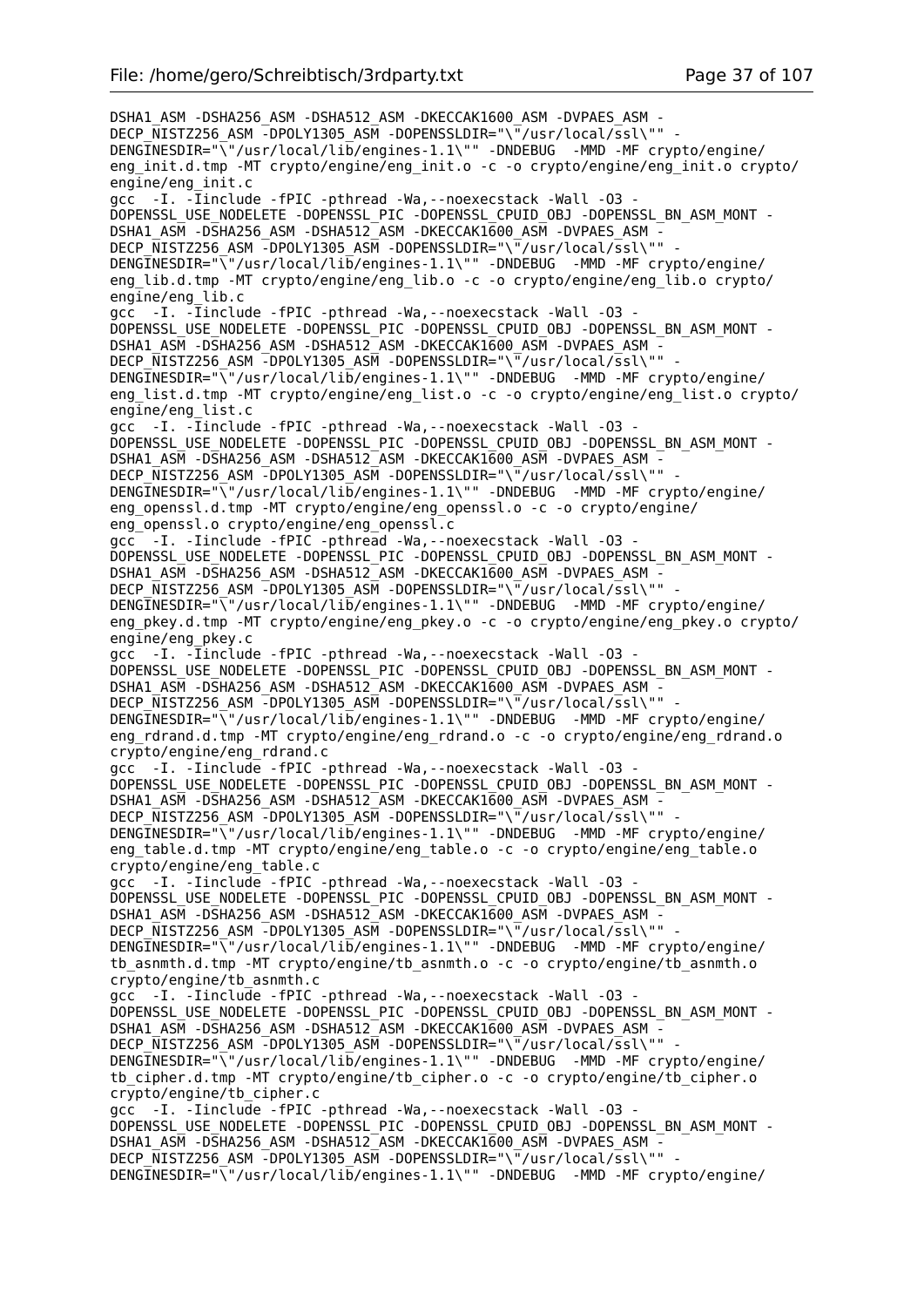tb\_dh.d.tmp -MT crypto/engine/tb\_dh.o -c -o crypto/engine/tb\_dh.o crypto/engine/ tb\_dh.c gcc -I. -Iinclude -fPIC -pthread -Wa,--noexecstack -Wall -O3 - DOPENSSL\_USE\_NODELETE -DOPENSSL\_PIC -DOPENSSL\_CPUID\_OBJ -DOPENSSL\_BN\_ASM\_MONT - DSHA1\_ASM -DSHA256\_ASM -DSHA512\_ASM -DKECCAK1600\_ASM -DVPAES\_ASM - DECP\_NISTZ256\_ASM\_-DPOLY1305\_ASM\_-DOPENSSLDIR="\"/usr/local/ssl\"" DENGINESDIR="\"/usr/local/lib/engines-1.1\"" -DNDEBUG -MMD -MF crypto/engine/ tb\_digest.d.tmp -MT crypto/engine/tb\_digest.o -c -o crypto/engine/tb\_digest.o crypto/engine/tb\_digest.c gcc -I. -Iinclude -fPIC -pthread -Wa,--noexecstack -Wall -O3 - DOPENSSL\_USE\_NODELETE -DOPENSSL\_PIC -DOPENSSL\_CPUID\_OBJ -DOPENSSL\_BN\_ASM\_MONT - DSHA1\_ASM -DSHA256\_ASM -DSHA512\_ASM -DKECCAK1600\_ASM -DVPAES\_ASM - DECP NISTZ256 ASM -DPOLY1305 ASM -DOPENSSLDIR="\"/usr/local/ssl\"" DENGINESDIR="\"/usr/local/lib/engines-1.1\"" -DNDEBUG -MMD -MF crypto/engine/ tb\_dsa.d.tmp -MT crypto/engine/tb\_dsa.o -c -o crypto/engine/tb\_dsa.o crypto/engine/ tb\_dsa.c gcc -I. -Iinclude -fPIC -pthread -Wa,--noexecstack -Wall -O3 - DOPENSSL\_USE\_NODELETE -DOPENSSL\_PIC -DOPENSSL\_CPUID\_OBJ -DOPENSSL\_BN\_ASM\_MONT - DSHA1\_ASM -DSHA256\_ASM -DSHA512\_ASM -DKECCAK1600\_ASM -DVPAES\_ASM -DECP NISTZ256 ASM -DPOLY1305 ASM -DOPENSSLDIR="\"/usr/local/ssl\"" DENGINESDIR="\"/usr/local/lib/engines-1.1\"" -DNDEBUG -MMD -MF crypto/engine/ tb\_eckey.d.tmp -MT crypto/engine/tb\_eckey.o -c -o crypto/engine/tb\_eckey.o crypto/ engine/tb\_eckey.c gcc -I. -Iinclude -fPIC -pthread -Wa,--noexecstack -Wall -O3 - DOPENSSL\_USE\_NODELETE -DOPENSSL\_PIC -DOPENSSL\_CPUID\_OBJ -DOPENSSL\_BN\_ASM\_MONT -DSHA1\_ASM -DSHA256\_ASM -DSHA512\_ASM -DKECCAK1600\_ASM -DVPAES\_ASM -DECP NISTZ256 ASM -DPOLY1305 ASM -DOPENSSLDIR="\"/usr/local/ssl\"" DENGINESDIR="\"/usr/local/lib/engines-1.1\"" -DNDEBUG -MMD -MF crypto/engine/ tb\_pkmeth.d.tmp -MT crypto/engine/tb\_pkmeth.o -c -o crypto/engine/tb\_pkmeth.o crypto/engine/tb\_pkmeth.c gcc -I. -Iinclude -fPIC -pthread -Wa,--noexecstack -Wall -O3 - DOPENSSL\_USE\_NODELETE -DOPENSSL\_PIC -DOPENSSL\_CPUID\_OBJ -DOPENSSL\_BN\_ASM\_MONT - DSHA1\_ASM -DSHA256\_ASM -DSHA512\_ASM -DKECCAK1600\_ASM -DVPAES\_ASM - DECP\_NISTZ256\_ASM -DPOLY1305\_ASM -DOPENSSLDIR="\"/usr/local/ssl\"" DENGINESDIR="\"/usr/local/lib/engines-1.1\"" -DNDEBUG -MMD -MF crypto/engine/ tb\_rand.d.tmp -MT crypto/engine/tb\_rand.o -c -o crypto/engine/tb\_rand.o crypto/ engine/tb\_rand.c gcc -I. -Iinclude -fPIC -pthread -Wa,--noexecstack -Wall -O3 - DOPENSSL\_USE\_NODELETE -DOPENSSL\_PIC -DOPENSSL\_CPUID\_OBJ -DOPENSSL\_BN\_ASM\_MONT -DSHA1\_ASM -DSHA256\_ASM -DSHA512\_ASM -DKECCAK1600\_ASM -DVPAES\_ASM -DECP\_NISTZ256\_ASM -DPOLY1305\_ASM -DOPENSSLDIR="\"/usr/local/ssl\"" DENGINESDIR="\"/usr/local/lib/engines-1.1\"" -DNDEBUG -MMD -MF crypto/engine/ tb\_rsa.d.tmp -MT crypto/engine/tb\_rsa.o -c -o crypto/engine/tb\_rsa.o crypto/engine/ tb\_rsa.c gcc -I. -Iinclude -fPIC -pthread -Wa,--noexecstack -Wall -O3 - DOPENSSL\_USE\_NODELETE -DOPENSSL\_PIC -DOPENSSL\_CPUID\_OBJ -DOPENSSL\_BN\_ASM\_MONT -DSHA1\_ASM -DSHA256\_ASM -DSHA512\_ASM -DKECCAK1600\_ASM -DVPAES\_ASM -DECP NISTZ256 ASM -DPOLY1305 ASM -DOPENSSLDIR="\"/usr/local/ssl\"" DENGINESDIR="\"/usr/local/lib/engines-1.1\"" -DNDEBUG -MMD -MF crypto/err/ err.d.tmp -MT crypto/err/err.o -c -o crypto/err/err.o crypto/err/err.c gcc -I. -Iinclude -fPIC -pthread -Wa,--noexecstack -Wall -O3 - DOPENSSL\_USE\_NODELETE -DOPENSSL\_PIC -DOPENSSL\_CPUID\_OBJ -DOPENSSL\_BN\_ASM\_MONT - DSHA1\_ASM -DSHA256\_ASM -DSHA512\_ASM -DKECCAK1600\_ASM -DVPAES\_ASM DECP\_NISTZ256\_ASM -DPOLY1305\_ASM -DOPENSSLDIR="\"/usr/local/ssl\"" -DENGINESDIR="\"/usr/local/lib/engines-1.1\"" -DNDEBUG -MMD -MF crypto/err/ err\_all.d.tmp -MT crypto/err/err\_all.o -c -o crypto/err/err\_all.o crypto/err/ err\_all.c gcc<sup>-</sup> -I. -Iinclude -fPIC -pthread -Wa, --noexecstack -Wall -03 -DOPENSSL\_USE\_NODELETE -DOPENSSL\_PIC -DOPENSSL\_CPUID\_OBJ\_-DOPENSSL\_BN\_ASM\_MONT -DSHA1\_ASM -DSHA256\_ASM -DSHA512\_ASM -DKECCAK1600\_ASM -DVPAES\_ASM -DECP NISTZ256 ASM -DPOLY1305 ASM -DOPENSSLDIR="\"/usr/local/ssl\"" DENGINESDIR="\"/usr/local/lib/engines-1.1\"" -DNDEBUG -MMD -MF crypto/err/ err\_prn.d.tmp -MT crypto/err/err\_prn.o -c -o crypto/err/err\_prn.o crypto/err/ err\_prn.c gcc -I. -Iinclude -fPIC -pthread -Wa,--noexecstack -Wall -O3 - DOPENSSL\_USE\_NODELETE -DOPENSSL\_PIC -DOPENSSL\_CPUID\_OBJ -DOPENSSL\_BN\_ASM\_MONT -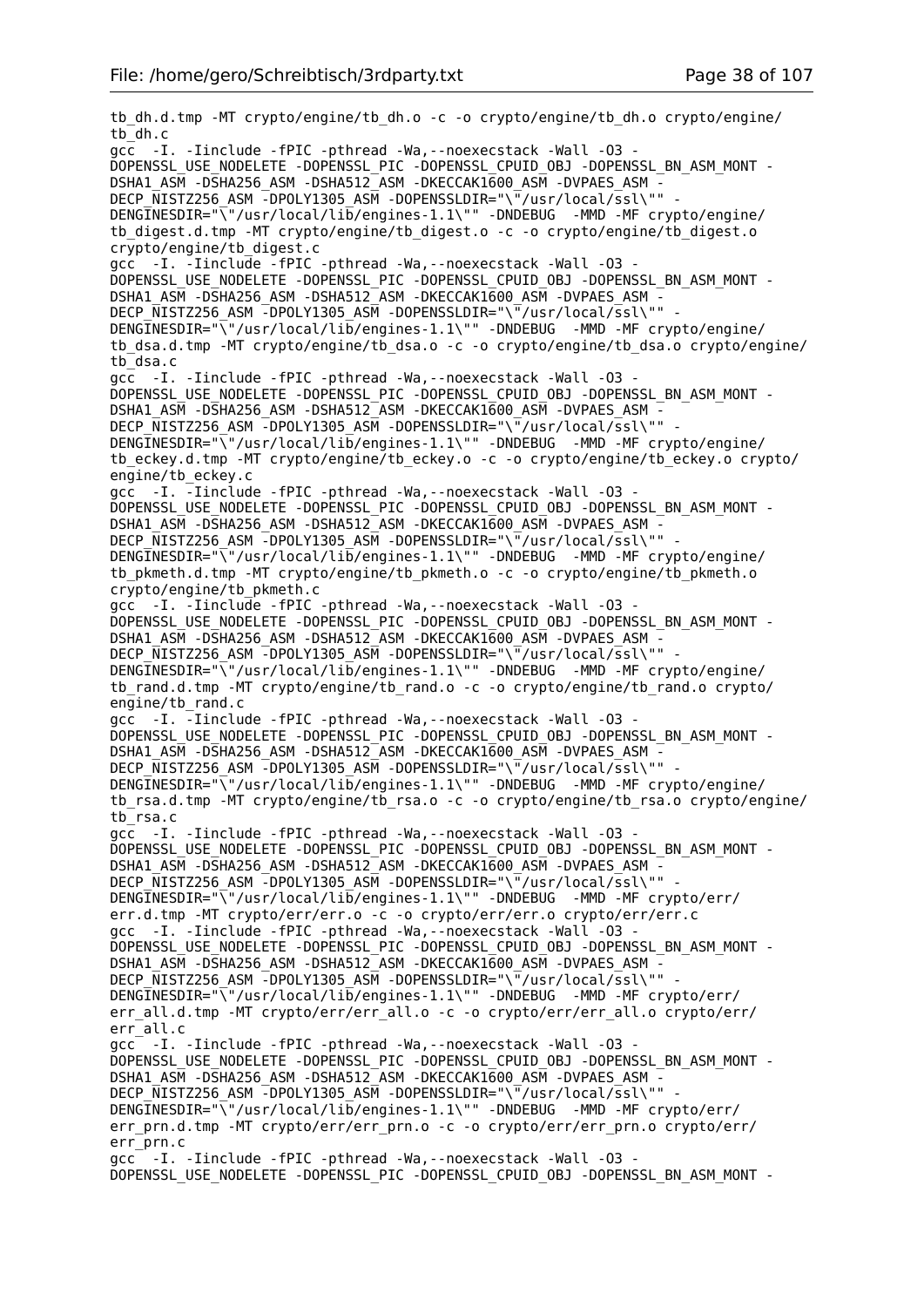DSHA1\_ASM -DSHA256\_ASM -DSHA512\_ASM -DKECCAK1600\_ASM -DVPAES\_ASM - DECP\_NISTZ256\_ASM -DPOLY1305\_ASM -DOPENSSLDIR="\"/usr/local/ssl\"" DENGINESDIR="\"/usr/local/lib/engines-1.1\"" -DNDEBUG -MMD -MF crypto/evp/ bio\_b64.d.tmp -MT crypto/evp/bio\_b64.o -c -o crypto/evp/bio\_b64.o crypto/evp/  $bio$  $b64.c$ gcc -I. -Iinclude -fPIC -pthread -Wa,--noexecstack -Wall -O3 - DOPENSSL\_USE\_NODELETE -DOPENSSL\_PIC -DOPENSSL\_CPUID\_OBJ\_-DOPENSSL\_BN\_ASM\_MONT -DSHA1\_ASM -DSHA256\_ASM -DSHA512\_ASM -DKECCAK1600\_ASM -DVPAES\_ASM DECP\_NISTZ256\_ASM -DPOLY1305\_ASM -DOPENSSLDIR="\"/usr/local/ssl\"" -DENGINESDIR="\"/usr/local/lib/engines-1.1\"" -DNDEBUG -MMD -MF crypto/evp/ bio\_enc.d.tmp -MT crypto/evp/bio\_enc.o -c -o crypto/evp/bio\_enc.o crypto/evp/ bio\_enc.c qcc<sup>-</sup> -I. -Iinclude -fPIC -pthread -Wa, --noexecstack -Wall -03 -DOPENSSL\_USE\_NODELETE -DOPENSSL\_PIC -DOPENSSL\_CPUID\_OBJ -DOPENSSL\_BN\_ASM\_MONT - DSHA1\_ASM -DSHA256\_ASM -DSHA512\_ASM -DKECCAK1600\_ASM -DVPAES\_ASM -DECP\_NISTZ256\_ASM -DPOLY1305\_ASM -DOPENSSLDIR="\"/usr/local/ssl\"" DENGINESDIR="\"/usr/local/lib/engines-1.1\"" -DNDEBUG -MMD -MF crypto/evp/ bio\_md.d.tmp -MT crypto/evp/bio\_md.o -c -o crypto/evp/bio\_md.o crypto/evp/bio\_md.c gcc<sup>-</sup> -I. -Iinclude -fPIC -pthread -Wa, --noexecstack -Wall<sup>-</sup>-03 -DOPENSSL\_USE\_NODELETE -DOPENSSL\_PIC -DOPENSSL\_CPUID\_OBJ -DOPENSSL\_BN\_ASM\_MONT - DSHA1\_ASM -DSHA256\_ASM -DSHA512\_ASM -DKECCAK1600\_ASM -DVPAES\_ASM - DECP NISTZ256 ASM -DPOLY1305 ASM -DOPENSSLDIR="\"/usr/local/ssl\"" -DENGINESDIR="\"/usr/local/lib/engines-1.1\"" -DNDEBUG -MMD -MF crypto/evp/ bio\_ok.d.tmp -MT crypto/evp/bio\_ok.o -c -o crypto/evp/bio\_ok.o crypto/evp/bio\_ok.c gcc -I. -Iinclude -fPIC -pthread -Wa, --noexecstack -Wall -03 -DOPENSSL\_USE\_NODELETE -DOPENSSL\_PIC -DOPENSSL\_CPUID\_OBJ -DOPENSSL\_BN\_ASM\_MONT - DSHA1\_ASM -DSHA256\_ASM -DSHA512\_ASM -DKECCAK1600\_ASM -DVPAES\_ASM - DECP\_NISTZ256\_ASM -DPOLY1305\_ASM -DOPENSSLDIR="\"/usr/local/ssl\"" DENGINESDIR="\"/usr/local/lib/engines-1.1\"" -DNDEBUG -MMD -MF crypto/evp/ c\_allc.d.tmp -MT crypto/evp/c\_allc.o -c -o crypto/evp/c\_allc.o crypto/evp/c\_allc.c gcc -I. -Iinclude -fPIC -pthread -Wa, --noexecstack -Wall -03 -DOPENSSL\_USE\_NODELETE -DOPENSSL\_PIC -DOPENSSL\_CPUID\_OBJ -DOPENSSL\_BN\_ASM\_MONT -DSHA1\_ASM -DSHA256\_ASM -DSHA512\_ASM -DKECCAK1600\_ASM -DVPAES ASM -DECP NISTZ256 ASM -DPOLY1305 ASM -DOPENSSLDIR="\"/usr/local/ssl\"" DENGINESDIR="\"/usr/local/lib/engines-1.1\"" -DNDEBUG -MMD -MF crypto/evp/ c\_alld.d.tmp -MT crypto/evp/c\_alld.o -c -o crypto/evp/c\_alld.o crypto/evp/c\_alld.c gcc -I. -Iinclude -fPIC -pthread -Wa, --noexecstack -Wall -03 -DOPENSSL\_USE\_NODELETE -DOPENSSL\_PIC -DOPENSSL\_CPUID\_OBJ -DOPENSSL\_BN\_ASM\_MONT - DSHA1\_ASM -DSHA256\_ASM -DSHA512\_ASM -DKECCAK1600\_ASM -DVPAES\_ASM -DECP NISTZ256 ASM  $\overline{-}$ DPOLY1305 ASM -DOPENSSLDIR="\ $\overline{''}/$ usr/local/ssl\"" -DENGINESDIR="\"/usr/local/lib/engines-1.1\"" -DNDEBUG -MMD -MF crypto/evp/ cmeth\_lib.d.tmp -MT crypto/evp/cmeth\_lib.o -c -o crypto/evp/cmeth\_lib.o crypto/evp/ cmeth\_lib.c gcc -I. -Iinclude -fPIC -pthread -Wa,--noexecstack -Wall -O3 - DOPENSSL\_USE\_NODELETE -DOPENSSL\_PIC -DOPENSSL\_CPUID\_OBJ\_-DOPENSSL\_BN\_ASM\_MONT -DSHA1\_ASM -DSHA256\_ASM -DSHA512\_ASM -DKECCAK1600\_ASM -DVPAES\_ASM DECP NISTZ256 ASM -DPOLY1305 ASM -DOPENSSLDIR="\"/usr/local/ssl\"" DENGINESDIR="\"/usr/local/lib/engines-1.1\"" -DNDEBUG -MMD -MF crypto/evp/ digest.d.tmp -MT crypto/evp/digest.o -c -o crypto/evp/digest.o crypto/evp/digest.c gcc -I. -Iinclude -Icrypto -Icrypto/modes -fPIC -pthread -Wa,--noexecstack -Wall - O3 -DOPENSSL\_USE\_NODELETE -DOPENSSL\_PIC -DOPENSSL\_CPUID\_OBJ -DOPENSSL\_BN\_ASM\_MONT - DSHA1\_ASM -DSHA256\_ASM -DSHA512\_ASM -DKECCAK1600\_ASM -DVPAES\_ASM -DECP\_NISTZ256\_ASM -DPOLY1305 ASM -DOPENSSLDIR="\"/usr/local/ssl\"" DENGINESDIR="\"/usr/local/lib/engines-1.1\"" -DNDEBUG -MMD -MF crypto/evp/ e aes.d.tmp -MT crypto/evp/e aes.o -c -o crypto/evp/e aes.o crypto/evp/e aes.c gcc -I. -Iinclude -Icrypto/modes -fPIC -pthread -Wa, --noexecstack -Wall -03 -DOPENSSL\_USE\_NODELETE -DOPENSSL\_PIC -DOPENSSL\_CPUID\_OBJ -DOPENSSL\_BN\_ASM\_MONT - DSHA1\_ASM -DSHA256\_ASM -DSHA512\_ASM -DKECCAK1600\_ASM -DVPAES\_ASM - DECP NISTZ256 ASM  $\overline{-}$ DPOLY1305 ASM -DOPENSSLDIR="\ $\overline{-}/$ usr/local/ssl\"" DENGINESDIR="\"/usr/local/lib/engines-1.1\"" -DNDEBUG -MMD -MF crypto/evp/ e\_aes\_cbc\_hmac\_sha1.d.tmp -MT crypto/evp/e\_aes\_cbc\_hmac\_sha1.o -c -o crypto/evp/ e aes cbc hmac shal.o crypto/evp/e aes cbc hmac shal.c gcc -I. -Iinclude -Icrypto/modes -fPIC -pthread -Wa,--noexecstack -Wall -O3 - DOPENSSL\_USE\_NODELETE -DOPENSSL\_PIC -DOPENSSL\_CPUID\_OBJ -DOPENSSL\_BN\_ASM\_MONT - DSHA1\_ASM -DSHA256\_ASM -DSHA512\_ASM -DKECCAK1600\_ASM -DVPAES\_ASM - DECP NISTZ256 ASM  $\overline{-}$ DPOLY1305 ASM -DOPENSSLDIR="\ $\overline{-}/$ usr/local/ssl\"" -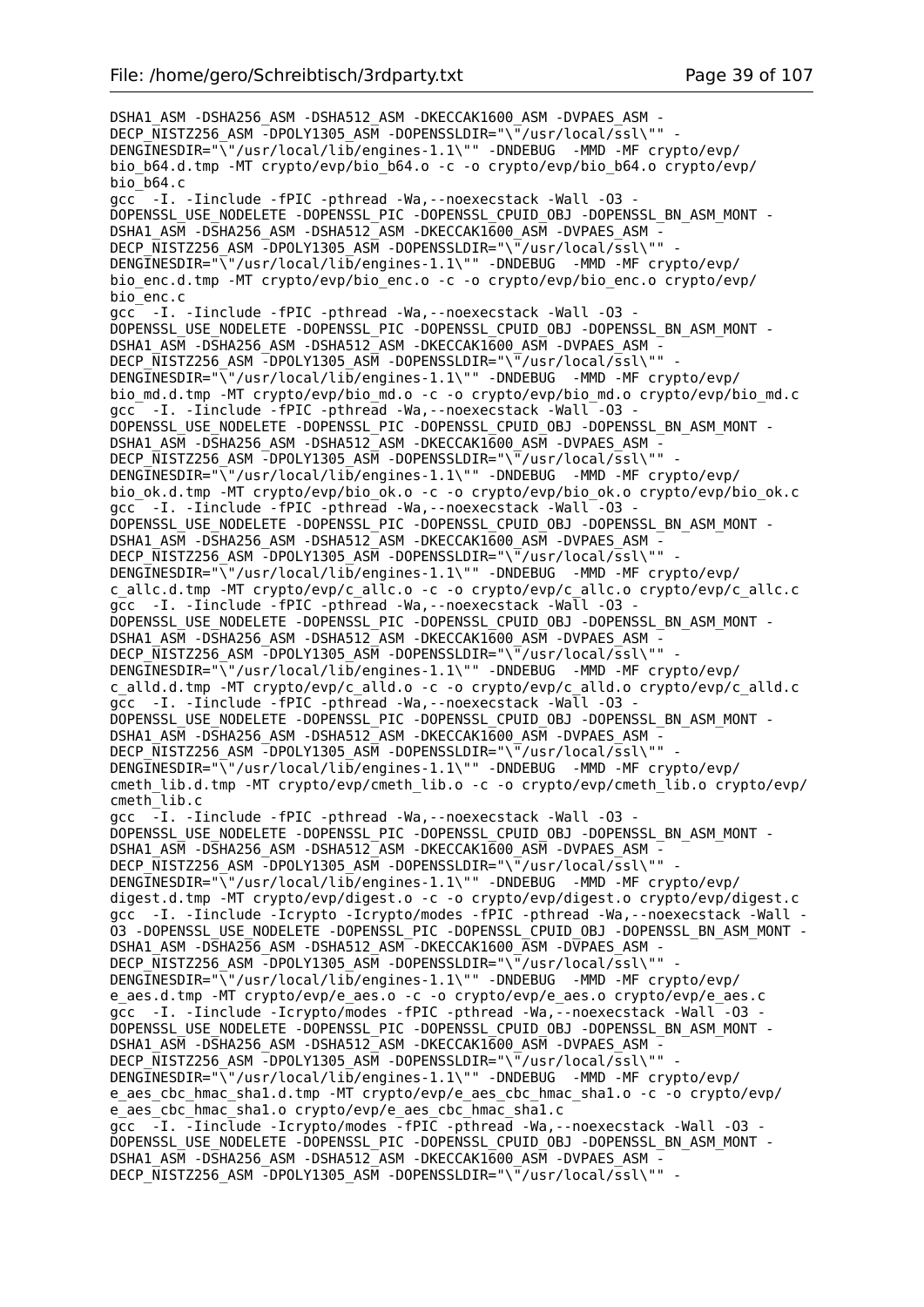DENGINESDIR="\"/usr/local/lib/engines-1.1\"" -DNDEBUG -MMD -MF crypto/evp/ e aes cbc hmac sha256.d.tmp -MT crypto/evp/e aes cbc hmac sha256.o -c -o crypto/ evp/e\_aes\_cbc\_hmac\_sha256.o crypto/evp/e\_aes\_cbc\_hmac\_sha256.c gcc -I. -Iinclude -Icrypto -Icrypto/modes -fPIC -pthread -Wa,--noexecstack -Wall - O3 -DOPENSSL\_USE\_NODELETE -DOPENSSL\_PIC -DOPENSSL\_CPUID\_OBJ -DOPENSSL\_BN\_ASM\_MONT - DSHA1\_ASM -DSHA256\_ASM -DSHA512\_ASM -DKECCAK1600\_ASM -DVPAES\_ASM - DECP\_NISTZ256\_ASM -DPOLY1305\_ASM -DOPENSSLDIR="\"/usr/local/ssl\"" DENGINESDIR="\"/usr/local/lib/engines-1.1\"" -DNDEBUG -MMD -MF crypto/evp/ e aria.d.tmp -MT crypto/evp/e aria.o -c -o crypto/evp/e aria.o crypto/evp/e aria.c gcc -I. -Iinclude -fPIC -pthread -Wa,--noexecstack -Wall -O3 - DOPENSSL\_USE\_NODELETE -DOPENSSL\_PIC -DOPENSSL\_CPUID\_OBJ -DOPENSSL\_BN\_ASM\_MONT - DSHA1\_ASM -DSHA256\_ASM -DSHA512\_ASM -DKECCAK1600\_ASM -DVPAES\_ASM - DECP NISTZ256 ASM -DPOLY1305 ASM -DOPENSSLDIR="\"/usr/local/ssl\"" DENGINESDIR="\"/usr/local/lib/engines-1.1\"" -DNDEBUG -MMD -MF crypto/evp/ e\_bf.d.tmp -MT crypto/evp/e\_bf.o -c -o crypto/evp/e\_bf.o crypto/evp/e\_bf.c gcc -I. -Iinclude -Icrypto -Icrypto/modes -fPIC -pthread -Wa,--noexecstack -Wall - O3 -DOPENSSL\_USE\_NODELETE -DOPENSSL\_PIC -DOPENSSL\_CPUID\_OBJ -DOPENSSL\_BN\_ASM\_MONT - DSHA1\_ASM -DSHA256\_ASM -DSHA512\_ASM -DKECCAK1600\_ASM -DVPAES\_ASM -DECP NISTZ256 ASM -DPOLY1305 ASM -DOPENSSLDIR="\"/usr/local/ssl\"" DENGINESDIR="\"/usr/local/lib/engines-1.1\"" -DNDEBUG -MMD -MF crypto/evp/ e camellia.d.tmp -MT crypto/evp/e camellia.o -c -o crypto/evp/e camellia.o crypto/ evp/e\_camellia.c gcc -I. -Iinclude -fPIC -pthread -Wa,--noexecstack -Wall -O3 - DOPENSSL\_USE\_NODELETE -DOPENSSL\_PIC -DOPENSSL\_CPUID\_OBJ -DOPENSSL\_BN\_ASM\_MONT -DSHA1\_ASM -DSHA256\_ASM -DSHA512\_ASM -DKECCAK1600\_ASM -DVPAES\_ASM -DECP NISTZ256 ASM  $\overline{-}$ DPOLY1305 ASM -DOPENSSLDIR="\ $\overline{-}/$ usr/local/ssl\"" DENGINESDIR="\"/usr/local/lib/engines-1.1\"" -DNDEBUG -MMD -MF crypto/evp/ e\_cast.d.tmp -MT crypto/evp/e\_cast.o -c -o crypto/evp/e\_cast.o crypto/evp/e\_cast.c gcc -I. -Iinclude -fPIC -pthread -Wa, --noexecstack -Wall -03 -DOPENSSL\_USE\_NODELETE -DOPENSSL\_PIC -DOPENSSL\_CPUID\_OBJ -DOPENSSL\_BN\_ASM\_MONT - DSHA1\_ASM -DSHA256\_ASM -DSHA512\_ASM -DKECCAK1600\_ASM -DVPAES\_ASM -DECP NISTZ256 ASM -DPOLY1305 ASM -DOPENSSLDIR="\"/usr/local/ssl\"" DENGINESDIR="\"/usr/local/lib/engines-1.1\"" -DNDEBUG -MMD -MF crypto/evp/ e\_chacha20\_poly1305.d.tmp -MT crypto/evp/e\_chacha20\_poly1305.o -c -o crypto/evp/ e\_chacha20\_poly1305.o crypto/evp/e\_chacha20\_poly1305.c gcc -I. -Iinclude -Icrypto -fPIC -pthread -Wa,--noexecstack -Wall -O3 - DOPENSSL\_USE\_NODELETE -DOPENSSL\_PIC -DOPENSSL\_CPUID\_OBJ -DOPENSSL\_BN\_ASM\_MONT - DSHA1\_ASM -DSHA256\_ASM -DSHA512\_ASM -DKECCAK1600\_ASM -DVPAES\_ASM - DECP\_NISTZ256\_ASM -DPOLY1305\_ASM -DOPENSSLDIR="\"/usr/local/ssl\"" - DENGINESDIR="\"/usr/local/lib/engines-1.1\"" -DNDEBUG -MMD -MF crypto/evp/ e\_des.d.tmp -MT crypto/evp/e\_des.o -c -o crypto/evp/e\_des.o crypto/evp/e\_des.c gcc -I. -Iinclude -Icrypto -fPIC -pthread -Wa,--noexecstack -Wall -O3 - DOPENSSL\_USE\_NODELETE -DOPENSSL\_PIC -DOPENSSL\_CPUID\_OBJ -DOPENSSL\_BN\_ASM\_MONT - DSHA1\_ASM -DSHA256\_ASM -DSHA512\_ASM -DKECCAK1600\_ASM -DVPAES\_ASM -DECP NISTZ256 ASM -DPOLY1305 ASM -DOPENSSLDIR="\"/usr/local/ssl\"" DENGINESDIR="\"/usr/local/lib/engines-1.1\"" -DNDEBUG -MMD -MF crypto/evp/ e des3.d.tmp -MT crypto/evp/e des3.o -c -o crypto/evp/e des3.o crypto/evp/e des3.c gcc -I. -Iinclude -fPIC -pthread -Wa, --noexecstack -Wall -03 DOPENSSL\_USE\_NODELETE -DOPENSSL\_PIC -DOPENSSL\_CPUID\_OBJ -DOPENSSL\_BN\_ASM\_MONT - DSHA1\_ASM -DSHA256\_ASM -DSHA512\_ASM -DKECCAK1600\_ASM -DVPAES\_ASM - DECP\_NISTZ256\_ASM -DPOLY1305\_ASM -DOPENSSLDIR="\"/usr/local/ssl\"" DENGINESDIR="\"/usr/local/lib/engines-1.1\"" -DNDEBUG -MMD -MF crypto/evp/ e\_idea.d.tmp -MT crypto/evp/e\_idea.o -c -o crypto/evp/e\_idea.o crypto/evp/e\_idea.c gcc -I. -Iinclude -fPIC -pthread -Wa,--noexecstack -Wall -O3 - DOPENSSL\_USE\_NODELETE -DOPENSSL\_PIC -DOPENSSL\_CPUID\_OBJ -DOPENSSL\_BN\_ASM\_MONT -DSHA1\_ASM -DSHA256\_ASM -DSHA512\_ASM -DKECCAK1600\_ASM -DVPAES\_ASM -DECP NISTZ256 ASM -DPOLY1305 ASM -DOPENSSLDIR="\"/usr/local/ssl\"" DENGINESDIR="\"/usr/local/lib/engines-1.1\"" -DNDEBUG -MMD -MF crypto/evp/ e\_null.d.tmp -MT crypto/evp/e\_null.o -c -o crypto/evp/e\_null.o crypto/evp/e\_null.c gcc -I. -Iinclude -fPIC -pthread -Wa, --noexecstack -Wall -03 -DOPENSSL\_USE\_NODELETE -DOPENSSL\_PIC -DOPENSSL\_CPUID\_OBJ -DOPENSSL\_BN\_ASM\_MONT -DSHA1\_ASM -DSHA256\_ASM -DSHA512\_ASM -DKECCAK1600\_ASM -DVPAES\_ASM -DECP NISTZ256 ASM -DPOLY1305 ASM -DOPENSSLDIR="\"/usr/local/ssl\"" DENGINESDIR="\"/usr/local/lib/engines-1.1\"" -DNDEBUG -MMD -MF crypto/evp/ e\_old.d.tmp -MT crypto/evp/e\_old.o -c -o crypto/evp/e\_old.o crypto/evp/e\_old.c gcc -I. -Iinclude -fPIC -pthread -Wa,--noexecstack -Wall -O3 -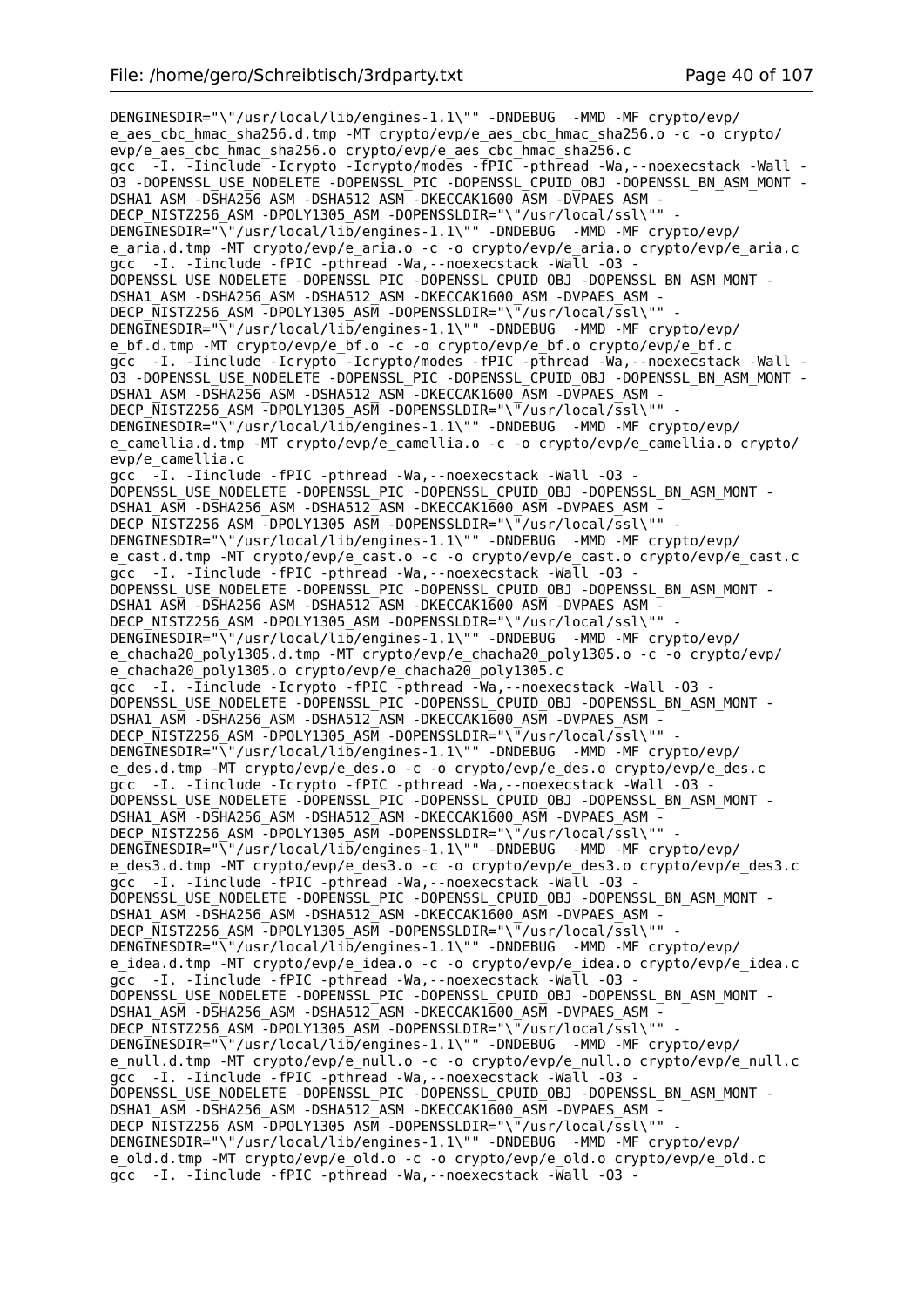DOPENSSL\_USE\_NODELETE -DOPENSSL PIC -DOPENSSL CPUID OBJ -DOPENSSL BN ASM\_MONT -DSHA1\_ASM -DSHA256\_ASM -DSHA512\_ASM -DKECCAK1600\_ASM -DVPAES\_ASM -DECP\_NISTZ256\_ASM -DPOLY1305\_ASM -DOPENSSLDIR="\"/usr/local/ssl\"" DENGINESDIR="\"/usr/local/lib/engines-1.1\"" -DNDEBUG -MMD -MF crypto/evp/ e\_rc2.d.tmp -MT crypto/evp/e\_rc2.o -c -o crypto/evp/e\_rc2.o crypto/evp/e\_rc2.c gcc -I. -Iinclude -fPIC -pthread -Wa, --noexecstack -Wall -03 DOPENSSL\_USE\_NODELETE -DOPENSSL\_PIC -DOPENSSL\_CPUID\_OBJ -DOPENSSL\_BN\_ASM\_MONT - DSHA1\_ASM -DSHA256\_ASM -DSHA512\_ASM -DKECCAK1600\_ASM -DVPAES\_ASM DECP NISTZ256 ASM -DPOLY1305 ASM -DOPENSSLDIR="\"/usr/local/ssl\"" -DENGINESDIR="\"/usr/local/lib/engines-1.1\"" -DNDEBUG -MMD -MF crypto/evp/ e\_rc4.d.tmp -MT crypto/evp/e\_rc4.o -c -o crypto/evp/e\_rc4.o crypto/evp/e\_rc4.c gcc -I. -Iinclude -fPIC -pthread -Wa, --noexecstack -Wall -03 DOPENSSL\_USE\_NODELETE -DOPENSSL\_PIC -DOPENSSL\_CPUID\_OBJ\_-DOPENSSL\_BN\_ASM\_MONT -DSHA1\_ASM -DSHA256\_ASM -DSHA512\_ASM -DKECCAK1600\_ASM -DVPAES\_ASM -DECP NISTZ256 ASM -DPOLY1305 ASM -DOPENSSLDIR="\"/usr/local/ssl\"" DENGINESDIR="\"/usr/local/lib/engines-1.1\"" -DNDEBUG -MMD -MF crypto/evp/ e rc4 hmac md5.d.tmp -MT crypto/evp/e rc4 hmac md5.o -c -o crypto/evp/ e\_rc4\_hmac\_md5.o crypto/evp/e\_rc4\_hmac\_md5.c gcc  $-T.$  -Tinclude -fPIC -pthread -Wa, --noexecstack -Wall -03 -DOPENSSL\_USE\_NODELETE -DOPENSSL\_PIC -DOPENSSL\_CPUID\_OBJ -DOPENSSL\_BN\_ASM\_MONT - DSHA1\_ASM -DSHA256\_ASM -DSHA512\_ASM -DKECCAK1600\_ASM -DVPAES\_ASM - DECP NISTZ256 ASM -DPOLY1305 ASM -DOPENSSLDIR="\"/usr/local/ssl\"" DENGINESDIR="\"/usr/local/lib/engines-1.1\"" -DNDEBUG -MMD -MF crypto/evp/ e rc5.d.tmp -MT crypto/evp/e rc5.o -c -o crypto/evp/e rc5.o crypto/evp/e rc5.c gcc -I. -Iinclude -fPIC -pthread -Wa, --noexecstack -Wall -03 DOPENSSL\_USE\_NODELETE -DOPENSSL\_PIC -DOPENSSL\_CPUID\_OBJ -DOPENSSL\_BN\_ASM\_MONT - DSHA1\_ASM -DSHA256\_ASM -DSHA512\_ASM -DKECCAK1600\_ASM -DVPAES\_ASM - DECP\_NISTZ256\_ASM -DPOLY1305\_ASM -DOPENSSLDIR="\"/usr/local/ssl\"" DENGINESDIR="\"/usr/local/lib/engines-1.1\"" -DNDEBUG -MMD -MF crypto/evp/ e\_seed.d.tmp -MT crypto/evp/e\_seed.o -c -o crypto/evp/e\_seed.o crypto/evp/e\_seed.c gcc -I. -Iinclude -Icrypto -Icrypto/modes -fPIC -pthread -Wa,--noexecstack -Wall - O3 -DOPENSSL\_USE\_NODELETE -DOPENSSL\_PIC -DOPENSSL\_CPUID\_OBJ -DOPENSSL\_BN\_ASM\_MONT - DSHA1\_ASM -DSHA256\_ASM -DSHA512\_ASM -DKECCAK1600\_ASM -DVPAES\_ASM -DECP NISTZ256 ASM -DPOLY1305 ASM -DOPENSSLDIR="\"/usr/local/ssl\"" DENGINESDIR="\"/usr/local/lib/engines-1.1\"" -DNDEBUG -MMD -MF crypto/evp/ e\_sm4.d.tmp -MT crypto/evp/e\_sm4.o -c -o crypto/evp/e\_sm4.o crypto/evp/e\_sm4.c gcc -I. -Iinclude -fPIC -pthread -Wa, --noexecstack -Wall -03 DOPENSSL\_USE\_NODELETE -DOPENSSL\_PIC -DOPENSSL\_CPUID\_OBJ -DOPENSSL\_BN\_ASM\_MONT - DSHA1\_ASM -DSHA256\_ASM -DSHA512\_ASM -DKECCAK1600\_ASM -DVPAES\_ASM -DECP NISTZ256 ASM  $\overline{-}$ DPOLY1305 ASM -DOPENSSLDIR="\ $\overline{''}/$ usr/local/ssl\"" -DENGINESDIR="\"/usr/local/lib/engines-1.1\"" -DNDEBUG -MMD -MF crypto/evp/ e xcbc d.d.tmp -MT crypto/evp/e xcbc d.o -c -o crypto/evp/e xcbc d.o crypto/evp/ e\_xcbc\_d.c  $\overline{qcc}$  - $\overline{I}$ . -Iinclude -fPIC -pthread -Wa, --noexecstack -Wall -03 -DOPENSSL\_USE\_NODELETE -DOPENSSL\_PIC -DOPENSSL\_CPUID\_OBJ\_-DOPENSSL\_BN\_ASM\_MONT -DSHA1\_ASM -DSHA256\_ASM -DSHA512\_ASM -DKECCAK1600\_ASM -DVPAES\_ASM DECP NISTZ256 ASM -DPOLY1305 ASM -DOPENSSLDIR="\"/usr/local/ssl\"" DENGINESDIR="\"/usr/local/lib/engines-1.1\"" -DNDEBUG -MMD -MF crypto/evp/ encode.d.tmp -MT crypto/evp/encode.o -c -o crypto/evp/encode.o crypto/evp/encode.c gcc -I. -Iinclude -fPIC -pthread -Wa,--noexecstack -Wall -O3 - DOPENSSL\_USE\_NODELETE -DOPENSSL\_PIC -DOPENSSL\_CPUID\_OBJ\_-DOPENSSL\_BN\_ASM\_MONT -DSHA1\_ASM -DSHA256\_ASM -DSHA512\_ASM -DKECCAK1600\_ASM -DVPAES\_ASM -DECP  $\overline{\text{N}}$ ISTZ256 ASM -DPOLY1305 ASM -DOPENSSLDIR="\"/usr/local/ssl\"" DENGINESDIR="\"/usr/local/lib/engines-1.1\"" -DNDEBUG -MMD -MF crypto/evp/ evp\_cnf.d.tmp -MT crypto/evp/evp\_cnf.o -c -o crypto/evp/evp\_cnf.o crypto/evp/ evp\_cnf.c gcc -I. -Iinclude -fPIC -pthread -Wa,--noexecstack -Wall -O3 - DOPENSSL\_USE\_NODELETE -DOPENSSL\_PIC -DOPENSSL\_CPUID\_OBJ -DOPENSSL\_BN\_ASM\_MONT - DSHA1\_ASM -DSHA256\_ASM -DSHA512\_ASM -DKECCAK1600\_ASM -DVPAES\_ASM -DECP NISTZ256 ASM -DPOLY1305 ASM -DOPENSSLDIR="\"/usr/local/ssl\"" DENGINESDIR="\"/usr/local/lib/engines-1.1\"" -DNDEBUG -MMD -MF crypto/evp/ evp\_enc.d.tmp -MT crypto/evp/evp\_enc.o -c -o crypto/evp/evp enc.o crypto/evp/ evp\_enc.c gcc -I. -Iinclude -fPIC -pthread -Wa,--noexecstack -Wall -O3 - DOPENSSL\_USE\_NODELETE -DOPENSSL\_PIC -DOPENSSL\_CPUID\_OBJ -DOPENSSL\_BN\_ASM\_MONT - DSHA1\_ASM -DSHA256\_ASM -DSHA512\_ASM -DKECCAK1600\_ASM -DVPAES\_ASM -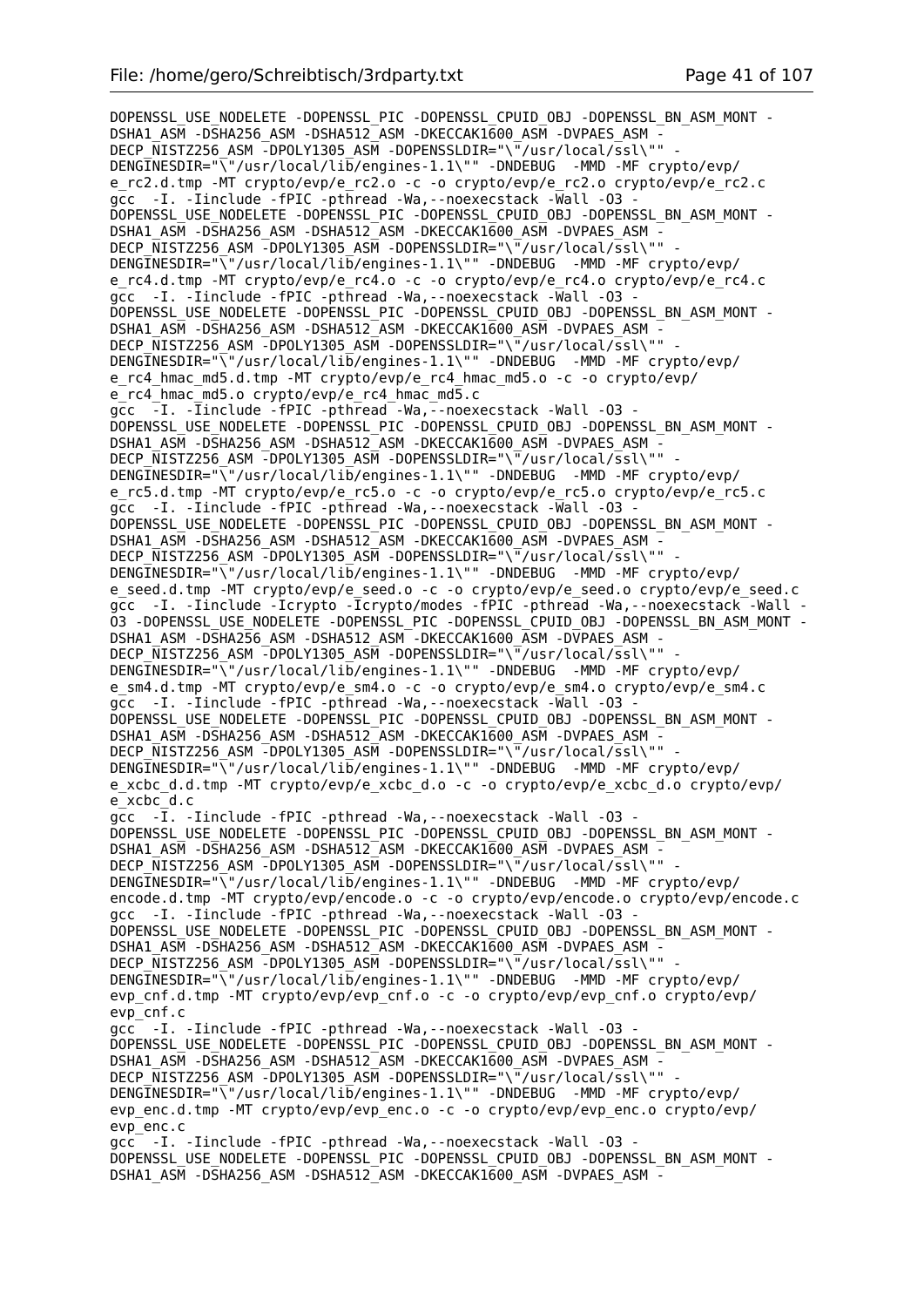DECP\_NISTZ256\_ASM -DPOLY1305\_ASM -DOPENSSLDIR="\"/usr/local/ssl\"" -DENGINESDIR="\"/usr/local/lib/engines-1.1\"" -DNDEBUG -MMD -MF crypto/evp/ evp\_err.d.tmp -MT crypto/evp/evp\_err.o -c -o crypto/evp/evp\_err.o crypto/evp/ evp\_err.c gcc -I. -Iinclude -fPIC -pthread -Wa,--noexecstack -Wall -O3 - DOPENSSL\_USE\_NODELETE -DOPENSSL\_PIC -DOPENSSL\_CPUID\_OBJ -DOPENSSL\_BN\_ASM\_MONT - DSHA1\_ASM -DSHA256\_ASM -DSHA512\_ASM -DKECCAK1600\_ASM -DVPAES\_ASM -DECP NISTZ256 ASM -DPOLY1305 ASM -DOPENSSLDIR="\"/usr/local/ssl\"" DENGINESDIR="\"/usr/local/lib/engines-1.1\"" -DNDEBUG -MMD -MF crypto/evp/ evp\_key.d.tmp -MT crypto/evp/evp\_key.o -c -o crypto/evp/evp key.o crypto/evp/ evp\_key.c gcc -I. -Iinclude -fPIC -pthread -Wa, --noexecstack -Wall -03 -DOPENSSL\_USE\_NODELETE -DOPENSSL\_PIC -DOPENSSL\_CPUID\_OBJ\_-DOPENSSL\_BN\_ASM\_MONT -DSHA1\_ASM -DSHA256\_ASM -DSHA512\_ASM -DKECCAK1600\_ASM -DVPAES\_ASM -DECP NISTZ256 ASM -DPOLY1305 ASM -DOPENSSLDIR="\"/usr/local/ssl\"" DENGINESDIR="\"/usr/local/lib/engines-1.1\"" -DNDEBUG -MMD -MF crypto/evp/ evp\_lib.d.tmp -MT crypto/evp/evp\_lib.o -c -o crypto/evp/evp\_lib.o crypto/evp/ evp\_lib.c gcc -I. -Iinclude -fPIC -pthread -Wa,--noexecstack -Wall -O3 - DOPENSSL\_USE\_NODELETE -DOPENSSL\_PIC -DOPENSSL\_CPUID\_OBJ -DOPENSSL\_BN\_ASM\_MONT - DSHA1\_ASM -DSHA256\_ASM -DSHA512\_ASM -DKECCAK1600\_ASM -DVPAES\_ASM - DECP NISTZ256 ASM  $\overline{-}$ DPOLY1305 ASM -DOPENSSLDIR="\ $\overline{-}/$ usr/local/ssl\"" DENGINESDIR="\"/usr/local/lib/engines-1.1\"" -DNDEBUG -MMD -MF crypto/evp/ evp\_pbe.d.tmp -MT crypto/evp/evp\_pbe.o -c -o crypto/evp/evp\_pbe.o crypto/evp/ evp\_pbe.c gcc<sup>-</sup> -I. -Iinclude -fPIC -pthread -Wa, --noexecstack -Wall -03 -DOPENSSL\_USE\_NODELETE -DOPENSSL\_PIC -DOPENSSL\_CPUID\_OBJ -DOPENSSL\_BN\_ASM\_MONT - DSHA1\_ASM -DSHA256\_ASM -DSHA512\_ASM -DKECCAK1600\_ASM -DVPAES\_ASM - DECP\_NISTZ256\_ASM -DPOLY1305\_ASM -DOPENSSLDIR="\"/usr/local/ssl\"" - DENGINESDIR="\"/usr/local/lib/engines-1.1\"" -DNDEBUG -MMD -MF crypto/evp/ evp\_pkey.d.tmp -MT crypto/evp/evp\_pkey.o -c -o crypto/evp/evp\_pkey.o crypto/evp/ evp\_pkey.c gcc -I. -Iinclude -fPIC -pthread -Wa,--noexecstack -Wall -O3 - DOPENSSL\_USE\_NODELETE -DOPENSSL\_PIC -DOPENSSL\_CPUID\_OBJ -DOPENSSL\_BN\_ASM\_MONT - DSHA1\_ASM -DSHA256\_ASM -DSHA512\_ASM -DKECCAK1600\_ASM -DVPAES\_ASM - DECP\_NISTZ256\_ASM -DPOLY1305\_ASM -DOPENSSLDIR="\"/usr/local/ssl\"" DENGINESDIR="\"/usr/local/lib/engines-1.1\"" -DNDEBUG -MMD -MF crypto/evp/ m\_md2.d.tmp -MT crypto/evp/m\_md2.o -c -o crypto/evp/m\_md2.o crypto/evp/m\_md2.c gcc -I. -Iinclude -fPIC -pthread -Wa,--noexecstack -Wall -O3 - DOPENSSL\_USE\_NODELETE -DOPENSSL\_PIC -DOPENSSL\_CPUID\_OBJ -DOPENSSL\_BN\_ASM\_MONT -DSHA1\_ASM -DSHA256\_ASM -DSHA512\_ASM -DKECCAK1600\_ASM -DVPAES\_ASM -DECP NISTZ256 ASM -DPOLY1305 ASM -DOPENSSLDIR="\"/usr/local/ssl\"" DENGINESDIR="\"/usr/local/lib/engines-1.1\"" -DNDEBUG -MMD -MF crypto/evp/ m\_md4.d.tmp -MT crypto/evp/m\_md4.o -c -o crypto/evp/m\_md4.o crypto/evp/m\_md4.c gcc -I. -Iinclude -fPIC -pthread -Wa,--noexecstack -Wall -O3 - DOPENSSL\_USE\_NODELETE -DOPENSSL\_PIC -DOPENSSL\_CPUID\_OBJ -DOPENSSL\_BN\_ASM\_MONT - DSHA1\_ASM -DSHA256\_ASM -DSHA512\_ASM -DKECCAK1600\_ASM -DVPAES\_ASM -DECP NISTZ256 ASM -DPOLY1305 ASM -DOPENSSLDIR="\"/usr/local/ssl\"" DENGINESDIR="\"/usr/local/lib/engines-1.1\"" -DNDEBUG -MMD -MF crypto/evp/ m\_md5.d.tmp -MT crypto/evp/m\_md5.o -c -o crypto/evp/m\_md5.o crypto/evp/m\_md5.c gcc -I. -Iinclude -fPIC -pthread -Wa, --noexecstack -Wall -03 DOPENSSL\_USE\_NODELETE -DOPENSSL\_PIC -DOPENSSL\_CPUID\_OBJ -DOPENSSL\_BN\_ASM\_MONT -DSHA1\_ASM -DSHA256\_ASM -DSHA512\_ASM -DKECCAK1600\_ASM -DVPAES\_ASM DECP\_NISTZ256\_ASM -DPOLY1305\_ASM -DOPENSSLDIR="\"/usr/local/ssl\"" -DENGINESDIR="\"/usr/local/lib/engines-1.1\"" -DNDEBUG -MMD -MF crypto/evp/ m\_md5\_sha1.d.tmp -MT crypto/evp/m\_md5\_sha1.o -c -o crypto/evp/m\_md5\_sha1.o crypto/ evp/m\_md5\_sha1.c gcc  $\overline{-1}$ .  $\overline{-1}$ Iinclude -fPIC -pthread -Wa, --noexecstack -Wall -03 -DOPENSSL\_USE\_NODELETE -DOPENSSL\_PIC -DOPENSSL\_CPUID\_OBJ\_-DOPENSSL\_BN\_ASM\_MONT -DSHA1\_ASM -DSHA256\_ASM -DSHA512\_ASM -DKECCAK1600\_ASM -DVPAES\_ASM -DECP NISTZ256 ASM -DPOLY1305 ASM -DOPENSSLDIR="\"/usr/local/ssl\"" DENGINESDIR="\"/usr/local/lib/engines-1.1\"" -DNDEBUG -MMD -MF crypto/evp/ m\_mdc2.d.tmp -MT crypto/evp/m\_mdc2.o -c -o crypto/evp/m\_mdc2.o crypto/evp/m\_mdc2.c gcc -I. -Iinclude -fPIC -pthread -Wa, --noexecstack -Wall -03 -DOPENSSL\_USE\_NODELETE -DOPENSSL\_PIC -DOPENSSL\_CPUID\_OBJ -DOPENSSL\_BN\_ASM\_MONT - DSHA1\_ASM -DSHA256\_ASM -DSHA512\_ASM -DKECCAK1600\_ASM -DVPAES\_ASM -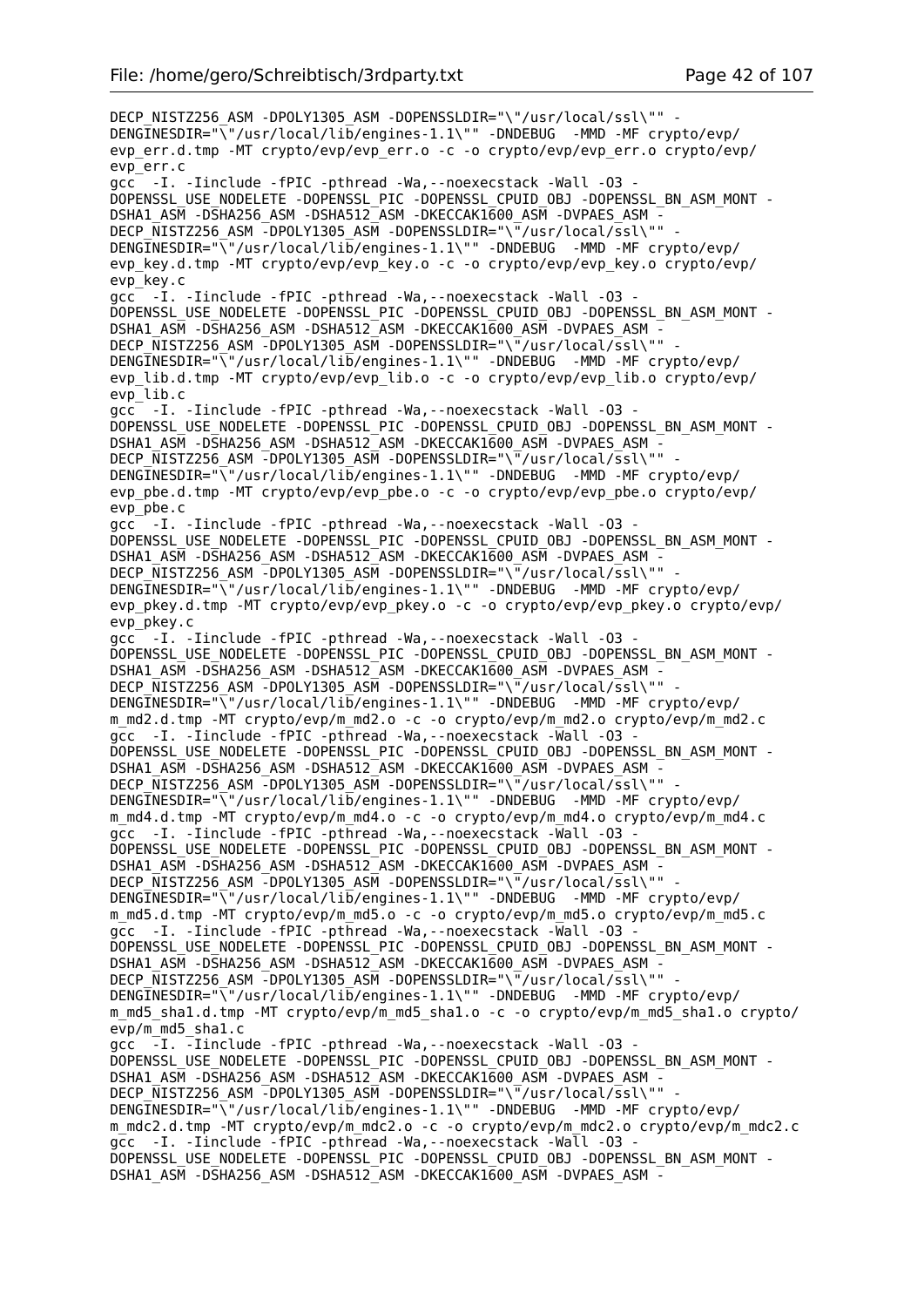DECP\_NISTZ256\_ASM -DPOLY1305\_ASM -DOPENSSLDIR="\"/usr/local/ssl\"" -DENGINESDIR="\"/usr/local/lib/engines-1.1\"" -DNDEBUG -MMD -MF crypto/evp/ m\_null.d.tmp -MT crypto/evp/m\_null.o -c -o crypto/evp/m\_null.o crypto/evp/m\_null.c gcc -I. -Iinclude -fPIC -pthread -Wa,--noexecstack -Wall -O3 - DOPENSSL\_USE\_NODELETE -DOPENSSL\_PIC -DOPENSSL\_CPUID\_OBJ -DOPENSSL\_BN\_ASM\_MONT - DSHA1\_ASM -DSHA256\_ASM -DSHA512\_ASM -DKECCAK1600\_ASM -DVPAES\_ASM - DECP\_NISTZ256\_ASM -DPOLY1305\_ASM -DOPENSSLDIR="\"/usr/local/ssl\"" -DENGINESDIR="\"/usr/local/lib/engines-1.1\"" -DNDEBUG -MMD -MF crypto/evp/ m\_ripemd.d.tmp -MT crypto/evp/m\_ripemd.o -c -o crypto/evp/m\_ripemd.o crypto/evp/ m\_ripemd.c gcc -I. -Iinclude -fPIC -pthread -Wa,--noexecstack -Wall -O3 - DOPENSSL\_USE\_NODELETE -DOPENSSL\_PIC -DOPENSSL\_CPUID\_OBJ -DOPENSSL\_BN\_ASM\_MONT - DSHA1\_ASM -DSHA256\_ASM -DSHA512\_ASM -DKECCAK1600\_ASM -DVPAES\_ASM - DECP\_NISTZ256\_ASM -DPOLY1305\_ASM -DOPENSSLDIR="\"/usr/local/ssl\"" DENGINESDIR="\"/usr/local/lib/engines-1.1\"" -DNDEBUG -MMD -MF crypto/evp/ m\_sha1.d.tmp -MT crypto/evp/m\_sha1.o -c -o crypto/evp/m\_sha1.o crypto/evp/m\_sha1.c gcc -I. -Iinclude -Icrypto -fPIC -pthread -Wa,--noexecstack -Wall -O3 - DOPENSSL\_USE\_NODELETE -DOPENSSL\_PIC -DOPENSSL\_CPUID\_OBJ -DOPENSSL\_BN\_ASM\_MONT - DSHA1\_ASM -DSHA256\_ASM -DSHA512\_ASM -DKECCAK1600\_ASM -DVPAES\_ASM - DECP NISTZ256 ASM -DPOLY1305 ASM -DOPENSSLDIR="\"/usr/local/ssl\"" DENGINESDIR="\"/usr/local/lib/engines-1.1\"" -DNDEBUG -MMD -MF crypto/evp/ m\_sha3.d.tmp -MT crypto/evp/m\_sha3.o -c -o crypto/evp/m\_sha3.o crypto/evp/m\_sha3.c gcc -I. -Iinclude -fPIC -pthread -Wa,--noexecstack -Wall -O3 - DOPENSSL\_USE\_NODELETE -DOPENSSL\_PIC -DOPENSSL\_CPUID\_OBJ -DOPENSSL\_BN\_ASM\_MONT - DSHA1\_ASM -DSHA256\_ASM -DSHA512\_ASM -DKECCAK1600\_ASM -DVPAES\_ASM -DECP NISTZ256 ASM -DPOLY1305 ASM -DOPENSSLDIR="\"/usr/local/ssl\"" DENGINESDIR="\"/usr/local/lib/engines-1.1\"" -DNDEBUG -MMD -MF crypto/evp/ m\_sigver.d.tmp -MT crypto/evp/m\_sigver.o -c -o crypto/evp/m\_sigver.o crypto/evp/ m\_sigver.c gcc -I. -Iinclude -fPIC -pthread -Wa,--noexecstack -Wall -O3 - DOPENSSL\_USE\_NODELETE -DOPENSSL\_PIC -DOPENSSL\_CPUID\_OBJ -DOPENSSL\_BN\_ASM\_MONT -DSHA1\_ASM -DSHA256\_ASM -DSHA512\_ASM -DKECCAK1600\_ASM -DVPAES\_ASM - DECP NISTZ256 ASM -DPOLY1305 ASM -DOPENSSLDIR="\"/usr/local/ssl\"" DENGINESDIR="\"/usr/local/lib/engines-1.1\"" -DNDEBUG -MMD -MF crypto/evp/ m\_wp.d.tmp -MT crypto/evp/m\_wp.o -c -o crypto/evp/m\_wp.o crypto/evp/m\_wp.c gcc -I. -Iinclude -fPIC -pthread -Wa,--noexecstack -Wall -O3 - DOPENSSL\_USE\_NODELETE -DOPENSSL\_PIC -DOPENSSL\_CPUID\_OBJ -DOPENSSL\_BN\_ASM\_MONT - DSHA1\_ASM -DSHA256\_ASM -DSHA512\_ASM -DKECCAK1600\_ASM -DVPAES\_ASM - DECP NISTZ256 ASM -DPOLY1305 ASM -DOPENSSLDIR="\"/usr/local/ssl\"" -DENGINESDIR="\"/usr/local/lib/engines-1.1\"" -DNDEBUG -MMD -MF crypto/evp/ names.d.tmp -MT crypto/evp/names.o -c -o crypto/evp/names.o crypto/evp/names.c gcc -I. -Iinclude -fPIC -pthread -Wa,--noexecstack -Wall -O3 - DOPENSSL\_USE\_NODELETE -DOPENSSL\_PIC -DOPENSSL\_CPUID\_OBJ -DOPENSSL\_BN\_ASM\_MONT -DSHA1\_ASM -DSHA256\_ASM -DSHA512\_ASM -DKECCAK1600\_ASM -DVPAES\_ASM -DECP NISTZ256 ASM  $\overline{-}$ DPOLY1305 ASM -DOPENSSLDIR="\ $\overline{-}/$ usr/local/ssl\"" DENGINESDIR="\"/usr/local/lib/engines-1.1\"" -DNDEBUG -MMD -MF crypto/evp/ p5\_crpt.d.tmp -MT crypto/evp/p5\_crpt.o -c -o crypto/evp/p5\_crpt.o crypto/evp/ p5\_crpt.c gcc -I. -Iinclude -fPIC -pthread -Wa,--noexecstack -Wall -O3 - DOPENSSL\_USE\_NODELETE -DOPENSSL\_PIC -DOPENSSL\_CPUID\_OBJ -DOPENSSL\_BN\_ASM\_MONT - DSHA1\_ASM -DSHA256\_ASM -DSHA512\_ASM -DKECCAK1600\_ASM -DVPAES\_ASM -DECP\_NISTZ256\_ASM -DPOLY1305\_ASM -DOPENSSLDIR="\"/usr/local/ssl\"" DENGINESDIR="\"/usr/local/lib/engines-1.1\"" -DNDEBUG -MMD -MF crypto/evp/ p5\_crpt2.d.tmp -MT crypto/evp/p5\_crpt2.o -c -o crypto/evp/p5\_crpt2.o crypto/evp/ p5\_crpt2.c gcc -I. -Iinclude -fPIC -pthread -Wa,--noexecstack -Wall -O3 - DOPENSSL\_USE\_NODELETE -DOPENSSL\_PIC -DOPENSSL\_CPUID\_OBJ -DOPENSSL\_BN\_ASM\_MONT - DSHA1\_ASM -DSHA256\_ASM -DSHA512\_ASM -DKECCAK1600\_ASM -DVPAES\_ASM - DECP NISTZ256 ASM  $\overline{-}$ DPOLY1305 ASM -DOPENSSLDIR="\ $\overline{-}/$ usr/local/ssl\"" DENGINESDIR="\"/usr/local/lib/engines-1.1\"" -DNDEBUG -MMD -MF crypto/evp/ p\_dec.d.tmp -MT crypto/evp/p\_dec.o -c -o crypto/evp/p\_dec.o crypto/evp/p\_dec.c gcc -I. -Iinclude -fPIC -pthread -Wa, --noexecstack -Wall -03 -DOPENSSL\_USE\_NODELETE -DOPENSSL\_PIC -DOPENSSL\_CPUID\_OBJ -DOPENSSL\_BN\_ASM\_MONT - DSHA1\_ASM -DSHA256\_ASM -DSHA512\_ASM -DKECCAK1600\_ASM -DVPAES ASM -DECP NISTZ256 ASM -DPOLY1305 ASM -DOPENSSLDIR="\"/usr/local/ssl\"" DENGINESDIR="\"/usr/local/lib/engines-1.1\"" -DNDEBUG -MMD -MF crypto/evp/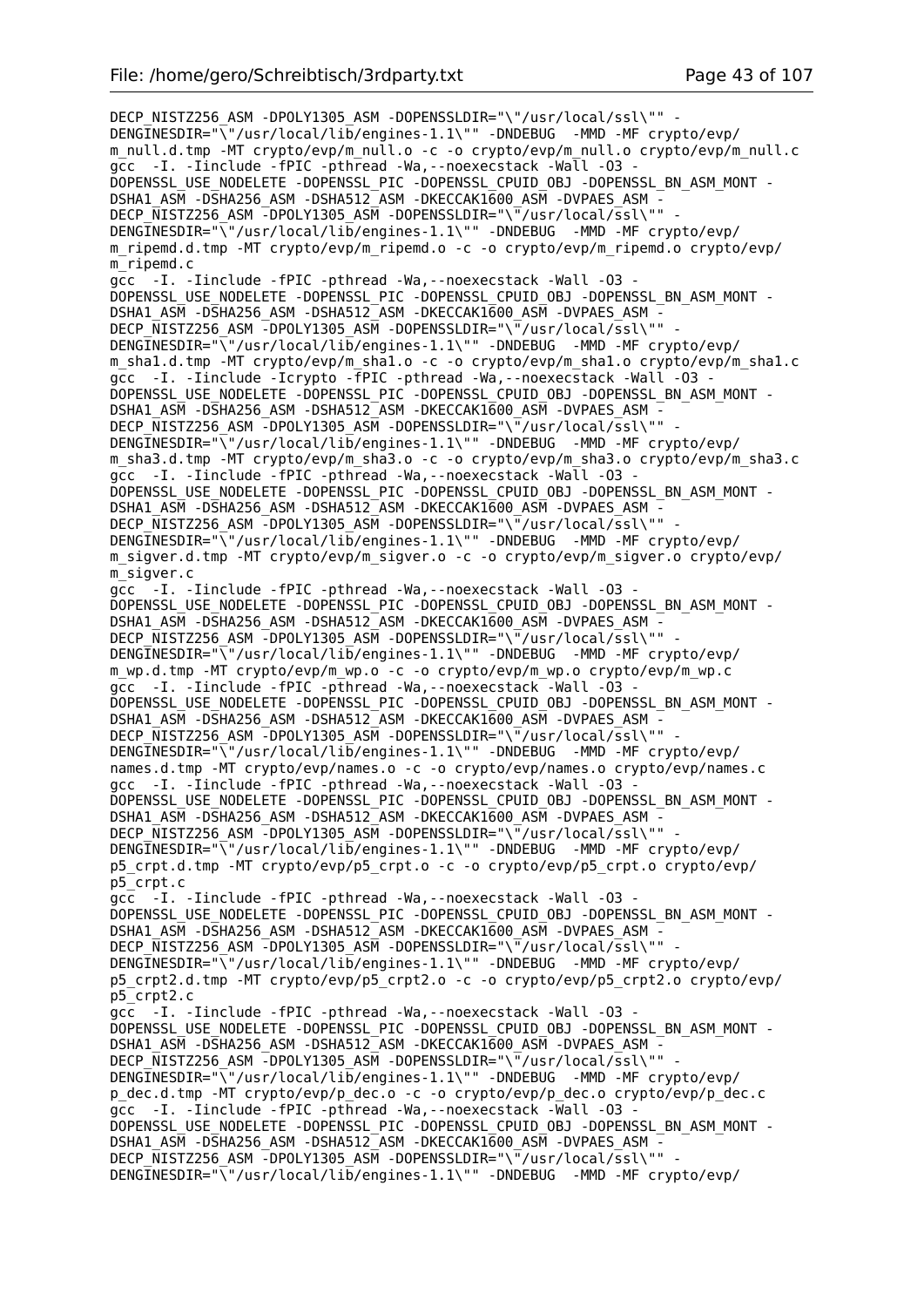p\_enc.d.tmp -MT crypto/evp/p\_enc.o -c -o crypto/evp/p\_enc.o crypto/evp/p\_enc.c gcc -I. -Iinclude -fPIC -pthread -Wa,--noexecstack -Wall -O3 - DOPENSSL\_USE\_NODELETE -DOPENSSL\_PIC -DOPENSSL\_CPUID\_OBJ -DOPENSSL\_BN\_ASM\_MONT - DSHA1\_ASM -DSHA256\_ASM -DSHA512\_ASM -DKECCAK1600\_ASM -DVPAES\_ASM - DECP\_NISTZ256\_ASM -DPOLY1305\_ASM -DOPENSSLDIR="\"/usr/local/ssl\"" - DENGINESDIR="\"/usr/local/lib/engines-1.1\"" -DNDEBUG -MMD -MF crypto/evp/ p\_lib.d.tmp -MT crypto/evp/p\_lib.o -c -o crypto/evp/p\_lib.o crypto/evp/p\_lib.c gcc -I. -Iinclude -fPIC -pthread -Wa,--noexecstack -Wall -O3 - DOPENSSL\_USE\_NODELETE -DOPENSSL\_PIC -DOPENSSL\_CPUID\_OBJ -DOPENSSL\_BN\_ASM\_MONT -DSHA1\_ASM -DSHA256\_ASM -DSHA512\_ASM -DKECCAK1600 ASM -DVPAES ASM -DECP NISTZ256 ASM -DPOLY1305 ASM -DOPENSSLDIR="\"/usr/local/ssl\"" DENGINESDIR="\"/usr/local/lib/engines-1.1\"" -DNDEBUG -MMD -MF crypto/evp/ p\_open.d.tmp -MT crypto/evp/p\_open.o -c -o crypto/evp/p\_open.o crypto/evp/p\_open.c gcc -I. -Iinclude -fPIC -pthread -Wa, --noexecstack -Wall -03 -DOPENSSL\_USE\_NODELETE -DOPENSSL\_PIC -DOPENSSL\_CPUID\_OBJ -DOPENSSL\_BN\_ASM\_MONT - DSHA1\_ASM -DSHA256\_ASM -DSHA512\_ASM -DKECCAK1600\_ASM -DVPAES\_ASM -DECP NISTZ256 ASM -DPOLY1305 ASM -DOPENSSLDIR="\"/usr/local/ssl\"" DENGINESDIR="\"/usr/local/lib/engines-1.1\"" -DNDEBUG -MMD -MF crypto/evp/ p\_seal.d.tmp -MT crypto/evp/p\_seal.o -c -o crypto/evp/p\_seal.o crypto/evp/p\_seal.c gcc -I. -Iinclude -fPIC -pthread -Wa,--noexecstack -Wall -O3 - DOPENSSL\_USE\_NODELETE -DOPENSSL\_PIC -DOPENSSL\_CPUID\_OBJ\_-DOPENSSL\_BN\_ASM\_MONT -DSHA1\_ASM -DSHA256\_ASM -DSHA512\_ASM -DKECCAK1600\_ASM -DVPAES\_ASM -DECP NISTZ256 ASM -DPOLY1305 ASM -DOPENSSLDIR="\"/usr/local/ssl\"" DENGINESDIR="\"/usr/local/lib/engines-1.1\"" -DNDEBUG -MMD -MF crypto/evp/ p\_sign.d.tmp -MT crypto/evp/p\_sign.o -c -o crypto/evp/p\_sign.o crypto/evp/p\_sign.c gcc -I. -Iinclude -fPIC -pthread -Wa, --noexecstack -Wall -03 -DOPENSSL\_USE\_NODELETE -DOPENSSL\_PIC -DOPENSSL\_CPUID\_OBJ -DOPENSSL\_BN\_ASM\_MONT - DSHA1\_ASM -DSHA256\_ASM -DSHA512\_ASM -DKECCAK1600\_ASM -DVPAES\_ASM - DECP\_NISTZ256\_ASM -DPOLY1305\_ASM -DOPENSSLDIR="\"/usr/local/ssl\"" - DENGINESDIR="\"/usr/local/lib/engines-1.1\"" -DNDEBUG -MMD -MF crypto/evp/ p\_verify.d.tmp -MT crypto/evp/p\_verify.o -c -o crypto/evp/p\_verify.o crypto/evp/ p\_verify.c gcc -I. -Iinclude -fPIC -pthread -Wa,--noexecstack -Wall -O3 - DOPENSSL\_USE\_NODELETE -DOPENSSL\_PIC -DOPENSSL\_CPUID\_OBJ -DOPENSSL\_BN\_ASM\_MONT - DSHA1\_ASM -DSHA256\_ASM -DSHA512\_ASM -DKECCAK1600\_ASM -DVPAES\_ASM DECP\_NISTZ256\_ASM -DPOLY1305\_ASM -DOPENSSLDIR="\"/usr/local/ssl\"" DENGINESDIR="\"/usr/local/lib/engines-1.1\"" -DNDEBUG -MMD -MF crypto/evp/ pbe\_scrypt.d.tmp -MT crypto/evp/pbe\_scrypt.o -c -o crypto/evp/pbe\_scrypt.o crypto/ evp/pbe\_scrypt.c gcc -I. -Iinclude -fPIC -pthread -Wa,--noexecstack -Wall -O3 - DOPENSSL\_USE\_NODELETE -DOPENSSL\_PIC -DOPENSSL\_CPUID\_OBJ -DOPENSSL\_BN\_ASM\_MONT - DSHA1\_ASM -DSHA256\_ASM -DSHA512\_ASM -DKECCAK1600\_ASM -DVPAES\_ASM - DECP\_NISTZ256\_ASM -DPOLY1305\_ASM -DOPENSSLDIR="\"/usr/local/ssl\"" DENGINESDIR="\"/usr/local/lib/engines-1.1\"" -DNDEBUG -MMD -MF crypto/evp/ pmeth\_fn.d.tmp -MT crypto/evp/pmeth\_fn.o -c -o crypto/evp/pmeth\_fn.o crypto/evp/ pmeth\_fn.c gcc -I. -Iinclude -fPIC -pthread -Wa,--noexecstack -Wall -O3 - DOPENSSL\_USE\_NODELETE -DOPENSSL\_PIC -DOPENSSL\_CPUID\_OBJ -DOPENSSL\_BN\_ASM\_MONT - DSHA1\_ASM -DSHA256\_ASM -DSHA512\_ASM -DKECCAK1600\_ASM -DVPAES\_ASM - DECP NISTZ256 ASM -DPOLY1305 ASM -DOPENSSLDIR="\"/usr/local/ssl\"" DENGINESDIR="\"/usr/local/lib/engines-1.1\"" -DNDEBUG -MMD -MF crypto/evp/ pmeth\_gn.d.tmp -MT crypto/evp/pmeth\_gn.o -c -o crypto/evp/pmeth\_gn.o crypto/evp/ pmeth\_gn.c gcc -I. -Iinclude -fPIC -pthread -Wa,--noexecstack -Wall -O3 - DOPENSSL\_USE\_NODELETE -DOPENSSL\_PIC -DOPENSSL\_CPUID\_OBJ -DOPENSSL\_BN\_ASM\_MONT - DSHA1\_ASM -DSHA256\_ASM -DSHA512\_ASM -DKECCAK1600\_ASM -DVPAES\_ASM -DECP NISTZ256 ASM -DPOLY1305 ASM -DOPENSSLDIR="\"/usr/local/ssl\"" DENGINESDIR="\"/usr/local/lib/engines-1.1\"" -DNDEBUG -MMD -MF crypto/evp/ pmeth\_lib.d.tmp -MT crypto/evp/pmeth\_lib.o -c -o crypto/evp/pmeth\_lib.o crypto/evp/ pmeth\_lib.c gcc -I. -Iinclude -fPIC -pthread -Wa,--noexecstack -Wall -O3 - DOPENSSL\_USE\_NODELETE -DOPENSSL\_PIC -DOPENSSL\_CPUID\_OBJ -DOPENSSL\_BN\_ASM\_MONT -DSHA1\_ASM -DSHA256\_ASM -DSHA512\_ASM -DKECCAK1600\_ASM -DVPAES\_ASM -DECP\_NISTZ256\_ASM -DPOLY1305\_ASM -DOPENSSLDIR="\"/usr/local/ssl\"" DENGINESDIR="\"/usr/local/lib/engines-1.1\"" -DNDEBUG -MMD -MF crypto/ ex\_data.d.tmp -MT crypto/ex\_data.o -c -o crypto/ex\_data.o crypto/ex\_data.c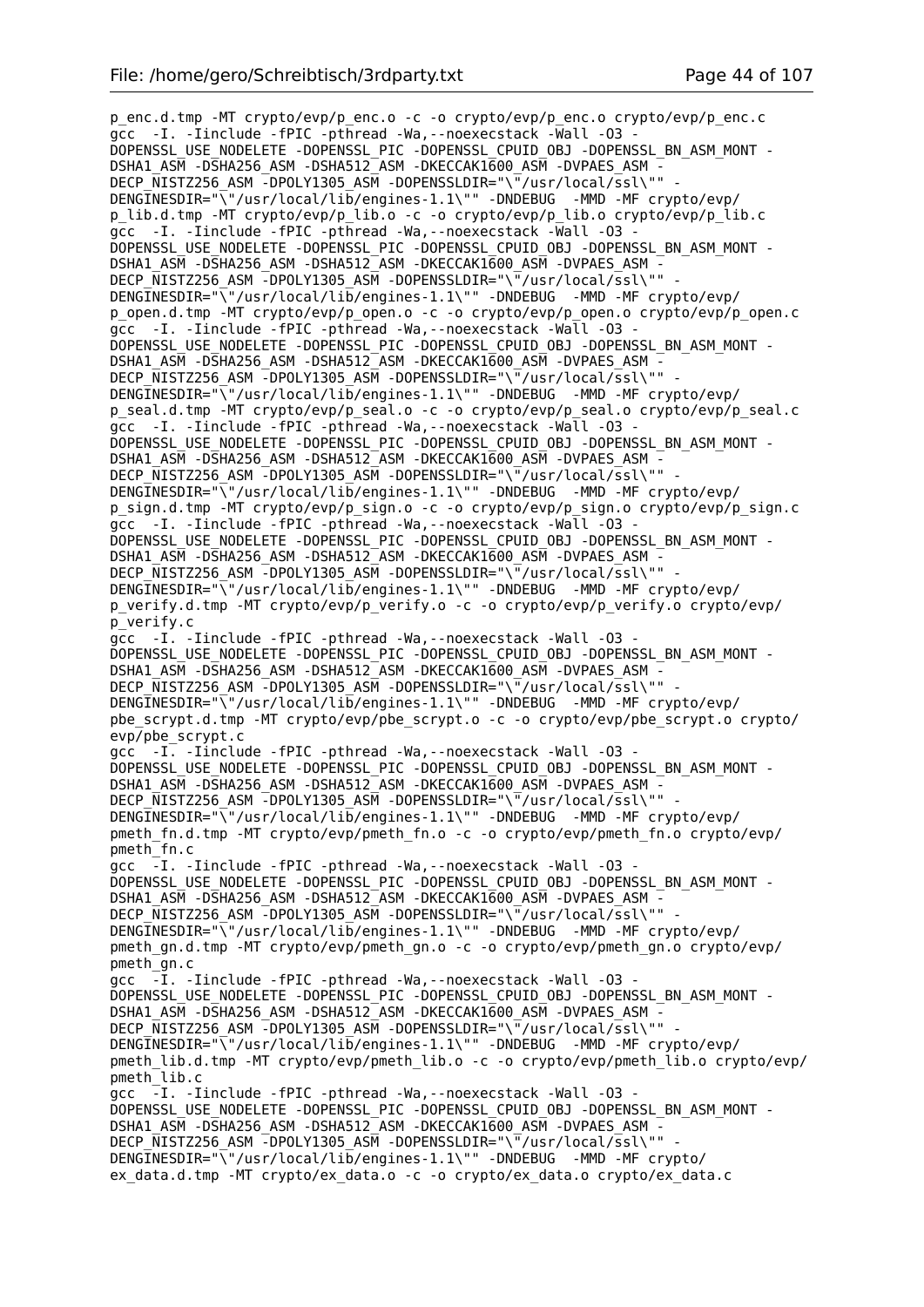gcc -I. -Iinclude -fPIC -pthread -Wa,--noexecstack -Wall -O3 - DOPENSSL\_USE\_NODELETE -DOPENSSL\_PIC -DOPENSSL\_CPUID\_OBJ -DOPENSSL\_BN\_ASM\_MONT - DSHA1\_ASM -DSHA256\_ASM -DSHA512\_ASM -DKECCAK1600\_ASM -DVPAES\_ASM - DECP NISTZ256 ASM -DPOLY1305 ASM -DOPENSSLDIR="\"/usr/local/ssl\"" DENGINESDIR="\"/usr/local/lib/engines-1.1\"" -DNDEBUG -MMD -MF crypto/ getenv.d.tmp -MT crypto/getenv.o -c -o crypto/getenv.o crypto/getenv.c gcc -I. -Iinclude -fPIC -pthread -Wa,--noexecstack -Wall -O3 - DOPENSSL\_USE\_NODELETE -DOPENSSL\_PIC -DOPENSSL\_CPUID\_OBJ -DOPENSSL\_BN\_ASM\_MONT - DSHA1\_ASM -DSHA256\_ASM -DSHA512\_ASM -DKECCAK1600\_ASM -DVPAES\_ASM -DECP NISTZ256 ASM -DPOLY1305 ASM -DOPENSSLDIR="\"/usr/local/ssl\"" -DENGINESDIR="\"/usr/local/lib/engines-1.1\"" -DNDEBUG -MMD -MF crypto/hmac/ hm\_ameth.d.tmp -MT crypto/hmac/hm\_ameth.o -c -o crypto/hmac/hm\_ameth.o crypto/hmac/ hm\_ameth.c gcc -I. -Iinclude -fPIC -pthread -Wa,--noexecstack -Wall -O3 - DOPENSSL\_USE\_NODELETE -DOPENSSL\_PIC -DOPENSSL\_CPUID\_OBJ -DOPENSSL\_BN\_ASM\_MONT -DSHA1\_ASM -DSHA256\_ASM -DSHA512\_ASM -DKECCAK1600\_ASM -DVPAES\_ASM -DECP NISTZ256 ASM -DPOLY1305 ASM -DOPENSSLDIR="\"/usr/local/ssl\"" DENGINESDIR="\"/usr/local/lib/engines-1.1\"" -DNDEBUG -MMD -MF crypto/hmac/ hm\_pmeth.d.tmp -MT crypto/hmac/hm\_pmeth.o -c -o crypto/hmac/hm\_pmeth.o crypto/hmac/ hm\_pmeth.c gcc -I. -Iinclude -fPIC -pthread -Wa,--noexecstack -Wall -O3 - DOPENSSL\_USE\_NODELETE -DOPENSSL\_PIC -DOPENSSL\_CPUID\_OBJ -DOPENSSL\_BN\_ASM\_MONT - DSHA1\_ASM -DSHA256\_ASM -DSHA512\_ASM -DKECCAK1600\_ASM -DVPAES\_ASM -DECP NISTZ256 ASM -DPOLY1305 ASM -DOPENSSLDIR="\"/usr/local/ssl\"" DENGINESDIR="\"/usr/local/lib/engines-1.1\"" -DNDEBUG -MMD -MF crypto/hmac/ hmac.d.tmp -MT crypto/hmac/hmac.o -c -o crypto/hmac/hmac.o crypto/hmac/hmac.c gcc -I. -Iinclude -fPIC -pthread -Wa, --noexecstack -Wall -03 DOPENSSL\_USE\_NODELETE -DOPENSSL\_PIC -DOPENSSL\_CPUID\_OBJ -DOPENSSL\_BN\_ASM\_MONT -DSHA1\_ASM -DSHA256\_ASM -DSHA512\_ASM -DKECCAK1600\_ASM -DVPAES\_ASM - DECP\_NISTZ256\_ASM -DPOLY1305\_ASM -DOPENSSLDIR="\"/usr/local/ssl\"" DENGINESDIR="\"/usr/local/lib/engines-1.1\"" -DNDEBUG -MMD -MF crypto/idea/ i cbc.d.tmp -MT crypto/idea/i cbc.o -c -o crypto/idea/i cbc.o crypto/idea/i cbc.c gcc -I. -Iinclude -fPIC -pthread -Wa,--noexecstack -Wall -O3 - DOPENSSL\_USE\_NODELETE -DOPENSSL\_PIC -DOPENSSL\_CPUID\_OBJ -DOPENSSL\_BN\_ASM\_MONT - DSHA1\_ASM -DSHA256\_ASM -DSHA512\_ASM -DKECCAK1600\_ASM -DVPAES ASM DECP\_NISTZ256\_ASM -DPOLY1305\_ASM -DOPENSSLDIR="\"/usr/local/ssl\"" DENGINESDIR="\"/usr/local/lib/engines-1.1\"" -DNDEBUG -MMD -MF crypto/idea/ i\_cfb64.d.tmp -MT crypto/idea/i\_cfb64.o -c -o crypto/idea/i\_cfb64.o crypto/idea/ i\_cfb64.c gcc -I. -Iinclude -fPIC -pthread -Wa,--noexecstack -Wall -O3 - DOPENSSL\_USE\_NODELETE -DOPENSSL\_PIC -DOPENSSL\_CPUID\_OBJ -DOPENSSL\_BN\_ASM\_MONT - DSHA1\_ASM -DSHA256\_ASM -DSHA512\_ASM -DKECCAK1600\_ASM -DVPAES\_ASM - DECP\_NISTZ256\_ASM -DPOLY1305\_ASM -DOPENSSLDIR="\"/usr/local/ssl\"" - DENGINESDIR="\"/usr/local/lib/engines-1.1\"" -DNDEBUG -MMD -MF crypto/idea/ i\_ecb.d.tmp -MT crypto/idea/i\_ecb.o -c -o crypto/idea/i\_ecb.o crypto/idea/i\_ecb.c gcc -I. -Iinclude -fPIC -pthread -Wa,--noexecstack -Wall -O3 - DOPENSSL\_USE\_NODELETE -DOPENSSL\_PIC -DOPENSSL\_CPUID\_OBJ -DOPENSSL\_BN\_ASM\_MONT - DSHA1\_ASM -DSHA256\_ASM -DSHA512\_ASM -DKECCAK1600\_ASM -DVPAES\_ASM -DECP NISTZ256 ASM -DPOLY1305 ASM -DOPENSSLDIR="\"/usr/local/ssl\"" DENGINESDIR="\"/usr/local/lib/engines-1.1\"" -DNDEBUG -MMD -MF crypto/idea/ i\_ofb64.d.tmp -MT crypto/idea/i\_ofb64.o -c -o crypto/idea/i\_ofb64.o crypto/idea/  $i$ <sup>ofb64.c</sup> gcc -I. -Iinclude -fPIC -pthread -Wa,--noexecstack -Wall -O3 - DOPENSSL\_USE\_NODELETE -DOPENSSL\_PIC -DOPENSSL\_CPUID\_OBJ -DOPENSSL\_BN\_ASM\_MONT -DSHA1\_ASM -DSHA256\_ASM -DSHA512\_ASM -DKECCAK1600 ASM -DVPAES ASM -DECP\_NISTZ256\_ASM -DPOLY1305\_ASM -DOPENSSLDIR="\"/usr/local/ssl\"" -DENGINESDIR="\"/usr/local/lib/engines-1.1\"" -DNDEBUG -MMD -MF crypto/idea/ i skey.d.tmp -MT crypto/idea/i skey.o -c -o crypto/idea/i skey.o crypto/idea/ i\_skey.c gcc -I. -Iinclude -fPIC -pthread -Wa,--noexecstack -Wall -O3 - DOPENSSL\_USE\_NODELETE -DOPENSSL\_PIC -DOPENSSL\_CPUID\_OBJ -DOPENSSL\_BN\_ASM\_MONT -DSHA1\_ASM -DSHA256\_ASM -DSHA512\_ASM -DKECCAK1600\_ASM -DVPAES\_ASM -DECP NISTZ256 ASM -DPOLY1305 ASM -DOPENSSLDIR="\"/usr/local/ssl\"" DENGINESDIR="\"/usr/local/lib/engines-1.1\"" -DNDEBUG -MMD -MF crypto/init.d.tmp - MT crypto/init.o -c -o crypto/init.o crypto/init.c gcc -I. -Iinclude -fPIC -pthread -Wa,--noexecstack -Wall -O3 -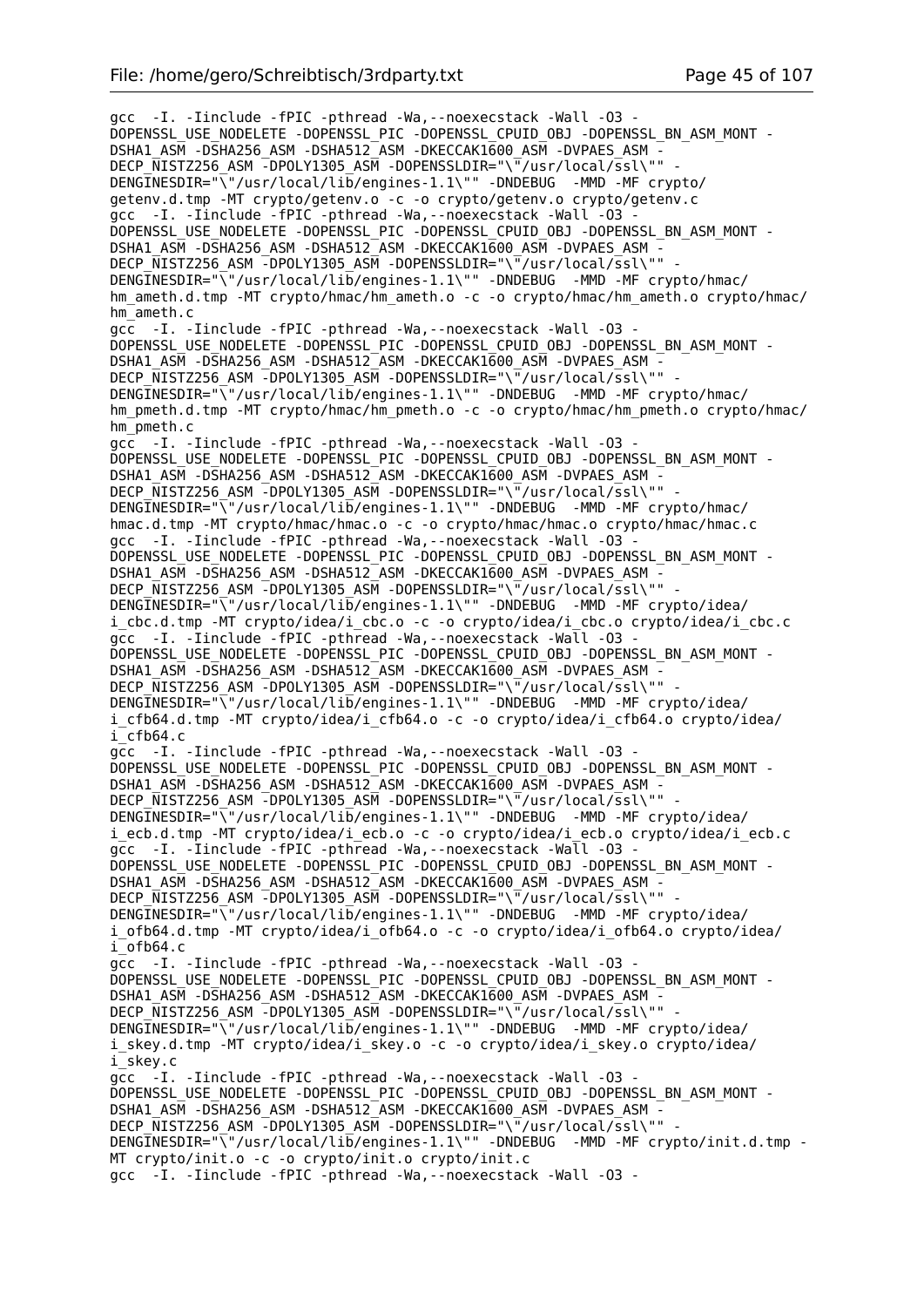DOPENSSL\_USE\_NODELETE -DOPENSSL\_PIC -DOPENSSL\_CPUID\_OBJ -DOPENSSL\_BN\_ASM\_MONT -DSHA1\_ASM -DSHA256\_ASM -DSHA512\_ASM -DKECCAK1600\_ASM -DVPAES\_ASM -DECP\_NISTZ256\_ASM -DPOLY1305\_ASM -DOPENSSLDIR="\"/usr/local/ssl\"" DENGINESDIR="\"/usr/local/lib/engines-1.1\"" -DNDEBUG -MMD -MF crypto/kdf/ hkdf.d.tmp -MT crypto/kdf/hkdf.o -c -o crypto/kdf/hkdf.o crypto/kdf/hkdf.c gcc -I. -Iinclude -fPIC -pthread -Wa,--noexecstack -Wall -O3 - DOPENSSL\_USE\_NODELETE -DOPENSSL\_PIC -DOPENSSL\_CPUID\_OBJ\_-DOPENSSL\_BN\_ASM\_MONT -DSHA1\_ASM -DSHA256\_ASM -DSHA512\_ASM -DKECCAK1600\_ASM -DVPAES\_ASM DECP\_NISTZ256\_ASM -DPOLY1305\_ASM -DOPENSSLDIR="\"/usr/local/ssl\"" -DENGINESDIR="\"/usr/local/lib/engines-1.1\"" -DNDEBUG -MMD -MF crypto/kdf/ kdf err.d.tmp -MT crypto/kdf/kdf err.o -c -o crypto/kdf/kdf err.o crypto/kdf/ kdf\_err.c qcc<sup>-</sup> -I. -Iinclude -fPIC -pthread -Wa, --noexecstack -Wall -03 -DOPENSSL\_USE\_NODELETE -DOPENSSL\_PIC -DOPENSSL\_CPUID\_OBJ -DOPENSSL\_BN\_ASM\_MONT - DSHA1\_ASM -DSHA256\_ASM -DSHA512\_ASM -DKECCAK1600\_ASM -DVPAES\_ASM -DECP NISTZ256 ASM -DPOLY1305 ASM -DOPENSSLDIR="\"/usr/local/ssl\"" DENGINESDIR="\"/usr/local/lib/engines-1.1\"" -DNDEBUG -MMD -MF crypto/kdf/ scrypt.d.tmp -MT crypto/kdf/scrypt.o -c -o crypto/kdf/scrypt.o crypto/kdf/scrypt.c gcc -I. -Iinclude -fPIC -pthread -Wa, --noexecstack -Wall -03 -DOPENSSL\_USE\_NODELETE -DOPENSSL\_PIC -DOPENSSL\_CPUID\_OBJ -DOPENSSL\_BN\_ASM\_MONT - DSHA1\_ASM -DSHA256\_ASM -DSHA512\_ASM -DKECCAK1600\_ASM -DVPAES\_ASM - DECP NISTZ256 ASM -DPOLY1305 ASM -DOPENSSLDIR="\"/usr/local/ssl\"" -DENGINESDIR="\"/usr/local/lib/engines-1.1\"" -DNDEBUG -MMD -MF crypto/kdf/ tls1\_prf.d.tmp -MT crypto/kdf/tls1\_prf.o -c -o crypto/kdf/tls1\_prf.o crypto/kdf/ tls1\_prf.c gcc  $-$ -I. -Iinclude -fPIC -pthread -Wa, --noexecstack -Wall -03 -DOPENSSL\_USE\_NODELETE -DOPENSSL\_PIC -DOPENSSL\_CPUID\_OBJ -DOPENSSL\_BN\_ASM\_MONT - DSHA1\_ASM -DSHA256\_ASM -DSHA512\_ASM -DKECCAK1600\_ASM -DVPAES\_ASM - DECP\_NISTZ256\_ASM -DPOLY1305\_ASM -DOPENSSLDIR="\"/usr/local/ssl\"" - DENGINESDIR="\"/usr/local/lib/engines-1.1\"" -DNDEBUG -MMD -MF crypto/lhash/ lh\_stats.d.tmp -MT crypto/lhash/lh\_stats.o -c -o crypto/lhash/lh\_stats.o crypto/ lhash/lh\_stats.c gcc -I. -Iinclude -fPIC -pthread -Wa,--noexecstack -Wall -O3 - DOPENSSL\_USE\_NODELETE -DOPENSSL\_PIC -DOPENSSL\_CPUID\_OBJ -DOPENSSL\_BN\_ASM\_MONT - DSHA1\_ASM -DSHA256\_ASM -DSHA512\_ASM -DKECCAK1600\_ASM -DVPAES\_ASM DECP\_NISTZ256\_ASM -DPOLY1305\_ASM -DOPENSSLDIR="\"/usr/local/ssl\"" DENGINESDIR="\"/usr/local/lib/engines-1.1\"" -DNDEBUG -MMD -MF crypto/lhash/ lhash.d.tmp -MT crypto/lhash/lhash.o -c -o crypto/lhash/lhash.o crypto/lhash/ lhash.c gcc -I. -Iinclude -fPIC -pthread -Wa,--noexecstack -Wall -O3 - DOPENSSL\_USE\_NODELETE -DOPENSSL\_PIC -DOPENSSL\_CPUID\_OBJ -DOPENSSL\_BN\_ASM\_MONT - DSHA1\_ASM -DSHA256\_ASM -DSHA512\_ASM -DKECCAK1600\_ASM -DVPAES\_ASM - DECP\_NISTZ256\_ASM -DPOLY1305\_ASM -DOPENSSLDIR="\"/usr/local/ssl\"" DENGINESDIR="\"/usr/local/lib/engines-1.1\"" -DNDEBUG -MMD -MF crypto/md4/ md4 dgst.d.tmp -MT crypto/md4/md4 dgst.o -c -o crypto/md4/md4 dgst.o crypto/md4/ md4\_dgst.c gcc -I. -Iinclude -fPIC -pthread -Wa,--noexecstack -Wall -O3 - DOPENSSL\_USE\_NODELETE -DOPENSSL\_PIC -DOPENSSL\_CPUID\_OBJ -DOPENSSL\_BN\_ASM\_MONT - DSHA1\_ASM -DSHA256\_ASM -DSHA512\_ASM -DKECCAK1600\_ASM -DVPAES\_ASM - DECP\_NISTZ256\_ASM -DPOLY1305\_ASM -DOPENSSLDIR="\"/usr/local/ssl\"" DENGINESDIR="\"/usr/local/lib/engines-1.1\"" -DNDEBUG -MMD -MF crypto/md4/ md4\_one.d.tmp -MT crypto/md4/md4\_one.o -c -o crypto/md4/md4\_one.o crypto/md4/ md4\_one.c gcc -I. -Iinclude -fPIC -pthread -Wa,--noexecstack -Wall -O3 - DOPENSSL\_USE\_NODELETE -DOPENSSL\_PIC -DOPENSSL\_CPUID\_OBJ -DOPENSSL\_BN\_ASM\_MONT - DSHA1\_ASM -DSHA256\_ASM -DSHA512\_ASM -DKECCAK1600\_ASM -DVPAES\_ASM -DECP NISTZ256 ASM -DPOLY1305 ASM -DOPENSSLDIR="\"/usr/local/ssl\"" DENGINESDIR="\"/usr/local/lib/engines-1.1\"" -DNDEBUG -MMD -MF crypto/md5/ md5 dgst.d.tmp -MT crypto/md5/md5 dgst.o -c -o crypto/md5/md5 dgst.o crypto/md5/ md5\_dgst.c gcc -I. -Iinclude -fPIC -pthread -Wa,--noexecstack -Wall -O3 - DOPENSSL\_USE\_NODELETE -DOPENSSL\_PIC -DOPENSSL\_CPUID\_OBJ -DOPENSSL\_BN\_ASM\_MONT - DSHA1\_ASM -DSHA256\_ASM -DSHA512\_ASM -DKECCAK1600\_ASM -DVPAES\_ASM - DECP\_NISTZ256\_ASM -DPOLY1305\_ASM -DOPENSSLDIR="\"/usr/local/ssl\"" DENGINESDIR="\"/usr/local/lib/engines-1.1\"" -DNDEBUG -MMD -MF crypto/md5/ md5\_one.d.tmp -MT crypto/md5/md5\_one.o -c -o crypto/md5/md5\_one.o crypto/md5/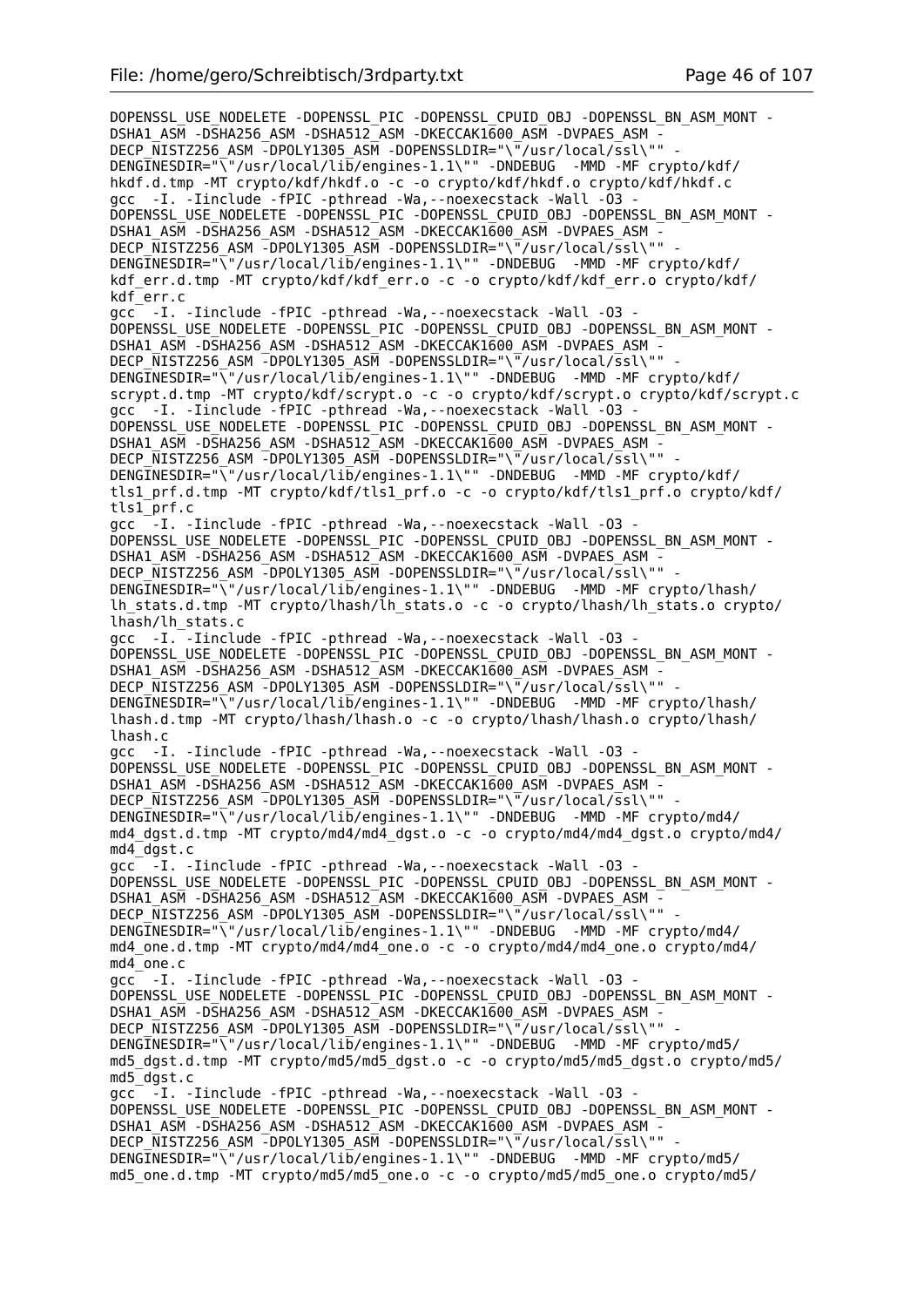md5\_one.c gcc -I. -Iinclude -fPIC -pthread -Wa,--noexecstack -Wall -O3 - DOPENSSL\_USE\_NODELETE -DOPENSSL\_PIC -DOPENSSL\_CPUID\_OBJ -DOPENSSL\_BN\_ASM\_MONT - DSHA1\_ASM -DSHA256\_ASM -DSHA512\_ASM -DKECCAK1600\_ASM -DVPAES\_ASM - DECP\_NISTZ256\_ASM\_-DPOLY1305\_ASM\_-DOPENSSLDIR="\"/usr/local/ssl\"" DENGINESDIR="\"/usr/local/lib/engines-1.1\"" -DNDEBUG -MMD -MF crypto/mdc2/ mdc2\_one.d.tmp -MT crypto/mdc2/mdc2\_one.o -c -o crypto/mdc2/mdc2\_one.o crypto/mdc2/ mdc2\_one.c gcc -I. -Iinclude -fPIC -pthread -Wa,--noexecstack -Wall -O3 - DOPENSSL\_USE\_NODELETE -DOPENSSL\_PIC -DOPENSSL\_CPUID\_OBJ -DOPENSSL\_BN\_ASM\_MONT -DSHA1\_ASM -DSHA256\_ASM -DSHA512\_ASM -DKECCAK1600\_ASM -DVPAES\_ASM -DECP\_NISTZ256\_ASM -DPOLY1305\_ASM -DOPENSSLDIR="\"/usr/local/ssl\"" DENGINESDIR="\"/usr/local/lib/engines-1.1\"" -DNDEBUG -MMD -MF crypto/mdc2/ mdc2dgst.d.tmp -MT crypto/mdc2/mdc2dgst.o -c -o crypto/mdc2/mdc2dgst.o crypto/mdc2/ mdc2dgst.c gcc -I. -Iinclude -fPIC -pthread -Wa,--noexecstack -Wall -O3 - DOPENSSL\_USE\_NODELETE -DOPENSSL\_PIC -DOPENSSL\_CPUID\_OBJ -DOPENSSL\_BN\_ASM\_MONT - DSHA1\_ASM -DSHA256\_ASM -DSHA512\_ASM -DKECCAK1600\_ASM -DVPAES\_ASM -DECP NISTZ256 ASM -DPOLY1305 ASM -DOPENSSLDIR="\"/usr/local/ssl\"" DENGINESDIR="\"/usr/local/lib/engines-1.1\"" -DNDEBUG -MMD -MF crypto/mem.d.tmp -MT crypto/mem.o -c -o crypto/mem.o crypto/mem.c gcc -I. -Iinclude -fPIC -pthread -Wa,--noexecstack -Wall -O3 - DOPENSSL\_USE\_NODELETE -DOPENSSL\_PIC -DOPENSSL\_CPUID\_OBJ -DOPENSSL\_BN\_ASM\_MONT - DSHA1\_ASM -DSHA256\_ASM -DSHA512\_ASM -DKECCAK1600\_ASM -DVPAES\_ASM -DECP\_NISTZ256\_ASM -DPOLY1305\_ASM -DOPENSSLDIR="\"/usr/local/ssl\"" DENGINESDIR="\"/usr/local/lib/engines-1.1\"" -DNDEBUG -MMD -MF crypto/ mem\_dbg.d.tmp -MT crypto/mem\_dbg.o -c -o crypto/mem\_dbg.o crypto/mem\_dbg.c gcc -I. -Iinclude -fPIC -pthread -Wa,--noexecstack -Wall -O3 - DOPENSSL\_USE\_NODELETE -DOPENSSL\_PIC -DOPENSSL\_CPUID\_OBJ -DOPENSSL\_BN\_ASM\_MONT -DSHA1\_ASM -DSHA256\_ASM -DSHA512\_ASM -DKECCAK1600\_ASM -DVPAES\_ASM -DECP NISTZ256 ASM -DPOLY1305 ASM -DOPENSSLDIR="\"/usr/local/ssl\"" DENGINESDIR="\"/usr/local/lib/engines-1.1\"" -DNDEBUG -MMD -MF crypto/ mem\_sec.d.tmp -MT crypto/mem\_sec.o -c -o crypto/mem\_sec.o crypto/mem\_sec.c gcc -I. -Iinclude -fPIC -pthread -Wa,--noexecstack -Wall -O3 - DOPENSSL\_USE\_NODELETE -DOPENSSL\_PIC -DOPENSSL\_CPUID\_OBJ -DOPENSSL\_BN\_ASM\_MONT - DSHA1\_ASM -DSHA256\_ASM -DSHA512\_ASM -DKECCAK1600\_ASM -DVPAES\_ASM - DECP\_NISTZ256\_ASM -DPOLY1305\_ASM -DOPENSSLDIR="\"/usr/local/ssl\"" DENGINESDIR="\"/usr/local/lib/engines-1.1\"" -DNDEBUG -MMD -MF crypto/modes/ cbc128.d.tmp -MT crypto/modes/cbc128.o -c -o crypto/modes/cbc128.o crypto/modes/ cbc128.c gcc -I. -Iinclude -fPIC -pthread -Wa,--noexecstack -Wall -O3 - DOPENSSL\_USE\_NODELETE -DOPENSSL\_PIC -DOPENSSL\_CPUID\_OBJ -DOPENSSL\_BN\_ASM\_MONT - DSHA1\_ASM -DSHA256\_ASM -DSHA512\_ASM -DKECCAK1600\_ASM -DVPAES\_ASM - DECP NISTZ256 ASM -DPOLY1305 ASM -DOPENSSLDIR="\"/usr/local/ssl\"" DENGINESDIR="\"/usr/local/lib/engines-1.1\"" -DNDEBUG -MMD -MF crypto/modes/ ccm128.d.tmp -MT crypto/modes/ccm128.o -c -o crypto/modes/ccm128.o crypto/modes/ ccm128.c gcc -I. -Iinclude -fPIC -pthread -Wa,--noexecstack -Wall -O3 - DOPENSSL\_USE\_NODELETE -DOPENSSL\_PIC -DOPENSSL\_CPUID\_OBJ -DOPENSSL\_BN\_ASM\_MONT - DSHA1\_ASM -DSHA256\_ASM -DSHA512\_ASM -DKECCAK1600\_ASM -DVPAES\_ASM - DECP\_NISTZ256\_ASM -DPOLY1305\_ASM -DOPENSSLDIR="\"/usr/local/ssl\"" DENGINESDIR="\"/usr/local/lib/engines-1.1\"" -DNDEBUG -MMD -MF crypto/modes/ cfb128.d.tmp -MT crypto/modes/cfb128.o -c -o crypto/modes/cfb128.o crypto/modes/ cfb128.c gcc -I. -Iinclude -fPIC -pthread -Wa,--noexecstack -Wall -O3 - DOPENSSL\_USE\_NODELETE -DOPENSSL\_PIC -DOPENSSL\_CPUID\_OBJ -DOPENSSL\_BN\_ASM\_MONT - DSHA1\_ASM -DSHA256\_ASM -DSHA512\_ASM -DKECCAK1600\_ASM -DVPAES\_ASM - DECP NISTZ256 ASM  $\overline{-}$ DPOLY1305 ASM -DOPENSSLDIR="\ $\overline{-}/$ usr/local/ssl\"" DENGINESDIR="\"/usr/local/lib/engines-1.1\"" -DNDEBUG -MMD -MF crypto/modes/ ctr128.d.tmp -MT crypto/modes/ctr128.o -c -o crypto/modes/ctr128.o crypto/modes/ ctr128.c gcc -I. -Iinclude -fPIC -pthread -Wa,--noexecstack -Wall -O3 - DOPENSSL\_USE\_NODELETE -DOPENSSL\_PIC -DOPENSSL\_CPUID\_OBJ -DOPENSSL\_BN\_ASM\_MONT - DSHA1\_ASM -DSHA256\_ASM -DSHA512\_ASM -DKECCAK1600\_ASM -DVPAES\_ASM -DECP NISTZ256 ASM -DPOLY1305 ASM -DOPENSSLDIR="\"/usr/local/ssl\"" DENGINESDIR="\"/usr/local/lib/engines-1.1\"" -DNDEBUG -MMD -MF crypto/modes/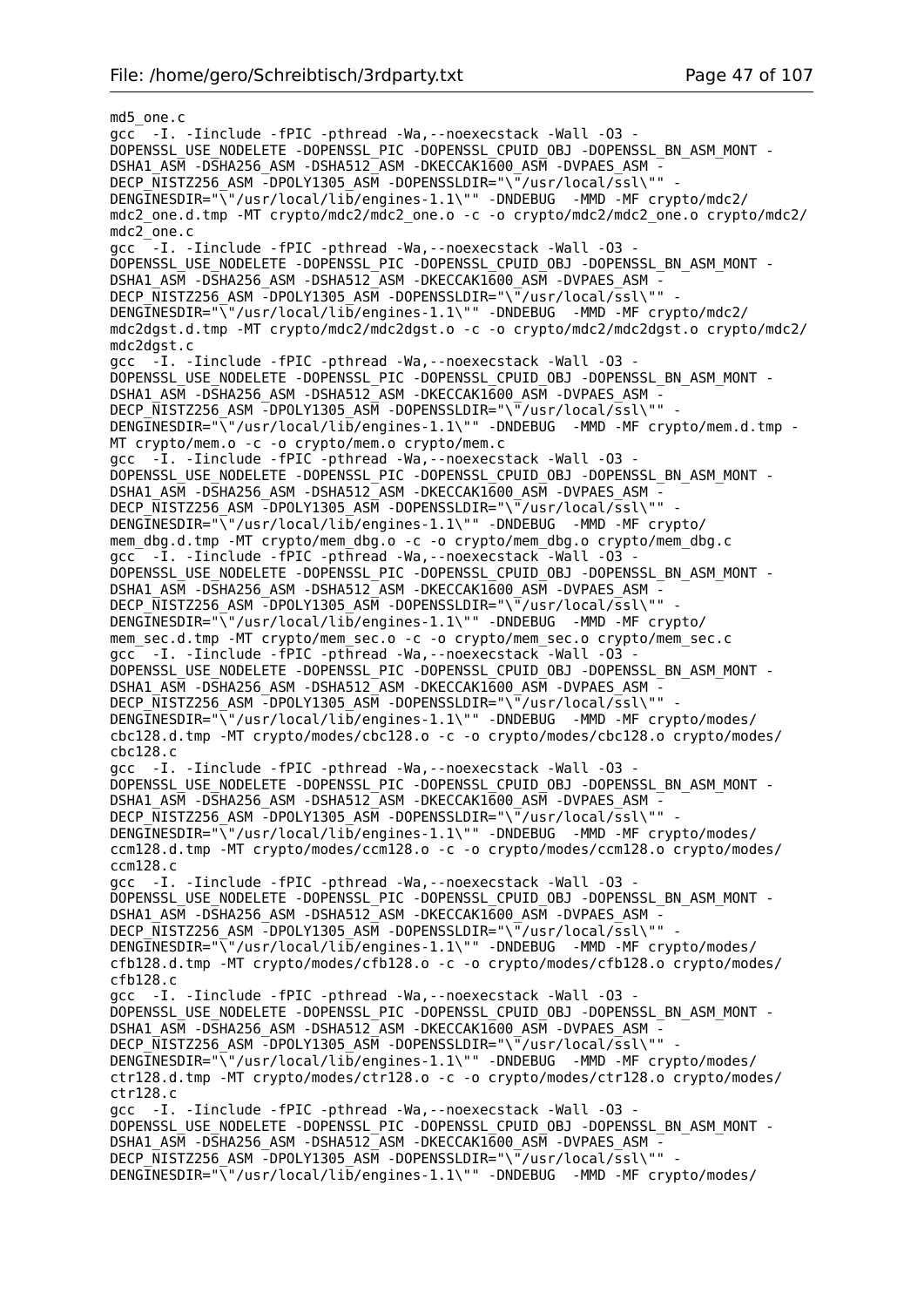cts128.d.tmp -MT crypto/modes/cts128.o -c -o crypto/modes/cts128.o crypto/modes/ cts128.c gcc -I. -Iinclude -Icrypto -fPIC -pthread -Wa,--noexecstack -Wall -O3 - DOPENSSL\_USE\_NODELETE -DOPENSSL\_PIC -DOPENSSL\_CPUID\_OBJ -DOPENSSL\_BN\_ASM\_MONT - DSHA1\_ASM -DSHA256\_ASM -DSHA512\_ASM -DKECCAK1600\_ASM -DVPAES\_ASM - DECP\_NISTZ256\_ASM\_-DPOLY1305\_ASM\_-DOPENSSLDIR="\"/usr/local/ssl\"" DENGINESDIR="\"/usr/local/lib/engines-1.1\"" -DNDEBUG -MMD -MF crypto/modes/ gcm128.d.tmp -MT crypto/modes/gcm128.o -c -o crypto/modes/gcm128.o crypto/modes/ gcm128.c CC="gcc" /usr/bin/perl crypto/modes/asm/ghashv8-armx.pl linux64 crypto/modes/ ghashv8-armx.S gcc -I. -Iinclude -fPIC -pthread -Wa,--noexecstack -Wall -O3 - DOPENSSL\_USE\_NODELETE -DOPENSSL\_PIC -DOPENSSL\_CPUID\_OBJ\_-DOPENSSL\_BN\_ASM\_MONT -DSHA1\_ASM -DSHA256\_ASM -DSHA512\_ASM -DKECCAK1600\_ASM -DVPAES\_ASM -DECP NISTZ256 ASM -DPOLY1305 ASM -DOPENSSLDIR="\"/usr/local/ssl\"" DENGINESDIR="\"/usr/local/lib/engines-1.1\"" -DNDEBUG -MMD -MF crypto/modes/ ocb128.d.tmp -MT crypto/modes/ocb128.o -c -o crypto/modes/ocb128.o crypto/modes/ ocb128.c gcc -I. -Iinclude -fPIC -pthread -Wa,--noexecstack -Wall -O3 - DOPENSSL\_USE\_NODELETE -DOPENSSL\_PIC -DOPENSSL\_CPUID\_OBJ -DOPENSSL\_BN\_ASM\_MONT - DSHA1\_ASM -DSHA256\_ASM -DSHA512\_ASM -DKECCAK1600\_ASM -DVPAES\_ASM - DECP NISTZ256 ASM -DPOLY1305 ASM -DOPENSSLDIR="\"/usr/local/ssl\"" DENGINESDIR="\"/usr/local/lib/engines-1.1\"" -DNDEBUG -MMD -MF crypto/modes/ ofb128.d.tmp -MT crypto/modes/ofb128.o -c -o crypto/modes/ofb128.o crypto/modes/ ofb128.c gcc -I. -Iinclude -fPIC -pthread -Wa,--noexecstack -Wall -O3 - DOPENSSL\_USE\_NODELETE -DOPENSSL\_PIC -DOPENSSL\_CPUID\_OBJ -DOPENSSL\_BN\_ASM\_MONT - DSHA1\_ASM -DSHA256\_ASM -DSHA512\_ASM -DKECCAK1600\_ASM -DVPAES\_ASM - DECP\_NISTZ256\_ASM -DPOLY1305\_ASM -DOPENSSLDIR="\"/usr/local/ssl\"" - DENGINESDIR="\"/usr/local/lib/engines-1.1\"" -DNDEBUG -MMD -MF crypto/modes/ wrap128.d.tmp -MT crypto/modes/wrap128.o -c -o crypto/modes/wrap128.o crypto/modes/ wrap128.c gcc -I. -Iinclude -fPIC -pthread -Wa,--noexecstack -Wall -O3 - DOPENSSL\_USE\_NODELETE -DOPENSSL\_PIC -DOPENSSL\_CPUID\_OBJ -DOPENSSL\_BN\_ASM\_MONT - DSHA1\_ASM -DSHA256\_ASM -DSHA512\_ASM -DKECCAK1600\_ASM -DVPAES ASM DECP\_NISTZ256\_ASM -DPOLY1305\_ASM -DOPENSSLDIR="\"/usr/local/ssl\"" DENGINESDIR="\"/usr/local/lib/engines-1.1\"" -DNDEBUG -MMD -MF crypto/modes/ xts128.d.tmp -MT crypto/modes/xts128.o -c -o crypto/modes/xts128.o crypto/modes/ xts128.c gcc -I. -Iinclude -fPIC -pthread -Wa,--noexecstack -Wall -O3 - DOPENSSL\_USE\_NODELETE -DOPENSSL\_PIC -DOPENSSL\_CPUID\_OBJ -DOPENSSL\_BN\_ASM\_MONT - DSHA1\_ASM -DSHA256\_ASM -DSHA512\_ASM -DKECCAK1600\_ASM -DVPAES\_ASM - DECP\_NISTZ256\_ASM -DPOLY1305\_ASM -DOPENSSLDIR="\"/usr/local/ssl\"" - DENGINESDIR="\"/usr/local/lib/engines-1.1\"" -DNDEBUG -MMD -MF crypto/o dir.d.tmp -MT crypto/o\_dir.o -c -o crypto/o\_dir.o crypto/o\_dir.c gcc -I. -Iinclude -fPIC -pthread -Wa,--noexecstack -Wall -O3 - DOPENSSL\_USE\_NODELETE -DOPENSSL\_PIC -DOPENSSL\_CPUID\_OBJ -DOPENSSL\_BN\_ASM\_MONT -DSHA1\_ASM -DSHA256\_ASM -DSHA512\_ASM -DKECCAK1600\_ASM -DVPAES\_ASM -DECP NISTZ256 ASM -DPOLY1305 ASM -DOPENSSLDIR="\"/usr/local/ssl\"" DENGINESDIR="\"/usr/local/lib/engines-1.1\"" -DNDEBUG -MMD -MF crypto/ o\_fips.d.tmp -MT crypto/o\_fips.o -c -o crypto/o\_fips.o crypto/o\_fips.c gcc -I. -Iinclude -fPIC -pthread -Wa,--noexecstack -Wall -O3 - DOPENSSL\_USE\_NODELETE -DOPENSSL\_PIC -DOPENSSL\_CPUID\_OBJ -DOPENSSL\_BN\_ASM\_MONT -DSHA1\_ASM -DSHA256\_ASM -DSHA512\_ASM -DKECCAK1600\_ASM -DVPAES ASM -DECP NISTZ256 ASM -DPOLY1305 ASM -DOPENSSLDIR="\"/usr/local/ssl\"" -DENGINESDIR="\"/usr/local/lib/engines-1.1\"" -DNDEBUG -MMD -MF crypto/ o\_fopen.d.tmp -MT crypto/o\_fopen.o -c -o crypto/o\_fopen.o crypto/o\_fopen.c gcc -I. -Iinclude -fPIC -pthread -Wa,--noexecstack -Wall -O3 - DOPENSSL\_USE\_NODELETE -DOPENSSL\_PIC -DOPENSSL\_CPUID\_OBJ\_-DOPENSSL\_BN\_ASM\_MONT -DSHA1\_ASM -DSHA256\_ASM -DSHA512\_ASM -DKECCAK1600\_ASM -DVPAES\_ASM -DECP NISTZ256 ASM -DPOLY1305 ASM -DOPENSSLDIR="\"/usr/local/ssl\"" DENGINESDIR="\"/usr/local/lib/engines-1.1\"" -DNDEBUG -MMD -MF crypto/ o\_init.d.tmp -MT crypto/o\_init.o -c -o crypto/o\_init.o crypto/o\_init.c gcc -I. -Iinclude -fPIC -pthread -Wa,--noexecstack -Wall -O3 - DOPENSSL\_USE\_NODELETE -DOPENSSL\_PIC -DOPENSSL\_CPUID\_OBJ -DOPENSSL\_BN\_ASM\_MONT - DSHA1\_ASM -DSHA256\_ASM -DSHA512\_ASM -DKECCAK1600\_ASM -DVPAES\_ASM -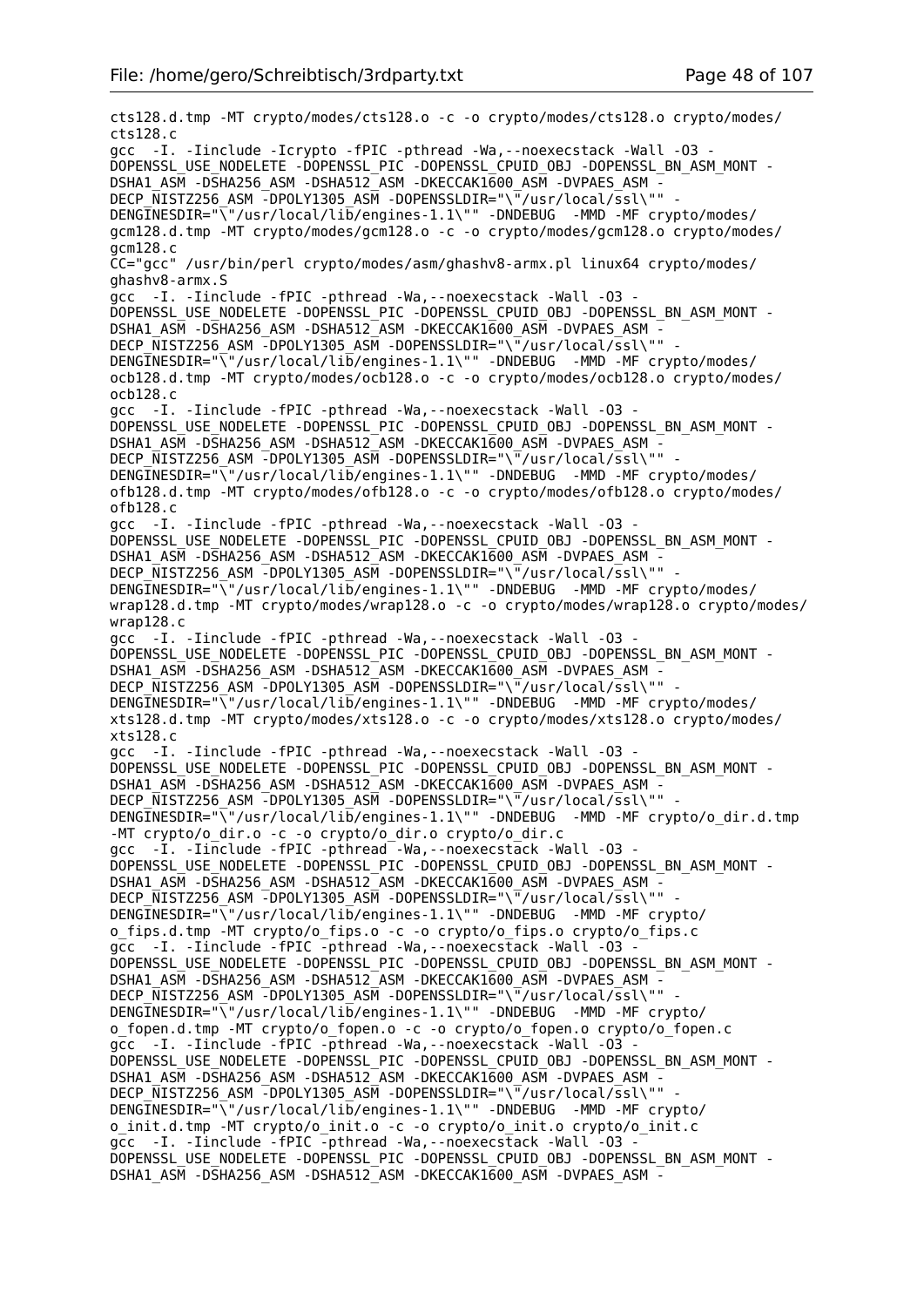DECP\_NISTZ256\_ASM -DPOLY1305\_ASM -DOPENSSLDIR="\"/usr/local/ssl\"" -DENGINESDIR="\"/usr/local/lib/engines-1.1\"" -DNDEBUG -MMD -MF crypto/o str.d.tmp -MT crypto/o\_str.o -c -o crypto/o\_str.o crypto/o\_str.c gcc -I. -Iinclude -fPIC -pthread -Wa,--noexecstack -Wall -O3 - DOPENSSL\_USE\_NODELETE -DOPENSSL\_PIC -DOPENSSL\_CPUID\_OBJ -DOPENSSL\_BN\_ASM\_MONT - DSHA1\_ASM -DSHA256\_ASM -DSHA512\_ASM -DKECCAK1600\_ASM -DVPAES\_ASM - DECP\_NISTZ256\_ASM -DPOLY1305\_ASM -DOPENSSLDIR="\"/usr/local/ssl\"" DENGINESDIR="\"/usr/local/lib/engines-1.1\"" -DNDEBUG -MMD -MF crypto/ o\_time.d.tmp -MT crypto/o\_time.o -c -o crypto/o\_time.o crypto/o\_time.c gcc -I. -Iinclude -fPIC -pthread -Wa, --noexecstack -Wall -03 -DOPENSSL\_USE\_NODELETE -DOPENSSL\_PIC -DOPENSSL\_CPUID\_OBJ -DOPENSSL\_BN\_ASM\_MONT - DSHA1\_ASM -DSHA256\_ASM -DSHA512\_ASM -DKECCAK1600\_ASM -DVPAES\_ASM - DECP NISTZ256 ASM -DPOLY1305 ASM -DOPENSSLDIR="\"/usr/local/ssl\"" DENGINESDIR="\"/usr/local/lib/engines-1.1\"" -DNDEBUG -MMD -MF crypto/objects/ o\_names.d.tmp -MT crypto/objects/o\_names.o -c -o crypto/objects/o\_names.o crypto/ objects/o\_names.c gcc -I. -Iinclude -fPIC -pthread -Wa,--noexecstack -Wall -O3 - DOPENSSL\_USE\_NODELETE -DOPENSSL\_PIC -DOPENSSL\_CPUID\_OBJ -DOPENSSL\_BN\_ASM\_MONT - DSHA1\_ASM -DSHA256\_ASM -DSHA512\_ASM -DKECCAK1600\_ASM -DVPAES\_ASM - DECP\_NISTZ256\_ASM -DPOLY1305\_ASM -DOPENSSLDIR="\"/usr/local/ssl\"" DENGINESDIR="\"/usr/local/lib/engines-1.1\"" -DNDEBUG -MMD -MF crypto/objects/ obj\_dat.d.tmp -MT crypto/objects/obj\_dat.o -c -o crypto/objects/obj\_dat.o crypto/ objects/obj\_dat.c gcc -I. -Iinclude -fPIC -pthread -Wa,--noexecstack -Wall -O3 - DOPENSSL\_USE\_NODELETE -DOPENSSL\_PIC -DOPENSSL\_CPUID\_OBJ -DOPENSSL\_BN\_ASM\_MONT - DSHA1\_ASM -DSHA256\_ASM -DSHA512\_ASM -DKECCAK1600\_ASM -DVPAES\_ASM - DECP NISTZ256 ASM -DPOLY1305 ASM -DOPENSSLDIR="\"/usr/local/ssl\"" DENGINESDIR="\"/usr/local/lib/engines-1.1\"" -DNDEBUG -MMD -MF crypto/objects/ obj\_err.d.tmp -MT crypto/objects/obj\_err.o -c -o crypto/objects/obj\_err.o crypto/ objects/obj\_err.c gcc -I. -Iinclude -fPIC -pthread -Wa,--noexecstack -Wall -O3 - DOPENSSL\_USE\_NODELETE -DOPENSSL\_PIC -DOPENSSL\_CPUID\_OBJ -DOPENSSL\_BN\_ASM\_MONT -DSHA1\_ASM -DSHA256\_ASM -DSHA512\_ASM -DKECCAK1600\_ASM -DVPAES ASM -DECP\_NISTZ256\_ASM -DPOLY1305\_ASM -DOPENSSLDIR="\"/usr/local/ssl\"" DENGINESDIR="\"/usr/local/lib/engines-1.1\"" -DNDEBUG -MMD -MF crypto/objects/ obj\_lib.d.tmp -MT crypto/objects/obj\_lib.o -c -o crypto/objects/obj\_lib.o crypto/ objects/obj\_lib.c gcc -I. -Iinclude -fPIC -pthread -Wa,--noexecstack -Wall -O3 - DOPENSSL\_USE\_NODELETE -DOPENSSL\_PIC -DOPENSSL\_CPUID\_OBJ -DOPENSSL\_BN\_ASM\_MONT -DSHA1\_ASM -DSHA256\_ASM -DSHA512\_ASM -DKECCAK1600\_ASM -DVPAES\_ASM -DECP\_NISTZ256\_ASM -DPOLY1305\_ASM -DOPENSSLDIR="\"/usr/local/ssl\"" DENGINESDIR="\"/usr/local/lib/engines-1.1\"" -DNDEBUG -MMD -MF crypto/objects/ obj\_xref.d.tmp -MT crypto/objects/obj\_xref.o -c -o crypto/objects/obj\_xref.o crypto/objects/obj\_xref.c gcc -I. -Iinclude -fPIC -pthread -Wa,--noexecstack -Wall -O3 - DOPENSSL\_USE\_NODELETE -DOPENSSL\_PIC -DOPENSSL\_CPUID\_OBJ -DOPENSSL\_BN\_ASM\_MONT -DSHA1\_ASM -DSHA256\_ASM -DSHA512\_ASM -DKECCAK1600\_ASM -DVPAES\_ASM -DECP NISTZ256 ASM -DPOLY1305 ASM -DOPENSSLDIR="\"/usr/local/ssl\"" DENGINESDIR="\"/usr/local/lib/engines-1.1\"" -DNDEBUG -MMD -MF crypto/ocsp/ ocsp\_asn.d.tmp -MT crypto/ocsp/ocsp\_asn.o -c -o crypto/ocsp/ocsp\_asn.o crypto/ocsp/ ocsp\_asn.c qcc<sup>--</sup>I. -Iinclude -fPIC -pthread -Wa, --noexecstack -Wall -03 -DOPENSSL\_USE\_NODELETE -DOPENSSL\_PIC -DOPENSSL\_CPUID\_OBJ -DOPENSSL\_BN\_ASM\_MONT - DSHA1\_ASM -DSHA256\_ASM -DSHA512\_ASM -DKECCAK1600\_ASM -DVPAES\_ASM -DECP NISTZ256 ASM -DPOLY1305 ASM -DOPENSSLDIR="\"/usr/local/ssl\"" -DENGINESDIR="\"/usr/local/lib/engines-1.1\"" -DNDEBUG -MMD -MF crypto/ocsp/ ocsp\_cl.d.tmp -MT crypto/ocsp/ocsp\_cl.o -c -o crypto/ocsp/ocsp\_cl.o crypto/ocsp/ ocsp\_cl.c gcc<sup>--</sup>I. -Iinclude -fPIC -pthread -Wa,--noexecstack -Wall -03 -DOPENSSL\_USE\_NODELETE -DOPENSSL\_PIC -DOPENSSL\_CPUID\_OBJ -DOPENSSL\_BN\_ASM\_MONT - DSHA1\_ASM -DSHA256\_ASM -DSHA512\_ASM -DKECCAK1600\_ASM -DVPAES\_ASM -DECP NISTZ256 ASM -DPOLY1305 ASM -DOPENSSLDIR="\"/usr/local/ssl\"" DENGINESDIR="\"/usr/local/lib/engines-1.1\"" -DNDEBUG -MMD -MF crypto/ocsp/ ocsp\_err.d.tmp -MT crypto/ocsp/ocsp\_err.o -c -o crypto/ocsp/ocsp\_err.o crypto/ocsp/ ocsp\_err.c gcc -I. -Iinclude -fPIC -pthread -Wa,--noexecstack -Wall -O3 -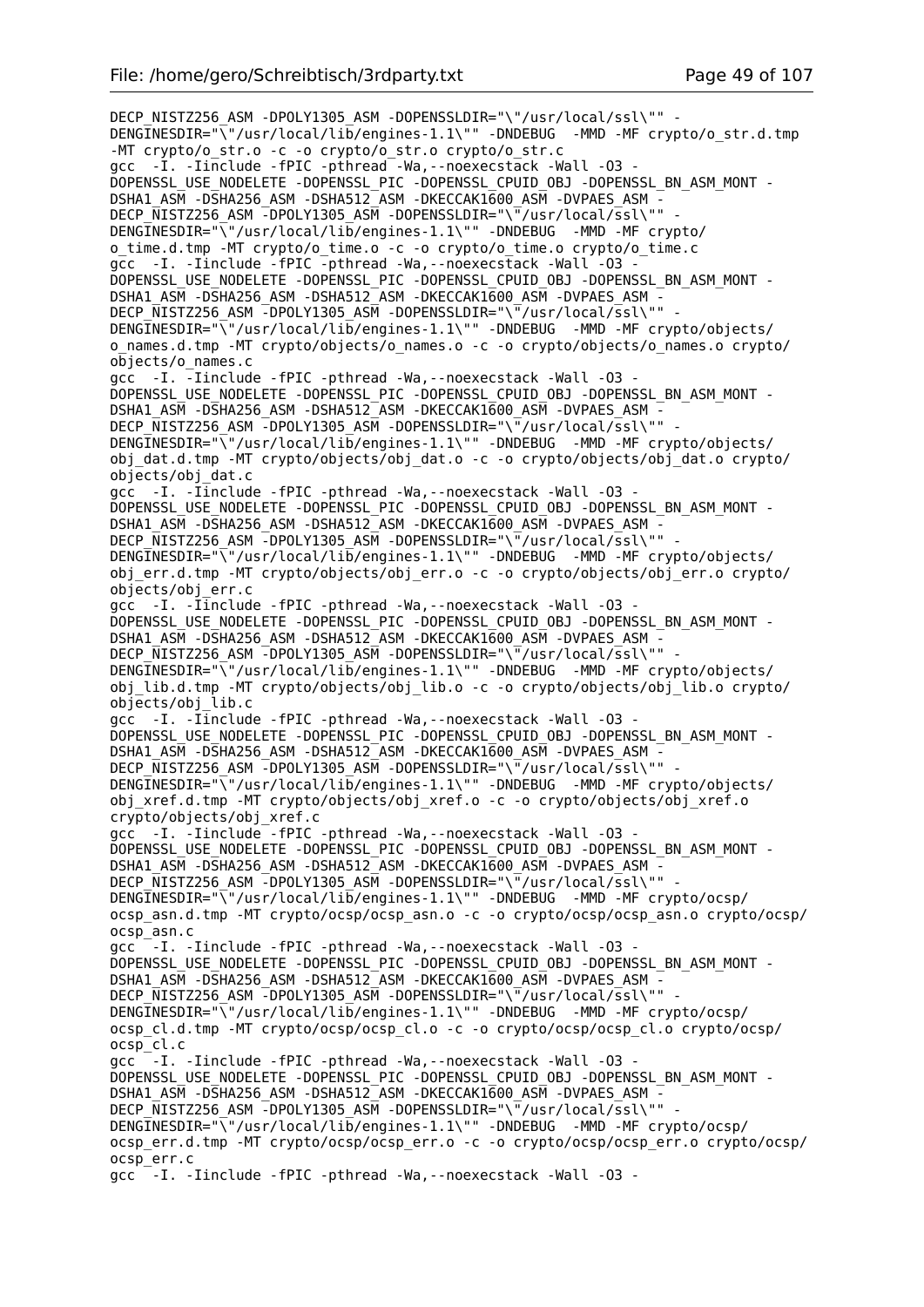DOPENSSL\_USE\_NODELETE -DOPENSSL\_PIC -DOPENSSL\_CPUID\_OBJ -DOPENSSL\_BN\_ASM\_MONT -DSHA1\_ASM -DSHA256\_ASM -DSHA512\_ASM -DKECCAK1600\_ASM -DVPAES\_ASM -DECP\_NISTZ256\_ASM -DPOLY1305\_ASM -DOPENSSLDIR="\"/usr/local/ssl\"" DENGINESDIR="\"/usr/local/lib/engines-1.1\"" -DNDEBUG -MMD -MF crypto/ocsp/ ocsp\_ext.d.tmp -MT crypto/ocsp/ocsp\_ext.o -c -o crypto/ocsp/ocsp\_ext.o crypto/ocsp/ ocsp\_ext.c acc<sup>--</sup>I. -Iinclude -fPIC -pthread -Wa,--noexecstack -Wall -03 -DOPENSSL\_USE\_NODELETE -DOPENSSL\_PIC -DOPENSSL\_CPUID\_OBJ -DOPENSSL\_BN\_ASM\_MONT - DSHA1\_ASM -DSHA256\_ASM -DSHA512\_ASM -DKECCAK1600\_ASM -DVPAES\_ASM -DECP NISTZ256 ASM -DPOLY1305 ASM -DOPENSSLDIR="\"/usr/local/ssl\"" -DENGINESDIR="\"/usr/local/lib/engines-1.1\"" -DNDEBUG -MMD -MF crypto/ocsp/ ocsp\_ht.d.tmp -MT crypto/ocsp/ocsp\_ht.o -c -o crypto/ocsp/ocsp\_ht.o crypto/ocsp/ ocsp\_ht.c gcc<sup>--</sup>I. -Iinclude -fPIC -pthread -Wa, --noexecstack -Wall -03 -DOPENSSL\_USE\_NODELETE -DOPENSSL\_PIC -DOPENSSL\_CPUID\_OBJ -DOPENSSL\_BN\_ASM\_MONT -DSHA1\_ASM -DSHA256\_ASM -DSHA512\_ASM -DKECCAK1600\_ASM -DVPAES\_ASM DECP NISTZ256 ASM -DPOLY1305 ASM -DOPENSSLDIR="\"/usr/local/ssl\"" DENGINESDIR="\"/usr/local/lib/engines-1.1\"" -DNDEBUG -MMD -MF crypto/ocsp/ ocsp\_lib.d.tmp -MT crypto/ocsp/ocsp\_lib.o -c -o crypto/ocsp/ocsp\_lib.o crypto/ocsp/ ocsp\_lib.c gcc<sup>--</sup>I. -Iinclude -fPIC -pthread -Wa,--noexecstack -Wall -03 -DOPENSSL\_USE\_NODELETE -DOPENSSL\_PIC -DOPENSSL\_CPUID\_OBJ -DOPENSSL\_BN\_ASM\_MONT - DSHA1\_ASM -DSHA256\_ASM -DSHA512\_ASM -DKECCAK1600\_ASM -DVPAES\_ASM -DECP\_NISTZ256\_ASM -DPOLY1305\_ASM -DOPENSSLDIR="\"/usr/local/ssl\"" DENGINESDIR="\"/usr/local/lib/engines-1.1\"" -DNDEBUG -MMD -MF crypto/ocsp/ ocsp\_prn.d.tmp -MT crypto/ocsp/ocsp\_prn.o -c -o crypto/ocsp/ocsp\_prn.o crypto/ocsp/ ocsp\_prn.c gcc<sup>--</sup>I. -Iinclude -fPIC -pthread -Wa, --noexecstack -Wall -03 -DOPENSSL\_USE\_NODELETE -DOPENSSL\_PIC -DOPENSSL\_CPUID\_OBJ -DOPENSSL\_BN\_ASM\_MONT -DSHA1\_ASM -DSHA256\_ASM -DSHA512\_ASM -DKECCAK1600\_ASM -DVPAES\_ASM -DECP NISTZ256 ASM -DPOLY1305 ASM -DOPENSSLDIR="\"/usr/local/ssl\"" DENGINESDIR="\"/usr/local/lib/engines-1.1\"" -DNDEBUG -MMD -MF crypto/ocsp/ ocsp\_srv.d.tmp -MT crypto/ocsp/ocsp\_srv.o -c -o crypto/ocsp/ocsp\_srv.o crypto/ocsp/ ocsp\_srv.c gcc -I. -Iinclude -fPIC -pthread -Wa,--noexecstack -Wall -O3 - DOPENSSL\_USE\_NODELETE -DOPENSSL\_PIC -DOPENSSL\_CPUID\_OBJ -DOPENSSL\_BN\_ASM\_MONT - DSHA1\_ASM -DSHA256\_ASM -DSHA512\_ASM -DKECCAK1600\_ASM -DVPAES\_ASM -DECP\_NISTZ256\_ASM -DPOLY1305\_ASM -DOPENSSLDIR="\"/usr/local/ssl\"" DENGINESDIR="\"/usr/local/lib/engines-1.1\"" -DNDEBUG -MMD -MF crypto/ocsp/ ocsp\_vfy.d.tmp -MT crypto/ocsp/ocsp\_vfy.o -c -o crypto/ocsp/ocsp\_vfy.o crypto/ocsp/ ocsp\_vfy.c gcc -I. -Iinclude -fPIC -pthread -Wa,--noexecstack -Wall -O3 - DOPENSSL\_USE\_NODELETE -DOPENSSL\_PIC -DOPENSSL\_CPUID\_OBJ -DOPENSSL\_BN\_ASM\_MONT -DSHA1\_ASM -DSHA256\_ASM -DSHA512\_ASM -DKECCAK1600\_ASM -DVPAES\_ASM -DECP NISTZ256 ASM -DPOLY1305 ASM -DOPENSSLDIR="\"/usr/local/ssl\"" DENGINESDIR="\"/usr/local/lib/engines-1.1\"" -DNDEBUG -MMD -MF crypto/ocsp/ v3\_ocsp.d.tmp -MT crypto/ocsp/v3\_ocsp.o -c -o crypto/ocsp/v3\_ocsp.o crypto/ocsp/ v3\_ocsp.c gcc -I. -Iinclude -fPIC -pthread -Wa,--noexecstack -Wall -O3 - DOPENSSL\_USE\_NODELETE -DOPENSSL\_PIC -DOPENSSL\_CPUID\_OBJ -DOPENSSL\_BN\_ASM\_MONT -DSHA1\_ASM -DSHA256\_ASM -DSHA512\_ASM -DKECCAK1600\_ASM -DVPAES\_ASM - DECP\_NISTZ256\_ASM -DPOLY1305\_ASM -DOPENSSLDIR="\"/usr/local/ssl\"" DENGINESDIR="\"/usr/local/lib/engines-1.1\"" -DNDEBUG -MMD -MF crypto/pem/ pem\_all.d.tmp -MT crypto/pem/pem\_all.o -c -o crypto/pem/pem\_all.o crypto/pem/ pem\_all.c gcc -I. -Iinclude -fPIC -pthread -Wa,--noexecstack -Wall -O3 - DOPENSSL\_USE\_NODELETE -DOPENSSL\_PIC -DOPENSSL\_CPUID\_OBJ -DOPENSSL\_BN\_ASM\_MONT - DSHA1\_ASM -DSHA256\_ASM -DSHA512\_ASM -DKECCAK1600\_ASM -DVPAES\_ASM - DECP NISTZ256 ASM -DPOLY1305 ASM -DOPENSSLDIR="\"/usr/local/ssl\"" DENGINESDIR="\"/usr/local/lib/engines-1.1\"" -DNDEBUG -MMD -MF crypto/pem/ pem\_err.d.tmp -MT crypto/pem/pem\_err.o -c -o crypto/pem/pem\_err.o crypto/pem/ pem\_err.c gcc -I. -Iinclude -fPIC -pthread -Wa,--noexecstack -Wall -O3 - DOPENSSL\_USE\_NODELETE -DOPENSSL\_PIC -DOPENSSL\_CPUID\_OBJ -DOPENSSL\_BN\_ASM\_MONT - DSHA1\_ASM -DSHA256\_ASM -DSHA512\_ASM -DKECCAK1600\_ASM -DVPAES\_ASM - DECP NISTZ256 ASM -DPOLY1305 ASM -DOPENSSLDIR="\"/usr/local/ssl\"" -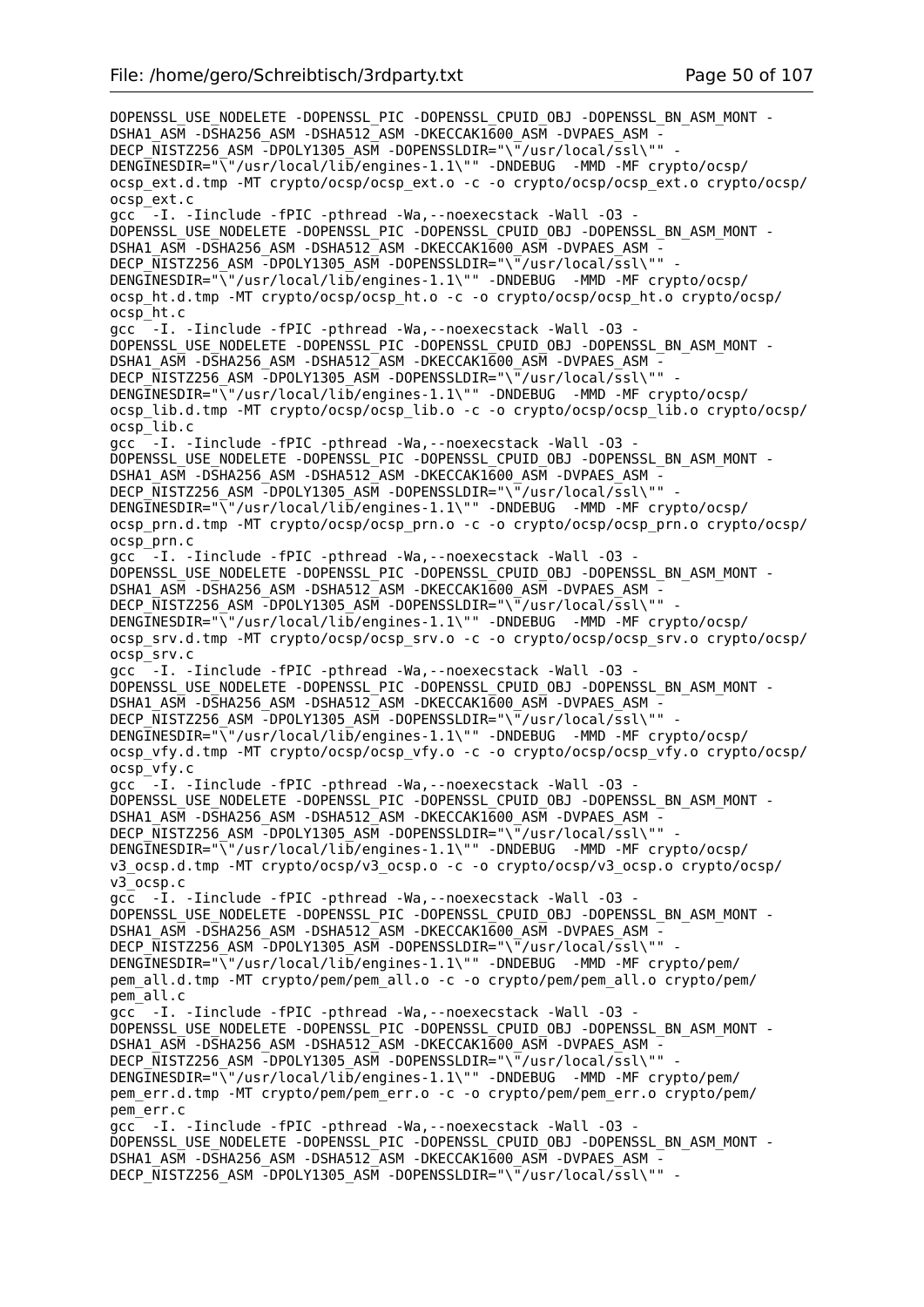DENGINESDIR="\"/usr/local/lib/engines-1.1\"" -DNDEBUG -MMD -MF crypto/pem/ pem\_info.d.tmp -MT crypto/pem/pem\_info.o -c -o crypto/pem/pem\_info.o crypto/pem/ pem\_info.c gcc -I. -Iinclude -fPIC -pthread -Wa,--noexecstack -Wall -O3 - DOPENSSL\_USE\_NODELETE -DOPENSSL\_PIC -DOPENSSL\_CPUID\_OBJ -DOPENSSL\_BN\_ASM\_MONT - DSHA1\_ASM -DSHA256\_ASM -DSHA512\_ASM -DKECCAK1600\_ASM -DVPAES\_ASM - DECP\_NISTZ256\_ASM -DPOLY1305\_ASM -DOPENSSLDIR="\"/usr/local/ssl\"" DENGINESDIR="\"/usr/local/lib/engines-1.1\"" -DNDEBUG -MMD -MF crypto/pem/ pem\_lib.d.tmp -MT crypto/pem/pem\_lib.o -c -o crypto/pem/pem\_lib.o crypto/pem/ pem\_lib.c gcc -I. -Iinclude -fPIC -pthread -Wa,--noexecstack -Wall -O3 - DOPENSSL\_USE\_NODELETE -DOPENSSL\_PIC -DOPENSSL\_CPUID\_OBJ -DOPENSSL\_BN\_ASM\_MONT - DSHA1\_ASM -DSHA256\_ASM -DSHA512\_ASM -DKECCAK1600\_ASM -DVPAES\_ASM - DECP\_NISTZ256\_ASM -DPOLY1305\_ASM -DOPENSSLDIR="\"/usr/local/ssl\"" DENGINESDIR="\"/usr/local/lib/engines-1.1\"" -DNDEBUG -MMD -MF crypto/pem/ pem\_oth.d.tmp -MT crypto/pem/pem\_oth.o -c -o crypto/pem/pem\_oth.o crypto/pem/ pem\_oth.c gcc -I. -Iinclude -fPIC -pthread -Wa,--noexecstack -Wall -O3 - DOPENSSL\_USE\_NODELETE -DOPENSSL\_PIC -DOPENSSL\_CPUID\_OBJ -DOPENSSL\_BN\_ASM\_MONT - DSHA1\_ASM -DSHA256\_ASM -DSHA512\_ASM -DKECCAK1600\_ASM -DVPAES\_ASM - DECP\_NISTZ256\_ASM -DPOLY1305\_ASM -DOPENSSLDIR="\"/usr/local/ssl\"" DENGINESDIR="\"/usr/local/lib/engines-1.1\"" -DNDEBUG -MMD -MF crypto/pem/ pem\_pk8.d.tmp -MT crypto/pem/pem\_pk8.o -c -o crypto/pem/pem\_pk8.o crypto/pem/ pem\_pk8.c gcc -I. -Iinclude -fPIC -pthread -Wa,--noexecstack -Wall -O3 - DOPENSSL\_USE\_NODELETE -DOPENSSL\_PIC -DOPENSSL\_CPUID\_OBJ -DOPENSSL\_BN\_ASM\_MONT - DSHA1\_ASM -DSHA256\_ASM -DSHA512\_ASM -DKECCAK1600\_ASM -DVPAES\_ASM - DECP\_NISTZ256\_ASM -DPOLY1305\_ASM -DOPENSSLDIR="\"/usr/local/ssl\"" DENGINESDIR="\"/usr/local/lib/engines-1.1\"" -DNDEBUG -MMD -MF crypto/pem/ pem\_pkey.d.tmp -MT crypto/pem/pem\_pkey.o -c -o crypto/pem/pem\_pkey.o crypto/pem/ pem\_pkey.c gcc -I. -Iinclude -fPIC -pthread -Wa,--noexecstack -Wall -O3 - DOPENSSL\_USE\_NODELETE -DOPENSSL\_PIC -DOPENSSL\_CPUID\_OBJ -DOPENSSL\_BN\_ASM\_MONT - DSHA1\_ASM -DSHA256\_ASM -DSHA512\_ASM -DKECCAK1600\_ASM -DVPAES\_ASM -DECP\_NISTZ256\_ASM -DPOLY1305\_ASM -DOPENSSLDIR="\"/usr/local/ssl\"" DENGINESDIR="\"/usr/local/lib/engines-1.1\"" -DNDEBUG -MMD -MF crypto/pem/ pem\_sign.d.tmp -MT crypto/pem/pem\_sign.o -c -o crypto/pem/pem\_sign.o crypto/pem/ pem\_sign.c gcc -I. -Iinclude -fPIC -pthread -Wa,--noexecstack -Wall -O3 - DOPENSSL\_USE\_NODELETE -DOPENSSL\_PIC -DOPENSSL\_CPUID\_OBJ -DOPENSSL\_BN\_ASM\_MONT - DSHA1\_ASM -DSHA256\_ASM -DSHA512\_ASM -DKECCAK1600\_ASM -DVPAES\_ASM -DECP NISTZ256 ASM -DPOLY1305 ASM -DOPENSSLDIR="\"/usr/local/ssl\"" DENGINESDIR="\"/usr/local/lib/engines-1.1\"" -DNDEBUG -MMD -MF crypto/pem/ pem\_x509.d.tmp -MT crypto/pem/pem\_x509.o -c -o crypto/pem/pem\_x509.o crypto/pem/ pem\_x509.c gcc -I. -Iinclude -fPIC -pthread -Wa,--noexecstack -Wall -O3 - DOPENSSL\_USE\_NODELETE -DOPENSSL\_PIC -DOPENSSL\_CPUID\_OBJ -DOPENSSL\_BN\_ASM\_MONT - DSHA1\_ASM -DSHA256\_ASM -DSHA512\_ASM -DKECCAK1600\_ASM -DVPAES\_ASM -DECP NISTZ256 ASM -DPOLY1305 ASM -DOPENSSLDIR="\"/usr/local/ssl\"" DENGINESDIR="\"/usr/local/lib/engines-1.1\"" -DNDEBUG -MMD -MF crypto/pem/ pem\_xaux.d.tmp -MT crypto/pem/pem\_xaux.o -c -o crypto/pem/pem\_xaux.o crypto/pem/ pem\_xaux.c gcc -I. -Iinclude -fPIC -pthread -Wa,--noexecstack -Wall -O3 - DOPENSSL\_USE\_NODELETE -DOPENSSL\_PIC -DOPENSSL\_CPUID\_OBJ -DOPENSSL\_BN\_ASM\_MONT -DSHA1\_ASM -DSHA256\_ASM -DSHA512\_ASM -DKECCAK1600 ASM -DVPAES ASM -DECP\_NISTZ256\_ASM -DPOLY1305\_ASM -DOPENSSLDIR="\"/usr/local/ssl\"" DENGINESDIR="\"/usr/local/lib/engines-1.1\"" -DNDEBUG -MMD -MF crypto/pem/ pvkfmt.d.tmp -MT crypto/pem/pvkfmt.o -c -o crypto/pem/pvkfmt.o crypto/pem/pvkfmt.c gcc -I. -Iinclude -fPIC -pthread -Wa,--noexecstack -Wall -O3 - DOPENSSL\_USE\_NODELETE -DOPENSSL\_PIC -DOPENSSL\_CPUID\_OBJ -DOPENSSL\_BN\_ASM\_MONT - DSHA1\_ASM -DSHA256\_ASM -DSHA512\_ASM -DKECCAK1600\_ASM -DVPAES\_ASM -DECP NISTZ256 ASM -DPOLY1305 ASM -DOPENSSLDIR="\"/usr/local/ssl\"" DENGINESDIR="\"/usr/local/lib/engines-1.1\"" -DNDEBUG -MMD -MF crypto/pkcs12/ p12\_add.d.tmp -MT crypto/pkcs12/p12\_add.o -c -o crypto/pkcs12/p12\_add.o crypto/ pkcs12/p12\_add.c gcc -I. -Iinclude -fPIC -pthread -Wa,--noexecstack -Wall -O3 -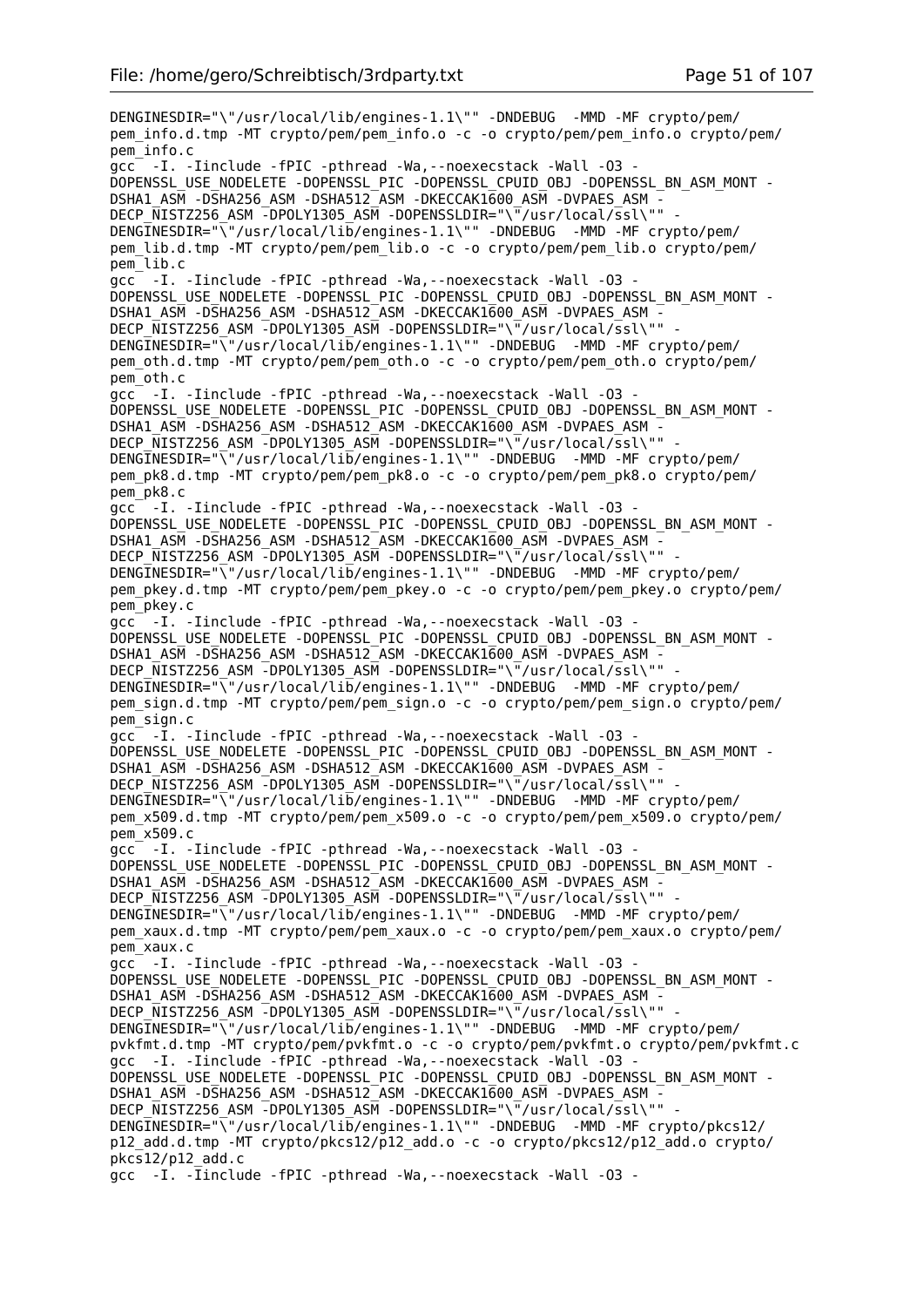DOPENSSL\_USE\_NODELETE -DOPENSSL\_PIC -DOPENSSL\_CPUID\_OBJ -DOPENSSL\_BN\_ASM\_MONT -DSHA1\_ASM -DSHA256\_ASM -DSHA512\_ASM -DKECCAK1600\_ASM -DVPAES\_ASM -DECP\_NISTZ256\_ASM -DPOLY1305\_ASM -DOPENSSLDIR="\"/usr/local/ssl\"" DENGINESDIR="\"/usr/local/lib/engines-1.1\"" -DNDEBUG -MMD -MF crypto/pkcs12/ p12\_asn.d.tmp -MT crypto/pkcs12/p12\_asn.o -c -o crypto/pkcs12/p12\_asn.o crypto/ pkcs12/p12\_asn.c  $acc -I.$  - $\overline{I}$ include -fPIC -pthread -Wa, --noexecstack -Wall -03 -DOPENSSL\_USE\_NODELETE -DOPENSSL\_PIC -DOPENSSL\_CPUID\_OBJ -DOPENSSL\_BN\_ASM\_MONT - DSHA1\_ASM -DSHA256\_ASM -DSHA512\_ASM -DKECCAK1600\_ASM -DVPAES\_ASM -DECP NISTZ256 ASM -DPOLY1305 ASM -DOPENSSLDIR="\"/usr/local/ssl\"" -DENGINESDIR="\"/usr/local/lib/engines-1.1\"" -DNDEBUG -MMD -MF crypto/pkcs12/ p12\_attr.d.tmp -MT crypto/pkcs12/p12\_attr.o -c -o crypto/pkcs12/p12\_attr.o crypto/ pkcs12/p12\_attr.c gcc -I. -Iinclude -fPIC -pthread -Wa,--noexecstack -Wall -O3 - DOPENSSL\_USE\_NODELETE -DOPENSSL\_PIC -DOPENSSL\_CPUID\_OBJ -DOPENSSL\_BN\_ASM\_MONT -DSHA1\_ASM -DSHA256\_ASM -DSHA512\_ASM -DKECCAK1600\_ASM -DVPAES\_ASM DECP NISTZ256 ASM -DPOLY1305 ASM -DOPENSSLDIR="\"/usr/local/ssl\"" DENGINESDIR="\"/usr/local/lib/engines-1.1\"" -DNDEBUG -MMD -MF crypto/pkcs12/ p12\_crpt.d.tmp -MT crypto/pkcs12/p12\_crpt.o -c -o crypto/pkcs12/p12\_crpt.o crypto/ pkcs12/p12\_crpt.c gcc -I. - Iinclude - fPIC - pthread - Wa, - - noexecstack - Wall - 03 -DOPENSSL\_USE\_NODELETE -DOPENSSL\_PIC -DOPENSSL\_CPUID\_OBJ -DOPENSSL\_BN\_ASM\_MONT -DSHA1\_ASM -DSHA256\_ASM -DSHA512\_ASM -DKECCAK1600\_ASM -DVPAES\_ASM -DECP\_NISTZ256\_ASM -DPOLY1305\_ASM -DOPENSSLDIR="\"/usr/local/ssl\"" DENGINESDIR="\"/usr/local/lib/engines-1.1\"" -DNDEBUG -MMD -MF crypto/pkcs12/ p12\_crt.d.tmp -MT crypto/pkcs12/p12\_crt.o -c -o crypto/pkcs12/p12\_crt.o crypto/ pkcs12/p12\_crt.c  $\bar{g}$ cc -I. - $\bar{I}$ include -fPIC -pthread -Wa, --noexecstack -Wall -03 DOPENSSL\_USE\_NODELETE -DOPENSSL\_PIC -DOPENSSL\_CPUID\_OBJ -DOPENSSL\_BN\_ASM\_MONT -DSHA1\_ASM -DSHA256\_ASM -DSHA512\_ASM -DKECCAK1600\_ASM -DVPAES\_ASM -DECP NISTZ256 ASM -DPOLY1305 ASM -DOPENSSLDIR="\"/usr/local/ssl\"" DENGINESDIR="\"/usr/local/lib/engines-1.1\"" -DNDEBUG -MMD -MF crypto/pkcs12/ p12\_decr.d.tmp -MT crypto/pkcs12/p12\_decr.o -c -o crypto/pkcs12/p12\_decr.o crypto/ pkcs12/p12\_decr.c gcc -I. -Iinclude -fPIC -pthread -Wa,--noexecstack -Wall -O3 - DOPENSSL\_USE\_NODELETE -DOPENSSL\_PIC -DOPENSSL\_CPUID\_OBJ -DOPENSSL\_BN\_ASM\_MONT - DSHA1\_ASM -DSHA256\_ASM -DSHA512\_ASM -DKECCAK1600\_ASM -DVPAES\_ASM -DECP\_NISTZ256\_ASM -DPOLY1305\_ASM -DOPENSSLDIR="\"/usr/local/ssl\"" DENGINESDIR="\"/usr/local/lib/engines-1.1\"" -DNDEBUG -MMD -MF crypto/pkcs12/ p12\_init.d.tmp -MT crypto/pkcs12/p12\_init.o -c -o crypto/pkcs12/p12\_init.o crypto/ pkcs12/p12\_init.c gcc -I. -Iinclude -fPIC -pthread -Wa,--noexecstack -Wall -O3 - DOPENSSL\_USE\_NODELETE -DOPENSSL\_PIC -DOPENSSL\_CPUID\_OBJ -DOPENSSL\_BN\_ASM\_MONT - DSHA1\_ASM -DSHA256\_ASM -DSHA512\_ASM -DKECCAK1600\_ASM -DVPAES\_ASM -DECP NISTZ256 ASM -DPOLY1305 ASM -DOPENSSLDIR="\"/usr/local/ssl\"" DENGINESDIR="\"/usr/local/lib/engines-1.1\"" -DNDEBUG -MMD -MF crypto/pkcs12/ p12\_key.d.tmp -MT crypto/pkcs12/p12\_key.o -c -o crypto/pkcs12/p12\_key.o crypto/  $pkcs12/p12$  key.c gcc -I. -Iinclude -fPIC -pthread -Wa,--noexecstack -Wall -O3 - DOPENSSL\_USE\_NODELETE -DOPENSSL\_PIC -DOPENSSL\_CPUID\_OBJ -DOPENSSL\_BN\_ASM\_MONT -DSHA1\_ASM -DSHA256\_ASM -DSHA512\_ASM -DKECCAK1600\_ASM -DVPAES\_ASM - DECP\_NISTZ256\_ASM -DPOLY1305\_ASM -DOPENSSLDIR="\"/usr/local/ssl\"" DENGINESDIR="\"/usr/local/lib/engines-1.1\"" -DNDEBUG -MMD -MF crypto/pkcs12/ p12\_kiss.d.tmp -MT crypto/pkcs12/p12\_kiss.o -c -o crypto/pkcs12/p12\_kiss.o crypto/ pkcs12/p12\_kiss.c gcc -I. -Iinclude -fPIC -pthread -Wa,--noexecstack -Wall -O3 - DOPENSSL\_USE\_NODELETE -DOPENSSL\_PIC -DOPENSSL\_CPUID\_OBJ -DOPENSSL\_BN\_ASM\_MONT - DSHA1\_ASM -DSHA256\_ASM -DSHA512\_ASM -DKECCAK1600\_ASM -DVPAES\_ASM - DECP NISTZ256 ASM -DPOLY1305 ASM -DOPENSSLDIR="\"/usr/local/ssl\"" DENGINESDIR="\"/usr/local/lib/engines-1.1\"" -DNDEBUG -MMD -MF crypto/pkcs12/ p12\_mutl.d.tmp -MT crypto/pkcs12/p12\_mutl.o -c -o crypto/pkcs12/p12\_mutl.o crypto/ pkcs12/p12\_mutl.c gcc -I. -Iinclude -fPIC -pthread -Wa,--noexecstack -Wall -O3 - DOPENSSL\_USE\_NODELETE -DOPENSSL\_PIC -DOPENSSL\_CPUID\_OBJ -DOPENSSL\_BN\_ASM\_MONT - DSHA1\_ASM -DSHA256\_ASM -DSHA512\_ASM -DKECCAK1600\_ASM -DVPAES\_ASM - DECP\_NISTZ256\_ASM -DPOLY1305\_ASM -DOPENSSLDIR="\"/usr/local/ssl\"" -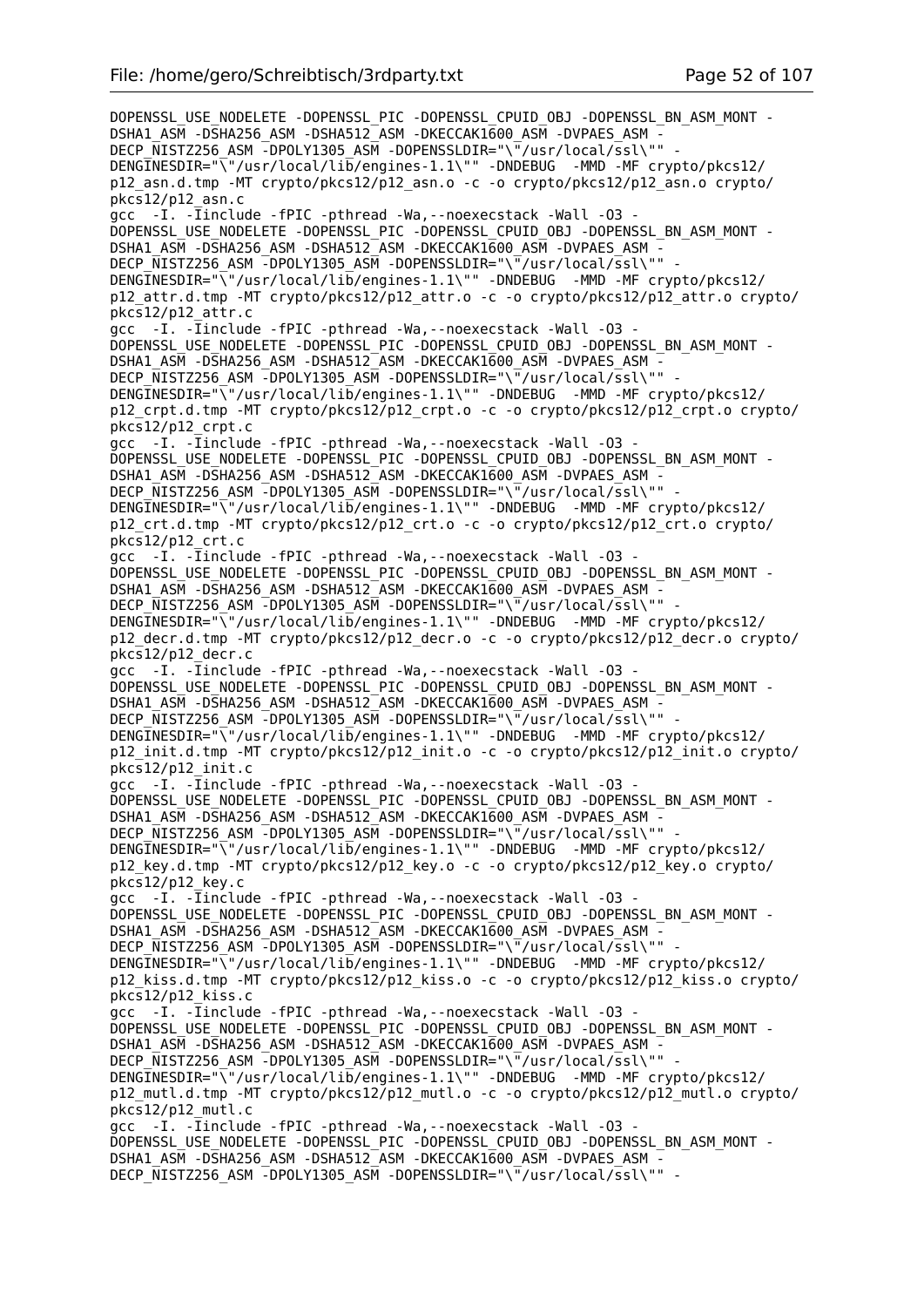DENGINESDIR="\"/usr/local/lib/engines-1.1\"" -DNDEBUG -MMD -MF crypto/pkcs12/ p12\_npas.d.tmp -MT crypto/pkcs12/p12\_npas.o -c -o crypto/pkcs12/p12\_npas.o crypto/  $pkcs12/p12$  npas.c gcc -I. - Tinclude - fPIC - pthread - Wa, - - noexecstack - Wall - 03 -DOPENSSL\_USE\_NODELETE -DOPENSSL\_PIC -DOPENSSL\_CPUID\_OBJ -DOPENSSL\_BN\_ASM\_MONT - DSHA1\_ASM -DSHA256\_ASM -DSHA512\_ASM -DKECCAK1600\_ASM -DVPAES\_ASM - DECP\_NISTZ256\_ASM -DPOLY1305\_ASM -DOPENSSLDIR="\"/usr/local/ssl\"" DENGINESDIR="\"/usr/local/lib/engines-1.1\"" -DNDEBUG -MMD -MF crypto/pkcs12/ p12\_p8d.d.tmp -MT crypto/pkcs12/p12\_p8d.o -c -o crypto/pkcs12/p12\_p8d.o crypto/ pkcs12/p12\_p8d.c gcc -I. -Iinclude -fPIC -pthread -Wa,--noexecstack -Wall -O3 - DOPENSSL\_USE\_NODELETE -DOPENSSL\_PIC -DOPENSSL\_CPUID\_OBJ -DOPENSSL\_BN\_ASM\_MONT - DSHA1\_ASM -DSHA256\_ASM -DSHA512\_ASM -DKECCAK1600\_ASM -DVPAES\_ASM - DECP\_NISTZ256\_ASM -DPOLY1305\_ASM -DOPENSSLDIR="\"/usr/local/ssl\"" DENGINESDIR="\"/usr/local/lib/engines-1.1\"" -DNDEBUG -MMD -MF crypto/pkcs12/ p12\_p8e.d.tmp -MT crypto/pkcs12/p12\_p8e.o -c -o crypto/pkcs12/p12\_p8e.o crypto/ pkcs12/p12\_p8e.c gcc -I. -Iinclude -fPIC -pthread -Wa,--noexecstack -Wall -O3 - DOPENSSL\_USE\_NODELETE -DOPENSSL\_PIC -DOPENSSL\_CPUID\_OBJ -DOPENSSL\_BN\_ASM\_MONT - DSHA1\_ASM -DSHA256\_ASM -DSHA512\_ASM -DKECCAK1600\_ASM -DVPAES\_ASM - DECP\_NISTZ256\_ASM -DPOLY1305\_ASM -DOPENSSLDIR="\"/usr/local/ssl\"" DENGINESDIR="\"/usr/local/lib/engines-1.1\"" -DNDEBUG -MMD -MF crypto/pkcs12/ p12\_sbag.d.tmp -MT crypto/pkcs12/p12\_sbag.o -c -o crypto/pkcs12/p12\_sbag.o crypto/  $pkcs12/p12$  sbag.c gcc -I. - Iinclude - fPIC - pthread - Wa, - - noexecstack - Wall - 03 -DOPENSSL\_USE\_NODELETE -DOPENSSL\_PIC -DOPENSSL\_CPUID\_OBJ -DOPENSSL\_BN\_ASM\_MONT - DSHA1\_ASM -DSHA256\_ASM -DSHA512\_ASM -DKECCAK1600\_ASM -DVPAES\_ASM - DECP\_NISTZ256\_ASM -DPOLY1305\_ASM -DOPENSSLDIR="\"/usr/local/ssl\"" DENGINESDIR="\"/usr/local/lib/engines-1.1\"" -DNDEBUG -MMD -MF crypto/pkcs12/ p12\_utl.d.tmp -MT crypto/pkcs12/p12\_utl.o -c -o crypto/pkcs12/p12\_utl.o crypto/ pkcs12/p12\_utl.c gcc -I. -Iinclude -fPIC -pthread -Wa,--noexecstack -Wall -O3 - DOPENSSL\_USE\_NODELETE -DOPENSSL\_PIC -DOPENSSL\_CPUID\_OBJ -DOPENSSL\_BN\_ASM\_MONT - DSHA1\_ASM -DSHA256\_ASM -DSHA512\_ASM -DKECCAK1600\_ASM -DVPAES\_ASM -DECP\_NISTZ256\_ASM -DPOLY1305\_ASM -DOPENSSLDIR="\"/usr/local/ssl\"" DENGINESDIR="\"/usr/local/lib/engines-1.1\"" -DNDEBUG -MMD -MF crypto/pkcs12/ pk12err.d.tmp -MT crypto/pkcs12/pk12err.o -c -o crypto/pkcs12/pk12err.o crypto/ pkcs12/pk12err.c gcc -I. -Iinclude -fPIC -pthread -Wa,--noexecstack -Wall -O3 - DOPENSSL\_USE\_NODELETE -DOPENSSL\_PIC -DOPENSSL\_CPUID\_OBJ -DOPENSSL\_BN\_ASM\_MONT - DSHA1\_ASM -DSHA256\_ASM -DSHA512\_ASM -DKECCAK1600\_ASM -DVPAES\_ASM -DECP NISTZ256 ASM -DPOLY1305 ASM -DOPENSSLDIR="\"/usr/local/ssl\"" DENGINESDIR="\"/usr/local/lib/engines-1.1\"" -DNDEBUG -MMD -MF crypto/pkcs7/ bio\_pk7.d.tmp -MT crypto/pkcs7/bio\_pk7.o -c -o crypto/pkcs7/bio\_pk7.o crypto/pkcs7/ bio\_pk7.c gcc -I. -Iinclude -fPIC -pthread -Wa,--noexecstack -Wall -O3 - DOPENSSL\_USE\_NODELETE -DOPENSSL\_PIC -DOPENSSL\_CPUID\_OBJ -DOPENSSL\_BN\_ASM\_MONT - DSHA1\_ASM -DSHA256\_ASM -DSHA512\_ASM -DKECCAK1600\_ASM -DVPAES\_ASM - DECP NISTZ256 ASM -DPOLY1305 ASM -DOPENSSLDIR="\"/usr/local/ssl\"" DENGINESDIR="\"/usr/local/lib/engines-1.1\"" -DNDEBUG -MMD -MF crypto/pkcs7/ pk7\_asn1.d.tmp -MT crypto/pkcs7/pk7\_asn1.o -c -o crypto/pkcs7/pk7\_asn1.o crypto/ pkcs7/pk7\_asn1.c gcc -I. -Iinclude -fPIC -pthread -Wa,--noexecstack -Wall -O3 - DOPENSSL\_USE\_NODELETE -DOPENSSL\_PIC -DOPENSSL\_CPUID\_OBJ -DOPENSSL\_BN\_ASM\_MONT -DSHA1\_ASM -DSHA256\_ASM -DSHA512\_ASM -DKECCAK1600 ASM -DVPAES ASM -DECP\_NISTZ256\_ASM -DPOLY1305\_ASM -DOPENSSLDIR="\"/usr/local/ssl\"" DENGINESDIR="\"/usr/local/lib/engines-1.1\"" -DNDEBUG -MMD -MF crypto/pkcs7/ pk7\_attr.d.tmp -MT crypto/pkcs7/pk7\_attr.o -c -o crypto/pkcs7/pk7\_attr.o crypto/ pkcs7/pk7\_attr.c gcc -I. -Iinclude -fPIC -pthread -Wa, --noexecstack -Wall -03 -DOPENSSL\_USE\_NODELETE -DOPENSSL\_PIC -DOPENSSL\_CPUID\_OBJ -DOPENSSL\_BN\_ASM\_MONT -DSHA1\_ASM -DSHA256\_ASM -DSHA512\_ASM -DKECCAK1600\_ASM -DVPAES\_ASM -DECP NISTZ256 ASM -DPOLY1305 ASM -DOPENSSLDIR="\"/usr/local/ssl\"" DENGINESDIR="\"/usr/local/lib/engines-1.1\"" -DNDEBUG -MMD -MF crypto/pkcs7/ pk7\_doit.d.tmp -MT crypto/pkcs7/pk7\_doit.o -c -o crypto/pkcs7/pk7\_doit.o crypto/ pkcs7/pk7\_doit.c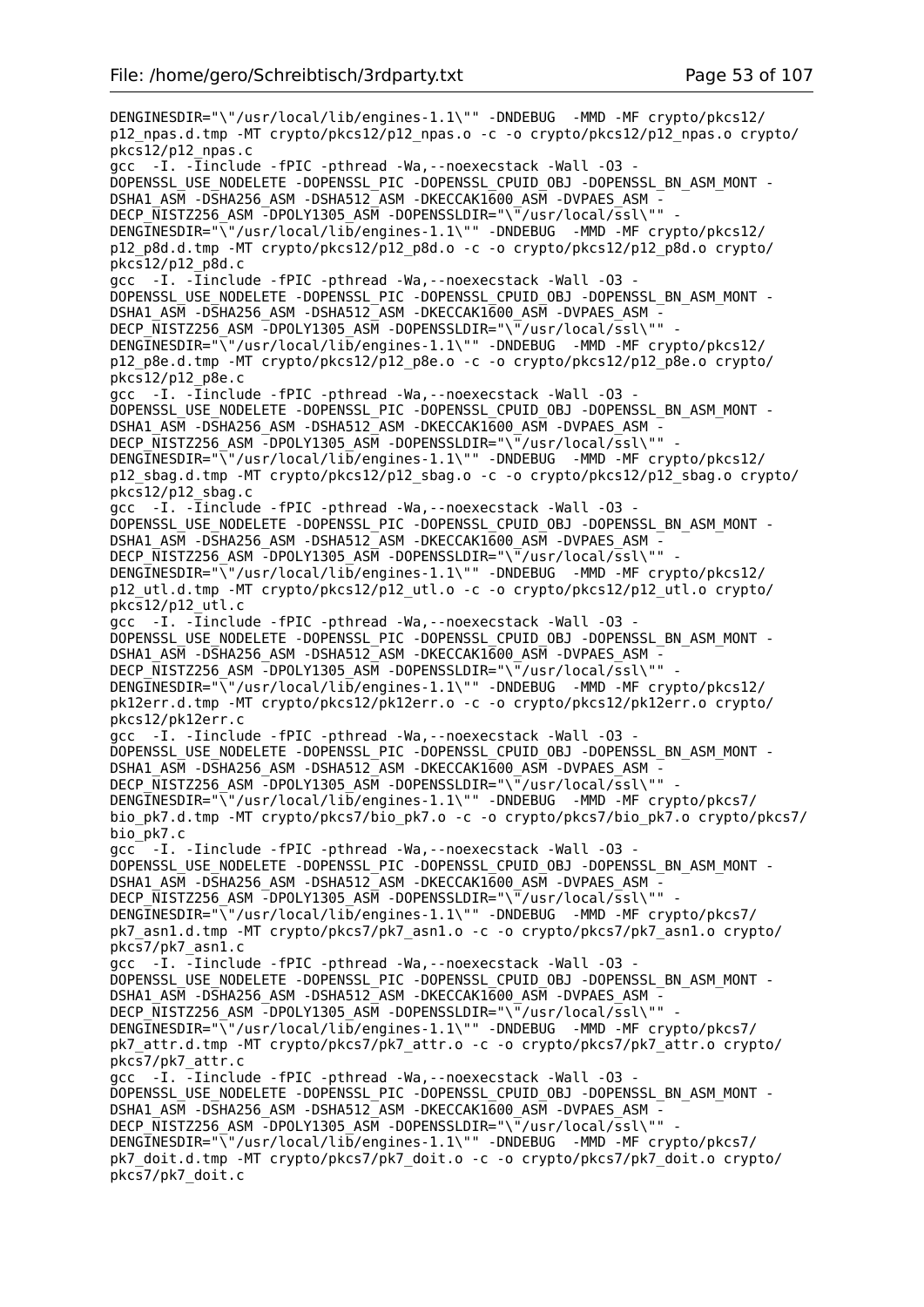gcc -I. -Iinclude -fPIC -pthread -Wa,--noexecstack -Wall -O3 - DOPENSSL\_USE\_NODELETE -DOPENSSL\_PIC -DOPENSSL\_CPUID\_OBJ -DOPENSSL\_BN\_ASM\_MONT - DSHA1\_ASM -DSHA256\_ASM -DSHA512\_ASM -DKECCAK1600\_ASM -DVPAES\_ASM -DECP NISTZ256 ASM -DPOLY1305 ASM -DOPENSSLDIR="\"/usr/local/ssl\"" DENGINESDIR="\"/usr/local/lib/engines-1.1\"" -DNDEBUG -MMD -MF crypto/pkcs7/ pk7\_lib.d.tmp -MT crypto/pkcs7/pk7\_lib.o -c -o crypto/pkcs7/pk7\_lib.o crypto/pkcs7/ pk7\_lib.c gcc -I. -Iinclude -fPIC -pthread -Wa,--noexecstack -Wall -O3 - DOPENSSL\_USE\_NODELETE -DOPENSSL\_PIC -DOPENSSL\_CPUID\_OBJ -DOPENSSL\_BN\_ASM\_MONT -DSHA1\_ASM -DSHA256\_ASM -DSHA512\_ASM -DKECCAK1600 ASM -DVPAES ASM -DECP NISTZ256 ASM -DPOLY1305 ASM -DOPENSSLDIR="\"/usr/local/ssl\"" DENGINESDIR="\"/usr/local/lib/engines-1.1\"" -DNDEBUG -MMD -MF crypto/pkcs7/ pk7\_mime.d.tmp -MT crypto/pkcs7/pk7\_mime.o -c -o crypto/pkcs7/pk7\_mime.o crypto/ pkcs7/pk7\_mime.c gcc -I. -Iinclude -fPIC -pthread -Wa,--noexecstack -Wall -O3 - DOPENSSL\_USE\_NODELETE -DOPENSSL\_PIC -DOPENSSL\_CPUID\_OBJ -DOPENSSL\_BN\_ASM\_MONT -DSHA1\_ASM -DSHA256\_ASM -DSHA512\_ASM -DKECCAK1600\_ASM -DVPAES\_ASM -DECP NISTZ256 ASM -DPOLY1305 ASM -DOPENSSLDIR="\"/usr/local/ssl\"" DENGINESDIR="\"/usr/local/lib/engines-1.1\"" -DNDEBUG -MMD -MF crypto/pkcs7/ pk7\_smime.d.tmp -MT crypto/pkcs7/pk7\_smime.o -c -o crypto/pkcs7/pk7\_smime.o crypto/ pkcs7/pk7\_smime.c gcc -I. -Iinclude -fPIC -pthread -Wa,--noexecstack -Wall -O3 - DOPENSSL\_USE\_NODELETE -DOPENSSL\_PIC -DOPENSSL\_CPUID\_OBJ -DOPENSSL\_BN\_ASM\_MONT -DSHA1\_ASM -DSHA256\_ASM -DSHA512\_ASM -DKECCAK1600\_ASM -DVPAES\_ASM -DECP\_NISTZ256\_ASM -DPOLY1305\_ASM -DOPENSSLDIR="\"/usr/local/ssl\"" DENGINESDIR="\"/usr/local/lib/engines-1.1\"" -DNDEBUG -MMD -MF crypto/pkcs7/ pkcs7err.d.tmp -MT crypto/pkcs7/pkcs7err.o -c -o crypto/pkcs7/pkcs7err.o crypto/ pkcs7/pkcs7err.c CC="gcc" /usr/bin/perl crypto/poly1305/asm/poly1305-armv8.pl linux64 crypto/ poly1305/poly1305-armv8.S gcc -I. -Iinclude -fPIC -pthread -Wa,--noexecstack -Wall -O3 - DOPENSSL\_USE\_NODELETE -DOPENSSL\_PIC -DOPENSSL\_CPUID\_OBJ -DOPENSSL\_BN\_ASM\_MONT - DSHA1\_ASM -DSHA256\_ASM -DSHA512\_ASM -DKECCAK1600\_ASM -DVPAES ASM -DECP\_NISTZ256\_ASM -DPOLY1305\_ASM -DOPENSSLDIR="\"/usr/local/ssl\"" DENGINESDIR="\"/usr/local/lib/engines-1.1\"" -DNDEBUG -MMD -MF crypto/poly1305/ poly1305.d.tmp -MT crypto/poly1305/poly1305.o -c -o crypto/poly1305/poly1305.o crypto/poly1305/poly1305.c gcc -I. -Iinclude -fPIC -pthread -Wa,--noexecstack -Wall -O3 - DOPENSSL\_USE\_NODELETE -DOPENSSL\_PIC -DOPENSSL\_CPUID\_OBJ -DOPENSSL\_BN\_ASM\_MONT -DSHA1\_ASM -DSHA256\_ASM -DSHA512\_ASM -DKECCAK1600\_ASM -DVPAES\_ASM -DECP\_NISTZ256\_ASM -DPOLY1305\_ASM -DOPENSSLDIR="\"/usr/local/ssl\"" DENGINESDIR="\"/usr/local/lib/engines-1.1\"" -DNDEBUG -MMD -MF crypto/poly1305/ poly1305\_ameth.d.tmp -MT crypto/poly1305/poly1305\_ameth.o -c -o crypto/poly1305/ poly1305\_ameth.o crypto/poly1305/poly1305\_ameth.c gcc -I. -Iinclude -fPIC -pthread -Wa,--noexecstack -Wall -O3 - DOPENSSL\_USE\_NODELETE -DOPENSSL\_PIC -DOPENSSL\_CPUID\_OBJ -DOPENSSL\_BN\_ASM\_MONT - DSHA1\_ASM -DSHA256\_ASM -DSHA512\_ASM -DKECCAK1600\_ASM -DVPAES\_ASM -DECP NISTZ256 ASM -DPOLY1305 ASM -DOPENSSLDIR="\"/usr/local/ssl\"" DENGINESDIR="\"/usr/local/lib/engines-1.1\"" -DNDEBUG -MMD -MF crypto/poly1305/ poly1305\_pmeth.d.tmp -MT crypto/poly1305/poly1305\_pmeth.o -c -o crypto/poly1305/ poly1305\_pmeth.o crypto/poly1305/poly1305\_pmeth.c gcc -I. -Iinclude -Icrypto/modes -fPIC -pthread -Wa, --noexecstack -Wall -03 -DOPENSSL\_USE\_NODELETE -DOPENSSL\_PIC -DOPENSSL\_CPUID\_OBJ -DOPENSSL\_BN\_ASM\_MONT - DSHA1\_ASM -DSHA256\_ASM -DSHA512\_ASM -DKECCAK1600\_ASM -DVPAES\_ASM -DECP  $\overline{N}$ ISTZ256 ASM -DPOLY1305 ASM -DOPENSSLDIR="\"/usr/local/ssl\"" DENGINESDIR="\"/usr/local/lib/engines-1.1\"" -DNDEBUG -MMD -MF crypto/rand/ drbg\_ctr.d.tmp -MT crypto/rand/drbg\_ctr.o -c -o crypto/rand/drbg\_ctr.o crypto/rand/ drbg\_ctr.c gcc<sup>--</sup>I. -Iinclude -fPIC -pthread -Wa, --noexecstack -Wall -03 -DOPENSSL\_USE\_NODELETE -DOPENSSL\_PIC -DOPENSSL\_CPUID\_OBJ -DOPENSSL\_BN\_ASM\_MONT - DSHA1\_ASM -DSHA256\_ASM -DSHA512\_ASM -DKECCAK1600\_ASM -DVPAES\_ASM -DECP NISTZ256 ASM -DPOLY1305 ASM -DOPENSSLDIR="\"/usr/local/ssl\"" DENGINESDIR="\"/usr/local/lib/engines-1.1\"" -DNDEBUG -MMD -MF crypto/rand/ drbg\_lib.d.tmp -MT crypto/rand/drbg\_lib.o -c -o crypto/rand/drbg\_lib.o crypto/rand/ drbg\_lib.c gcc -I. -Iinclude -fPIC -pthread -Wa,--noexecstack -Wall -O3 -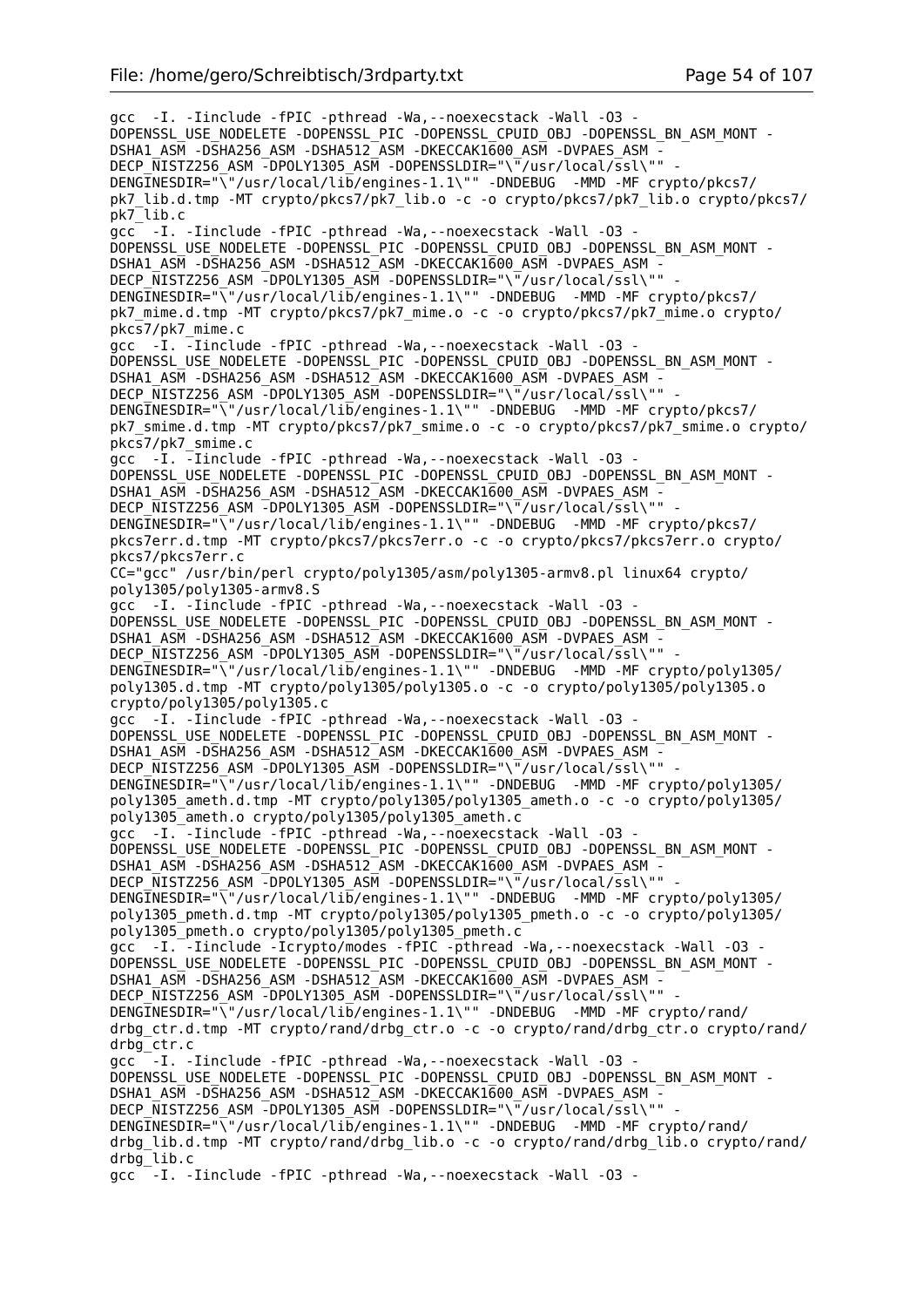DOPENSSL\_USE\_NODELETE -DOPENSSL\_PIC -DOPENSSL\_CPUID\_OBJ -DOPENSSL\_BN\_ASM\_MONT -DSHA1\_ASM -DSHA256\_ASM -DSHA512\_ASM -DKECCAK1600\_ASM -DVPAES\_ASM -DECP\_NISTZ256\_ASM -DPOLY1305\_ASM -DOPENSSLDIR="\"/usr/local/ssl\"" DENGINESDIR="\"/usr/local/lib/engines-1.1\"" -DNDEBUG -MMD -MF crypto/rand/ rand egd.d.tmp -MT crypto/rand/rand egd.o -c -o crypto/rand/rand egd.o crypto/rand/ rand\_egd.c  $acc -I.$ -Iinclude -fPIC -pthread -Wa,--noexecstack -Wall -03 -DOPENSSL\_USE\_NODELETE -DOPENSSL\_PIC -DOPENSSL\_CPUID\_OBJ -DOPENSSL\_BN\_ASM\_MONT - DSHA1\_ASM -DSHA256\_ASM -DSHA512\_ASM -DKECCAK1600\_ASM -DVPAES\_ASM -DECP NISTZ256 ASM -DPOLY1305 ASM -DOPENSSLDIR="\"/usr/local/ssl\"" -DENGINESDIR="\"/usr/local/lib/engines-1.1\"" -DNDEBUG -MMD -MF crypto/rand/ rand\_err.d.tmp -MT crypto/rand/rand\_err.o -c -o crypto/rand/rand\_err.o crypto/rand/ rand\_err.c gcc  $^-$ -I. -Iinclude -fPIC -pthread -Wa, --noexecstack -Wall -03 -DOPENSSL\_USE\_NODELETE -DOPENSSL\_PIC -DOPENSSL\_CPUID\_OBJ -DOPENSSL\_BN\_ASM\_MONT -DSHA1\_ASM -DSHA256\_ASM -DSHA512\_ASM -DKECCAK1600\_ASM -DVPAES\_ASM DECP NISTZ256 ASM -DPOLY1305 ASM -DOPENSSLDIR="\"/usr/local/ssl\"" DENGINESDIR="\"/usr/local/lib/engines-1.1\"" -DNDEBUG -MMD -MF crypto/rand/ rand\_lib.d.tmp -MT crypto/rand/rand\_lib.o -c -o crypto/rand/rand\_lib.o crypto/rand/ rand\_lib.c gcc  $-I.$  -Iinclude -fPIC -pthread -Wa, --noexecstack -Wall -03 -DOPENSSL\_USE\_NODELETE -DOPENSSL\_PIC -DOPENSSL\_CPUID\_OBJ -DOPENSSL\_BN\_ASM\_MONT - DSHA1\_ASM -DSHA256\_ASM -DSHA512\_ASM -DKECCAK1600\_ASM -DVPAES\_ASM -DECP\_NISTZ256\_ASM -DPOLY1305\_ASM -DOPENSSLDIR="\"/usr/local/ssl\"" DENGINESDIR="\"/usr/local/lib/engines-1.1\"" -DNDEBUG -MMD -MF crypto/rand/ rand\_unix.d.tmp -MT crypto/rand/rand\_unix.o -c -o crypto/rand/rand\_unix.o crypto/ rand $\sqrt{r}$ and unix.c gcc -I. -Iinclude -fPIC -pthread -Wa, --noexecstack -Wall -03 DOPENSSL\_USE\_NODELETE -DOPENSSL\_PIC -DOPENSSL\_CPUID\_OBJ -DOPENSSL\_BN\_ASM\_MONT -DSHA1\_ASM -DSHA256\_ASM -DSHA512\_ASM -DKECCAK1600\_ASM -DVPAES\_ASM -DECP NISTZ256 ASM -DPOLY1305 ASM -DOPENSSLDIR="\"/usr/local/ssl\"" DENGINESDIR="\"/usr/local/lib/engines-1.1\"" -DNDEBUG -MMD -MF crypto/rand/ rand vms.d.tmp -MT crypto/rand/rand vms.o -c -o crypto/rand/rand vms.o crypto/rand/ rand\_vms.c gcc  $-I.$  -Iinclude -fPIC -pthread -Wa,--noexecstack -Wall -03 -DOPENSSL\_USE\_NODELETE -DOPENSSL\_PIC -DOPENSSL\_CPUID\_OBJ -DOPENSSL\_BN\_ASM\_MONT - DSHA1\_ASM -DSHA256\_ASM -DSHA512\_ASM -DKECCAK1600\_ASM -DVPAES\_ASM -DECP\_NISTZ256\_ASM -DPOLY1305\_ASM -DOPENSSLDIR="\"/usr/local/ssl\"" DENGINESDIR="\"/usr/local/lib/engines-1.1\"" -DNDEBUG -MMD -MF crypto/rand/ rand win.d.tmp -MT crypto/rand/rand win.o -c -o crypto/rand/rand win.o crypto/rand/ rand\_win.c gcc  $-I.$  -Iinclude -fPIC -pthread -Wa,--noexecstack -Wall -03 -DOPENSSL\_USE\_NODELETE -DOPENSSL\_PIC -DOPENSSL\_CPUID\_OBJ\_-DOPENSSL\_BN\_ASM\_MONT -DSHA1\_ASM -DSHA256\_ASM -DSHA512\_ASM -DKECCAK1600\_ASM -DVPAES\_ASM DECP NISTZ256 ASM -DPOLY1305 ASM -DOPENSSLDIR="\"/usr/local/ssl\"" DENGINESDIR="\"/usr/local/lib/engines-1.1\"" -DNDEBUG -MMD -MF crypto/rand/ randfile.d.tmp -MT crypto/rand/randfile.o -c -o crypto/rand/randfile.o crypto/rand/ randfile.c gcc -I. -Iinclude -fPIC -pthread -Wa,--noexecstack -Wall -O3 - DOPENSSL\_USE\_NODELETE -DOPENSSL\_PIC -DOPENSSL\_CPUID\_OBJ -DOPENSSL\_BN\_ASM\_MONT - DSHA1\_ASM -DSHA256\_ASM -DSHA512\_ASM -DKECCAK1600\_ASM -DVPAES\_ASM - DECP\_NISTZ256\_ASM -DPOLY1305\_ASM -DOPENSSLDIR="\"/usr/local/ssl\"" DENGINESDIR="\"/usr/local/lib/engines-1.1\"" -DNDEBUG -MMD -MF crypto/rc2/ rc2\_cbc.d.tmp -MT crypto/rc2/rc2\_cbc.o -c -o crypto/rc2/rc2\_cbc.o crypto/rc2/ rc2\_cbc.c gcc<sup>-</sup> -I. -Iinclude -fPIC -pthread -Wa, --noexecstack -Wall -03 -DOPENSSL\_USE\_NODELETE -DOPENSSL\_PIC -DOPENSSL\_CPUID\_OBJ -DOPENSSL\_BN\_ASM\_MONT - DSHA1\_ASM -DSHA256\_ASM -DSHA512\_ASM -DKECCAK1600\_ASM -DVPAES\_ASM - DECP NISTZ256 ASM -DPOLY1305 ASM -DOPENSSLDIR="\"/usr/local/ssl\"" DENGINESDIR="\"/usr/local/lib/engines-1.1\"" -DNDEBUG -MMD -MF crypto/rc2/ rc2\_ecb.d.tmp -MT crypto/rc2/rc2\_ecb.o -c -o crypto/rc2/rc2\_ecb.o crypto/rc2/ rc2\_ecb.c gcc -I. -Iinclude -fPIC -pthread -Wa,--noexecstack -Wall -O3 - DOPENSSL\_USE\_NODELETE -DOPENSSL\_PIC -DOPENSSL\_CPUID\_OBJ -DOPENSSL\_BN\_ASM\_MONT - DSHA1\_ASM -DSHA256\_ASM -DSHA512\_ASM -DKECCAK1600\_ASM -DVPAES\_ASM - DECP NISTZ256 ASM -DPOLY1305 ASM -DOPENSSLDIR="\"/usr/local/ssl\"" -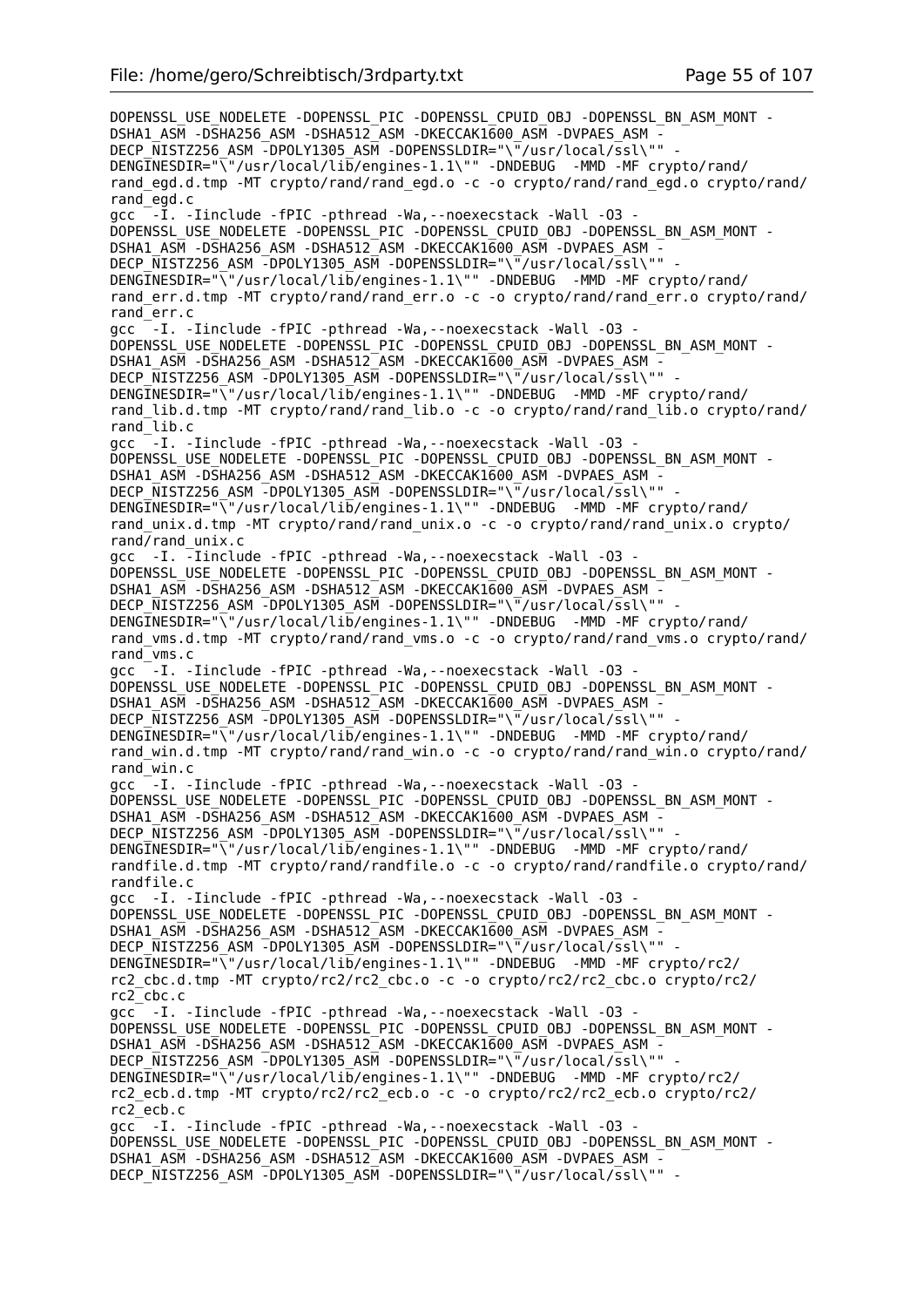DENGINESDIR="\"/usr/local/lib/engines-1.1\"" -DNDEBUG -MMD -MF crypto/rc2/ rc2\_skey.d.tmp -MT crypto/rc2/rc2\_skey.o -c -o crypto/rc2/rc2\_skey.o crypto/rc2/ rc2\_skey.c gcc -I. -Iinclude -fPIC -pthread -Wa,--noexecstack -Wall -O3 - DOPENSSL\_USE\_NODELETE -DOPENSSL\_PIC -DOPENSSL\_CPUID\_OBJ -DOPENSSL\_BN\_ASM\_MONT - DSHA1\_ASM -DSHA256\_ASM -DSHA512\_ASM -DKECCAK1600\_ASM -DVPAES\_ASM - DECP\_NISTZ256\_ASM -DPOLY1305\_ASM -DOPENSSLDIR="\"/usr/local/ssl\"" DENGINESDIR="\"/usr/local/lib/engines-1.1\"" -DNDEBUG -MMD -MF crypto/rc2/ rc2cfb64.d.tmp -MT crypto/rc2/rc2cfb64.o -c -o crypto/rc2/rc2cfb64.o crypto/rc2/ rc2cfb64.c gcc -I. -Iinclude -fPIC -pthread -Wa,--noexecstack -Wall -O3 - DOPENSSL\_USE\_NODELETE -DOPENSSL\_PIC -DOPENSSL\_CPUID\_OBJ -DOPENSSL\_BN\_ASM\_MONT - DSHA1\_ASM -DSHA256\_ASM -DSHA512\_ASM -DKECCAK1600\_ASM -DVPAES\_ASM - DECP\_NISTZ256\_ASM -DPOLY1305\_ASM -DOPENSSLDIR="\"/usr/local/ssl\"" DENGINESDIR="\"/usr/local/lib/engines-1.1\"" -DNDEBUG -MMD -MF crypto/rc2/ rc2ofb64.d.tmp -MT crypto/rc2/rc2ofb64.o -c -o crypto/rc2/rc2ofb64.o crypto/rc2/ rc2ofb64.c gcc -I. -Iinclude -fPIC -pthread -Wa,--noexecstack -Wall -O3 - DOPENSSL\_USE\_NODELETE -DOPENSSL\_PIC -DOPENSSL\_CPUID\_OBJ -DOPENSSL\_BN\_ASM\_MONT - DSHA1\_ASM -DSHA256\_ASM -DSHA512\_ASM -DKECCAK1600\_ASM -DVPAES\_ASM - DECP\_NISTZ256\_ASM -DPOLY1305\_ASM -DOPENSSLDIR="\"/usr/local/ssl\"" DENGINESDIR="\"/usr/local/lib/engines-1.1\"" -DNDEBUG -MMD -MF crypto/rc4/ rc4\_enc.d.tmp -MT crypto/rc4/rc4\_enc.o -c -o crypto/rc4/rc4\_enc.o crypto/rc4/ rc4\_enc.c gcc -I. -Iinclude -fPIC -pthread -Wa,--noexecstack -Wall -O3 - DOPENSSL\_USE\_NODELETE -DOPENSSL\_PIC -DOPENSSL\_CPUID\_OBJ -DOPENSSL\_BN\_ASM\_MONT - DSHA1\_ASM -DSHA256\_ASM -DSHA512\_ASM -DKECCAK1600\_ASM -DVPAES\_ASM - DECP\_NISTZ256\_ASM -DPOLY1305\_ASM -DOPENSSLDIR="\"/usr/local/ssl\"" DENGINESDIR="\"/usr/local/lib/engines-1.1\"" -DNDEBUG -MMD -MF crypto/rc4/ rc4\_skey.d.tmp -MT crypto/rc4/rc4\_skey.o -c -o crypto/rc4/rc4\_skey.o crypto/rc4/ rc4\_skey.c gcc -I. -Iinclude -fPIC -pthread -Wa,--noexecstack -Wall -O3 - DOPENSSL\_USE\_NODELETE -DOPENSSL\_PIC -DOPENSSL\_CPUID\_OBJ -DOPENSSL\_BN\_ASM\_MONT - DSHA1\_ASM -DSHA256\_ASM -DSHA512\_ASM -DKECCAK1600\_ASM -DVPAES\_ASM -DECP\_NISTZ256\_ASM -DPOLY1305\_ASM -DOPENSSLDIR="\"/usr/local/ssl\"" DENGINESDIR="\"/usr/local/lib/engines-1.1\"" -DNDEBUG -MMD -MF crypto/ripemd/ rmd\_dgst.d.tmp -MT crypto/ripemd/rmd\_dgst.o -c -o crypto/ripemd/rmd\_dgst.o crypto/ ripemd/rmd\_dgst.c gcc -I. -Iinclude -fPIC -pthread -Wa,--noexecstack -Wall -O3 - DOPENSSL\_USE\_NODELETE -DOPENSSL\_PIC -DOPENSSL\_CPUID\_OBJ -DOPENSSL\_BN\_ASM\_MONT - DSHA1\_ASM -DSHA256\_ASM -DSHA512\_ASM -DKECCAK1600\_ASM -DVPAES\_ASM -DECP NISTZ256 ASM -DPOLY1305 ASM -DOPENSSLDIR="\"/usr/local/ssl\"" DENGINESDIR="\"/usr/local/lib/engines-1.1\"" -DNDEBUG -MMD -MF crypto/ripemd/ rmd\_one.d.tmp -MT crypto/ripemd/rmd\_one.o -c -o crypto/ripemd/rmd\_one.o crypto/ ripemd/rmd\_one.c gcc -I. -Iinclude -fPIC -pthread -Wa,--noexecstack -Wall -O3 - DOPENSSL\_USE\_NODELETE -DOPENSSL\_PIC -DOPENSSL\_CPUID\_OBJ -DOPENSSL\_BN\_ASM\_MONT - DSHA1\_ASM -DSHA256\_ASM -DSHA512\_ASM -DKECCAK1600\_ASM -DVPAES\_ASM -DECP NISTZ256 ASM -DPOLY1305 ASM -DOPENSSLDIR="\"/usr/local/ssl\"" DENGINESDIR="\"/usr/local/lib/engines-1.1\"" -DNDEBUG -MMD -MF crypto/rsa/ rsa\_ameth.d.tmp -MT crypto/rsa/rsa\_ameth.o -c -o crypto/rsa/rsa\_ameth.o crypto/rsa/ rsa\_ameth.c gcc -I. -Iinclude -fPIC -pthread -Wa,--noexecstack -Wall -O3 - DOPENSSL\_USE\_NODELETE -DOPENSSL\_PIC -DOPENSSL\_CPUID\_OBJ -DOPENSSL\_BN\_ASM\_MONT -DSHA1\_ASM -DSHA256\_ASM -DSHA512\_ASM -DKECCAK1600 ASM -DVPAES ASM -DECP\_NISTZ256\_ASM -DPOLY1305\_ASM -DOPENSSLDIR="\"/usr/local/ssl\"" DENGINESDIR="\"/usr/local/lib/engines-1.1\"" -DNDEBUG -MMD -MF crypto/rsa/ rsa\_asn1.d.tmp -MT crypto/rsa/rsa\_asn1.o -c -o crypto/rsa/rsa\_asn1.o crypto/rsa/ rsa\_asn1.c gcc -I. -Iinclude -fPIC -pthread -Wa,--noexecstack -Wall -O3 - DOPENSSL\_USE\_NODELETE -DOPENSSL\_PIC -DOPENSSL\_CPUID\_OBJ -DOPENSSL\_BN\_ASM\_MONT -DSHA1\_ASM -DSHA256\_ASM -DSHA512\_ASM -DKECCAK1600\_ASM -DVPAES\_ASM -DECP NISTZ256 ASM -DPOLY1305 ASM -DOPENSSLDIR="\"/usr/local/ssl\"" DENGINESDIR="\"/usr/local/lib/engines-1.1\"" -DNDEBUG -MMD -MF crypto/rsa/ rsa\_chk.d.tmp -MT crypto/rsa/rsa\_chk.o -c -o crypto/rsa/rsa\_chk.o crypto/rsa/ rsa\_chk.c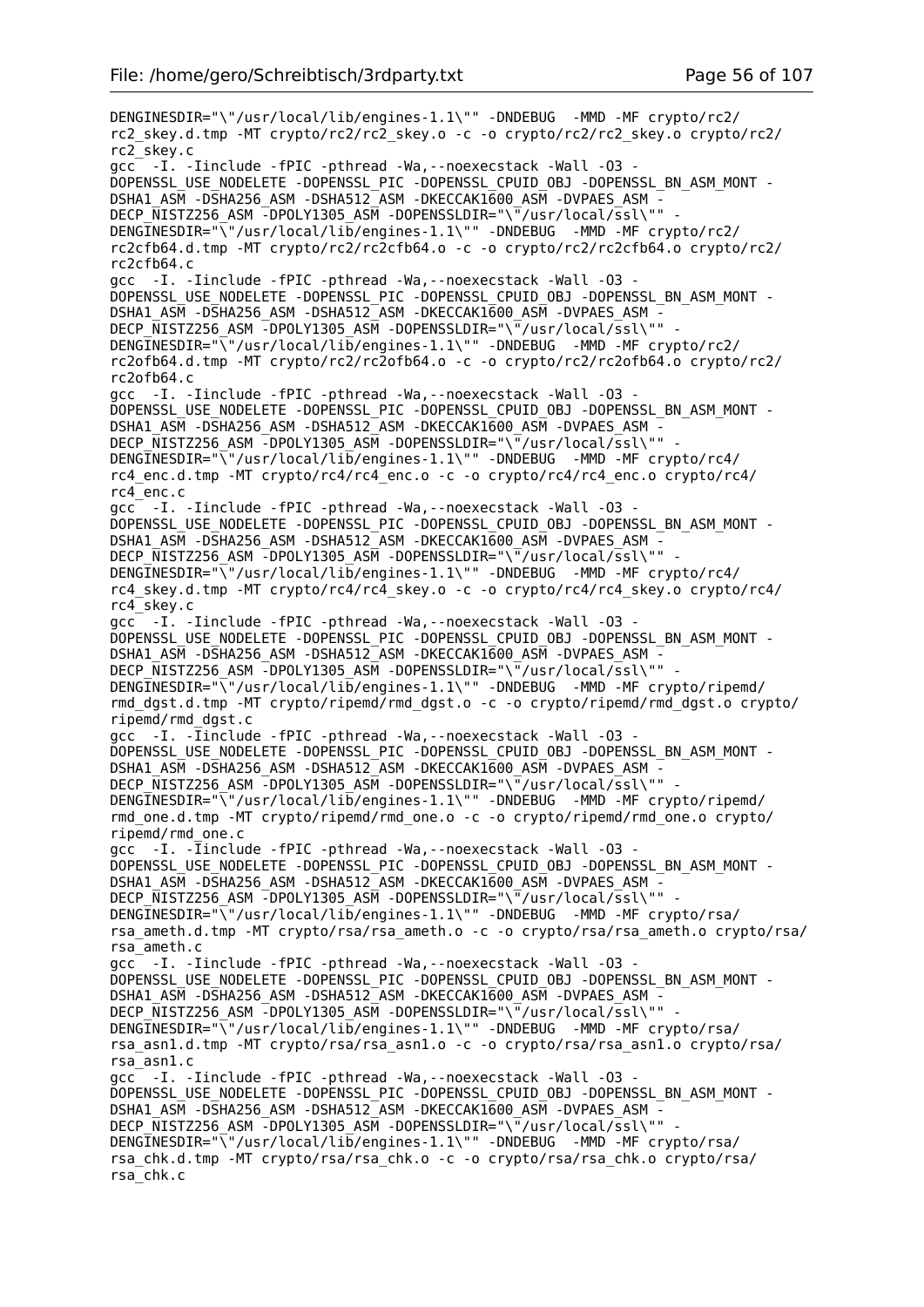gcc -I. -Iinclude -fPIC -pthread -Wa,--noexecstack -Wall -O3 - DOPENSSL\_USE\_NODELETE -DOPENSSL\_PIC -DOPENSSL\_CPUID\_OBJ -DOPENSSL\_BN\_ASM\_MONT - DSHA1\_ASM -DSHA256\_ASM -DSHA512\_ASM -DKECCAK1600\_ASM -DVPAES\_ASM -DECP NISTZ256 ASM -DPOLY1305 ASM -DOPENSSLDIR="\"/usr/local/ssl\"" DENGINESDIR="\"/usr/local/lib/engines-1.1\"" -DNDEBUG -MMD -MF crypto/rsa/ rsa\_crpt.d.tmp -MT crypto/rsa/rsa\_crpt.o -c -o crypto/rsa/rsa\_crpt.o crypto/rsa/ rsa\_crpt.c gcc -I. -Iinclude -fPIC -pthread -Wa,--noexecstack -Wall -O3 - DOPENSSL\_USE\_NODELETE -DOPENSSL\_PIC -DOPENSSL\_CPUID\_OBJ -DOPENSSL\_BN\_ASM\_MONT - DSHA1\_ASM -DSHA256\_ASM -DSHA512\_ASM -DKECCAK1600 ASM -DVPAES ASM -DECP NISTZ256 ASM -DPOLY1305 ASM -DOPENSSLDIR="\"/usr/local/ssl\"" DENGINESDIR="\"/usr/local/lib/engines-1.1\"" -DNDEBUG -MMD -MF crypto/rsa/ rsa\_depr.d.tmp -MT crypto/rsa/rsa\_depr.o -c -o crypto/rsa/rsa\_depr.o crypto/rsa/ rsa\_depr.c gcc -I. -Iinclude -fPIC -pthread -Wa,--noexecstack -Wall -O3 - DOPENSSL\_USE\_NODELETE -DOPENSSL\_PIC -DOPENSSL\_CPUID\_OBJ -DOPENSSL\_BN\_ASM\_MONT -DSHA1\_ASM -DSHA256\_ASM -DSHA512\_ASM -DKECCAK1600\_ASM -DVPAES\_ASM -DECP NISTZ256 ASM -DPOLY1305 ASM -DOPENSSLDIR="\"/usr/local/ssl\"" DENGINESDIR="\<sup>"</sup>/usr/local/lib/engines-1.1\"" -DNDEBUG -MMD -MF crypto/rsa/ rsa\_err.d.tmp -MT crypto/rsa/rsa\_err.o -c -o crypto/rsa/rsa\_err.o crypto/rsa/ rsa\_err.c gcc<sup>-</sup> -I. -Iinclude -fPIC -pthread -Wa, --noexecstack -Wall -03 -DOPENSSL\_USE\_NODELETE -DOPENSSL\_PIC -DOPENSSL\_CPUID\_OBJ -DOPENSSL\_BN\_ASM\_MONT -DSHA1\_ASM -DSHA256\_ASM -DSHA512\_ASM -DKECCAK1600\_ASM -DVPAES\_ASM -DECP\_NISTZ256\_ASM -DPOLY1305\_ASM -DOPENSSLDIR="\"/usr/local/ssl\"" DENGINESDIR="\"/usr/local/lib/engines-1.1\"" -DNDEBUG -MMD -MF crypto/rsa/ rsa\_gen.d.tmp -MT crypto/rsa/rsa\_gen.o -c -o crypto/rsa/rsa\_gen.o crypto/rsa/ rsa\_gen.c gcc<sup>--</sup>-I. -Iinclude -fPIC -pthread -Wa,--noexecstack -Wall -03 -DOPENSSL\_USE\_NODELETE -DOPENSSL\_PIC -DOPENSSL\_CPUID\_OBJ -DOPENSSL\_BN\_ASM\_MONT -DSHA1\_ASM -DSHA256\_ASM -DSHA512\_ASM -DKECCAK1600\_ASM -DVPAES\_ASM DECP NISTZ256 ASM -DPOLY1305 ASM -DOPENSSLDIR="\"/usr/local/ssl\"" DENGINESDIR="\"/usr/local/lib/engines-1.1\"" -DNDEBUG -MMD -MF crypto/rsa/ rsa\_lib.d.tmp -MT crypto/rsa/rsa\_lib.o -c -o crypto/rsa/rsa\_lib.o crypto/rsa/ rsa\_lib.c gcc -I. -Iinclude -fPIC -pthread -Wa,--noexecstack -Wall -O3 - DOPENSSL\_USE\_NODELETE -DOPENSSL\_PIC -DOPENSSL\_CPUID\_OBJ -DOPENSSL\_BN\_ASM\_MONT - DSHA1\_ASM -DSHA256\_ASM -DSHA512\_ASM -DKECCAK1600\_ASM -DVPAES\_ASM - DECP\_NISTZ256\_ASM -DPOLY1305\_ASM -DOPENSSLDIR="\"/usr/local/ssl\"" -DENGINESDIR="\"/usr/local/lib/engines-1.1\"" -DNDEBUG -MMD -MF crypto/rsa/ rsa\_meth.d.tmp -MT crypto/rsa/rsa\_meth.o -c -o crypto/rsa/rsa\_meth.o crypto/rsa/ rsa\_meth.c gcc -I. -Iinclude -fPIC -pthread -Wa,--noexecstack -Wall -O3 - DOPENSSL\_USE\_NODELETE -DOPENSSL\_PIC -DOPENSSL\_CPUID\_OBJ -DOPENSSL\_BN\_ASM\_MONT -DSHA1\_ASM -DSHA256\_ASM -DSHA512\_ASM -DKECCAK1600\_ASM -DVPAES\_ASM -DECP NISTZ256 ASM -DPOLY1305 ASM -DOPENSSLDIR="\"/usr/local/ssl\"" DENGINESDIR="\"/usr/local/lib/engines-1.1\"" -DNDEBUG -MMD -MF crypto/rsa/ rsa\_mp.d.tmp -MT crypto/rsa/rsa\_mp.o -c -o crypto/rsa/rsa\_mp.o crypto/rsa/rsa\_mp.c gcc<sup>-</sup> -I. -Iinclude -fPIC -pthread -Wa, --noexecstack -Wall -03 -DOPENSSL\_USE\_NODELETE -DOPENSSL\_PIC -DOPENSSL\_CPUID\_OBJ -DOPENSSL\_BN\_ASM\_MONT - DSHA1\_ASM -DSHA256\_ASM -DSHA512\_ASM -DKECCAK1600\_ASM -DVPAES\_ASM - DECP\_NISTZ256\_ASM -DPOLY1305\_ASM -DOPENSSLDIR="\"/usr/local/ssl\"" -DENGINESDIR="\"/usr/local/lib/engines-1.1\"" -DNDEBUG -MMD -MF crypto/rsa/ rsa\_none.d.tmp -MT crypto/rsa/rsa\_none.o -c -o crypto/rsa/rsa\_none.o crypto/rsa/ rsa\_none.c gcc<sup>-</sup> -I. -Iinclude -fPIC -pthread -Wa, --noexecstack -Wall -03 -DOPENSSL\_USE\_NODELETE -DOPENSSL\_PIC -DOPENSSL\_CPUID\_OBJ -DOPENSSL\_BN\_ASM\_MONT - DSHA1\_ASM -DSHA256\_ASM -DSHA512\_ASM -DKECCAK1600\_ASM -DVPAES\_ASM - DECP NISTZ256 ASM  $\overline{-}$ DPOLY1305 ASM -DOPENSSLDIR="\ $\overline{-}/$ usr/local/ssl\"" DENGINESDIR="\"/usr/local/lib/engines-1.1\"" -DNDEBUG -MMD -MF crypto/rsa/ rsa\_oaep.d.tmp -MT crypto/rsa/rsa\_oaep.o -c -o crypto/rsa/rsa\_oaep.o crypto/rsa/ rsa\_oaep.c gcc -I. -Iinclude -fPIC -pthread -Wa,--noexecstack -Wall -O3 - DOPENSSL\_USE\_NODELETE -DOPENSSL\_PIC -DOPENSSL\_CPUID\_OBJ -DOPENSSL\_BN\_ASM\_MONT - DSHA1\_ASM -DSHA256\_ASM -DSHA512\_ASM -DKECCAK1600\_ASM -DVPAES\_ASM - DECP NISTZ256 ASM -DPOLY1305 ASM -DOPENSSLDIR="\"/usr/local/ssl\"" -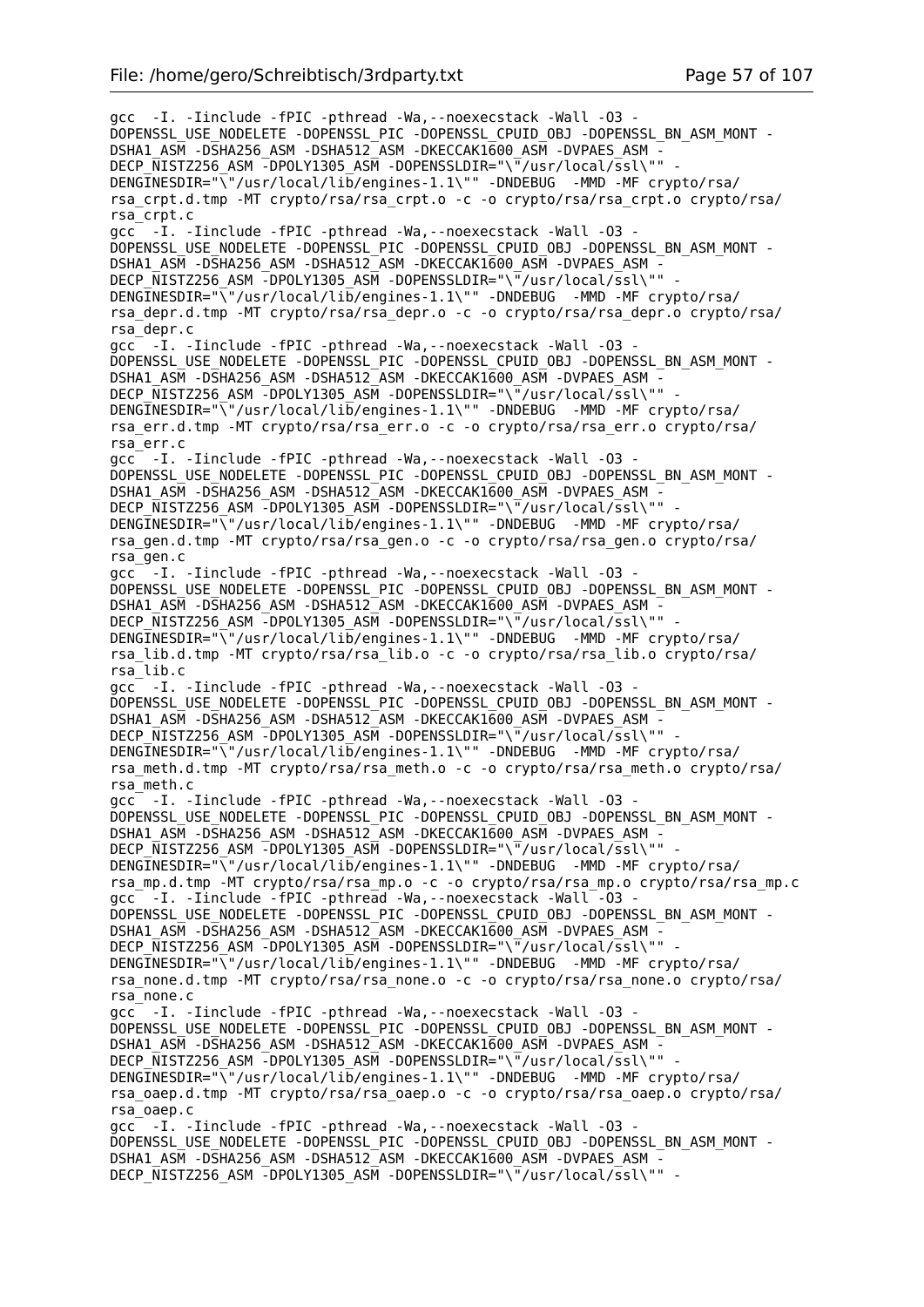DENGINESDIR="\"/usr/local/lib/engines-1.1\"" -DNDEBUG -MMD -MF crypto/rsa/ rsa\_ossl.d.tmp -MT crypto/rsa/rsa\_ossl.o -c -o crypto/rsa/rsa\_ossl.o crypto/rsa/ rsa\_ossl.c gcc -I. -Iinclude -fPIC -pthread -Wa,--noexecstack -Wall -O3 - DOPENSSL\_USE\_NODELETE -DOPENSSL\_PIC -DOPENSSL\_CPUID\_OBJ -DOPENSSL\_BN\_ASM\_MONT - DSHA1\_ASM -DSHA256\_ASM -DSHA512\_ASM -DKECCAK1600\_ASM -DVPAES\_ASM - DECP\_NISTZ256\_ASM -DPOLY1305\_ASM -DOPENSSLDIR="\"/usr/local/ssl\"" DENGINESDIR="\"/usr/local/lib/engines-1.1\"" -DNDEBUG -MMD -MF crypto/rsa/ rsa\_pk1.d.tmp -MT crypto/rsa/rsa\_pk1.o -c -o crypto/rsa/rsa\_pk1.o crypto/rsa/ rsa\_pk1.c gcc<sup>-</sup> -I. -Iinclude -fPIC -pthread -Wa, --noexecstack -Wall -03 -DOPENSSL\_USE\_NODELETE -DOPENSSL\_PIC -DOPENSSL\_CPUID\_OBJ -DOPENSSL\_BN\_ASM\_MONT - DSHA1\_ASM -DSHA256\_ASM -DSHA512\_ASM -DKECCAK1600\_ASM -DVPAES\_ASM - DECP\_NISTZ256\_ASM -DPOLY1305\_ASM -DOPENSSLDIR="\"/usr/local/ssl\"" DENGINESDIR="\"/usr/local/lib/engines-1.1\"" -DNDEBUG -MMD -MF crypto/rsa/ rsa\_pmeth.d.tmp -MT crypto/rsa/rsa\_pmeth.o -c -o crypto/rsa/rsa\_pmeth.o crypto/rsa/ rsa\_pmeth.c gcc -I. -Iinclude -fPIC -pthread -Wa,--noexecstack -Wall -O3 - DOPENSSL\_USE\_NODELETE -DOPENSSL\_PIC -DOPENSSL\_CPUID\_OBJ -DOPENSSL\_BN\_ASM\_MONT - DSHA1\_ASM -DSHA256\_ASM -DSHA512\_ASM -DKECCAK1600\_ASM -DVPAES\_ASM - DECP\_NISTZ256\_ASM -DPOLY1305\_ASM -DOPENSSLDIR="\"/usr/local/ssl\"" DENGINESDIR="\"/usr/local/lib/engines-1.1\"" -DNDEBUG -MMD -MF crypto/rsa/ rsa\_prn.d.tmp -MT crypto/rsa/rsa\_prn.o -c -o crypto/rsa/rsa\_prn.o crypto/rsa/ rsa\_prn.c gcc -I. -Iinclude -fPIC -pthread -Wa,--noexecstack -Wall -O3 - DOPENSSL\_USE\_NODELETE -DOPENSSL\_PIC -DOPENSSL\_CPUID\_OBJ -DOPENSSL\_BN\_ASM\_MONT - DSHA1\_ASM -DSHA256\_ASM -DSHA512\_ASM -DKECCAK1600\_ASM -DVPAES\_ASM - DECP\_NISTZ256\_ASM -DPOLY1305\_ASM -DOPENSSLDIR="\"/usr/local/ssl\"" DENGINESDIR="\"/usr/local/lib/engines-1.1\"" -DNDEBUG -MMD -MF crypto/rsa/ rsa\_pss.d.tmp -MT crypto/rsa/rsa\_pss.o -c -o crypto/rsa/rsa\_pss.o crypto/rsa/ rsa\_pss.c gcc -I. -Iinclude -fPIC -pthread -Wa,--noexecstack -Wall -O3 - DOPENSSL\_USE\_NODELETE -DOPENSSL\_PIC -DOPENSSL\_CPUID\_OBJ -DOPENSSL\_BN\_ASM\_MONT - DSHA1\_ASM -DSHA256\_ASM -DSHA512\_ASM -DKECCAK1600\_ASM -DVPAES\_ASM -DECP\_NISTZ256\_ASM -DPOLY1305\_ASM -DOPENSSLDIR="\"/usr/local/ssl\"" DENGINESDIR="\"/usr/local/lib/engines-1.1\"" -DNDEBUG -MMD -MF crypto/rsa/ rsa\_saos.d.tmp -MT crypto/rsa/rsa\_saos.o -c -o crypto/rsa/rsa\_saos.o crypto/rsa/ rsa\_saos.c gcc -I. -Iinclude -fPIC -pthread -Wa,--noexecstack -Wall -O3 - DOPENSSL\_USE\_NODELETE -DOPENSSL\_PIC -DOPENSSL\_CPUID\_OBJ -DOPENSSL\_BN\_ASM\_MONT - DSHA1\_ASM -DSHA256\_ASM -DSHA512\_ASM -DKECCAK1600\_ASM -DVPAES\_ASM -DECP NISTZ256 ASM -DPOLY1305 ASM -DOPENSSLDIR="\"/usr/local/ssl\"" DENGINESDIR="\"/usr/local/lib/engines-1.1\"" -DNDEBUG -MMD -MF crypto/rsa/ rsa\_sign.d.tmp -MT crypto/rsa/rsa\_sign.o -c -o crypto/rsa/rsa\_sign.o crypto/rsa/ rsa\_sign.c gcc -I. -Iinclude -fPIC -pthread -Wa,--noexecstack -Wall -O3 - DOPENSSL\_USE\_NODELETE -DOPENSSL\_PIC -DOPENSSL\_CPUID\_OBJ -DOPENSSL\_BN\_ASM\_MONT - DSHA1\_ASM -DSHA256\_ASM -DSHA512\_ASM -DKECCAK1600\_ASM -DVPAES\_ASM - DECP NISTZ256 ASM -DPOLY1305 ASM -DOPENSSLDIR="\"/usr/local/ssl\"" DENGINESDIR="\"/usr/local/lib/engines-1.1\"" -DNDEBUG -MMD -MF crypto/rsa/ rsa\_ssl.d.tmp -MT crypto/rsa/rsa\_ssl.o -c -o crypto/rsa/rsa\_ssl.o crypto/rsa/ rsa\_ssl.c gcc -I. -Iinclude -fPIC -pthread -Wa,--noexecstack -Wall -O3 - DOPENSSL\_USE\_NODELETE -DOPENSSL\_PIC -DOPENSSL\_CPUID\_OBJ -DOPENSSL\_BN\_ASM\_MONT -DSHA1\_ASM -DSHA256\_ASM -DSHA512\_ASM -DKECCAK1600 ASM -DVPAES ASM -DECP\_NISTZ256\_ASM -DPOLY1305\_ASM -DOPENSSLDIR="\"/usr/local/ssl\"" -DENGINESDIR="\"/usr/local/lib/engines-1.1\"" -DNDEBUG -MMD -MF crypto/rsa/ rsa\_x931.d.tmp -MT crypto/rsa/rsa\_x931.o -c -o crypto/rsa/rsa\_x931.o crypto/rsa/ rsa\_x931.c gcc -I. -Iinclude -fPIC -pthread -Wa,--noexecstack -Wall -O3 - DOPENSSL\_USE\_NODELETE -DOPENSSL\_PIC -DOPENSSL\_CPUID\_OBJ -DOPENSSL\_BN\_ASM\_MONT -DSHA1\_ASM -DSHA256\_ASM -DSHA512\_ASM -DKECCAK1600\_ASM -DVPAES\_ASM -DECP NISTZ256 ASM -DPOLY1305 ASM -DOPENSSLDIR="\"/usr/local/ssl\"" DENGINESDIR="\"/usr/local/lib/engines-1.1\"" -DNDEBUG -MMD -MF crypto/rsa/ rsa\_x931g.d.tmp -MT crypto/rsa/rsa\_x931g.o -c -o crypto/rsa/rsa\_x931g.o crypto/rsa/ rsa\_x931g.c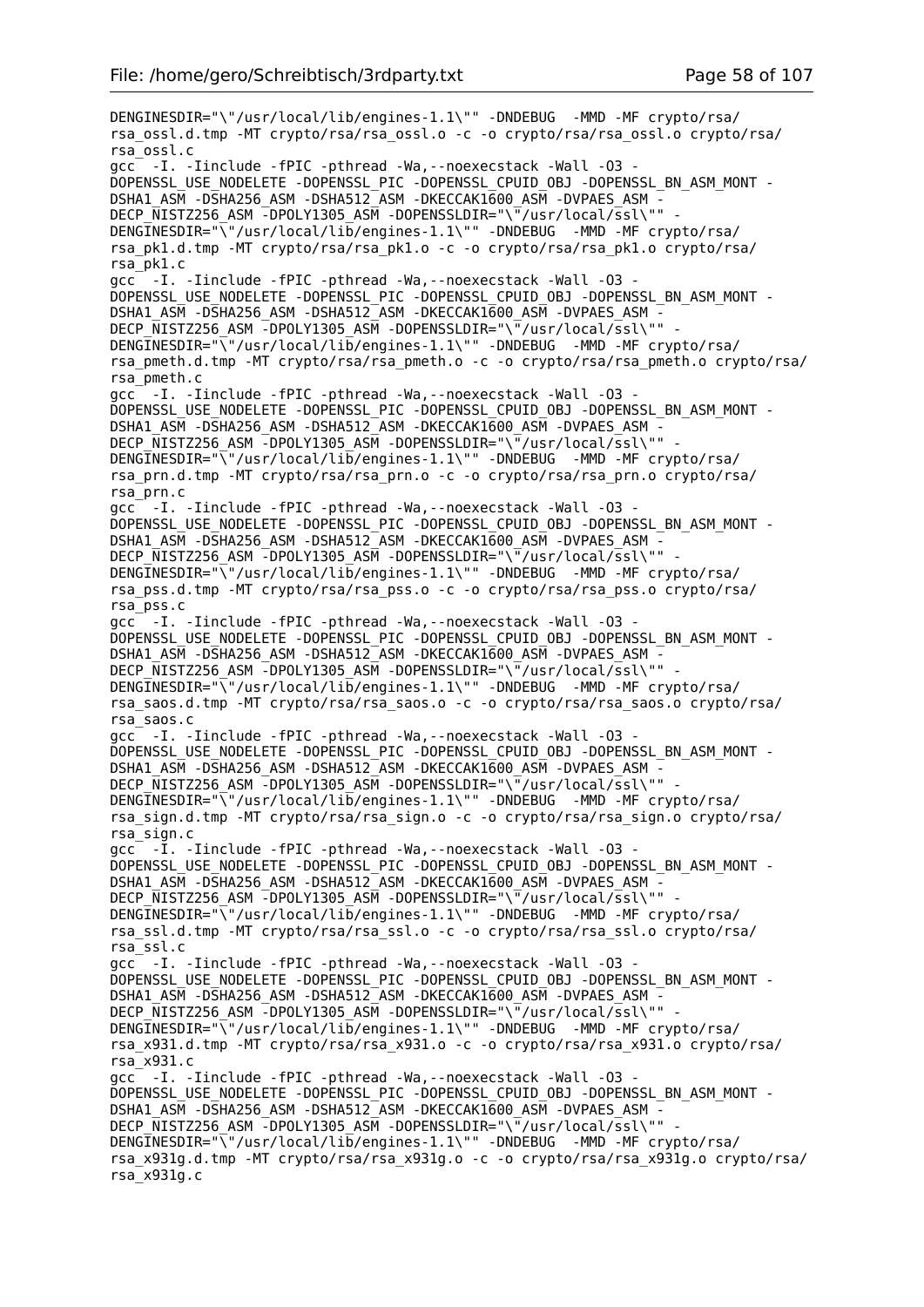gcc -I. -Iinclude -fPIC -pthread -Wa,--noexecstack -Wall -O3 - DOPENSSL\_USE\_NODELETE -DOPENSSL\_PIC -DOPENSSL\_CPUID\_OBJ -DOPENSSL\_BN\_ASM\_MONT - DSHA1\_ASM -DSHA256\_ASM -DSHA512\_ASM -DKECCAK1600\_ASM -DVPAES\_ASM - DECP\_NISTZ256\_ASM -DPOLY1305\_ASM -DOPENSSLDIR="\"/usr/local/ssl\"" - DENGINESDIR="\"/usr/local/lib/engines-1.1\"" -DNDEBUG -MMD -MF crypto/seed/ seed.d.tmp -MT crypto/seed/seed.o -c -o crypto/seed/seed.o crypto/seed/seed.c gcc -I. -Iinclude -fPIC -pthread -Wa,--noexecstack -Wall -O3 - DOPENSSL\_USE\_NODELETE -DOPENSSL\_PIC -DOPENSSL\_CPUID\_OBJ -DOPENSSL\_BN\_ASM\_MONT - DSHA1\_ASM -DSHA256\_ASM -DSHA512\_ASM -DKECCAK1600\_ASM -DVPAES\_ASM -DECP NISTZ256 ASM -DPOLY1305 ASM -DOPENSSLDIR="\"/usr/local/ssl\"" -DENGINESDIR="\"/usr/local/lib/engines-1.1\"" -DNDEBUG -MMD -MF crypto/seed/ seed\_cbc.d.tmp -MT crypto/seed/seed\_cbc.o -c -o crypto/seed/seed\_cbc.o crypto/seed/ seed\_cbc.c gcc  $^-$ -I. -Iinclude -fPIC -pthread -Wa, --noexecstack -Wall -03 -DOPENSSL\_USE\_NODELETE -DOPENSSL\_PIC -DOPENSSL\_CPUID\_OBJ -DOPENSSL\_BN\_ASM\_MONT -DSHA1\_ASM -DSHA256\_ASM -DSHA512\_ASM -DKECCAK1600\_ASM -DVPAES\_ASM -DECP NISTZ256 ASM -DPOLY1305 ASM -DOPENSSLDIR="\"/usr/local/ssl\"" DENGINESDIR="\"/usr/local/lib/engines-1.1\"" -DNDEBUG -MMD -MF crypto/seed/ seed\_cfb.d.tmp -MT crypto/seed/seed\_cfb.o -c -o crypto/seed/seed\_cfb.o crypto/seed/ seed\_cfb.c gcc  $-$ -I. -Iinclude -fPIC -pthread -Wa,--noexecstack -Wall -03 -DOPENSSL\_USE\_NODELETE -DOPENSSL\_PIC -DOPENSSL\_CPUID\_OBJ -DOPENSSL\_BN\_ASM\_MONT - DSHA1\_ASM -DSHA256\_ASM -DSHA512\_ASM -DKECCAK1600\_ASM -DVPAES\_ASM -DECP\_NISTZ256\_ASM -DPOLY1305\_ASM -DOPENSSLDIR="\"/usr/local/ssl\"" DENGINESDIR="\"/usr/local/lib/engines-1.1\"" -DNDEBUG -MMD -MF crypto/seed/ seed ecb.d.tmp -MT crypto/seed/seed ecb.o -c -o crypto/seed/seed ecb.o crypto/seed/ seed\_ecb.c gcc  $-I$ . -Iinclude -fPIC -pthread -Wa, --noexecstack -Wall -03 -DOPENSSL\_USE\_NODELETE -DOPENSSL\_PIC -DOPENSSL\_CPUID\_OBJ -DOPENSSL\_BN\_ASM\_MONT -DSHA1\_ASM -DSHA256\_ASM -DSHA512\_ASM -DKECCAK1600\_ASM -DVPAES\_ASM -DECP NISTZ256 ASM -DPOLY1305 ASM -DOPENSSLDIR="\"/usr/local/ssl\"" DENGINESDIR="\"/usr/local/lib/engines-1.1\"" -DNDEBUG -MMD -MF crypto/seed/ seed\_ofb.d.tmp -MT crypto/seed/seed\_ofb.o -c -o crypto/seed/seed\_ofb.o crypto/seed/ seed\_ofb.c CC="gcc" /usr/bin/perl crypto/sha/asm/keccak1600-armv8.pl linux64 crypto/sha/ keccak1600-armv8.S CC="gcc" /usr/bin/perl crypto/sha/asm/sha1-armv8.pl linux64 crypto/sha/sha1-armv8.S gcc -I. -Iinclude -fPIC -pthread -Wa, --noexecstack -Wall -03 DOPENSSL\_USE\_NODELETE -DOPENSSL\_PIC -DOPENSSL\_CPUID\_OBJ -DOPENSSL\_BN\_ASM\_MONT -DSHA1\_ASM -DSHA256\_ASM -DSHA512\_ASM -DKECCAK1600\_ASM -DVPAES\_ASM -DECP NISTZ256 ASM -DPOLY1305 ASM -DOPENSSLDIR="\"/usr/local/ssl\"" DENGINESDIR="\"/usr/local/lib/engines-1.1\"" -DNDEBUG -MMD -MF crypto/sha/ shal\_one.d.tmp -MT crypto/sha/shal\_one.o -c -o crypto/sha/shal\_one.o crypto/sha/ sha1\_one.c gcc  $-I.$  -Iinclude -fPIC -pthread -Wa,--noexecstack -Wall -03 -DOPENSSL\_USE\_NODELETE -DOPENSSL\_PIC -DOPENSSL\_CPUID\_OBJ -DOPENSSL\_BN\_ASM\_MONT - DSHA1\_ASM -DSHA256\_ASM -DSHA512\_ASM -DKECCAK1600\_ASM -DVPAES\_ASM -DECP NISTZ256 ASM -DPOLY1305 ASM -DOPENSSLDIR="\"/usr/local/ssl\"" DENGINESDIR="\"/usr/local/lib/engines-1.1\"" -DNDEBUG -MMD -MF crypto/sha/ sha1dgst.d.tmp -MT crypto/sha/sha1dgst.o -c -o crypto/sha/sha1dgst.o crypto/sha/ sha1dgst.c CC="gcc" /usr/bin/perl crypto/sha/asm/sha512-armv8.pl linux64 crypto/sha/sha256 armv8.S gcc -I. -Iinclude -fPIC -pthread -Wa,--noexecstack -Wall -O3 - DOPENSSL\_USE\_NODELETE -DOPENSSL\_PIC -DOPENSSL\_CPUID\_OBJ -DOPENSSL\_BN\_ASM\_MONT - DSHA1\_ASM -DSHA256\_ASM -DSHA512\_ASM -DKECCAK1600\_ASM -DVPAES\_ASM -DECP NISTZ256 ASM -DPOLY1305 ASM -DOPENSSLDIR="\"/usr/local/ssl\"" DENGINESDIR="\"/usr/local/lib/engines-1.1\"" -DNDEBUG -MMD -MF crypto/sha/ sha256.d.tmp -MT crypto/sha/sha256.o -c -o crypto/sha/sha256.o crypto/sha/sha256.c CC="gcc" /usr/bin/perl crypto/sha/asm/sha512-armv8.pl linux64 crypto/sha/sha512 armv8.S gcc -I. -Iinclude -fPIC -pthread -Wa,--noexecstack -Wall -O3 - DOPENSSL\_USE\_NODELETE -DOPENSSL\_PIC -DOPENSSL\_CPUID\_OBJ -DOPENSSL\_BN\_ASM\_MONT - DSHA1\_ASM -DSHA256\_ASM -DSHA512\_ASM -DKECCAK1600\_ASM -DVPAES ASM -DECP NISTZ256 ASM -DPOLY1305 ASM -DOPENSSLDIR="\"/usr/local/ssl\"" DENGINESDIR="\"/usr/local/lib/engines-1.1\"" -DNDEBUG -MMD -MF crypto/sha/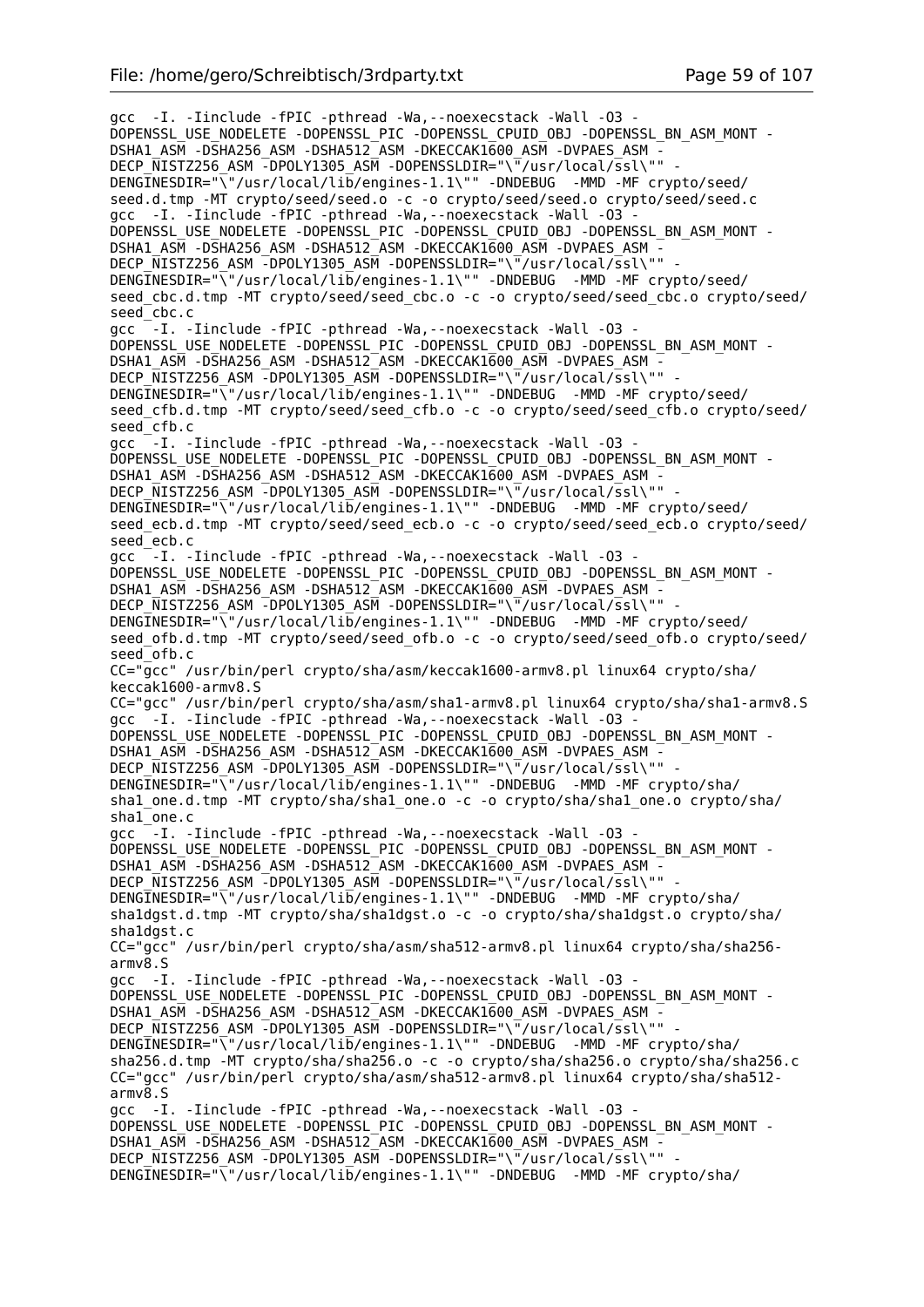sha512.d.tmp -MT crypto/sha/sha512.o -c -o crypto/sha/sha512.o crypto/sha/sha512.c gcc -I. -Iinclude -fPIC -pthread -Wa,--noexecstack -Wall -O3 - DOPENSSL\_USE\_NODELETE -DOPENSSL\_PIC -DOPENSSL\_CPUID\_OBJ -DOPENSSL\_BN\_ASM\_MONT - DSHA1\_ASM -DSHA256\_ASM -DSHA512\_ASM -DKECCAK1600\_ASM -DVPAES\_ASM - DECP\_NISTZ256\_ASM -DPOLY1305\_ASM -DOPENSSLDIR="\"/usr/local/ssl\"" - DENGINESDIR="\"/usr/local/lib/engines-1.1\"" -DNDEBUG -MMD -MF crypto/siphash/ siphash.d.tmp -MT crypto/siphash/siphash.o -c -o crypto/siphash/siphash.o crypto/ siphash/siphash.c gcc -I. -Iinclude -fPIC -pthread -Wa,--noexecstack -Wall -O3 - DOPENSSL\_USE\_NODELETE -DOPENSSL\_PIC -DOPENSSL\_CPUID\_OBJ -DOPENSSL\_BN\_ASM\_MONT -DSHA1\_ASM -DSHA256\_ASM -DSHA512\_ASM -DKECCAK1600\_ASM -DVPAES\_ASM -DECP\_NISTZ256\_ASM -DPOLY1305\_ASM -DOPENSSLDIR="\"/usr/local/ssl\"" DENGINESDIR="\"/usr/local/lib/engines-1.1\"" -DNDEBUG -MMD -MF crypto/siphash/ siphash\_ameth.d.tmp -MT crypto/siphash/siphash\_ameth.o -c -o crypto/siphash/ siphash\_ameth.o crypto/siphash/siphash\_ameth.c gcc -I. -Iinclude -fPIC -pthread -Wa,--noexecstack -Wall -O3 - DOPENSSL\_USE\_NODELETE -DOPENSSL\_PIC -DOPENSSL\_CPUID\_OBJ -DOPENSSL\_BN\_ASM\_MONT - DSHA1\_ASM -DSHA256\_ASM -DSHA512\_ASM -DKECCAK1600\_ASM -DVPAES\_ASM -DECP NISTZ256 ASM -DPOLY1305 ASM -DOPENSSLDIR="\"/usr/local/ssl\"" DENGINESDIR="\"/usr/local/lib/engines-1.1\"" -DNDEBUG -MMD -MF crypto/siphash/ siphash pmeth.d.tmp -MT crypto/siphash/siphash pmeth.o -c -o crypto/siphash/ siphash\_pmeth.o crypto/siphash/siphash\_pmeth.c gcc -I. -Iinclude -fPIC -pthread -Wa, --noexecstack -Wall -03 -DOPENSSL\_USE\_NODELETE -DOPENSSL\_PIC -DOPENSSL\_CPUID\_OBJ -DOPENSSL\_BN\_ASM\_MONT -DSHA1\_ASM -DSHA256\_ASM -DSHA512\_ASM -DKECCAK1600\_ASM -DVPAES\_ASM -DECP NISTZ256 ASM -DPOLY1305 ASM -DOPENSSLDIR="\"/usr/local/ssl\"" DENGINESDIR="\"/usr/local/lib/engines-1.1\"" -DNDEBUG -MMD -MF crypto/sm2/ sm2\_crypt.d.tmp -MT crypto/sm2/sm2\_crypt.o -c -o crypto/sm2/sm2\_crypt.o crypto/sm2/ sm2\_crypt.c gcc -I. -Iinclude -fPIC -pthread -Wa,--noexecstack -Wall -O3 - DOPENSSL\_USE\_NODELETE -DOPENSSL\_PIC -DOPENSSL\_CPUID\_OBJ -DOPENSSL\_BN\_ASM\_MONT -DSHA1\_ASM -DSHA256\_ASM -DSHA512\_ASM -DKECCAK1600\_ASM -DVPAES\_ASM - DECP NISTZ256 ASM -DPOLY1305 ASM -DOPENSSLDIR="\"/usr/local/ssl\"" DENGINESDIR="\"/usr/local/lib/engines-1.1\"" -DNDEBUG -MMD -MF crypto/sm2/ sm2\_err.d.tmp -MT crypto/sm2/sm2\_err.o -c -o crypto/sm2/sm2\_err.o crypto/sm2/ sm2\_err.c gcc -I. -Iinclude -fPIC -pthread -Wa,--noexecstack -Wall -O3 - DOPENSSL\_USE\_NODELETE -DOPENSSL\_PIC -DOPENSSL\_CPUID\_OBJ -DOPENSSL\_BN\_ASM\_MONT - DSHA1\_ASM -DSHA256\_ASM -DSHA512\_ASM -DKECCAK1600\_ASM -DVPAES\_ASM -DECP NISTZ256 ASM -DPOLY1305 ASM -DOPENSSLDIR="\"/usr/local/ssl\"" -DENGINESDIR="\"/usr/local/lib/engines-1.1\"" -DNDEBUG -MMD -MF crypto/sm2/ sm2\_pmeth.d.tmp -MT crypto/sm2/sm2\_pmeth.o -c -o crypto/sm2/sm2\_pmeth.o crypto/sm2/ sm2\_pmeth.c gcc<sup>-</sup> -I. -Iinclude -fPIC -pthread -Wa, --noexecstack -Wall -03 -DOPENSSL\_USE\_NODELETE -DOPENSSL\_PIC -DOPENSSL\_CPUID\_OBJ\_-DOPENSSL\_BN\_ASM\_MONT -DSHA1\_ASM -DSHA256\_ASM -DSHA512\_ASM -DKECCAK1600\_ASM -DVPAES\_ASM DECP NISTZ256 ASM -DPOLY1305 ASM -DOPENSSLDIR="\"/usr/local/ssl\"" DENGINESDIR="\"/usr/local/lib/engines-1.1\"" -DNDEBUG -MMD -MF crypto/sm2/ sm2\_sign.d.tmp -MT crypto/sm2/sm2\_sign.o -c -o crypto/sm2/sm2\_sign.o crypto/sm2/ sm2\_sign.c gcc -I. -Iinclude -fPIC -pthread -Wa,--noexecstack -Wall -O3 - DOPENSSL\_USE\_NODELETE -DOPENSSL\_PIC -DOPENSSL\_CPUID\_OBJ -DOPENSSL\_BN\_ASM\_MONT -DSHA1\_ASM -DSHA256\_ASM -DSHA512\_ASM -DKECCAK1600\_ASM -DVPAES\_ASM DECP NISTZ256 ASM -DPOLY1305 ASM -DOPENSSLDIR="\"/usr/local/ssl\"" -DENGINESDIR="\"/usr/local/lib/engines-1.1\"" -DNDEBUG -MMD -MF crypto/sm3/ m\_sm3.d.tmp -MT crypto/sm3/m\_sm3.o -c -o crypto/sm3/m\_sm3.o crypto/sm3/m\_sm3.c gcc -I. -Iinclude -fPIC -pthread -Wa,--noexecstack -Wall -O3 - DOPENSSL\_USE\_NODELETE -DOPENSSL\_PIC -DOPENSSL\_CPUID\_OBJ -DOPENSSL\_BN\_ASM\_MONT - DSHA1\_ASM -DSHA256\_ASM -DSHA512\_ASM -DKECCAK1600\_ASM -DVPAES\_ASM -DECP NISTZ256 ASM -DPOLY1305 ASM -DOPENSSLDIR="\"/usr/local/ssl\"" DENGINESDIR="\"/usr/local/lib/engines-1.1\"" -DNDEBUG -MMD -MF crypto/sm3/ sm3.d.tmp -MT crypto/sm3/sm3.o -c -o crypto/sm3/sm3.o crypto/sm3/sm3.c gcc -I. -Iinclude -fPIC -pthread -Wa,--noexecstack -Wall -O3 - DOPENSSL\_USE\_NODELETE -DOPENSSL\_PIC -DOPENSSL\_CPUID\_OBJ -DOPENSSL\_BN\_ASM\_MONT - DSHA1\_ASM -DSHA256\_ASM -DSHA512\_ASM -DKECCAK1600\_ASM -DVPAES\_ASM - DECP NISTZ256 ASM -DPOLY1305 ASM -DOPENSSLDIR="\"/usr/local/ssl\"" -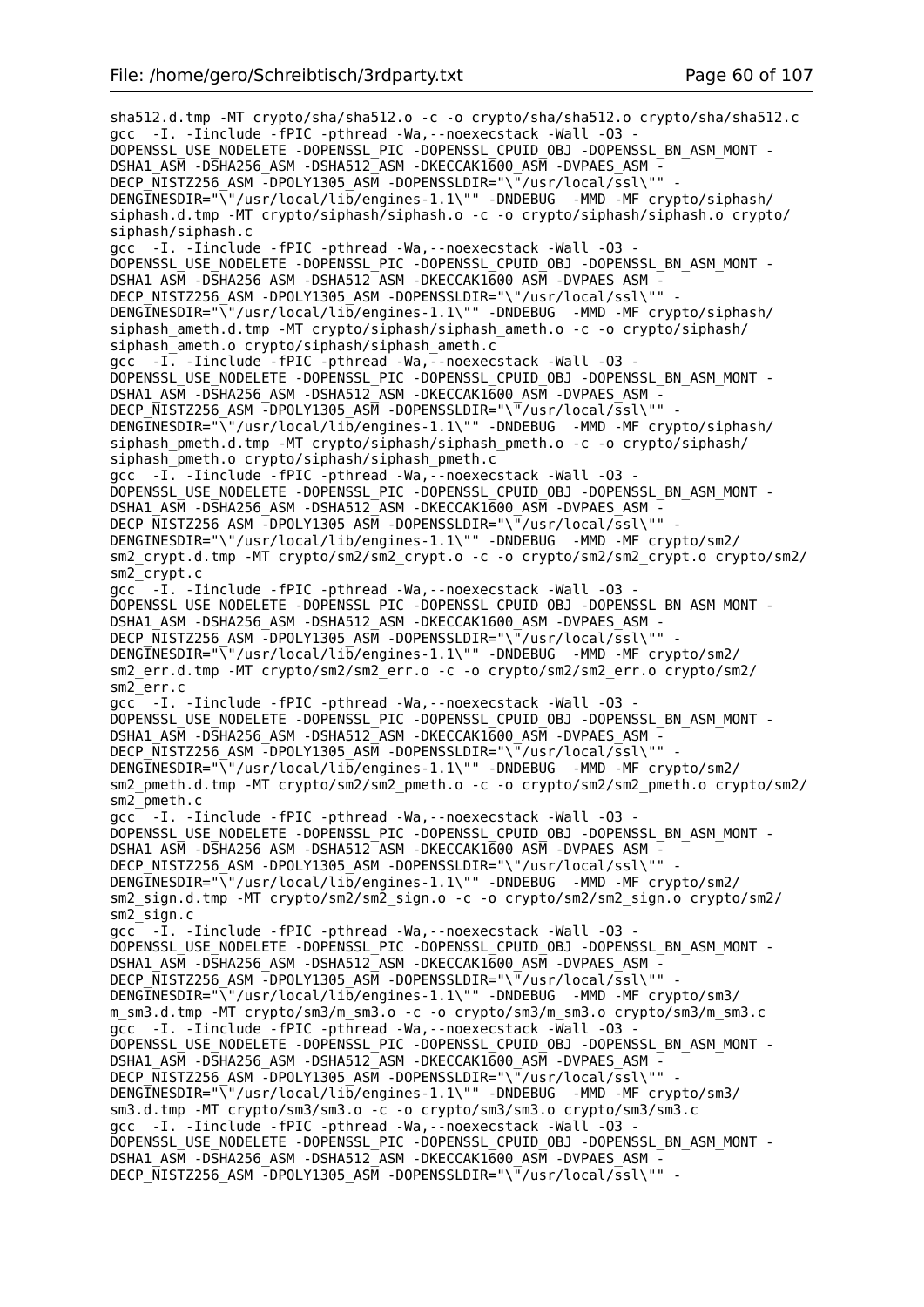DENGINESDIR="\"/usr/local/lib/engines-1.1\"" -DNDEBUG -MMD -MF crypto/sm4/ sm4.d.tmp -MT crypto/sm4/sm4.o -c -o crypto/sm4/sm4.o crypto/sm4/sm4.c gcc -I. -Iinclude -fPIC -pthread -Wa, --noexecstack -Wall -03 DOPENSSL\_USE\_NODELETE -DOPENSSL\_PIC -DOPENSSL\_CPUID\_OBJ -DOPENSSL\_BN\_ASM\_MONT - DSHA1\_ASM -DSHA256\_ASM -DSHA512\_ASM -DKECCAK1600\_ASM -DVPAES\_ASM - DECP\_NISTZ256\_ASM -DPOLY1305\_ASM -DOPENSSLDIR="\"/usr/local/ssl\"" DENGINESDIR="\"/usr/local/lib/engines-1.1\"" -DNDEBUG -MMD -MF crypto/srp/ srp\_lib.d.tmp -MT crypto/srp/srp\_lib.o -c -o crypto/srp/srp\_lib.o crypto/srp/ srp\_lib.c gcc -I. -Iinclude -fPIC -pthread -Wa,--noexecstack -Wall -O3 - DOPENSSL\_USE\_NODELETE -DOPENSSL\_PIC -DOPENSSL\_CPUID\_OBJ -DOPENSSL\_BN\_ASM\_MONT - DSHA1\_ASM -DSHA256\_ASM -DSHA512\_ASM -DKECCAK1600\_ASM -DVPAES\_ASM - DECP NISTZ256 ASM -DPOLY1305 ASM -DOPENSSLDIR="\"/usr/local/ssl\"" DENGINESDIR="\"/usr/local/lib/engines-1.1\"" -DNDEBUG -MMD -MF crypto/srp/ srp\_vfy.d.tmp -MT crypto/srp/srp\_vfy.o -c -o crypto/srp/srp\_vfy.o crypto/srp/ srp\_vfy.c gcc -I. -Iinclude -fPIC -pthread -Wa,--noexecstack -Wall -O3 - DOPENSSL\_USE\_NODELETE -DOPENSSL\_PIC -DOPENSSL\_CPUID\_OBJ -DOPENSSL\_BN\_ASM\_MONT - DSHA1\_ASM -DSHA256\_ASM -DSHA512\_ASM -DKECCAK1600\_ASM -DVPAES\_ASM -DECP NISTZ256 ASM -DPOLY1305 ASM -DOPENSSLDIR="\"/usr/local/ssl\"" DENGINESDIR="\"/usr/local/lib/engines-1.1\"" -DNDEBUG -MMD -MF crypto/stack/ stack.d.tmp -MT crypto/stack/stack.o -c -o crypto/stack/stack.o crypto/stack/ stack.c gcc -I. -Iinclude -fPIC -pthread -Wa,--noexecstack -Wall -O3 - DOPENSSL\_USE\_NODELETE -DOPENSSL\_PIC -DOPENSSL\_CPUID\_OBJ -DOPENSSL\_BN\_ASM\_MONT - DSHA1\_ASM -DSHA256\_ASM -DSHA512\_ASM -DKECCAK1600\_ASM -DVPAES\_ASM -DECP NISTZ256 ASM -DPOLY1305 ASM -DOPENSSLDIR="\"/usr/local/ssl\"" DENGINESDIR="\"/usr/local/lib/engines-1.1\"" -DNDEBUG -MMD -MF crypto/store/ loader\_file.d.tmp -MT crypto/store/loader\_file.o -c -o crypto/store/loader\_file.o crypto/store/loader\_file.c gcc -I. -Iinclude -fPIC -pthread -Wa,--noexecstack -Wall -O3 - DOPENSSL\_USE\_NODELETE -DOPENSSL\_PIC -DOPENSSL\_CPUID\_OBJ -DOPENSSL\_BN\_ASM\_MONT -DSHA1\_ASM -DSHA256\_ASM -DSHA512\_ASM -DKECCAK1600\_ASM -DVPAES ASM -DECP\_NISTZ256\_ASM -DPOLY1305\_ASM -DOPENSSLDIR="\"/usr/local/ssl\"" DENGINESDIR="\"/usr/local/lib/engines-1.1\"" -DNDEBUG -MMD -MF crypto/store/ store\_err.d.tmp -MT crypto/store/store\_err.o -c -o crypto/store/store\_err.o crypto/ store/store\_err.c gcc -I. -Iinclude -fPIC -pthread -Wa,--noexecstack -Wall -O3 - DOPENSSL\_USE\_NODELETE -DOPENSSL\_PIC -DOPENSSL\_CPUID\_OBJ -DOPENSSL\_BN\_ASM\_MONT -DSHA1\_ASM -DSHA256\_ASM -DSHA512\_ASM -DKECCAK1600\_ASM -DVPAES\_ASM -DECP\_NISTZ256\_ASM -DPOLY1305\_ASM -DOPENSSLDIR="\"/usr/local/ssl\"" DENGINESDIR="\"/usr/local/lib/engines-1.1\"" -DNDEBUG -MMD -MF crypto/store/ store\_init.d.tmp -MT crypto/store/store\_init.o -c -o crypto/store/store\_init.o crypto/store/store\_init.c gcc -I. -Iinclude -fPIC -pthread -Wa,--noexecstack -Wall -O3 - DOPENSSL\_USE\_NODELETE -DOPENSSL\_PIC -DOPENSSL\_CPUID\_OBJ -DOPENSSL\_BN\_ASM\_MONT -DSHA1\_ASM -DSHA256\_ASM -DSHA512\_ASM -DKECCAK1600\_ASM -DVPAES\_ASM -DECP NISTZ256 ASM -DPOLY1305 ASM -DOPENSSLDIR="\"/usr/local/ssl\"" DENGINESDIR="\"/usr/local/lib/engines-1.1\"" -DNDEBUG -MMD -MF crypto/store/ store\_lib.d.tmp -MT crypto/store/store\_lib.o -c -o crypto/store/store\_lib.o crypto/ store/store lib.c gcc -I. -Iinclude -fPIC -pthread -Wa,--noexecstack -Wall -O3 - DOPENSSL\_USE\_NODELETE -DOPENSSL\_PIC -DOPENSSL\_CPUID\_OBJ -DOPENSSL\_BN\_ASM\_MONT -DSHA1\_ASM -DSHA256\_ASM -DSHA512\_ASM -DKECCAK1600\_ASM -DVPAES\_ASM -DECP NISTZ256 ASM -DPOLY1305 ASM -DOPENSSLDIR="\"/usr/local/ssl\"" -DENGINESDIR="\"/usr/local/lib/engines-1.1\"" -DNDEBUG -MMD -MF crypto/store/ store register.d.tmp -MT crypto/store/store register.o -c -o crypto/store/ store\_register.o crypto/store/store\_register.c gcc  $\overline{-1}$ . -Iinclude -fPIC -pthread -Wa, --noexecstack -Wall -03 -DOPENSSL\_USE\_NODELETE -DOPENSSL\_PIC -DOPENSSL\_CPUID\_OBJ -DOPENSSL\_BN\_ASM\_MONT - DSHA1\_ASM -DSHA256\_ASM -DSHA512\_ASM -DKECCAK1600\_ASM -DVPAES\_ASM DECP NISTZ256 ASM -DPOLY1305 ASM -DOPENSSLDIR="\"/usr/local/ssl\"" DENGINESDIR="\"/usr/local/lib/engines-1.1\"" -DNDEBUG -MMD -MF crypto/store/ store\_strings.d.tmp -MT crypto/store/store\_strings.o -c -o crypto/store/ store\_strings.o crypto/store/store\_strings.c gcc -I. -Iinclude -fPIC -pthread -Wa,--noexecstack -Wall -O3 -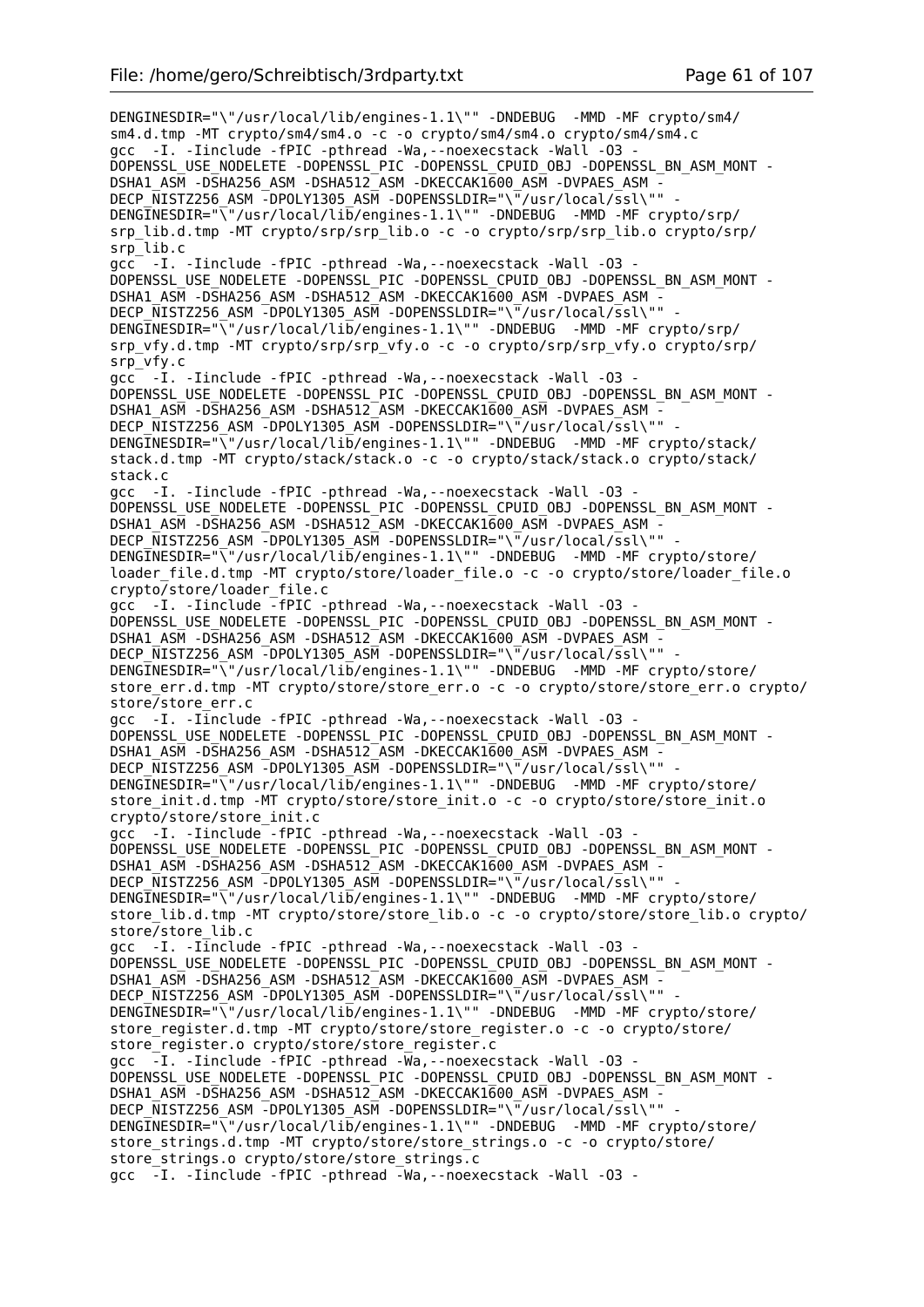DOPENSSL\_USE\_NODELETE -DOPENSSL\_PIC -DOPENSSL\_CPUID\_OBJ -DOPENSSL\_BN\_ASM\_MONT -DSHA1\_ASM -DSHA256\_ASM -DSHA512\_ASM -DKECCAK1600\_ASM -DVPAES\_ASM -DECP\_NISTZ256\_ASM -DPOLY1305\_ASM -DOPENSSLDIR="\"/usr/local/ssl\"" DENGINESDIR="\"/usr/local/lib/engines-1.1\"" -DNDEBUG -MMD -MF crypto/ threads\_none.d.tmp -MT crypto/threads\_none.o -c -o crypto/threads\_none.o crypto/ threads\_none.c gcc  $-I.$  -Iinclude -fPIC -pthread -Wa, --noexecstack -Wall -03 -DOPENSSL\_USE\_NODELETE -DOPENSSL\_PIC -DOPENSSL\_CPUID\_OBJ -DOPENSSL\_BN\_ASM\_MONT - DSHA1\_ASM -DSHA256\_ASM -DSHA512\_ASM -DKECCAK1600\_ASM -DVPAES\_ASM -DECP NISTZ256 ASM -DPOLY1305 ASM -DOPENSSLDIR="\"/usr/local/ssl\"" -DENGINESDIR="\"/usr/local/lib/engines-1.1\"" -DNDEBUG -MMD -MF crypto/ threads\_pthread.d.tmp -MT crypto/threads\_pthread.o -c -o crypto/threads\_pthread.o crypto/threads\_pthread.c gcc -I. -Iinclude -fPIC -pthread -Wa, --noexecstack -Wall -03 -DOPENSSL\_USE\_NODELETE -DOPENSSL\_PIC -DOPENSSL\_CPUID\_OBJ -DOPENSSL\_BN\_ASM\_MONT -DSHA1\_ASM -DSHA256\_ASM -DSHA512\_ASM -DKECCAK1600\_ASM -DVPAES\_ASM DECP NISTZ256 ASM -DPOLY1305 ASM -DOPENSSLDIR="\"/usr/local/ssl\"" DENGINESDIR="\"/usr/local/lib/engines-1.1\"" -DNDEBUG -MMD -MF crypto/ threads\_win.d.tmp -MT crypto/threads\_win.o -c -o crypto/threads\_win.o crypto/ threads\_win.c gcc -I. -Iinclude -fPIC -pthread -Wa,--noexecstack -Wall -O3 - DOPENSSL\_USE\_NODELETE -DOPENSSL\_PIC -DOPENSSL\_CPUID\_OBJ -DOPENSSL\_BN\_ASM\_MONT -DSHA1\_ASM -DSHA256\_ASM -DSHA512\_ASM -DKECCAK1600\_ASM -DVPAES\_ASM -DECP NISTZ256 ASM -DPOLY1305 ASM -DOPENSSLDIR="\"/usr/local/ssl\"" DENGINESDIR="\"/usr/local/lib/engines-1.1\"" -DNDEBUG -MMD -MF crypto/ts/ ts asn1.d.tmp -MT crypto/ts/ts asn1.o -c -o crypto/ts/ts asn1.o crypto/ts/ts asn1.c gcc -I. -Iinclude -fPIC -pthread -Wa,--noexecstack -Wall -O3 - DOPENSSL\_USE\_NODELETE -DOPENSSL\_PIC -DOPENSSL\_CPUID\_OBJ -DOPENSSL\_BN\_ASM\_MONT - DSHA1\_ASM -DSHA256\_ASM -DSHA512\_ASM -DKECCAK1600\_ASM -DVPAES\_ASM DECP\_NISTZ256\_ASM -DPOLY1305\_ASM -DOPENSSLDIR="\"/usr/local/ssl\"" DENGINESDIR="\"/usr/local/lib/engines-1.1\"" -DNDEBUG -MMD -MF crypto/ts/ ts conf.d.tmp -MT crypto/ts/ts conf.o -c -o crypto/ts/ts conf.o crypto/ts/ts conf.c gcc -I. -Iinclude -fPIC -pthread -Wa,--noexecstack -Wall -O3 - DOPENSSL\_USE\_NODELETE -DOPENSSL\_PIC -DOPENSSL\_CPUID\_OBJ -DOPENSSL\_BN\_ASM\_MONT - DSHA1\_ASM -DSHA256\_ASM -DSHA512\_ASM -DKECCAK1600\_ASM -DVPAES\_ASM - DECP\_NISTZ256\_ASM -DPOLY1305\_ASM -DOPENSSLDIR="\"/usr/local/ssl\"" DENGINESDIR="\"/usr/local/lib/engines-1.1\"" -DNDEBUG -MMD -MF crypto/ts/ ts\_err.d.tmp -MT crypto/ts/ts\_err.o -c -o crypto/ts/ts\_err.o crypto/ts/ts\_err.c gcc -I. -Iinclude -fPIC -pthread -Wa,--noexecstack -Wall -O3 - DOPENSSL\_USE\_NODELETE -DOPENSSL\_PIC -DOPENSSL\_CPUID\_OBJ -DOPENSSL\_BN\_ASM\_MONT -DSHA1\_ASM -DSHA256\_ASM -DSHA512\_ASM -DKECCAK1600\_ASM -DVPAES\_ASM -DECP NISTZ256 ASM -DPOLY1305 ASM -DOPENSSLDIR="\"/usr/local/ssl\"" DENGINESDIR="\"/usr/local/lib/engines-1.1\"" -DNDEBUG -MMD -MF crypto/ts/ ts\_lib.d.tmp -MT crypto/ts/ts\_lib.o -c -o crypto/ts/ts\_lib.o crypto/ts/ts\_lib.c gcc -I. -Iinclude -fPIC -pthread -Wa, --noexecstack -Wall -03 DOPENSSL\_USE\_NODELETE -DOPENSSL\_PIC -DOPENSSL\_CPUID\_OBJ -DOPENSSL\_BN\_ASM\_MONT -DSHA1\_ASM -DSHA256\_ASM -DSHA512\_ASM -DKECCAK1600\_ASM -DVPAES\_ASM -DECP NISTZ256 ASM -DPOLY1305 ASM -DOPENSSLDIR="\"/usr/local/ssl\"" DENGINESDIR="\"/usr/local/lib/engines-1.1\"" -DNDEBUG -MMD -MF crypto/ts/ ts req print.d.tmp -MT crypto/ts/ts req print.o -c -o crypto/ts/ts req print.o crypto/ts/ts\_req\_print.c gcc -I. -Iinclude -fPIC -pthread -Wa,--noexecstack -Wall -O3 - DOPENSSL\_USE\_NODELETE -DOPENSSL\_PIC -DOPENSSL\_CPUID\_OBJ -DOPENSSL\_BN\_ASM\_MONT -DSHA1\_ASM -DSHA256\_ASM -DSHA512\_ASM -DKECCAK1600\_ASM -DVPAES ASM -DECP  $\overline{N}$ ISTZ256 ASM -DPOLY1305 ASM -DOPENSSLDIR="\"/usr/local/ssl\"" DENGINESDIR="\"/usr/local/lib/engines-1.1\"" -DNDEBUG -MMD -MF crypto/ts/ ts req utils.d.tmp -MT crypto/ts/ts req utils.o -c -o crypto/ts/ts req utils.o crypto/ts/ts req utils.c gcc -I. -Iinclude -fPIC -pthread -Wa,--noexecstack -Wall -O3 - DOPENSSL\_USE\_NODELETE -DOPENSSL\_PIC -DOPENSSL\_CPUID\_OBJ -DOPENSSL\_BN\_ASM\_MONT - DSHA1\_ASM -DSHA256\_ASM -DSHA512\_ASM -DKECCAK1600\_ASM -DVPAES\_ASM -DECP NISTZ256 ASM -DPOLY1305 ASM -DOPENSSLDIR="\"/usr/local/ssl\"" DENGINESDIR="\"/usr/local/lib/engines-1.1\"" -DNDEBUG -MMD -MF crypto/ts/ ts\_rsp\_print.d.tmp -MT crypto/ts/ts\_rsp\_print.o -c -o crypto/ts/ts\_rsp\_print.o crypto/ts/ts rsp print.c gcc -I. -Iinclude -fPIC -pthread -Wa,--noexecstack -Wall -O3 -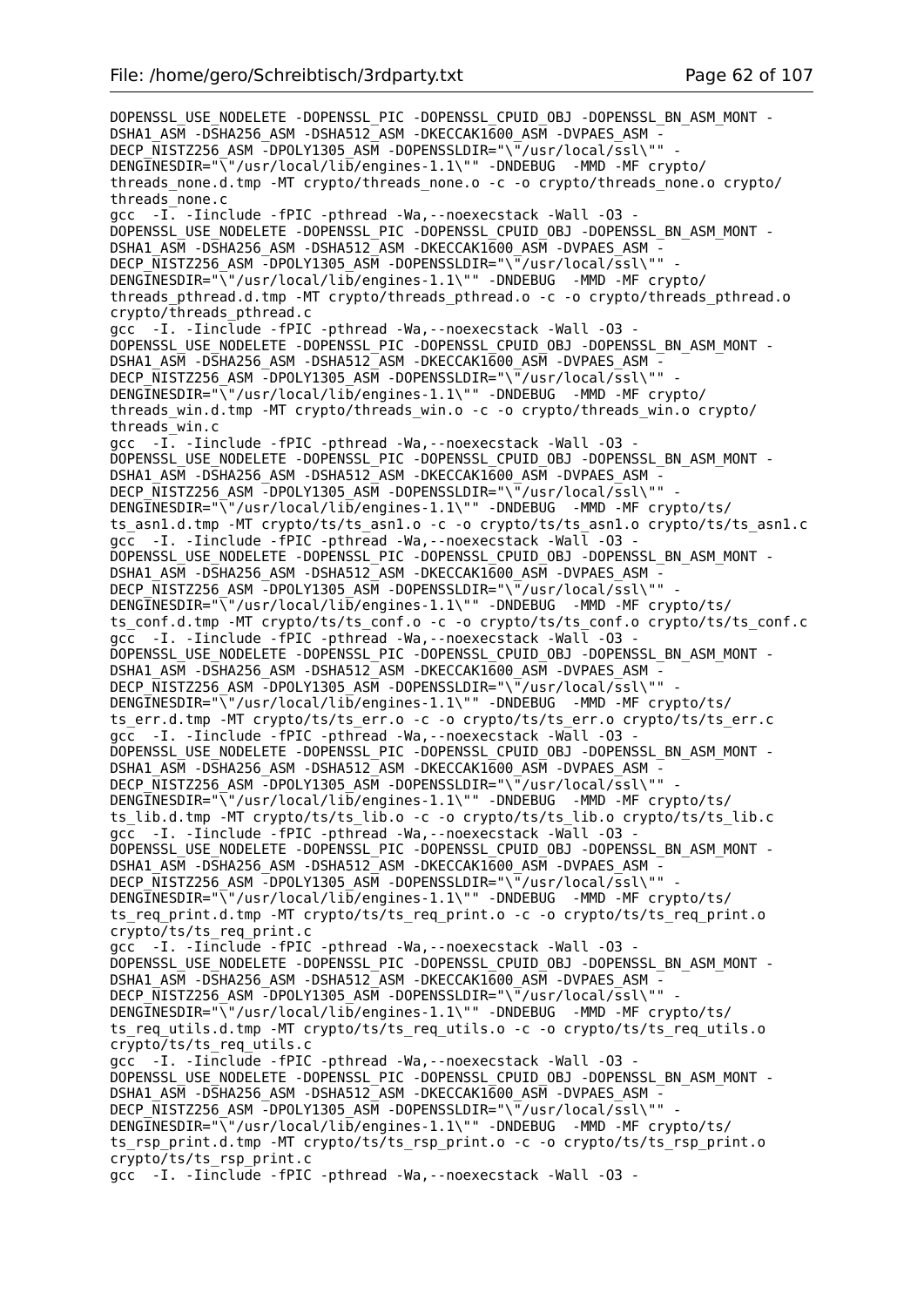DOPENSSL\_USE\_NODELETE -DOPENSSL\_PIC -DOPENSSL\_CPUID\_OBJ -DOPENSSL\_BN\_ASM\_MONT -DSHA1\_ASM -DSHA256\_ASM -DSHA512\_ASM -DKECCAK1600\_ASM -DVPAES\_ASM -DECP\_NISTZ256\_ASM -DPOLY1305\_ASM -DOPENSSLDIR="\"/usr/local/ssl\"" DENGINESDIR="\"/usr/local/lib/engines-1.1\"" -DNDEBUG -MMD -MF crypto/ts/ ts\_rsp\_sign.d.tmp -MT crypto/ts/ts\_rsp\_sign.o -c -o crypto/ts/ts\_rsp\_sign.o crypto/ ts/ts rsp sign.c gcc -I. -Iinclude -fPIC -pthread -Wa,--noexecstack -Wall -O3 - DOPENSSL\_USE\_NODELETE -DOPENSSL\_PIC -DOPENSSL\_CPUID\_OBJ -DOPENSSL\_BN\_ASM\_MONT - DSHA1\_ASM -DSHA256\_ASM -DSHA512\_ASM -DKECCAK1600\_ASM -DVPAES\_ASM -DECP NISTZ256 ASM -DPOLY1305 ASM -DOPENSSLDIR="\"/usr/local/ssl\"" -DENGINESDIR="\"/usr/local/lib/engines-1.1\"" -DNDEBUG -MMD -MF crypto/ts/ ts\_rsp\_utils.d.tmp -MT crypto/ts/ts\_rsp\_utils.o -c -o crypto/ts/ts\_rsp\_utils.o crypto/ts/ts\_rsp\_utils.c gcc -I. -Iinclude -fPIC -pthread -Wa,--noexecstack -Wall -O3 - DOPENSSL\_USE\_NODELETE -DOPENSSL\_PIC -DOPENSSL\_CPUID\_OBJ -DOPENSSL\_BN\_ASM\_MONT -DSHA1\_ASM -DSHA256\_ASM -DSHA512\_ASM -DKECCAK1600\_ASM -DVPAES\_ASM DECP NISTZ256 ASM -DPOLY1305 ASM -DOPENSSLDIR="\"/usr/local/ssl\"" DENGINESDIR="\"/usr/local/lib/engines-1.1\"" -DNDEBUG -MMD -MF crypto/ts/ ts\_rsp\_verify.d.tmp -MT crypto/ts/ts\_rsp\_verify.o -c -o crypto/ts/ts\_rsp\_verify.o crypto/ts/ts\_rsp\_verify.c gcc -I. -Iinclude -fPIC -pthread -Wa,--noexecstack -Wall -O3 - DOPENSSL\_USE\_NODELETE -DOPENSSL\_PIC -DOPENSSL\_CPUID\_OBJ -DOPENSSL\_BN\_ASM\_MONT -DSHA1\_ASM -DSHA256\_ASM -DSHA512\_ASM -DKECCAK1600\_ASM -DVPAES\_ASM -DECP\_NISTZ256\_ASM -DPOLY1305\_ASM -DOPENSSLDIR="\"/usr/local/ssl\"" DENGINESDIR="\"/usr/local/lib/engines-1.1\"" -DNDEBUG -MMD -MF crypto/ts/ ts verify ctx.d.tmp -MT crypto/ts/ts verify ctx.o -c -o crypto/ts/ts verify ctx.o crypto/ts/ts\_verify\_ctx.c gcc -I. -Iinclude -fPIC -pthread -Wa,--noexecstack -Wall -O3 - DOPENSSL\_USE\_NODELETE -DOPENSSL\_PIC -DOPENSSL\_CPUID\_OBJ -DOPENSSL\_BN\_ASM\_MONT - DSHA1\_ASM -DSHA256\_ASM -DSHA512\_ASM -DKECCAK1600\_ASM -DVPAES\_ASM -DECP NISTZ256 ASM -DPOLY1305 ASM -DOPENSSLDIR="\"/usr/local/ssl\"" DENGINESDIR="\"/usr/local/lib/engines-1.1\"" -DNDEBUG -MMD -MF crypto/txt db/ txt\_db.d.tmp -MT crypto/txt\_db/txt\_db.o -c -o crypto/txt\_db/txt\_db.o crypto/txt\_db/ txt\_db.c gcc -I. -Iinclude -fPIC -pthread -Wa,--noexecstack -Wall -O3 - DOPENSSL\_USE\_NODELETE -DOPENSSL\_PIC -DOPENSSL\_CPUID\_OBJ -DOPENSSL\_BN\_ASM\_MONT - DSHA1\_ASM -DSHA256\_ASM -DSHA512\_ASM -DKECCAK1600\_ASM -DVPAES\_ASM -DECP\_NISTZ256\_ASM -DPOLY1305\_ASM -DOPENSSLDIR="\"/usr/local/ssl\""  $DENGTNESDIR="\sqrt{12}$  /usr/local/lib/engines-1.1\"" -DNDEBUG -MMD -MF crypto/ui/ ui\_err.d.tmp -MT crypto/ui/ui\_err.o -c -o crypto/ui/ui\_err.o crypto/ui/ui\_err.c gcc -I. -Iinclude -fPIC -pthread -Wa,--noexecstack -Wall -O3 - DOPENSSL\_USE\_NODELETE -DOPENSSL\_PIC -DOPENSSL\_CPUID\_OBJ -DOPENSSL\_BN\_ASM\_MONT - DSHA1\_ASM -DSHA256\_ASM -DSHA512\_ASM -DKECCAK1600\_ASM -DVPAES\_ASM - DECP NISTZ256 ASM -DPOLY1305 ASM -DOPENSSLDIR="\"/usr/local/ssl\"" DENGINESDIR="\"/usr/local/lib/engines-1.1\"" -DNDEBUG -MMD -MF crypto/ui/ ui lib.d.tmp -MT crypto/ui/ui lib.o -c -o crypto/ui/ui lib.o crypto/ui/ui lib.c gcc -I. -Iinclude -fPIC -pthread -Wa,--noexecstack -Wall -O3 - DOPENSSL\_USE\_NODELETE -DOPENSSL\_PIC -DOPENSSL\_CPUID\_OBJ -DOPENSSL\_BN\_ASM\_MONT - DSHA1\_ASM -DSHA256\_ASM -DSHA512\_ASM -DKECCAK1600\_ASM -DVPAES\_ASM - DECP\_NISTZ256\_ASM -DPOLY1305\_ASM -DOPENSSLDIR="\"/usr/local/ssl\"" - DENGINESDIR="\"/usr/local/lib/engines-1.1\"" -DNDEBUG -MMD -MF crypto/ui/ ui null.d.tmp -MT crypto/ui/ui null.o -c -o crypto/ui/ui null.o crypto/ui/ui null.c gcc -I. -Iinclude -fPIC -pthread -Wa,--noexecstack -Wall -O3 - DOPENSSL\_USE\_NODELETE -DOPENSSL\_PIC -DOPENSSL\_CPUID\_OBJ -DOPENSSL\_BN\_ASM\_MONT -DSHA1\_ASM -DSHA256\_ASM -DSHA512\_ASM -DKECCAK1600\_ASM -DVPAES\_ASM -DECP\_NISTZ256\_ASM -DPOLY1305\_ASM -DOPENSSLDIR="\"/usr/local/ssl\"" DENGINESDIR="\"/usr/local/lib/engines-1.1\"" -DNDEBUG -MMD -MF crypto/ui/ ui openssl.d.tmp -MT crypto/ui/ui openssl.o -c -o crypto/ui/ui openssl.o crypto/ui/ ui openssl.c gcc -I. -Iinclude -fPIC -pthread -Wa,--noexecstack -Wall -O3 - DOPENSSL\_USE\_NODELETE -DOPENSSL\_PIC -DOPENSSL\_CPUID\_OBJ -DOPENSSL\_BN\_ASM\_MONT -DSHA1\_ASM -DSHA256\_ASM -DSHA512\_ASM -DKECCAK1600\_ASM -DVPAES\_ASM -DECP NISTZ256 ASM -DPOLY1305 ASM -DOPENSSLDIR="\"/usr/local/ssl\"" DENGINESDIR="\"/usr/local/lib/engines-1.1\"" -DNDEBUG -MMD -MF crypto/ui/ ui\_util.d.tmp -MT crypto/ui/ui\_util.o -c -o crypto/ui/ui\_util.o crypto/ui/ui\_util.c gcc -I. -Iinclude -fPIC -pthread -Wa,--noexecstack -Wall -O3 -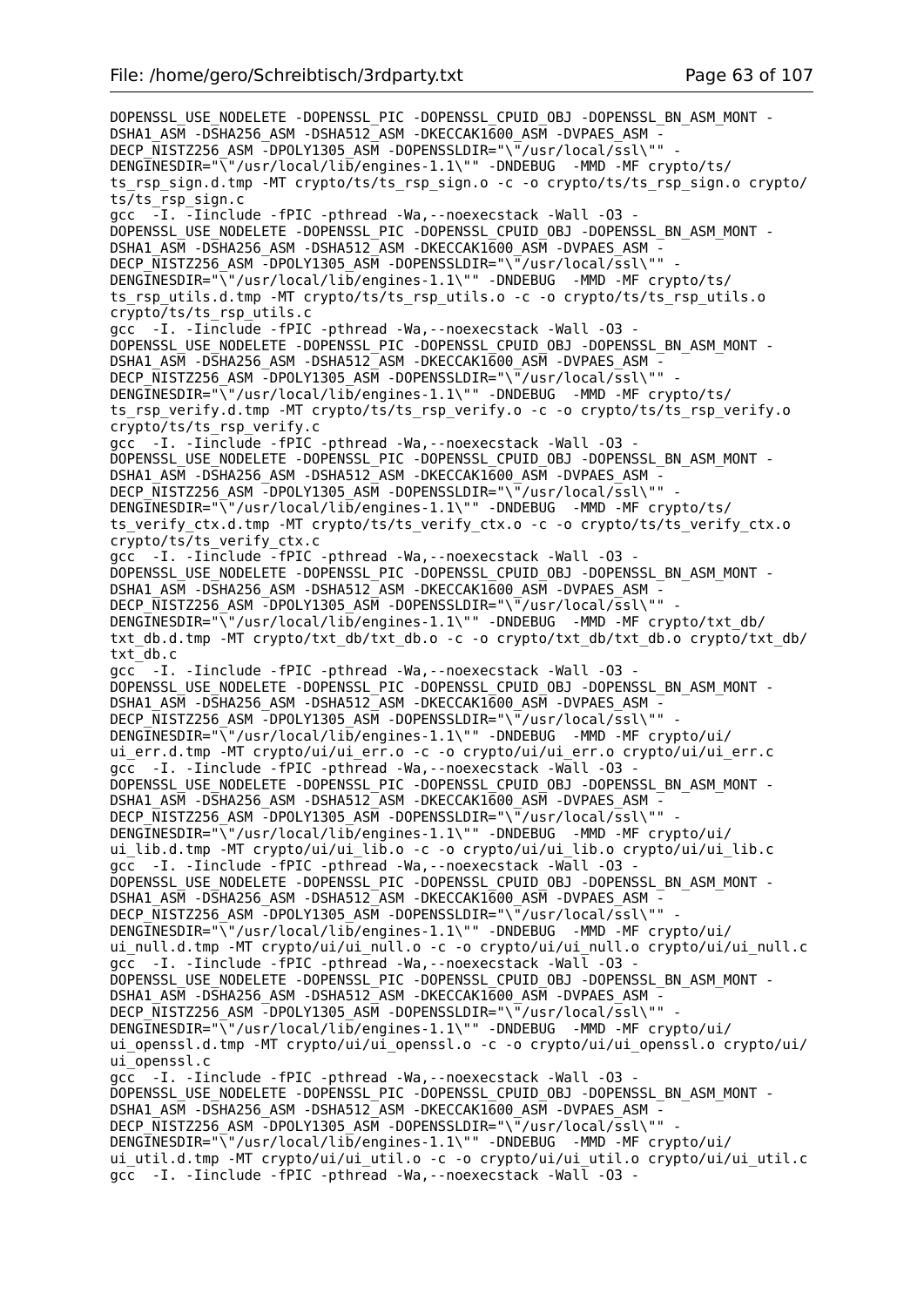DOPENSSL\_USE\_NODELETE -DOPENSSL\_PIC -DOPENSSL\_CPUID\_OBJ -DOPENSSL\_BN\_ASM\_MONT -DSHA1\_ASM -DSHA256\_ASM -DSHA512\_ASM -DKECCAK1600\_ASM -DVPAES\_ASM -DECP\_NISTZ256\_ASM -DPOLY1305\_ASM -DOPENSSLDIR="\"/usr/local/ssl\"" DENGINESDIR="\"/usr/local/lib/engines-1.1\"" -DNDEBUG -MMD -MF crypto/uid.d.tmp -MT crypto/uid.o -c -o crypto/uid.o crypto/uid.c gcc -I. -Iinclude -fPIC -pthread -Wa,--noexecstack -Wall -O3 - DOPENSSL\_USE\_NODELETE -DOPENSSL\_PIC -DOPENSSL\_CPUID\_OBJ\_-DOPENSSL\_BN\_ASM\_MONT -DSHA1\_ASM -DSHA256\_ASM -DSHA512\_ASM -DKECCAK1600\_ASM -DVPAES\_ASM DECP NISTZ256 ASM -DPOLY1305 ASM -DOPENSSLDIR="\"/usr/local/ssl\"" -DENGINESDIR="\"/usr/local/lib/engines-1.1\"" -DNDEBUG -MMD -MF crypto/whrlpool/ wp\_block.d.tmp -MT crypto/whrlpool/wp\_block.o -c -o crypto/whrlpool/wp\_block.o crypto/whrlpool/wp\_block.c gcc -I. -Iinclude -fPIC -pthread -Wa,--noexecstack -Wall -O3 - DOPENSSL\_USE\_NODELETE -DOPENSSL\_PIC -DOPENSSL\_CPUID\_OBJ -DOPENSSL\_BN\_ASM\_MONT - DSHA1\_ASM -DSHA256\_ASM -DSHA512\_ASM -DKECCAK1600\_ASM -DVPAES\_ASM -DECP NISTZ256 ASM -DPOLY1305 ASM -DOPENSSLDIR="\"/usr/local/ssl\"" DENGINESDIR="\"/usr/local/lib/engines-1.1\"" -DNDEBUG -MMD -MF crypto/whrlpool/ wp\_dgst.d.tmp -MT crypto/whrlpool/wp\_dgst.o -c -o crypto/whrlpool/wp\_dgst.o crypto/ whrlpool/wp\_dgst.c gcc -I. -Iinclude -fPIC -pthread -Wa,--noexecstack -Wall -O3 - DOPENSSL\_USE\_NODELETE -DOPENSSL\_PIC -DOPENSSL\_CPUID\_OBJ -DOPENSSL\_BN\_ASM\_MONT - DSHA1\_ASM -DSHA256\_ASM -DSHA512\_ASM -DKECCAK1600\_ASM -DVPAES\_ASM -DECP NISTZ256 ASM -DPOLY1305 ASM -DOPENSSLDIR="\"/usr/local/ssl\"" DENGINESDIR="\"/usr/local/lib/engines-1.1\"" -DNDEBUG -MMD -MF crypto/x509/ by\_dir.d.tmp -MT crypto/x509/by\_dir.o -c -o crypto/x509/by\_dir.o crypto/x509/ by\_dir.c gcc -I. -Iinclude -fPIC -pthread -Wa,--noexecstack -Wall -O3 - DOPENSSL\_USE\_NODELETE -DOPENSSL\_PIC -DOPENSSL\_CPUID\_OBJ -DOPENSSL\_BN\_ASM\_MONT - DSHA1\_ASM -DSHA256\_ASM -DSHA512\_ASM -DKECCAK1600\_ASM -DVPAES\_ASM -DECP\_NISTZ256\_ASM -DPOLY1305\_ASM -DOPENSSLDIR="\"/usr/local/ssl\"" DENGINESDIR="\"/usr/local/lib/engines-1.1\"" -DNDEBUG -MMD -MF crypto/x509/ by\_file.d.tmp -MT crypto/x509/by\_file.o -c -o crypto/x509/by\_file.o crypto/x509/ by\_file.c gcc -I. -Iinclude -fPIC -pthread -Wa,--noexecstack -Wall -O3 - DOPENSSL\_USE\_NODELETE -DOPENSSL\_PIC -DOPENSSL\_CPUID\_OBJ -DOPENSSL\_BN\_ASM\_MONT - DSHA1\_ASM -DSHA256\_ASM -DSHA512\_ASM -DKECCAK1600\_ASM -DVPAES\_ASM - DECP\_NISTZ256\_ASM -DPOLY1305\_ASM -DOPENSSLDIR="\"/usr/local/ssl\"" DENGINESDIR="\"/usr/local/lib/engines-1.1\"" -DNDEBUG -MMD -MF crypto/x509/ t crl.d.tmp -MT crypto/x509/t crl.o -c -o crypto/x509/t crl.o crypto/x509/t crl.c gcc -I. -Iinclude -fPIC -pthread -Wa, --noexecstack -Wall -03 -DOPENSSL\_USE\_NODELETE -DOPENSSL\_PIC -DOPENSSL\_CPUID\_OBJ -DOPENSSL\_BN\_ASM\_MONT - DSHA1\_ASM -DSHA256\_ASM -DSHA512\_ASM -DKECCAK1600\_ASM -DVPAES\_ASM - DECP\_NISTZ256\_ASM -DPOLY1305\_ASM -DOPENSSLDIR="\"/usr/local/ssl\"" - DENGINESDIR="\"/usr/local/lib/engines-1.1\"" -DNDEBUG -MMD -MF crypto/x509/ t\_req.d.tmp -MT crypto/x509/t\_req.o -c -o crypto/x509/t\_req.o crypto/x509/t\_req.c gcc -I. -Iinclude -fPIC -pthread -Wa,--noexecstack -Wall -O3 - DOPENSSL\_USE\_NODELETE -DOPENSSL\_PIC -DOPENSSL\_CPUID\_OBJ -DOPENSSL\_BN\_ASM\_MONT - DSHA1\_ASM -DSHA256\_ASM -DSHA512\_ASM -DKECCAK1600\_ASM -DVPAES\_ASM -DECP NISTZ256 ASM -DPOLY1305 ASM -DOPENSSLDIR="\"/usr/local/ssl\"" DENGINESDIR="\"/usr/local/lib/engines-1.1\"" -DNDEBUG -MMD -MF crypto/x509/ t x509.d.tmp -MT crypto/x509/t x509.o -c -o crypto/x509/t x509.o crypto/x509/  $t$ <sub>x509.c</sub> gcc -I. -Iinclude -fPIC -pthread -Wa,--noexecstack -Wall -O3 - DOPENSSL\_USE\_NODELETE -DOPENSSL\_PIC -DOPENSSL\_CPUID\_OBJ -DOPENSSL\_BN\_ASM\_MONT -DSHA1\_ASM -DSHA256\_ASM -DSHA512\_ASM -DKECCAK1600 ASM -DVPAES ASM -DECP\_NISTZ256\_ASM -DPOLY1305\_ASM -DOPENSSLDIR="\"/usr/local/ssl\"" DENGINESDIR="\"/usr/local/lib/engines-1.1\"" -DNDEBUG -MMD -MF crypto/x509/ x509\_att.d.tmp -MT crypto/x509/x509\_att.o -c -o crypto/x509/x509\_att.o crypto/x509/ x509\_att.c gcc -I. -Iinclude -fPIC -pthread -Wa,--noexecstack -Wall -O3 - DOPENSSL\_USE\_NODELETE -DOPENSSL\_PIC -DOPENSSL\_CPUID\_OBJ -DOPENSSL\_BN\_ASM\_MONT -DSHA1\_ASM -DSHA256\_ASM -DSHA512\_ASM -DKECCAK1600\_ASM -DVPAES\_ASM -DECP NISTZ256 ASM -DPOLY1305 ASM -DOPENSSLDIR="\"/usr/local/ssl\"" DENGINESDIR="\"/usr/local/lib/engines-1.1\"" -DNDEBUG -MMD -MF crypto/x509/ x509\_cmp.d.tmp -MT crypto/x509/x509\_cmp.o -c -o crypto/x509/x509\_cmp.o crypto/x509/ x509\_cmp.c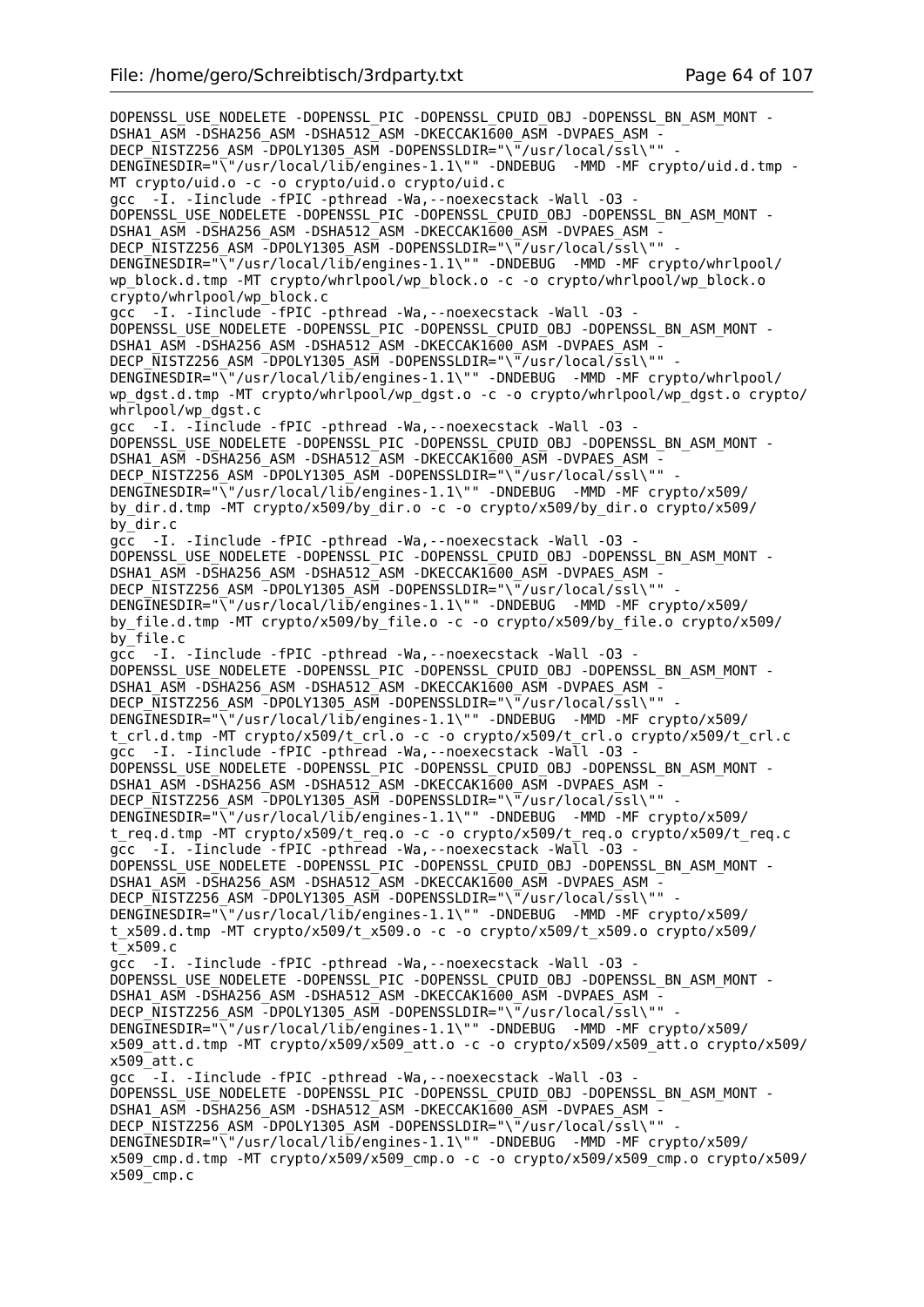gcc -I. -Iinclude -fPIC -pthread -Wa,--noexecstack -Wall -O3 - DOPENSSL\_USE\_NODELETE -DOPENSSL\_PIC -DOPENSSL\_CPUID\_OBJ -DOPENSSL\_BN\_ASM\_MONT - DSHA1\_ASM -DSHA256\_ASM -DSHA512\_ASM -DKECCAK1600\_ASM -DVPAES\_ASM - DECP\_NISTZ256\_ASM -DPOLY1305\_ASM -DOPENSSLDIR="\"/usr/local/ssl\"" - DENGINESDIR="\"/usr/local/lib/engines-1.1\"" -DNDEBUG -MMD -MF crypto/x509/ x509\_d2.d.tmp -MT crypto/x509/x509\_d2.o -c -o crypto/x509/x509\_d2.o crypto/x509/  $x509$ <sup>d2.c</sup> acc  $-I$ . -Iinclude -fPIC -pthread -Wa, --noexecstack -Wall -03 -DOPENSSL\_USE\_NODELETE -DOPENSSL\_PIC -DOPENSSL\_CPUID\_OBJ -DOPENSSL\_BN\_ASM\_MONT -DSHA1\_ASM -DSHA256\_ASM -DSHA512\_ASM -DKECCAK1600 ASM -DVPAES ASM -DECP NISTZ256 ASM  $\overline{-}$ DPOLY1305 ASM -DOPENSSLDIR="\ $\overline{-}/$ usr/local/ssl\"" DENGINESDIR="\"/usr/local/lib/engines-1.1\"" -DNDEBUG -MMD -MF crypto/x509/  $x509$  def.d.tmp -MT crypto/x509/x509 def.o -c -o crypto/x509/x509 def.o crypto/x509/  $x509$  def.c gcc -I. -Iinclude -fPIC -pthread -Wa,--noexecstack -Wall -O3 - DOPENSSL\_USE\_NODELETE -DOPENSSL\_PIC -DOPENSSL\_CPUID\_OBJ -DOPENSSL\_BN\_ASM\_MONT -DSHA1\_ASM -DSHA256\_ASM -DSHA512\_ASM -DKECCAK1600\_ASM -DVPAES\_ASM -DECP NISTZ256 ASM -DPOLY1305 ASM -DOPENSSLDIR="\"/usr/local/ssl\"" DENGINESDIR="\"/usr/local/lib/engines-1.1\"" -DNDEBUG -MMD -MF crypto/x509/ x509\_err.d.tmp -MT crypto/x509/x509\_err.o -c -o crypto/x509/x509\_err.o crypto/x509/ x509\_err.c gcc -I. -Iinclude -fPIC -pthread -Wa,--noexecstack -Wall -O3 - DOPENSSL\_USE\_NODELETE -DOPENSSL\_PIC -DOPENSSL\_CPUID\_OBJ -DOPENSSL\_BN\_ASM\_MONT -DSHA1\_ASM -DSHA256\_ASM -DSHA512\_ASM -DKECCAK1600\_ASM -DVPAES\_ASM -DECP\_NISTZ256\_ASM -DPOLY1305\_ASM -DOPENSSLDIR="\"/usr/local/ssl\"" DENGINESDIR="\"/usr/local/lib/engines-1.1\"" -DNDEBUG -MMD -MF crypto/x509/  $x509$  ext.d.tmp -MT crypto/x509/x509 ext.o -c -o crypto/x509/x509 ext.o crypto/x509/  $x509$ <sup>c</sup>ext.c gcc  $-I.$  -Iinclude -fPIC -pthread -Wa, --noexecstack -Wall -03 -DOPENSSL\_USE\_NODELETE -DOPENSSL\_PIC -DOPENSSL\_CPUID\_OBJ -DOPENSSL\_BN\_ASM\_MONT - DSHA1\_ASM -DSHA256\_ASM -DSHA512\_ASM -DKECCAK1600\_ASM -DVPAES\_ASM -DECP NISTZ256 ASM -DPOLY1305 ASM -DOPENSSLDIR="\"/usr/local/ssl\"" DENGINESDIR="\"/usr/local/lib/engines-1.1\"" -DNDEBUG -MMD -MF crypto/x509/ x509\_lu.d.tmp -MT crypto/x509/x509\_lu.o -c -o crypto/x509/x509\_lu.o crypto/x509/ x509\_lu.c gcc  $-I$ . -Iinclude -fPIC -pthread -Wa, --noexecstack -Wall -03 -DOPENSSL\_USE\_NODELETE -DOPENSSL\_PIC -DOPENSSL\_CPUID\_OBJ -DOPENSSL\_BN\_ASM\_MONT - DSHA1\_ASM -DSHA256\_ASM -DSHA512\_ASM -DKECCAK1600\_ASM -DVPAES\_ASM - DECP\_NISTZ256\_ASM -DPOLY1305\_ASM -DOPENSSLDIR="\"/usr/local/ssl\"" DENGINESDIR="\"/usr/local/lib/engines-1.1\"" -DNDEBUG -MMD -MF crypto/x509/ x509\_meth.d.tmp -MT crypto/x509/x509\_meth.o -c -o crypto/x509/x509\_meth.o crypto/  $x509$ / $x509$  meth.c gcc -I. -Iinclude -fPIC -pthread -Wa,--noexecstack -Wall -O3 - DOPENSSL\_USE\_NODELETE -DOPENSSL\_PIC -DOPENSSL\_CPUID\_OBJ\_-DOPENSSL\_BN\_ASM\_MONT -DSHA1\_ASM -DSHA256\_ASM -DSHA512\_ASM -DKECCAK1600\_ASM -DVPAES\_ASM -DECP NISTZ256 ASM -DPOLY1305 ASM -DOPENSSLDIR="\"/usr/local/ssl\"" DENGINESDIR="\"/usr/local/lib/engines-1.1\"" -DNDEBUG -MMD -MF crypto/x509/  $x509$  obj.d.tmp -MT crypto/x509/x509 obj.o -c -o crypto/x509/x509 obj.o crypto/x509/  $x509$ <sup>obj.c</sup> gcc  $-$ -I. -Iinclude -fPIC -pthread -Wa, --noexecstack -Wall -03 -DOPENSSL\_USE\_NODELETE -DOPENSSL\_PIC -DOPENSSL\_CPUID\_OBJ -DOPENSSL\_BN\_ASM\_MONT - DSHA1\_ASM -DSHA256\_ASM -DSHA512\_ASM -DKECCAK1600\_ASM -DVPAES\_ASM -DECP NISTZ256 ASM -DPOLY1305 ASM -DOPENSSLDIR="\"/usr/local/ssl\"" DENGINESDIR="\"/usr/local/lib/engines-1.1\"" -DNDEBUG -MMD -MF crypto/x509/ x509\_r2x.d.tmp -MT crypto/x509/x509\_r2x.o -c -o crypto/x509/x509\_r2x.o crypto/x509/ x509\_r2x.c gcc -I. -Iinclude -fPIC -pthread -Wa,--noexecstack -Wall -O3 - DOPENSSL\_USE\_NODELETE -DOPENSSL\_PIC -DOPENSSL\_CPUID\_OBJ -DOPENSSL\_BN\_ASM\_MONT - DSHA1\_ASM -DSHA256\_ASM -DSHA512\_ASM -DKECCAK1600\_ASM -DVPAES\_ASM -DECP\_NISTZ256\_ASM -DPOLY1305\_ASM -DOPENSSLDIR="\"/usr/local/ssl\"" DENGINESDIR="\"/usr/local/lib/engines-1.1\"" -DNDEBUG -MMD -MF crypto/x509/  $x509$  req.d.tmp -MT crypto/x509/x509 req.o -c -o crypto/x509/x509 req.o crypto/x509/  $x509$  req.c gcc -I. -Iinclude -fPIC -pthread -Wa,--noexecstack -Wall -O3 - DOPENSSL\_USE\_NODELETE -DOPENSSL\_PIC -DOPENSSL\_CPUID\_OBJ -DOPENSSL\_BN\_ASM\_MONT - DSHA1\_ASM -DSHA256\_ASM -DSHA512\_ASM -DKECCAK1600\_ASM -DVPAES\_ASM -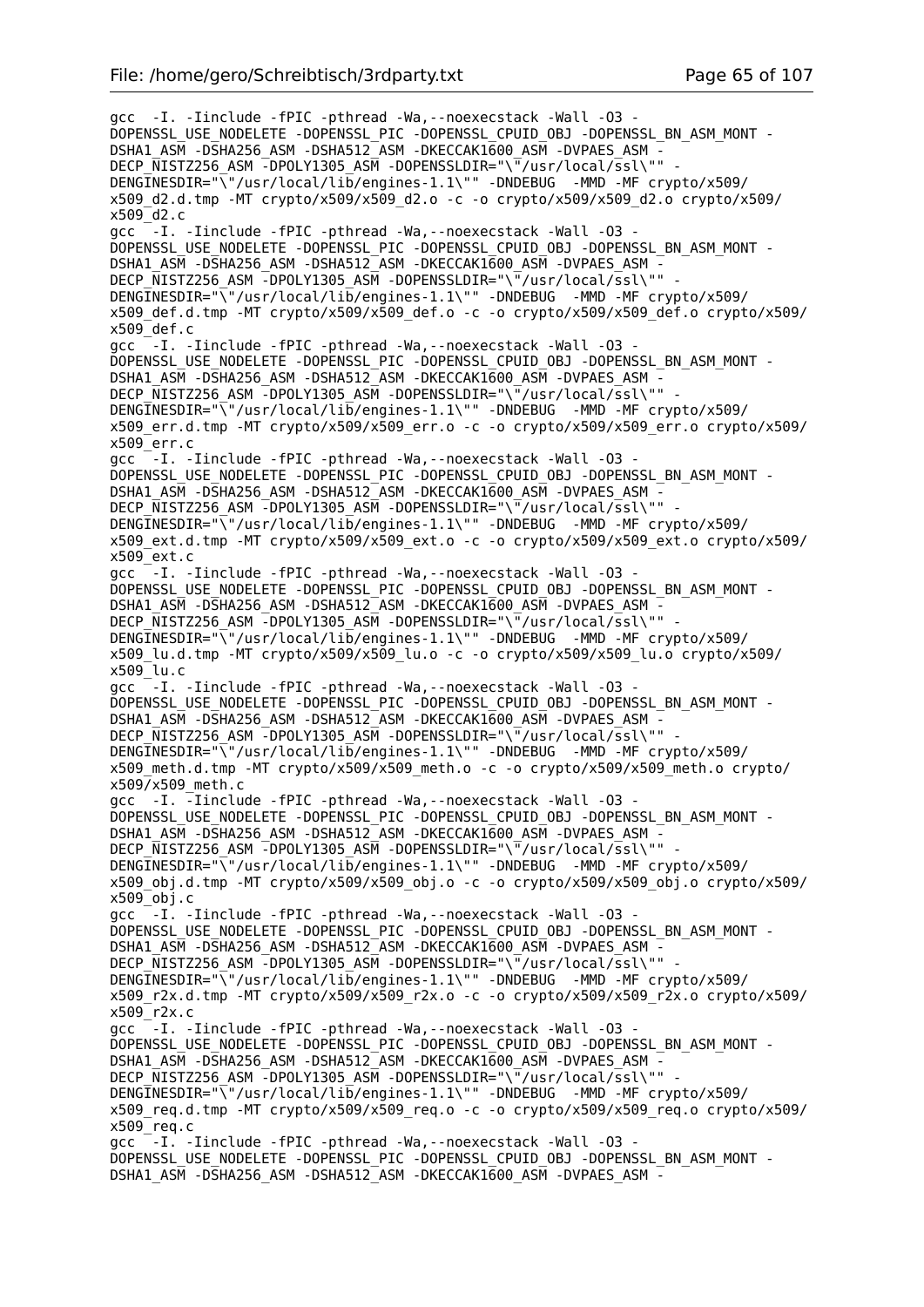DECP\_NISTZ256\_ASM -DPOLY1305\_ASM -DOPENSSLDIR="\"/usr/local/ssl\"" -DENGINESDIR="\"/usr/local/lib/engines-1.1\"" -DNDEBUG -MMD -MF crypto/x509/  $x509$  set.d.tmp -MT crypto/x509/x509 set.o -c -o crypto/x509/x509 set.o crypto/x509/ x509\_set.c gcc -I. -Iinclude -fPIC -pthread -Wa,--noexecstack -Wall -O3 - DOPENSSL\_USE\_NODELETE -DOPENSSL\_PIC -DOPENSSL\_CPUID\_OBJ -DOPENSSL\_BN\_ASM\_MONT - DSHA1\_ASM -DSHA256\_ASM -DSHA512\_ASM -DKECCAK1600\_ASM -DVPAES\_ASM -DECP NISTZ256 ASM -DPOLY1305 ASM -DOPENSSLDIR="\"/usr/local/ssl\"" DENGINESDIR="\"/usr/local/lib/engines-1.1\"" -DNDEBUG -MMD -MF crypto/x509/  $x509$  trs.d.tmp -MT crypto/x509/x509 trs.o -c -o crypto/x509/x509 trs.o crypto/x509/  $x509$ <sup>-</sup>trs.c gcc  $-$ -I. -Iinclude -fPIC -pthread -Wa,--noexecstack -Wall -03 -DOPENSSL\_USE\_NODELETE -DOPENSSL\_PIC -DOPENSSL\_CPUID\_OBJ\_-DOPENSSL\_BN\_ASM\_MONT -DSHA1\_ASM -DSHA256\_ASM -DSHA512\_ASM -DKECCAK1600\_ASM -DVPAES\_ASM -DECP NISTZ256 ASM -DPOLY1305 ASM -DOPENSSLDIR="\"/usr/local/ssl\"" DENGINESDIR="\"/usr/local/lib/engines-1.1\"" -DNDEBUG -MMD -MF crypto/x509/ x509\_txt.d.tmp -MT crypto/x509/x509\_txt.o -c -o crypto/x509/x509\_txt.o crypto/x509/ x509\_txt.c gcc -I. -Iinclude -fPIC -pthread -Wa,--noexecstack -Wall -O3 - DOPENSSL\_USE\_NODELETE -DOPENSSL\_PIC -DOPENSSL\_CPUID\_OBJ -DOPENSSL\_BN\_ASM\_MONT - DSHA1\_ASM -DSHA256\_ASM -DSHA512\_ASM -DKECCAK1600\_ASM -DVPAES\_ASM - DECP NISTZ256 ASM  $\overline{-}$ DPOLY1305 ASM -DOPENSSLDIR="\ $\overline{-}$ /usr/local/ssl\"" DENGINESDIR="\"/usr/local/lib/engines-1.1\"" -DNDEBUG -MMD -MF crypto/x509/ x509\_v3.d.tmp -MT crypto/x509/x509\_v3.o -c -o crypto/x509/x509\_v3.o crypto/x509/ x509\_v3.c gcc<sup>-</sup>-I. -Iinclude -fPIC -pthread -Wa, --noexecstack -Wall -03 -DOPENSSL\_USE\_NODELETE -DOPENSSL\_PIC -DOPENSSL\_CPUID\_OBJ -DOPENSSL\_BN\_ASM\_MONT - DSHA1\_ASM -DSHA256\_ASM -DSHA512\_ASM -DKECCAK1600\_ASM -DVPAES\_ASM - DECP\_NISTZ256\_ASM -DPOLY1305\_ASM -DOPENSSLDIR="\"/usr/local/ssl\"" - DENGINESDIR="\"/usr/local/lib/engines-1.1\"" -DNDEBUG -MMD -MF crypto/x509/ x509\_vfy.d.tmp -MT crypto/x509/x509\_vfy.o -c -o crypto/x509/x509\_vfy.o crypto/x509/ x509\_vfy.c gcc  $-L$ . -Iinclude -fPIC -pthread -Wa, --noexecstack -Wall -03 -DOPENSSL\_USE\_NODELETE -DOPENSSL\_PIC -DOPENSSL\_CPUID\_OBJ -DOPENSSL\_BN\_ASM\_MONT - DSHA1\_ASM -DSHA256\_ASM -DSHA512\_ASM -DKECCAK1600\_ASM -DVPAES ASM DECP\_NISTZ256\_ASM -DPOLY1305\_ASM -DOPENSSLDIR="\"/usr/local/ssl\"" DENGINESDIR="\"/usr/local/lib/engines-1.1\"" -DNDEBUG -MMD -MF crypto/x509/ x509\_vpm.d.tmp -MT crypto/x509/x509\_vpm.o -c -o crypto/x509/x509\_vpm.o crypto/x509/  $x509$  vpm.c gcc  $-I$ . -Iinclude -fPIC -pthread -Wa, --noexecstack -Wall -03 -DOPENSSL\_USE\_NODELETE -DOPENSSL\_PIC -DOPENSSL\_CPUID\_OBJ -DOPENSSL\_BN\_ASM\_MONT - DSHA1\_ASM -DSHA256\_ASM -DSHA512\_ASM -DKECCAK1600\_ASM -DVPAES\_ASM - DECP\_NISTZ256\_ASM -DPOLY1305\_ASM -DOPENSSLDIR="\"/usr/local/ssl\"" - DENGINESDIR="\"/usr/local/lib/engines-1.1\"" -DNDEBUG -MMD -MF crypto/x509/ x509cset.d.tmp -MT crypto/x509/x509cset.o -c -o crypto/x509/x509cset.o crypto/x509/ x509cset.c gcc -I. -Iinclude -fPIC -pthread -Wa,--noexecstack -Wall -O3 - DOPENSSL\_USE\_NODELETE -DOPENSSL\_PIC -DOPENSSL\_CPUID\_OBJ -DOPENSSL\_BN\_ASM\_MONT - DSHA1\_ASM -DSHA256\_ASM -DSHA512\_ASM -DKECCAK1600\_ASM -DVPAES\_ASM - DECP\_NISTZ256\_ASM\_-DPOLY1305\_ASM\_-DOPENSSLDIR="\"/usr/local/ssl\"" DENGINESDIR="\"/usr/local/lib/engines-1.1\"" -DNDEBUG -MMD -MF crypto/x509/ x509name.d.tmp -MT crypto/x509/x509name.o -c -o crypto/x509/x509name.o crypto/x509/ x509name.c gcc -I. -Iinclude -fPIC -pthread -Wa,--noexecstack -Wall -O3 - DOPENSSL\_USE\_NODELETE -DOPENSSL\_PIC -DOPENSSL\_CPUID\_OBJ -DOPENSSL\_BN\_ASM\_MONT -DSHA1\_ASM -DSHA256\_ASM -DSHA512\_ASM -DKECCAK1600\_ASM -DVPAES\_ASM -DECP NISTZ256 ASM -DPOLY1305 ASM -DOPENSSLDIR="\"/usr/local/ssl\"" DENGINESDIR="\"/usr/local/lib/engines-1.1\"" -DNDEBUG -MMD -MF crypto/x509/ x509rset.d.tmp -MT crypto/x509/x509rset.o -c -o crypto/x509/x509rset.o crypto/x509/ x509rset.c gcc -I. -Iinclude -fPIC -pthread -Wa,--noexecstack -Wall -O3 - DOPENSSL\_USE\_NODELETE -DOPENSSL\_PIC -DOPENSSL\_CPUID\_OBJ -DOPENSSL\_BN\_ASM\_MONT - DSHA1\_ASM -DSHA256\_ASM -DSHA512\_ASM -DKECCAK1600\_ASM -DVPAES\_ASM - DECP\_NISTZ256\_ASM -DPOLY1305\_ASM -DOPENSSLDIR="\"/usr/local/ssl\"" DENGINESDIR="\"/usr/local/lib/engines-1.1\"" -DNDEBUG -MMD -MF crypto/x509/ x509spki.d.tmp -MT crypto/x509/x509spki.o -c -o crypto/x509/x509spki.o crypto/x509/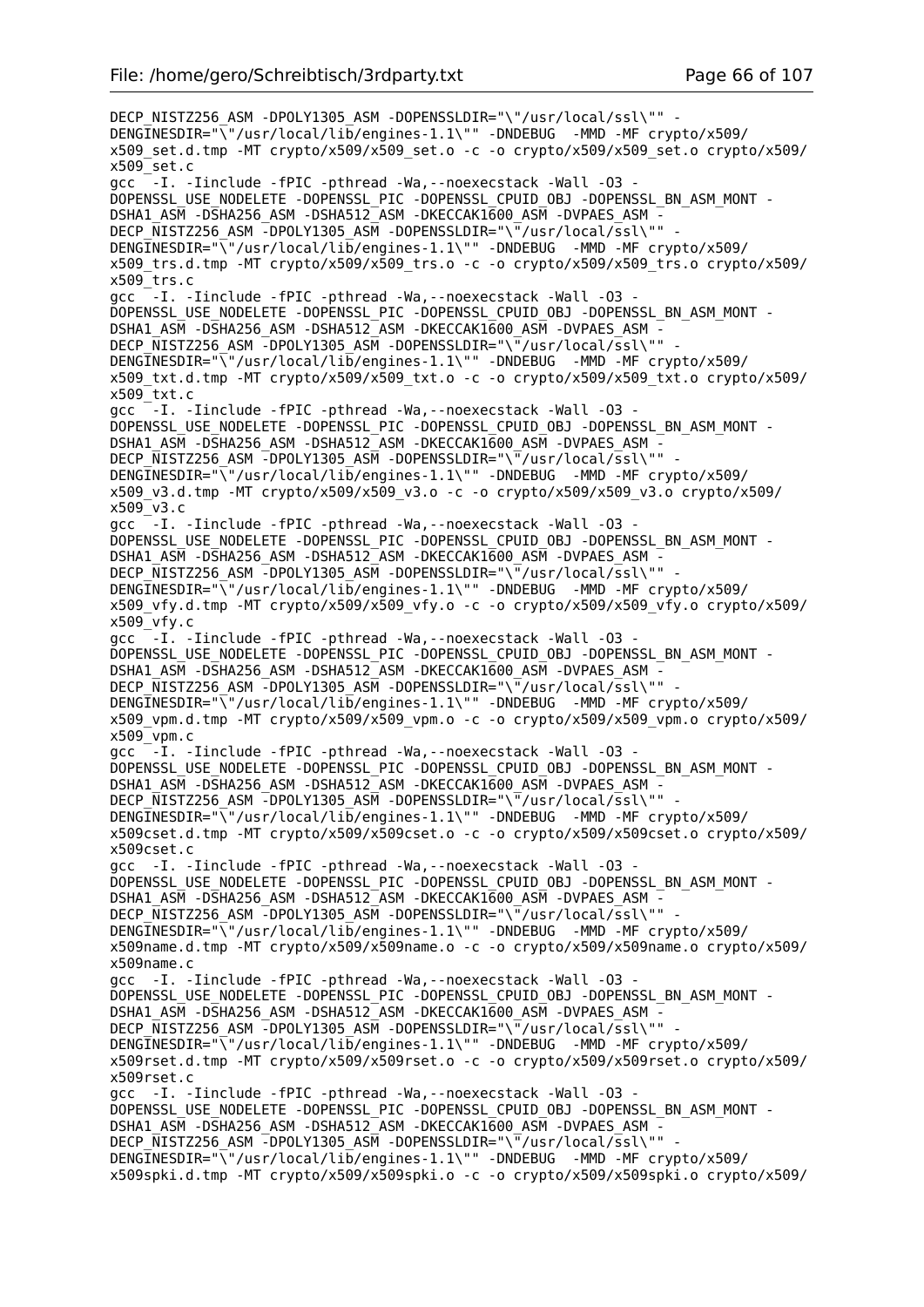x509spki.c gcc -I. -Iinclude -fPIC -pthread -Wa,--noexecstack -Wall -O3 - DOPENSSL\_USE\_NODELETE -DOPENSSL\_PIC -DOPENSSL\_CPUID\_OBJ -DOPENSSL\_BN\_ASM\_MONT - DSHA1\_ASM -DSHA256\_ASM -DSHA512\_ASM -DKECCAK1600\_ASM -DVPAES\_ASM - DECP\_NISTZ256\_ASM\_-DPOLY1305\_ASM\_-DOPENSSLDIR="\"/usr/local/ssl\"" DENGINESDIR="\"/usr/local/lib/engines-1.1\"" -DNDEBUG -MMD -MF crypto/x509/ x509type.d.tmp -MT crypto/x509/x509type.o -c -o crypto/x509/x509type.o crypto/x509/ x509type.c gcc -I. -Iinclude -fPIC -pthread -Wa,--noexecstack -Wall -O3 - DOPENSSL\_USE\_NODELETE -DOPENSSL\_PIC -DOPENSSL\_CPUID\_OBJ -DOPENSSL\_BN\_ASM\_MONT -DSHA1\_ASM -DSHA256\_ASM -DSHA512\_ASM -DKECCAK1600\_ASM -DVPAES\_ASM -DECP\_NISTZ256\_ASM -DPOLY1305\_ASM -DOPENSSLDIR="\"/usr/local/ssl\"" DENGINESDIR="\"/usr/local/lib/engines-1.1\"" -DNDEBUG -MMD -MF crypto/x509/ x\_all.d.tmp -MT crypto/x509/x\_all.o -c -o crypto/x509/x\_all.o crypto/x509/x\_all.c gcc -I. -Iinclude -fPIC -pthread -Wa, --noexecstack -Wall -03 -DOPENSSL\_USE\_NODELETE -DOPENSSL\_PIC -DOPENSSL\_CPUID\_OBJ -DOPENSSL\_BN\_ASM\_MONT -DSHA1\_ASM -DSHA256\_ASM -DSHA512\_ASM -DKECCAK1600\_ASM -DVPAES\_ASM -DECP NISTZ256 ASM -DPOLY1305 ASM -DOPENSSLDIR="\"/usr/local/ssl\"" DENGINESDIR="\"/usr/local/lib/engines-1.1\"" -DNDEBUG -MMD -MF crypto/x509/ x\_attrib.d.tmp -MT crypto/x509/x\_attrib.o -c -o crypto/x509/x\_attrib.o crypto/x509/ x\_attrib.c gcc -I. -Iinclude -fPIC -pthread -Wa,--noexecstack -Wall -O3 - DOPENSSL\_USE\_NODELETE -DOPENSSL\_PIC -DOPENSSL\_CPUID\_OBJ -DOPENSSL\_BN\_ASM\_MONT -DSHA1\_ASM -DSHA256\_ASM -DSHA512\_ASM -DKECCAK1600\_ASM -DVPAES\_ASM -DECP\_NISTZ256\_ASM -DPOLY1305\_ASM -DOPENSSLDIR="\"/usr/local/ssl\"" DENGINESDIR="\"/usr/local/lib/engines-1.1\"" -DNDEBUG -MMD -MF crypto/x509/ x\_crl.d.tmp -MT crypto/x509/x\_crl.o -c -o crypto/x509/x\_crl.o crypto/x509/x\_crl.c  $qcc -I.$  -Iinclude -fPIC -pthread -Wa, --noexecstack -Wall -03 DOPENSSL\_USE\_NODELETE -DOPENSSL\_PIC -DOPENSSL\_CPUID\_OBJ -DOPENSSL\_BN\_ASM\_MONT -DSHA1\_ASM -DSHA256\_ASM -DSHA512\_ASM -DKECCAK1600\_ASM -DVPAES\_ASM -DECP NISTZ256 ASM -DPOLY1305 ASM -DOPENSSLDIR="\"/usr/local/ssl\"" DENGINESDIR="\"/usr/local/lib/engines-1.1\"" -DNDEBUG -MMD -MF crypto/x509/ x\_exten.d.tmp -MT crypto/x509/x\_exten.o -c -o crypto/x509/x\_exten.o crypto/x509/ x\_exten.c gcc -I. -Iinclude -fPIC -pthread -Wa,--noexecstack -Wall -O3 - DOPENSSL\_USE\_NODELETE -DOPENSSL\_PIC -DOPENSSL\_CPUID\_OBJ -DOPENSSL\_BN\_ASM\_MONT - DSHA1\_ASM -DSHA256\_ASM -DSHA512\_ASM -DKECCAK1600\_ASM -DVPAES\_ASM -DECP\_NISTZ256\_ASM -DPOLY1305\_ASM -DOPENSSLDIR="\"/usr/local/ssl\"" DENGINESDIR="\"/usr/local/lib/engines-1.1\"" -DNDEBUG -MMD -MF crypto/x509/ x\_name.d.tmp -MT crypto/x509/x\_name.o -c -o crypto/x509/x\_name.o crypto/x509/ x\_name.c gcc -I. -Iinclude -fPIC -pthread -Wa,--noexecstack -Wall -O3 - DOPENSSL\_USE\_NODELETE -DOPENSSL\_PIC -DOPENSSL\_CPUID\_OBJ -DOPENSSL\_BN\_ASM\_MONT - DSHA1\_ASM -DSHA256\_ASM -DSHA512\_ASM -DKECCAK1600\_ASM -DVPAES\_ASM -DECP NISTZ256 ASM -DPOLY1305 ASM -DOPENSSLDIR="\"/usr/local/ssl\"" DENGINESDIR="\"/usr/local/lib/engines-1.1\"" -DNDEBUG -MMD -MF crypto/x509/ x\_pubkey.d.tmp -MT crypto/x509/x\_pubkey.o -c -o crypto/x509/x\_pubkey.o crypto/x509/ x\_pubkey.c gcc -I. -Iinclude -fPIC -pthread -Wa, --noexecstack -Wall -03 -DOPENSSL\_USE\_NODELETE -DOPENSSL\_PIC -DOPENSSL\_CPUID\_OBJ -DOPENSSL\_BN\_ASM\_MONT -DSHA1\_ASM -DSHA256\_ASM -DSHA512\_ASM -DKECCAK1600\_ASM -DVPAES\_ASM - DECP NISTZ256 ASM -DPOLY1305 ASM -DOPENSSLDIR="\"/usr/local/ssl\"" DENGINESDIR="\"/usr/local/lib/engines-1.1\"" -DNDEBUG -MMD -MF crypto/x509/ x\_req.d.tmp -MT crypto/x509/x\_req.o -c -o crypto/x509/x\_req.o crypto/x509/x\_req.c gcc -I. -Iinclude -fPIC -pthread -Wa, --noexecstack -Wall -03 -DOPENSSL\_USE\_NODELETE -DOPENSSL\_PIC -DOPENSSL\_CPUID\_OBJ -DOPENSSL\_BN\_ASM\_MONT - DSHA1\_ASM -DSHA256\_ASM -DSHA512\_ASM -DKECCAK1600\_ASM -DVPAES\_ASM - DECP\_NISTZ256\_ASM -DPOLY1305\_ASM -DOPENSSLDIR="\"/usr/local/ssl\"" DENGINESDIR="\"/usr/local/lib/engines-1.1\"" -DNDEBUG -MMD -MF crypto/x509/ x\_x509.d.tmp -MT crypto/x509/x\_x509.o -c -o crypto/x509/x\_x509.o crypto/x509/  $x$  $x$ 509.c gcc -I. -Iinclude -fPIC -pthread -Wa,--noexecstack -Wall -O3 - DOPENSSL\_USE\_NODELETE -DOPENSSL\_PIC -DOPENSSL\_CPUID\_OBJ -DOPENSSL\_BN\_ASM\_MONT - DSHA1\_ASM -DSHA256\_ASM -DSHA512\_ASM -DKECCAK1600\_ASM -DVPAES\_ASM -DECP NISTZ256 ASM -DPOLY1305 ASM -DOPENSSLDIR="\"/usr/local/ssl\"" DENGINESDIR="\"/usr/local/lib/engines-1.1\"" -DNDEBUG -MMD -MF crypto/x509/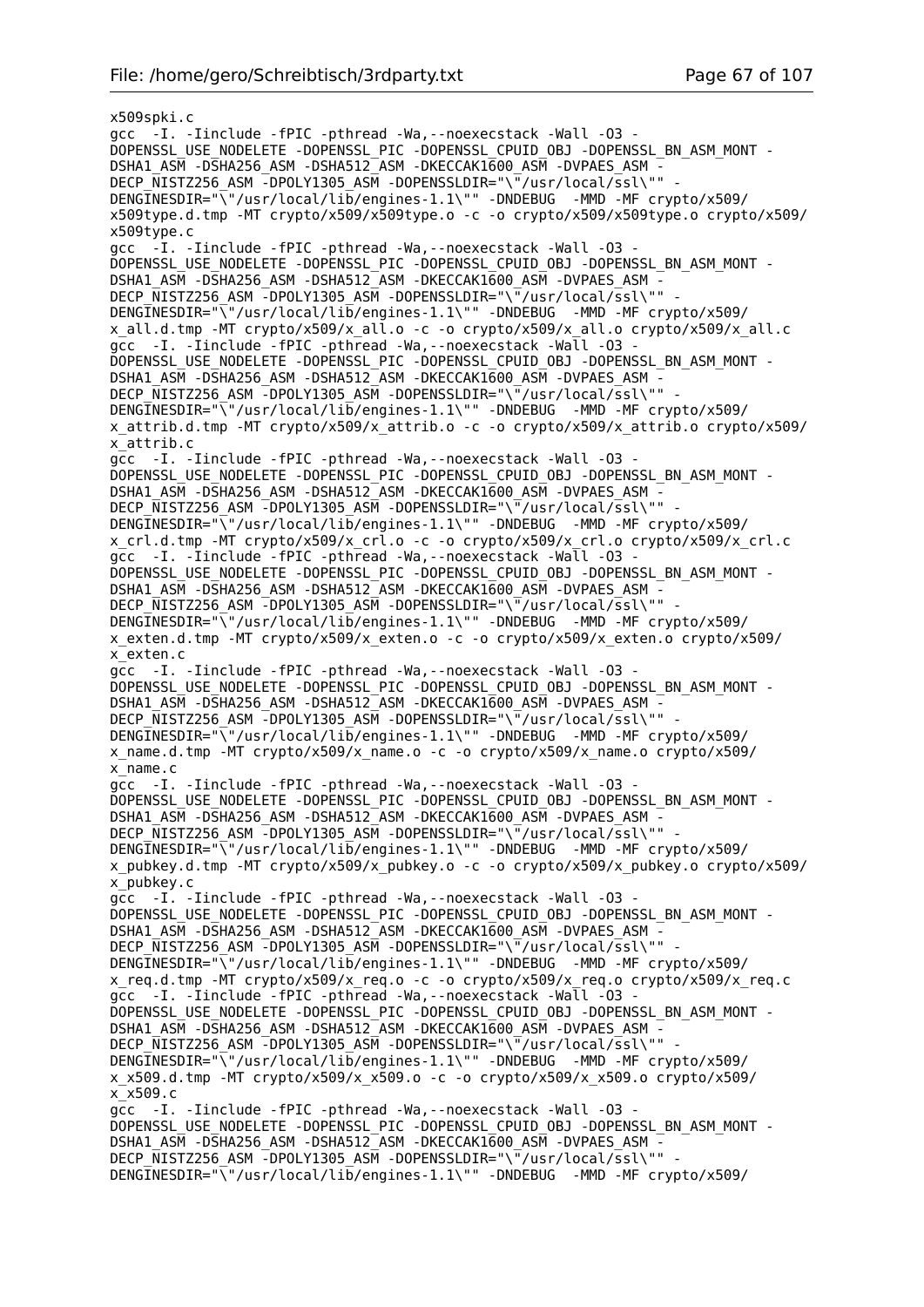x\_x509a.d.tmp -MT crypto/x509/x\_x509a.o -c -o crypto/x509/x\_x509a.o crypto/x509/ x\_x509a.c gcc -I. -Iinclude -fPIC -pthread -Wa,--noexecstack -Wall -O3 - DOPENSSL\_USE\_NODELETE -DOPENSSL\_PIC -DOPENSSL\_CPUID\_OBJ -DOPENSSL\_BN\_ASM\_MONT - DSHA1\_ASM -DSHA256\_ASM -DSHA512\_ASM -DKECCAK1600\_ASM -DVPAES\_ASM - DECP\_NISTZ256\_ASM -DPOLY1305\_ASM -DOPENSSLDIR="\"/usr/local/ssl\"" DENGINESDIR="\"/usr/local/lib/engines-1.1\"" -DNDEBUG -MMD -MF crypto/x509v3/ pcy\_cache.d.tmp -MT crypto/x509v3/pcy\_cache.o -c -o crypto/x509v3/pcy\_cache.o crypto/x509v3/pcy\_cache.c gcc -I. -Iinclude -fPIC -pthread -Wa,--noexecstack -Wall -O3 - DOPENSSL\_USE\_NODELETE -DOPENSSL\_PIC -DOPENSSL\_CPUID\_OBJ -DOPENSSL\_BN\_ASM\_MONT - DSHA1\_ASM -DSHA256\_ASM -DSHA512\_ASM -DKECCAK1600\_ASM -DVPAES\_ASM - DECP NISTZ256 ASM -DPOLY1305 ASM -DOPENSSLDIR="\"/usr/local/ssl\"" DENGINESDIR="\"/usr/local/lib/engines-1.1\"" -DNDEBUG -MMD -MF crypto/x509v3/ pcy\_data.d.tmp -MT crypto/x509v3/pcy\_data.o -c -o crypto/x509v3/pcy\_data.o crypto/ x509v3/pcy\_data.c gcc -I. - Iinclude - fPIC - pthread - Wa, - - noexecstack - Wall - 03 -DOPENSSL\_USE\_NODELETE -DOPENSSL\_PIC -DOPENSSL\_CPUID\_OBJ -DOPENSSL\_BN\_ASM\_MONT - DSHA1\_ASM -DSHA256\_ASM -DSHA512\_ASM -DKECCAK1600\_ASM -DVPAES\_ASM -DECP\_NISTZ256\_ASM -DPOLY1305\_ASM -DOPENSSLDIR="\"/usr/local/ssl\"" DENGINESDIR="\"/usr/local/lib/engines-1.1\"" -DNDEBUG -MMD -MF crypto/x509v3/ pcy\_lib.d.tmp -MT crypto/x509v3/pcy\_lib.o -c -o crypto/x509v3/pcy\_lib.o crypto/ x509v3/pcy\_lib.c gcc -I. -Iinclude -fPIC -pthread -Wa,--noexecstack -Wall -O3 - DOPENSSL\_USE\_NODELETE -DOPENSSL\_PIC -DOPENSSL\_CPUID\_OBJ -DOPENSSL\_BN\_ASM\_MONT - DSHA1\_ASM -DSHA256\_ASM -DSHA512\_ASM -DKECCAK1600\_ASM -DVPAES\_ASM -DECP NISTZ256 ASM -DPOLY1305 ASM -DOPENSSLDIR="\"/usr/local/ssl\"" DENGINESDIR="\"/usr/local/lib/engines-1.1\"" -DNDEBUG -MMD -MF crypto/x509v3/ pcy\_map.d.tmp -MT crypto/x509v3/pcy\_map.o -c -o crypto/x509v3/pcy\_map.o crypto/  $x50\overline{9}$ v3/pcy\_map.c gcc -I. -Iinclude -fPIC -pthread -Wa,--noexecstack -Wall -O3 - DOPENSSL\_USE\_NODELETE -DOPENSSL\_PIC -DOPENSSL\_CPUID\_OBJ -DOPENSSL\_BN\_ASM\_MONT -DSHA1\_ASM -DSHA256\_ASM -DSHA512\_ASM -DKECCAK1600\_ASM -DVPAES\_ASM - DECP\_NISTZ256\_ASM -DPOLY1305\_ASM -DOPENSSLDIR="\"/usr/local/ssl\"" DENGINESDIR="\"/usr/local/lib/engines-1.1\"" -DNDEBUG -MMD -MF crypto/x509v3/ pcy\_node.d.tmp -MT crypto/x509v3/pcy\_node.o -c -o crypto/x509v3/pcy\_node.o crypto/ x509v3/pcy\_node.c gcc -I. -Iinclude -fPIC -pthread -Wa,--noexecstack -Wall -O3 - DOPENSSL\_USE\_NODELETE -DOPENSSL\_PIC -DOPENSSL\_CPUID\_OBJ -DOPENSSL\_BN\_ASM\_MONT -DSHA1\_ASM -DSHA256\_ASM -DSHA512\_ASM -DKECCAK1600\_ASM -DVPAES\_ASM -DECP NISTZ256 ASM -DPOLY1305 ASM -DOPENSSLDIR="\"/usr/local/ssl\"" DENGINESDIR="\"/usr/local/lib/engines-1.1\"" -DNDEBUG -MMD -MF crypto/x509v3/ pcy\_tree.d.tmp -MT crypto/x509v3/pcy\_tree.o -c -o crypto/x509v3/pcy\_tree.o crypto/ x509v3/pcy\_tree.c gcc -I. -Iinclude -fPIC -pthread -Wa,--noexecstack -Wall -O3 - DOPENSSL\_USE\_NODELETE -DOPENSSL\_PIC -DOPENSSL\_CPUID\_OBJ -DOPENSSL\_BN\_ASM\_MONT -DSHA1\_ASM -DSHA256\_ASM -DSHA512\_ASM -DKECCAK1600\_ASM -DVPAES\_ASM -DECP NISTZ256 ASM -DPOLY1305 ASM -DOPENSSLDIR="\"/usr/local/ssl\"" DENGINESDIR="\"/usr/local/lib/engines-1.1\"" -DNDEBUG -MMD -MF crypto/x509v3/ v3 addr.d.tmp -MT crypto/x509v3/v3 addr.o -c -o crypto/x509v3/v3 addr.o crypto/  $x509v3/v3$  addr.c gcc -I. -Iinclude -fPIC -pthread -Wa,--noexecstack -Wall -O3 - DOPENSSL\_USE\_NODELETE -DOPENSSL\_PIC -DOPENSSL\_CPUID\_OBJ -DOPENSSL\_BN\_ASM\_MONT - DSHA1\_ASM -DSHA256\_ASM -DSHA512\_ASM -DKECCAK1600\_ASM -DVPAES\_ASM -DECP NISTZ256 ASM -DPOLY1305 ASM -DOPENSSLDIR="\"/usr/local/ssl\"" DENGINESDIR="\"/usr/local/lib/engines-1.1\"" -DNDEBUG -MMD -MF crypto/x509v3/ v3\_admis.d.tmp -MT crypto/x509v3/v3\_admis.o -c -o crypto/x509v3/v3\_admis.o crypto/  $x509v3/v3$  admis.c gcc -I. -Iinclude -fPIC -pthread -Wa,--noexecstack -Wall -O3 - DOPENSSL\_USE\_NODELETE -DOPENSSL\_PIC -DOPENSSL\_CPUID\_OBJ -DOPENSSL\_BN\_ASM\_MONT - DSHA1\_ASM -DSHA256\_ASM -DSHA512\_ASM -DKECCAK1600\_ASM -DVPAES\_ASM -DECP NISTZ256 ASM -DPOLY1305 ASM -DOPENSSLDIR="\"/usr/local/ssl\"" DENGINESDIR="\"/usr/local/lib/engines-1.1\"" -DNDEBUG -MMD -MF crypto/x509v3/ v3\_akey.d.tmp -MT crypto/x509v3/v3\_akey.o -c -o crypto/x509v3/v3\_akey.o crypto/ x509v3/v3\_akey.c gcc -I. -Iinclude -fPIC -pthread -Wa,--noexecstack -Wall -O3 -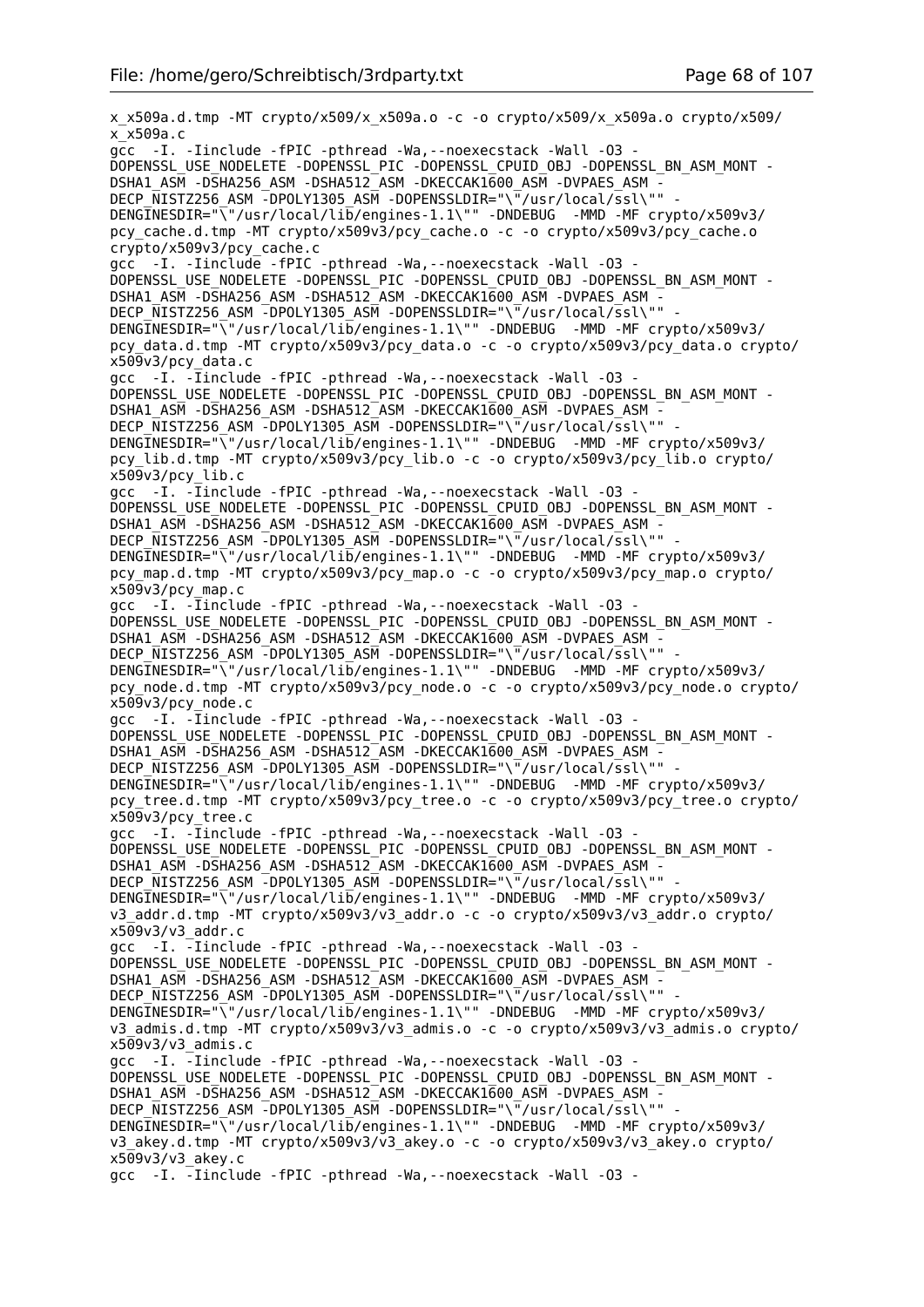DOPENSSL\_USE\_NODELETE -DOPENSSL\_PIC -DOPENSSL\_CPUID\_OBJ -DOPENSSL\_BN\_ASM\_MONT -DSHA1\_ASM -DSHA256\_ASM -DSHA512\_ASM -DKECCAK1600\_ASM -DVPAES\_ASM -DECP\_NISTZ256\_ASM -DPOLY1305\_ASM -DOPENSSLDIR="\"/usr/local/ssl\"" DENGINESDIR="\"/usr/local/lib/engines-1.1\"" -DNDEBUG -MMD -MF crypto/x509v3/ v3\_akeya.d.tmp -MT crypto/x509v3/v3\_akeya.o -c -o crypto/x509v3/v3\_akeya.o crypto/ x509v3/v3\_akeya.c gcc -I. -Iinclude -fPIC -pthread -Wa,--noexecstack -Wall -O3 - DOPENSSL\_USE\_NODELETE -DOPENSSL\_PIC -DOPENSSL\_CPUID\_OBJ -DOPENSSL\_BN\_ASM\_MONT - DSHA1\_ASM -DSHA256\_ASM -DSHA512\_ASM -DKECCAK1600\_ASM -DVPAES\_ASM -DECP NISTZ256 ASM -DPOLY1305 ASM -DOPENSSLDIR="\"/usr/local/ssl\"" -DENGINESDIR="\"/usr/local/lib/engines-1.1\"" -DNDEBUG -MMD -MF crypto/x509v3/ v3\_alt.d.tmp -MT crypto/x509v3/v3\_alt.o -c -o crypto/x509v3/v3\_alt.o crypto/x509v3/ v3\_alt.c gcc -I. -Iinclude -fPIC -pthread -Wa,--noexecstack -Wall -O3 - DOPENSSL\_USE\_NODELETE -DOPENSSL\_PIC -DOPENSSL\_CPUID\_OBJ -DOPENSSL\_BN\_ASM\_MONT -DSHA1\_ASM -DSHA256\_ASM -DSHA512\_ASM -DKECCAK1600\_ASM -DVPAES\_ASM -DECP NISTZ256 ASM -DPOLY1305 ASM -DOPENSSLDIR="\"/usr/local/ssl\"" DENGINESDIR="\"/usr/local/lib/engines-1.1\"" -DNDEBUG -MMD -MF crypto/x509v3/ v3\_asid.d.tmp -MT crypto/x509v3/v3\_asid.o -c -o crypto/x509v3/v3\_asid.o crypto/  $x509v3/v3$  asid.c gcc -I. -Iinclude -fPIC -pthread -Wa,--noexecstack -Wall -O3 - DOPENSSL\_USE\_NODELETE -DOPENSSL\_PIC -DOPENSSL\_CPUID\_OBJ -DOPENSSL\_BN\_ASM\_MONT -DSHA1\_ASM -DSHA256\_ASM -DSHA512\_ASM -DKECCAK1600\_ASM -DVPAES\_ASM -DECP\_NISTZ256\_ASM -DPOLY1305\_ASM -DOPENSSLDIR="\"/usr/local/ssl\"" DENGINESDIR="\"/usr/local/lib/engines-1.1\"" -DNDEBUG -MMD -MF crypto/x509v3/ v3\_bcons.d.tmp -MT crypto/x509v3/v3\_bcons.o -c -o crypto/x509v3/v3\_bcons.o crypto/  $x509v3/v3$  bcons.c gcc -I. -Iinclude -fPIC -pthread -Wa,--noexecstack -Wall -O3 - DOPENSSL\_USE\_NODELETE -DOPENSSL\_PIC -DOPENSSL\_CPUID\_OBJ -DOPENSSL\_BN\_ASM\_MONT -DSHA1\_ASM -DSHA256\_ASM -DSHA512\_ASM -DKECCAK1600\_ASM -DVPAES\_ASM -DECP NISTZ256 ASM -DPOLY1305 ASM -DOPENSSLDIR="\"/usr/local/ssl\"" DENGINESDIR="\"/usr/local/lib/engines-1.1\"" -DNDEBUG -MMD -MF crypto/x509v3/ v3\_bitst.d.tmp -MT crypto/x509v3/v3\_bitst.o -c -o crypto/x509v3/v3\_bitst.o crypto/ x509v3/v3\_bitst.c gcc -I. -Iinclude -fPIC -pthread -Wa,--noexecstack -Wall -O3 - DOPENSSL\_USE\_NODELETE -DOPENSSL\_PIC -DOPENSSL\_CPUID\_OBJ -DOPENSSL\_BN\_ASM\_MONT - DSHA1\_ASM -DSHA256\_ASM -DSHA512\_ASM -DKECCAK1600\_ASM -DVPAES\_ASM -DECP\_NISTZ256\_ASM -DPOLY1305\_ASM -DOPENSSLDIR="\"/usr/local/ssl\"" DENGINESDIR="\"/usr/local/lib/engines-1.1\"" -DNDEBUG -MMD -MF crypto/x509v3/ v3\_conf.d.tmp -MT crypto/x509v3/v3\_conf.o -c -o crypto/x509v3/v3\_conf.o crypto/ x509v3/v3\_conf.c gcc -I. -Iinclude -fPIC -pthread -Wa,--noexecstack -Wall -O3 - DOPENSSL\_USE\_NODELETE -DOPENSSL\_PIC -DOPENSSL\_CPUID\_OBJ\_-DOPENSSL\_BN\_ASM\_MONT -DSHA1\_ASM -DSHA256\_ASM -DSHA512\_ASM -DKECCAK1600\_ASM -DVPAES\_ASM -DECP NISTZ256 ASM -DPOLY1305 ASM -DOPENSSLDIR="\"/usr/local/ssl\"" DENGINESDIR="\"/usr/local/lib/engines-1.1\"" -DNDEBUG -MMD -MF crypto/x509v3/ v3\_cpols.d.tmp -MT crypto/x509v3/v3\_cpols.o -c -o crypto/x509v3/v3\_cpols.o crypto/  $x509v3/v3$  cpols.c gcc -I.  $\overline{-}$ Iinclude -fPIC -pthread -Wa, --noexecstack -Wall -03 -DOPENSSL\_USE\_NODELETE -DOPENSSL\_PIC -DOPENSSL\_CPUID\_OBJ -DOPENSSL\_BN\_ASM\_MONT -DSHA1\_ASM -DSHA256\_ASM -DSHA512\_ASM -DKECCAK1600\_ASM -DVPAES\_ASM - DECP\_NISTZ256\_ASM -DPOLY1305\_ASM -DOPENSSLDIR="\"/usr/local/ssl\"" DENGINESDIR="\"/usr/local/lib/engines-1.1\"" -DNDEBUG -MMD -MF crypto/x509v3/ v3\_crld.d.tmp -MT crypto/x509v3/v3\_crld.o -c -o crypto/x509v3/v3\_crld.o crypto/  $x509v3/v3$  crld.c gcc -I. -Iinclude -fPIC -pthread -Wa, --noexecstack -Wall -03 -DOPENSSL\_USE\_NODELETE -DOPENSSL\_PIC -DOPENSSL\_CPUID\_OBJ -DOPENSSL\_BN\_ASM\_MONT - DSHA1\_ASM -DSHA256\_ASM -DSHA512\_ASM -DKECCAK1600\_ASM -DVPAES\_ASM - DECP NISTZ256 ASM -DPOLY1305 ASM -DOPENSSLDIR="\"/usr/local/ssl\"" DENGINESDIR="\"/usr/local/lib/engines-1.1\"" -DNDEBUG -MMD -MF crypto/x509v3/ v3\_enum.d.tmp -MT crypto/x509v3/v3\_enum.o -c -o crypto/x509v3/v3\_enum.o crypto/ x509v3/v3\_enum.c gcc -I. -Iinclude -fPIC -pthread -Wa,--noexecstack -Wall -O3 - DOPENSSL\_USE\_NODELETE -DOPENSSL\_PIC -DOPENSSL\_CPUID\_OBJ -DOPENSSL\_BN\_ASM\_MONT - DSHA1\_ASM -DSHA256\_ASM -DSHA512\_ASM -DKECCAK1600\_ASM -DVPAES\_ASM - DECP NISTZ256 ASM -DPOLY1305 ASM -DOPENSSLDIR="\"/usr/local/ssl\"" -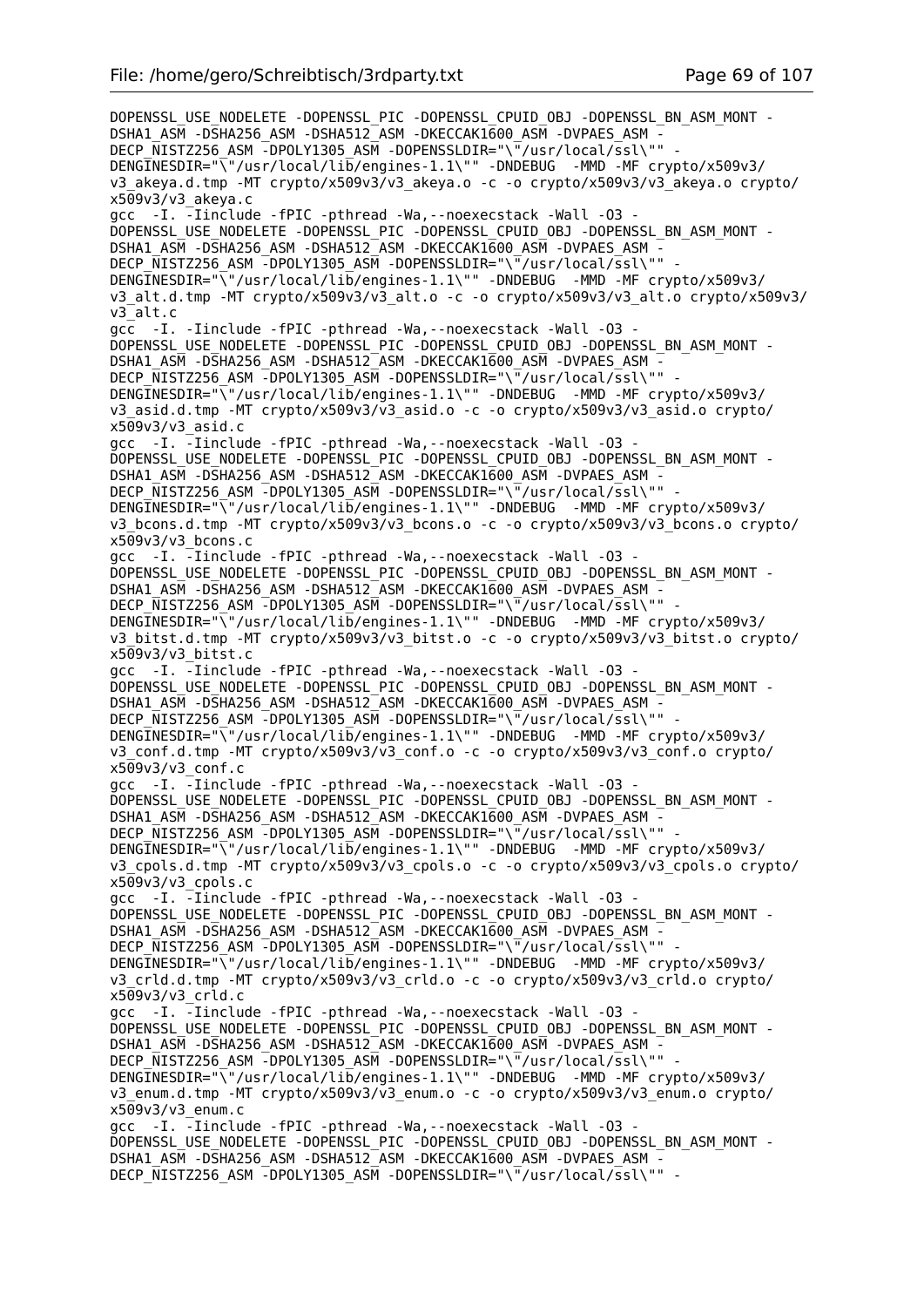DENGINESDIR="\"/usr/local/lib/engines-1.1\"" -DNDEBUG -MMD -MF crypto/x509v3/ v3\_extku.d.tmp -MT crypto/x509v3/v3\_extku.o -c -o crypto/x509v3/v3\_extku.o crypto/  $x509v3/v3$  extku.c gcc -I. -Iinclude -fPIC -pthread -Wa,--noexecstack -Wall -O3 - DOPENSSL\_USE\_NODELETE -DOPENSSL\_PIC -DOPENSSL\_CPUID\_OBJ -DOPENSSL\_BN\_ASM\_MONT - DSHA1\_ASM -DSHA256\_ASM -DSHA512\_ASM -DKECCAK1600\_ASM -DVPAES\_ASM - DECP\_NISTZ256\_ASM -DPOLY1305\_ASM -DOPENSSLDIR="\"/usr/local/ssl\"" DENGINESDIR="\"/usr/local/lib/engines-1.1\"" -DNDEBUG -MMD -MF crypto/x509v3/ v3\_genn.d.tmp -MT crypto/x509v3/v3\_genn.o -c -o crypto/x509v3/v3\_genn.o crypto/ x509v3/v3\_genn.c gcc -I. -Iinclude -fPIC -pthread -Wa,--noexecstack -Wall -O3 - DOPENSSL\_USE\_NODELETE -DOPENSSL\_PIC -DOPENSSL\_CPUID\_OBJ -DOPENSSL\_BN\_ASM\_MONT - DSHA1\_ASM -DSHA256\_ASM -DSHA512\_ASM -DKECCAK1600\_ASM -DVPAES\_ASM - DECP\_NISTZ256\_ASM -DPOLY1305\_ASM -DOPENSSLDIR="\"/usr/local/ssl\"" DENGINESDIR="\"/usr/local/lib/engines-1.1\"" -DNDEBUG -MMD -MF crypto/x509v3/ v3\_ia5.d.tmp -MT crypto/x509v3/v3\_ia5.o -c -o crypto/x509v3/v3\_ia5.o crypto/x509v3/ v3\_ia5.c gcc -I. -Iinclude -fPIC -pthread -Wa,--noexecstack -Wall -O3 - DOPENSSL\_USE\_NODELETE -DOPENSSL\_PIC -DOPENSSL\_CPUID\_OBJ -DOPENSSL\_BN\_ASM\_MONT - DSHA1\_ASM -DSHA256\_ASM -DSHA512\_ASM -DKECCAK1600\_ASM -DVPAES\_ASM - DECP\_NISTZ256\_ASM -DPOLY1305\_ASM -DOPENSSLDIR="\"/usr/local/ssl\"" DENGINESDIR="\"/usr/local/lib/engines-1.1\"" -DNDEBUG -MMD -MF crypto/x509v3/ v3\_info.d.tmp -MT crypto/x509v3/v3\_info.o -c -o crypto/x509v3/v3\_info.o crypto/  $x509v3/v3$  info.c gcc -I. -Iinclude -fPIC -pthread -Wa,--noexecstack -Wall -O3 - DOPENSSL\_USE\_NODELETE -DOPENSSL\_PIC -DOPENSSL\_CPUID\_OBJ -DOPENSSL\_BN\_ASM\_MONT - DSHA1\_ASM -DSHA256\_ASM -DSHA512\_ASM -DKECCAK1600\_ASM -DVPAES\_ASM - DECP\_NISTZ256\_ASM -DPOLY1305\_ASM -DOPENSSLDIR="\"/usr/local/ssl\"" DENGINESDIR="\"/usr/local/lib/engines-1.1\"" -DNDEBUG -MMD -MF crypto/x509v3/ v3\_int.d.tmp -MT crypto/x509v3/v3\_int.o -c -o crypto/x509v3/v3\_int.o crypto/x509v3/ v3\_int.c gcc -I. -Iinclude -fPIC -pthread -Wa,--noexecstack -Wall -O3 - DOPENSSL\_USE\_NODELETE -DOPENSSL\_PIC -DOPENSSL\_CPUID\_OBJ -DOPENSSL\_BN\_ASM\_MONT - DSHA1\_ASM -DSHA256\_ASM -DSHA512\_ASM -DKECCAK1600\_ASM -DVPAES\_ASM -DECP\_NISTZ256\_ASM -DPOLY1305\_ASM -DOPENSSLDIR="\"/usr/local/ssl\"" DENGINESDIR="\"/usr/local/lib/engines-1.1\"" -DNDEBUG -MMD -MF crypto/x509v3/ v3\_lib.d.tmp -MT crypto/x509v3/v3\_lib.o -c -o crypto/x509v3/v3\_lib.o crypto/x509v3/ v3\_lib.c gcc -I. -Iinclude -fPIC -pthread -Wa,--noexecstack -Wall -O3 - DOPENSSL\_USE\_NODELETE -DOPENSSL\_PIC -DOPENSSL\_CPUID\_OBJ -DOPENSSL\_BN\_ASM\_MONT - DSHA1\_ASM -DSHA256\_ASM -DSHA512\_ASM -DKECCAK1600\_ASM -DVPAES\_ASM -DECP NISTZ256 ASM -DPOLY1305 ASM -DOPENSSLDIR="\"/usr/local/ssl\"" DENGINESDIR="\"/usr/local/lib/engines-1.1\"" -DNDEBUG -MMD -MF crypto/x509v3/ v3\_ncons.d.tmp -MT crypto/x509v3/v3\_ncons.o -c -o crypto/x509v3/v3\_ncons.o crypto/  $x509v3/v3$  ncons.c gcc -I. -Iinclude -fPIC -pthread -Wa,--noexecstack -Wall -O3 - DOPENSSL\_USE\_NODELETE -DOPENSSL\_PIC -DOPENSSL\_CPUID\_OBJ -DOPENSSL\_BN\_ASM\_MONT - DSHA1\_ASM -DSHA256\_ASM -DSHA512\_ASM -DKECCAK1600\_ASM -DVPAES\_ASM -DECP NISTZ256 ASM -DPOLY1305 ASM -DOPENSSLDIR="\"/usr/local/ssl\"" DENGINESDIR="\"/usr/local/lib/engines-1.1\"" -DNDEBUG -MMD -MF crypto/x509v3/ v3\_pci.d.tmp -MT crypto/x509v3/v3\_pci.o -c -o crypto/x509v3/v3\_pci.o crypto/x509v3/ v3\_pci.c gcc -I. -Iinclude -fPIC -pthread -Wa,--noexecstack -Wall -O3 - DOPENSSL\_USE\_NODELETE -DOPENSSL\_PIC -DOPENSSL\_CPUID\_OBJ -DOPENSSL\_BN\_ASM\_MONT -DSHA1\_ASM -DSHA256\_ASM -DSHA512\_ASM -DKECCAK1600 ASM -DVPAES ASM -DECP\_NISTZ256\_ASM -DPOLY1305\_ASM -DOPENSSLDIR="\"/usr/local/ssl\"" DENGINESDIR="\"/usr/local/lib/engines-1.1\"" -DNDEBUG -MMD -MF crypto/x509v3/ v3\_pcia.d.tmp -MT crypto/x509v3/v3\_pcia.o -c -o crypto/x509v3/v3\_pcia.o crypto/ x509v3/v3\_pcia.c gcc -I. -Iinclude -fPIC -pthread -Wa,--noexecstack -Wall -O3 - DOPENSSL\_USE\_NODELETE -DOPENSSL\_PIC -DOPENSSL\_CPUID\_OBJ -DOPENSSL\_BN\_ASM\_MONT -DSHA1\_ASM -DSHA256\_ASM -DSHA512\_ASM -DKECCAK1600\_ASM -DVPAES\_ASM -DECP NISTZ256 ASM -DPOLY1305 ASM -DOPENSSLDIR="\"/usr/local/ssl\"" DENGINESDIR="\"/usr/local/lib/engines-1.1\"" -DNDEBUG -MMD -MF crypto/x509v3/ v3\_pcons.d.tmp -MT crypto/x509v3/v3\_pcons.o -c -o crypto/x509v3/v3\_pcons.o crypto/ x509v3/v3\_pcons.c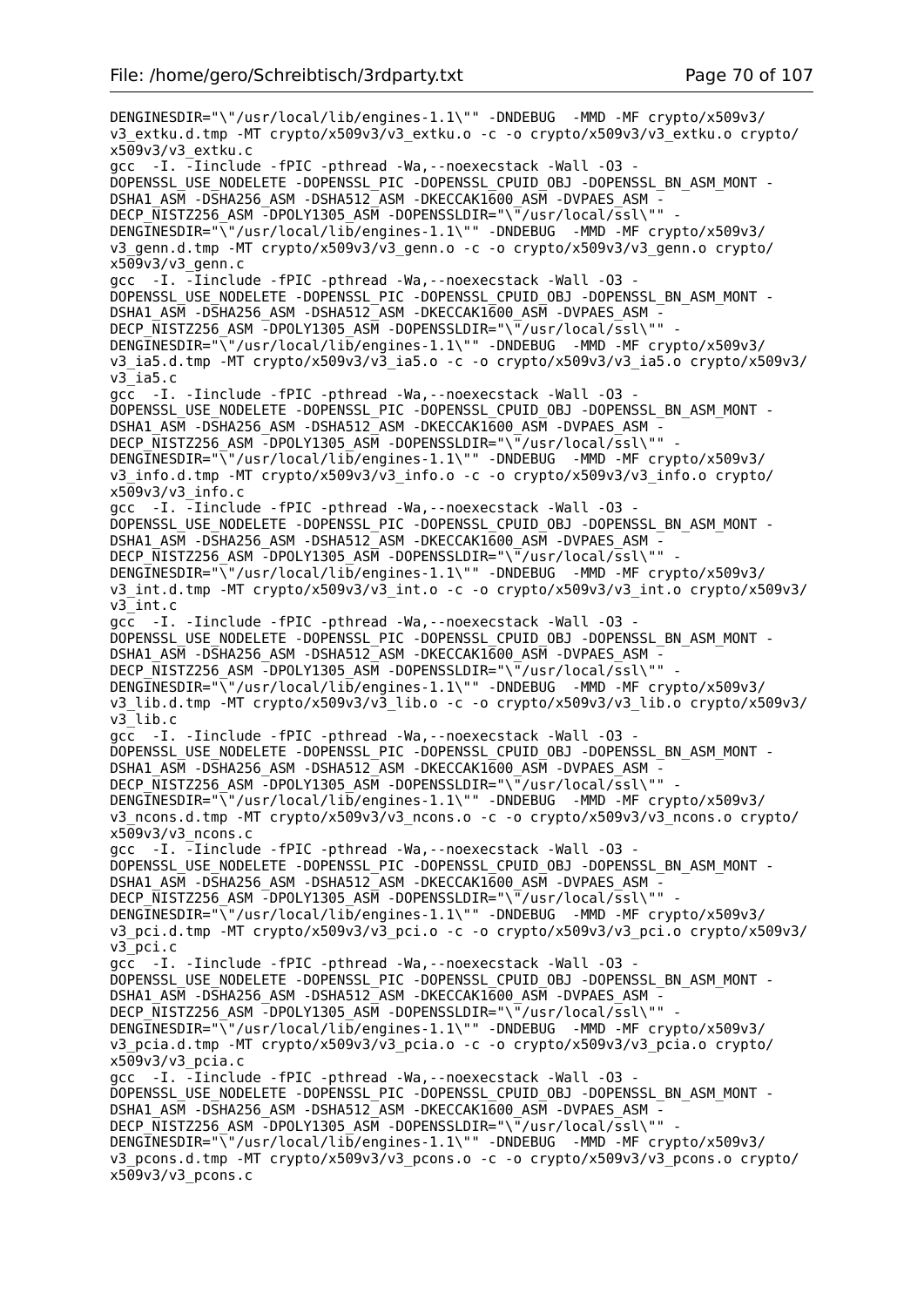gcc -I. -Iinclude -fPIC -pthread -Wa,--noexecstack -Wall -O3 - DOPENSSL\_USE\_NODELETE -DOPENSSL\_PIC -DOPENSSL\_CPUID\_OBJ -DOPENSSL\_BN\_ASM\_MONT - DSHA1\_ASM -DSHA256\_ASM -DSHA512\_ASM -DKECCAK1600\_ASM -DVPAES\_ASM - DECP\_NISTZ256\_ASM -DPOLY1305\_ASM -DOPENSSLDIR="\"/usr/local/ssl\"" - DENGINESDIR="\"/usr/local/lib/engines-1.1\"" -DNDEBUG -MMD -MF crypto/x509v3/ v3\_pku.d.tmp -MT crypto/x509v3/v3\_pku.o -c -o crypto/x509v3/v3\_pku.o crypto/x509v3/ v3\_pku.c acc -I. -Iinclude -fPIC -pthread -Wa, --noexecstack -Wall -03 -DOPENSSL\_USE\_NODELETE -DOPENSSL\_PIC -DOPENSSL\_CPUID\_OBJ -DOPENSSL\_BN\_ASM\_MONT -DSHA1\_ASM -DSHA256\_ASM -DSHA512\_ASM -DKECCAK1600 ASM -DVPAES ASM -DECP NISTZ256 ASM -DPOLY1305 ASM -DOPENSSLDIR="\"/usr/local/ssl\"" DENGINESDIR="\"/usr/local/lib/engines-1.1\"" -DNDEBUG -MMD -MF crypto/x509v3/ v3\_pmaps.d.tmp -MT crypto/x509v3/v3\_pmaps.o -c -o crypto/x509v3/v3\_pmaps.o crypto/ x509v3/v3\_pmaps.c gcc -I. -Iinclude -fPIC -pthread -Wa,--noexecstack -Wall -O3 - DOPENSSL\_USE\_NODELETE -DOPENSSL\_PIC -DOPENSSL\_CPUID\_OBJ -DOPENSSL\_BN\_ASM\_MONT -DSHA1\_ASM -DSHA256\_ASM -DSHA512\_ASM -DKECCAK1600\_ASM -DVPAES\_ASM -DECP NISTZ256 ASM -DPOLY1305 ASM -DOPENSSLDIR="\"/usr/local/ssl\"" DENGINESDIR="\"/usr/local/lib/engines-1.1\"" -DNDEBUG -MMD -MF crypto/x509v3/ v3\_prn.d.tmp -MT crypto/x509v3/v3\_prn.o -c -o crypto/x509v3/v3\_prn.o crypto/x509v3/ v3\_prn.c gcc -I. -Iinclude -fPIC -pthread -Wa, --noexecstack -Wall -03 -DOPENSSL\_USE\_NODELETE -DOPENSSL\_PIC -DOPENSSL\_CPUID\_OBJ -DOPENSSL\_BN\_ASM\_MONT -DSHA1\_ASM -DSHA256\_ASM -DSHA512\_ASM -DKECCAK1600\_ASM -DVPAES\_ASM -DECP\_NISTZ256\_ASM -DPOLY1305\_ASM -DOPENSSLDIR="\"/usr/local/ssl\"" -DENGINESDIR="\"/usr/local/lib/engines-1.1\"" -DNDEBUG -MMD -MF crypto/x509v3/ v3\_purp.d.tmp -MT crypto/x509v3/v3\_purp.o -c -o crypto/x509v3/v3\_purp.o crypto/  $x509v3/v3$  purp.c gcc -I. -Iinclude -fPIC -pthread -Wa,--noexecstack -Wall -O3 - DOPENSSL\_USE\_NODELETE -DOPENSSL\_PIC -DOPENSSL\_CPUID\_OBJ -DOPENSSL\_BN\_ASM\_MONT -DSHA1\_ASM -DSHA256\_ASM -DSHA512\_ASM -DKECCAK1600\_ASM -DVPAES\_ASM -DECP NISTZ256 ASM -DPOLY1305 ASM -DOPENSSLDIR="\"/usr/local/ssl\"" DENGINESDIR="\"/usr/local/lib/engines-1.1\"" -DNDEBUG -MMD -MF crypto/x509v3/ v3\_skey.d.tmp -MT crypto/x509v3/v3\_skey.o -c -o crypto/x509v3/v3\_skey.o crypto/ x509v3/v3\_skey.c gcc -I. -Iinclude -fPIC -pthread -Wa,--noexecstack -Wall -O3 - DOPENSSL\_USE\_NODELETE -DOPENSSL\_PIC -DOPENSSL\_CPUID\_OBJ -DOPENSSL\_BN\_ASM\_MONT - DSHA1\_ASM -DSHA256\_ASM -DSHA512\_ASM -DKECCAK1600\_ASM -DVPAES\_ASM - DECP\_NISTZ256\_ASM -DPOLY1305\_ASM -DOPENSSLDIR="\"/usr/local/ssl\"" -DENGINESDIR="\"/usr/local/lib/engines-1.1\"" -DNDEBUG -MMD -MF crypto/x509v3/ v3\_sxnet.d.tmp -MT crypto/x509v3/v3\_sxnet.o -c -o crypto/x509v3/v3\_sxnet.o crypto/  $x509v3/v3$  sxnet.c gcc -I. -Iinclude -fPIC -pthread -Wa,--noexecstack -Wall -O3 - DOPENSSL\_USE\_NODELETE -DOPENSSL\_PIC -DOPENSSL\_CPUID\_OBJ -DOPENSSL\_BN\_ASM\_MONT -DSHA1\_ASM -DSHA256\_ASM -DSHA512\_ASM -DKECCAK1600\_ASM -DVPAES\_ASM -DECP NISTZ256 ASM -DPOLY1305 ASM -DOPENSSLDIR="\"/usr/local/ssl\"" DENGINESDIR="\"/usr/local/lib/engines-1.1\"" -DNDEBUG -MMD -MF crypto/x509v3/ v3\_tlsf.d.tmp -MT crypto/x509v3/v3\_tlsf.o -c -o crypto/x509v3/v3\_tlsf.o crypto/  $x509v3/v3$  tlsf.c gcc -I.  $\overline{-}$ Iinclude -fPIC -pthread -Wa,--noexecstack -Wall -03 -DOPENSSL\_USE\_NODELETE -DOPENSSL\_PIC -DOPENSSL\_CPUID\_OBJ\_-DOPENSSL\_BN\_ASM\_MONT -DSHA1\_ASM -DSHA256\_ASM -DSHA512\_ASM -DKECCAK1600\_ASM -DVPAES\_ASM -DECP NISTZ256 ASM -DPOLY1305 ASM -DOPENSSLDIR="\"/usr/local/ssl\"" DENGINESDIR="\"/usr/local/lib/engines-1.1\"" -DNDEBUG -MMD -MF crypto/x509v3/ v3\_utl.d.tmp -MT crypto/x509v3/v3\_utl.o -c -o crypto/x509v3/v3\_utl.o crypto/x509v3/ v3\_utl.c gcc -I. -Iinclude -fPIC -pthread -Wa,--noexecstack -Wall -O3 - DOPENSSL\_USE\_NODELETE -DOPENSSL\_PIC -DOPENSSL\_CPUID\_OBJ -DOPENSSL\_BN\_ASM\_MONT - DSHA1\_ASM -DSHA256\_ASM -DSHA512\_ASM -DKECCAK1600\_ASM -DVPAES\_ASM -DECP\_NISTZ256\_ASM -DPOLY1305\_ASM -DOPENSSLDIR="\"/usr/local/ssl\"" DENGINESDIR="\"/usr/local/lib/engines-1.1\"" -DNDEBUG -MMD -MF crypto/x509v3/ v3err.d.tmp -MT crypto/x509v3/v3err.o -c -o crypto/x509v3/v3err.o crypto/x509v3/ v3err.c gcc -I. -Iinclude -fPIC -pthread -Wa,--noexecstack -Wall -O3 - DOPENSSL\_USE\_NODELETE -DOPENSSL\_PIC -DOPENSSL\_CPUID\_OBJ -DOPENSSL\_BN\_ASM\_MONT - DSHA1\_ASM -DSHA256\_ASM -DSHA512\_ASM -DKECCAK1600\_ASM -DVPAES\_ASM -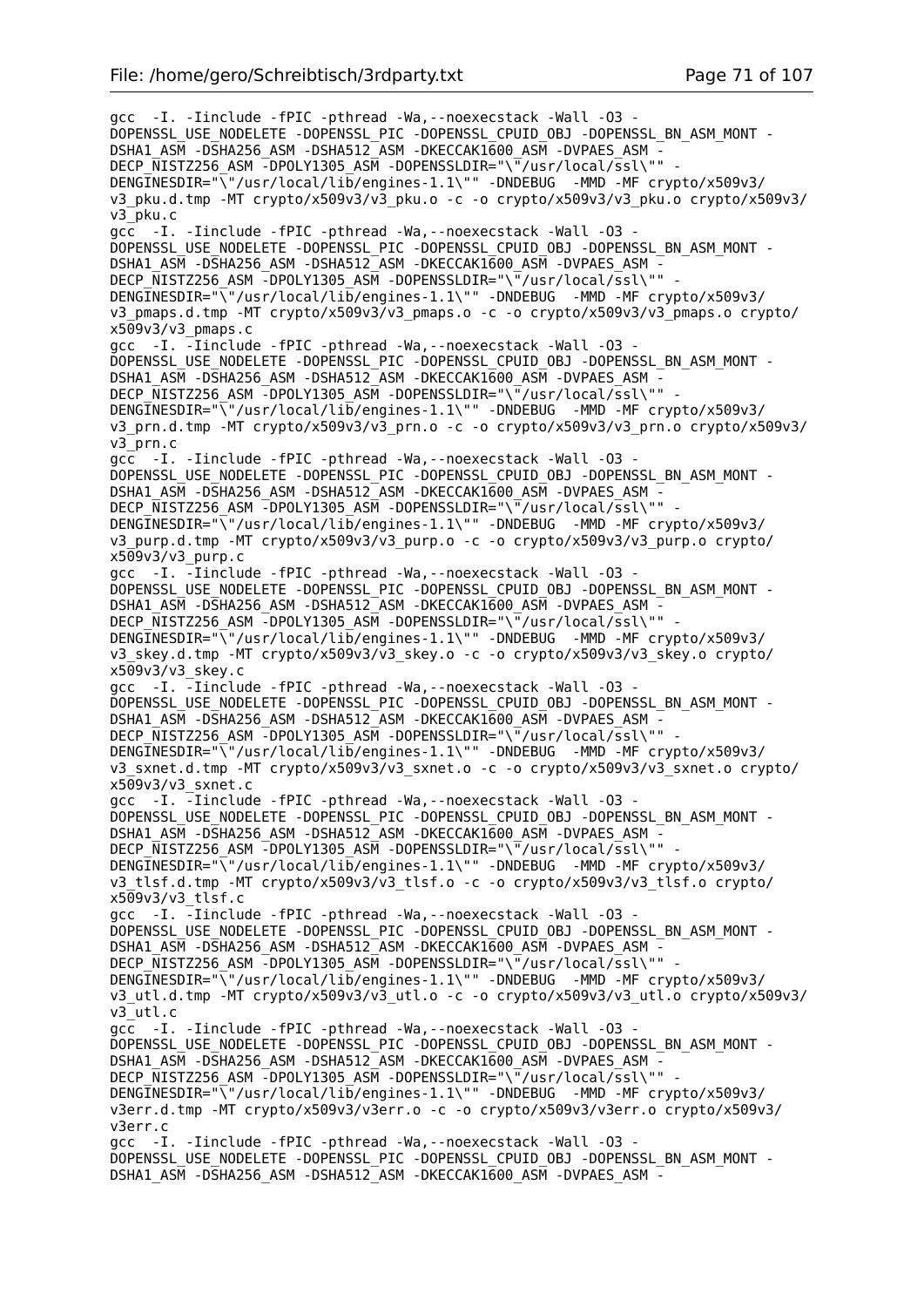DECP\_NISTZ256\_ASM -DPOLY1305\_ASM -DOPENSSLDIR="\"/usr/local/ssl\"" -DENGINESDIR="\"/usr/local/lib/engines-1.1\"" -DNDEBUG -MMD -MF engines/ e\_afalg.d.tmp -MT engines/e\_afalg.o -c -o engines/e\_afalg.o engines/e\_afalg.c gcc -I. -Iinclude -fPIC -pthread -Wa, --noexecstack -Wall -03 -DOPENSSL\_USE\_NODELETE -DOPENSSL\_PIC -DOPENSSL\_CPUID\_OBJ -DOPENSSL\_BN\_ASM\_MONT - DSHA1\_ASM -DSHA256\_ASM -DSHA512\_ASM -DKECCAK1600\_ASM -DVPAES\_ASM - DECP\_NISTZ256\_ASM -DPOLY1305\_ASM -DOPENSSLDIR="\"/usr/local/ssl\""  $DENGTNESDIR="\sqrt{1}$  /usr/local/lib/engines-1.1\"" -DNDEBUG -MMD -MF engines/ e capi.d.tmp -MT engines/e capi.o -c -o engines/e capi.o engines/e capi.c gcc -I. -Iinclude -fPIC -pthread -Wa,--noexecstack -Wall -O3 - DOPENSSL\_USE\_NODELETE -DOPENSSL\_PIC -DOPENSSL\_CPUID\_OBJ -DOPENSSL\_BN\_ASM\_MONT - DSHA1\_ASM -DSHA256\_ASM -DSHA512\_ASM -DKECCAK1600\_ASM -DVPAES\_ASM - DECP NISTZ256 ASM -DPOLY1305 ASM -DOPENSSLDIR="\"/usr/local/ssl\"" DENGINESDIR="\"/usr/local/lib/engines-1.1\"" -DNDEBUG -MMD -MF engines/ e padlock.d.tmp -MT engines/e\_padlock.o -c -o engines/e\_padlock.o engines/ e\_padlock.c gcc -I. -Iinclude -fPIC -pthread -Wa,--noexecstack -Wall -O3 - DOPENSSL\_USE\_NODELETE -DOPENSSL\_PIC -DOPENSSL\_CPUID\_OBJ -DOPENSSL\_BN\_ASM\_MONT - DSHA1\_ASM -DSHA256\_ASM -DSHA512\_ASM -DKECCAK1600\_ASM -DVPAES\_ASM -DECP\_NISTZ256\_ASM -DPOLY1305\_ASM -DOPENSSLDIR="\"/usr/local/ssl\"" DENGINESDIR="\"/usr/local/lib/engines-1.1\"" -DNDEBUG -MMD -MF ssl/bio ssl.d.tmp -MT ssl/bio ssl.o -c -o ssl/bio ssl.o ssl/bio ssl.c gcc -I. -Iinclude -fPIC -pthread -Wa,--noexecstack -Wall -O3 - DOPENSSL\_USE\_NODELETE -DOPENSSL\_PIC -DOPENSSL\_CPUID\_OBJ -DOPENSSL\_BN\_ASM\_MONT - DSHA1\_ASM -DSHA256\_ASM -DSHA512\_ASM -DKECCAK1600\_ASM -DVPAES\_ASM -DECP NISTZ256 ASM -DPOLY1305 ASM -DOPENSSLDIR="\"/usr/local/ssl\"" DENGINESDIR="\"/usr/local/lib/engines-1.1\"" -DNDEBUG -MMD -MF ssl/d1\_lib.d.tmp - MT ssl/d1\_lib.o -c -o ssl/d1\_lib.o ssl/d1\_lib.c gcc -I. -Iinclude -fPIC -pthread -Wa,--noexecstack -Wall -O3 - DOPENSSL\_USE\_NODELETE -DOPENSSL\_PIC -DOPENSSL\_CPUID\_OBJ -DOPENSSL\_BN\_ASM\_MONT - DSHA1\_ASM -DSHA256\_ASM -DSHA512\_ASM -DKECCAK1600\_ASM -DVPAES\_ASM -DECP NISTZ256 ASM -DPOLY1305 ASM -DOPENSSLDIR="\"/usr/local/ssl\""  $DENGTNESDIR="\sqrt{15}/\sqrt{10}$  /  $DMP = 1.1$   $m = 1.1$   $m = 1.1$   $m = 1.1$   $m = 1.1$   $m = 1.1$   $m = 1.1$   $m = 1.1$   $m = 1.1$   $m = 1.1$   $m = 1.1$   $m = 1.1$   $m = 1.1$   $m = 1.1$   $m = 1.1$   $m = 1.1$   $m = 1.1$   $m = 1.1$   $m = 1.1$   $m = 1.1$   $m = 1.1$   $m = 1.1$ MT ssl/d1\_msg.o -c -o ssl/d1\_msg.o ssl/d1\_msg.c gcc -I. -Iinclude -fPIC -pthread -Wa,--noexecstack -Wall -O3 - DOPENSSL\_USE\_NODELETE -DOPENSSL\_PIC -DOPENSSL\_CPUID\_OBJ -DOPENSSL\_BN\_ASM\_MONT - DSHA1\_ASM -DSHA256\_ASM -DSHA512\_ASM -DKECCAK1600\_ASM -DVPAES\_ASM -DECP\_NISTZ256\_ASM -DPOLY1305\_ASM -DOPENSSLDIR="\"/usr/local/ssl\"" DENGINESDIR="\"/usr/local/lib/engines-1.1\"" -DNDEBUG -MMD -MF ssl/d1 srtp.d.tmp -MT ssl/d1\_srtp.o -c -o ssl/d1\_srtp.o ssl/d1\_srtp.c gcc -I. -Iinclude -fPIC -pthread -Wa,--noexecstack -Wall -O3 - DOPENSSL\_USE\_NODELETE -DOPENSSL\_PIC -DOPENSSL\_CPUID\_OBJ -DOPENSSL\_BN\_ASM\_MONT - DSHA1\_ASM -DSHA256\_ASM -DSHA512\_ASM -DKECCAK1600\_ASM -DVPAES\_ASM - DECP NISTZ256 ASM -DPOLY1305 ASM -DOPENSSLDIR="\"/usr/local/ssl\"" DENGINESDIR="\"/usr/local/lib/engines-1.1\"" -DNDEBUG -MMD -MF ssl/methods.d.tmp -MT ssl/methods.o -c -o ssl/methods.o ssl/methods.c gcc -I. -Iinclude -fPIC -pthread -Wa,--noexecstack -Wall -O3 - DOPENSSL\_USE\_NODELETE -DOPENSSL\_PIC -DOPENSSL\_CPUID\_OBJ -DOPENSSL\_BN\_ASM\_MONT - DSHA1\_ASM -DSHA256\_ASM -DSHA512\_ASM -DKECCAK1600\_ASM -DVPAES\_ASM - DECP\_NISTZ256\_ASM -DPOLY1305\_ASM -DOPENSSLDIR="\"/usr/local/ssl\"" - DENGINESDIR="\"/usr/local/lib/engines-1.1\"" -DNDEBUG -MMD -MF ssl/packet.d.tmp - MT ssl/packet.o -c -o ssl/packet.o ssl/packet.c gcc -I. -Iinclude -fPIC -pthread -Wa,--noexecstack -Wall -O3 - DOPENSSL\_USE\_NODELETE -DOPENSSL\_PIC -DOPENSSL\_CPUID\_OBJ -DOPENSSL\_BN\_ASM\_MONT -DSHA1\_ASM -DSHA256\_ASM -DSHA512\_ASM -DKECCAK1600 ASM -DVPAES ASM -DECP\_NISTZ256\_ASM -DPOLY1305\_ASM -DOPENSSLDIR="\"/usr/local/ssl\"" DENGINESDIR="\"/usr/local/lib/engines-1.1\"" -DNDEBUG -MMD -MF ssl/pqueue.d.tmp - MT ssl/pqueue.o -c -o ssl/pqueue.o ssl/pqueue.c gcc -I. -Iinclude -fPIC -pthread -Wa,--noexecstack -Wall -O3 - DOPENSSL\_USE\_NODELETE -DOPENSSL\_PIC -DOPENSSL\_CPUID\_OBJ -DOPENSSL\_BN\_ASM\_MONT - DSHA1\_ASM -DSHA256\_ASM -DSHA512\_ASM -DKECCAK1600\_ASM -DVPAES\_ASM -DECP NISTZ256 ASM -DPOLY1305 ASM -DOPENSSLDIR="\"/usr/local/ssl\"" DENGINESDIR="\"/usr/local/lib/engines-1.1\"" -DNDEBUG -MMD -MF ssl/record/ dtls1\_bitmap.d.tmp -MT ssl/record/dtls1\_bitmap.o -c -o ssl/record/dtls1\_bitmap.o ssl/record/dtls1 bitmap.c gcc -I. -Iinclude -fPIC -pthread -Wa,--noexecstack -Wall -O3 -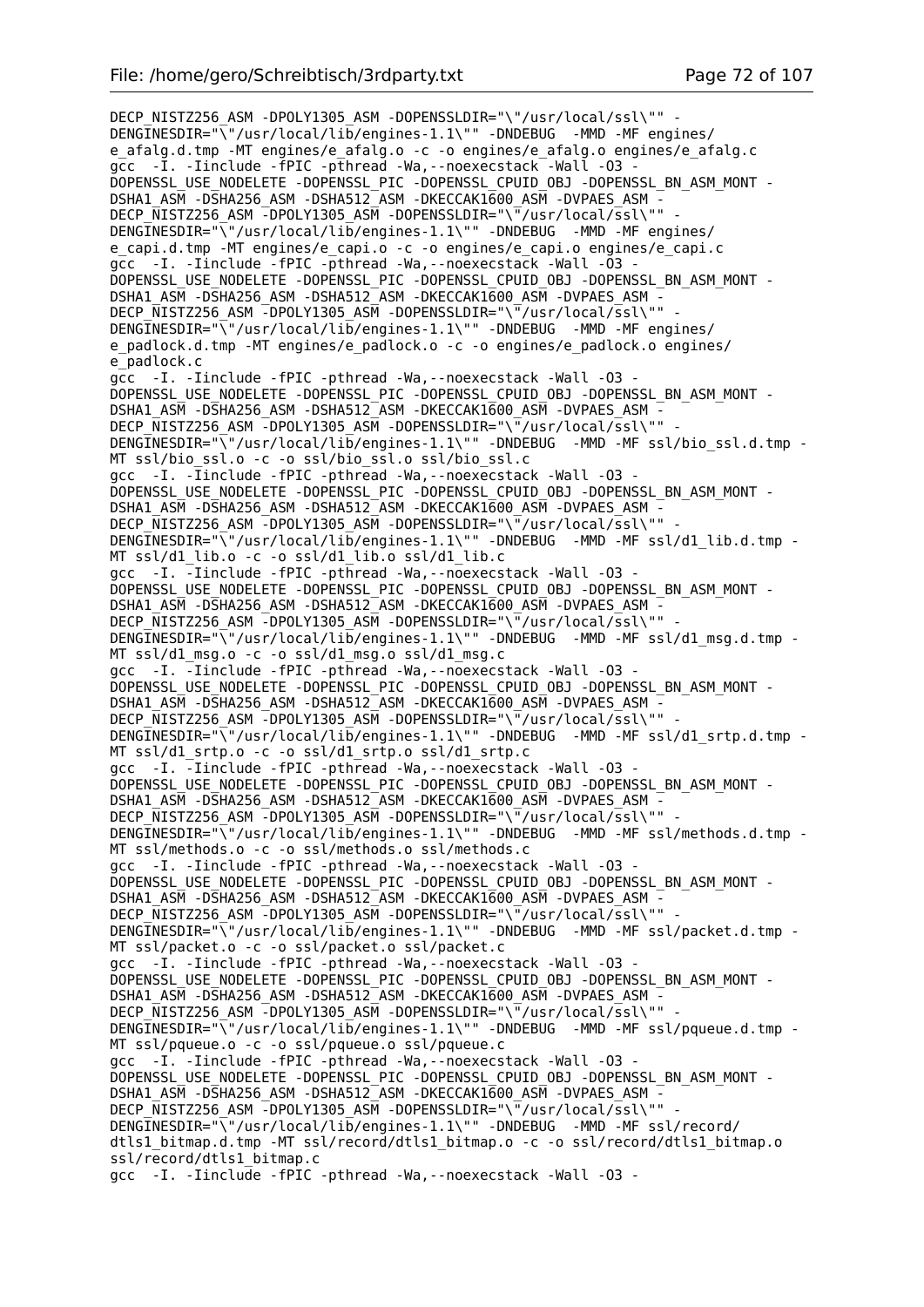DOPENSSL\_USE\_NODELETE -DOPENSSL\_PIC -DOPENSSL\_CPUID\_OBJ -DOPENSSL\_BN\_ASM\_MONT -DSHA1\_ASM -DSHA256\_ASM -DSHA512\_ASM -DKECCAK1600\_ASM -DVPAES\_ASM -DECP\_NISTZ256\_ASM -DPOLY1305\_ASM -DOPENSSLDIR="\"/usr/local/ssl\"" DENGINESDIR="\"/usr/local/lib/engines-1.1\"" -DNDEBUG -MMD -MF ssl/record/ rec\_layer\_d1.d.tmp -MT ssl/record/rec\_layer\_d1.o -c -o ssl/record/rec\_layer\_d1.o ssl/record/rec\_layer\_d1.c gcc -I. -Iinclude -fPIC -pthread -Wa,--noexecstack -Wall -O3 - DOPENSSL\_USE\_NODELETE -DOPENSSL\_PIC -DOPENSSL\_CPUID\_OBJ -DOPENSSL\_BN\_ASM\_MONT - DSHA1\_ASM -DSHA256\_ASM -DSHA512\_ASM -DKECCAK1600\_ASM -DVPAES\_ASM -DECP NISTZ256 ASM -DPOLY1305 ASM -DOPENSSLDIR="\"/usr/local/ssl\"" DENGINESDIR="\"/usr/local/lib/engines-1.1\"" -DNDEBUG -MMD -MF ssl/record/ rec\_layer\_s3.d.tmp -MT ssl/record/rec\_layer\_s3.o -c -o ssl/record/rec\_layer\_s3.o ssl/record/rec\_layer\_s3.c gcc -I. -Iinclude -fPIC -pthread -Wa,--noexecstack -Wall -O3 - DOPENSSL\_USE\_NODELETE -DOPENSSL\_PIC -DOPENSSL\_CPUID\_OBJ -DOPENSSL\_BN\_ASM\_MONT -DSHA1\_ASM -DSHA256\_ASM -DSHA512\_ASM -DKECCAK1600\_ASM -DVPAES\_ASM - DECP NISTZ256 ASM -DPOLY1305 ASM -DOPENSSLDIR="\"/usr/local/ssl\"" DENGINESDIR="\"/usr/local/lib/engines-1.1\"" -DNDEBUG -MMD -MF ssl/record/ ssl3\_buffer.d.tmp -MT ssl/record/ssl3\_buffer.o -c -o ssl/record/ssl3\_buffer.o ssl/ record/ssl3\_buffer.c gcc -I. -Iinclude -fPIC -pthread -Wa,--noexecstack -Wall -O3 - DOPENSSL\_USE\_NODELETE -DOPENSSL\_PIC -DOPENSSL\_CPUID\_OBJ -DOPENSSL\_BN\_ASM\_MONT - DSHA1\_ASM -DSHA256\_ASM -DSHA512\_ASM -DKECCAK1600\_ASM -DVPAES\_ASM -DECP\_NISTZ256\_ASM -DPOLY1305\_ASM -DOPENSSLDIR="\"/usr/local/ssl\"" DENGINESDIR="\"/usr/local/lib/engines-1.1\"" -DNDEBUG -MMD -MF ssl/record/ ssl3\_record.d.tmp -MT ssl/record/ssl3\_record.o -c -o ssl/record/ssl3\_record.o ssl/ record/ssl3\_record.c gcc -I. -Iinclude -fPIC -pthread -Wa,--noexecstack -Wall -O3 - DOPENSSL\_USE\_NODELETE -DOPENSSL\_PIC -DOPENSSL\_CPUID\_OBJ -DOPENSSL\_BN\_ASM\_MONT -DSHA1\_ASM -DSHA256\_ASM -DSHA512\_ASM -DKECCAK1600\_ASM -DVPAES\_ASM -DECP NISTZ256 ASM -DPOLY1305 ASM -DOPENSSLDIR="\"/usr/local/ssl\"" DENGINESDIR="\"/usr/local/lib/engines-1.1\"" -DNDEBUG -MMD -MF ssl/record/ ssl3\_record\_tls13.d.tmp -MT ssl/record/ssl3\_record\_tls13.o -c -o ssl/record/ ssl3\_record\_tls13.o ssl/record/ssl3\_record\_tls13.c gcc  $-I.$  -Iinclude -fPIC -pthread -Wa, --noexecstack -Wall -03 -DOPENSSL\_USE\_NODELETE -DOPENSSL\_PIC -DOPENSSL\_CPUID\_OBJ -DOPENSSL\_BN\_ASM\_MONT - DSHA1\_ASM -DSHA256\_ASM -DSHA512\_ASM -DKECCAK1600\_ASM -DVPAES\_ASM -DECP\_NISTZ256\_ASM -DPOLY1305\_ASM -DOPENSSLDIR="\"/usr/local/ssl\""  $DENGTNESDIR="\sqrt{15}/log1/110/2$  -DNDEBUG -MMD -MF ssl/s3 cbc.d.tmp MT ssl/s3\_cbc.o -c -o ssl/s3\_cbc.o ssl/s3\_cbc.c gcc -I. -Iinclude -fPIC -pthread -Wa,--noexecstack -Wall -O3 - DOPENSSL\_USE\_NODELETE -DOPENSSL\_PIC -DOPENSSL\_CPUID\_OBJ -DOPENSSL\_BN\_ASM\_MONT - DSHA1\_ASM -DSHA256\_ASM -DSHA512\_ASM -DKECCAK1600\_ASM -DVPAES\_ASM - DECP NISTZ256 ASM -DPOLY1305 ASM -DOPENSSLDIR="\"/usr/local/ssl\"" DENGINESDIR="\"/usr/local/lib/engines-1.1\"" -DNDEBUG -MMD -MF ssl/s3 enc.d.tmp -MT ssl/s3 enc.o -c -o ssl/s3 enc.o ssl/s3 enc.c gcc -I. -Iinclude -fPIC -pthread -Wa,--noexecstack -Wall -O3 - DOPENSSL\_USE\_NODELETE -DOPENSSL\_PIC -DOPENSSL\_CPUID\_OBJ -DOPENSSL\_BN\_ASM\_MONT - DSHA1\_ASM -DSHA256\_ASM -DSHA512\_ASM -DKECCAK1600\_ASM -DVPAES\_ASM - DECP\_NISTZ256\_ASM -DPOLY1305\_ASM -DOPENSSLDIR="\"/usr/local/ssl\"" - DENGINESDIR="\"/usr/local/lib/engines-1.1\"" -DNDEBUG -MMD -MF ssl/s3 lib.d.tmp -MT ssl/s3 lib.o -c -o ssl/s3 lib.o ssl/s3 lib.c gcc -I. -Iinclude -fPIC -pthread -Wa,--noexecstack -Wall -O3 - DOPENSSL\_USE\_NODELETE -DOPENSSL\_PIC -DOPENSSL\_CPUID\_OBJ -DOPENSSL\_BN\_ASM\_MONT -DSHA1\_ASM -DSHA256\_ASM -DSHA512\_ASM -DKECCAK1600\_ASM -DVPAES\_ASM -DECP\_NISTZ256\_ASM -DPOLY1305\_ASM -DOPENSSLDIR="\"/usr/local/ssl\""  $DENGTNESDIR="\sqrt{15}$  /usr/local/lib/engines-1.1\"" -DNDEBUG -MMD -MF ssl/s3 msg.d.tmp -MT ssl/s3\_msg.o -c -o ssl/s3\_msg.o ssl/s3\_msg.c gcc -I. -Iinclude -fPIC -pthread -Wa,--noexecstack -Wall -O3 - DOPENSSL\_USE\_NODELETE -DOPENSSL\_PIC -DOPENSSL\_CPUID\_OBJ -DOPENSSL\_BN\_ASM\_MONT - DSHA1\_ASM -DSHA256\_ASM -DSHA512\_ASM -DKECCAK1600\_ASM -DVPAES\_ASM -DECP NISTZ256 ASM -DPOLY1305 ASM -DOPENSSLDIR="\"/usr/local/ssl\"" DENGINESDIR="\"/usr/local/lib/engines-1.1\"" -DNDEBUG -MMD -MF ssl/ssl\_asn1.d.tmp -MT ssl/ssl\_asn1.o -c -o ssl/ssl\_asn1.o ssl/ssl\_asn1.c gcc -I. -Iinclude -fPIC -pthread -Wa,--noexecstack -Wall -O3 - DOPENSSL\_USE\_NODELETE -DOPENSSL\_PIC -DOPENSSL\_CPUID\_OBJ\_-DOPENSSL\_BN\_ASM\_MONT -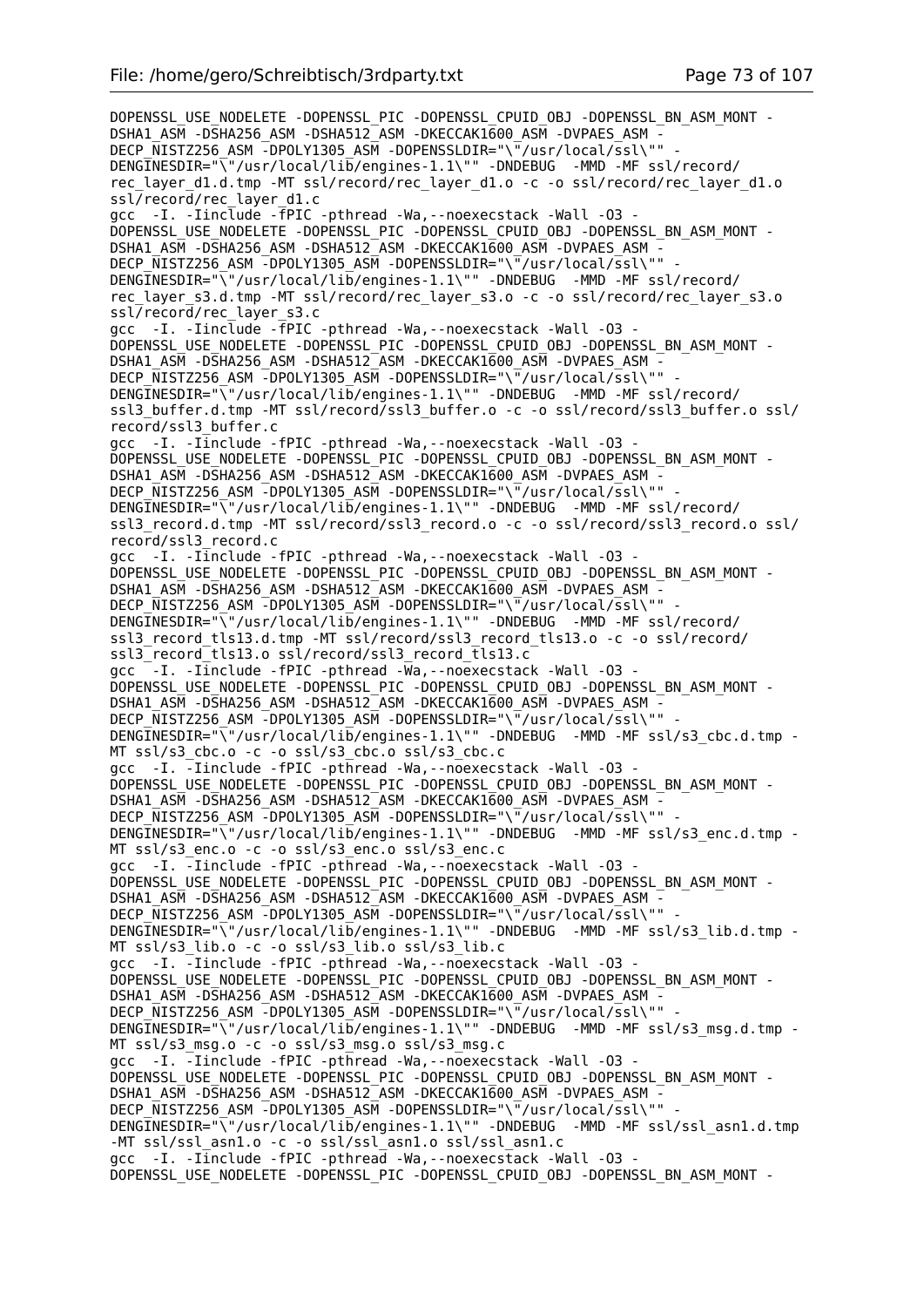DSHA1\_ASM -DSHA256\_ASM -DSHA512\_ASM -DKECCAK1600\_ASM -DVPAES\_ASM - DECP\_NISTZ256\_ASM -DPOLY1305\_ASM -DOPENSSLDIR="\"/usr/local/ssl\"" DENGINESDIR="\"/usr/local/lib/engines-1.1\"" -DNDEBUG -MMD -MF ssl/ssl cert.d.tmp -MT ssl/ssl\_cert.o -c -o ssl/ssl\_cert.o ssl/ssl\_cert.c gcc -I. -Iinclude -fPIC -pthread -Wa,--noexecstack -Wall -O3 - DOPENSSL\_USE\_NODELETE -DOPENSSL\_PIC -DOPENSSL\_CPUID\_OBJ -DOPENSSL\_BN\_ASM\_MONT - DSHA1\_ASM -DSHA256\_ASM -DSHA512\_ASM -DKECCAK1600\_ASM -DVPAES\_ASM -DECP NISTZ256 ASM -DPOLY1305 ASM -DOPENSSLDIR="\"/usr/local/ssl\"" DENGINESDIR="\"/usr/local/lib/engines-1.1\"" -DNDEBUG -MMD -MF ssl/ssl ciph.d.tmp -MT ssl/ssl\_ciph.o -c -o ssl/ssl\_ciph.o ssl/ssl\_ciph.c gcc -I. -Iinclude -fPIC -pthread -Wa,--noexecstack -Wall -O3 - DOPENSSL\_USE\_NODELETE -DOPENSSL\_PIC -DOPENSSL\_CPUID\_OBJ -DOPENSSL\_BN\_ASM\_MONT - DSHA1\_ASM -DSHA256\_ASM -DSHA512\_ASM -DKECCAK1600\_ASM -DVPAES\_ASM - DECP\_NISTZ256\_ASM -DPOLY1305\_ASM -DOPENSSLDIR="\"/usr/local/ssl\"" DENGINESDIR="\"/usr/local/lib/engines-1.1\"" -DNDEBUG -MMD -MF ssl/ssl conf.d.tmp -MT ssl/ssl conf.o -c -o ssl/ssl conf.o ssl/ssl conf.c gcc -I. -Iinclude -fPIC -pthread -Wa,--noexecstack -Wall -O3 - DOPENSSL\_USE\_NODELETE -DOPENSSL\_PIC -DOPENSSL\_CPUID\_OBJ -DOPENSSL\_BN\_ASM\_MONT - DSHA1\_ASM -DSHA256\_ASM -DSHA512\_ASM -DKECCAK1600\_ASM -DVPAES\_ASM -DECP NISTZ256 ASM -DPOLY1305 ASM -DOPENSSLDIR="\"/usr/local/ssl\"" DENGINESDIR="\"/usr/local/lib/engines-1.1\"" -DNDEBUG -MMD -MF ssl/ssl err.d.tmp -MT ssl/ssl err.o -c -o ssl/ssl err.o ssl/ssl err.c gcc -I. -Iinclude -fPIC -pthread -Wa,--noexecstack -Wall -O3 - DOPENSSL\_USE\_NODELETE -DOPENSSL\_PIC -DOPENSSL\_CPUID\_OBJ -DOPENSSL\_BN\_ASM\_MONT - DSHA1\_ASM -DSHA256\_ASM -DSHA512\_ASM -DKECCAK1600\_ASM -DVPAES\_ASM -DECP NISTZ256 ASM  $\overline{-}$ DPOLY1305 ASM -DOPENSSLDIR="\ $\overline{-}/$ usr/local/ssl\"" DENGINESDIR="\"/usr/local/lib/engines-1.1\"" -DNDEBUG -MMD -MF ssl/ssl init.d.tmp -MT ssl/ssl\_init.o -c -o ssl/ssl\_init.o ssl/ssl\_init.c gcc -I. -Iinclude -fPIC -pthread -Wa,--noexecstack -Wall -O3 - DOPENSSL\_USE\_NODELETE -DOPENSSL\_PIC -DOPENSSL\_CPUID\_OBJ -DOPENSSL\_BN\_ASM\_MONT - DSHA1\_ASM -DSHA256\_ASM -DSHA512\_ASM -DKECCAK1600\_ASM -DVPAES\_ASM -DECP NISTZ256 ASM -DPOLY1305 ASM -DOPENSSLDIR="\"/usr/local/ssl\""  $DENG\overline{I}NESDIR="\overline{\\}'/usr/local/li\overline{b}/engines-1.1\$ " - $DNDEBUG$  -MMD -MF ssl/ssl lib.d.tmp -MT ssl/ssl\_lib.o -c -o ssl/ssl\_lib.o ssl/ssl\_lib.c gcc -I. -Iinclude -fPIC -pthread -Wa,--noexecstack -Wall -O3 - DOPENSSL\_USE\_NODELETE -DOPENSSL\_PIC -DOPENSSL\_CPUID\_OBJ -DOPENSSL\_BN\_ASM\_MONT - DSHA1\_ASM -DSHA256\_ASM -DSHA512\_ASM -DKECCAK1600\_ASM -DVPAES\_ASM -DECP\_NISTZ256\_ASM -DPOLY1305\_ASM -DOPENSSLDIR="\"/usr/local/ssl\"" DENGINESDIR="\"/usr/local/lib/engines-1.1\"" -DNDEBUG -MMD -MF ssl/ssl mcnf.d.tmp -MT ssl/ssl\_mcnf.o -c -o ssl/ssl\_mcnf.o ssl/ssl\_mcnf.c gcc -I. -Iinclude -fPIC -pthread -Wa,--noexecstack -Wall -O3 - DOPENSSL\_USE\_NODELETE -DOPENSSL\_PIC -DOPENSSL\_CPUID\_OBJ -DOPENSSL\_BN\_ASM\_MONT - DSHA1\_ASM -DSHA256\_ASM -DSHA512\_ASM -DKECCAK1600\_ASM -DVPAES\_ASM - DECP\_NISTZ256\_ASM -DPOLY1305\_ASM -DOPENSSLDIR="\"/usr/local/ssl\"" -<br>DENGINESDIR="\"/usr/local/lib/engines-1.1\"" -DNDEBUG -MMD -MF ssl/ssl\_rsa.d.tmp - $DENG\overline{INESDIR}="\overline{V}''/usr/local/lib/enqines -1.1V''' -DND EBUG$ MT ssl/ssl\_rsa.o -c -o ssl/ssl\_rsa.o ssl/ssl\_rsa.c gcc -I. -Iinclude -fPIC -pthread -Wa,--noexecstack -Wall -O3 - DOPENSSL\_USE\_NODELETE -DOPENSSL\_PIC -DOPENSSL\_CPUID\_OBJ -DOPENSSL\_BN\_ASM\_MONT - DSHA1\_ASM -DSHA256\_ASM -DSHA512\_ASM -DKECCAK1600\_ASM -DVPAES\_ASM - DECP\_NISTZ256\_ASM\_-DPOLY1305\_ASM\_-DOPENSSLDIR="\"/usr/local/ssl\"" DENGINESDIR="\"/usr/local/lib/engines-1.1\"" -DNDEBUG -MMD -MF ssl/ssl sess.d.tmp -MT ssl/ssl\_sess.o -c -o ssl/ssl\_sess.o ssl/ssl\_sess.c gcc -I. -Iinclude -fPIC -pthread -Wa,--noexecstack -Wall -O3 - DOPENSSL\_USE\_NODELETE -DOPENSSL\_PIC -DOPENSSL\_CPUID\_OBJ -DOPENSSL\_BN\_ASM\_MONT -DSHA1\_ASM -DSHA256\_ASM -DSHA512\_ASM -DKECCAK1600 ASM -DVPAES ASM -DECP\_NISTZ256\_ASM\_-DPOLY1305\_ASM\_-DOPENSSLDIR="\"/usr/local/ssl\"" DENGINESDIR="\"/usr/local/lib/engines-1.1\"" -DNDEBUG -MMD -MF ssl/ssl stat.d.tmp -MT ssl/ssl stat.o -c -o ssl/ssl stat.o ssl/ssl stat.c gcc -I. -Iinclude -fPIC -pthread -Wa,--noexecstack -Wall -O3 - DOPENSSL\_USE\_NODELETE -DOPENSSL\_PIC -DOPENSSL\_CPUID\_OBJ -DOPENSSL\_BN\_ASM\_MONT - DSHA1\_ASM -DSHA256\_ASM -DSHA512\_ASM -DKECCAK1600\_ASM -DVPAES\_ASM -DECP NISTZ256 ASM -DPOLY1305 ASM -DOPENSSLDIR="\"/usr/local/ssl\"" DENGINESDIR="\"/usr/local/lib/engines-1.1\"" -DNDEBUG -MMD -MF ssl/ssl txt.d.tmp -MT ssl/ssl\_txt.o -c -o ssl/ssl\_txt.o ssl/ssl\_txt.c gcc -I. -Iinclude -fPIC -pthread -Wa,--noexecstack -Wall -O3 - DOPENSSL\_USE\_NODELETE -DOPENSSL\_PIC -DOPENSSL\_CPUID\_OBJ\_-DOPENSSL\_BN\_ASM\_MONT -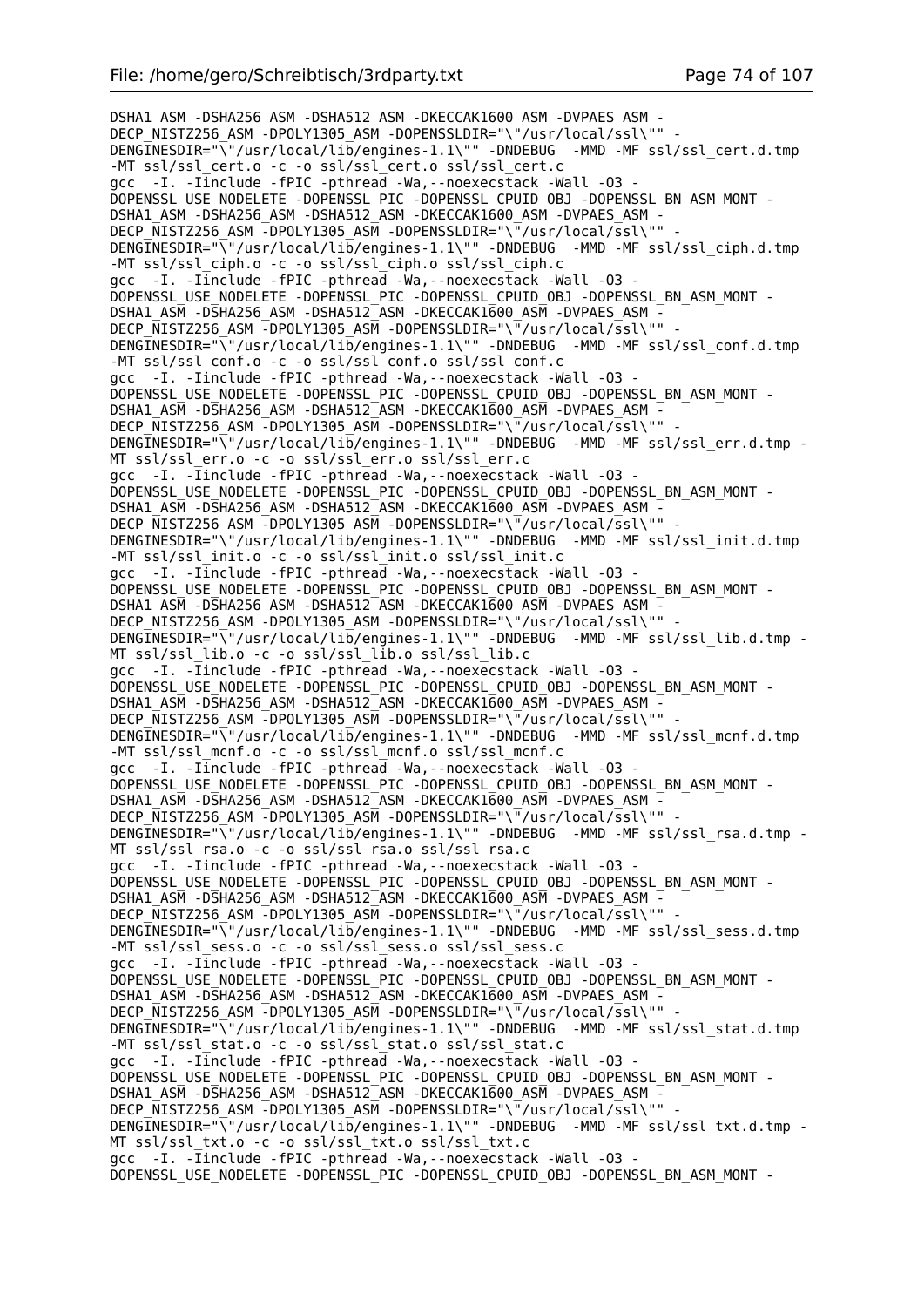DSHA1\_ASM -DSHA256\_ASM -DSHA512\_ASM -DKECCAK1600\_ASM -DVPAES\_ASM - DECP\_NISTZ256\_ASM -DPOLY1305\_ASM -DOPENSSLDIR="\"/usr/local/ssl\"" DENGINESDIR="\"/usr/local/lib/engines-1.1\"" -DNDEBUG -MMD -MF ssl/ssl utst.d.tmp -MT ssl/ssl\_utst.o -c -o ssl/ssl\_utst.o ssl/ssl\_utst.c gcc -I. -Iinclude -fPIC -pthread -Wa,--noexecstack -Wall -O3 - DOPENSSL\_USE\_NODELETE -DOPENSSL\_PIC -DOPENSSL\_CPUID\_OBJ -DOPENSSL\_BN\_ASM\_MONT - DSHA1\_ASM -DSHA256\_ASM -DSHA512\_ASM -DKECCAK1600\_ASM -DVPAES\_ASM -DECP NISTZ256 ASM -DPOLY1305 ASM -DOPENSSLDIR="\"/usr/local/ssl\"" DENGINESDIR="\"/usr/local/lib/engines-1.1\"" -DNDEBUG -MMD -MF ssl/statem/ extensions.d.tmp -MT ssl/statem/extensions.o -c -o ssl/statem/extensions.o ssl/ statem/extensions.c gcc -I. -Iinclude -fPIC -pthread -Wa,--noexecstack -Wall -O3 - DOPENSSL\_USE\_NODELETE -DOPENSSL\_PIC -DOPENSSL\_CPUID\_OBJ\_-DOPENSSL\_BN\_ASM\_MONT -DSHA1\_ASM -DSHA256\_ASM -DSHA512\_ASM -DKECCAK1600\_ASM -DVPAES\_ASM -DECP NISTZ256 ASM -DPOLY1305 ASM -DOPENSSLDIR="\"/usr/local/ssl\"" DENGINESDIR="\"/usr/local/lib/engines-1.1\"" -DNDEBUG -MMD -MF ssl/statem/ extensions clnt.d.tmp -MT ssl/statem/extensions clnt.o -c -o ssl/statem/ extensions\_clnt.o ssl/statem/extensions\_clnt.c gcc -I. -Iinclude -fPIC -pthread -Wa,--noexecstack -Wall -O3 - DOPENSSL\_USE\_NODELETE -DOPENSSL\_PIC -DOPENSSL\_CPUID\_OBJ -DOPENSSL\_BN\_ASM\_MONT - DSHA1\_ASM -DSHA256\_ASM -DSHA512\_ASM -DKECCAK1600\_ASM -DVPAES\_ASM - DECP  $\overline{\text{N}}$ ISTZ256 ASM -DPOLY1305 ASM -DOPENSSLDIR="\"/usr/local/ssl\"" DENGINESDIR="\"/usr/local/lib/engines-1.1\"" -DNDEBUG -MMD -MF ssl/statem/ extensions cust.d.tmp -MT ssl/statem/extensions cust.o -c -o ssl/statem/ extensions cust.o ssl/statem/extensions cust.c gcc -I. - Iinclude -fPIC -pthread -Wa, --noexecstack -Wall -03 -DOPENSSL\_USE\_NODELETE -DOPENSSL\_PIC -DOPENSSL\_CPUID\_OBJ -DOPENSSL\_BN\_ASM\_MONT - DSHA1\_ASM -DSHA256\_ASM -DSHA512\_ASM -DKECCAK1600\_ASM -DVPAES\_ASM - DECP\_NISTZ256\_ASM -DPOLY1305\_ASM -DOPENSSLDIR="\"/usr/local/ssl\"" - DENGINESDIR="\"/usr/local/lib/engines-1.1\"" -DNDEBUG -MMD -MF ssl/statem/ extensions\_srvr.d.tmp -MT ssl/statem/extensions\_srvr.o -c -o ssl/statem/ extensions\_srvr.o ssl/statem/extensions\_srvr.c gcc -I. -Iinclude -fPIC -pthread -Wa,--noexecstack -Wall -O3 - DOPENSSL\_USE\_NODELETE -DOPENSSL\_PIC -DOPENSSL\_CPUID\_OBJ -DOPENSSL\_BN\_ASM\_MONT - DSHA1\_ASM -DSHA256\_ASM -DSHA512\_ASM -DKECCAK1600\_ASM -DVPAES\_ASM - DECP\_NISTZ256\_ASM -DPOLY1305\_ASM -DOPENSSLDIR="\"/usr/local/ssl\"" DENGINESDIR="\"/usr/local/lib/engines-1.1\"" -DNDEBUG -MMD -MF ssl/statem/ statem.d.tmp -MT ssl/statem/statem.o -c -o ssl/statem/statem.o ssl/statem/statem.c gcc -I. -Iinclude -fPIC -pthread -Wa,--noexecstack -Wall -O3 - DOPENSSL\_USE\_NODELETE -DOPENSSL\_PIC -DOPENSSL\_CPUID\_OBJ -DOPENSSL\_BN\_ASM\_MONT - DSHA1\_ASM -DSHA256\_ASM -DSHA512\_ASM -DKECCAK1600\_ASM -DVPAES\_ASM -DECP NISTZ256 ASM -DPOLY1305 ASM -DOPENSSLDIR="\"/usr/local/ssl\"" DENGINESDIR="\"/usr/local/lib/engines-1.1\"" -DNDEBUG -MMD -MF ssl/statem/ statem\_clnt.d.tmp -MT ssl/statem/statem\_clnt.o -c -o ssl/statem/statem\_clnt.o ssl/ statem/statem\_clnt.c gcc -I. -Iinclude -fPIC -pthread -Wa,--noexecstack -Wall -O3 - DOPENSSL\_USE\_NODELETE -DOPENSSL\_PIC -DOPENSSL\_CPUID\_OBJ -DOPENSSL\_BN\_ASM\_MONT - DSHA1\_ASM -DSHA256\_ASM -DSHA512\_ASM -DKECCAK1600\_ASM -DVPAES\_ASM -DECP NISTZ256 ASM -DPOLY1305 ASM -DOPENSSLDIR="\"/usr/local/ssl\"" DENGINESDIR="\"/usr/local/lib/engines-1.1\"" -DNDEBUG -MMD -MF ssl/statem/ statem\_dtls.d.tmp -MT ssl/statem/statem\_dtls.o -c -o ssl/statem/statem\_dtls.o ssl/ statem/statem\_dtls.c gcc -I. -Iinclude -fPIC -pthread -Wa,--noexecstack -Wall -O3 - DOPENSSL\_USE\_NODELETE -DOPENSSL\_PIC -DOPENSSL\_CPUID\_OBJ -DOPENSSL\_BN\_ASM\_MONT -DSHA1\_ASM -DSHA256\_ASM -DSHA512\_ASM -DKECCAK1600 ASM -DVPAES ASM -DECP\_NISTZ256\_ASM -DPOLY1305\_ASM -DOPENSSLDIR="\"/usr/local/ssl\"" DENGINESDIR="\"/usr/local/lib/engines-1.1\"" -DNDEBUG -MMD -MF ssl/statem/ statem\_lib.d.tmp -MT ssl/statem/statem\_lib.o -c -o ssl/statem/statem\_lib.o ssl/ statem/statem\_lib.c gcc -I. -Iinclude -fPIC -pthread -Wa,--noexecstack -Wall -O3 - DOPENSSL\_USE\_NODELETE -DOPENSSL\_PIC -DOPENSSL\_CPUID\_OBJ -DOPENSSL\_BN\_ASM\_MONT -DSHA1\_ASM -DSHA256\_ASM -DSHA512\_ASM -DKECCAK1600\_ASM -DVPAES\_ASM -DECP NISTZ256 ASM -DPOLY1305 ASM -DOPENSSLDIR="\"/usr/local/ssl\"" DENGINESDIR="\"/usr/local/lib/engines-1.1\"" -DNDEBUG -MMD -MF ssl/statem/ statem\_srvr.d.tmp -MT ssl/statem/statem\_srvr.o -c -o ssl/statem/statem\_srvr.o ssl/ statem/statem\_srvr.c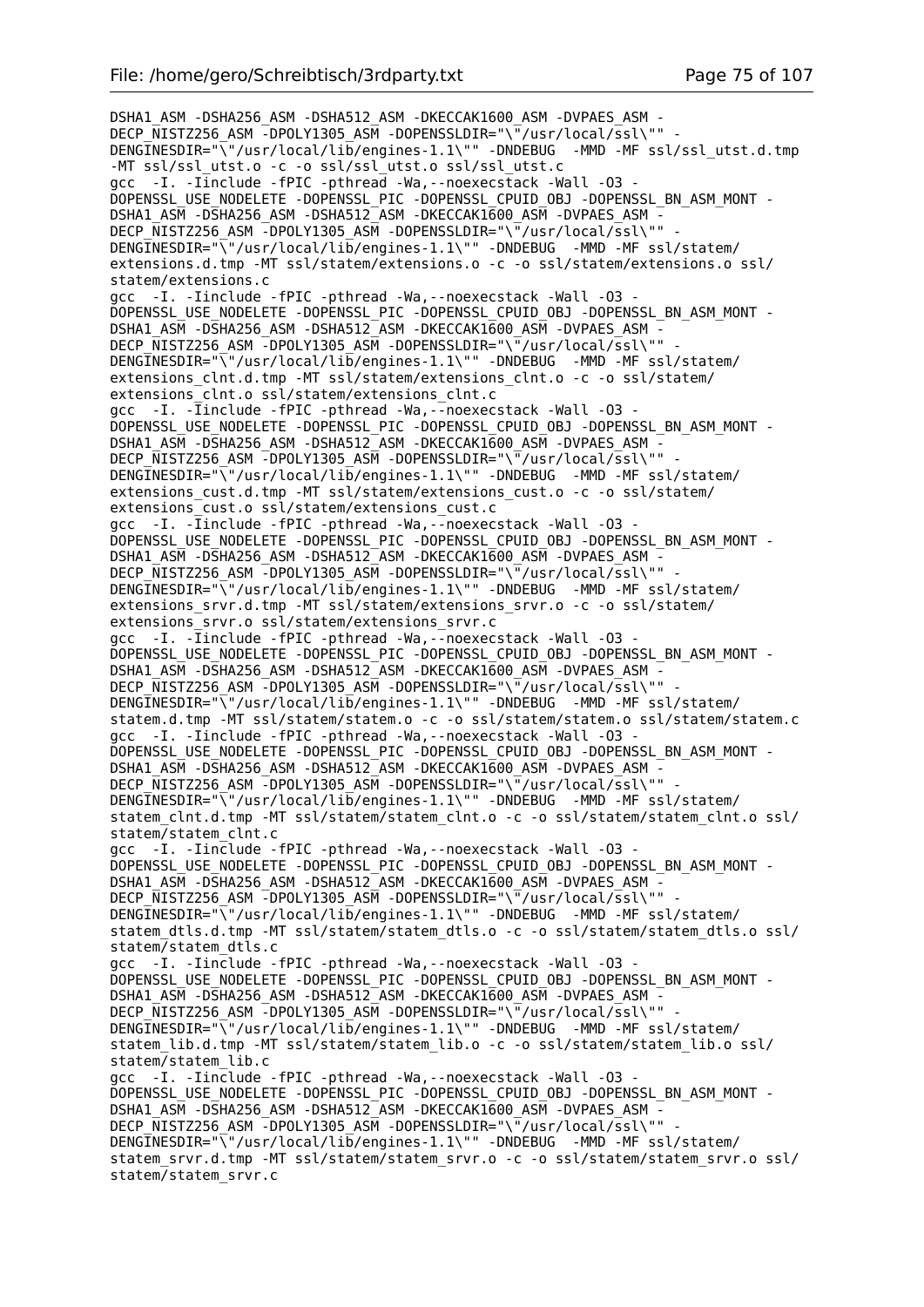gcc -I. -Iinclude -fPIC -pthread -Wa,--noexecstack -Wall -O3 - DOPENSSL\_USE\_NODELETE -DOPENSSL\_PIC -DOPENSSL\_CPUID\_OBJ -DOPENSSL\_BN\_ASM\_MONT - DSHA1\_ASM -DSHA256\_ASM -DSHA512\_ASM -DKECCAK1600\_ASM -DVPAES\_ASM -DECP NISTZ256 ASM -DPOLY1305 ASM -DOPENSSLDIR="\"/usr/local/ssl\"" DENGINESDIR="\"/usr/local/lib/engines-1.1\"" -DNDEBUG -MMD -MF ssl/t1 enc.d.tmp -MT ssl/t1 enc.o -c -o ssl/t1 enc.o ssl/t1 enc.c gcc -I. -Iinclude -fPIC -pthread -Wa,--noexecstack -Wall -O3 - DOPENSSL\_USE\_NODELETE -DOPENSSL\_PIC -DOPENSSL\_CPUID\_OBJ -DOPENSSL\_BN\_ASM\_MONT - DSHA1\_ASM -DSHA256\_ASM -DSHA512\_ASM -DKECCAK1600\_ASM -DVPAES\_ASM -DECP NISTZ256 ASM -DPOLY1305 ASM -DOPENSSLDIR="\"/usr/local/ssl\"" -DENGINESDIR="\"/usr/local/lib/engines-1.1\"" -DNDEBUG -MMD -MF ssl/t1 lib.d.tmp -MT ssl/t1\_lib.o -c -o ssl/t1\_lib.o ssl/t1\_lib.c gcc -I. -Iinclude -fPIC -pthread -Wa,--noexecstack -Wall -O3 - DOPENSSL\_USE\_NODELETE -DOPENSSL\_PIC -DOPENSSL\_CPUID\_OBJ -DOPENSSL\_BN\_ASM\_MONT - DSHA1\_ASM -DSHA256\_ASM -DSHA512\_ASM -DKECCAK1600\_ASM -DVPAES\_ASM -DECP\_NISTZ256\_ASM -DPOLY1305\_ASM -DOPENSSLDIR="\"/usr/local/ssl\"" DENGINESDIR="\"/usr/local/lib/engines-1.1\"" -DNDEBUG -MMD -MF ssl/t1 trce.d.tmp -MT ssl/t1\_trce.o -c -o ssl/t1\_trce.o ssl/t1\_trce.c gcc -I. -Iinclude -fPIC -pthread -Wa,--noexecstack -Wall -O3 - DOPENSSL\_USE\_NODELETE -DOPENSSL\_PIC -DOPENSSL\_CPUID\_OBJ -DOPENSSL\_BN\_ASM\_MONT - DSHA1\_ASM -DSHA256\_ASM -DSHA512\_ASM -DKECCAK1600\_ASM -DVPAES\_ASM - DECP NISTZ256 ASM -DPOLY1305 ASM -DOPENSSLDIR="\"/usr/local/ssl\"" -DENGINESDIR="\"/usr/local/lib/engines-1.1\"" -DNDEBUG -MMD -MF ssl/ tls13\_enc.d.tmp -MT ssl/tls13\_enc.o -c -o ssl/tls13\_enc.o ssl/tls13\_enc.c gcc -I. -Iinclude -fPIC -pthread -Wa,--noexecstack -Wall -O3 - DOPENSSL\_USE\_NODELETE -DOPENSSL\_PIC -DOPENSSL\_CPUID\_OBJ -DOPENSSL\_BN\_ASM\_MONT - DSHA1\_ASM -DSHA256\_ASM -DSHA512\_ASM -DKECCAK1600\_ASM -DVPAES\_ASM - DECP\_NISTZ256\_ASM\_-DPOLY1305\_ASM\_-DOPENSSLDIR="\"/usr/local/ssl\"" DENGINESDIR="\"/usr/local/lib/engines-1.1\"" -DNDEBUG -MMD -MF ssl/tls srp.d.tmp -MT ssl/tls\_srp.o -c -o ssl/tls\_srp.o ssl/tls\_srp.c gcc -Iinclude -fPIC -pthread -Wa, --noexecstack -Wall -03 -DOPENSSL\_USE\_NODELETE -DOPENSSL\_PIC -DOPENSSL\_CPUID\_0BJ\_-DOPENSSL\_BN\_ASM\_MONT -DSHA1\_ASM -DSHA256\_ASM -DSHA512\_ASM -DKECCAK1600\_ASM -DVPAES\_ASM -DECP\_NISTZ256\_ASM -DPOLY1305\_ASM - DOPENSSLDIR="\"/usr/local/ssl\"" -DENGINESDIR="\"/usr/local/lib/engines-1.1\"" -DNDEBUG -MMD -MF test/testutil/basic\_output.d.tmp -MT test/testutil/ basic\_output.o -c -o test/testutil/basic\_output.o test/testutil/basic\_output.c gcc -Iinclude -fPIC -pthread -Wa, --noexecstack -Wall -03 -DOPENSSL\_USE\_NODELETE -DOPENSSL\_PIC -DOPENSSL\_CPUID\_OBJ -DOPENSSL\_BN\_ASM\_MONT -DSHA1\_ASM -DSHA256\_ASM -DSHA512\_ASM -DKECCAK1600\_ASM -DVPAES\_ASM -DECP\_NISTZ256\_ASM -DPOLY1305\_ASM -DOPENSSLDIR="\"/usr/local/ssl\"" -DENGINESDIR="\"/usr/local/lib/engines-1.1\"" -DNDEBUG -MMD -MF test/testutil/cb.d.tmp -MT test/testutil/cb.o -c -o test/ testutil/cb.o test/testutil/cb.c gcc -Iinclude -fPIC -pthread -Wa,--noexecstack -Wall -O3 -DOPENSSL\_USE\_NODELETE - DOPENSSL\_PIC -DOPENSSL\_CPUID\_OBJ -DOPENSSL\_BN\_ASM\_MONT -DSHA1\_ASM -DSHA256\_ASM -DSHA512\_ASM -DKECCAK1600\_ASM -DVPAES\_ASM -DECP\_NISTZ256\_ASM -DPOLY1305\_ASM -DOPENSSLDIR="\"/usr/local/ssl\"" -DENGINESDIR="\"/usr/local/lib/engines-1.1\"" -DNDEBUG -MMD -MF test/testutil/driver.d.tmp -MT test/testutil/driver.o -c -o test/ testutil/driver.o test/testutil/driver.c gcc -Iinclude -fPIC -pthread -Wa,--noexecstack -Wall -O3 -DOPENSSL\_USE\_NODELETE - DOPENSSL\_PIC -DOPENSSL\_CPUID\_OBJ -DOPENSSL\_BN\_ASM\_MONT -DSHA1\_ASM -DSHA256\_ASM - DSHA512\_ASM -DKECCAK1600\_ASM -DVPAES\_ASM -DECP\_NISTZ256\_ASM -DPOLY1305\_ASM - DOPENSSLDIR="\"/usr/local/ssl\"" -DENGINESDIR="\"/usr/local/lib/engines-1.1\"" - DNDEBUG -MMD -MF test/testutil/format\_output.d.tmp -MT test/testutil/ format\_output.o -c -o test/testutil/format\_output.o test/testutil/format\_output.c gcc -Tinclude -fPIC -pthread -Wa, --noexecstack -Wall -03 -DOPENSSL\_USE\_NODELETE -DOPENSSL\_PIC -DOPENSSL\_CPUID\_OBJ -DOPENSSL\_BN\_ASM\_MONT -DSHA1\_ASM -DSHA256\_ASM - DSHA512\_ASM -DKECCAK1600\_ASM -DVPAES\_ASM -DECP\_NISTZ256\_ASM -DPOLY1305\_ASM - DOPENSSLDIR="\"/usr/local/ssl\"" -DENGINESDIR="\"/usr/local/lib/engines-1.1\"" - DNDEBUG -MMD -MF test/testutil/main.d.tmp -MT test/testutil/main.o -c -o test/ testutil/main.o test/testutil/main.c gcc -Iinclude -fPIC -pthread -Wa,--noexecstack -Wall -O3 -DOPENSSL\_USE\_NODELETE - DOPENSSL\_PIC -DOPENSSL\_CPUID\_0BJ\_-DOPENSSL\_BN\_ASM\_MONT -DSHA1\_ASM -DSHA256\_ASM -DSHA512\_ASM -DKECCAK1600\_ASM -DVPAES\_ASM -DECP\_NISTZ256\_ASM -DPOLY1305\_ASM -DOPENSSLDIR="\"/usr/local/ssl\"" -DENGINESDIR="\"/usr/local/lib/engines-1.1\"" -DNDEBUG -MMD -MF test/testutil/output\_helpers.d.tmp -MT test/testutil/ output helpers.o -c -o test/testutil/output helpers.o test/testutil/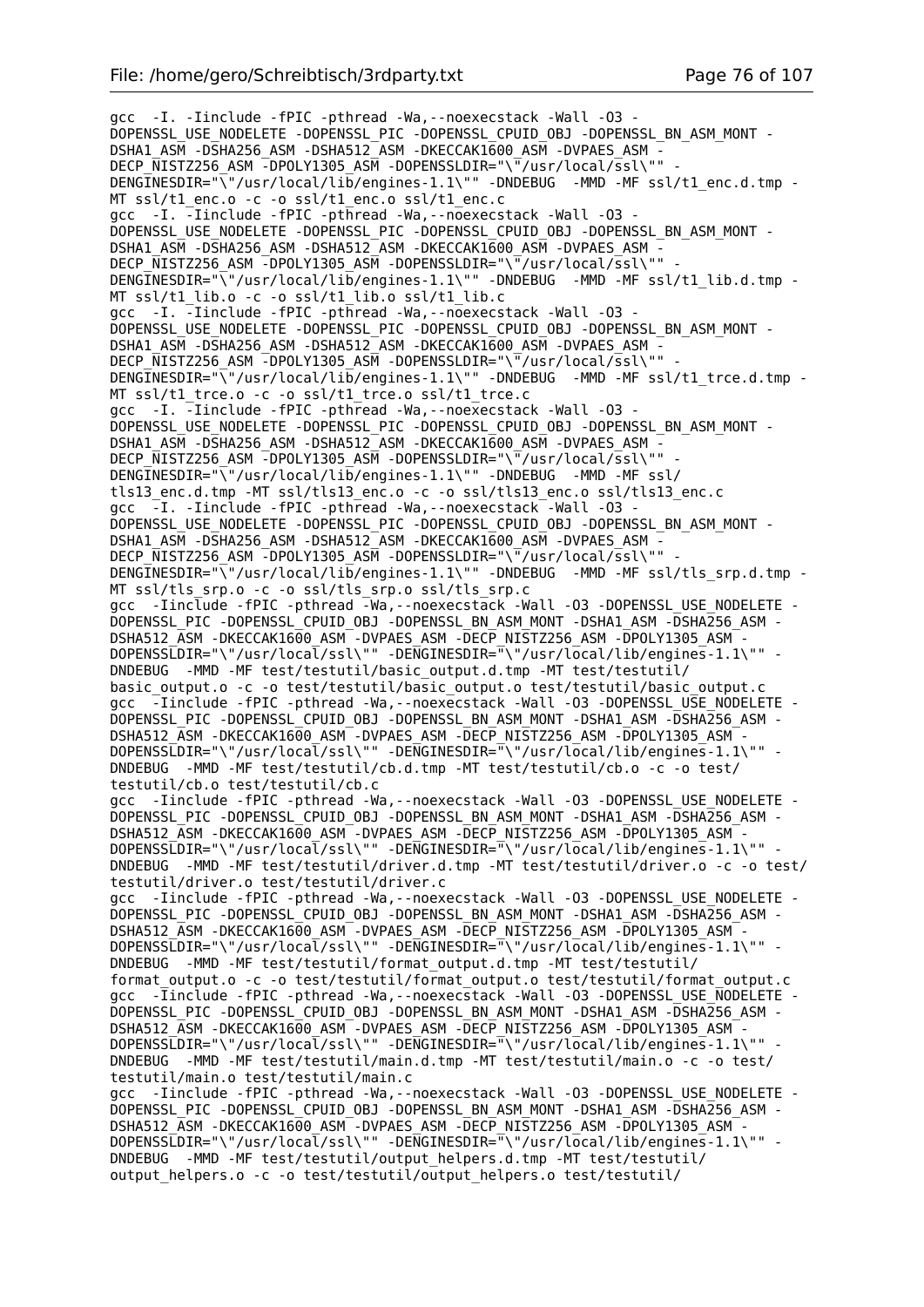output\_helpers.c gcc -Tinclude -fPIC -pthread -Wa, --noexecstack -Wall -03 -DOPENSSL\_USE NODELETE -DOPENSSL\_PIC -DOPENSSL\_CPUID\_OBJ -DOPENSSL\_BN\_ASM\_MONT -DSHA1\_ASM -DSHA256\_ASM - DSHA512\_ASM -DKECCAK1600\_ASM -DVPAES\_ASM -DECP\_NISTZ256\_ASM -DPOLY1305\_ASM - DOPENSSLDIR="\"/usr/local/ssl\"" -DENGINESDIR="\"/usr/local/lib/engines-1.1\"" - DNDEBUG -MMD -MF test/testutil/random.d.tmp -MT test/testutil/random.o -c -o test/ testutil/random.o test/testutil/random.c gcc -Iinclude -fPIC -pthread -Wa,--noexecstack -Wall -O3 -DOPENSSL\_USE\_NODELETE - DOPENSSL\_PIC -DOPENSSL\_CPUID\_0BJ\_-DOPENSSL\_BN\_ASM\_MONT -DSHA1\_ASM -DSHA256\_ASM -DSHA512\_ASM -DKECCAK1600\_ASM -DVPAES\_ASM -DECP\_NISTZ256\_ASM -DPOLY1305\_ASM -DOPENSSLDIR="\"/usr/local/ssl\"" -DENGINESDIR="\"/usr/local/lib/engines-1.1\"" DNDEBUG -MMD -MF test/testutil/stanza.d.tmp -MT test/testutil/stanza.o -c -o test/ testutil/stanza.o test/testutil/stanza.c gcc -Iinclude -fPIC -pthread -Wa,--noexecstack -Wall -O3 -DOPENSSL\_USE\_NODELETE - DOPENSSL\_PIC -DOPENSSL\_CPUID\_0BJ\_-DOPENSSL\_BN\_ASM\_MONT -DSHA1\_ASM -DSHA256\_ASM -DSHA512\_ASM -DKECCAK1600\_ASM -DVPAES\_ASM -DECP\_NISTZ256\_ASM -DPOLY1305\_ASM -DOPENSSLDIR="\"/usr/local/ssl\"" -DENGINESDIR="\"/usr/local/lib/engines-1.1\"" -DNDEBUG -MMD -MF test/testutil/tap\_bio.d.tmp -MT test/testutil/tap\_bio.o -c -o test/testutil/tap\_bio.o test/testutil/tap\_bio.c gcc -Iinclude -fPIC -pthread -Wa,--noexecstack -Wall -O3 -DOPENSSL\_USE\_NODELETE - DOPENSSL\_PIC -DOPENSSL\_CPUID\_OBJ -DOPENSSL\_BN\_ASM\_MONT -DSHA1\_ASM -DSHA256\_ASM - DSHA512\_ASM -DKECCAK1600\_ASM -DVPAES\_ASM -DECP\_NISTZ256\_ASM -DPOLY1305\_ASM -DOPENSSLDIR="\"/usr/local/ssl\"" -DENGINESDIR="\"/usr/local/lib/engines-1.1\"" -DNDEBUG -MMD -MF test/testutil/test\_cleanup.d.tmp -MT test/testutil/ test cleanup.o -c -o test/testutil/test cleanup.o test/testutil/test cleanup.c gcc -Iinclude -fPIC -pthread -Wa,--noexecstack -Wall -O3 -DOPENSSL\_USE\_NODELETE - DOPENSSL\_PIC -DOPENSSL\_CPUID\_OBJ -DOPENSSL\_BN\_ASM\_MONT -DSHA1\_ASM -DSHA256\_ASM - DSHA512\_ASM -DKECCAK1600\_ASM -DVPAES\_ASM -DECP\_NISTZ256\_ASM -DPOLY1305\_ASM - DOPENSSLDIR="\"/usr/local/ssl\"" -DENGINESDIR="\"/usr/local/lib/engines-1.1\"" - DNDEBUG -MMD -MF test/testutil/tests.d.tmp -MT test/testutil/tests.o -c -o test/ testutil/tests.o test/testutil/tests.c gcc -Iinclude -fPIC -pthread -Wa,--noexecstack -Wall -O3 -DOPENSSL\_USE\_NODELETE - DOPENSSL\_PIC -DOPENSSL\_CPUID\_OBJ -DOPENSSL\_BN\_ASM\_MONT -DSHA1\_ASM -DSHA256\_ASM - DSHA512\_ASM -DKECCAK1600\_ASM -DVPAES\_ASM -DECP\_NISTZ256\_ASM -DPOLY1305\_ASM - DOPENSSLDIR="\"/usr/local/ssl\"" -DENGINESDIR="\"/usr/local/lib/engines-1.1\"" -DNDEBUG -MMD -MF test/testutil/testutil\_init.d.tmp -MT test/testutil/ testutil\_init.o -c -o test/testutil/testutil\_init.o test/testutil/testutil\_init.c ar r apps/libapps.a apps/app\_rand.o apps/apps.o apps/bf\_prefix.o apps/opt.o apps/ s cb.o apps/s socket.o ar: creating apps/libapps.a ranlib apps/libapps.a || echo Never mind. gcc -I. -Iinclude -Icrypto -fPIC -pthread -Wa,--noexecstack -Wall -O3 - DOPENSSL\_USE\_NODELETE -DOPENSSL\_PIC -DOPENSSL\_CPUID\_OBJ -DOPENSSL\_BN\_ASM\_MONT - DSHA1\_ASM -DSHA256\_ASM -DSHA512\_ASM -DKECCAK1600\_ASM -DVPAES\_ASM -DECP NISTZ256 ASM  $\overline{-}$ DPOLY1305 ASM -DOPENSSLDIR="\ $\overline{-}/$ usr/local/ssl\"" DENGINESDIR="\"/usr/local/lib/engines-1.1\"" -DNDEBUG -c -o crypto/aes/aesv8 armx.o crypto/aes/aesv8-armx.S gcc -I. -Iinclude -fPIC -pthread -Wa,--noexecstack -Wall -O3 - DOPENSSL\_USE\_NODELETE -DOPENSSL\_PIC -DOPENSSL\_CPUID\_OBJ -DOPENSSL\_BN\_ASM\_MONT - DSHA1\_ASM -DSHA256\_ASM -DSHA512\_ASM -DKECCAK1600\_ASM -DVPAES\_ASM - DECP\_NISTZ256\_ASM\_-DPOLY1305\_ASM\_-DOPENSSLDIR="\"/usr/local/ssl\"" DENGINESDIR="\"/usr/local/lib/engines-1.1\"" -DNDEBUG -c -o crypto/aes/vpaesarmv8.o crypto/aes/vpaes-armv8.S gcc -I. -Iinclude -Icrypto -fPIC -pthread -Wa,--noexecstack -Wall -O3 - DOPENSSL\_USE\_NODELETE -DOPENSSL\_PIC -DOPENSSL\_CPUID\_OBJ -DOPENSSL\_BN\_ASM\_MONT - DSHA1\_ASM -DSHA256\_ASM -DSHA512\_ASM -DKECCAK1600\_ASM -DVPAES\_ASM -DECP NISTZ256 ASM -DPOLY1305 ASM -DOPENSSLDIR="\"/usr/local/ssl\"" DENGINESDIR="\"/usr/local/lib/engines-1.1\"" -DNDEBUG -c -o crypto/arm64cpuid.o crypto/arm64cpuid.S gcc -I. -Iinclude -fPIC -pthread -Wa,--noexecstack -Wall -O3 - DOPENSSL\_USE\_NODELETE -DOPENSSL\_PIC -DOPENSSL\_CPUID\_OBJ -DOPENSSL\_BN\_ASM\_MONT -DSHA1\_ASM -DSHA256\_ASM -DSHA512\_ASM -DKECCAK1600\_ASM -DVPAES\_ASM -DECP NISTZ256 ASM -DPOLY1305 ASM -DOPENSSLDIR="\"/usr/local/ssl\"" DENGINESDIR="\"/usr/local/lib/engines-1.1\"" -DNDEBUG -c -o crypto/bn/armv8 mont.o crypto/bn/armv8-mont.S gcc -I. -Iinclude -Icrypto -fPIC -pthread -Wa,--noexecstack -Wall -O3 -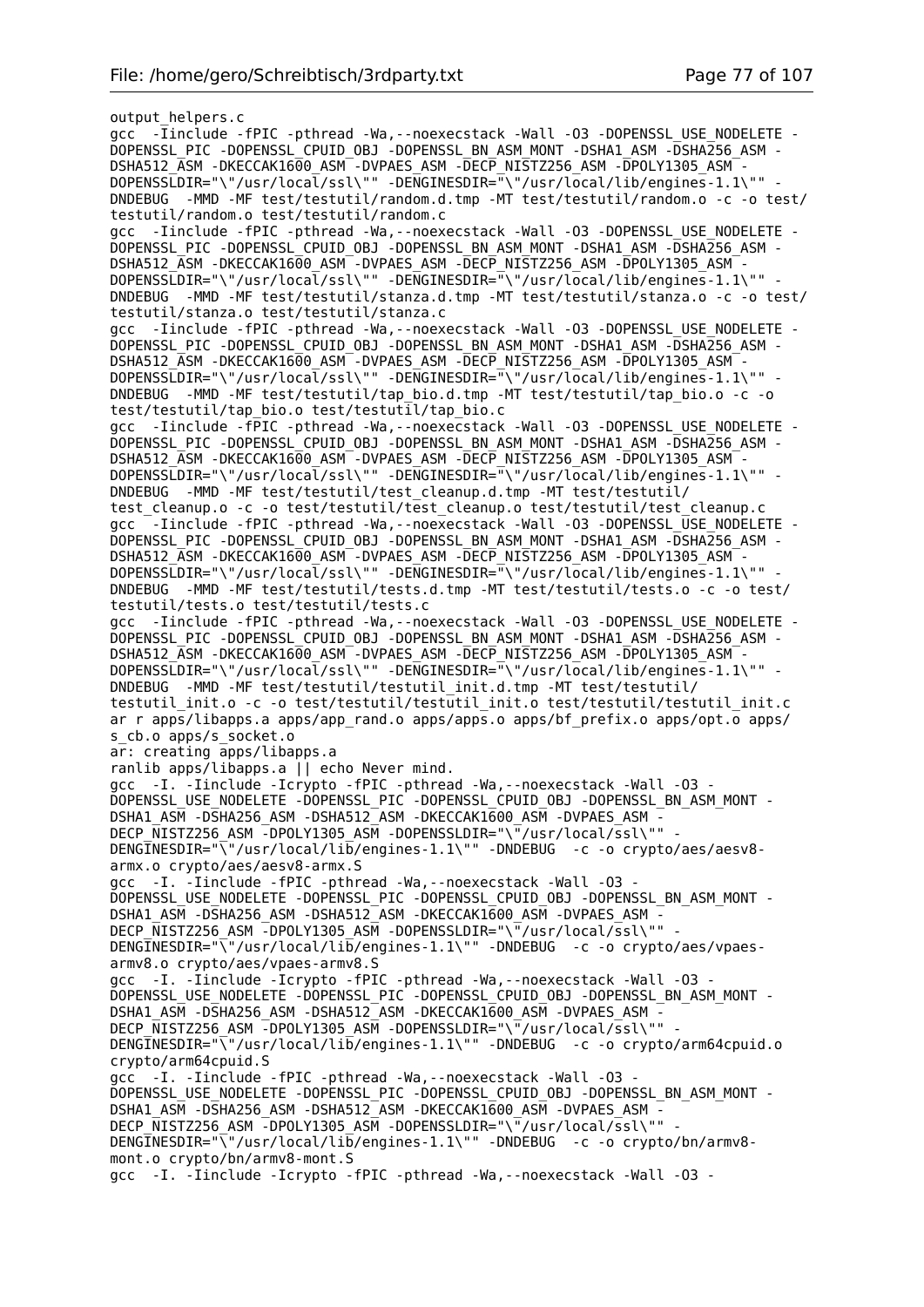DOPENSSL\_USE\_NODELETE -DOPENSSL\_PIC -DOPENSSL\_CPUID\_OBJ -DOPENSSL\_BN\_ASM\_MONT -DSHA1\_ASM -DSHA256\_ASM -DSHA512\_ASM -DKECCAK1600\_ASM -DVPAES\_ASM -DECP\_NISTZ256\_ASM -DPOLY1305\_ASM -DOPENSSLDIR="\"/usr/local/ssl\"" DENGINESDIR="\"/usr/local/lib/engines-1.1\"" -DNDEBUG -c -o crypto/chacha/chachaarmv8.o crypto/chacha/chacha-armv8.S gcc -I. -Iinclude -Icrypto -fPIC -pthread -Wa,--noexecstack -Wall -O3 - DOPENSSL\_USE\_NODELETE -DOPENSSL\_PIC -DOPENSSL\_CPUID\_OBJ -DOPENSSL\_BN\_ASM\_MONT - DSHA1\_ASM -DSHA256\_ASM -DSHA512\_ASM -DKECCAK1600\_ASM -DVPAES\_ASM -DECP NISTZ256 ASM -DPOLY1305 ASM -DOPENSSLDIR="\"/usr/local/ssl\"" DENGINESDIR="\"/usr/local/lib/engines-1.1\"" -DNDEBUG -MMD -MF crypto/ cversion.d.tmp -MT crypto/cversion.o -c -o crypto/cversion.o crypto/cversion.c gcc -I. -Iinclude -Icrypto -fPIC -pthread -Wa,--noexecstack -Wall -O3 - DOPENSSL\_USE\_NODELETE -DOPENSSL\_PIC -DOPENSSL\_CPUID\_OBJ\_-DOPENSSL\_BN\_ASM\_MONT -DSHA1\_ASM -DSHA256\_ASM -DSHA512\_ASM -DKECCAK1600\_ASM -DVPAES\_ASM -DECP NISTZ256 ASM -DPOLY1305 ASM -DOPENSSLDIR="\"/usr/local/ssl\"" DENGINESDIR="\"/usr/local/lib/engines-1.1\"" -DNDEBUG -c -o crypto/ec/ ecp\_nistz256-armv8.o crypto/ec/ecp\_nistz256-armv8.S gcc -I. -Iinclude -Icrypto -fPIC -pthread -Wa,--noexecstack -Wall -O3 - DOPENSSL\_USE\_NODELETE -DOPENSSL\_PIC -DOPENSSL\_CPUID\_OBJ -DOPENSSL\_BN\_ASM\_MONT - DSHA1\_ASM -DSHA256\_ASM -DSHA512\_ASM -DKECCAK1600\_ASM -DVPAES\_ASM - DECP\_NISTZ256\_ASM -DPOLY1305\_ASM -DOPENSSLDIR="\"/usr/local/ssl\"" DENGINESDIR="\"/usr/local/lib/engines-1.1\"" -DNDEBUG -c -o crypto/modes/ghashv8armx.o crypto/modes/ghashv8-armx.S gcc -I. -Iinclude -Icrypto -fPIC -pthread -Wa,--noexecstack -Wall -O3 - DOPENSSL\_USE\_NODELETE -DOPENSSL\_PIC -DOPENSSL\_CPUID\_OBJ -DOPENSSL\_BN\_ASM\_MONT - DSHA1\_ASM -DSHA256\_ASM -DSHA512\_ASM -DKECCAK1600\_ASM -DVPAES\_ASM -DECP NISTZ256 ASM -DPOLY1305 ASM -DOPENSSLDIR="\"/usr/local/ssl\"" DENGINESDIR="\"/usr/local/lib/engines-1.1\"" -DNDEBUG -c -o crypto/poly1305/ poly1305-armv8.o crypto/poly1305/poly1305-armv8.S gcc -I. -Iinclude -fPIC -pthread -Wa,--noexecstack -Wall -O3 - DOPENSSL\_USE\_NODELETE -DOPENSSL\_PIC -DOPENSSL\_CPUID\_OBJ -DOPENSSL\_BN\_ASM\_MONT -DSHA1\_ASM -DSHA256\_ASM -DSHA512\_ASM -DKECCAK1600\_ASM -DVPAES\_ASM - DECP\_NISTZ256\_ASM -DPOLY1305\_ASM -DOPENSSLDIR="\"/usr/local/ssl\"" DENGINESDIR="\"/usr/local/lib/engines-1.1\"" -DNDEBUG -c -o crypto/sha/keccak1600 armv8.o crypto/sha/keccak1600-armv8.S gcc -I. -Iinclude -Icrypto -fPIC -pthread -Wa,--noexecstack -Wall -O3 - DOPENSSL\_USE\_NODELETE -DOPENSSL\_PIC -DOPENSSL\_CPUID\_OBJ -DOPENSSL\_BN\_ASM\_MONT - DSHA1\_ASM -DSHA256\_ASM -DSHA512\_ASM -DKECCAK1600\_ASM -DVPAES\_ASM - DECP\_NISTZ256\_ASM -DPOLY1305\_ASM -DOPENSSLDIR="\"/usr/local/ssl\"" DENGINESDIR="\"/usr/local/lib/engines-1.1\"" -DNDEBUG -c -o crypto/sha/sha1 armv8.o crypto/sha/sha1-armv8.S gcc -I. -Iinclude -Icrypto -fPIC -pthread -Wa,--noexecstack -Wall -O3 - DOPENSSL\_USE\_NODELETE -DOPENSSL\_PIC -DOPENSSL\_CPUID\_OBJ -DOPENSSL\_BN\_ASM\_MONT - DSHA1\_ASM -DSHA256\_ASM -DSHA512\_ASM -DKECCAK1600\_ASM -DVPAES\_ASM -DECP NISTZ256 ASM -DPOLY1305 ASM -DOPENSSLDIR="\"/usr/local/ssl\"" DENGINESDIR="\"/usr/local/lib/engines-1.1\"" -DNDEBUG -c -o crypto/sha/sha256 armv8.o crypto/sha/sha256-armv8.S gcc -I. -Iinclude -Icrypto -fPIC -pthread -Wa,--noexecstack -Wall -O3 - DOPENSSL\_USE\_NODELETE -DOPENSSL\_PIC -DOPENSSL\_CPUID\_OBJ -DOPENSSL\_BN\_ASM\_MONT - DSHA1\_ASM -DSHA256\_ASM -DSHA512\_ASM -DKECCAK1600\_ASM -DVPAES\_ASM - DECP\_NISTZ256\_ASM -DPOLY1305\_ASM -DOPENSSLDIR="\"/usr/local/ssl\"" - DENGINESDIR="\"/usr/local/lib/engines-1.1\"" -DNDEBUG -c -o crypto/sha/sha512armv8.o crypto/sha/sha512-armv8.S ar r libssl.a ssl/bio ssl.o ssl/d1 lib.o ssl/d1 msg.o ssl/d1 srtp.o ssl/methods.o ssl/packet.o ssl/pqueue.o ssl/record/dtls1\_bitmap.o ssl/record/rec\_layer\_d1.o ssl/ record/rec\_layer\_s3.o ssl/record/ssl3\_buffer.o ssl/record/ssl3\_record.o ssl/record/ ssl3\_record\_tls13.o ssl/s3\_cbc.o ssl/s3\_enc.o ssl/s3\_lib.o ssl/s3\_msg.o ssl/ ssl\_asn1.o ssl/ssl\_cert.o ssl/ssl\_ciph.o ssl/ssl\_conf.o ssl/ssl\_err.o ssl/ ssl\_init.o ssl/ssl\_lib.o ssl/ssl\_mcnf.o ssl/ssl\_rsa.o ssl/ssl\_sess.o ssl/ ssl\_stat.o ssl/ssl\_txt.o ssl/ssl\_utst.o ssl/statem/extensions.o ssl/statem/ extensions\_clnt.o ssl/statem/extensions\_cust.o ssl/statem/extensions\_srvr.o ssl/ statem/statem.o ssl/statem/statem\_clnt.o ssl/statem/statem\_dtls.o ssl/statem/ statem lib.o ssl/statem/statem srvr.o ssl/t1 enc.o ssl/t1 lib.o ssl/t1 trce.o ssl/ tls13\_enc.o ssl/tls\_srp.o ar: creating libssl.a ar r libcrypto.a crypto/aes/aes\_cbc.o crypto/aes/aes\_cfb.o crypto/aes/aes\_core.o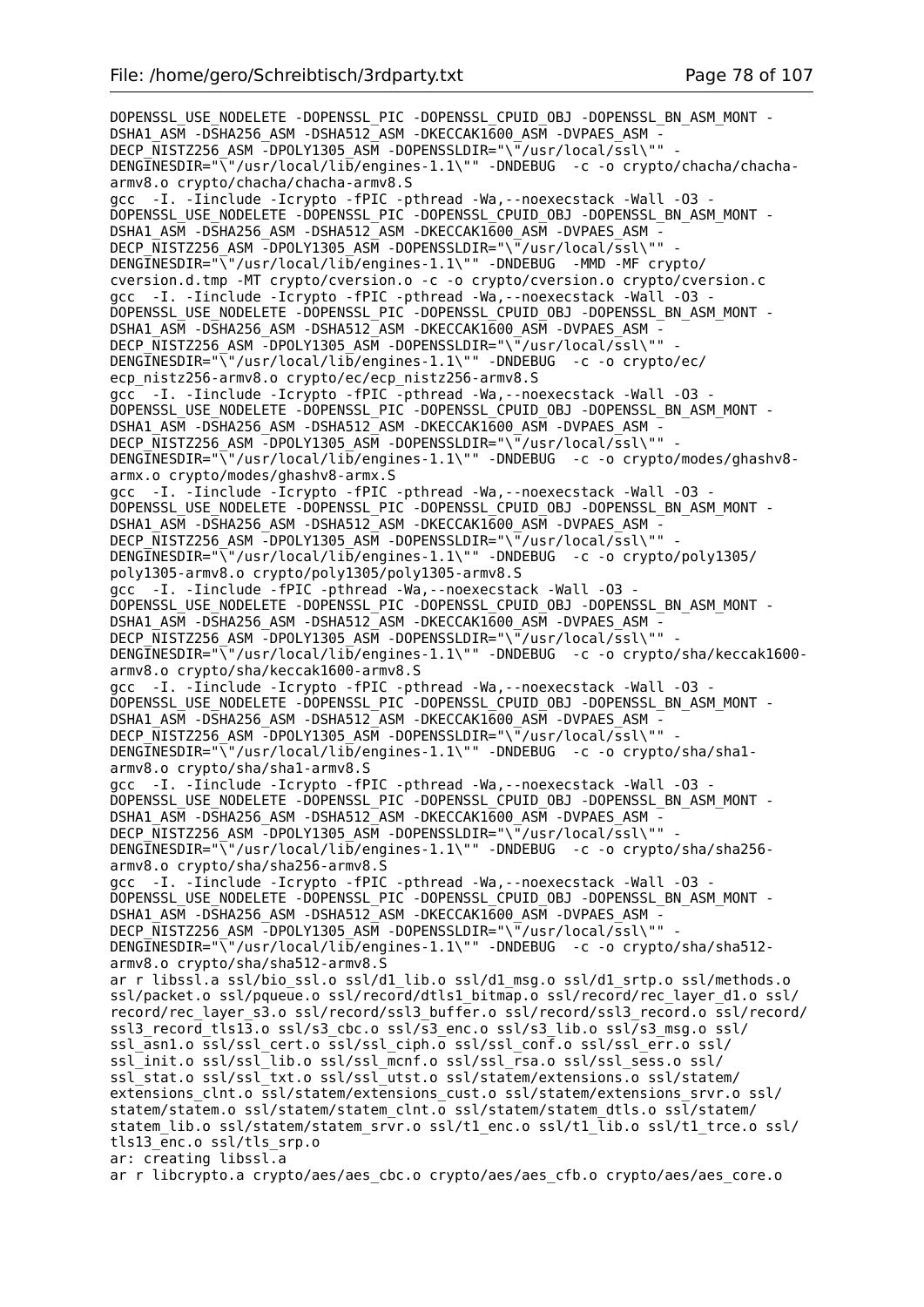crypto/aes/aes\_ecb.o crypto/aes/aes\_ige.o crypto/aes/aes\_misc.o crypto/aes/ aes\_ofb.o crypto/aes/aes\_wrap.o crypto/aes/aesv8-armx.o crypto/aes/vpaes-armv8.o crypto/aria/aria.o crypto/arm64cpuid.o crypto/armcap.o crypto/asn1/a\_bitstr.o crypto/asn1/a\_d2i\_fp.o crypto/asn1/a\_digest.o crypto/asn1/a\_dup.o crypto/asn1/ a gentm.o crypto/asn1/a i2d fp.o crypto/asn1/a int.o crypto/asn1/a mbstr.o crypto/ asn1/a\_object.o crypto/asn1/a\_octet.o crypto/asn1/a\_print.o crypto/asn1/a\_sign.o crypto/asn1/a\_strex.o crypto/asn1/a\_strnid.o crypto/asn1/a\_time.o crypto/asn1/ a\_type.o crypto/asn1/a\_utctm.o crypto/asn1/a\_utf8.o crypto/asn1/a\_verify.o crypto/ asn1/ameth\_lib.o crypto/asn1/asn1\_err.o crypto/asn1/asn1\_gen.o crypto/asn1/ asn1 item list.o crypto/asn1/asn1 lib.o crypto/asn1/asn1 par.o crypto/asn1/ asn mime.o crypto/asn1/asn moid.o crypto/asn1/asn mstbl.o crypto/asn1/asn pack.o crypto/asn1/bio\_asn1.o crypto/asn1/bio\_ndef.o crypto/asn1/d2i\_pr.o crypto/asn1/ d2i\_pu.o crypto/asn1/evp\_asn1.o crypto/asn1/f\_int.o crypto/asn1/f\_string.o crypto/ asn1/i2d\_pr.o crypto/asn1/i2d\_pu.o crypto/asn1/n\_pkey.o crypto/asn1/nsseq.o crypto/ asn1/p5\_pbe.o crypto/asn1/p5\_pbev2.o crypto/asn1/p5\_scrypt.o crypto/asn1/p8\_pkey.o crypto/asn1/t\_bitst.o crypto/asn1/t\_pkey.o crypto/asn1/t\_spki.o crypto/asn1/ tasn dec.o crypto/asn1/tasn enc.o crypto/asn1/tasn fre.o crypto/asn1/tasn new.o crypto/asn1/tasn\_prn.o crypto/asn1/tasn\_scn.o crypto/asn1/tasn\_typ.o crypto/asn1/ tasn\_utl.o crypto/asn1/x\_algor.o crypto/asn1/x\_bignum.o crypto/asn1/x\_info.o crypto/asn1/x\_int64.o crypto/asn1/x\_long.o crypto/asn1/x\_pkey.o crypto/asn1/ x sig.o crypto/asn1/x spki.o crypto/asn1/x val.o crypto/async/arch/async null.o crypto/async/arch/async\_posix.o crypto/async/arch/async\_win.o crypto/async/async.o crypto/async/async\_err.o crypto/async/async\_wait.o crypto/bf/bf\_cfb64.o crypto/bf/ bf ecb.o crypto/bf/bf enc.o crypto/bf/bf ofb64.o crypto/bf/bf skey.o crypto/bio/ b\_addr.o crypto/bio/b\_dump.o crypto/bio/b\_print.o crypto/bio/b\_sock.o crypto/bio/ b\_sock2.o crypto/bio/bf\_buff.o crypto/bio/bf\_lbuf.o crypto/bio/bf\_nbio.o crypto/ bio/bf\_null.o crypto/bio/bio\_cb.o crypto/bio/bio\_err.o crypto/bio/bio\_lib.o crypto/ bio/bio\_meth.o crypto/bio/bss\_acpt.o crypto/bio/bss\_bio.o crypto/bio/bss\_conn.o crypto/bio/bss\_dgram.o crypto/bio/bss\_fd.o crypto/bio/bss\_file.o crypto/bio/ bss\_log.o crypto/bio/bss\_mem.o crypto/bio/bss\_null.o crypto/bio/bss\_sock.o crypto/ blake2/blake2b.o crypto/blake2/blake2s.o crypto/blake2/m\_blake2b.o crypto/blake2/ m\_blake2s.o crypto/bn/armv8-mont.o crypto/bn/bn\_add.o crypto/bn/bn\_asm.o crypto/bn/ bn\_blind.o crypto/bn/bn\_const.o crypto/bn/bn\_ctx.o crypto/bn/bn\_depr.o crypto/bn/ bn\_dh.o crypto/bn/bn\_div.o crypto/bn/bn\_err.o crypto/bn/bn\_exp.o crypto/bn/ bn\_exp2.o crypto/bn/bn\_gcd.o crypto/bn/bn\_gf2m.o crypto/bn/bn\_intern.o crypto/bn/ bn\_kron.o crypto/bn/bn\_lib.o crypto/bn/bn\_mod.o crypto/bn/bn\_mont.o crypto/bn/ bn\_mpi.o crypto/bn/bn\_mul.o crypto/bn/bn\_nist.o crypto/bn/bn\_prime.o crypto/bn/ bn\_print.o crypto/bn/bn\_rand.o crypto/bn/bn\_recp.o crypto/bn/bn\_shift.o crypto/bn/ bn sqr.o crypto/bn/bn sqrt.o crypto/bn/bn srp.o crypto/bn/bn word.o crypto/bn/ bn\_x931p.o crypto/buffer/buf\_err.o crypto/buffer/buffer.o crypto/camellia/ camellia.o crypto/camellia/cmll\_cbc.o crypto/camellia/cmll\_cfb.o crypto/camellia/ cmll\_ctr.o crypto/camellia/cmll\_ecb.o crypto/camellia/cmll\_misc.o crypto/camellia/ cmll\_ofb.o crypto/cast/c\_cfb64.o crypto/cast/c\_ecb.o crypto/cast/c\_enc.o crypto/ cast/c\_ofb64.o crypto/cast/c\_skey.o crypto/chacha/chacha-armv8.o crypto/cmac/ cm\_ameth.o crypto/cmac/cm\_pmeth.o crypto/cmac/cmac.o crypto/cms/cms\_asn1.o crypto/ cms/cms att.o crypto/cms/cms cd.o crypto/cms/cms dd.o crypto/cms/cms enc.o crypto/ cms/cms env.o crypto/cms/cms err.o crypto/cms/cms ess.o crypto/cms/cms io.o crypto/ cms/cms\_kari.o crypto/cms/cms\_lib.o crypto/cms/cms\_pwri.o crypto/cms/cms\_sd.o crypto/cms/cms\_smime.o crypto/comp/c\_zlib.o crypto/comp/comp\_err.o crypto/comp/ comp lib.o crypto/conf/conf api.o crypto/conf/conf def.o crypto/conf/conf err.o crypto/conf/conf\_lib.o crypto/conf/conf\_mall.o crypto/conf/conf\_mod.o crypto/conf/ conf sap.o crypto/conf/conf ssl.o crypto/cpt err.o crypto/cryptlib.o crypto/ct/ ct\_b64.o crypto/ct/ct\_err.o crypto/ct/ct\_log.o crypto/ct/ct\_oct.o crypto/ct/ ct\_policy.o crypto/ct/ct\_prn.o crypto/ct/ct\_sct.o crypto/ct/ct\_sct\_ctx.o crypto/ct/ ct\_vfy.o crypto/ct/ct\_x509v3.o crypto/ctype.o crypto/cversion.o crypto/des/ cbc\_cksm.o crypto/des/cbc\_enc.o crypto/des/cfb64ede.o crypto/des/cfb64enc.o crypto/ des/cfb\_enc.o crypto/des/des\_enc.o crypto/des/ecb3\_enc.o crypto/des/ecb\_enc.o crypto/des/fcrypt.o crypto/des/fcrypt\_b.o crypto/des/ofb64ede.o crypto/des/ ofb64enc.o crypto/des/ofb\_enc.o crypto/des/pcbc\_enc.o crypto/des/qud\_cksm.o crypto/ des/rand\_key.o crypto/des/set\_key.o crypto/des/str2key.o crypto/des/xcbc\_enc.o crypto/dh/dh\_ameth.o crypto/dh/dh\_asn1.o crypto/dh/dh\_check.o crypto/dh/dh\_depr.o crypto/dh/dh\_err.o crypto/dh/dh\_gen.o crypto/dh/dh\_kdf.o crypto/dh/dh\_key.o crypto/ dh/dh\_lib.o crypto/dh/dh\_meth.o crypto/dh/dh\_pmeth.o crypto/dh/dh\_prn.o crypto/dh/ dh\_rfc5114.o crypto/dh/dh\_rfc7919.o crypto/dsa/dsa\_ameth.o crypto/dsa/dsa\_asn1.o crypto/dsa/dsa\_depr.o crypto/dsa/dsa\_err.o crypto/dsa/dsa\_gen.o crypto/dsa/ dsa key.o crypto/dsa/dsa lib.o crypto/dsa/dsa meth.o crypto/dsa/dsa ossl.o crypto/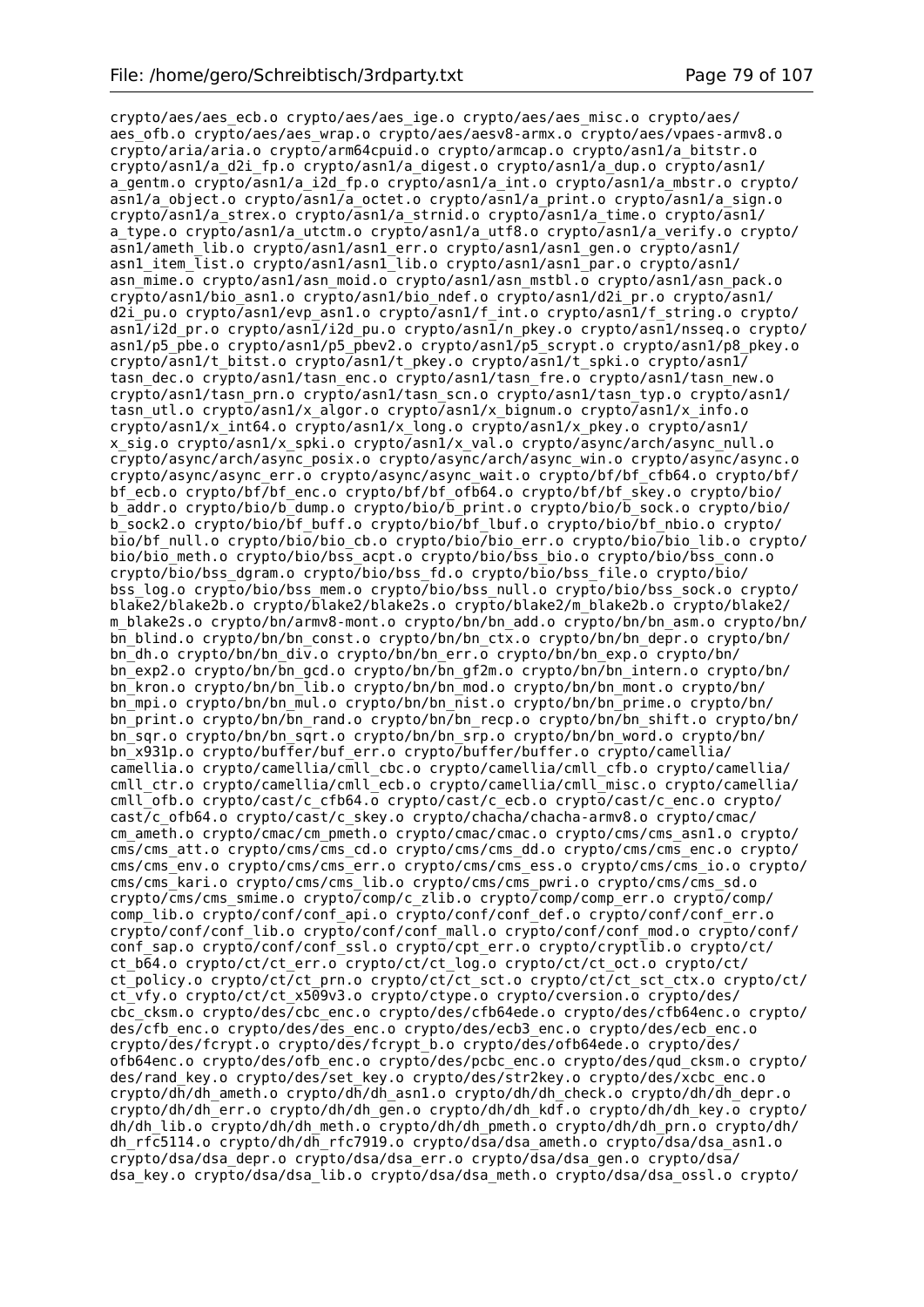dsa/dsa\_pmeth.o crypto/dsa/dsa\_prn.o crypto/dsa/dsa\_sign.o crypto/dsa/dsa\_vrf.o crypto/dso/dso\_dl.o crypto/dso/dso\_dlfcn.o crypto/dso/dso\_err.o crypto/dso/ dso\_lib.o crypto/dso/dso\_openssl.o crypto/dso/dso\_vms.o crypto/dso/dso\_win32.o crypto/ebcdic.o crypto/ec/curve25519.o crypto/ec/curve448/arch\_32/f\_impl.o crypto/ ec/curve448/curve448.o crypto/ec/curve448/curve448\_tables.o crypto/ec/curve448/ eddsa.o crypto/ec/curve448/f\_generic.o crypto/ec/curve448/scalar.o crypto/ec/ ec2\_oct.o crypto/ec/ec2\_smpl.o crypto/ec/ec\_ameth.o crypto/ec/ec\_asn1.o crypto/ec/ ec\_check.o crypto/ec/ec\_curve.o crypto/ec/ec\_cvt.o crypto/ec/ec\_err.o crypto/ec/ ec<sup>key.o</sup> crypto/ec/ec kmeth.o crypto/ec/ec lib.o crypto/ec/ec mult.o crypto/ec/ ec oct.o crypto/ec/ec pmeth.o crypto/ec/ec print.o crypto/ec/ecdh kdf.o crypto/ec/ ecdh ossl.o crypto/ec/ecdsa ossl.o crypto/ec/ecdsa sign.o crypto/ec/ecdsa vrf.o crypto/ec/eck\_prn.o crypto/ec/ecp\_mont.o crypto/ec/ecp\_nist.o crypto/ec/ ecp\_nistp224.o crypto/ec/ecp\_nistp256.o crypto/ec/ecp\_nistp521.o crypto/ec/ ecp\_nistputil.o crypto/ec/ecp\_nistz256-armv8.o crypto/ec/ecp\_nistz256.o crypto/ec/ ecp\_oct.o crypto/ec/ecp\_smpl.o crypto/ec/ecx\_meth.o crypto/engine/eng\_all.o crypto/ engine/eng\_cnf.o crypto/engine/eng\_ctrl.o crypto/engine/eng\_dyn.o crypto/engine/ eng err.o crypto/engine/eng fat.o crypto/engine/eng\_init.o crypto/engine/eng\_lib.o crypto/engine/eng\_list.o crypto/engine/eng\_openssl.o crypto/engine/eng\_pkey.o crypto/engine/eng\_rdrand.o crypto/engine/eng\_table.o crypto/engine/tb\_asnmth.o crypto/engine/tb\_cipher.o crypto/engine/tb\_dh.o crypto/engine/tb\_digest.o crypto/ engine/tb dsa.o crypto/engine/tb eckey.o crypto/engine/tb pkmeth.o crypto/engine/ tb\_rand.o crypto/engine/tb\_rsa.o crypto/err/err.o crypto/err/err\_all.o crypto/err/ err\_prn.o crypto/evp/bio\_b64.o crypto/evp/bio\_enc.o crypto/evp/bio\_md.o crypto/evp/ bio\_ok.o crypto/evp/c\_allc.o crypto/evp/c\_alld.o crypto/evp/cmeth\_lib.o crypto/evp/ digest.o crypto/evp/e\_aes.o crypto/evp/e\_aes\_cbc\_hmac\_sha1.o crypto/evp/ e aes cbc hmac sha256.o crypto/evp/e aria.o crypto/evp/e bf.o crypto/evp/ e\_camellia.o crypto/evp/e\_cast.o crypto/evp/e\_chacha20\_poly1305.o crypto/evp/ e\_des.o crypto/evp/e\_des3.o crypto/evp/e\_idea.o crypto/evp/e\_null.o crypto/evp/ e\_old.o crypto/evp/e\_rc2.o crypto/evp/e\_rc4.o crypto/evp/e\_rc4\_hmac\_md5.o crypto/ evp/e\_rc5.o crypto/evp/e\_seed.o crypto/evp/e\_sm4.o crypto/evp/e\_xcbc\_d.o crypto/ evp/encode.o crypto/evp/evp\_cnf.o crypto/evp/evp\_enc.o crypto/evp/evp\_err.o crypto/ evp/evp\_key.o crypto/evp/evp\_lib.o crypto/evp/evp\_pbe.o crypto/evp/evp\_pkey.o crypto/evp/m\_md2.o crypto/evp/m\_md4.o crypto/evp/m\_md5.o crypto/evp/m\_md5\_sha1.o crypto/evp/m\_mdc2.o crypto/evp/m\_null.o crypto/evp/m\_ripemd.o crypto/evp/m\_sha1.o crypto/evp/m\_sha3.o crypto/evp/m\_sigver.o crypto/evp/m\_wp.o crypto/evp/names.o crypto/evp/p5\_crpt.o crypto/evp/p5\_crpt2.o crypto/evp/p\_dec.o crypto/evp/p\_enc.o crypto/evp/p\_lib.o crypto/evp/p\_open.o crypto/evp/p\_seal.o crypto/evp/p\_sign.o crypto/evp/p\_verify.o crypto/evp/pbe\_scrypt.o crypto/evp/pmeth\_fn.o crypto/evp/ pmeth gn.o crypto/evp/pmeth lib.o crypto/ex data.o crypto/getenv.o crypto/hmac/ hm\_ameth.o crypto/hmac/hm\_pmeth.o crypto/hmac/hmac.o crypto/idea/i\_cbc.o crypto/ idea/i\_cfb64.o crypto/idea/i\_ecb.o crypto/idea/i\_ofb64.o crypto/idea/i\_skey.o crypto/init.o crypto/kdf/hkdf.o crypto/kdf/kdf\_err.o crypto/kdf/scrypt.o crypto/ kdf/tls1 prf.o crypto/lhash/lh stats.o crypto/lhash/lhash.o crypto/md4/md4 dgst.o crypto/md4/md4\_one.o crypto/md5/md5\_dgst.o crypto/md5/md5\_one.o crypto/mdc2/ mdc2\_one.o crypto/mdc2/mdc2dgst.o crypto/mem.o crypto/mem\_dbg.o crypto/mem\_sec.o crypto/modes/cbc128.o crypto/modes/ccm128.o crypto/modes/cfb128.o crypto/modes/ ctr128.o crypto/modes/cts128.o crypto/modes/gcm128.o crypto/modes/ghashv8-armx.o crypto/modes/ocb128.o crypto/modes/ofb128.o crypto/modes/wrap128.o crypto/modes/ xts128.o crypto/o\_dir.o crypto/o\_fips.o crypto/o\_fopen.o crypto/o\_init.o crypto/ o\_str.o crypto/o\_time.o crypto/objects/o\_names.o crypto/objects/obj\_dat.o crypto/ objects/obj\_err.o crypto/objects/obj\_lib.o crypto/objects/obj\_xref.o crypto/ocsp/ ocsp\_asn.o crypto/ocsp/ocsp\_cl.o crypto/ocsp/ocsp\_err.o crypto/ocsp/ocsp\_ext.o crypto/ocsp/ocsp\_ht.o crypto/ocsp/ocsp\_lib.o crypto/ocsp/ocsp\_prn.o crypto/ocsp/ ocsp\_srv.o crypto/ocsp/ocsp\_vfy.o crypto/ocsp/v3\_ocsp.o crypto/pem/pem\_all.o crypto/pem/pem\_err.o crypto/pem/pem\_info.o crypto/pem/pem\_lib.o crypto/pem/ pem\_oth.o crypto/pem/pem\_pk8.o crypto/pem/pem\_pkey.o crypto/pem/pem\_sign.o crypto/ pem/pem\_x509.o crypto/pem/pem\_xaux.o crypto/pem/pvkfmt.o crypto/pkcs12/p12\_add.o crypto/pkcs12/p12\_asn.o crypto/pkcs12/p12\_attr.o crypto/pkcs12/p12\_crpt.o crypto/ pkcs12/p12\_crt.o crypto/pkcs12/p12\_decr.o crypto/pkcs12/p12\_init.o crypto/pkcs12/ p12\_key.o crypto/pkcs12/p12\_kiss.o crypto/pkcs12/p12\_mutl.o crypto/pkcs12/ p12\_npas.o crypto/pkcs12/p12\_p8d.o crypto/pkcs12/p12\_p8e.o crypto/pkcs12/ p12\_sbag.o crypto/pkcs12/p12\_utl.o crypto/pkcs12/pk12err.o crypto/pkcs7/bio\_pk7.o crypto/pkcs7/pk7\_asn1.o crypto/pkcs7/pk7\_attr.o crypto/pkcs7/pk7\_doit.o crypto/ pkcs7/pk7\_lib.o crypto/pkcs7/pk7\_mime.o crypto/pkcs7/pk7\_smime.o crypto/pkcs7/ pkcs7err.o crypto/poly1305/poly1305-armv8.o crypto/poly1305/poly1305.o crypto/ poly1305/poly1305\_ameth.o crypto/poly1305/poly1305\_pmeth.o crypto/rand/drbg\_ctr.o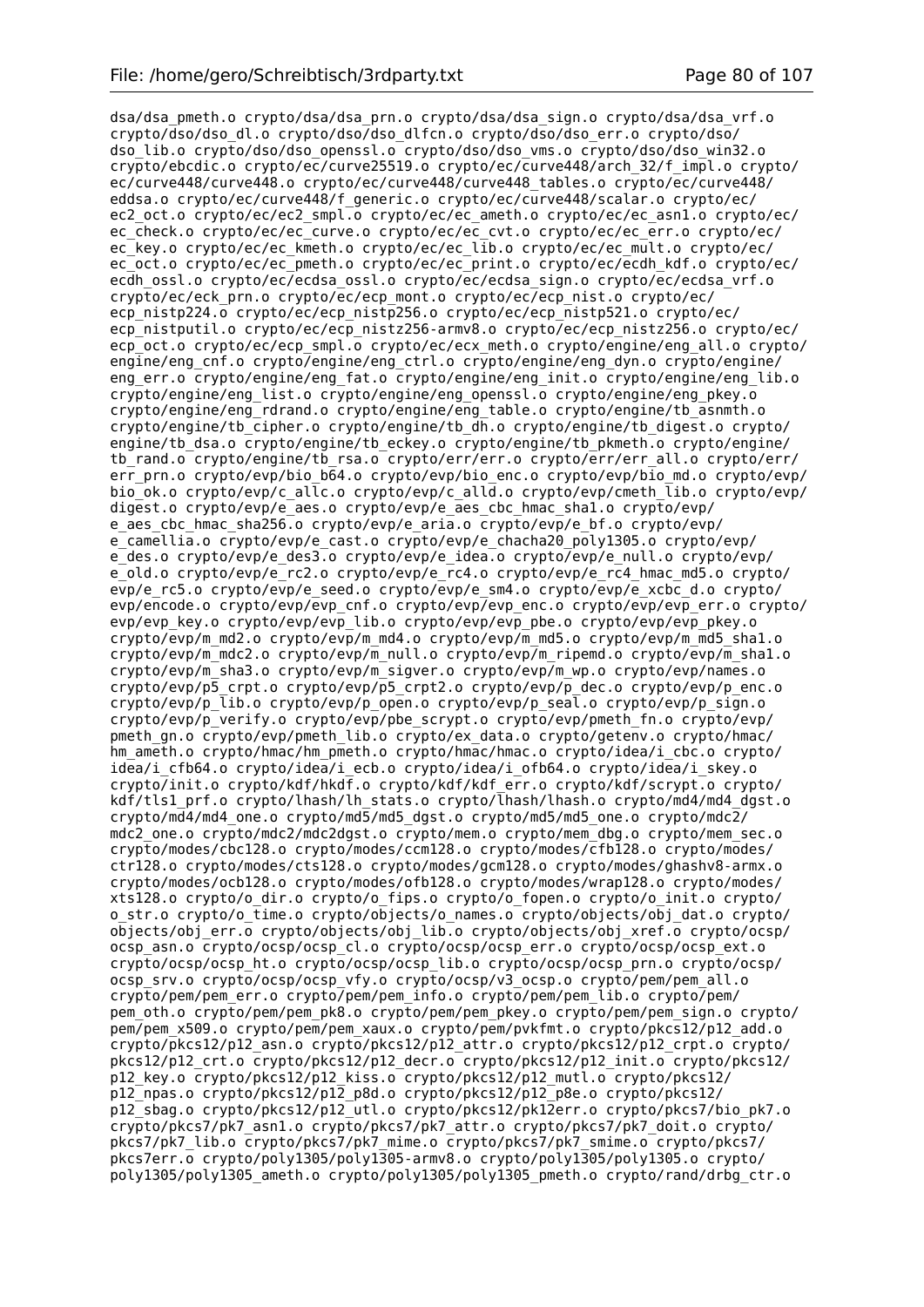crypto/rand/drbg\_lib.o crypto/rand/rand\_egd.o crypto/rand/rand\_err.o crypto/rand/ rand lib.o crypto/rand/rand unix.o crypto/rand/rand vms.o crypto/rand/rand win.o  $crypto/rand/randfile.o crypto/rc2/rc2$  cbc.o crypto/rc2/rc2 ecb.o crypto/rc $\overline{2}/$ rc2\_skey.o crypto/rc2/rc2cfb64.o crypto/rc2/rc2ofb64.o crypto/rc4/rc4\_enc.o crypto/ rc4/rc4\_skey.o crypto/ripemd/rmd\_dgst.o crypto/ripemd/rmd\_one.o crypto/rsa/ rsa ameth.o crypto/rsa/rsa asn1.o crypto/rsa/rsa chk.o crypto/rsa/rsa crpt.o crypto/rsa/rsa\_depr.o crypto/rsa/rsa\_err.o crypto/rsa/rsa\_gen.o crypto/rsa/ rsa\_lib.o crypto/rsa/rsa\_meth.o crypto/rsa/rsa\_mp.o crypto/rsa/rsa\_none.o crypto/ rsa/rsa\_oaep.o crypto/rsa/rsa\_ossl.o crypto/rsa/rsa\_pk1.o crypto/rsa/rsa\_pmeth.o crypto/rsa/rsa\_prn.o crypto/rsa/rsa\_pss.o crypto/rsa/rsa\_saos.o crypto/rsa/ rsa\_sign.o crypto/rsa/rsa\_ssl.o crypto/rsa/rsa\_x931.o crypto/rsa/rsa\_x931g.o crypto/seed/seed.o crypto/seed/seed\_cbc.o crypto/seed/seed\_cfb.o crypto/seed/ seed\_ecb.o crypto/seed/seed\_ofb.o crypto/sha/keccak1600-armv8.o crypto/sha/sha1armv8.o crypto/sha/sha1\_one.o crypto/sha/sha1dgst.o crypto/sha/sha256-armv8.o crypto/sha/sha256.o crypto/sha/sha512-armv8.o crypto/sha/sha512.o crypto/siphash/ siphash.o crypto/siphash/siphash\_ameth.o crypto/siphash/siphash\_pmeth.o crypto/sm2/ sm2 crypt.o crypto/sm2/sm2 err.o crypto/sm2/sm2 pmeth.o crypto/sm2/sm2 sign.o crypto/sm3/m\_sm3.o crypto/sm3/sm3.o crypto/sm4/sm4.o crypto/srp/srp\_lib.o crypto/ srp/srp\_vfy.o crypto/stack/stack.o crypto/store/loader\_file.o crypto/store/ store err.o crypto/store/store init.o crypto/store/store lib.o crypto/store/ store\_register.o crypto/store/store\_strings.o crypto/threads\_none.o crypto/ threads pthread.o crypto/threads win.o crypto/ts/ts asn1.o crypto/ts/ts conf.o crypto/ts/ts\_err.o crypto/ts/ts\_lib.o crypto/ts/ts\_req\_print.o crypto/ts/ ts req utils.o crypto/ts/ts rsp\_print.o crypto/ts/ts rsp sign.o crypto/ts/ ts\_rsp\_utils.o crypto/ts/ts\_rsp\_verify.o crypto/ts/ts\_verify\_ctx.o crypto/txt\_db/ txt\_db.o crypto/ui/ui\_err.o crypto/ui/ui\_lib.o crypto/ui/ui\_null.o crypto/ui/ ui\_openssl.o crypto/ui/ui\_util.o crypto/uid.o crypto/whrlpool/wp\_block.o crypto/ whrlpool/wp\_dgst.o crypto/x509/by\_dir.o crypto/x509/by\_file.o crypto/x509/t\_crl.o crypto/x509/t\_req.o crypto/x509/t\_x509.o crypto/x509/x509\_att.o crypto/x509/ x509\_cmp.o crypto/x509/x509\_d2.o crypto/x509/x509\_def.o crypto/x509/x509\_err.o crypto/x509/x509\_ext.o crypto/x509/x509\_lu.o crypto/x509/x509\_meth.o crypto/x509/  $x509$  obj.o crypto/x509/x509 r2x.o crypto/x509/x509 req.o crypto/x509/x509 set.o crypto/x509/x509\_trs.o crypto/x509/x509\_txt.o crypto/x509/x509\_v3.o crypto/x509/ x509\_vfy.o crypto/x509/x509\_vpm.o crypto/x509/x509cset.o crypto/x509/x509name.o crypto/x509/x509rset.o crypto/x509/x509spki.o crypto/x509/x509type.o crypto/x509/ x\_all.o crypto/x509/x\_attrib.o crypto/x509/x\_crl.o crypto/x509/x\_exten.o crypto/ x509/x\_name.o crypto/x509/x\_pubkey.o crypto/x509/x\_req.o crypto/x509/x\_x509.o crypto/x509/x\_x509a.o crypto/x509v3/pcy\_cache.o crypto/x509v3/pcy\_data.o crypto/ x509v3/pcy\_lib.o crypto/x509v3/pcy\_map.o crypto/x509v3/pcy\_node.o crypto/x509v3/ pcy\_tree.o crypto/x509v3/v3\_addr.o crypto/x509v3/v3\_admis.o crypto/x509v3/ v3\_akey.o crypto/x509v3/v3\_akeya.o crypto/x509v3/v3\_alt.o crypto/x509v3/v3\_asid.o crypto/x509v3/v3\_bcons.o crypto/x509v3/v3\_bitst.o crypto/x509v3/v3\_conf.o crypto/ x509v3/v3\_cpols.o crypto/x509v3/v3\_crld.o crypto/x509v3/v3\_enum.o crypto/x509v3/ v3 extku.o crypto/x509v3/v3 genn.o crypto/x509v3/v3\_ia5.o crypto/x509v3/v3\_info.o crypto/x509v3/v3\_int.o crypto/x509v3/v3\_lib.o crypto/x509v3/v3\_ncons.o crypto/ x509v3/v3\_pci.o crypto/x509v3/v3\_pcia.o crypto/x509v3/v3\_pcons.o crypto/x509v3/ v3\_pku.o crypto/x509v3/v3\_pmaps.o crypto/x509v3/v3\_prn.o crypto/x509v3/v3\_purp.o crypto/x509v3/v3\_skey.o crypto/x509v3/v3\_sxnet.o crypto/x509v3/v3\_tlsf.o crypto/ x509v3/v3 utl.o crypto/x509v3/v3err.o engines/e afalg.o engines/e capi.o engines/ e padlock.o ar: creating libcrypto.a ranlib libssl.a || echo Never mind. ar r test/libtestutil.a test/testutil/basic\_output.o test/testutil/cb.o test/ testutil/driver.o test/testutil/format\_output.o test/testutil/main.o test/testutil/ output helpers.o test/testutil/random.o test/testutil/stanza.o test/testutil/ tap\_bio.o test/testutil/test\_cleanup.o test/testutil/tests.o test/testutil/ testutil\_init.o ar: creating test/libtestutil.a ranlib test/libtestutil.a || echo Never mind. ranlib libcrypto.a || echo Never mind. make[1]: Leaving directory '/home/gero/studio-link/3rdparty/build/openssl-1.1.1m' + cp -a include/openssl ../3rdparty/include/ + cp -a libcrypto.a libssl.a ../3rdparty/lib/ + popd ~/studio-link/3rdparty/build ~/studio-link/3rdparty

+ '[' '!' -d soundio ']'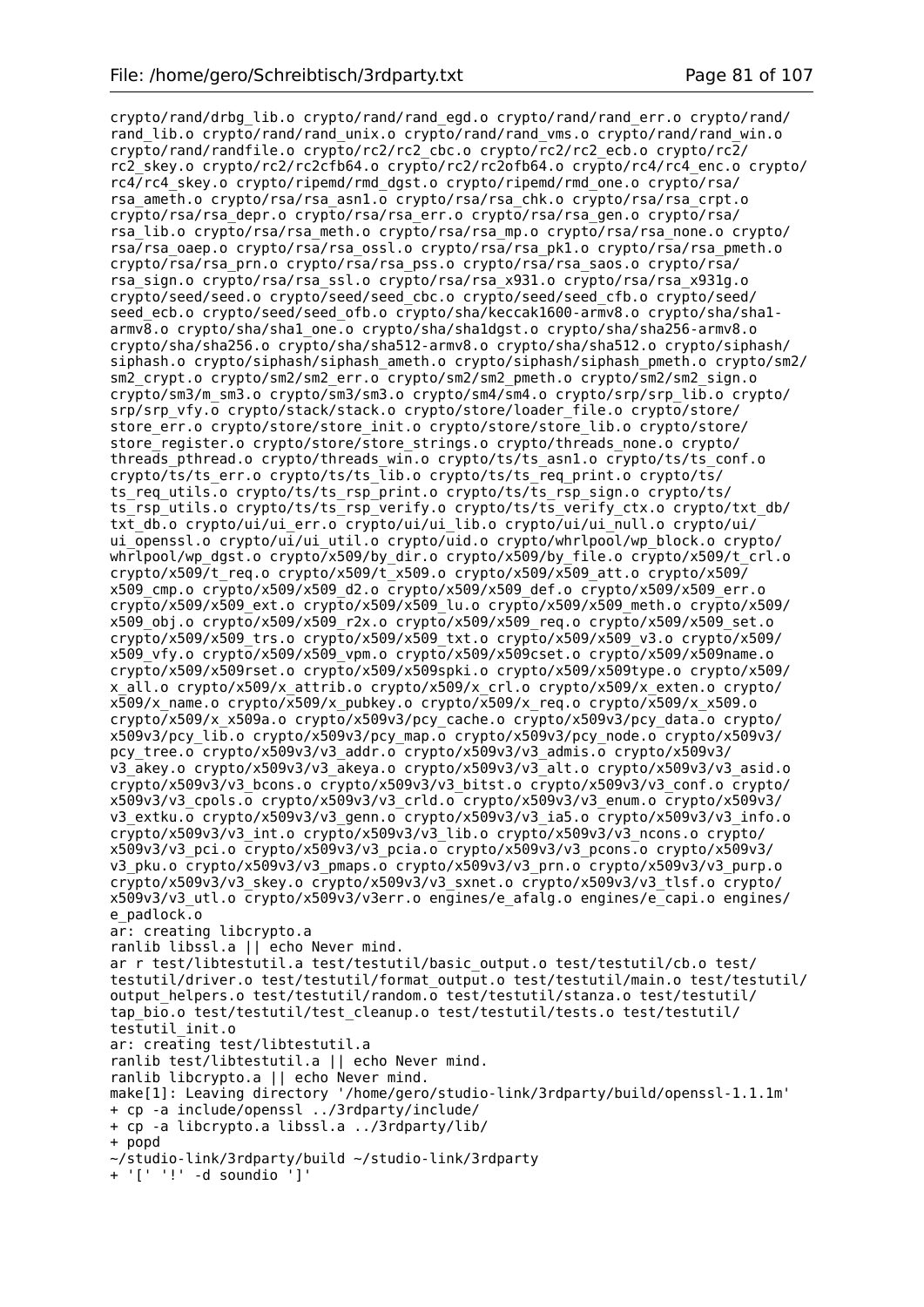+ sl\_get\_soundio + wget https://github.com/studio-link-3rdparty/libsoundio/archive/master.tar.gz -O soundio.tar.gz --2022-01-22 21:12:58-- https://github.com/studio-link-3rdparty/libsoundio/ archive/master.tar.gz Resolving github.com (github.com)... 140.82.121.3 Connecting to github.com (github.com)|140.82.121.3|:443... connected. HTTP request sent, awaiting response... 302 Found Location: https://codeload.github.com/studio-link-3rdparty/libsoundio/tar.gz/ master [following] --2022-01-22 21:12:59-- https://codeload.github.com/studio-link-3rdparty/ libsoundio/tar.gz/master Resolving codeload.github.com (codeload.github.com)... 140.82.121.10 Connecting to codeload.github.com (codeload.github.com)|140.82.121.10|:443... connected. HTTP request sent, awaiting response... 200 OK Length: unspecified [application/x-gzip] Saving to: 'soundio.tar.gz' soundio.tar.gz [ <=> ] 117,57K --.-KB/s in 0,04s 2022-01-22 21:12:59 (3,05 MB/s) - 'soundio.tar.gz' saved [120392] + tar -xzf soundio.tar.gz + wget https://github.com/studio-link-3rdparty/libsoundio/compare/ master...wasapi\_patches.diff --2022-01-22 21:12:59-- https://github.com/studio-link-3rdparty/libsoundio/ compare/master...wasapi\_patches.diff Resolving github.com (github.com)... 140.82.121.3 Connecting to github.com (github.com)|140.82.121.3|:443... connected. HTTP request sent, awaiting response... 200 OK Length: 13206 (13K) [text/plain] Saving to: 'master...wasapi\_patches.diff' master...wasapi\_pat 100%[==================>] 12,90K --.-KB/s in 0,002s 2022-01-22 21:12:59 (6,46 MB/s) - 'master...wasapi\_patches.diff' saved [13206/13206] + wget https://github.com/studio-link-3rdparty/libsoundio/compare/ master...pulseaudio\_patches.diff --2022-01-22 21:12:59-- https://github.com/studio-link-3rdparty/libsoundio/ compare/master...pulseaudio\_patches.diff Resolving github.com (github.com)... 140.82.121.4 Connecting to github.com (github.com)|140.82.121.4|:443... connected. HTTP request sent, awaiting response... 200 OK Length: 2165 (2,1K) [text/plain] Saving to: 'master...pulseaudio\_patches.diff' master...pulseaudio 100%[===================>] 2,11K --.-KB/s in 0s 2022-01-22 21:13:00 (9,08 MB/s) - 'master...pulseaudio\_patches.diff' saved [2165/2165] + wget https://github.com/studio-link-3rdparty/libsoundio/compare/ master...coreaudio\_patches.diff --2022-01-22 21:13:00-- https://github.com/studio-link-3rdparty/libsoundio/ compare/master...coreaudio\_patches.diff Resolving github.com (github.com)... 140.82.121.4 Connecting to github.com (github.com)|140.82.121.4|:443... connected. HTTP request sent, awaiting response... 200 OK Length: 10290 (10K) [text/plain] Saving to: 'master...coreaudio patches.diff' master...coreaudio 100%[==================>] 10,05K --.-KB/s in 0,002s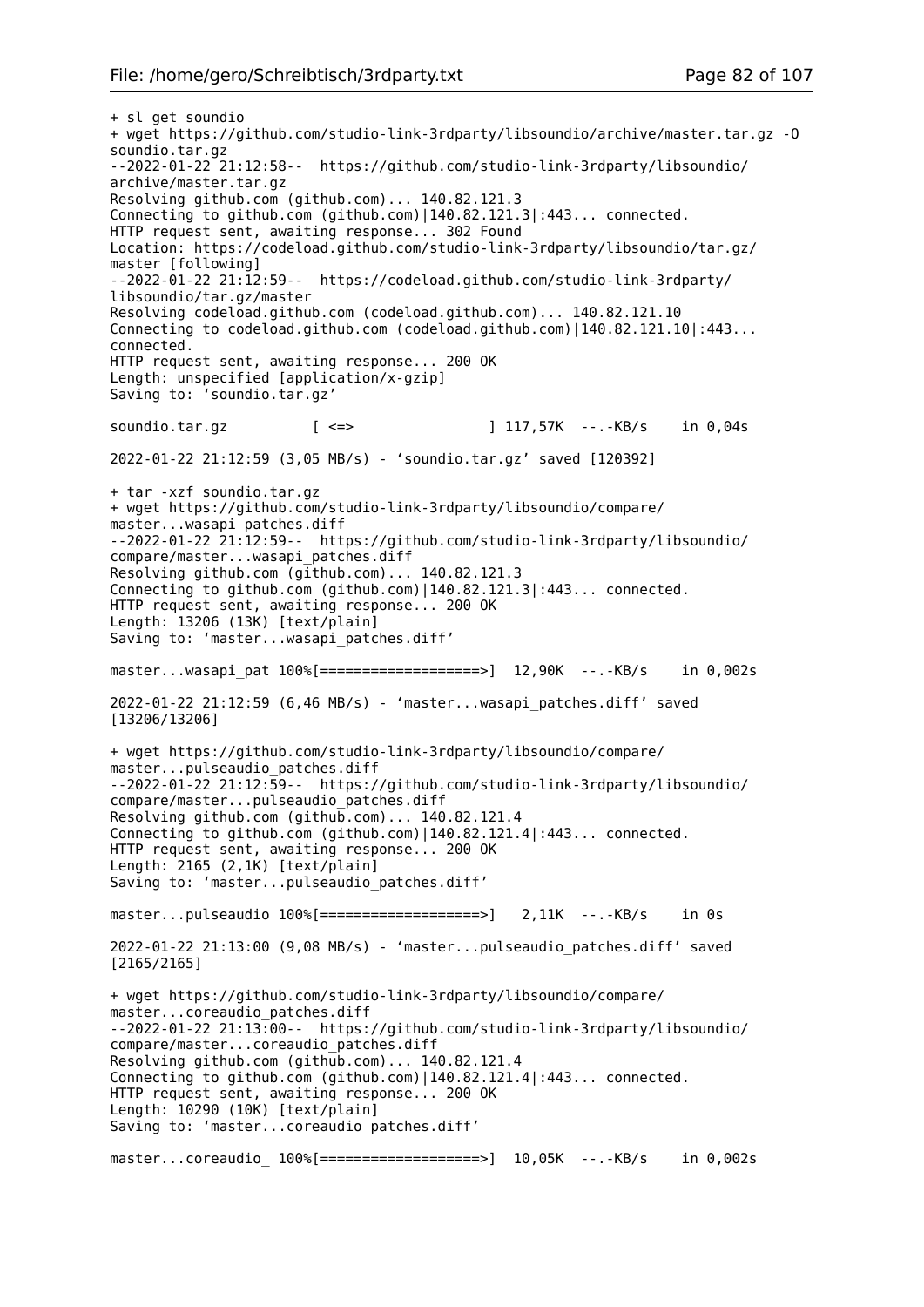2022-01-22 21:13:00 (6,28 MB/s) - 'master...coreaudio\_patches.diff' saved [10290/10290] + wget https://github.com/studio-link-3rdparty/libsoundio/compare/ master...jack\_patches.diff --2022-01-22 21:13:00-- https://github.com/studio-link-3rdparty/libsoundio/ compare/master...jack\_patches.diff Resolving github.com (github.com)... 140.82.121.4 Connecting to github.com (github.com)|140.82.121.4|:443... connected. HTTP request sent, awaiting response... 200 OK Length: 1913 (1,9K) [text/plain] Saving to: 'master...jack\_patches.diff' master...jack\_patch 100%[===================>] 1,87K --.-KB/s in 0s 2022-01-22 21:13:00 (4,52 MB/s) - 'master...jack\_patches.diff' saved [1913/1913] + pushd libsoundio-master ~/studio-link/3rdparty/build/libsoundio-master ~/studio-link/3rdparty/build ~/ studio-link/3rdparty + '[' linux == macos ']' + patch --ignore-whitespace -p1 patching file src/wasapi.c + patch --ignore-whitespace -p1 patching file src/pulseaudio.c + patch --ignore-whitespace -p1 patching file src/jack.c + popd ~/studio-link/3rdparty/build ~/studio-link/3rdparty + ln -s libsoundio-master soundio + cp -a libsoundio-master/soundio 3rdparty/include/ + cp -a ../dist/windows/soundio/toolchain.cmake soundio/ + cp -a ../dist/lib/arm.cmake soundio/ + cp -a ../dist/lib/aarch64.cmake soundio/ + rm soundio.tar.gz + pushd soundio ~/studio-link/3rdparty/build/soundio ~/studio-link/3rdparty/build ~/studio-link/ 3rdparty + mkdir build + pushd build ~/studio-link/3rdparty/build/soundio/build ~/studio-link/3rdparty/build/soundio ~/ studio-link/3rdparty/build ~/studio-link/3rdparty + '[' linux == linux ']' + cmake -D BUILD DYNAMIC LIBS=OFF -D CMAKE BUILD TYPE=Release -D ENABLE JACK=OFF .. -- The C compiler identification is GNU 11.2.0 -- Detecting C compiler ABI info -- Detecting C compiler ABI info - done -- Check for working C compiler: /usr/bin/cc - skipped -- Detecting C compile features -- Detecting C compile features - done Configuring libsoundio version 2.0.0 -- Looking for pthread.h -- Looking for pthread.h - found -- Performing Test CMAKE HAVE LIBC PTHREAD -- Performing Test CMAKE HAVE LIBC PTHREAD - Success -- Found Threads: TRUE CMake Warning (dev) at /usr/share/cmake-3.18/Modules/ FindPackageHandleStandardArgs.cmake:273 (message): The package name passed to `find\_package\_handle\_standard\_args` (PULSEAUDIO) does not match the name of the calling package (PulseAudio). This can lead to problems in calling code that expects `find\_package` result variables (e.g., `\_FOUND`) to follow a certain pattern. Call Stack (most recent call first): cmake/FindPulseAudio.cmake:14 (find\_package\_handle\_standard\_args) CMakeLists.txt:65 (find\_package) This warning is for project developers. Use -Wno-dev to suppress it.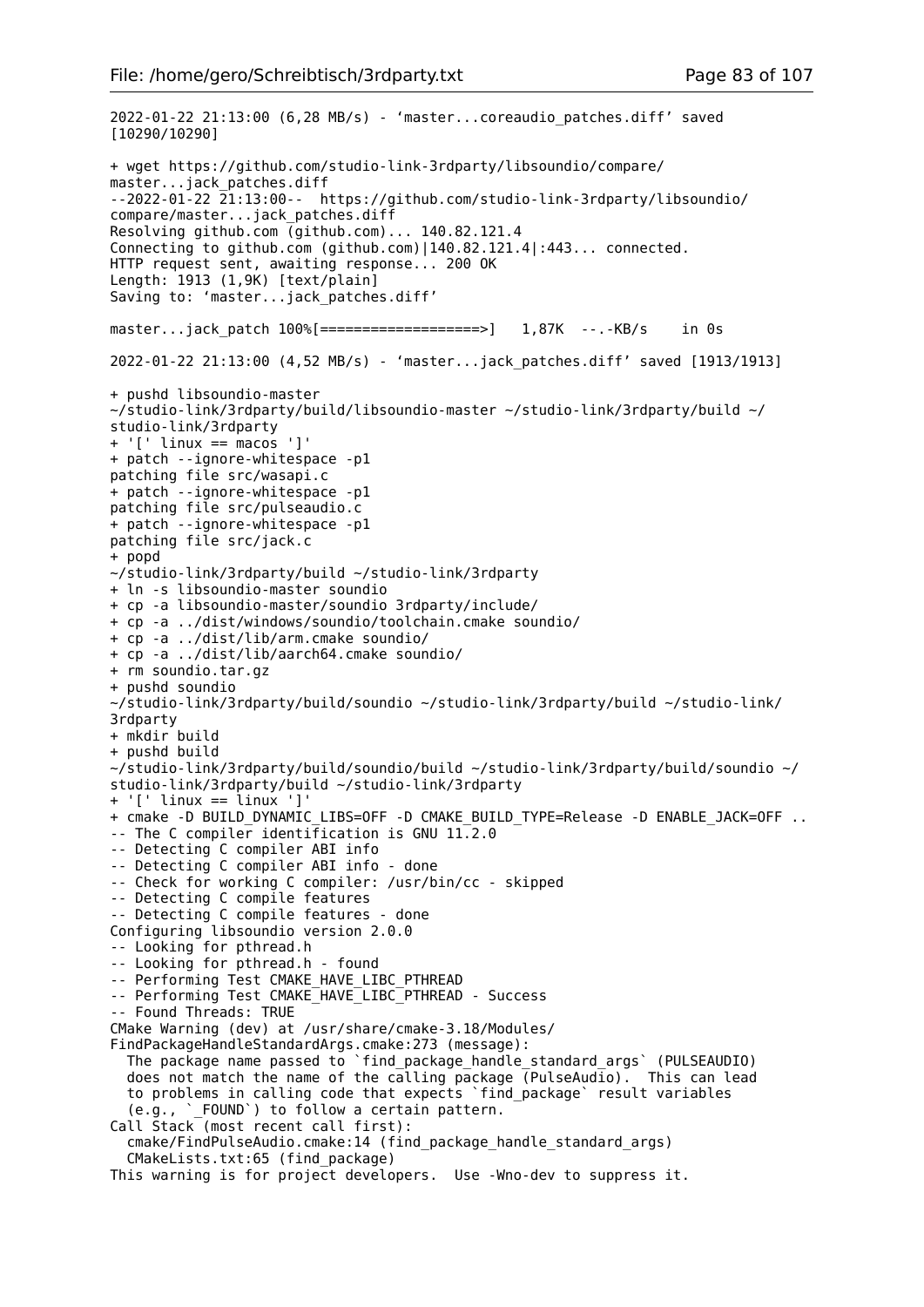-- Found PULSEAUDIO: /usr/lib/aarch64-linux-gnu/libpulse.so -- Found ALSA: /usr/lib/aarch64-linux-gnu/libasound.so (found version "1.2.4") CMake Warning (dev) at /usr/share/cmake-3.18/Modules/ FindPackageHandleStandardArgs.cmake:273 (message): The package name passed to `find\_package\_handle\_standard\_args` (COREAUDIO) does not match the name of the calling package (CoreAudio). This can lead to problems in calling code that expects `find\_package` result variables (e.g., `\_FOUND`) to follow a certain pattern. Call Stack (most recent call first): cmake/FindCoreAudio.cmake:14 (find\_package\_handle\_standard\_args) CMakeLists.txt:99 (find\_package) This warning is for project developers. Use -Wno-dev to suppress it. -- Could NOT find COREAUDIO (missing: COREAUDIO LIBRARY COREAUDIO INCLUDE DIR) -- Could NOT find WASAPI (missing: AUDIOCLIENT  $\overline{H}$ ) Installation Summary -------------------- \* Install Directory : /usr/local \* Build Type : Release \* Build static libs : ON \* Build examples : ON \* Build tests : ON System Dependencies ------------------- \* threads : OK \* JACK (optional) : disabled \* PulseAudio (optional) : OK \* ALSA (optional) : OK \* CoreAudio (optional) : not found \* WASAPI (optional) : not found -- Configuring done -- Generating done -- Build files have been written to: /home/gero/studio-link/3rdparty/build/soundio/ build + '[' linux == linuxjack ']'  $+$  '[' linux == macos ']' + '[' linux == windows32 ']' + '[' linux == windows64 ']' + '[' linux == linux\_arm32 ']' + '[' linux == linux\_arm64 ']' + make Scanning dependencies of target libsoundio static [ 2%] Building C object CMakeFiles/libsoundio\_static.dir/src/soundio.c.o [ 4%] Building C object CMakeFiles/libsoundio\_static.dir/src/util.c.o /home/gero/studio-link/3rdparty/build/soundio/src/util.c: In function 'soundio\_alloc\_sprintf': /home/gero/studio-link/3rdparty/build/soundio/src/util.c:36:9: warning: unused variable 'len2' [-Wunused-variable] 36 | int len2 = vsnprintf(mem, required\_size, format, ap2); | <sup>^</sup>~~~ [ 6%] Building C object CMakeFiles/libsoundio\_static.dir/src/os.c.o /home/gero/studio-link/3rdparty/build/soundio/src/os.c: In function 'soundio\_os\_deinit\_mirrored\_memory': /home/gero/studio-link/3rdparty/build/soundio/src/os.c:743:9: warning: unused variable 'err' [-Wunused-variable]<br>743 | int err = munmap(mem-> int err = munmap(mem->address,  $2 *$  mem->capacity);  $\sim$   $\sim$ [ 9%] Building C object CMakeFiles/libsoundio\_static.dir/src/dummy.c.o [ 11%] Building C object CMakeFiles/libsoundio\_static.dir/src/channel\_layout.c.o [ 13%] Building C object CMakeFiles/libsoundio\_static.dir/src/ring\_buffer.c.o [ 16%] Building C object CMakeFiles/libsoundio\_static.dir/src/pulseaudio.c.o [ 18%] Building C object CMakeFiles/libsoundio\_static.dir/src/alsa.c.o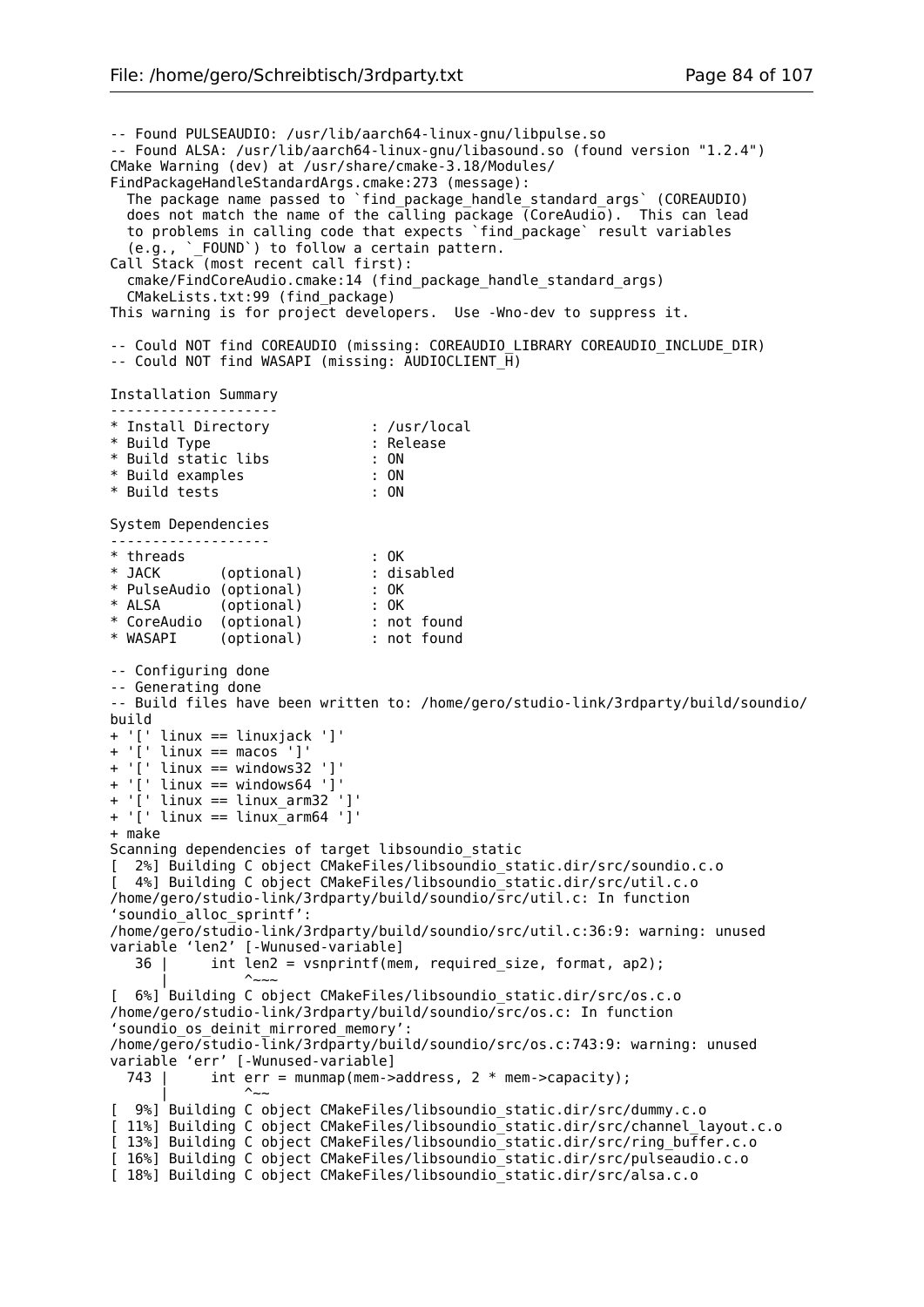[ 20%] Linking C static library libsoundio.a [ 20%] Built target libsoundio\_static Scanning dependencies of target backend disconnect recover [ 23%] Building C object CMakeFiles/backend disconnect recover.dir/test/ backend\_disconnect\_recover.c.o [ 25%] Linking C executable backend disconnect recover [ 25%] Built target backend disconnect recover  $Scanning dependent$  dependencies of target latency [ 27%] Building C object CMakeFiles/latency.dir/test/latency.c.o [ 30%] Building C object CMakeFiles/latency.dir/src/soundio.c.o [ 32%] Building C object CMakeFiles/latency.dir/src/util.c.o /home/gero/studio-link/3rdparty/build/soundio/src/util.c: In function 'soundio\_alloc\_sprintf': /home/gero/studio-link/3rdparty/build/soundio/src/util.c:36:9: warning: unused variable 'len2' [-Wunused-variable] 36 | int len2 = vsnprintf(mem, required\_size, format, ap2); | <sup>^</sup>~~~ [ 34%] Building C object CMakeFiles/latency.dir/src/os.c.o /home/gero/studio-link/3rdparty/build/soundio/src/os.c: In function 'soundio\_os\_deinit\_mirrored\_memory': /home/gero/studio-link/3rdparty/build/soundio/src/os.c:743:9: warning: unused variable 'err' [-Wunused-variable] 743 | int err = munmap(mem->address,  $2 *$  mem->capacity); | <sup>|</sup> ^~~ [ 37%] Building C object CMakeFiles/latency.dir/src/dummy.c.o [ 39%] Building C object CMakeFiles/latency.dir/src/channel\_layout.c.o [ 41%] Building C object CMakeFiles/latency.dir/src/ring\_buffer.c.o [ 44%] Building C object CMakeFiles/latency.dir/src/pulseaudio.c.o [ 46%] Building C object CMakeFiles/latency.dir/src/alsa.c.o [ 48%] Linking C executable latency [ 48%] Built target latency Scanning dependencies of target sio\_record [ 51%] Building C object CMakeFiles/sio\_record.dir/example/sio\_record.c.o [ 53%] Linking C executable sio\_record [ 53%] Built target sio\_record Scanning dependencies of target sio\_list\_devices [ 55%] Building C object CMakeFiles/sio\_list\_devices.dir/example/ sio\_list\_devices.c.o [ 58%] Linking C executable sio list devices [ 58%] Built target sio\_list\_devices Scanning dependencies of target unit\_tests [ 60%] Building C object CMakeFiles/unit\_tests.dir/test/unit\_tests.c.o [ 62%] Building C object CMakeFiles/unit\_tests.dir/src/soundio.c.o [ 65%] Building C object CMakeFiles/unit\_tests.dir/src/util.c.o /home/gero/studio-link/3rdparty/build/soundio/src/util.c: In function 'soundio\_alloc\_sprintf': /home/gero/studio-link/3rdparty/build/soundio/src/util.c:36:9: warning: unused variable 'len2' [-Wunused-variable]  $36$  | int len2 = vsnprintf(mem, required size, format, ap2); | <sup>^</sup>~~~ [  $67\%$ ] Building C object CMakeFiles/unit tests.dir/src/os.c.o /home/gero/studio-link/3rdparty/build/soundio/src/os.c: In function 'soundio\_os\_deinit\_mirrored\_memory': /home/gero/studio-link/3rdparty/build/soundio/src/os.c:743:9: warning: unused variable 'err' [-Wunused-variable] 743 | int err = munmap(mem->address,  $2 *$  mem->capacity); | <sup>|</sup> ^~~ [ 69%] Building C object CMakeFiles/unit\_tests.dir/src/dummy.c.o [ 72%] Building C object CMakeFiles/unit\_tests.dir/src/channel\_layout.c.o [ 74%] Building C object CMakeFiles/unit\_tests.dir/src/ring\_buffer.c.o [ 76%] Building C object CMakeFiles/unit\_tests.dir/src/pulseaudio.c.o [ 79%] Building C object CMakeFiles/unit\_tests.dir/src/alsa.c.o [ 81%] Linking C executable unit\_tests [ 81%] Built target unit\_tests Scanning dependencies of target underflow [ 83%] Building C object CMakeFiles/underflow.dir/test/underflow.c.o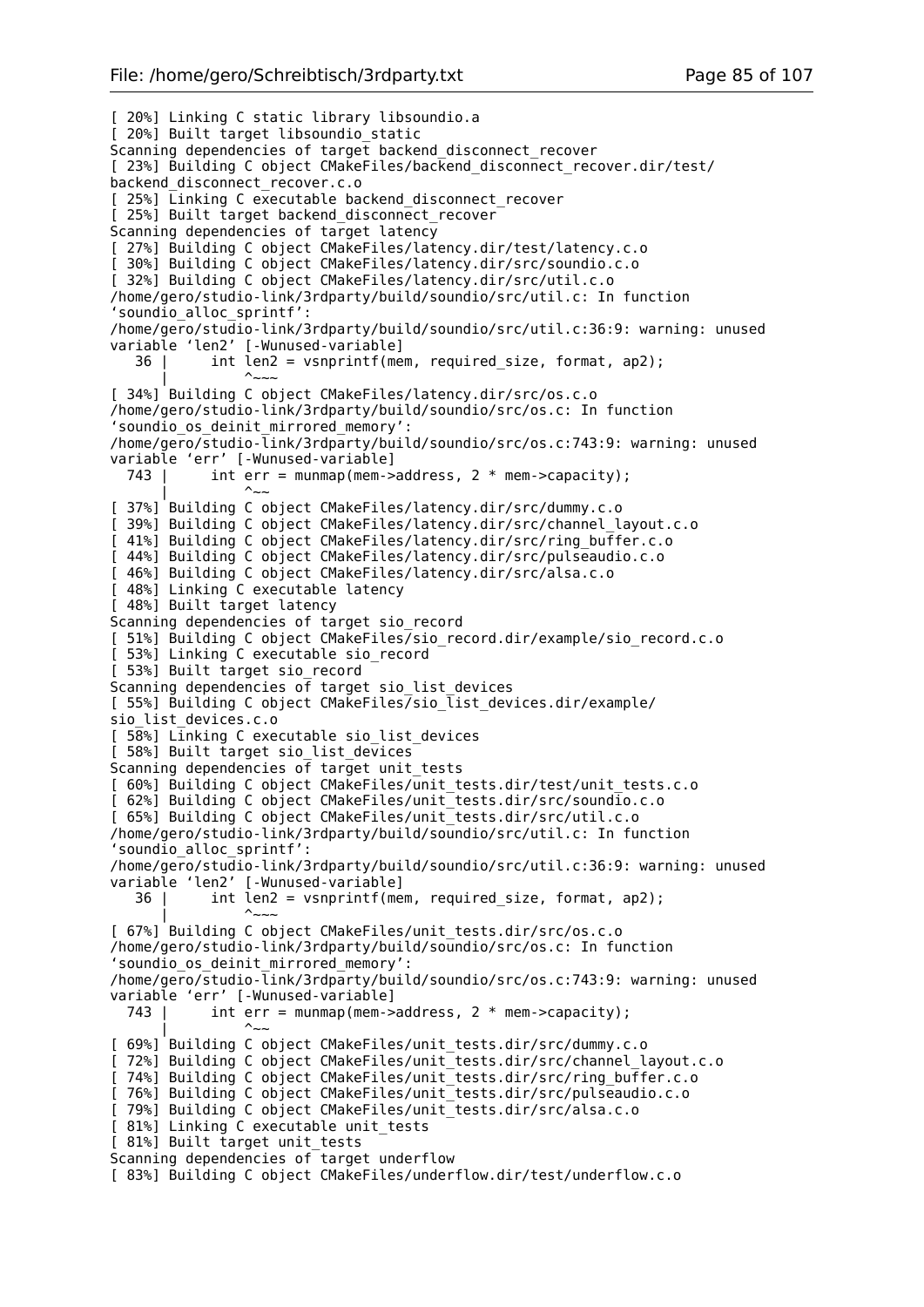[ 86%] Linking C executable underflow [ 86%] Built target underflow Scanning dependencies of target overflow [ 88%] Building C object CMakeFiles/overflow.dir/test/overflow.c.o 90%] Linking C executable overflow [ 90%] Built target overflow Scanning dependencies of target sio sine [ 93%] Building C object CMakeFiles/sio\_sine.dir/example/sio\_sine.c.o [ 95%] Linking C executable sio sine [ 95%] Built target sio\_sine Scanning dependencies  $\overline{of}$  target sio microphone [ 97%] Building C object CMakeFiles/sio\_microphone.dir/example/sio\_microphone.c.o [100%] Linking C executable sio microphone [100%] Built target sio\_microphone + popd ~/studio-link/3rdparty/build/soundio ~/studio-link/3rdparty/build ~/studio-link/ 3rdparty + cp -a build/libsoundio.a ../3rdparty/lib/ + popd ~/studio-link/3rdparty/build ~/studio-link/3rdparty + '[' '!' -d flac-1.3.3 ']' + sl get flac + wget https://ftp.osuosl.org/pub/xiph/releases/flac/flac-1.3.3.tar.xz --2022-01-22 21:13:36-- https://ftp.osuosl.org/pub/xiph/releases/flac/ flac-1.3.3.tar.xz Resolving ftp.osuosl.org (ftp.osuosl.org)... 2605:bc80:3010::134, 2600:3404:200:237::2, 2600:3402:200:227::2, ... Connecting to ftp.osuosl.org (ftp.osuosl.org)|2605:bc80:3010::134|:443... connected. HTTP request sent, awaiting response... 200 OK Length: 1044472 (1020K) [application/x-xz] Saving to: 'flac-1.3.3.tar.xz' flac-1.3.3.tar.xz 100%[===================>] 1020K 366KB/s in 2,8s 2022-01-22 21:13:39 (366 KB/s) - 'flac-1.3.3.tar.xz' saved [1044472/1044472] + tar -xf flac-1.3.3.tar.xz + ln -s flac-1.3.3 flac + pushd flac ~/studio-link/3rdparty/build/flac ~/studio-link/3rdparty/build ~/studio-link/ 3rdparty + '[' linux == macos\_arm64 ']' +  $'$ [' linux == mingw<sup>'</sup>]' +  $'$ [' linux == linux arm32 ']'  $+$  ' $\lceil$ ' linux == linux $\bar{a}$ rm64 ' $\bar{1}$ ' + ./configure --disable-ogg --enable-static checking for a BSD-compatible install... /usr/bin/install -c checking whether build environment is sane... yes checking for a thread-safe mkdir -p... /usr/bin/mkdir -p checking for gawk... no checking for mawk... mawk checking whether make sets \$(MAKE)... yes checking whether make supports nested variables... yes checking how to create a pax tar archive... gnutar checking whether make supports nested variables... (cached) yes checking whether configure should try to set CFLAGS/CXXFLAGS/CPPFLAGS/LDFLAGS... yes checking whether to enable debugging... no checking whether make supports the include directive... yes (GNU style) checking for gcc... gcc checking whether the C compiler works... yes checking for C compiler default output file name... a.out checking for suffix of executables... checking whether we are cross compiling... no checking for suffix of object files... o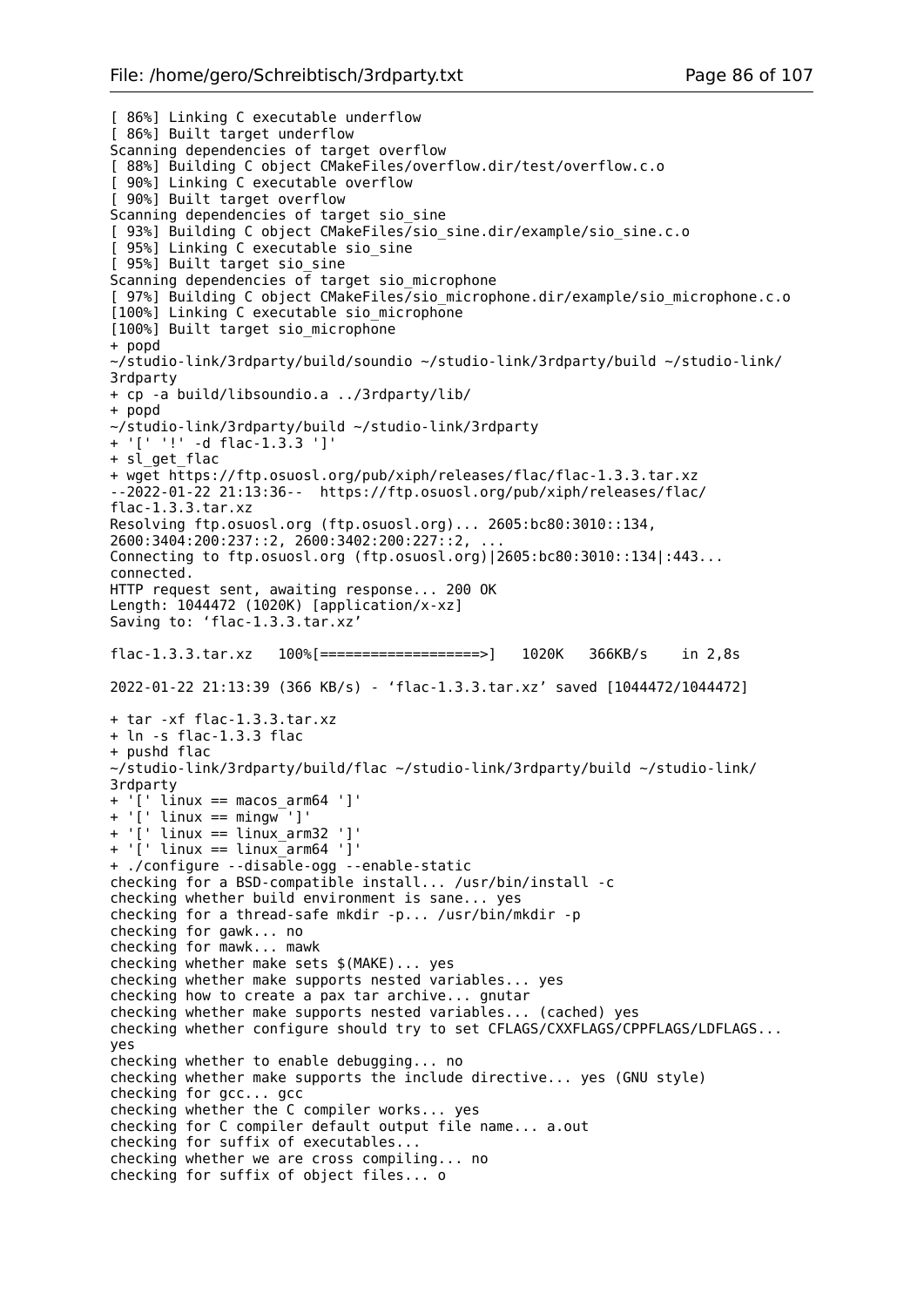checking whether we are using the GNU C compiler... yes checking whether gcc accepts -g... yes checking for gcc option to accept ISO C89... none needed checking whether gcc understands -c and -o together... yes checking dependency style of gcc... gcc3 checking for gcc option to accept ISO C99... none needed checking for gcc option to accept ISO Standard C... (cached) none needed checking how to run the C preprocessor... gcc -E checking for grep that handles long lines and -e... /usr/bin/grep checking for egrep... /usr/bin/grep -E checking for ANSI C header files... yes checking for sys/types.h... yes checking for sys/stat.h... yes checking for stdlib.h... yes checking for string.h... yes checking for memory.h... yes checking for strings.h... yes checking for inttypes.h... yes checking for stdint.h... yes checking for unistd.h... yes checking minix/config.h usability... no checking minix/config.h presence... no checking for minix/config.h... no checking whether it is safe to define EXTENSIONS ... yes checking for ar... ar checking the archiver (ar) interface... ar checking build system type... aarch64-unknown-linux-gnu checking host system type... aarch64-unknown-linux-gnu checking how to print strings... printf checking for a sed that does not truncate output... /usr/bin/sed checking for fgrep... /usr/bin/grep -F checking for ld used by gcc... /usr/bin/ld checking if the linker (/usr/bin/ld) is GNU ld... yes checking for BSD- or MS-compatible name lister (nm)... /usr/bin/nm -B checking the name lister (/usr/bin/nm -B) interface... BSD nm checking whether ln -s works... yes checking the maximum length of command line arguments... 1572864 checking how to convert aarch64-unknown-linux-gnu file names to aarch64-unknownlinux-gnu format... func\_convert\_file\_noop checking how to convert aarch64-unknown-linux-gnu file names to toolchain format... func\_convert\_file\_noop checking for  $\sqrt{u}$ sr/bin/ld option to reload object files... - r checking for objdump... objdump checking how to recognize dependent libraries... pass\_all checking for dlltool... no checking how to associate runtime and link libraries... printf %s\n checking for archiver @FILE support... @ checking for strip... strip checking for ranlib... ranlib checking command to parse /usr/bin/nm -B output from gcc object... ok checking for sysroot... no checking for a working dd... /usr/bin/dd checking how to truncate binary pipes... /usr/bin/dd bs=4096 count=1 checking for mt... mt checking if mt is a manifest tool... no checking for dlfcn.h... yes checking for objdir... .libs checking if gcc supports -fno-rtti -fno-exceptions... no checking for gcc option to produce PIC... -fPIC -DPIC checking if gcc PIC flag -fPIC -DPIC works... yes checking if gcc static flag -static works... yes checking if gcc supports -c -o file.o... yes checking if gcc supports -c -o file.o... (cached) yes checking whether the gcc linker (/usr/bin/ld) supports shared libraries... yes checking whether -lc should be explicitly linked in... no checking dynamic linker characteristics... GNU/Linux ld.so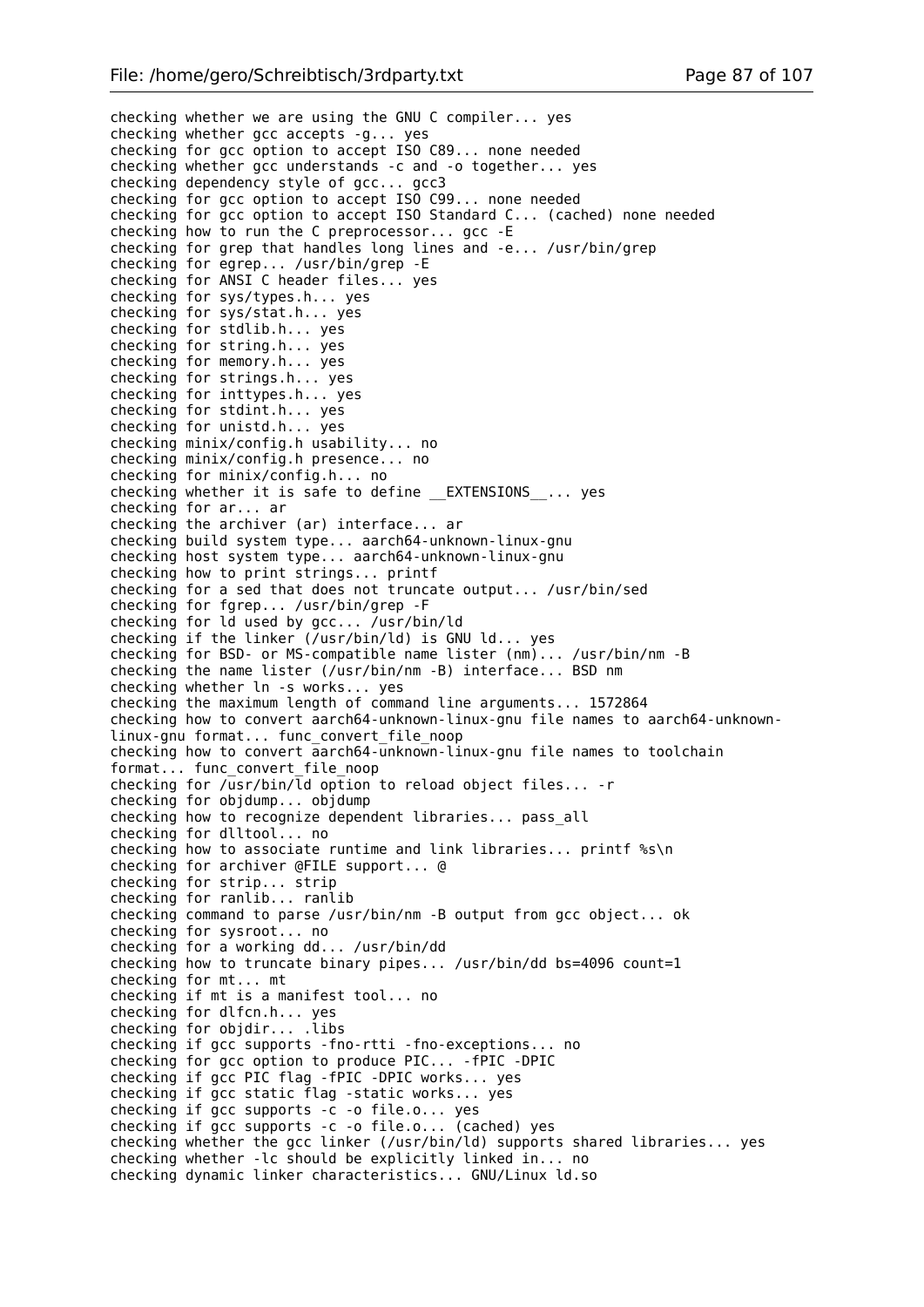checking how to hardcode library paths into programs... immediate checking whether stripping libraries is possible... yes checking if libtool supports shared libraries... yes checking whether to build shared libraries... yes checking whether to build static libraries... yes checking dependency style of gcc... gcc3 checking for g++... g++ checking whether we are using the GNU C++ compiler... yes checking whether g++ accepts -g... yes checking dependency style of g++... gcc3 checking how to run the C++ preprocessor... g++ -E checking for ld used by g++... /usr/bin/ld checking if the linker (/usr/bin/ld) is GNU ld... yes checking whether the g++ linker (/usr/bin/ld) supports shared libraries... yes checking for g++ option to produce PIC... -fPIC -DPIC checking if g++ PIC flag -fPIC -DPIC works... yes checking if g++ static flag -static works... yes checking if g++ supports -c -o file.o... yes checking if g++ supports -c -o file.o... (cached) yes checking whether the g++ linker (/usr/bin/ld) supports shared libraries... yes checking dynamic linker characteristics... (cached) GNU/Linux ld.so checking how to hardcode library paths into programs... immediate checking whether we are using the CLANG C compiler... no checking whether make sets \$(MAKE)... (cached) yes checking for special C compiler options needed for large files... no checking for \_FILE\_OFFSET\_BITS value needed for large files... no checking for \_LARGEFILE\_SOURCE value needed for large files... no checking size of off  $t$ ... 8 checking size of  $void^*...$  8 checking for library containing lround... -lm checking for variable-length arrays... yes checking for ANSI C header files... (cached) yes checking for inline... inline checking for variable-length arrays... (cached) yes checking for typeof syntax and keyword spelling... typeof checking for stdint.h... (cached) yes checking for inttypes.h... (cached) yes checking byteswap.h usability... yes checking byteswap.h presence... yes checking for byteswap.h... yes checking sys/param.h usability... yes checking sys/param.h presence... yes checking for sys/param.h... yes checking sys/ioctl.h usability... yes checking sys/ioctl.h presence... yes checking for sys/ioctl.h... yes checking termios.h usability... yes checking termios.h presence... yes checking for termios.h... yes checking x86intrin.h usability... no checking x86intrin.h presence... no checking for x86intrin.h... no checking cpuid.h usability... no checking cpuid.h presence... no checking for cpuid.h... no checking for bswap32 intrinsic... yes checking for bswap16 intrinsic... yes checking whether byte ordering is bigendian... no checking for socklen t... yes checking for getopt\_long... yes checking size of void\*... (cached) 8 checking for doxygen... no checking for xmms-config... no checking for XMMS - version  $>= 0.9.5.1...$  no \*\*\* The xmms-config script installed by XMMS could not be found. \*\*\* If XMMS was installed in PREFIX, make sure PREFIX/bin is in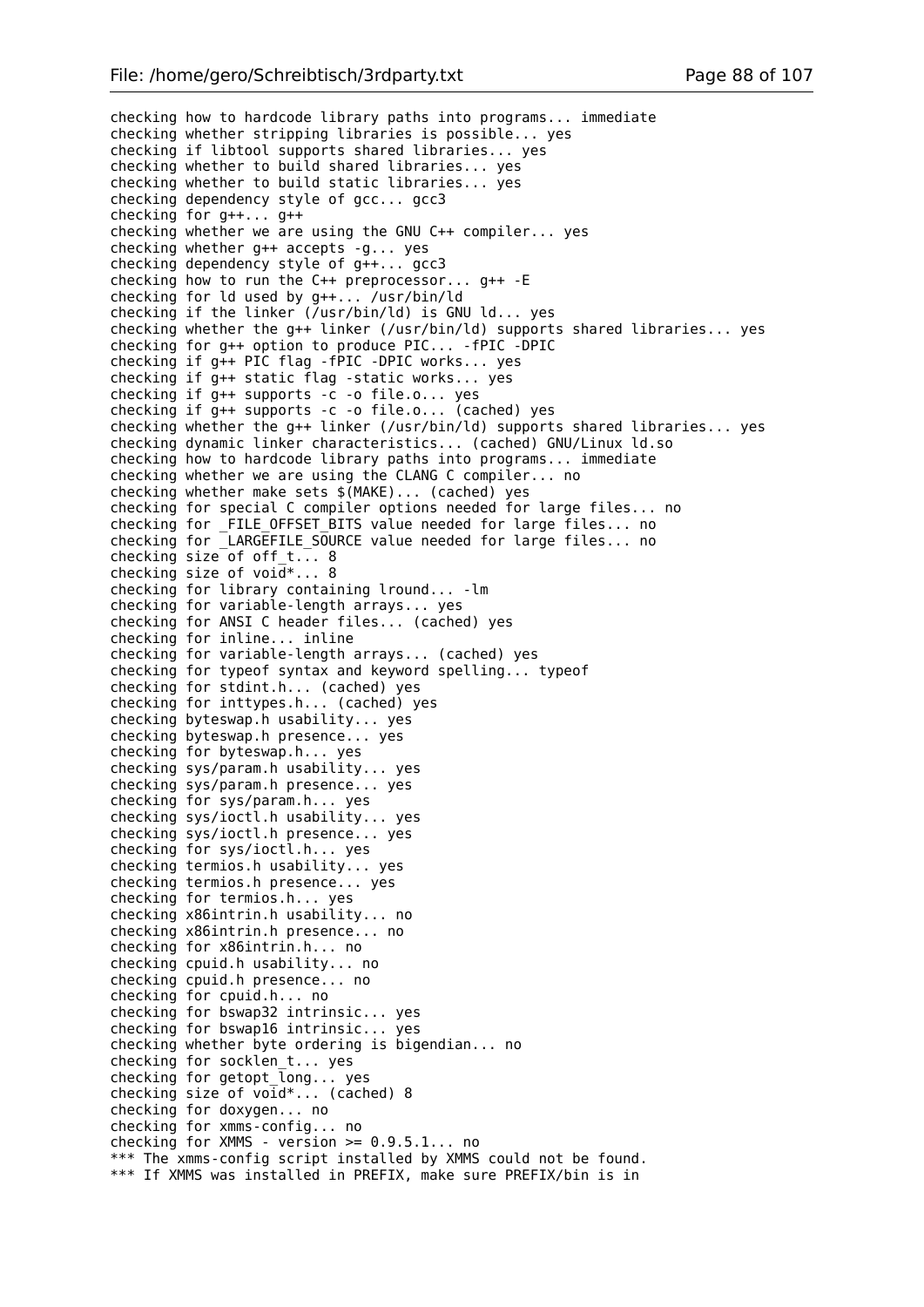\*\*\* your path, or set the XMMS\_CONFIG environment variable to the \*\*\* full path to xmms-config. configure: WARNING:  $***$  XMMS >= 0.9.5.1 not installed - XMMS support will not be built checking for ld used by gcc... /usr/bin/ld checking if the linker (/usr/bin/ld) is GNU ld... yes checking for shared library run path origin... done checking for iconv... yes checking for working iconv... yes checking for iconv declaration... extern size t iconv (iconv t cd, char \* \*inbuf, size t \*inbytesleft, char \* \*outbuf, size\_t \*outbytesleft); checking for nl\_langinfo and CODESET... yes checking for docbook-to-man... no checking for docbook2man... no checking for clock\_gettime in -lrt... yes checking for nasm... no checking for version of gcc... 11 checking if gcc accepts -Wdeclaration-after-statement... yes checking whether to add -D\_FORTIFY\_SOURCE=2 to CPPFLAGS... no checking if g++ accepts -Weffc++... yes checking that generated files are newer than configure... done configure: creating ./config.status config.status: creating Makefile config.status: creating src/Makefile config.status: creating src/libFLAC/Makefile config.status: creating src/libFLAC/flac.pc config.status: creating src/libFLAC/ia32/Makefile config.status: creating src/libFLAC/include/Makefile config.status: creating src/libFLAC/include/private/Makefile config.status: creating src/libFLAC/include/protected/Makefile config.status: creating src/libFLAC++/Makefile config.status: creating src/libFLAC++/flac++.pc config.status: creating src/flac/Makefile config.status: creating src/metaflac/Makefile config.status: creating src/plugin\_common/Makefile config.status: creating src/plugin\_xmms/Makefile config.status: creating src/share/Makefile config.status: creating src/test\_grabbag/Makefile config.status: creating src/test\_grabbag/cuesheet/Makefile config.status: creating src/test\_grabbag/picture/Makefile config.status: creating src/test\_libs\_common/Makefile config.status: creating src/test\_libFLAC/Makefile config.status: creating src/test\_libFLAC++/Makefile config.status: creating src/test\_seeking/Makefile config.status: creating src/test\_streams/Makefile config.status: creating src/utils/Makefile config.status: creating src/utils/flacdiff/Makefile config.status: creating src/utils/flactimer/Makefile config.status: creating examples/Makefile config.status: creating examples/c/Makefile config.status: creating examples/c/decode/Makefile config.status: creating examples/c/decode/file/Makefile config.status: creating examples/c/encode/Makefile config.status: creating examples/c/encode/file/Makefile config.status: creating examples/cpp/Makefile config.status: creating examples/cpp/decode/Makefile config.status: creating examples/cpp/decode/file/Makefile config.status: creating examples/cpp/encode/Makefile config.status: creating examples/cpp/encode/file/Makefile config.status: creating include/Makefile config.status: creating include/FLAC/Makefile config.status: creating include/FLAC++/Makefile config.status: creating include/share/Makefile config.status: creating include/share/grabbag/Makefile config.status: creating include/test\_libs\_common/Makefile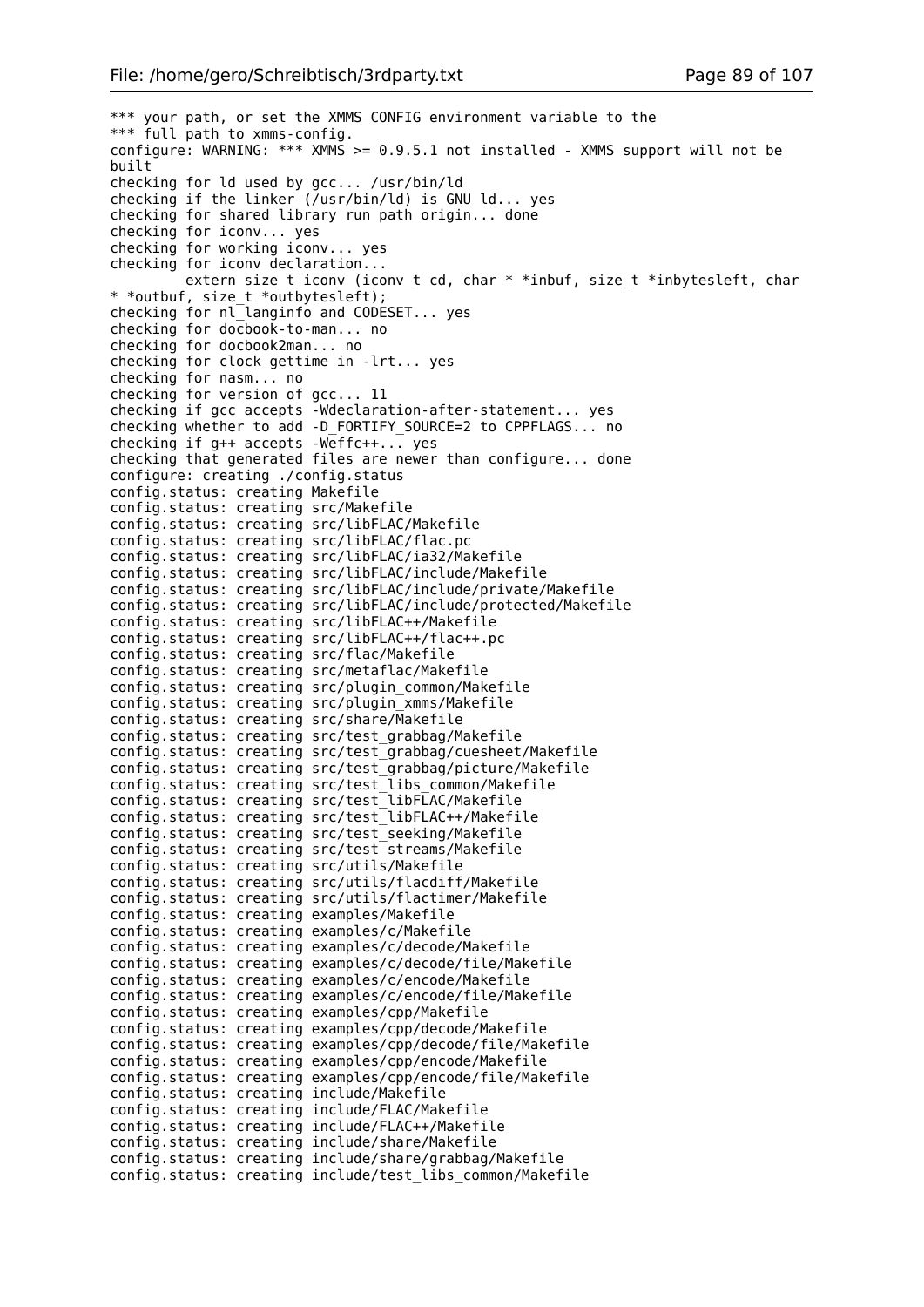config.status: creating doc/Doxyfile config.status: creating doc/Makefile config.status: creating doc/html/Makefile config.status: creating doc/html/images/Makefile config.status: creating m4/Makefile config.status: creating man/Makefile config.status: creating test/common.sh config.status: creating test/Makefile config.status: creating test/cuesheets/Makefile config.status: creating test/flac-to-flac-metadata-test-files/Makefile config.status: creating test/metaflac-test-files/Makefile config.status: creating test/pictures/Makefile config.status: creating build/Makefile config.status: creating objs/Makefile config.status: creating objs/debug/Makefile config.status: creating objs/debug/bin/Makefile config.status: creating objs/debug/lib/Makefile config.status: creating objs/release/Makefile config.status: creating objs/release/bin/Makefile config.status: creating objs/release/lib/Makefile config.status: creating microbench/Makefile config.status: creating config.h config.status: executing depfiles commands config.status: executing libtool commands -=-=-=-=-=-=-=-=-=-= Configuration Complete =-=-=-=-=-=-=-=-=-=- Configuration summary : FLAC version : ........................ 1.3.3 Host CPU : ............................ aarch64 Host Vendor : ......................... unknown Host OS : ............................. linux-gnu Compiler is GCC : ........................ yes GCC version : ......................... 11 Compiler is Clang : ..................... no SSE optimizations : ..................... yes Asm optimizations : ................... no Ogg/FLAC support : ..................... no  $+$  make  $-14$ make all-recursive make[1]: Entering directory '/home/gero/studio-link/3rdparty/build/flac-1.3.3' Making all in doc make[2]: Entering directory '/home/gero/studio-link/3rdparty/build/flac-1.3.3/doc' Making all in . make[3]: Entering directory '/home/gero/studio-link/3rdparty/build/flac-1.3.3/doc' make[3]: Nothing to be done for 'all-am'. make[3]: Leaving directory '/home/gero/studio-link/3rdparty/build/flac-1.3.3/doc' Making all in html make[3]: Entering directory '/home/gero/studio-link/3rdparty/build/flac-1.3.3/doc/ html' Making all in images make[4]: Entering directory '/home/gero/studio-link/3rdparty/build/flac-1.3.3/doc/ html/images' make[4]: Nothing to be done for 'all'. make[4]: Leaving directory '/home/gero/studio-link/3rdparty/build/flac-1.3.3/doc/ html/images' make[4]: Entering directory '/home/gero/studio-link/3rdparty/build/flac-1.3.3/doc/ html' make[4]: Nothing to be done for 'all-am'. make[4]: Leaving directory '/home/gero/studio-link/3rdparty/build/flac-1.3.3/doc/ html' make[3]: Leaving directory '/home/gero/studio-link/3rdparty/build/flac-1.3.3/doc/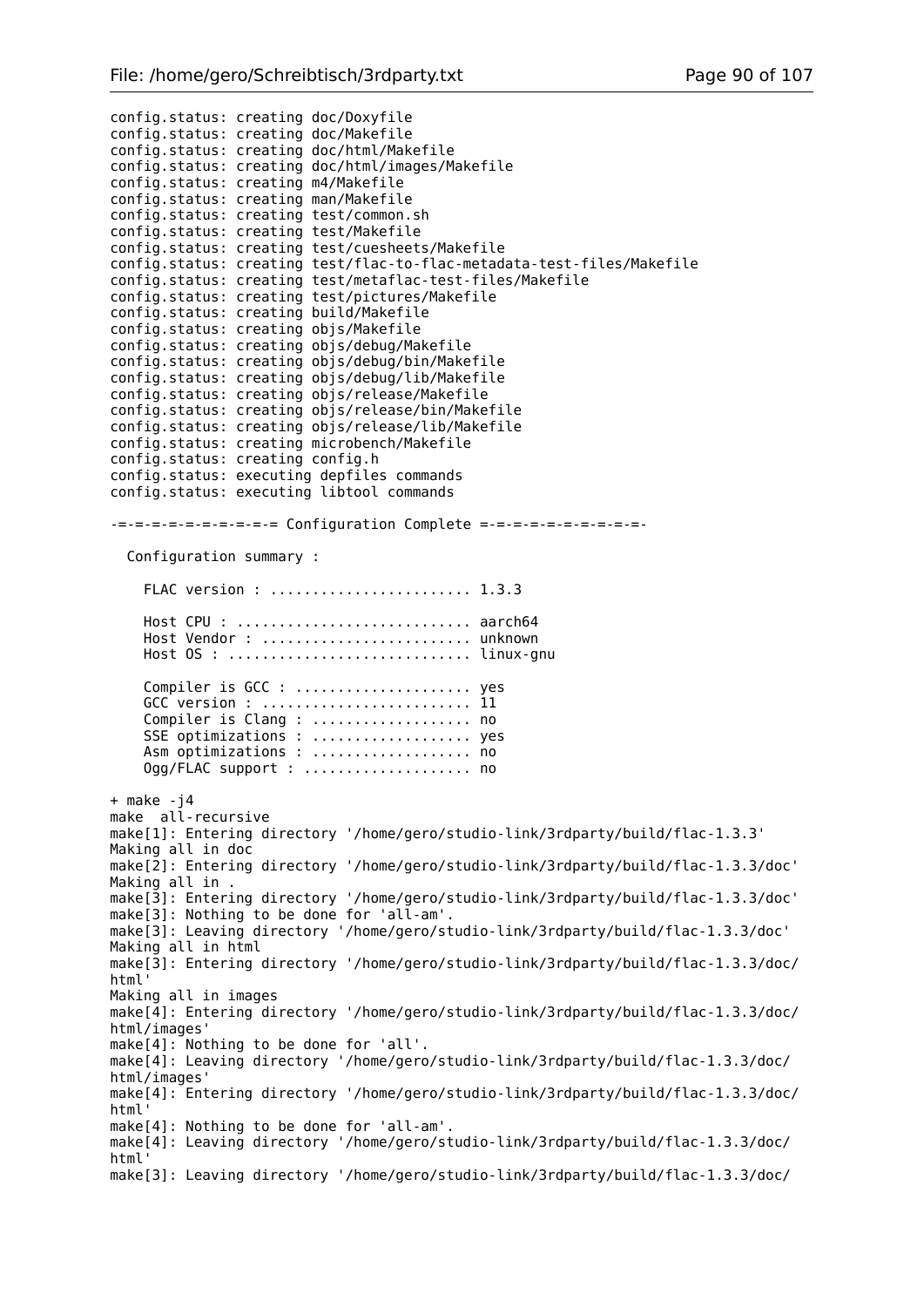html' make[2]: Leaving directory '/home/gero/studio-link/3rdparty/build/flac-1.3.3/doc' Making all in include make[2]: Entering directory '/home/gero/studio-link/3rdparty/build/flac-1.3.3/ include' Making all in FLAC make[3]: Entering directory '/home/gero/studio-link/3rdparty/build/flac-1.3.3/ include/FLAC' make[3]: Nothing to be done for 'all'. make[3]: Leaving directory '/home/gero/studio-link/3rdparty/build/flac-1.3.3/ include/FLAC' Making all in FLAC++ make[3]: Entering directory '/home/gero/studio-link/3rdparty/build/flac-1.3.3/ include/FLAC++' make[3]: Nothing to be done for 'all'. make[3]: Leaving directory '/home/gero/studio-link/3rdparty/build/flac-1.3.3/ include/FLAC++' Making all in share make[3]: Entering directory '/home/gero/studio-link/3rdparty/build/flac-1.3.3/ include/share' Making all in grabbag make[4]: Entering directory '/home/gero/studio-link/3rdparty/build/flac-1.3.3/ include/share/grabbag' make[4]: Nothing to be done for 'all'. make[4]: Leaving directory '/home/gero/studio-link/3rdparty/build/flac-1.3.3/ include/share/grabbag' make[4]: Entering directory '/home/gero/studio-link/3rdparty/build/flac-1.3.3/ include/share' make[4]: Nothing to be done for 'all-am'. make[4]: Leaving directory '/home/gero/studio-link/3rdparty/build/flac-1.3.3/ include/share' make[3]: Leaving directory '/home/gero/studio-link/3rdparty/build/flac-1.3.3/ include/share' Making all in test\_libs\_common make[3]: Entering directory '/home/gero/studio-link/3rdparty/build/flac-1.3.3/ include/test\_libs\_common'  $make[3]$ : Nothing to be done for 'all'. make[3]: Leaving directory '/home/gero/studio-link/3rdparty/build/flac-1.3.3/ include/test\_libs\_common' make[3]: Entering directory '/home/gero/studio-link/3rdparty/build/flac-1.3.3/ include' make[3]: Nothing to be done for 'all-am'. make[3]: Leaving directory '/home/gero/studio-link/3rdparty/build/flac-1.3.3/ include' make[2]: Leaving directory '/home/gero/studio-link/3rdparty/build/flac-1.3.3/ include' Making all in m4 make[2]: Entering directory '/home/gero/studio-link/3rdparty/build/flac-1.3.3/m4' make[2]: Nothing to be done for 'all'. make[2]: Leaving directory '/home/gero/studio-link/3rdparty/build/flac-1.3.3/m4' Making all in man make[2]: Entering directory '/home/gero/studio-link/3rdparty/build/flac-1.3.3/man' make[2]: Nothing to be done for 'all'. make[2]: Leaving directory '/home/gero/studio-link/3rdparty/build/flac-1.3.3/man' Making all in src make[2]: Entering directory '/home/gero/studio-link/3rdparty/build/flac-1.3.3/src' Making all in libFLAC make[3]: Entering directory '/home/gero/studio-link/3rdparty/build/flac-1.3.3/src/ libFLAC' Making all in include make[4]: Entering directory '/home/gero/studio-link/3rdparty/build/flac-1.3.3/src/ libFLAC/include' Making all in private make[5]: Entering directory '/home/gero/studio-link/3rdparty/build/flac-1.3.3/src/ libFLAC/include/private' make[5]: Nothing to be done for 'all'.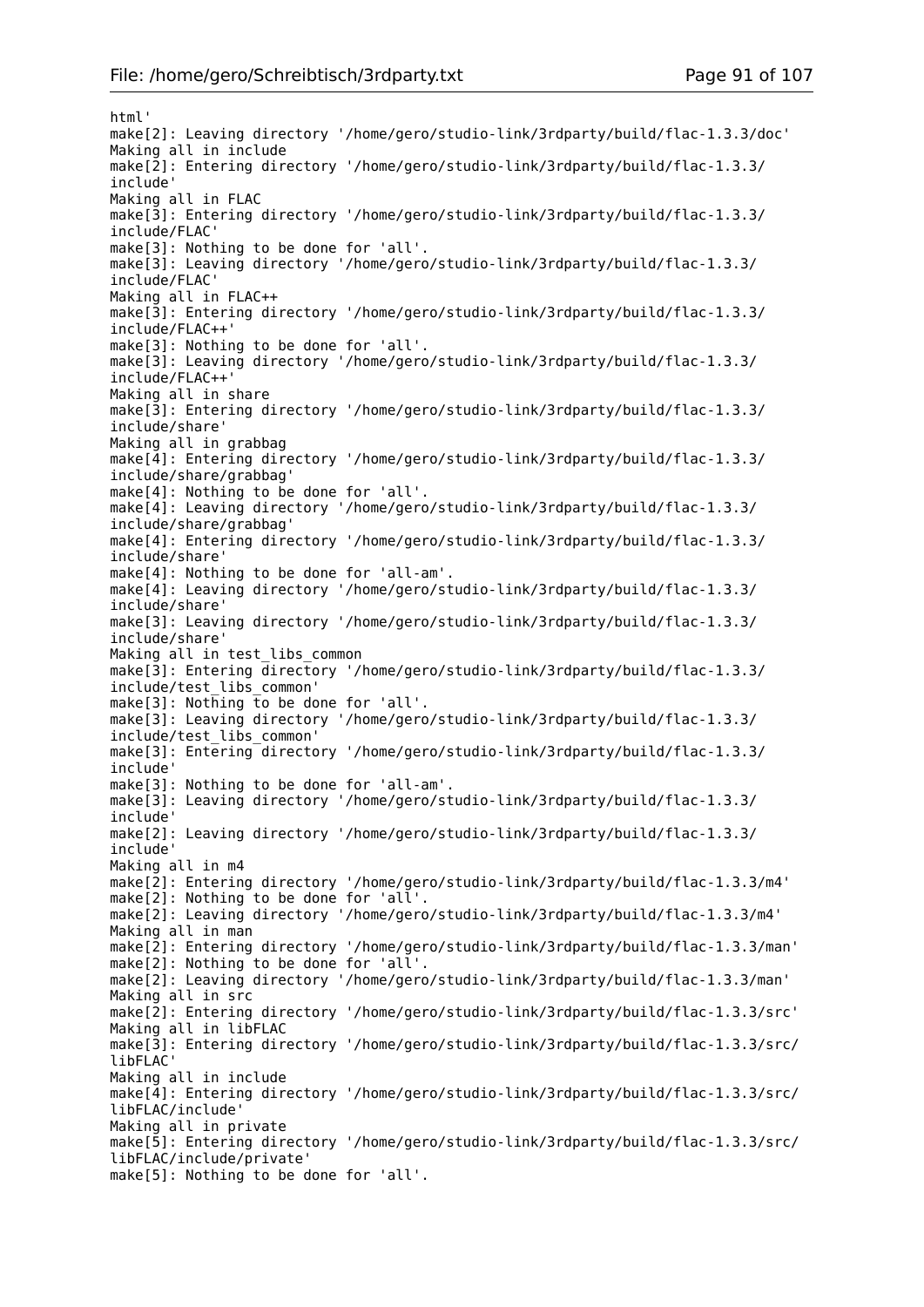make[5]: Leaving directory '/home/gero/studio-link/3rdparty/build/flac-1.3.3/src/ libFLAC/include/private' Making all in protected make[5]: Entering directory '/home/gero/studio-link/3rdparty/build/flac-1.3.3/src/ libFLAC/include/protected' make[5]: Nothing to be done for 'all'. make[5]: Leaving directory '/home/gero/studio-link/3rdparty/build/flac-1.3.3/src/ libFLAC/include/protected' make[5]: Entering directory '/home/gero/studio-link/3rdparty/build/flac-1.3.3/src/ libFLAC/include' make[5]: Nothing to be done for 'all-am'. make[5]: Leaving directory '/home/gero/studio-link/3rdparty/build/flac-1.3.3/src/ libFLAC/include' make[4]: Leaving directory '/home/gero/studio-link/3rdparty/build/flac-1.3.3/src/ libFLAC/include' Making all in . make[4]: Entering directory '/home/gero/studio-link/3rdparty/build/flac-1.3.3/src/ libFLAC' CC bitmath.lo CC bitreader.lo CC bitwriter.lo<br>CC cpu.lo CC cpu.lo CC crc.lo CC fixed.lo CC fixed intrin sse2.lo CC fixed\_intrin\_ssse3.lo CC float.lo CC format.lo<br>CC lpc.lo CC lpc.lo<br>CC lpc\_in lpc\_intrin\_sse.lo CC lpc\_intrin\_sse2.lo CC lpc\_intrin\_sse41.lo CC lpc\_intrin\_avx2.lo<br>CC lpc\_intrin\_vsx.lo CC lpc\_intrin\_vsx.lo<br>CC md5.lo md5.lo CC memory.lo<br>CC metadata CC metadata\_iterators.lo<br>CC metadata\_obiect.lo metadata\_object.lo CC stream\_decoder.lo CC stream\_encoder.lo CC stream\_encoder\_intrin\_sse2.lo CC stream\_encoder\_intrin\_ssse3.lo CC stream\_encoder\_intrin\_avx2.lo CC stream encoder framing.lo CC window.lo CCLD libFLAC.la CCLD libFLAC-static.la ar: `u' modifier ignored since `D' is the default (see `U') ar: `u' modifier ignored since `D' is the default (see `U') make[4]: Leaving directory '/home/gero/studio-link/3rdparty/build/flac-1.3.3/src/ libFLAC' make[3]: Leaving directory '/home/gero/studio-link/3rdparty/build/flac-1.3.3/src/ libFLAC' Making all in share make[3]: Entering directory '/home/gero/studio-link/3rdparty/build/flac-1.3.3/src/ share' CC getopt/getopt.lo CC getopt/getopt1.lo<br>CC grabbag/alloc.lo CC grabbag/alloc.lo<br>CC grabbag/cuesheet grabbag/cuesheet.lo CC grabbag/file.lo CC grabbag/picture.lo CC grabbag/replaygain.lo CC grabbag/seektable.lo CC grabbag/snprintf.lo CC utf8/charset.lo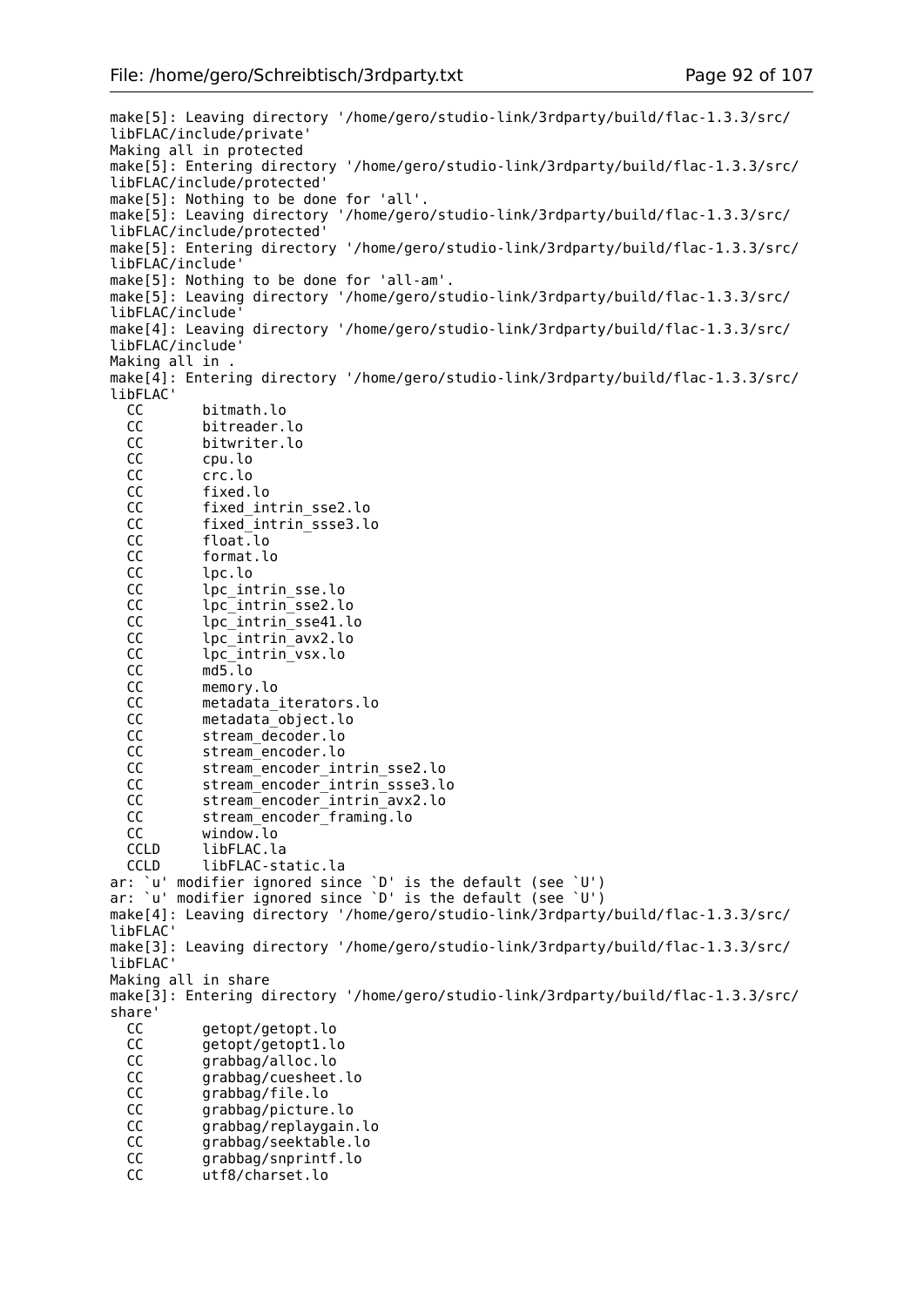CC utf8/iconvert.lo<br>CC utf8/utf8.lo CC utf8/utf8.lo<br>CC replayoain au replaygain\_analysis/replaygain analysis.lo CC replaygain\_synthesis/libreplaygain\_synthesis\_la-replaygain\_synthesis.lo CCLD getopt/libgetopt.la CCLD utf8/libutf8.la ar: `u' modifier ignored since `D' is the default (see `U') ar: `u' modifier ignored since `D' is the default (see `U') CCLD grabbag/libgrabbag.la ar: `u' modifier ignored since `D' is the default (see `U') CCLD replaygain\_synthesis/libreplaygain\_synthesis.la ar: `u' modifier ignored since `D' is the default (see `U') CCLD replaygain analysis/libreplaygain analysis.la ar: `u' modifier ignored since `D' is the default (see `U') make[3]: Leaving directory '/home/gero/studio-link/3rdparty/build/flac-1.3.3/src/ share' Making all in flac make[3]: Entering directory '/home/gero/studio-link/3rdparty/build/flac-1.3.3/src/ flac' CC analyze.o CC encode.o<br>CC decode.o decode.o CC foreign metadata.o CC main.o CC local\_string\_utils.o CC utils.o CC vorbiscomment.o CCLD flac make[3]: Leaving directory '/home/gero/studio-link/3rdparty/build/flac-1.3.3/src/ flac' Making all in metaflac make[3]: Entering directory '/home/gero/studio-link/3rdparty/build/flac-1.3.3/src/ metaflac'<br>CC CC main.o operations.o CC operations\_shorthand\_cuesheet.o<br>CC operations shorthand picture.o CC operations\_shorthand\_picture.o<br>CC operations\_shorthand\_seektable operations\_shorthand\_seektable.o CC operations shorthand streaminfo.o CC operations\_shorthand\_vorbiscomment.o CC options.o CC usage.o CC utils.o CCLD metaflac make[3]: Leaving directory '/home/gero/studio-link/3rdparty/build/flac-1.3.3/src/ metaflac' Making all in test grabbag make[3]: Entering directory '/home/gero/studio-link/3rdparty/build/flac-1.3.3/src/ test grabbag' Making all in cuesheet make[4]: Entering directory '/home/gero/studio-link/3rdparty/build/flac-1.3.3/src/ test\_grabbag/cuesheet'  $make[4]$ : Nothing to be done for 'all'. make[4]: Leaving directory '/home/gero/studio-link/3rdparty/build/flac-1.3.3/src/ test\_grabbag/cuesheet' Making all in picture make[4]: Entering directory '/home/gero/studio-link/3rdparty/build/flac-1.3.3/src/ test\_grabbag/picture' make[4]: Nothing to be done for 'all'. make[4]: Leaving directory '/home/gero/studio-link/3rdparty/build/flac-1.3.3/src/ test\_grabbag/picture' make[4]: Entering directory '/home/gero/studio-link/3rdparty/build/flac-1.3.3/src/ test\_grabbag' make[4]: Nothing to be done for 'all-am'. make[4]: Leaving directory '/home/gero/studio-link/3rdparty/build/flac-1.3.3/src/ test\_grabbag'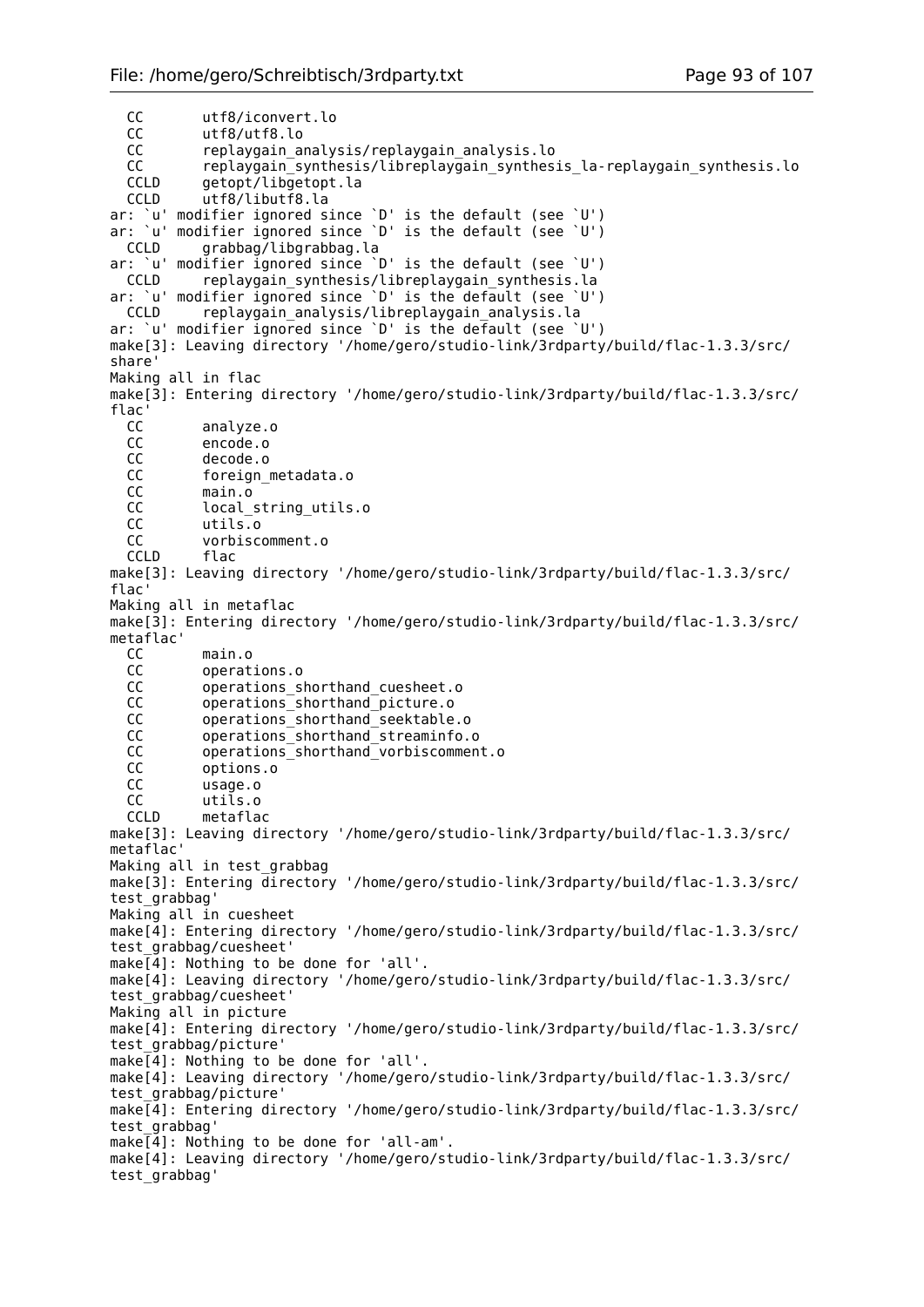make[3]: Leaving directory '/home/gero/studio-link/3rdparty/build/flac-1.3.3/src/ test\_grabbag' Making all in test libs common make[3]: Entering directory '/home/gero/studio-link/3rdparty/build/flac-1.3.3/src/ test\_libs\_common' CC file\_utils\_flac.lo<br>CC metadata\_utils.lo CC metadata\_utils.lo<br>CCLD libtest\_libs\_comm  $libtest$  libs common.la ar: `u' modifier  $iq$ nored since `D' is the default (see `U') make[3]: Leaving directory '/home/gero/studio-link/3rdparty/build/flac-1.3.3/src/ test\_libs\_common' Making all in test\_libFLAC make[3]: Entering directory '/home/gero/studio-link/3rdparty/build/flac-1.3.3/src/ test\_libFLAC' make[3]: Nothing to be done for 'all'. make[3]: Leaving directory '/home/gero/studio-link/3rdparty/build/flac-1.3.3/src/ test\_libFLAC' Making all in test seeking make[3]: Entering directory '/home/gero/studio-link/3rdparty/build/flac-1.3.3/src/ test\_seeking' make[3]: Nothing to be done for 'all'. make[3]: Leaving directory '/home/gero/studio-link/3rdparty/build/flac-1.3.3/src/ test\_seeking' Making all in test streams make[3]: Entering directory '/home/gero/studio-link/3rdparty/build/flac-1.3.3/src/ test\_streams' make[3]: Nothing to be done for 'all'. make[3]: Leaving directory '/home/gero/studio-link/3rdparty/build/flac-1.3.3/src/ test\_streams' Making all in utils make[3]: Entering directory '/home/gero/studio-link/3rdparty/build/flac-1.3.3/src/ utils' Making all in flacdiff make[4]: Entering directory '/home/gero/studio-link/3rdparty/build/flac-1.3.3/src/ utils/flacdiff' make[4]: Nothing to be done for 'all'. make[4]: Leaving directory '/home/gero/studio-link/3rdparty/build/flac-1.3.3/src/ utils/flacdiff' Making all in flactimer make[4]: Entering directory '/home/gero/studio-link/3rdparty/build/flac-1.3.3/src/ utils/flactimer' make[4]: Nothing to be done for 'all'. make[4]: Leaving directory '/home/gero/studio-link/3rdparty/build/flac-1.3.3/src/ utils/flactimer' make[4]: Entering directory '/home/gero/studio-link/3rdparty/build/flac-1.3.3/src/ utils' make[4]: Nothing to be done for 'all-am'. make[4]: Leaving directory '/home/gero/studio-link/3rdparty/build/flac-1.3.3/src/ utils' make[3]: Leaving directory '/home/gero/studio-link/3rdparty/build/flac-1.3.3/src/ utils' Making all in libFLAC++ make[3]: Entering directory '/home/gero/studio-link/3rdparty/build/flac-1.3.3/src/ libFLAC++' CXX metadata.lo stream\_decoder.lo CXX stream\_encoder.lo CXXLD libFLAC++.la ar: `u' modifier ignored since `D' is the default (see `U') make[3]: Leaving directory '/home/gero/studio-link/3rdparty/build/flac-1.3.3/src/ libFLAC++' Making all in test libFLAC++ make[3]: Entering directory '/home/gero/studio-link/3rdparty/build/flac-1.3.3/src/ test\_libFLAC++' make[3]: Nothing to be done for 'all'. make[3]: Leaving directory '/home/gero/studio-link/3rdparty/build/flac-1.3.3/src/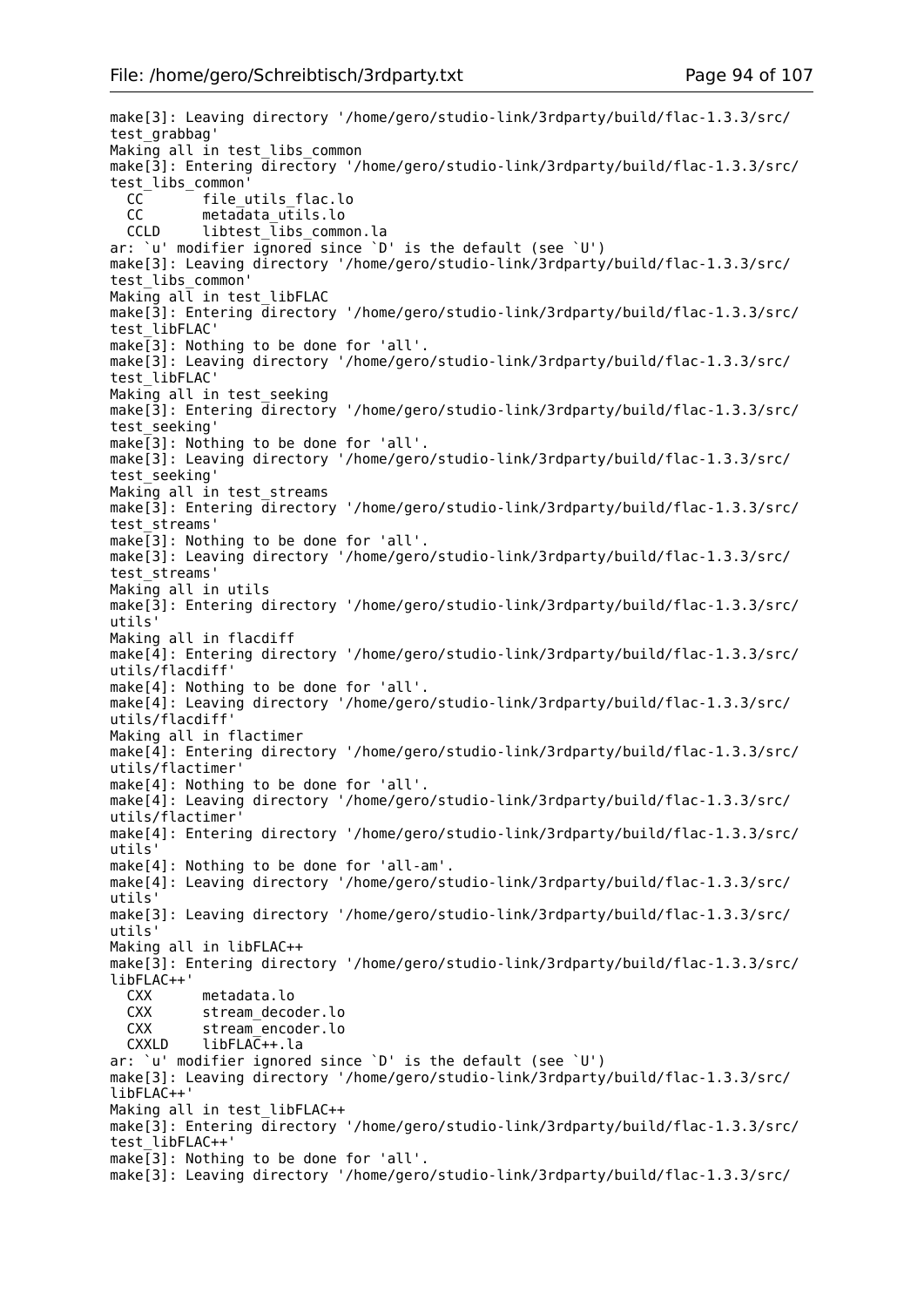test\_libFLAC++' make[3]: Entering directory '/home/gero/studio-link/3rdparty/build/flac-1.3.3/src' make[3]: Nothing to be done for 'all-am'. make[3]: Leaving directory '/home/gero/studio-link/3rdparty/build/flac-1.3.3/src' make[2]: Leaving directory '/home/gero/studio-link/3rdparty/build/flac-1.3.3/src' Making all in test make[2]: Entering directory '/home/gero/studio-link/3rdparty/build/flac-1.3.3/test' Making all in cuesheets make[3]: Entering directory '/home/gero/studio-link/3rdparty/build/flac-1.3.3/test/ cuesheets' make[3]: Nothing to be done for 'all'. make[3]: Leaving directory '/home/gero/studio-link/3rdparty/build/flac-1.3.3/test/ cuesheets' Making all in flac-to-flac-metadata-test-files make[3]: Entering directory '/home/gero/studio-link/3rdparty/build/flac-1.3.3/test/ flac-to-flac-metadata-test-files' make[3]: Nothing to be done for 'all'. make[3]: Leaving directory '/home/gero/studio-link/3rdparty/build/flac-1.3.3/test/ flac-to-flac-metadata-test-files' Making all in metaflac-test-files make[3]: Entering directory '/home/gero/studio-link/3rdparty/build/flac-1.3.3/test/ metaflac-test-files' make[3]: Nothing to be done for 'all'. make[3]: Leaving directory '/home/gero/studio-link/3rdparty/build/flac-1.3.3/test/ metaflac-test-files' Making all in pictures make[3]: Entering directory '/home/gero/studio-link/3rdparty/build/flac-1.3.3/test/ pictures' make[3]: Nothing to be done for 'all'. make[3]: Leaving directory '/home/gero/studio-link/3rdparty/build/flac-1.3.3/test/ pictures' make[3]: Entering directory '/home/gero/studio-link/3rdparty/build/flac-1.3.3/test' make[3]: Nothing to be done for 'all-am'. make[3]: Leaving directory '/home/gero/studio-link/3rdparty/build/flac-1.3.3/test' make[2]: Leaving directory '/home/gero/studio-link/3rdparty/build/flac-1.3.3/test' Making all in build make[2]: Entering directory '/home/gero/studio-link/3rdparty/build/flac-1.3.3/ build' make[2]: Nothing to be done for 'all'. make[2]: Leaving directory '/home/gero/studio-link/3rdparty/build/flac-1.3.3/build' Making all in objs make[2]: Entering directory '/home/gero/studio-link/3rdparty/build/flac-1.3.3/objs' Making all in debug make[3]: Entering directory '/home/gero/studio-link/3rdparty/build/flac-1.3.3/objs/ debug' Making all in bin make[4]: Entering directory '/home/gero/studio-link/3rdparty/build/flac-1.3.3/objs/ debug/bin' make[4]: Nothing to be done for 'all'. make[4]: Leaving directory '/home/gero/studio-link/3rdparty/build/flac-1.3.3/objs/ debug/bin' Making all in lib make[4]: Entering directory '/home/gero/studio-link/3rdparty/build/flac-1.3.3/objs/ debug/lib' make[4]: Nothing to be done for 'all'. make[4]: Leaving directory '/home/gero/studio-link/3rdparty/build/flac-1.3.3/objs/ debug/lib' make[4]: Entering directory '/home/gero/studio-link/3rdparty/build/flac-1.3.3/objs/ debug' make[4]: Nothing to be done for 'all-am'. make[4]: Leaving directory '/home/gero/studio-link/3rdparty/build/flac-1.3.3/objs/ debug' make[3]: Leaving directory '/home/gero/studio-link/3rdparty/build/flac-1.3.3/objs/ debug' Making all in release make[3]: Entering directory '/home/gero/studio-link/3rdparty/build/flac-1.3.3/objs/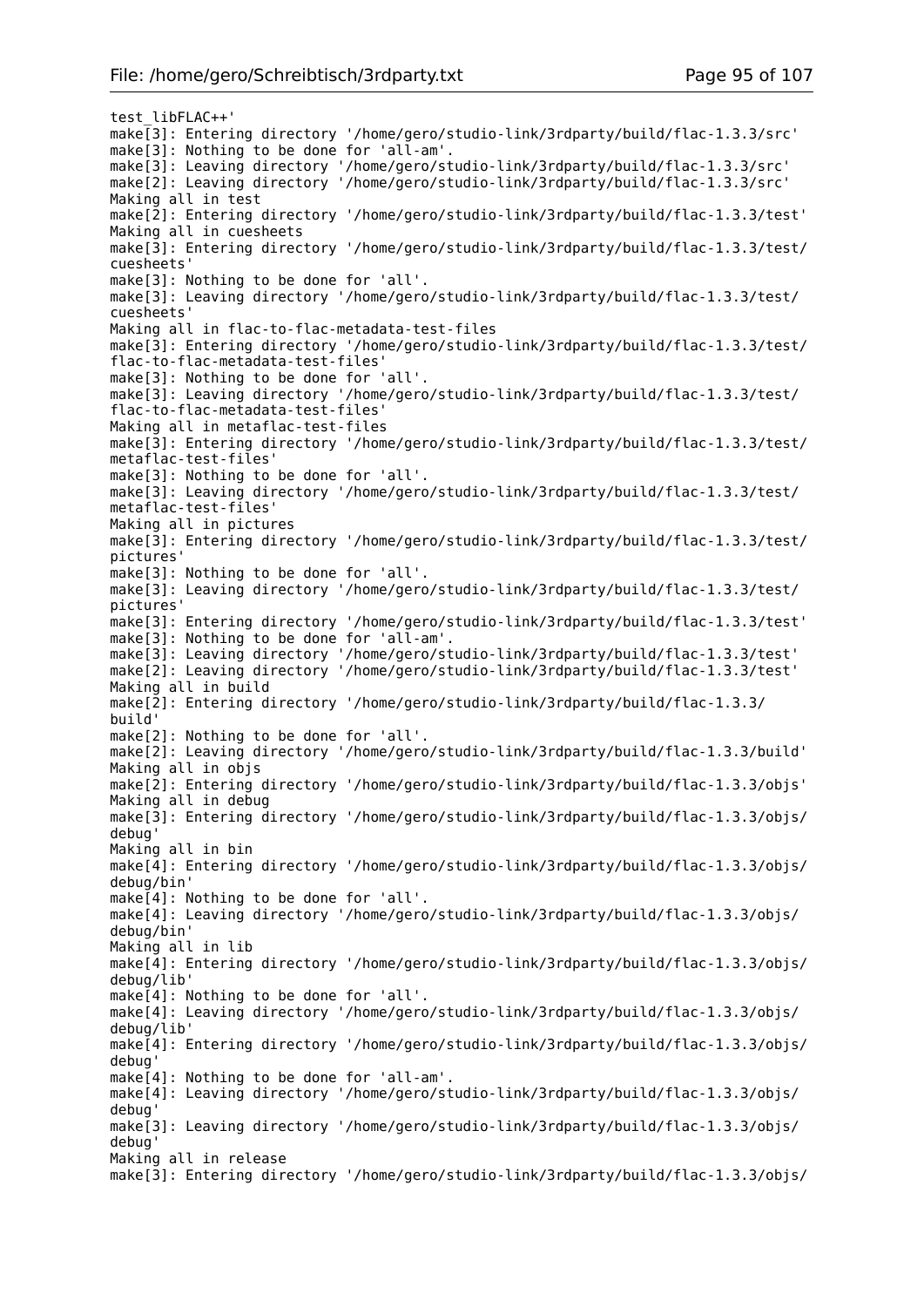release' Making all in bin make[4]: Entering directory '/home/gero/studio-link/3rdparty/build/flac-1.3.3/objs/ release/bin' make[4]: Nothing to be done for 'all'. make[4]: Leaving directory '/home/gero/studio-link/3rdparty/build/flac-1.3.3/objs/ release/bin' Making all in lib make[4]: Entering directory '/home/gero/studio-link/3rdparty/build/flac-1.3.3/objs/ release/lib' make[4]: Nothing to be done for 'all'. make[4]: Leaving directory '/home/gero/studio-link/3rdparty/build/flac-1.3.3/objs/ release/lib' make[4]: Entering directory '/home/gero/studio-link/3rdparty/build/flac-1.3.3/objs/ release' make[4]: Nothing to be done for 'all-am'. make[4]: Leaving directory '/home/gero/studio-link/3rdparty/build/flac-1.3.3/objs/ release' make[3]: Leaving directory '/home/gero/studio-link/3rdparty/build/flac-1.3.3/objs/ release' make[3]: Entering directory '/home/gero/studio-link/3rdparty/build/flac-1.3.3/objs' make[3]: Nothing to be done for 'all-am'. make[3]: Leaving directory '/home/gero/studio-link/3rdparty/build/flac-1.3.3/objs' make[2]: Leaving directory '/home/gero/studio-link/3rdparty/build/flac-1.3.3/objs' Making all in microbench make[2]: Entering directory '/home/gero/studio-link/3rdparty/build/flac-1.3.3/ microbench' CC benchmark\_residual.o<br>CC util.o CC util.o<br>CCLD benchm benchmark\_residual make[2]: Leaving directory '/home/gero/studio-link/3rdparty/build/flac-1.3.3/ microbench' Making all in examples make[2]: Entering directory '/home/gero/studio-link/3rdparty/build/flac-1.3.3/ examples' Making all in c make[3]: Entering directory '/home/gero/studio-link/3rdparty/build/flac-1.3.3/ examples/c' Making all in decode make[4]: Entering directory '/home/gero/studio-link/3rdparty/build/flac-1.3.3/ examples/c/decode' Making all in file make[5]: Entering directory '/home/gero/studio-link/3rdparty/build/flac-1.3.3/ examples/c/decode/file' CC main.o CCLD example c decode file make[5]: Leaving directory '/home/gero/studio-link/3rdparty/build/flac-1.3.3/ examples/c/decode/file' make[5]: Entering directory '/home/gero/studio-link/3rdparty/build/flac-1.3.3/ examples/c/decode' make[5]: Nothing to be done for 'all-am'. make[5]: Leaving directory '/home/gero/studio-link/3rdparty/build/flac-1.3.3/ examples/c/decode' make[4]: Leaving directory '/home/gero/studio-link/3rdparty/build/flac-1.3.3/ examples/c/decode' Making all in encode make[4]: Entering directory '/home/gero/studio-link/3rdparty/build/flac-1.3.3/ examples/c/encode' Making all in file make[5]: Entering directory '/home/gero/studio-link/3rdparty/build/flac-1.3.3/ examples/c/encode/file' CC main.o<br>CCLD example example c encode file make[5]: Leaving directory '/home/gero/studio-link/3rdparty/build/flac-1.3.3/ examples/c/encode/file' make[5]: Entering directory '/home/gero/studio-link/3rdparty/build/flac-1.3.3/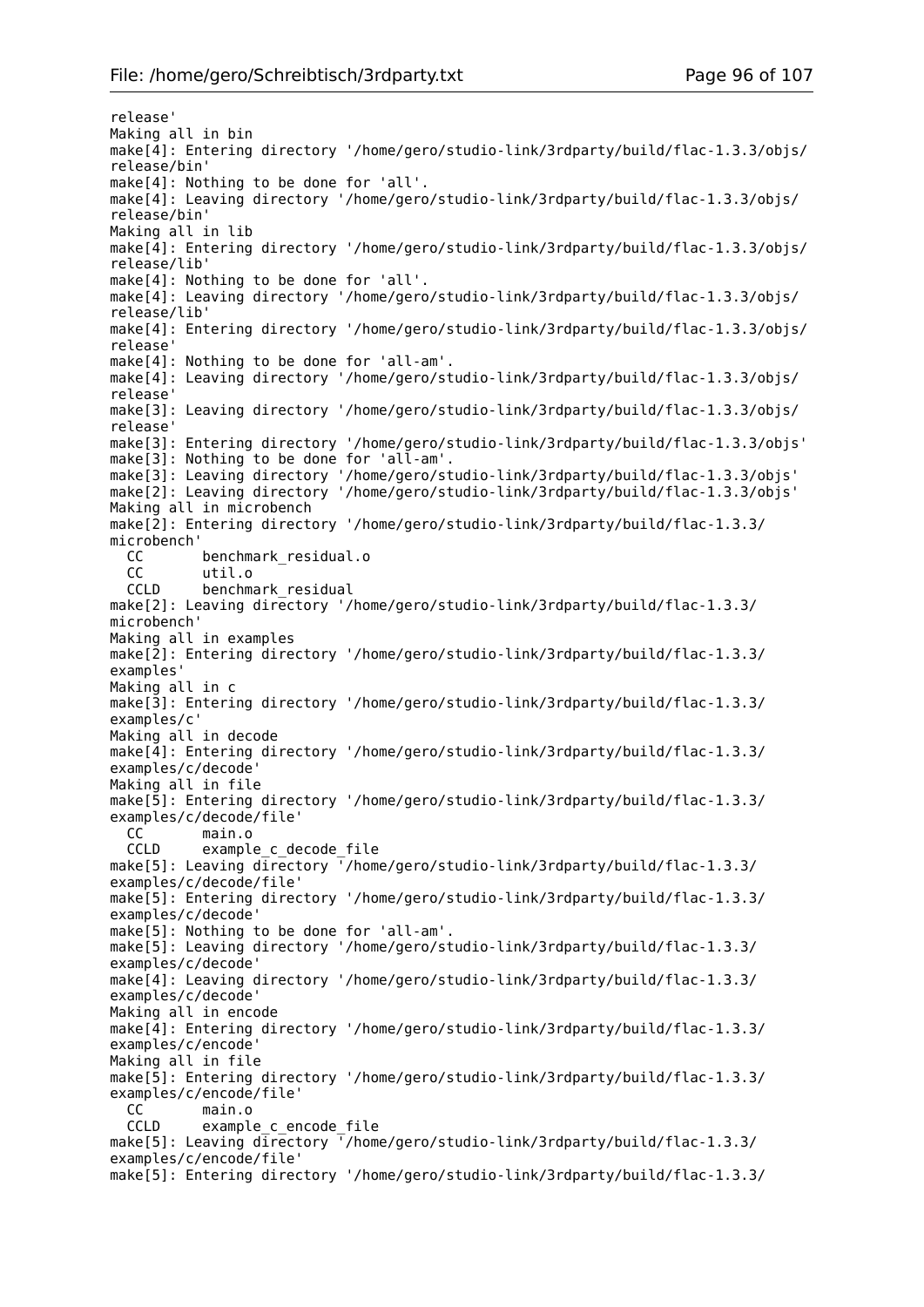examples/c/encode' make[5]: Nothing to be done for 'all-am'. make[5]: Leaving directory '/home/gero/studio-link/3rdparty/build/flac-1.3.3/ examples/c/encode' make[4]: Leaving directory '/home/gero/studio-link/3rdparty/build/flac-1.3.3/ examples/c/encode' make[4]: Entering directory '/home/gero/studio-link/3rdparty/build/flac-1.3.3/ examples/c' make[4]: Nothing to be done for 'all-am'. make[4]: Leaving directory '/home/gero/studio-link/3rdparty/build/flac-1.3.3/ examples/c' make[3]: Leaving directory '/home/gero/studio-link/3rdparty/build/flac-1.3.3/ examples/c' Making all in cpp make[3]: Entering directory '/home/gero/studio-link/3rdparty/build/flac-1.3.3/ examples/cpp' Making all in decode make[4]: Entering directory '/home/gero/studio-link/3rdparty/build/flac-1.3.3/ examples/cpp/decode' Making all in file make[5]: Entering directory '/home/gero/studio-link/3rdparty/build/flac-1.3.3/ examples/cpp/decode/file' CXX main.o CXXLD example cpp decode file make[5]: Leaving directory '/home/gero/studio-link/3rdparty/build/flac-1.3.3/ examples/cpp/decode/file' make[5]: Entering directory '/home/gero/studio-link/3rdparty/build/flac-1.3.3/ examples/cpp/decode' make[5]: Nothing to be done for 'all-am'. make[5]: Leaving directory '/home/gero/studio-link/3rdparty/build/flac-1.3.3/ examples/cpp/decode' make[4]: Leaving directory '/home/gero/studio-link/3rdparty/build/flac-1.3.3/ examples/cpp/decode' Making all in encode make[4]: Entering directory '/home/gero/studio-link/3rdparty/build/flac-1.3.3/ examples/cpp/encode' Making all in file make[5]: Entering directory '/home/gero/studio-link/3rdparty/build/flac-1.3.3/ examples/cpp/encode/file' CXX main.o CXXLD example\_cpp\_encode\_file make[5]: Leaving directory '/home/gero/studio-link/3rdparty/build/flac-1.3.3/ examples/cpp/encode/file' make[5]: Entering directory '/home/gero/studio-link/3rdparty/build/flac-1.3.3/ examples/cpp/encode' make[5]: Nothing to be done for 'all-am'. make[5]: Leaving directory '/home/gero/studio-link/3rdparty/build/flac-1.3.3/ examples/cpp/encode' make[4]: Leaving directory '/home/gero/studio-link/3rdparty/build/flac-1.3.3/ examples/cpp/encode' make[4]: Entering directory '/home/gero/studio-link/3rdparty/build/flac-1.3.3/ examples/cpp' make[4]: Nothing to be done for 'all-am'. make[4]: Leaving directory '/home/gero/studio-link/3rdparty/build/flac-1.3.3/ examples/cpp' make[3]: Leaving directory '/home/gero/studio-link/3rdparty/build/flac-1.3.3/ examples/cpp' make[3]: Entering directory '/home/gero/studio-link/3rdparty/build/flac-1.3.3/ examples' make[3]: Nothing to be done for 'all-am'. make[3]: Leaving directory '/home/gero/studio-link/3rdparty/build/flac-1.3.3/ examples' make[2]: Leaving directory '/home/gero/studio-link/3rdparty/build/flac-1.3.3/ examples' make[2]: Entering directory '/home/gero/studio-link/3rdparty/build/flac-1.3.3' make[2]: Leaving directory '/home/gero/studio-link/3rdparty/build/flac-1.3.3'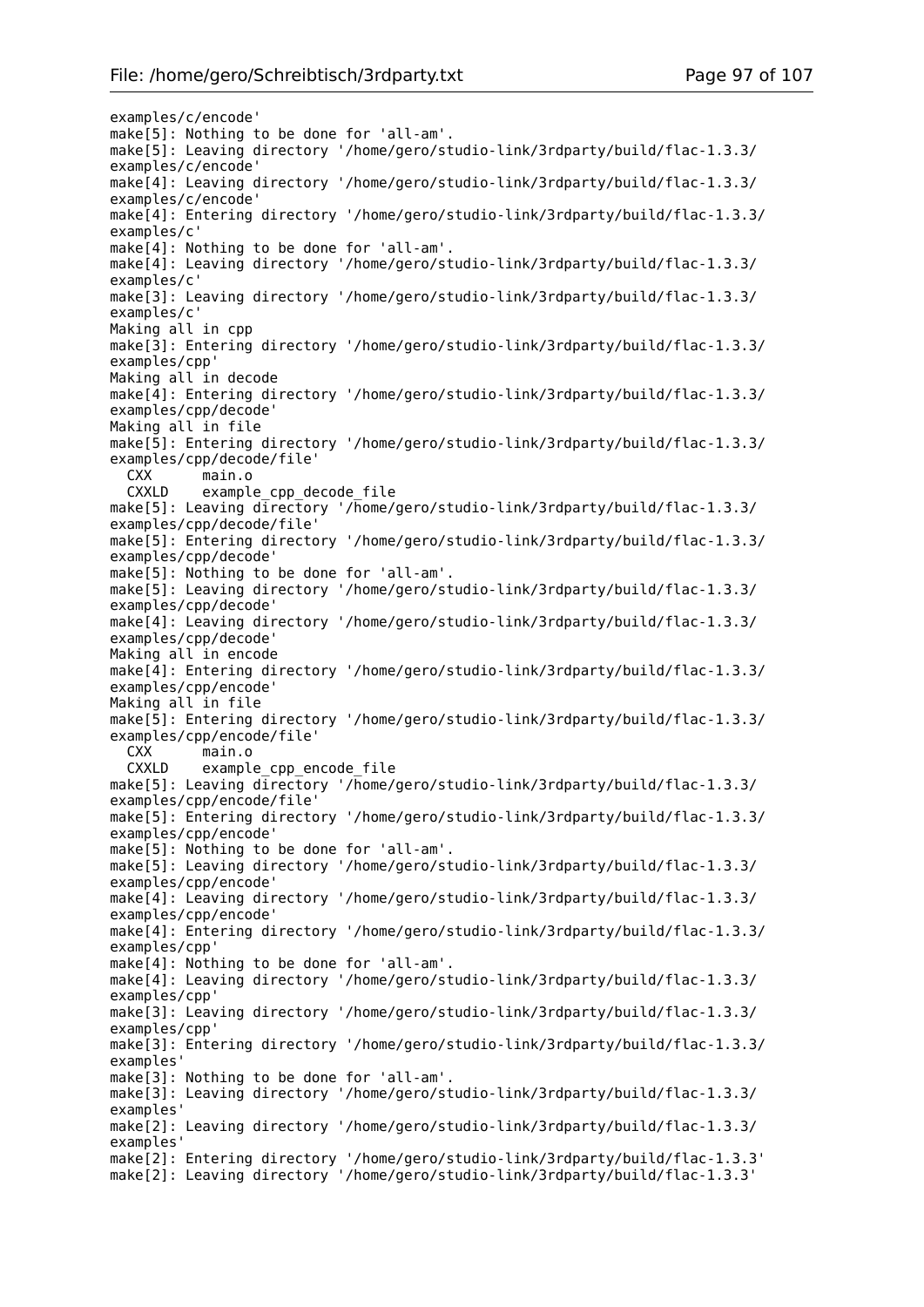```
make[1]: Leaving directory '/home/gero/studio-link/3rdparty/build/flac-1.3.3'
+ cp -a include/FLAC ../3rdparty/include/
+ '[' linux == mingw ']'
+ cp -a src/libFLAC/.libs/libFLAC.a ../3rdparty/lib/
+ popd
~/studio-link/3rdparty/build ~/studio-link/3rdparty
+ '[' '!' -d opus-1.3.1 ']'
+ wget https://archive.mozilla.org/pub/opus/opus-1.3.1.tar.gz
--2022-01-22 21:15:08-- https://archive.mozilla.org/pub/opus/opus-1.3.1.tar.gz
Resolving archive.mozilla.org (archive.mozilla.org)... 13.249.10.32, 13.249.10.20,
13.249.10.71, ...
Connecting to archive.mozilla.org (archive.mozilla.org)|13.249.10.32|:443...
connected.
HTTP request sent, awaiting response... 200 OK
Length: 1040054 (1016K) [application/x-tar]
Saving to: 'opus-1.3.1.tar.gz'
opus-1.3.1.tar.gz 100%[===================>] 1016K 5,83MB/s in 0,2s 
2022-01-22 21:15:09 (5,83 MB/s) - 'opus-1.3.1.tar.gz' saved [1040054/1040054]
+ tar -xzf opus-1.3.1.tar.gz
+ pushd opus-1.3.1
~/studio-link/3rdparty/build/opus-1.3.1 ~/studio-link/3rdparty/build ~/studio-link/
3rdparty
+ '[' linux == macos_arm64 ']'
+ '[' linux == mingw ']'
+ '[' linux == linux_arm32 ']'
+ '[' linux == linux arm64 ']'
+ ./configure --with-pic
checking whether make supports nested variables... yes
checking for a BSD-compatible install... /usr/bin/install -c
checking whether build environment is sane... yes
checking for a thread-safe mkdir -p... /usr/bin/mkdir -p
checking for gawk... no
checking for mawk... mawk
checking whether make sets $(MAKE)... yes
checking whether to enable maintainer-specific portions of Makefiles... yes
checking build system type... aarch64-unknown-linux-gnu
checking host system type... aarch64-unknown-linux-gnu
checking how to print strings... printf
checking for style of include used by make... GNU
checking for gcc... gcc
checking whether the C compiler works... yes
checking for C compiler default output file name... a.out
checking for suffix of executables... 
checking whether we are cross compiling... no
checking for suffix of object files... o
checking whether we are using the GNU C compiler... yes
checking whether gcc accepts -g... yes
checking for gcc option to accept ISO C89... none needed
checking whether gcc understands -c and -o together... yes
checking dependency style of gcc... gcc3
checking for a sed that does not truncate output... /usr/bin/sed
checking for grep that handles long lines and -e... /usr/bin/grep
checking for egrep... /usr/bin/grep -E
checking for fgrep... /usr/bin/grep -F
checking for ld used by gcc... /usr/bin/ld
checking if the linker (/usr/bin/ld) is GNU ld... yes
checking for BSD- or MS-compatible name lister (nm)... /usr/bin/nm -B
checking the name lister (/usr/bin/nm -B) interface... BSD nm
checking whether ln -s works... yes
checking the maximum length of command line arguments... 1572864
checking how to convert aarch64-unknown-linux-gnu file names to aarch64-unknown-
linux-gnu format... func convert file noop
checking how to convert aarch64-unknown-linux-gnu file names to toolchain
```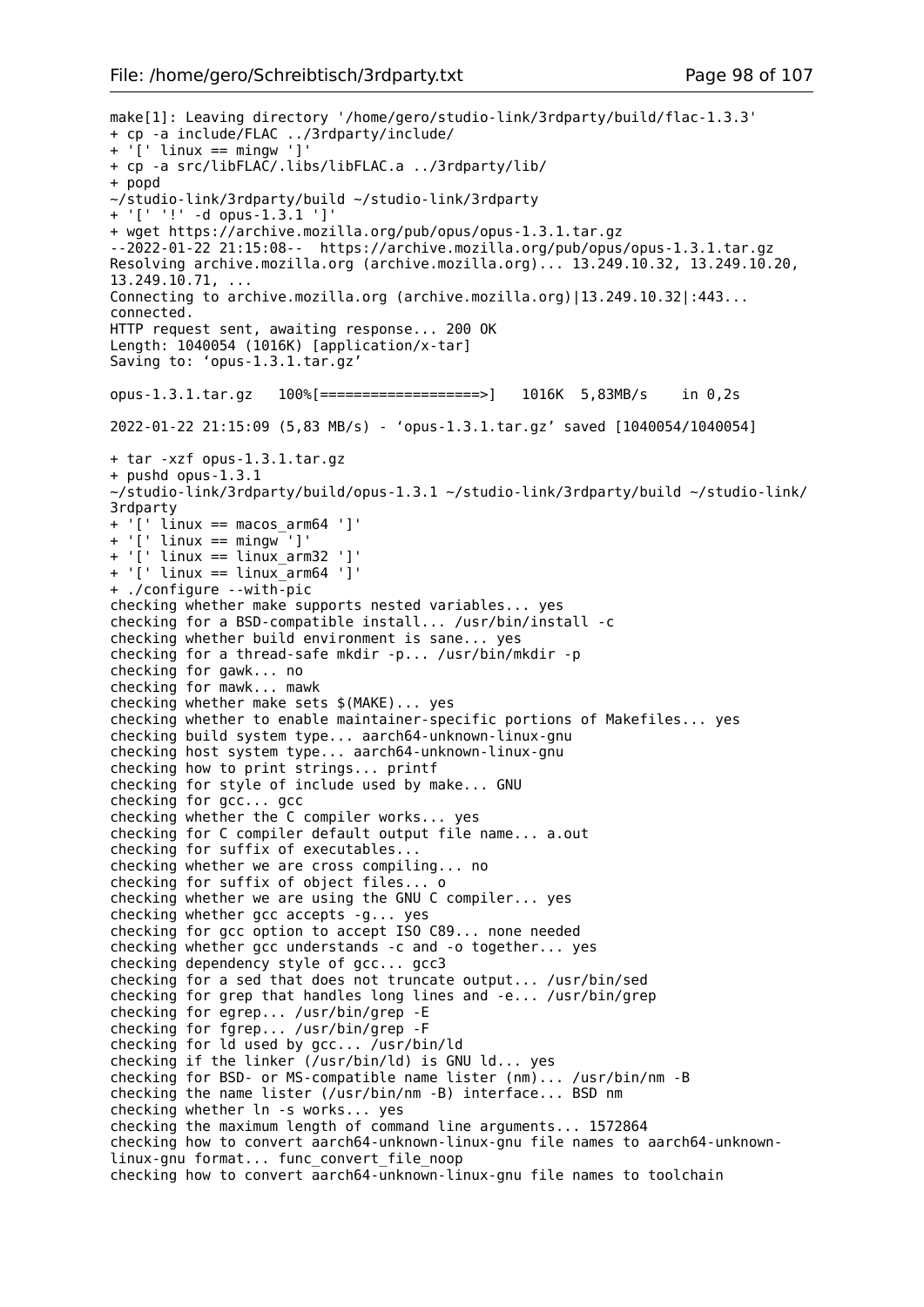format... func convert file noop checking for  $\sqrt{u}$ sr/bin/ld option to reload object files... - r checking for objdump... objdump checking how to recognize dependent libraries... pass\_all checking for dlltool... no checking how to associate runtime and link libraries... printf %s\n checking for ar... ar checking for archiver @FILE support... @ checking for strip... strip checking for ranlib... ranlib checking command to parse /usr/bin/nm -B output from gcc object... ok checking for sysroot... no checking for a working dd... /usr/bin/dd checking how to truncate binary pipes... /usr/bin/dd bs=4096 count=1 checking for mt... mt checking if mt is a manifest tool... no checking how to run the C preprocessor... gcc -E checking for ANSI C header files... yes checking for sys/types.h... yes checking for sys/stat.h... yes checking for stdlib.h... yes checking for string.h... yes checking for memory.h... yes checking for strings.h... yes checking for inttypes.h... yes checking for stdint.h... yes checking for unistd.h... yes checking for dlfcn.h... yes checking for objdir... .libs checking if gcc supports -fno-rtti -fno-exceptions... no checking for gcc option to produce PIC... -fPIC -DPIC checking if gcc PIC flag -fPIC -DPIC works... yes checking if gcc static flag -static works... yes checking if gcc supports -c -o file.o... yes checking if gcc supports -c -o file.o... (cached) yes checking whether the gcc linker (/usr/bin/ld) supports shared libraries... yes checking whether -lc should be explicitly linked in... no checking dynamic linker characteristics... GNU/Linux ld.so checking how to hardcode library paths into programs... immediate checking whether stripping libraries is possible... yes checking if libtool supports shared libraries... yes checking whether to build shared libraries... yes checking whether to build static libraries... yes checking for gcc option to accept ISO C99... none needed checking for an ANSI C-conforming const... yes checking for inline... inline checking dependency style of gcc... gcc3 checking for C/C++ restrict keyword... \_\_restrict checking for C99 variable-size arrays... yes checking for cos in -lm... yes checking if compiler supports ARM Neon intrinsics... yes checking for NE10... no checking if compiler supports Aarch64 Neon intrinsics... yes checking for doxygen... no checking for dot... no checking if gcc supports -fvisibility=hidden... yes checking whether to add -D\_FORTIFY\_SOURCE=2 to CFLAGS... no checking if gcc supports -Wall -Wextra -Wcast-align -Wnested-externs -Wshadow - Wstrict-prototypes... yes checking for lrintf... yes checking for lrint... yes checking for \_\_malloc\_hook... no checking that generated files are newer than configure... done configure: creating ./config.status config.status: creating Makefile config.status: creating opus.pc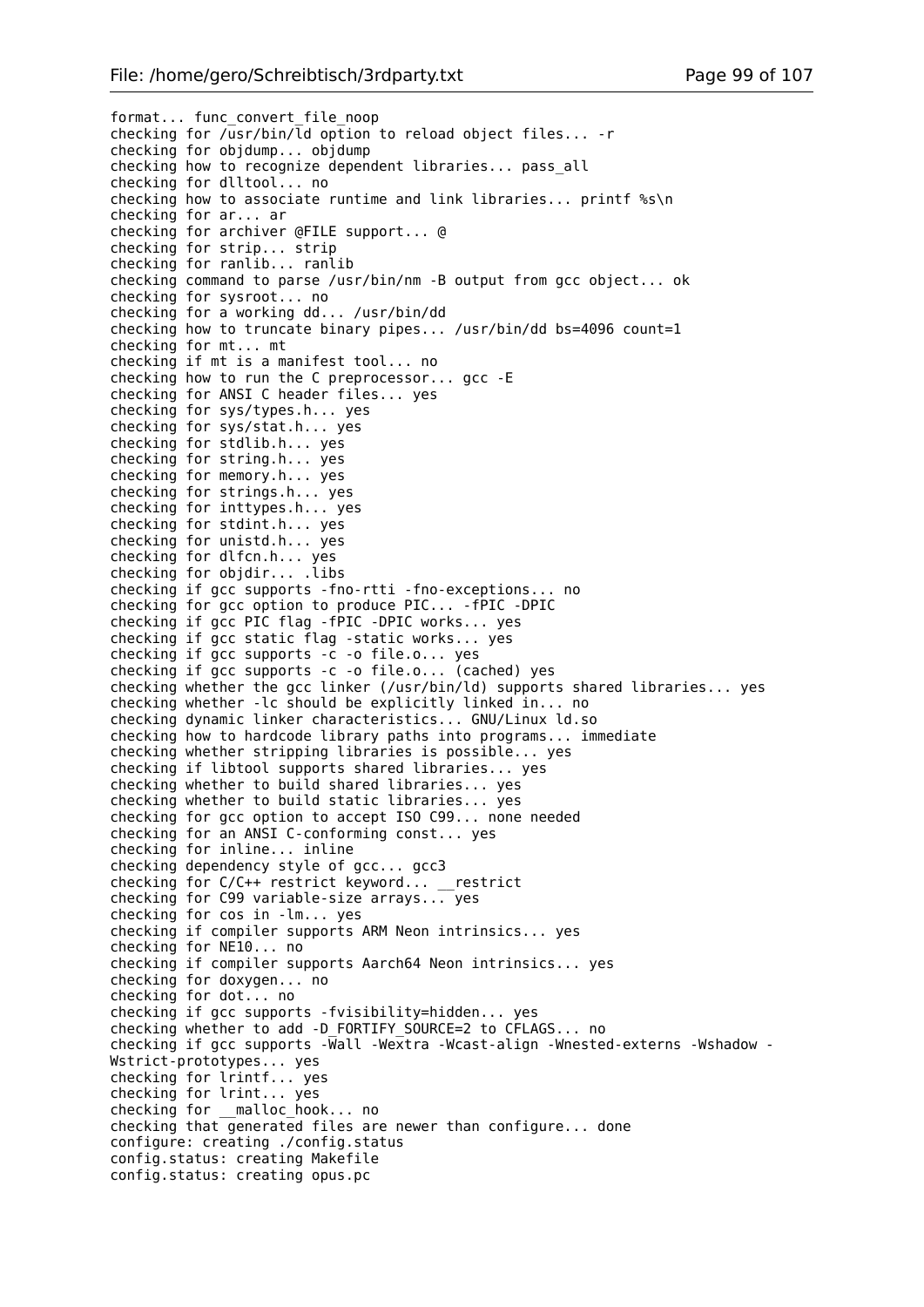config.status: creating opus-uninstalled.pc config.status: creating celt/arm/armopts.s config.status: creating doc/Makefile config.status: creating doc/Doxyfile config.status: creating config.h config.status: executing depfiles commands config.status: executing libtool commands configure: ----------------------------------------------------------------------- opus 1.3.1: Automatic configuration OK. Compiler support: C99 var arrays: ................. yes C99 lrintf: .................... yes Use alloca: ...................... no (using var arrays) General configuration: Floating point support: ........ yes Fast float approximations: ..... no Fixed point debugging: ......... no Inline Assembly Optimizations: . No inline ASM for your platform, please send patches External Assembly Optimizations: Intrinsics Optimizations: ...... ARM (NEON) (NEON Aarch64) Run-time CPU detection: ........ no Custom modes: .................. no Assertion checking: ............ no Hardening: ..................... yes Fuzzing: ....................... no Check ASM: ..................... no API documentation: .............. yes Extra programs: .................. yes ------------------------------------------------------------------------ Type "make; make install" to compile and install Type "make check" to run the test suite + make make all-recursive make[1]: Entering directory '/home/gero/studio-link/3rdparty/build/opus-1.3.1' make[2]: Entering directory '/home/gero/studio-link/3rdparty/build/opus-1.3.1' CC celt/bands.lo CC celt/celt.lo CC celt/celt\_encoder.lo<br>CC celt/celt\_decoder.lo celt/celt\_decoder.lo CC celt/cwrs.lo CC celt/entcode.lo CC celt/entdec.lo<br>CC celt/entenc.lo celt/entenc.lo CC celt/kiss\_fft.lo CC celt/laplace.lo CC celt/mathops.lo<br>CC celt/mdct.lo celt/mdct.lo CC celt/modes.lo CC celt/pitch.lo<br>CC celt/celt lpc CC celt/celt\_lpc.lo<br>CC celt/quant bands CC celt/quant\_bands.lo<br>CC celt/rate.lo  $celt/rate.\overline{lo}$  CC celt/vq.lo CC celt/arm/armcpu.lo CC celt/arm/arm\_celt\_map.lo CC celt/arm/celt\_neon\_intr.lo CC celt/arm/pitch neon intr.lo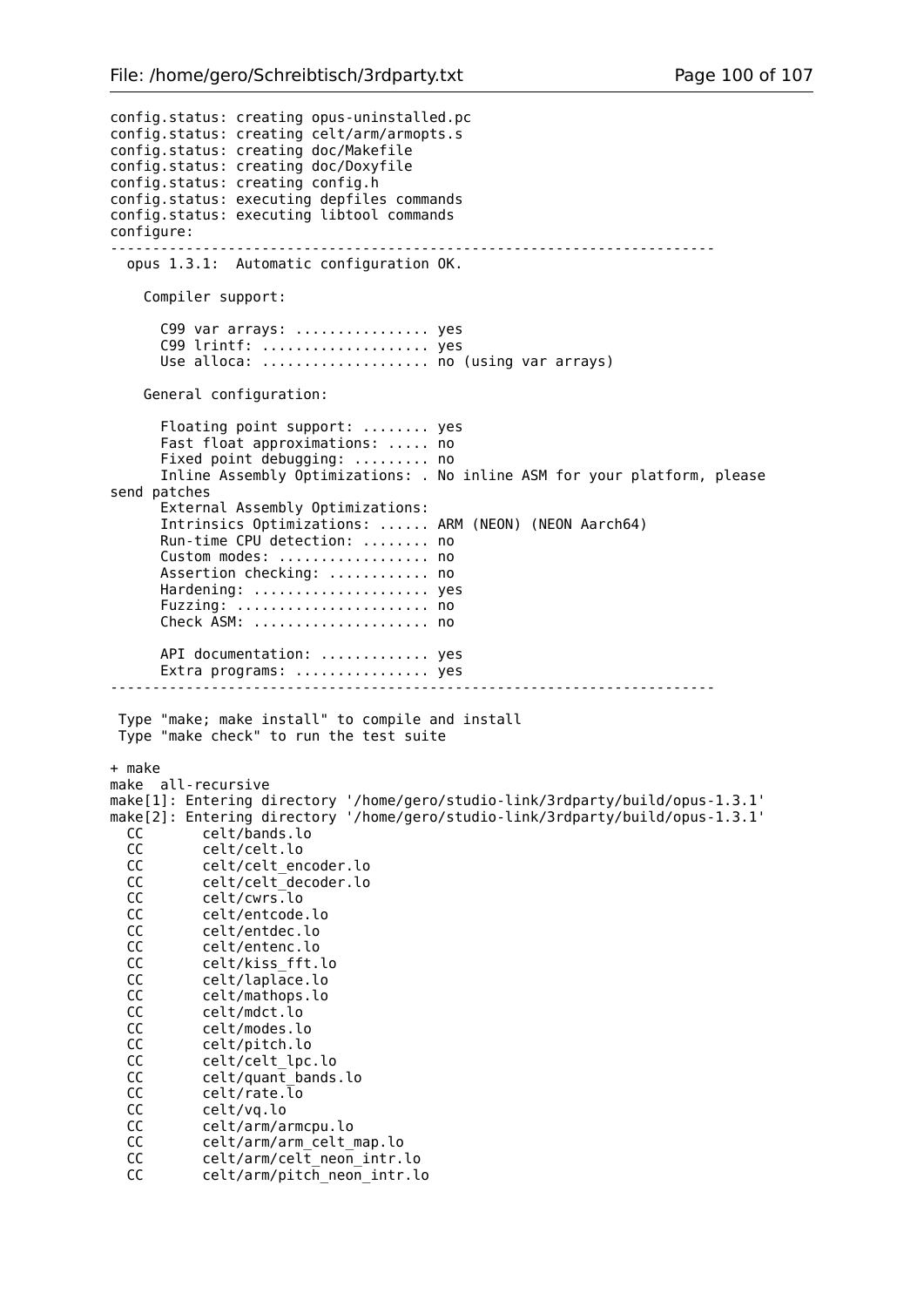| CС | silk/CNG.lo                        |
|----|------------------------------------|
| cc | silk/code_signs.lo                 |
| cc | silk/init_decoder.lo               |
| cc | silk/decode_core.lo                |
| cc | silk/decode_frame.lo               |
|    |                                    |
| cc | silk/decode_parameters.lo          |
| cc | silk/decode_indices.lo             |
| cc | silk/decode_pulses.lo              |
| CС | silk/decoder_set_fs.lo             |
| CС | silk/dec_API.lo                    |
|    |                                    |
| cc | silk/enc_API.lo                    |
| СC | silk/encode_indices.lo             |
| cc | silk/encode_pulses.lo              |
| СC | silk/gain_quant.lo                 |
| cc | silk/interpolate.lo                |
| cc | silk/LP_variable_cutoff.lo         |
| CС | silk/NLSF decode.lo                |
|    |                                    |
| cc | silk/NSQ.lo                        |
| cc | silk/NSQ_del_dec.lo                |
| СC | silk/PLC.lo                        |
| cc | silk/shell_coder.lo                |
| СC | silk/tables_gain.lo                |
| cc | silk/tables_LTP.lo                 |
| СC | silk/tables_NLSF_CB_NB_MB.lo       |
|    | silk/tables NLSF CB WB.lo          |
| CС |                                    |
| cc | silk/tables_other.lo               |
| cc | silk/tables_pitch_lag.lo           |
| СC | silk/tables_pulses_per_block.lo    |
| CС | silk/VAD.lo                        |
| cc | silk/control_audio_bandwidth.lo    |
| СC | silk/quant_LTP_gains.lo            |
| CС | silk/VQ WMat EC.lo                 |
|    |                                    |
| CС | silk/HP_variable_cutoff.lo         |
| cc | silk/NLSF_encode.lo                |
| СC | silk/NLSF_VQ.lo                    |
| cc | silk/NLSF unpack.lo                |
| CС | silk/NLSF_del_dec_quant.lo         |
| cc | silk/process_NLSFs.lo              |
| cc | silk/stereo LR to MS.lo            |
| CС | silk/stereo_MS_to_LR.lo            |
|    |                                    |
| CС | silk/check_control_input.lo        |
| cс | silk/control_SNR.lo                |
| СC | silk/init_encoder.lo               |
| CС | silk/control_codec.lo              |
| СC | silk/A2NLSF.lo                     |
| СC | silk/ana_filt_bank_1.lo            |
| СC | silk/biquad_alt.lo                 |
|    | silk/bwexpander_32.lo              |
| cc |                                    |
| CС | silk/bwexpander.lo                 |
| cc | silk/debug.lo                      |
| СC | silk/decode_pitch.lo               |
| CС | silk/inner_prod_aligned.lo         |
| cc | silk/lin2log.lo                    |
| cc | silk/log2lin.lo                    |
| СC | silk/LPC_analysis_filter.lo        |
|    |                                    |
| cc | silk/LPC_inv_pred_gain.lo          |
| CС | silk/table_LSF_cos.lo              |
| cc | silk/NLSF2A.lo                     |
| СC | silk/NLSF_stabilize.lo             |
| CС | silk/NLSF_VQ_weights_laroia.lo     |
| cc | silk/pitch_est_tables.lo           |
| cc | silk/resampler.lo                  |
| СC | silk/resampler_down2_3.lo          |
|    | silk/resampler_down2.lo            |
| CС |                                    |
| CС | silk/resampler_private_AR2.lo      |
| cc | silk/resampler_private_down_FIR.lo |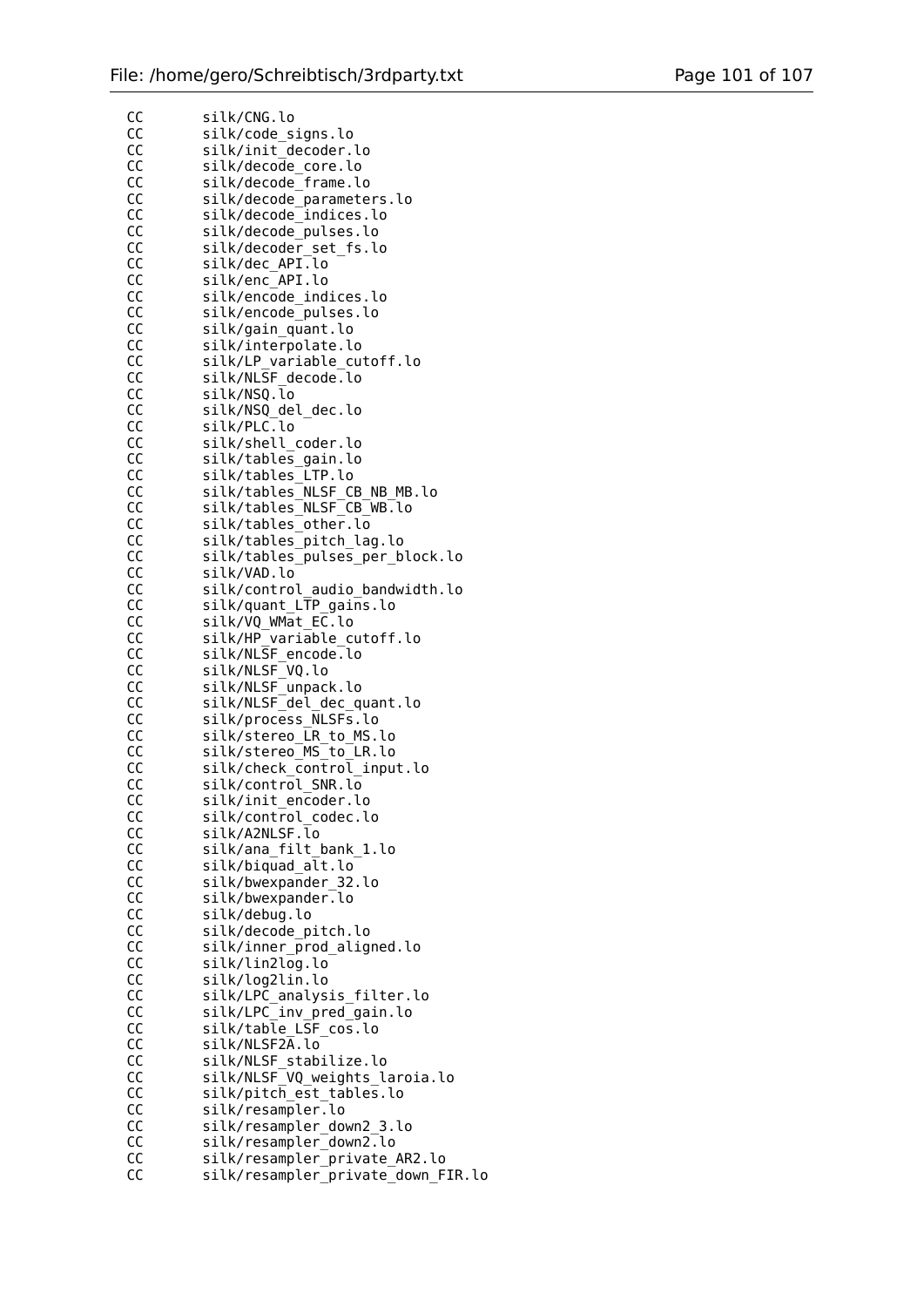| cc<br>cc<br>cc<br>cc<br>cc<br>cc<br>cc<br><b>CC</b><br>cc<br><b>CC</b><br><b>CC</b><br><b>CC</b><br><b>CC</b><br>cc<br><b>CC</b><br><b>CC</b><br>cc<br><b>CC</b><br><b>CC</b><br><b>CC</b><br><b>CC</b><br>cc<br><b>CC</b><br><b>CC</b><br><b>CC</b><br><b>CC</b><br>cc<br>$53 \mid$<br>$(\text{arch})$ , | silk/resampler_private_IIR_FIR.lo<br>silk/resampler_private_up2_HQ.lo<br>silk/resampler rom.lo<br>silk/sigm Q15.lo<br>silk/sort.lo<br>silk/sum sqr shift.lo<br>silk/stereo decode pred.lo<br>silk/stereo encode pred.lo<br>silk/stereo_find_predictor.lo<br>silk/stereo_quant_pred.lo<br>silk/LPC fit.lo<br>silk/float/apply sine window FLP.lo<br>silk/float/corrMatrix FLP.lo<br>silk/float/encode frame FLP.lo<br>silk/float/find LPC FLP.lo<br>silk/float/find LTP FLP.lo<br>silk/float/find_pitch_lags_FLP.lo<br>silk/float/find pred coefs FLP.lo<br>silk/float/LPC analysis filter FLP.lo<br>silk/float/LTP analysis filter FLP.lo<br>silk/float/LTP_scale_ctrl_FLP.lo<br>silk/float/noise shape analysis FLP.lo<br>silk/float/process_gains_FLP.lo<br>silk/float/regularize correlations FLP.lo<br>silk/float/residual_energy_FLP.lo<br>silk/float/warped autocorrelation FLP.lo<br>silk/float/wrappers FLP.lo<br>In file included from ./silk/main.h:46,<br>from silk/float/structs FLP.h:32,<br>from silk/float/main FLP.h:33,<br>from silk/float/wrappers FLP.c:32:<br>silk/float/wrappers FLP.c: In function 'silk NSQ wrapper FLP':<br>./silk/arm/NSQ del dec arm.h:53:18: warning: 'silk NSQ del dec c' reading 64 bytes<br>from a region of $size\$ 32 [-Wstringop-overread]<br>((void) | Λ |
|-----------------------------------------------------------------------------------------------------------------------------------------------------------------------------------------------------------------------------------------------------------------------------------------------------------|--------------------------------------------------------------------------------------------------------------------------------------------------------------------------------------------------------------------------------------------------------------------------------------------------------------------------------------------------------------------------------------------------------------------------------------------------------------------------------------------------------------------------------------------------------------------------------------------------------------------------------------------------------------------------------------------------------------------------------------------------------------------------------------------------------------------------------------------------------------------------------------------------------------------------------------------------------------------------------------------------------------------------------------------------------------------------------------------------------------------------------------------------------------------------------------------------------------------------------------------------------------------------------------------------------|---|
| $\overline{(}$                                                                                                                                                                                                                                                                                            | 54   PRESUME_NEON(silk_NSQ_del_dec)                                                                                                                                                                                                                                                                                                                                                                                                                                                                                                                                                                                                                                                                                                                                                                                                                                                                                                                                                                                                                                                                                                                                                                                                                                                                    |   |
| 55  <br>LTPCoef_Q14,                                                                                                                                                                                                                                                                                      | psEncC, NSQ, psIndices, x16, pulses, PredCoef_Q12,                                                                                                                                                                                                                                                                                                                                                                                                                                                                                                                                                                                                                                                                                                                                                                                                                                                                                                                                                                                                                                                                                                                                                                                                                                                     |   |
| 56  <br>pitchL, $\setminus$                                                                                                                                                                                                                                                                               | AR Q13, HarmShapeGain Q14, Tilt Q14, LF shp Q14, Gains Q16,<br>~~~~~~~~~~~~~~~~~~~~~~~                                                                                                                                                                                                                                                                                                                                                                                                                                                                                                                                                                                                                                                                                                                                                                                                                                                                                                                                                                                                                                                                                                                                                                                                                 |   |
| 57 I                                                                                                                                                                                                                                                                                                      | Lambda_Q10, LTP_scale_Q14))                                                                                                                                                                                                                                                                                                                                                                                                                                                                                                                                                                                                                                                                                                                                                                                                                                                                                                                                                                                                                                                                                                                                                                                                                                                                            |   |
| 164 l                                                                                                                                                                                                                                                                                                     | silk/float/wrappers FLP.c:164:9: note: in expansion of macro 'silk NSQ del dec'<br>silk NSQ del dec( &psEnc->sCmn, psNSQ, psIndices, x16, pulses,<br>PredCoef_Q12[ 0 ], LTPCoef_Q14,                                                                                                                                                                                                                                                                                                                                                                                                                                                                                                                                                                                                                                                                                                                                                                                                                                                                                                                                                                                                                                                                                                                   |   |
| 53 I<br>$(\text{arch})$ ,                                                                                                                                                                                                                                                                                 | ./silk/arm/NSQ_del_dec_arm.h:53:18: note: referencing argument 6 of type 'const<br>opus_int16 *' {aka 'const short int *'}<br>((void)                                                                                                                                                                                                                                                                                                                                                                                                                                                                                                                                                                                                                                                                                                                                                                                                                                                                                                                                                                                                                                                                                                                                                                  | N |
| 54 I<br>$\overline{\phantom{a}}$                                                                                                                                                                                                                                                                          | PRESUME_NEON(silk_NSQ_del_dec)                                                                                                                                                                                                                                                                                                                                                                                                                                                                                                                                                                                                                                                                                                                                                                                                                                                                                                                                                                                                                                                                                                                                                                                                                                                                         |   |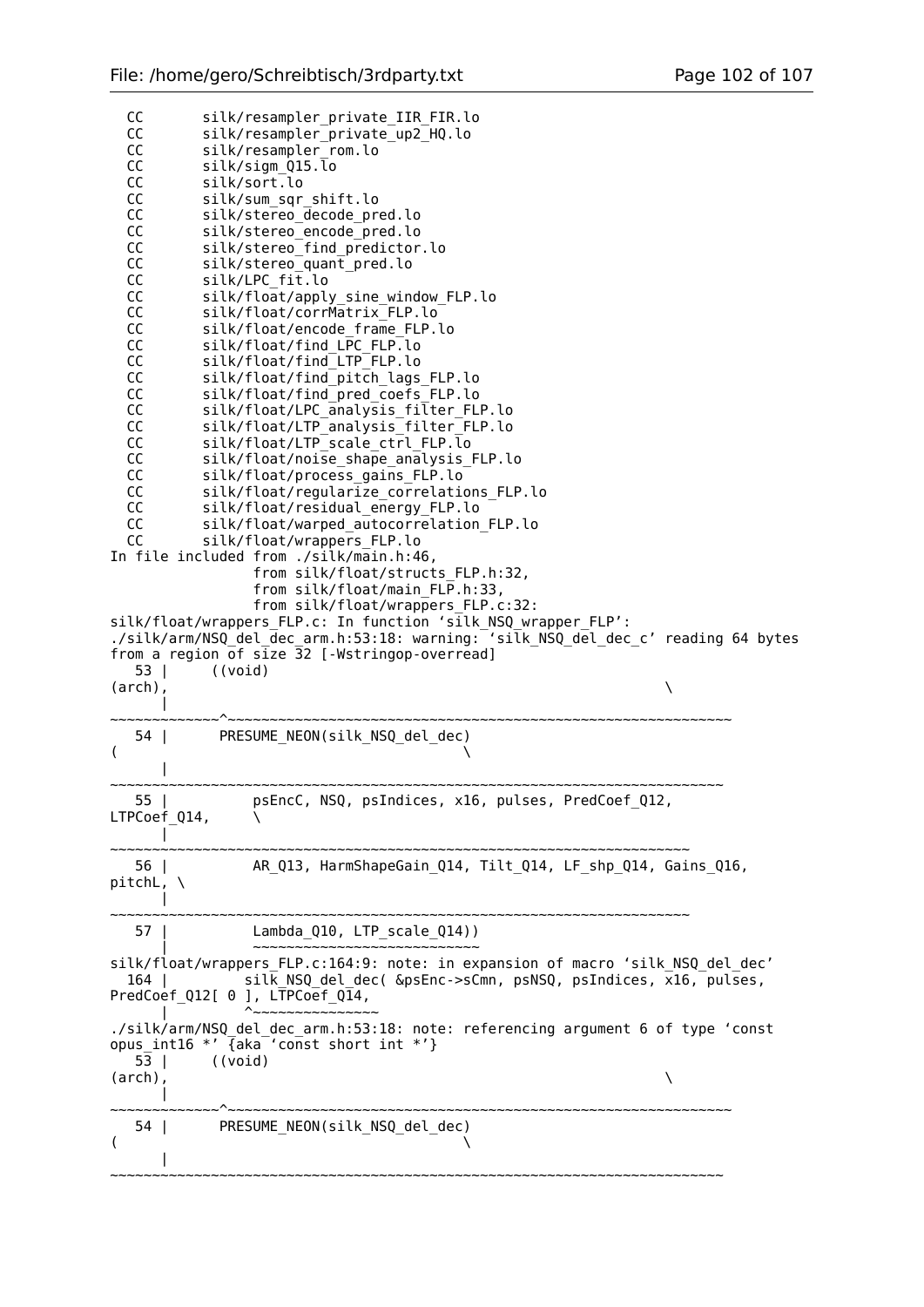55 | psEncC, NSQ, psIndices, x16, pulses, PredCoef\_Q12, LTPCoef 014, | ~~~~~~~~~~~~~~~~~~~~~~~~~~~~~~~~~~~~~~~~~~~~~~~~~~~~~~~~~~~~~~~~~~~~~ 56 | AR\_Q13, HarmShapeGain\_Q14, Tilt\_Q14, LF\_shp\_Q14, Gains\_Q16,  $pitchL$ ,  $\setminus$  $\blacksquare$ ~~~~~~~~~~~~~~~~~~~~~~~~~~~~~~~~~~~~~~~~~~~~~~~~~~~~~~~~~~~~~~~~~~~~~ 57 | Lambda\_Q10, LTP\_scale\_Q14)) | ~~~~~~~~~~~~~~~~~~~~~~~~~~~~ silk/float/wrappers FLP.c:164:9: note: in expansion of macro 'silk NSQ del dec' 164 | silk\_NSQ\_del\_dec( &psEnc->sCmn, psNSQ, psIndices,  $\overline{x}$ 16, pulses, PredCoef\_Q12[ 0 ], LTPCoef\_Q14, | ^~~~~~~~~~~~~~~~ In file included from silk/float/structs\_FLP.h:32, from silk/float/main FLP.h:33, from silk/float/wrappers\_FLP.c:32: ./silk/main.h:275:6: note: in a call to function 'silk NSQ del dec c' 275 | void silk\_NSQ\_del\_dec\_c( | ^~~~~~~~~~~~~~~~~~ ./silk/main.h:270:18: warning: 'silk\_NSQ\_c' reading 64 bytes from a region of size 32 [-Wstringop-overread] 270 | ((void)(arch),silk\_NSQ\_c(psEncC, NSQ, psIndices, x16, pulses, PredCoef Q12, LTPCoef Q14, AR  $\overline{Q}$ 13, \  $\blacksquare$ ~~~~~~~~~~~~~^~~~~~~~~~~~~~~~~~~~~~~~~~~~~~~~~~~~~~~~~~~~~~~~~~~~~~~~~~~~~~~~~~~~~~~~~~~~~~~~~~~~~ 271 | HarmShapeGain\_Q14, Tilt\_Q14, LF\_shp\_Q14, Gains\_Q16, pitchL, Lambda Q10, LTP scale Q14))  $\blacksquare$ ~~~~~~~~~~~~~~~~~~~~~~~~~~~~~~~~~~~~~~~~~~~~~~~~~~~~~~~~~~~~~~~~~~~~~~~~~~~~~~~~~~~~~~~ silk/float/wrappers\_FLP.c:167:9: note: in expansion of macro 'silk\_NSQ'<br>167 | silk NSQ( &psEnc->sCmn, psNSQ, psIndices, x16, pulses, silk NSQ( &psEnc->sCmn, psNSQ, psIndices, x16, pulses, PredCoef\_Q12[ 0 ], LTPCoef\_Q14, | <sup>^</sup>~~~~~~~ ./silk/main.h:270:18: note: referencing argument 6 of type 'const opus\_int16 {aka 'const short int  $*'$ } 270 | ((void)(arch),silk\_NSQ\_c(psEncC, NSQ, psIndices, x16, pulses, PredCoef\_Q12, LTPCoef\_Q14, AR\_ $\overline{Q}$ 13, \  $\blacksquare$ ~~~~~~~~~~~~~^~~~~~~~~~~~~~~~~~~~~~~~~~~~~~~~~~~~~~~~~~~~~~~~~~~~~~~~~~~~~~~~~~~~~~~~~~~~~~~~~~~~~ 271 | HarmShapeGain\_Q14, Tilt\_Q14, LF\_shp\_Q14, Gains\_Q16, pitchL, Lambda\_Q10, LTP\_scale\_Q14))  $\blacksquare$ ~~~~~~~~~~~~~~~~~~~~~~~~~~~~~~~~~~~~~~~~~~~~~~~~~~~~~~~~~~~~~~~~~~~~~~~~~~~~~~~~~~~~~~~ silk/float/wrappers\_FLP.c:167:9: note: in expansion of macro 'silk\_NSQ' 167 | silk NSQ( &psEnc->sCmn, psNSQ, psIndices, x16, pulses, PredCoef Q12[ 0 ], LTPCoef Q14, | <sup>^</sup>~~~~~~~ ./silk/main.h:249:6: note: in a call to function 'silk\_NSQ\_c' 249 | void silk NSQ c( | ^~~~~~~~~~ silk/float/wrappers FLP.c: In function 'silk quant LTP gains FLP': silk/float/wrappers  $FLP.c:200:5:$  warning: 'x $\overline{X}$  Q17' may be used uninitialized [-Wmaybe-uninitialized] 200 | silk quant LTP gains( B Q14, cbk index, periodicity index, sum\_log\_gain\_Q7,  $\&$ pred\_gain\_dB\_Q7,  $\overline{XX}$ \_Q17,  $x\overline{X}$ \_Q17, subfr\_len, nb\_subfr, arch );  $\blacksquare$ ^~~~~~~~~~~~~~~~~~~~~~~~~~~~~~~~~~~~~~~~~~~~~~~~~~~~~~~~~~~~~~~~~~~~~~~~~~~~~~~~~~~~~~~~~~~~~~~~~~~~~~~~~~~~~~~~~~ In file included from silk/float/structs\_FLP.h:32, from silk/float/main FLP.h:33, from silk/float/wrappers\_FLP.c:32: ./silk/main.h:211:6: note: by argument 7 of type 'const opus\_int32[20]' {aka 'const int[20]'} to 'silk\_quant\_LTP\_gains' declared here 211 | void silk\_quant\_LTP\_gains( | ^~~~~~~~~~~~~~~~~~~~ silk/float/wrappers FLP.c:191:16: note: 'xX Q17' declared here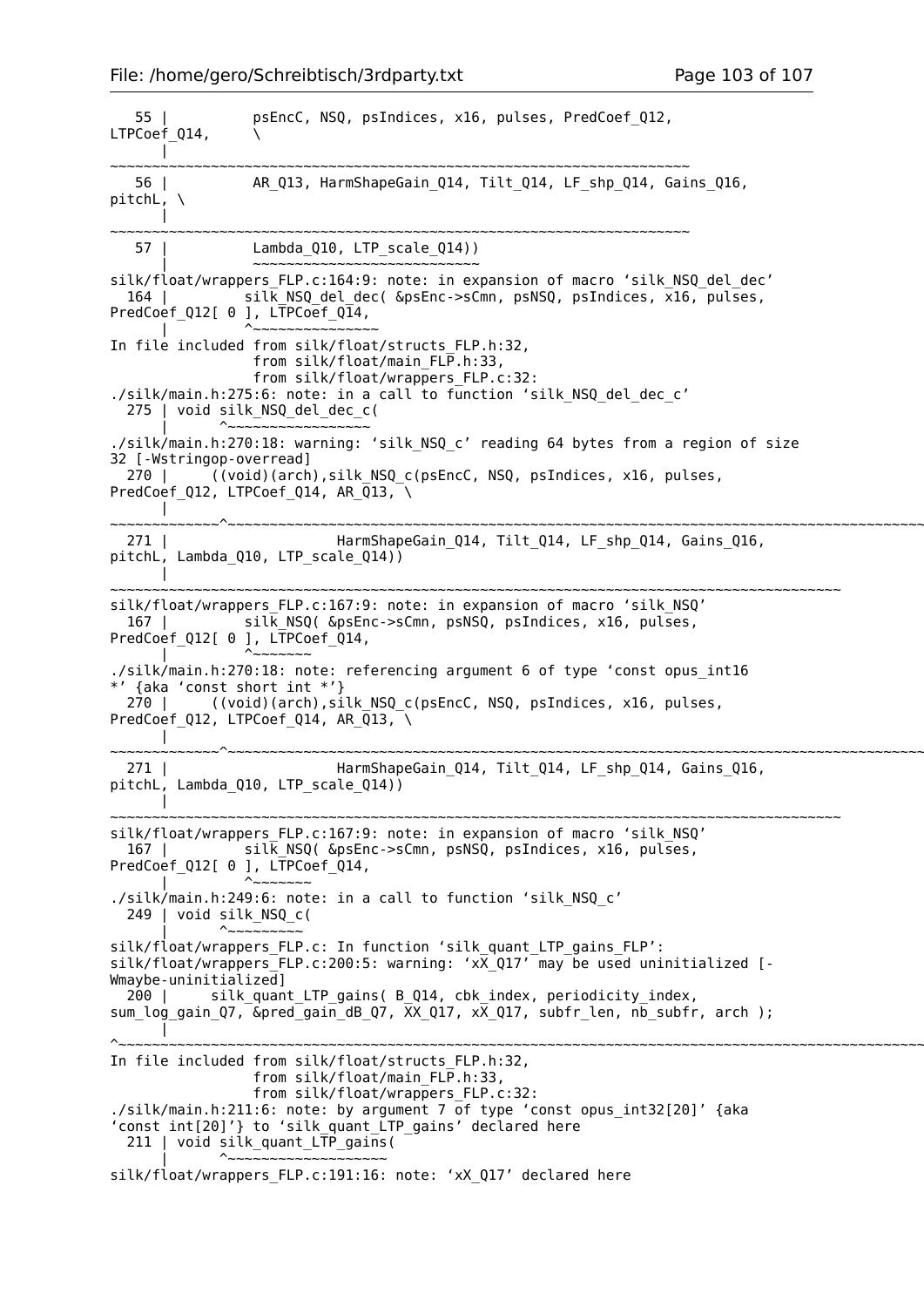```
191 | opus int32 xX Q17[ MAX NB SUBFR * LTP ORDER ];
 | ^~~~~~
  CC silk/float/autocorrelation_FLP.lo<br>CC silk/float/burg_modified_FLP.lo
           silk/float/burg_modified_FLP.lo
  CC silk/float/bwexpander FLP.lo
   CC silk/float/energy_FLP.lo
   CC silk/float/inner_product_FLP.lo
  CC silk/float/k2a FLP.lo
  CC silk/float/LPC<sup>-</sup>inv pred gain FLP.lo
  CC silk/float/pitch_analysis_core_FLP.lo<br>CC silk/float/scale_copy_vector_FLP.lo
           silk/float/scale_copy_vector_FLP.lo
 CC silk/float/scale_vector_FLP.lo
 CC silk/float/schur_FLP.lo
   CC silk/float/sort_FLP.lo
   CC silk/arm/arm_silk_map.lo
  CC silk/arm/biquad alt neon intr.lo
   CC silk/arm/LPC_inv_pred_gain_neon_intr.lo
  CC silk/arm/NSQ_del_dec_neon_intr.lo
silk/arm/NSQ_del_dec_neon_intr.c: In function 'silk_NSQ_del_dec_neon':
silk/arm/NSQ_del_dec_neon_intr.c:422:55: warning: iteration 80 invokes undefined
behavior [-Waggressive-loop-optimizations]
  422 | NSQ->sLPC_Q14[ i ] = psDelDec->sLPC_Q14[ i ][ Winner ind ];
 | ~~~~~~~~~~~~~~~~~~~~~~~^~~~~~~~~~~~~~
silk/arm/NSQ del dec neon intr.c:421:18: note: within this loop
  421 | for( ; i < NSQ_LPC_BUF_LENGTH; i++ ) {<br>CC silk/arm/NSQ neon.lo
  CC silk/arm/NSQ_neon.lo<br>CC src/opus.lo
           src/opus.lo
 CC src/opus_decoder.lo
 CC src/opus_encoder.lo
   CC src/opus_multistream.lo
  CC src/opus multistream encoder.lo
  CC src/opus multistream decoder.lo
  CC src/repacketizer.lo<br>CC src/opus projection
           src/opus_projection_encoder.lo
   CC src/opus_projection_decoder.lo
   CC src/mapping_matrix.lo
   CC src/analysis.lo
   CC src/mlp.lo
   CC src/mlp_data.lo
  CCLD libopus.la
ar: `u' modifier ignored since `D' is the default (see `U')<br>CC celt/tests/test unit cwrs32.o
            CC celt/tests/test_unit_cwrs32.o
 CCLD celt/tests/test_unit_cwrs32
 CC celt/tests/test_unit_dft.o
  CCLD celt/tests/test_unit_dft
   CC celt/tests/test_unit_entropy.o
 CCLD celt/tests/test_unit_entropy<br>CC celt/tests/test_unit_laplace
  CC celt/tests/test_unit_laplace.o<br>CCLD celt/tests/test_unit_laplace
           celt/tests/test_unit_laplace
 CC celt/tests/test_unit_mathops.o
 CCLD celt/tests/test_unit_mathops
  CC celt/tests/test_unit_mdct.o<br>CCLD celt/tests/test_unit_mdct
           celt/tests/test_unit_mdct
  CC celt/tests/test_unit_rotation.o
  CCLD celt/tests/test_unit_rotation
  CC celt/tests/test_unit_types.o<br>CCLD celt/tests/test_unit_types
           celt/tests/test_unit_types
  CC src/opus_compare.o<br>CCLD opus compare
           opus compare
  CC src/opus_demo.o<br>CCLD opus demo
           opus demo
  CC src/repacketizer demo.o
  CCLD repacketizer demo
   CC silk/tests/test_unit_LPC_inv_pred_gain.o
   CCLD silk/tests/test_unit_LPC_inv_pred_gain
  CC tests/test opus api.o
```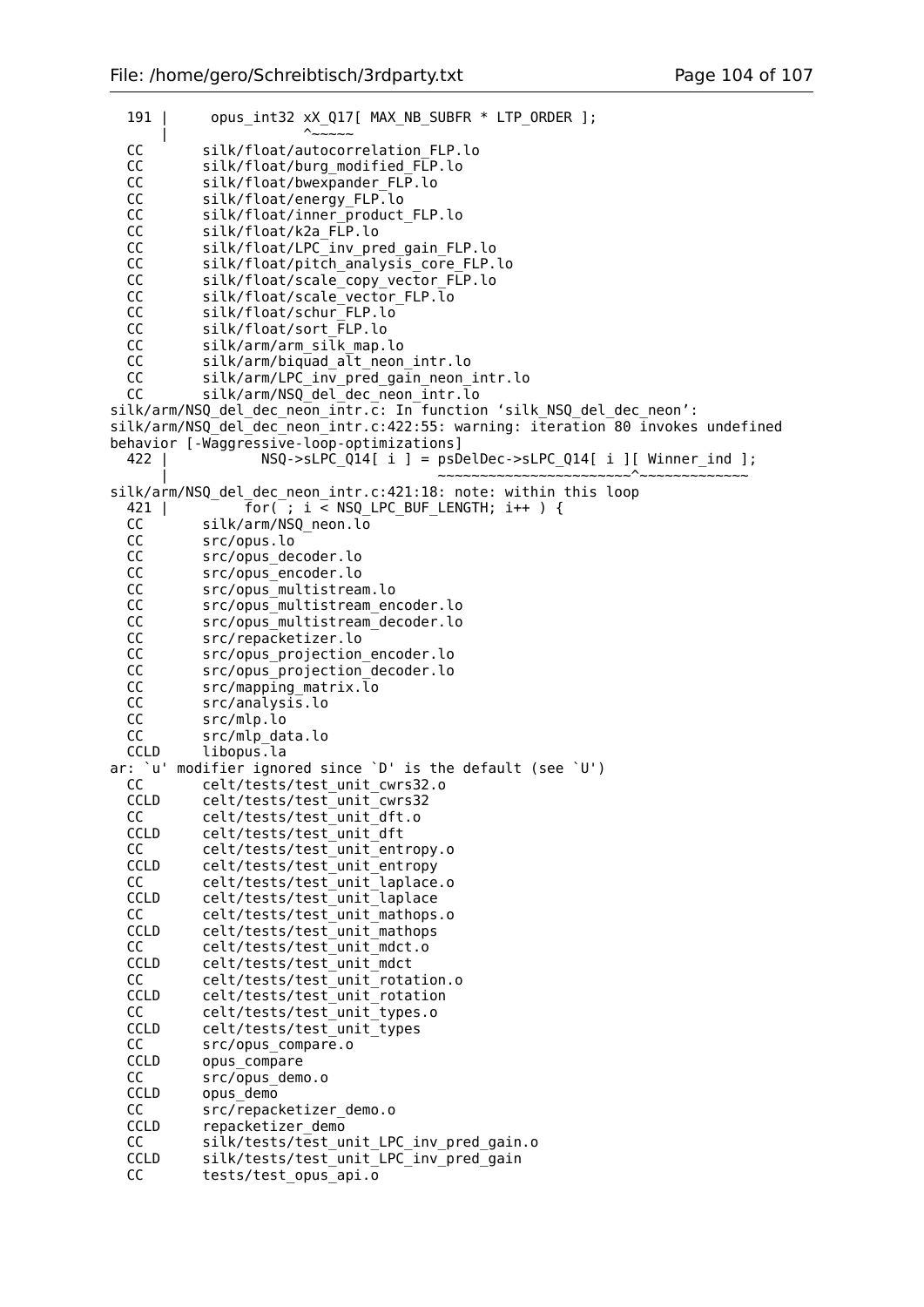CCLD tests/test\_opus\_api CC tests/test\_opus\_decode.o<br>CCLD tests/test\_opus\_decode tests/test\_opus\_decode CC tests/test\_opus\_encode.o CC tests/opus\_encode\_regressions.o CCLD tests/test\_opus\_encode CC tests/test\_opus\_padding.o<br>CCLD tests/test\_opus\_padding tests/test\_opus\_padding CC tests/test\_opus\_projection.o<br>CCLD tests/test\_opus\_projection tests/test opus projection make[3]: Entering directory '/home/gero/studio-link/3rdparty/build/opus-1.3.1/doc' make[3]: Nothing to be done for 'all'. make[3]: Leaving directory '/home/gero/studio-link/3rdparty/build/opus-1.3.1/doc' make[2]: Leaving directory '/home/gero/studio-link/3rdparty/build/opus-1.3.1' make[1]: Leaving directory '/home/gero/studio-link/3rdparty/build/opus-1.3.1' + popd ~/studio-link/3rdparty/build ~/studio-link/3rdparty + '[' linux == mingw ']' + cp opus-1.3.1/.libs/libopus.a 3rdparty/lib/ + mkdir -p 3rdparty/include/opus + cp opus-1.3.1/include/opus\_custom.h opus-1.3.1/include/opus\_defines.h opus-1.3.1/ include/opus.h opus-1.3.1/include/opus\_multistream.h opus-1.3.1/include/ opus\_projection.h opus-1.3.1/include/opus\_types.h 3rdparty/include/opus/ + zip -r linux.zip 3rdparty adding: 3rdparty/ (stored 0%) adding: 3rdparty/include/ (stored 0%) adding: 3rdparty/include/openssl/ (stored 0%) adding: 3rdparty/include/openssl/storeerr.h (deflated 73%) adding: 3rdparty/include/openssl/lhash.h (deflated 76%) adding: 3rdparty/include/openssl/x509\_vfy.h (deflated 80%) adding: 3rdparty/include/openssl/kdferr.h (deflated 68%) adding: 3rdparty/include/openssl/ocsperr.h (deflated 69%) adding: 3rdparty/include/openssl/ocsp.h (deflated 78%) adding: 3rdparty/include/openssl/kdf.h (deflated 80%) adding: 3rdparty/include/openssl/asn1t.h (deflated 80%) adding: 3rdparty/include/openssl/ssl2.h (deflated 40%) adding: 3rdparty/include/openssl/hmac.h (deflated 59%) adding: 3rdparty/include/openssl/engineerr.h (deflated 75%) adding: 3rdparty/include/openssl/md4.h (deflated 55%) adding: 3rdparty/include/openssl/asn1err.h (deflated 80%) adding: 3rdparty/include/openssl/opensslconf.h.in (deflated 65%) adding: 3rdparty/include/openssl/rand.h (deflated 58%) adding: 3rdparty/include/openssl/asn1\_mac.h (deflated 33%) adding: 3rdparty/include/openssl/ecdsa.h (deflated 32%) adding: 3rdparty/include/openssl/sha.h (deflated 71%) adding: 3rdparty/include/openssl/bn.h (deflated 77%) adding: 3rdparty/include/openssl/randerr.h (deflated 74%) adding: 3rdparty/include/openssl/dsaerr.h (deflated 72%) adding: 3rdparty/include/openssl/\_\_DECC\_INCLUDE\_EPILOGUE.H (deflated 40%) adding: 3rdparty/include/openssl/cast.h (deflated 64%) adding: 3rdparty/include/openssl/stack.h (deflated 73%) adding: 3rdparty/include/openssl/aes.h (deflated 75%) adding: 3rdparty/include/openssl/e\_os2.h (deflated 69%) adding:  $3$ rdparty/include/openssl/ui.h (deflated 68%) adding: 3rdparty/include/openssl/modes.h (deflated 87%) adding: 3rdparty/include/openssl/ssl.h (deflated 79%) adding: 3rdparty/include/openssl/safestack.h (deflated 76%) adding: 3rdparty/include/openssl/rand\_drbg.h (deflated 71%) adding: 3rdparty/include/openssl/mdc2.h (deflated 49%) adding: 3rdparty/include/openssl/md5.h (deflated 55%) adding: 3rdparty/include/openssl/async.h (deflated 64%) adding: 3rdparty/include/openssl/pem.h (deflated 83%) adding: 3rdparty/include/openssl/comp.h (deflated 56%) adding: 3rdparty/include/openssl/bnerr.h (deflated 75%) adding: 3rdparty/include/openssl/dherr.h (deflated 74%) adding: 3rdparty/include/openssl/engine.h (deflated 71%)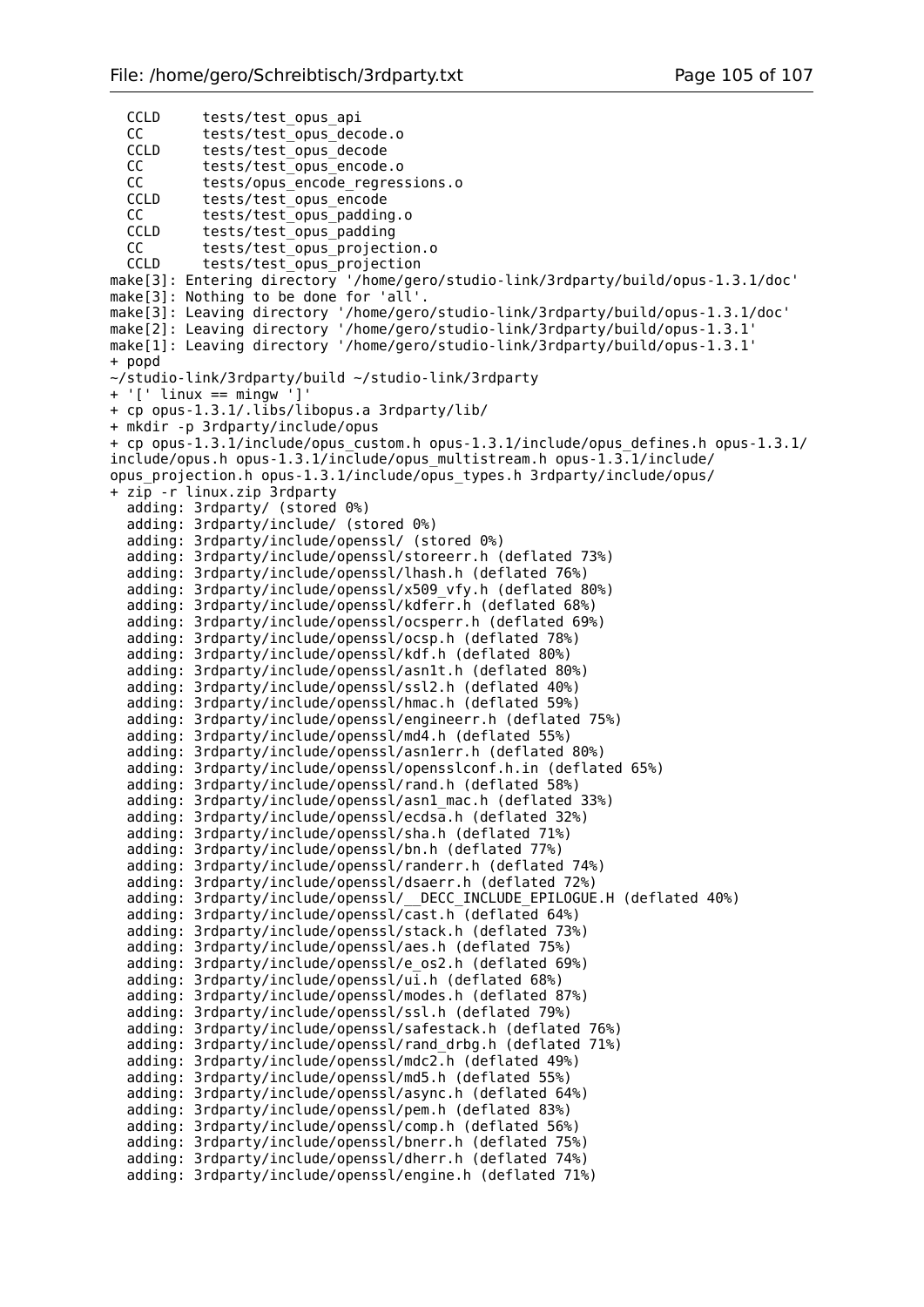adding: 3rdparty/include/openssl/conferr.h (deflated 72%) adding: 3rdparty/include/openssl/comperr.h (deflated 56%) adding: 3rdparty/include/openssl/pkcs7.h (deflated 75%) adding: 3rdparty/include/openssl/asn1.h (deflated 76%) adding: 3rdparty/include/openssl/rc4.h (deflated 44%) adding: 3rdparty/include/openssl/cryptoerr.h (deflated 67%) adding: 3rdparty/include/openssl/pkcs7err.h (deflated 75%) adding: 3rdparty/include/openssl/buffer.h (deflated 56%) adding: 3rdparty/include/openssl/blowfish.h (deflated 64%) adding: 3rdparty/include/openssl/tls1.h (deflated 86%) adding: 3rdparty/include/openssl/rsa.h (deflated 80%) adding: 3rdparty/include/openssl/whrlpool.h (deflated 55%) adding: 3rdparty/include/openssl/ecerr.h (deflated 81%) adding: 3rdparty/include/openssl/ssl3.h (deflated 75%) adding: 3rdparty/include/openssl/rsaerr.h (deflated 78%) adding: 3rdparty/include/openssl/ossl\_typ.h (deflated 71%) adding: 3rdparty/include/openssl/tserr.h (deflated 76%) adding: 3rdparty/include/openssl/seed.h (deflated 60%) adding: 3rdparty/include/openssl/symhacks.h (deflated 59%) adding: 3rdparty/include/openssl/store.h (deflated 74%) adding: 3rdparty/include/openssl/pemerr.h (deflated 76%) adding: 3rdparty/include/openssl/evp.h (deflated 84%) adding: 3rdparty/include/openssl/bioerr.h (deflated 77%) adding: 3rdparty/include/openssl/dsa.h (deflated 74%) adding: 3rdparty/include/openssl/txt\_db.h (deflated 58%) adding: 3rdparty/include/openssl/rc5.h (deflated 63%) adding: 3rdparty/include/openssl/pem2.h (deflated 34%) adding: 3rdparty/include/openssl/bio.h (deflated 76%) adding: 3rdparty/include/openssl/cterr.h (deflated 73%) adding: 3rdparty/include/openssl/srp.h (deflated 66%) adding: 3rdparty/include/openssl/dtls1.h (deflated 60%) adding: 3rdparty/include/openssl/ebcdic.h (deflated 51%) adding: 3rdparty/include/openssl/x509err.h (deflated 76%) adding: 3rdparty/include/openssl/evperr.h (deflated 79%) adding: 3rdparty/include/openssl/camellia.h (deflated 73%) adding: 3rdparty/include/openssl/ct.h (deflated 74%) adding: 3rdparty/include/openssl/\_\_DECC\_INCLUDE\_PROLOGUE.H (deflated 41%) adding: 3rdparty/include/openssl/x509v3.h (deflated 77%) adding: 3rdparty/include/openssl/buffererr.h (deflated 47%) adding: 3rdparty/include/openssl/pkcs12err.h (deflated 73%) adding: 3rdparty/include/openssl/opensslv.h (deflated 56%) adding: 3rdparty/include/openssl/dh.h (deflated 79%) adding: 3rdparty/include/openssl/err.h (deflated 76%) adding: 3rdparty/include/openssl/ecdh.h (deflated 32%) adding: 3rdparty/include/openssl/uierr.h (deflated 69%) adding: 3rdparty/include/openssl/cmac.h (deflated 51%) adding: 3rdparty/include/openssl/obj\_mac.h (deflated 85%) adding: 3rdparty/include/openssl/conf\_api.h (deflated 61%) adding: 3rdparty/include/openssl/asyncerr.h (deflated 59%) adding: 3rdparty/include/openssl/x509.h (deflated 81%) adding: 3rdparty/include/openssl/opensslconf.h (deflated 67%) adding: 3rdparty/include/openssl/objectserr.h (deflated 60%) adding: 3rdparty/include/openssl/ripemd.h (deflated 54%) adding: 3rdparty/include/openssl/cms.h (deflated 82%) adding: 3rdparty/include/openssl/ec.h (deflated 86%) adding: 3rdparty/include/openssl/x509v3err.h (deflated 78%) adding: 3rdparty/include/openssl/md2.h (deflated 50%) adding: 3rdparty/include/openssl/sslerr.h (deflated 82%) adding: 3rdparty/include/openssl/idea.h (deflated 68%) adding: 3rdparty/include/openssl/conf.h (deflated 71%) adding: 3rdparty/include/openssl/rc2.h (deflated 63%) adding: 3rdparty/include/openssl/srtp.h (deflated 52%) adding: 3rdparty/include/openssl/des.h (deflated 76%) adding: 3rdparty/include/openssl/objects.h (deflated 71%) adding: 3rdparty/include/openssl/crypto.h (deflated 73%) adding: 3rdparty/include/openssl/ts.h (deflated 77%)